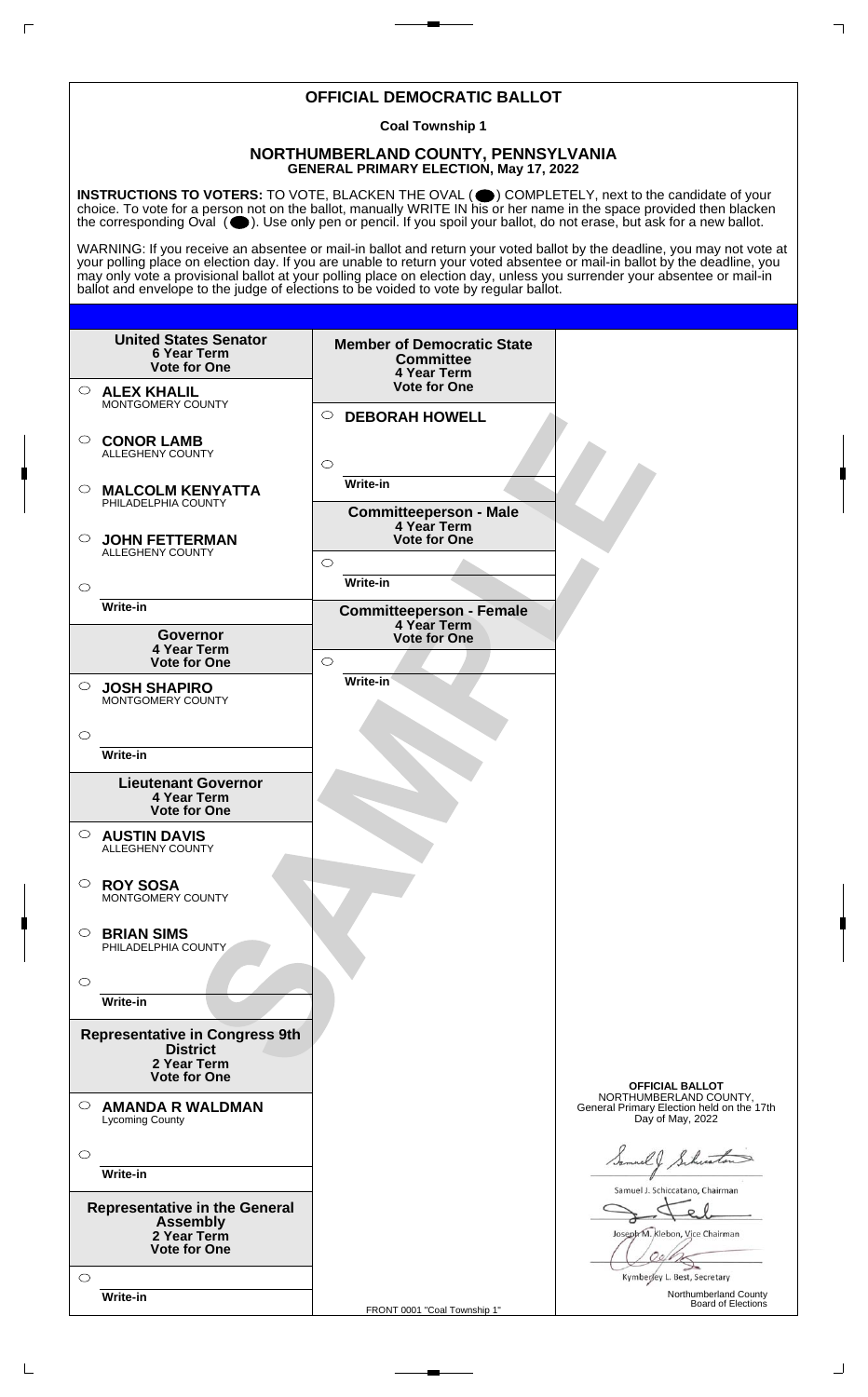|                     | <b>OFFICIAL DEMOCRATIC BALLOT</b>                                                              |                                                                                                                                                                                                                                                                                                                                                                                                                                                                        |                                                                                                                   |  |  |
|---------------------|------------------------------------------------------------------------------------------------|------------------------------------------------------------------------------------------------------------------------------------------------------------------------------------------------------------------------------------------------------------------------------------------------------------------------------------------------------------------------------------------------------------------------------------------------------------------------|-------------------------------------------------------------------------------------------------------------------|--|--|
|                     | <b>Coal Township 2</b>                                                                         |                                                                                                                                                                                                                                                                                                                                                                                                                                                                        |                                                                                                                   |  |  |
|                     | NORTHUMBERLAND COUNTY, PENNSYLVANIA<br><b>GENERAL PRIMARY ELECTION, May 17, 2022</b>           |                                                                                                                                                                                                                                                                                                                                                                                                                                                                        |                                                                                                                   |  |  |
|                     |                                                                                                | <b>INSTRUCTIONS TO VOTERS:</b> TO VOTE, BLACKEN THE OVAL (O) COMPLETELY, next to the candidate of your<br>choice. To vote for a person not on the ballot, manually WRITE IN his or her name in the space provided then blacken<br>the corresponding Oval (C). Use only pen or pencil. If you spoil your ballot, do not erase, but ask for a new ballot.                                                                                                                |                                                                                                                   |  |  |
|                     |                                                                                                | WARNING: If you receive an absentee or mail-in ballot and return your voted ballot by the deadline, you may not vote at<br>your polling place on election day. If you are unable to return your voted absentee or mail-in ballot by the deadline, you<br>may only vote a provisional ballot at your polling place on election day, unless you surrender your absentee or mail-in ballot and envelope to the judge of elections to be voided to vote by regular ballot. |                                                                                                                   |  |  |
|                     |                                                                                                |                                                                                                                                                                                                                                                                                                                                                                                                                                                                        |                                                                                                                   |  |  |
|                     | <b>United States Senator</b>                                                                   | <b>Member of Democratic State</b>                                                                                                                                                                                                                                                                                                                                                                                                                                      |                                                                                                                   |  |  |
|                     | 6 Year Term<br><b>Vote for One</b>                                                             | <b>Committee</b><br>4 Year Term<br><b>Vote for One</b>                                                                                                                                                                                                                                                                                                                                                                                                                 |                                                                                                                   |  |  |
| $\circ$             | ALEX KHALIL<br><b>MONTGOMERY COUNTY</b>                                                        | O<br><b>DEBORAH HOWELL</b>                                                                                                                                                                                                                                                                                                                                                                                                                                             |                                                                                                                   |  |  |
| $\circ$             | <b>CONOR LAMB</b><br><b>ALLEGHENY COUNTY</b>                                                   | $\circ$                                                                                                                                                                                                                                                                                                                                                                                                                                                                |                                                                                                                   |  |  |
| $\circ$             | <b>MALCOLM KENYATTA</b><br>PHILADELPHIA COUNTY                                                 | <b>Write-in</b><br><b>Committeeperson - Male</b>                                                                                                                                                                                                                                                                                                                                                                                                                       |                                                                                                                   |  |  |
| $\circ$             | <b>JOHN FETTERMAN</b><br><b>ALLEGHENY COUNTY</b>                                               | 4 Year Term<br><b>Vote for One</b>                                                                                                                                                                                                                                                                                                                                                                                                                                     |                                                                                                                   |  |  |
| $\circ$             |                                                                                                | $\circ$<br><b>Write-in</b>                                                                                                                                                                                                                                                                                                                                                                                                                                             |                                                                                                                   |  |  |
|                     | Write-in                                                                                       | <b>Committeeperson - Female</b>                                                                                                                                                                                                                                                                                                                                                                                                                                        |                                                                                                                   |  |  |
|                     | Governor<br>4 Year Term<br><b>Vote for One</b>                                                 | 4 Year Term<br><b>Vote for One</b><br>$\circ$                                                                                                                                                                                                                                                                                                                                                                                                                          |                                                                                                                   |  |  |
| $\circ$             | <b>JOSH SHAPIRO</b><br>MONTGOMERY COUNTY                                                       | Write-in                                                                                                                                                                                                                                                                                                                                                                                                                                                               |                                                                                                                   |  |  |
| $\circ$             |                                                                                                |                                                                                                                                                                                                                                                                                                                                                                                                                                                                        |                                                                                                                   |  |  |
|                     | Write-in                                                                                       |                                                                                                                                                                                                                                                                                                                                                                                                                                                                        |                                                                                                                   |  |  |
|                     | <b>Lieutenant Governor</b><br>4 Year Term<br><b>Vote for One</b>                               |                                                                                                                                                                                                                                                                                                                                                                                                                                                                        |                                                                                                                   |  |  |
|                     | $\circ$ AUSTIN DAVIS<br><b>ALLEGHENY COUNTY</b>                                                |                                                                                                                                                                                                                                                                                                                                                                                                                                                                        |                                                                                                                   |  |  |
| $\circ$             | <b>ROY SOSA</b><br>MONTGOMERY COUNTY                                                           |                                                                                                                                                                                                                                                                                                                                                                                                                                                                        |                                                                                                                   |  |  |
| $\circ$             | <b>BRIAN SIMS</b><br>PHILADELPHIA COUNTY                                                       |                                                                                                                                                                                                                                                                                                                                                                                                                                                                        |                                                                                                                   |  |  |
| $\circlearrowright$ | <b>Write-in</b>                                                                                |                                                                                                                                                                                                                                                                                                                                                                                                                                                                        |                                                                                                                   |  |  |
|                     |                                                                                                |                                                                                                                                                                                                                                                                                                                                                                                                                                                                        |                                                                                                                   |  |  |
|                     | <b>Representative in Congress 9th</b><br><b>District</b><br>2 Year Term<br><b>Vote for One</b> |                                                                                                                                                                                                                                                                                                                                                                                                                                                                        |                                                                                                                   |  |  |
| $\circ$             | <b>AMANDA R WALDMAN</b><br><b>Lycoming County</b>                                              |                                                                                                                                                                                                                                                                                                                                                                                                                                                                        | <b>OFFICIAL BALLOT</b><br>NORTHUMBERLAND COUNTY,<br>General Primary Election held on the 17th<br>Day of May, 2022 |  |  |
| $\circ$             |                                                                                                |                                                                                                                                                                                                                                                                                                                                                                                                                                                                        |                                                                                                                   |  |  |
|                     | Write-in                                                                                       |                                                                                                                                                                                                                                                                                                                                                                                                                                                                        | Samuel J. Schiccatano, Chairman                                                                                   |  |  |
|                     | <b>Representative in the General</b><br><b>Assembly</b><br>2 Year Term<br><b>Vote for One</b>  |                                                                                                                                                                                                                                                                                                                                                                                                                                                                        | Joseph M. Klebon, Vice Chairman                                                                                   |  |  |
| $\circ$             |                                                                                                |                                                                                                                                                                                                                                                                                                                                                                                                                                                                        | Kymberley L. Best, Secretary                                                                                      |  |  |
|                     | <b>Write-in</b>                                                                                | FRONT 0002 "Coal Township 2"                                                                                                                                                                                                                                                                                                                                                                                                                                           | Northumberland County<br>Board of Elections                                                                       |  |  |

 $\Box$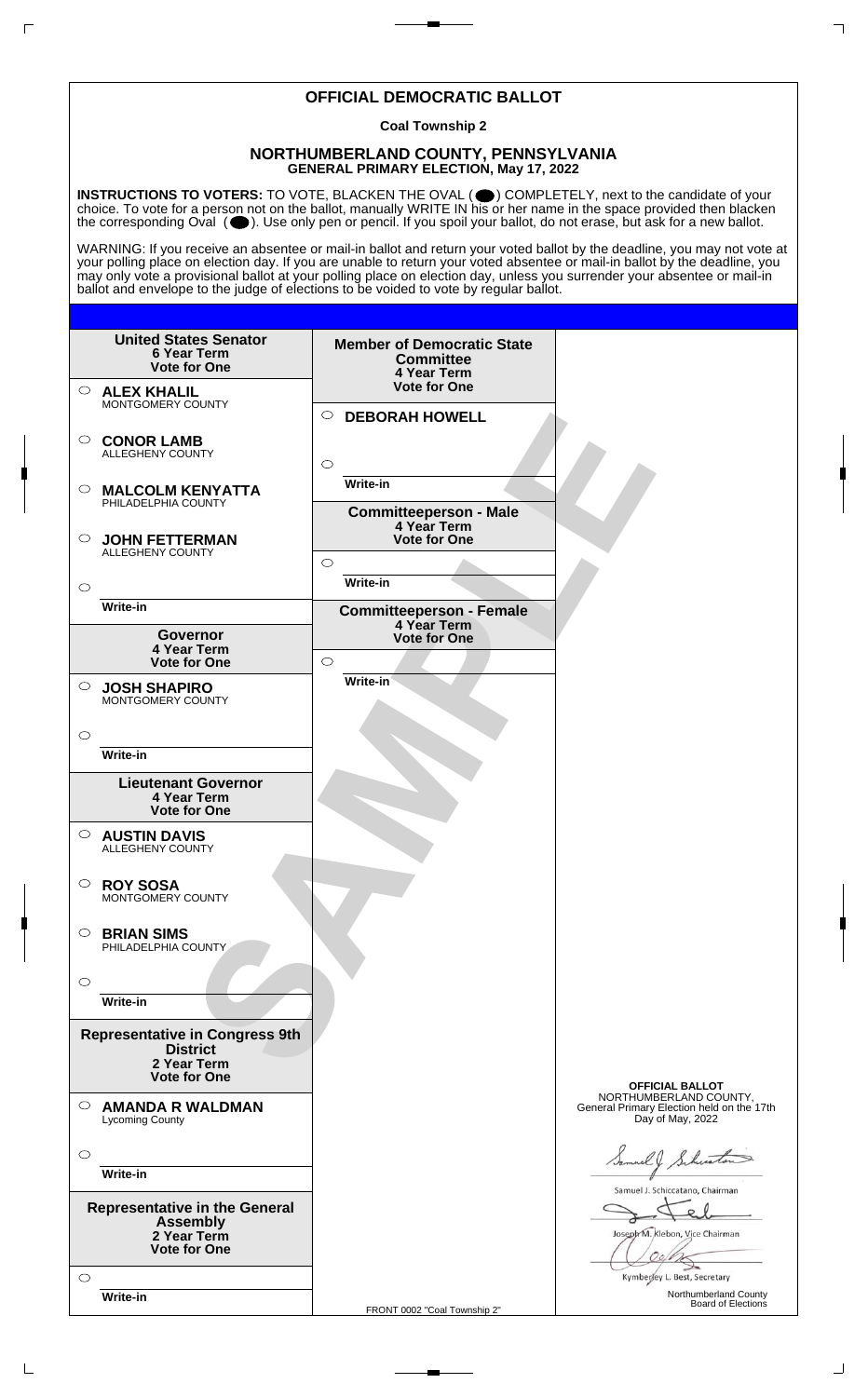| <b>OFFICIAL DEMOCRATIC BALLOT</b>                                                              |                                                                                                                                                                                                                                                                                                                                                                                                                                                                        |                                                                                                                   |  |
|------------------------------------------------------------------------------------------------|------------------------------------------------------------------------------------------------------------------------------------------------------------------------------------------------------------------------------------------------------------------------------------------------------------------------------------------------------------------------------------------------------------------------------------------------------------------------|-------------------------------------------------------------------------------------------------------------------|--|
| <b>Coal Township 3</b>                                                                         |                                                                                                                                                                                                                                                                                                                                                                                                                                                                        |                                                                                                                   |  |
|                                                                                                | NORTHUMBERLAND COUNTY, PENNSYLVANIA<br><b>GENERAL PRIMARY ELECTION, May 17, 2022</b>                                                                                                                                                                                                                                                                                                                                                                                   |                                                                                                                   |  |
|                                                                                                | <b>INSTRUCTIONS TO VOTERS:</b> TO VOTE, BLACKEN THE OVAL (O) COMPLETELY, next to the candidate of your choice. To vote for a person not on the ballot, manually WRITE IN his or her name in the space provided then blacken<br>the corresponding Oval (C). Use only pen or pencil. If you spoil your ballot, do not erase, but ask for a new ballot.                                                                                                                   |                                                                                                                   |  |
|                                                                                                | WARNING: If you receive an absentee or mail-in ballot and return your voted ballot by the deadline, you may not vote at<br>your polling place on election day. If you are unable to return your voted absentee or mail-in ballot by the deadline, you<br>may only vote a provisional ballot at your polling place on election day, unless you surrender your absentee or mail-in ballot and envelope to the judge of elections to be voided to vote by regular ballot. |                                                                                                                   |  |
|                                                                                                |                                                                                                                                                                                                                                                                                                                                                                                                                                                                        |                                                                                                                   |  |
| <b>United States Senator</b><br><b>6 Year Term</b><br><b>Vote for One</b>                      | <b>Member of Democratic State</b><br><b>Committee</b><br>4 Year Term                                                                                                                                                                                                                                                                                                                                                                                                   |                                                                                                                   |  |
| $\circ$ ALEX KHALIL<br><b>MONTGOMERY COUNTY</b>                                                | <b>Vote for One</b><br>$\circ$<br><b>DEBORAH HOWELL</b>                                                                                                                                                                                                                                                                                                                                                                                                                |                                                                                                                   |  |
| $\circ$<br><b>CONOR LAMB</b><br><b>ALLEGHENY COUNTY</b>                                        | ◯                                                                                                                                                                                                                                                                                                                                                                                                                                                                      |                                                                                                                   |  |
| $\circ$<br><b>MALCOLM KENYATTA</b><br>PHILADELPHIA COUNTY                                      | <b>Write-in</b><br><b>Committeeperson - Male</b>                                                                                                                                                                                                                                                                                                                                                                                                                       |                                                                                                                   |  |
| $\circ$<br><b>JOHN FETTERMAN</b><br><b>ALLEGHENY COUNTY</b>                                    | 4 Year Term<br><b>Vote for One</b><br>$\circ$                                                                                                                                                                                                                                                                                                                                                                                                                          |                                                                                                                   |  |
| $\circ$                                                                                        | <b>Write-in</b>                                                                                                                                                                                                                                                                                                                                                                                                                                                        |                                                                                                                   |  |
| Write-in                                                                                       | <b>Committeeperson - Female</b><br>4 Year Term                                                                                                                                                                                                                                                                                                                                                                                                                         |                                                                                                                   |  |
| Governor<br>4 Year Term<br><b>Vote for One</b>                                                 | <b>Vote for One</b><br>$\circ$                                                                                                                                                                                                                                                                                                                                                                                                                                         |                                                                                                                   |  |
| <b>JOSH SHAPIRO</b><br>$\circ$<br>MONTGOMERY COUNTY                                            | Write-in                                                                                                                                                                                                                                                                                                                                                                                                                                                               |                                                                                                                   |  |
| $\circ$<br><b>Write-in</b>                                                                     |                                                                                                                                                                                                                                                                                                                                                                                                                                                                        |                                                                                                                   |  |
| <b>Lieutenant Governor</b><br>4 Year Term<br><b>Vote for One</b>                               |                                                                                                                                                                                                                                                                                                                                                                                                                                                                        |                                                                                                                   |  |
| <b>AUSTIN DAVIS</b><br>$\circ$<br><b>ALLEGHENY COUNTY</b>                                      |                                                                                                                                                                                                                                                                                                                                                                                                                                                                        |                                                                                                                   |  |
| <b>ROY SOSA</b><br>$\circ$<br>MONTGOMERY COUNTY                                                |                                                                                                                                                                                                                                                                                                                                                                                                                                                                        |                                                                                                                   |  |
| <b>BRIAN SIMS</b><br>O<br>PHILADELPHIA COUNTY                                                  |                                                                                                                                                                                                                                                                                                                                                                                                                                                                        |                                                                                                                   |  |
| $\circ$<br><b>Write-in</b>                                                                     |                                                                                                                                                                                                                                                                                                                                                                                                                                                                        |                                                                                                                   |  |
| <b>Representative in Congress 9th</b><br><b>District</b><br>2 Year Term<br><b>Vote for One</b> |                                                                                                                                                                                                                                                                                                                                                                                                                                                                        |                                                                                                                   |  |
| <b>AMANDA R WALDMAN</b><br>$\circ$<br><b>Lycoming County</b>                                   |                                                                                                                                                                                                                                                                                                                                                                                                                                                                        | <b>OFFICIAL BALLOT</b><br>NORTHUMBERLAND COUNTY,<br>General Primary Election held on the 17th<br>Day of May, 2022 |  |
| $\circ$                                                                                        |                                                                                                                                                                                                                                                                                                                                                                                                                                                                        |                                                                                                                   |  |
| Write-in                                                                                       |                                                                                                                                                                                                                                                                                                                                                                                                                                                                        | Samuel J. Schiccatano, Chairman                                                                                   |  |
| <b>Representative in the General</b><br><b>Assembly</b><br>2 Year Term<br><b>Vote for One</b>  |                                                                                                                                                                                                                                                                                                                                                                                                                                                                        | Joseph M. Klebon, Vice Chairman                                                                                   |  |
| $\circlearrowright$                                                                            |                                                                                                                                                                                                                                                                                                                                                                                                                                                                        | Kymber/ey L. Best, Secretary                                                                                      |  |
| Write-in                                                                                       | FRONT 0003 "Coal Township 3"                                                                                                                                                                                                                                                                                                                                                                                                                                           | Northumberland County<br><b>Board of Elections</b>                                                                |  |

 $\Box$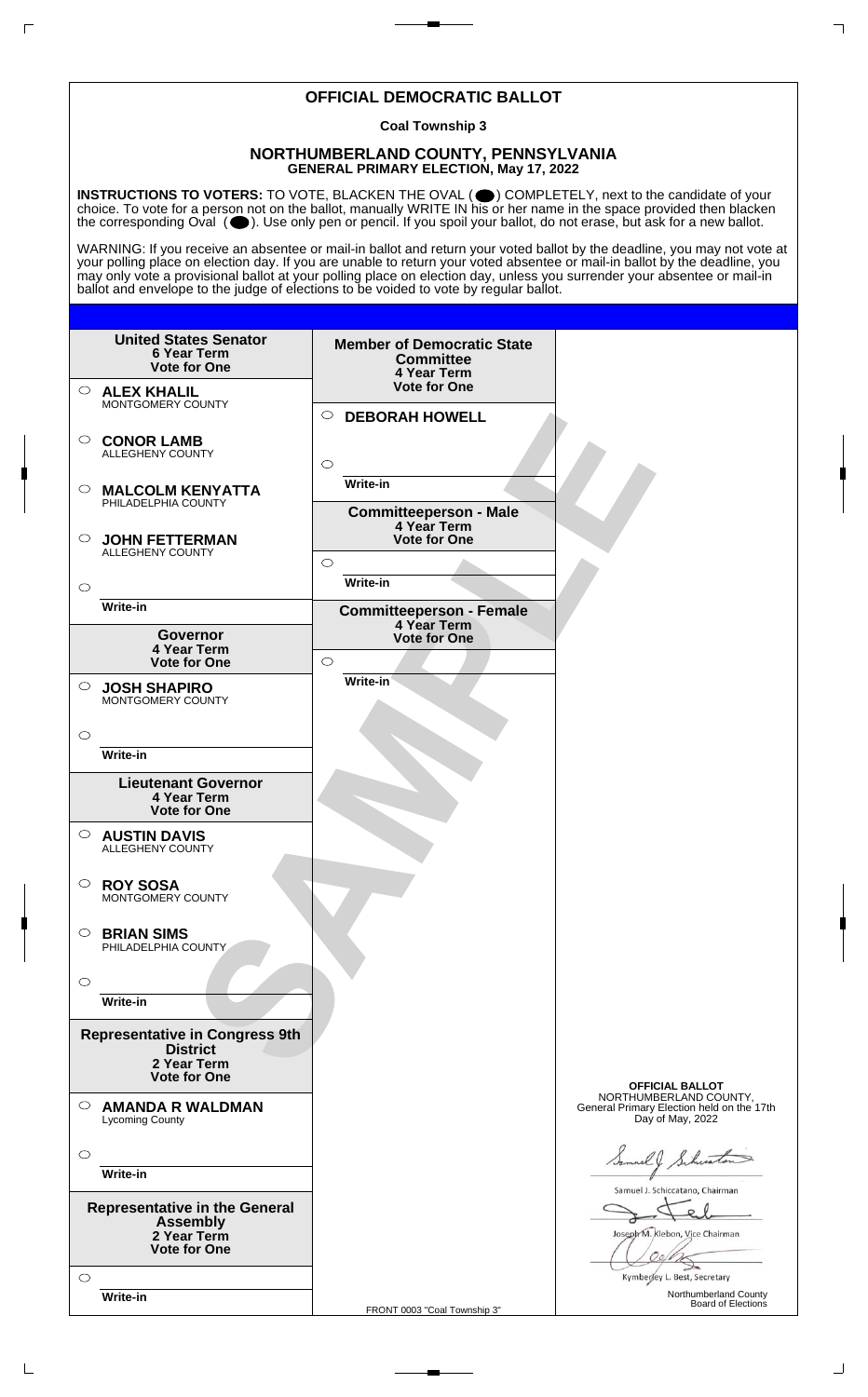| <b>OFFICIAL DEMOCRATIC BALLOT</b>                                                              |                                                                                                                                                                                                                                                                                                                                                                                                                                                                           |                                                                                                                   |  |  |
|------------------------------------------------------------------------------------------------|---------------------------------------------------------------------------------------------------------------------------------------------------------------------------------------------------------------------------------------------------------------------------------------------------------------------------------------------------------------------------------------------------------------------------------------------------------------------------|-------------------------------------------------------------------------------------------------------------------|--|--|
| <b>Coal Township 4-1</b>                                                                       |                                                                                                                                                                                                                                                                                                                                                                                                                                                                           |                                                                                                                   |  |  |
|                                                                                                | NORTHUMBERLAND COUNTY, PENNSYLVANIA<br><b>GENERAL PRIMARY ELECTION, May 17, 2022</b>                                                                                                                                                                                                                                                                                                                                                                                      |                                                                                                                   |  |  |
|                                                                                                | <b>INSTRUCTIONS TO VOTERS:</b> TO VOTE, BLACKEN THE OVAL (O) COMPLETELY, next to the candidate of your<br>choice. To vote for a person not on the ballot, manually WRITE IN his or her name in the space provided then blacken<br>the corresponding Oval (C). Use only pen or pencil. If you spoil your ballot, do not erase, but ask for a new ballot.                                                                                                                   |                                                                                                                   |  |  |
|                                                                                                | WARNING: If you receive an absentee or mail-in ballot and return your voted ballot by the deadline, you may not vote at<br>your polling place on election day. If you are unable to return your voted absentee or mail-in ballot by the deadline, you<br>may only vote a provisional ballot at your polling place on election day, unless you surrender your absentee or mail-in<br>ballot and envelope to the judge of elections to be voided to vote by regular ballot. |                                                                                                                   |  |  |
|                                                                                                |                                                                                                                                                                                                                                                                                                                                                                                                                                                                           |                                                                                                                   |  |  |
| <b>United States Senator</b>                                                                   | <b>Member of Democratic State</b>                                                                                                                                                                                                                                                                                                                                                                                                                                         |                                                                                                                   |  |  |
| <b>6 Year Term</b><br><b>Vote for One</b>                                                      | <b>Committee</b><br>4 Year Term<br><b>Vote for One</b>                                                                                                                                                                                                                                                                                                                                                                                                                    |                                                                                                                   |  |  |
| $\circ$<br><b>ALEX KHALIL</b><br>MONTGOMERY COUNTY                                             | O<br><b>DEBORAH HOWELL</b>                                                                                                                                                                                                                                                                                                                                                                                                                                                |                                                                                                                   |  |  |
| $\circ$<br><b>CONOR LAMB</b><br><b>ALLEGHENY COUNTY</b>                                        | $\circlearrowright$                                                                                                                                                                                                                                                                                                                                                                                                                                                       |                                                                                                                   |  |  |
| <b>MALCOLM KENYATTA</b><br>$\circ$<br>PHILADELPHIA COUNTY                                      | <b>Write-in</b><br><b>Committeeperson - Male</b>                                                                                                                                                                                                                                                                                                                                                                                                                          |                                                                                                                   |  |  |
| $\circ$<br><b>JOHN FETTERMAN</b><br><b>ALLEGHENY COUNTY</b>                                    | 4 Year Term<br><b>Vote for One</b><br>$\circ$                                                                                                                                                                                                                                                                                                                                                                                                                             |                                                                                                                   |  |  |
| $\circ$                                                                                        | <b>Write-in</b>                                                                                                                                                                                                                                                                                                                                                                                                                                                           |                                                                                                                   |  |  |
| <b>Write-in</b>                                                                                | <b>Committeeperson - Female</b>                                                                                                                                                                                                                                                                                                                                                                                                                                           |                                                                                                                   |  |  |
| Governor<br>4 Year Term<br><b>Vote for One</b>                                                 | 4 Year Term<br><b>Vote for One</b><br>$\circ$                                                                                                                                                                                                                                                                                                                                                                                                                             |                                                                                                                   |  |  |
| <b>JOSH SHAPIRO</b><br>$\circ$<br>MONTGOMERY COUNTY                                            | Write-in                                                                                                                                                                                                                                                                                                                                                                                                                                                                  |                                                                                                                   |  |  |
| $\circ$                                                                                        |                                                                                                                                                                                                                                                                                                                                                                                                                                                                           |                                                                                                                   |  |  |
| <b>Write-in</b>                                                                                |                                                                                                                                                                                                                                                                                                                                                                                                                                                                           |                                                                                                                   |  |  |
| <b>Lieutenant Governor</b><br>4 Year Term<br><b>Vote for One</b>                               |                                                                                                                                                                                                                                                                                                                                                                                                                                                                           |                                                                                                                   |  |  |
| $\circ$<br><b>AUSTIN DAVIS</b><br><b>ALLEGHENY COUNTY</b>                                      |                                                                                                                                                                                                                                                                                                                                                                                                                                                                           |                                                                                                                   |  |  |
| <b>ROY SOSA</b><br>$\circ$<br>MONTGOMERY COUNTY                                                |                                                                                                                                                                                                                                                                                                                                                                                                                                                                           |                                                                                                                   |  |  |
| <b>BRIAN SIMS</b><br>$\circ$<br>PHILADELPHIA COUNTY                                            |                                                                                                                                                                                                                                                                                                                                                                                                                                                                           |                                                                                                                   |  |  |
| $\circlearrowright$<br><b>Write-in</b>                                                         |                                                                                                                                                                                                                                                                                                                                                                                                                                                                           |                                                                                                                   |  |  |
| <b>Representative in Congress 9th</b><br><b>District</b><br>2 Year Term<br><b>Vote for One</b> |                                                                                                                                                                                                                                                                                                                                                                                                                                                                           |                                                                                                                   |  |  |
| $\circ$<br><b>AMANDA R WALDMAN</b><br><b>Lycoming County</b>                                   |                                                                                                                                                                                                                                                                                                                                                                                                                                                                           | <b>OFFICIAL BALLOT</b><br>NORTHUMBERLAND COUNTY,<br>General Primary Election held on the 17th<br>Day of May, 2022 |  |  |
| $\circlearrowright$                                                                            |                                                                                                                                                                                                                                                                                                                                                                                                                                                                           |                                                                                                                   |  |  |
| <b>Write-in</b>                                                                                |                                                                                                                                                                                                                                                                                                                                                                                                                                                                           |                                                                                                                   |  |  |
| <b>Representative in the General</b><br><b>Assembly</b><br>2 Year Term<br><b>Vote for One</b>  |                                                                                                                                                                                                                                                                                                                                                                                                                                                                           | Samuel J. Schiccatano, Chairman<br>Joseph M. Klebon, Vice Chairman                                                |  |  |
| $\circ$                                                                                        |                                                                                                                                                                                                                                                                                                                                                                                                                                                                           | Kymberley L. Best, Secretary                                                                                      |  |  |
| <b>Write-in</b>                                                                                | FRONT 0004 "Coal Township 4-1"                                                                                                                                                                                                                                                                                                                                                                                                                                            | Northumberland County<br>Board of Elections                                                                       |  |  |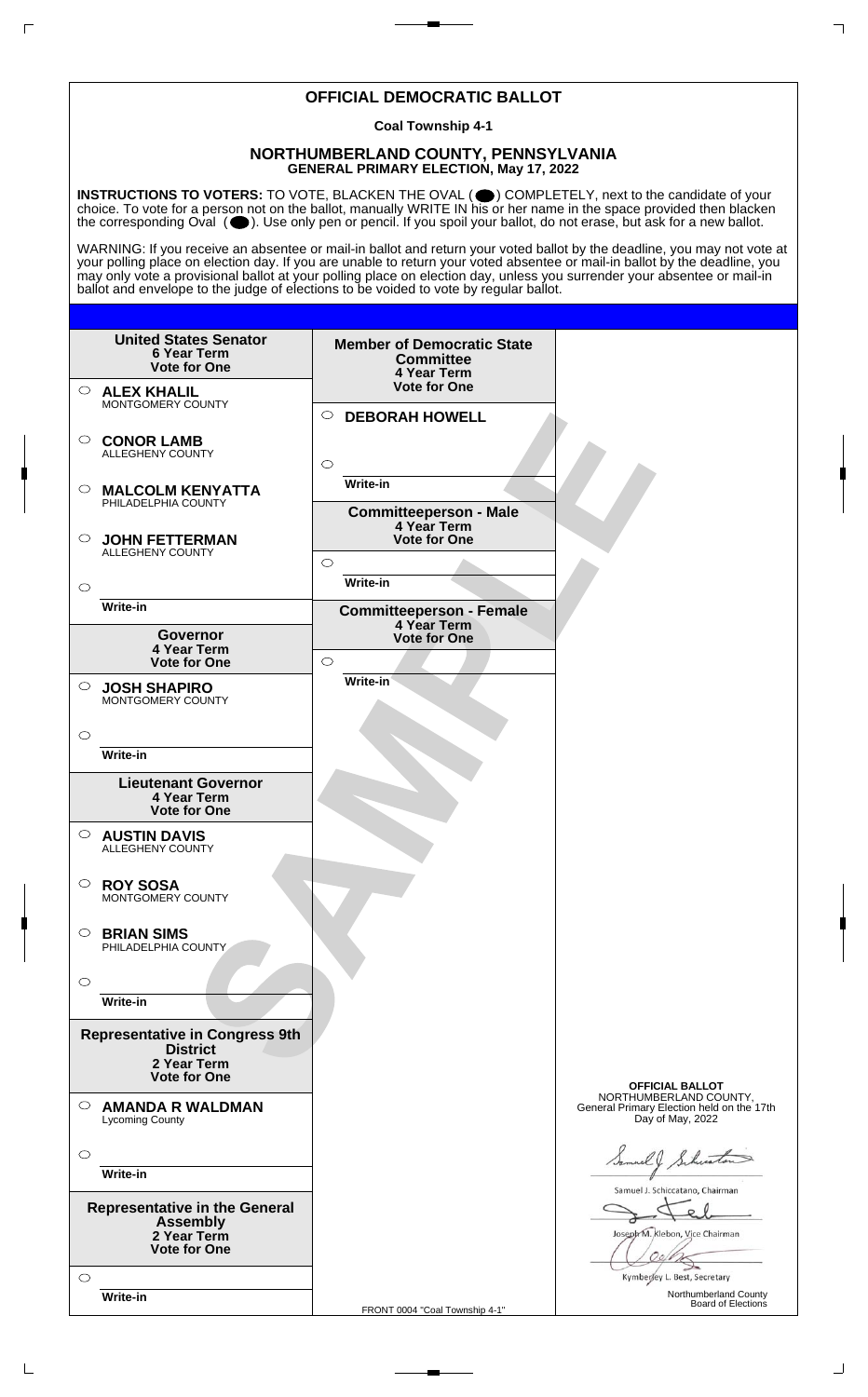|                                                                                                | <b>OFFICIAL DEMOCRATIC BALLOT</b>                                                                                                                                                                                                                                                                                                                                                                                                                                      |                                                                                         |  |  |
|------------------------------------------------------------------------------------------------|------------------------------------------------------------------------------------------------------------------------------------------------------------------------------------------------------------------------------------------------------------------------------------------------------------------------------------------------------------------------------------------------------------------------------------------------------------------------|-----------------------------------------------------------------------------------------|--|--|
| <b>Coal Township 4-2</b>                                                                       |                                                                                                                                                                                                                                                                                                                                                                                                                                                                        |                                                                                         |  |  |
|                                                                                                | NORTHUMBERLAND COUNTY, PENNSYLVANIA<br><b>GENERAL PRIMARY ELECTION, May 17, 2022</b>                                                                                                                                                                                                                                                                                                                                                                                   |                                                                                         |  |  |
|                                                                                                | <b>INSTRUCTIONS TO VOTERS:</b> TO VOTE, BLACKEN THE OVAL (O) COMPLETELY, next to the candidate of your choice. To vote for a person not on the ballot, manually WRITE IN his or her name in the space provided then blacken<br>the corresponding Oval (C). Use only pen or pencil. If you spoil your ballot, do not erase, but ask for a new ballot.                                                                                                                   |                                                                                         |  |  |
|                                                                                                | WARNING: If you receive an absentee or mail-in ballot and return your voted ballot by the deadline, you may not vote at<br>your polling place on election day. If you are unable to return your voted absentee or mail-in ballot by the deadline, you<br>may only vote a provisional ballot at your polling place on election day, unless you surrender your absentee or mail-in ballot and envelope to the judge of elections to be voided to vote by regular ballot. |                                                                                         |  |  |
|                                                                                                |                                                                                                                                                                                                                                                                                                                                                                                                                                                                        |                                                                                         |  |  |
| <b>United States Senator</b><br><b>6 Year Term</b><br><b>Vote for One</b>                      | <b>Member of Democratic State</b><br><b>Committee</b><br>4 Year Term<br><b>Vote for One</b>                                                                                                                                                                                                                                                                                                                                                                            |                                                                                         |  |  |
| $\circ$ ALEX KHALIL<br><b>MONTGOMERY COUNTY</b>                                                | $\circ$<br><b>DEBORAH HOWELL</b>                                                                                                                                                                                                                                                                                                                                                                                                                                       |                                                                                         |  |  |
| $\circ$<br><b>CONOR LAMB</b><br>ALLEGHENY COUNTY                                               | ◯                                                                                                                                                                                                                                                                                                                                                                                                                                                                      |                                                                                         |  |  |
| $\circ$<br><b>MALCOLM KENYATTA</b><br>PHILADELPHIA COUNTY                                      | Write-in<br><b>Committeeperson - Male</b>                                                                                                                                                                                                                                                                                                                                                                                                                              |                                                                                         |  |  |
| $\circ$<br><b>JOHN FETTERMAN</b><br><b>ALLEGHENY COUNTY</b>                                    | 4 Year Term<br><b>Vote for One</b><br>$\circ$                                                                                                                                                                                                                                                                                                                                                                                                                          |                                                                                         |  |  |
| $\circ$                                                                                        | Write-in                                                                                                                                                                                                                                                                                                                                                                                                                                                               |                                                                                         |  |  |
| Write-in                                                                                       | <b>Committeeperson - Female</b><br>4 Year Term                                                                                                                                                                                                                                                                                                                                                                                                                         |                                                                                         |  |  |
| Governor<br>4 Year Term<br><b>Vote for One</b>                                                 | <b>Vote for One</b><br>$\circlearrowright$                                                                                                                                                                                                                                                                                                                                                                                                                             |                                                                                         |  |  |
| <b>JOSH SHAPIRO</b><br>$\circ$<br>MONTGOMERY COUNTY                                            | Write-in                                                                                                                                                                                                                                                                                                                                                                                                                                                               |                                                                                         |  |  |
| $\circ$<br><b>Write-in</b>                                                                     |                                                                                                                                                                                                                                                                                                                                                                                                                                                                        |                                                                                         |  |  |
| <b>Lieutenant Governor</b><br>4 Year Term<br><b>Vote for One</b>                               |                                                                                                                                                                                                                                                                                                                                                                                                                                                                        |                                                                                         |  |  |
| <b>AUSTIN DAVIS</b><br>$\circ$<br><b>ALLEGHENY COUNTY</b>                                      |                                                                                                                                                                                                                                                                                                                                                                                                                                                                        |                                                                                         |  |  |
| <b>ROY SOSA</b><br>$\circ$<br>MONTGOMERY COUNTY                                                |                                                                                                                                                                                                                                                                                                                                                                                                                                                                        |                                                                                         |  |  |
| <b>BRIAN SIMS</b><br>$\circ$<br>PHILADELPHIA COUNTY                                            |                                                                                                                                                                                                                                                                                                                                                                                                                                                                        |                                                                                         |  |  |
| $\circ$<br><b>Write-in</b>                                                                     |                                                                                                                                                                                                                                                                                                                                                                                                                                                                        |                                                                                         |  |  |
| <b>Representative in Congress 9th</b><br><b>District</b><br>2 Year Term<br><b>Vote for One</b> |                                                                                                                                                                                                                                                                                                                                                                                                                                                                        | <b>OFFICIAL BALLOT</b>                                                                  |  |  |
| <b>AMANDA R WALDMAN</b><br>$\circ$<br><b>Lycoming County</b>                                   |                                                                                                                                                                                                                                                                                                                                                                                                                                                                        | NORTHUMBERLAND COUNTY,<br>General Primary Election held on the 17th<br>Day of May, 2022 |  |  |
| $\circ$<br>Write-in                                                                            |                                                                                                                                                                                                                                                                                                                                                                                                                                                                        |                                                                                         |  |  |
| <b>Representative in the General</b><br><b>Assembly</b><br>2 Year Term<br><b>Vote for One</b>  |                                                                                                                                                                                                                                                                                                                                                                                                                                                                        | Samuel J. Schiccatano, Chairman<br>Joseph M. Klebon, Vice Chairman                      |  |  |
| $\circ$                                                                                        |                                                                                                                                                                                                                                                                                                                                                                                                                                                                        | Kymber/ey L. Best, Secretary<br>Northumberland County                                   |  |  |
| Write-in                                                                                       | FRONT 0005 "Coal Township 4-2"                                                                                                                                                                                                                                                                                                                                                                                                                                         | Board of Elections                                                                      |  |  |

 $\Box$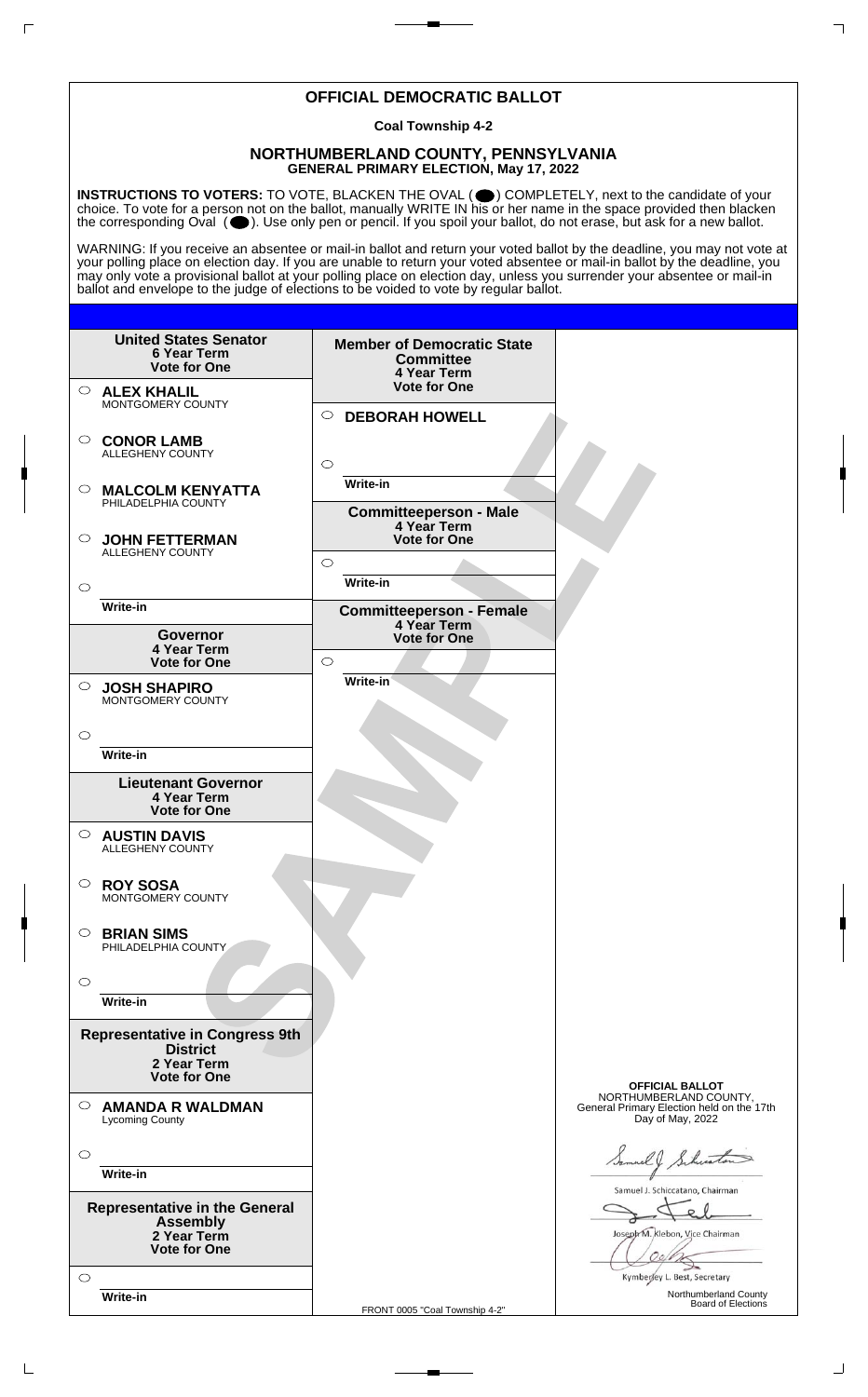|                     | <b>OFFICIAL DEMOCRATIC BALLOT</b>                                                              |                                                                                                                                                                                                                                                                                                                                                                                                                                                                        |                                                                                                                   |  |  |
|---------------------|------------------------------------------------------------------------------------------------|------------------------------------------------------------------------------------------------------------------------------------------------------------------------------------------------------------------------------------------------------------------------------------------------------------------------------------------------------------------------------------------------------------------------------------------------------------------------|-------------------------------------------------------------------------------------------------------------------|--|--|
|                     | <b>Coal Township 5</b>                                                                         |                                                                                                                                                                                                                                                                                                                                                                                                                                                                        |                                                                                                                   |  |  |
|                     | NORTHUMBERLAND COUNTY, PENNSYLVANIA<br><b>GENERAL PRIMARY ELECTION, May 17, 2022</b>           |                                                                                                                                                                                                                                                                                                                                                                                                                                                                        |                                                                                                                   |  |  |
|                     |                                                                                                | <b>INSTRUCTIONS TO VOTERS:</b> TO VOTE, BLACKEN THE OVAL (O) COMPLETELY, next to the candidate of your<br>choice. To vote for a person not on the ballot, manually WRITE IN his or her name in the space provided then blacken<br>the corresponding Oval (C). Use only pen or pencil. If you spoil your ballot, do not erase, but ask for a new ballot.                                                                                                                |                                                                                                                   |  |  |
|                     |                                                                                                | WARNING: If you receive an absentee or mail-in ballot and return your voted ballot by the deadline, you may not vote at<br>your polling place on election day. If you are unable to return your voted absentee or mail-in ballot by the deadline, you<br>may only vote a provisional ballot at your polling place on election day, unless you surrender your absentee or mail-in ballot and envelope to the judge of elections to be voided to vote by regular ballot. |                                                                                                                   |  |  |
|                     |                                                                                                |                                                                                                                                                                                                                                                                                                                                                                                                                                                                        |                                                                                                                   |  |  |
|                     | <b>United States Senator</b><br>6 Year Term<br><b>Vote for One</b>                             | <b>Member of Democratic State</b><br><b>Committee</b><br>4 Year Term                                                                                                                                                                                                                                                                                                                                                                                                   |                                                                                                                   |  |  |
| $\circ$             | ALEX KHALIL<br><b>MONTGOMERY COUNTY</b>                                                        | <b>Vote for One</b><br>O<br><b>DEBORAH HOWELL</b>                                                                                                                                                                                                                                                                                                                                                                                                                      |                                                                                                                   |  |  |
| $\circ$             | <b>CONOR LAMB</b><br><b>ALLEGHENY COUNTY</b>                                                   |                                                                                                                                                                                                                                                                                                                                                                                                                                                                        |                                                                                                                   |  |  |
| $\circ$             | <b>MALCOLM KENYATTA</b><br>PHILADELPHIA COUNTY                                                 | $\circ$<br>Write-in                                                                                                                                                                                                                                                                                                                                                                                                                                                    |                                                                                                                   |  |  |
| $\circ$             | <b>JOHN FETTERMAN</b><br><b>ALLEGHENY COUNTY</b>                                               | <b>Committeeperson - Male</b><br>4 Year Term<br><b>Vote for One</b>                                                                                                                                                                                                                                                                                                                                                                                                    |                                                                                                                   |  |  |
| $\circ$             |                                                                                                | $\circ$<br><b>Write-in</b>                                                                                                                                                                                                                                                                                                                                                                                                                                             |                                                                                                                   |  |  |
|                     | Write-in                                                                                       | <b>Committeeperson - Female</b>                                                                                                                                                                                                                                                                                                                                                                                                                                        |                                                                                                                   |  |  |
|                     | Governor<br>4 Year Term<br><b>Vote for One</b>                                                 | 4 Year Term<br><b>Vote for One</b><br>$\circ$                                                                                                                                                                                                                                                                                                                                                                                                                          |                                                                                                                   |  |  |
| $\circ$             | <b>JOSH SHAPIRO</b><br>MONTGOMERY COUNTY                                                       | Write-in                                                                                                                                                                                                                                                                                                                                                                                                                                                               |                                                                                                                   |  |  |
| $\circ$             | Write-in                                                                                       |                                                                                                                                                                                                                                                                                                                                                                                                                                                                        |                                                                                                                   |  |  |
|                     | <b>Lieutenant Governor</b><br>4 Year Term<br><b>Vote for One</b>                               |                                                                                                                                                                                                                                                                                                                                                                                                                                                                        |                                                                                                                   |  |  |
|                     | $\circ$ AUSTIN DAVIS<br><b>ALLEGHENY COUNTY</b>                                                |                                                                                                                                                                                                                                                                                                                                                                                                                                                                        |                                                                                                                   |  |  |
| $\circ$             | <b>ROY SOSA</b><br>MONTGOMERY COUNTY                                                           |                                                                                                                                                                                                                                                                                                                                                                                                                                                                        |                                                                                                                   |  |  |
| $\circ$             | <b>BRIAN SIMS</b><br>PHILADELPHIA COUNTY                                                       |                                                                                                                                                                                                                                                                                                                                                                                                                                                                        |                                                                                                                   |  |  |
| $\circlearrowright$ | <b>Write-in</b>                                                                                |                                                                                                                                                                                                                                                                                                                                                                                                                                                                        |                                                                                                                   |  |  |
|                     | <b>Representative in Congress 9th</b><br><b>District</b><br>2 Year Term<br><b>Vote for One</b> |                                                                                                                                                                                                                                                                                                                                                                                                                                                                        |                                                                                                                   |  |  |
| $\circ$             | <b>AMANDA R WALDMAN</b><br><b>Lycoming County</b>                                              |                                                                                                                                                                                                                                                                                                                                                                                                                                                                        | <b>OFFICIAL BALLOT</b><br>NORTHUMBERLAND COUNTY,<br>General Primary Election held on the 17th<br>Day of May, 2022 |  |  |
| $\circ$             | Write-in                                                                                       |                                                                                                                                                                                                                                                                                                                                                                                                                                                                        |                                                                                                                   |  |  |
|                     | <b>Representative in the General</b><br><b>Assembly</b><br>2 Year Term<br><b>Vote for One</b>  |                                                                                                                                                                                                                                                                                                                                                                                                                                                                        | Samuel J. Schiccatano, Chairman<br>Joseph M. Klebon, Vice Chairman                                                |  |  |
| $\circ$             | <b>Write-in</b>                                                                                |                                                                                                                                                                                                                                                                                                                                                                                                                                                                        | Kymberley L. Best, Secretary<br>Northumberland County<br>Board of Elections                                       |  |  |
|                     |                                                                                                | FRONT 0008 "Coal Township 5"                                                                                                                                                                                                                                                                                                                                                                                                                                           |                                                                                                                   |  |  |

 $\Box$ 

 $\overline{\phantom{a}}$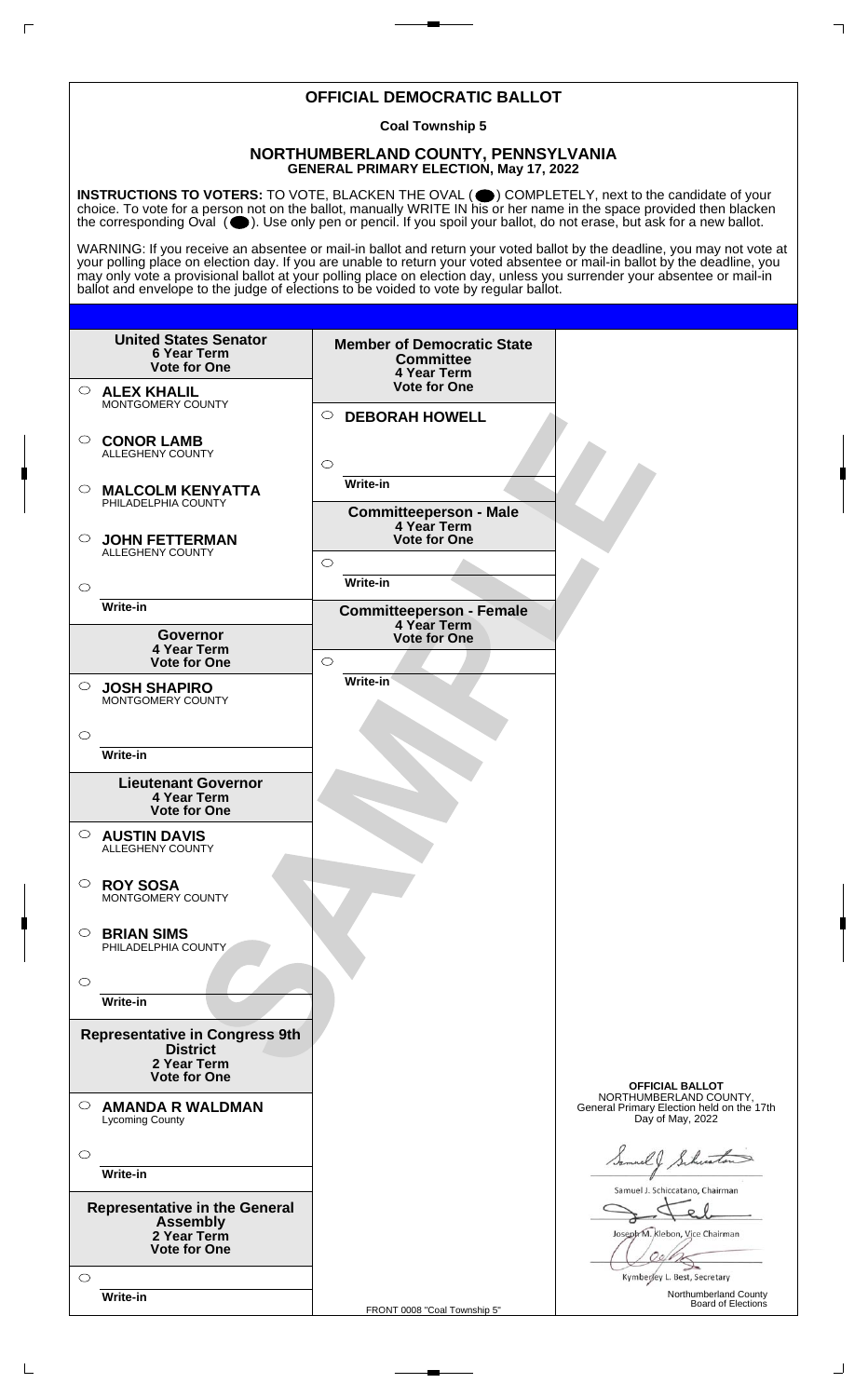| <b>OFFICIAL DEMOCRATIC BALLOT</b>                                                              |                                                                                                                                                                                                                                                                                                                                                                                                                                                                        |                                                                                                                   |  |  |
|------------------------------------------------------------------------------------------------|------------------------------------------------------------------------------------------------------------------------------------------------------------------------------------------------------------------------------------------------------------------------------------------------------------------------------------------------------------------------------------------------------------------------------------------------------------------------|-------------------------------------------------------------------------------------------------------------------|--|--|
|                                                                                                | <b>Coal Township 6</b>                                                                                                                                                                                                                                                                                                                                                                                                                                                 |                                                                                                                   |  |  |
|                                                                                                | NORTHUMBERLAND COUNTY, PENNSYLVANIA<br><b>GENERAL PRIMARY ELECTION, May 17, 2022</b>                                                                                                                                                                                                                                                                                                                                                                                   |                                                                                                                   |  |  |
|                                                                                                | <b>INSTRUCTIONS TO VOTERS:</b> TO VOTE, BLACKEN THE OVAL (O) COMPLETELY, next to the candidate of your choice. To vote for a person not on the ballot, manually WRITE IN his or her name in the space provided then blacken<br>the corresponding Oval (C). Use only pen or pencil. If you spoil your ballot, do not erase, but ask for a new ballot.                                                                                                                   |                                                                                                                   |  |  |
|                                                                                                | WARNING: If you receive an absentee or mail-in ballot and return your voted ballot by the deadline, you may not vote at<br>your polling place on election day. If you are unable to return your voted absentee or mail-in ballot by the deadline, you<br>may only vote a provisional ballot at your polling place on election day, unless you surrender your absentee or mail-in ballot and envelope to the judge of elections to be voided to vote by regular ballot. |                                                                                                                   |  |  |
|                                                                                                |                                                                                                                                                                                                                                                                                                                                                                                                                                                                        |                                                                                                                   |  |  |
| <b>United States Senator</b><br><b>6 Year Term</b><br><b>Vote for One</b>                      | <b>Member of Democratic State</b><br><b>Committee</b><br>4 Year Term                                                                                                                                                                                                                                                                                                                                                                                                   |                                                                                                                   |  |  |
| $\circ$ ALEX KHALIL<br><b>MONTGOMERY COUNTY</b>                                                | <b>Vote for One</b><br>$\circ$<br><b>DEBORAH HOWELL</b>                                                                                                                                                                                                                                                                                                                                                                                                                |                                                                                                                   |  |  |
| $\circ$<br><b>CONOR LAMB</b><br><b>ALLEGHENY COUNTY</b>                                        | ◯                                                                                                                                                                                                                                                                                                                                                                                                                                                                      |                                                                                                                   |  |  |
| $\circ$<br><b>MALCOLM KENYATTA</b><br>PHILADELPHIA COUNTY                                      | <b>Write-in</b><br><b>Committeeperson - Male</b>                                                                                                                                                                                                                                                                                                                                                                                                                       |                                                                                                                   |  |  |
| $\circ$<br><b>JOHN FETTERMAN</b><br><b>ALLEGHENY COUNTY</b>                                    | 4 Year Term<br><b>Vote for One</b><br>$\circ$                                                                                                                                                                                                                                                                                                                                                                                                                          |                                                                                                                   |  |  |
| $\circ$                                                                                        | Write-in                                                                                                                                                                                                                                                                                                                                                                                                                                                               |                                                                                                                   |  |  |
| Write-in                                                                                       | <b>Committeeperson - Female</b><br>4 Year Term                                                                                                                                                                                                                                                                                                                                                                                                                         |                                                                                                                   |  |  |
| Governor<br>4 Year Term<br><b>Vote for One</b>                                                 | <b>Vote for One</b><br>$\circ$                                                                                                                                                                                                                                                                                                                                                                                                                                         |                                                                                                                   |  |  |
| <b>JOSH SHAPIRO</b><br>$\circ$<br>MONTGOMERY COUNTY                                            | Write-in                                                                                                                                                                                                                                                                                                                                                                                                                                                               |                                                                                                                   |  |  |
| $\circ$<br><b>Write-in</b>                                                                     |                                                                                                                                                                                                                                                                                                                                                                                                                                                                        |                                                                                                                   |  |  |
| <b>Lieutenant Governor</b><br>4 Year Term<br><b>Vote for One</b>                               |                                                                                                                                                                                                                                                                                                                                                                                                                                                                        |                                                                                                                   |  |  |
| <b>AUSTIN DAVIS</b><br>$\circ$<br><b>ALLEGHENY COUNTY</b>                                      |                                                                                                                                                                                                                                                                                                                                                                                                                                                                        |                                                                                                                   |  |  |
| <b>ROY SOSA</b><br>$\circ$<br>MONTGOMERY COUNTY                                                |                                                                                                                                                                                                                                                                                                                                                                                                                                                                        |                                                                                                                   |  |  |
| <b>BRIAN SIMS</b><br>O<br>PHILADELPHIA COUNTY                                                  |                                                                                                                                                                                                                                                                                                                                                                                                                                                                        |                                                                                                                   |  |  |
| $\circ$<br><b>Write-in</b>                                                                     |                                                                                                                                                                                                                                                                                                                                                                                                                                                                        |                                                                                                                   |  |  |
| <b>Representative in Congress 9th</b><br><b>District</b><br>2 Year Term<br><b>Vote for One</b> |                                                                                                                                                                                                                                                                                                                                                                                                                                                                        |                                                                                                                   |  |  |
| <b>AMANDA R WALDMAN</b><br>$\circ$<br><b>Lycoming County</b>                                   |                                                                                                                                                                                                                                                                                                                                                                                                                                                                        | <b>OFFICIAL BALLOT</b><br>NORTHUMBERLAND COUNTY,<br>General Primary Election held on the 17th<br>Day of May, 2022 |  |  |
| $\circ$                                                                                        |                                                                                                                                                                                                                                                                                                                                                                                                                                                                        |                                                                                                                   |  |  |
| Write-in                                                                                       |                                                                                                                                                                                                                                                                                                                                                                                                                                                                        | Samuel J. Schiccatano, Chairman                                                                                   |  |  |
| <b>Representative in the General</b><br><b>Assembly</b><br>2 Year Term<br><b>Vote for One</b>  |                                                                                                                                                                                                                                                                                                                                                                                                                                                                        | Joseph M. Klebon, Vice Chairman                                                                                   |  |  |
| $\circlearrowright$                                                                            |                                                                                                                                                                                                                                                                                                                                                                                                                                                                        | Kymber/ey L. Best, Secretary<br>Northumberland County                                                             |  |  |
| Write-in                                                                                       | FRONT 0010 "Coal Township 6"                                                                                                                                                                                                                                                                                                                                                                                                                                           | <b>Board of Elections</b>                                                                                         |  |  |

 $\Box$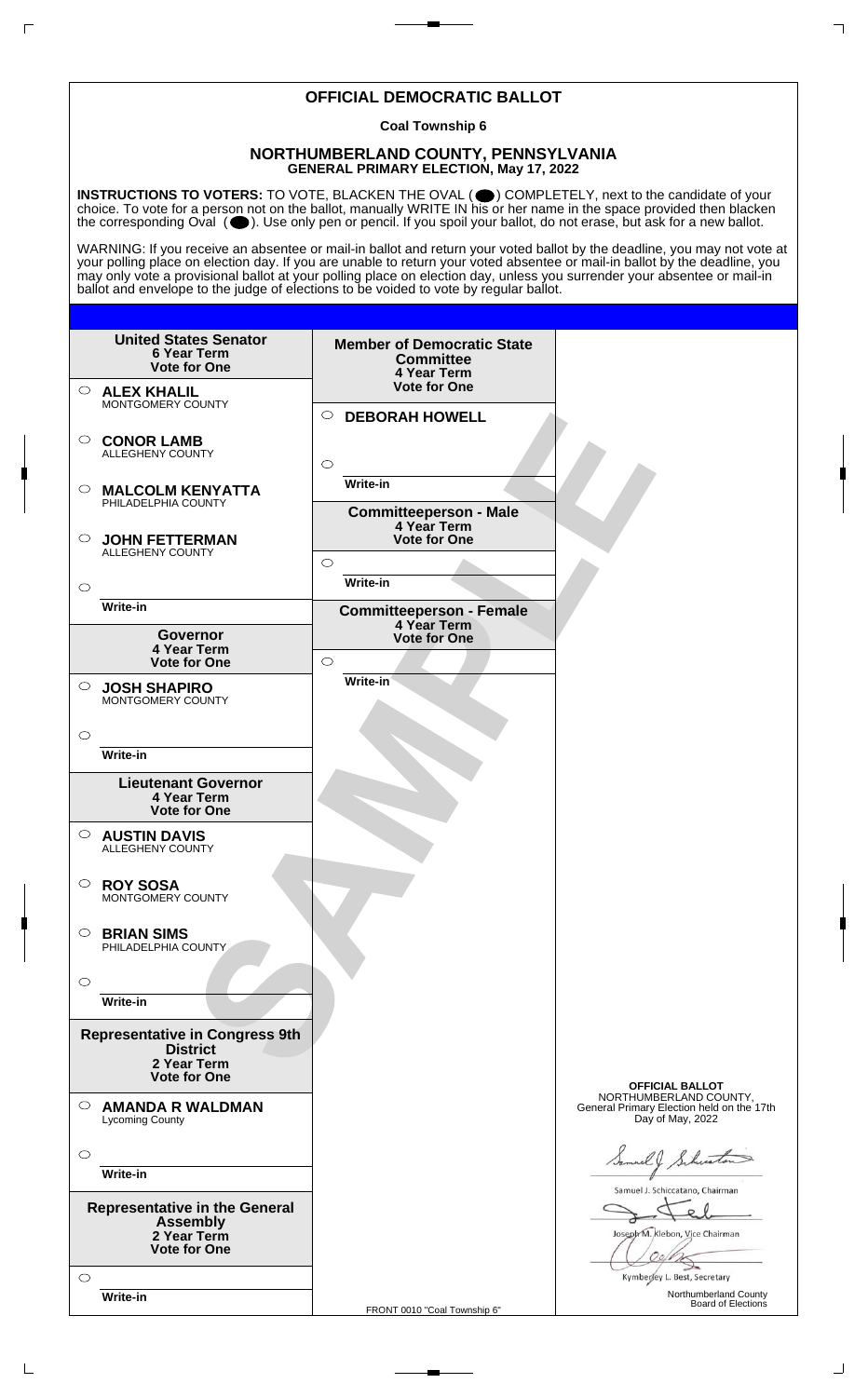|                     | <b>OFFICIAL DEMOCRATIC BALLOT</b>                                                                                                                                   |                                                                                                                                                                                                                                                                                                                                                                                                                                                                        |                                                                                                                   |  |
|---------------------|---------------------------------------------------------------------------------------------------------------------------------------------------------------------|------------------------------------------------------------------------------------------------------------------------------------------------------------------------------------------------------------------------------------------------------------------------------------------------------------------------------------------------------------------------------------------------------------------------------------------------------------------------|-------------------------------------------------------------------------------------------------------------------|--|
|                     | <b>East Cameron Township</b>                                                                                                                                        |                                                                                                                                                                                                                                                                                                                                                                                                                                                                        |                                                                                                                   |  |
|                     |                                                                                                                                                                     | NORTHUMBERLAND COUNTY, PENNSYLVANIA<br><b>GENERAL PRIMARY ELECTION, May 17, 2022</b>                                                                                                                                                                                                                                                                                                                                                                                   |                                                                                                                   |  |
|                     |                                                                                                                                                                     | INSTRUCTIONS TO VOTERS: TO VOTE, BLACKEN THE OVAL (O) COMPLETELY, next to the candidate of your<br>choice. To vote for a person not on the ballot, manually WRITE IN his or her name in the space provided then blacken<br>the corresponding Oval (C). Use only pen or pencil. If you spoil your ballot, do not erase, but ask for a new ballot.                                                                                                                       |                                                                                                                   |  |
|                     |                                                                                                                                                                     | WARNING: If you receive an absentee or mail-in ballot and return your voted ballot by the deadline, you may not vote at<br>your polling place on election day. If you are unable to return your voted absentee or mail-in ballot by the deadline, you<br>may only vote a provisional ballot at your polling place on election day, unless you surrender your absentee or mail-in ballot and envelope to the judge of elections to be voided to vote by regular ballot. |                                                                                                                   |  |
|                     |                                                                                                                                                                     |                                                                                                                                                                                                                                                                                                                                                                                                                                                                        |                                                                                                                   |  |
|                     | <b>United States Senator</b><br><b>6 Year Term</b><br><b>Vote for One</b>                                                                                           | <b>Member of Democratic State</b><br><b>Committee</b><br>4 Year Term                                                                                                                                                                                                                                                                                                                                                                                                   |                                                                                                                   |  |
|                     | $\circ$ ALEX KHALIL<br>MONTGOMERY COUNTY                                                                                                                            | <b>Vote for One</b><br>$\circ$<br><b>DEBORAH HOWELL</b>                                                                                                                                                                                                                                                                                                                                                                                                                |                                                                                                                   |  |
| $\circ$             | <b>CONOR LAMB</b><br><b>ALLEGHENY COUNTY</b>                                                                                                                        | $\circ$                                                                                                                                                                                                                                                                                                                                                                                                                                                                |                                                                                                                   |  |
| $\circ$             | <b>MALCOLM KENYATTA</b><br>PHILADELPHIA COUNTY                                                                                                                      | <b>Write-in</b><br><b>Committeeperson - Male</b>                                                                                                                                                                                                                                                                                                                                                                                                                       |                                                                                                                   |  |
| $\circ$             | <b>JOHN FETTERMAN</b><br>ALLEGHENY COUNTY                                                                                                                           | 4 Year Term<br><b>Vote for One</b><br>$\circ$                                                                                                                                                                                                                                                                                                                                                                                                                          |                                                                                                                   |  |
| $\circ$             |                                                                                                                                                                     | <b>Write-in</b>                                                                                                                                                                                                                                                                                                                                                                                                                                                        |                                                                                                                   |  |
|                     | <b>Write-in</b>                                                                                                                                                     | <b>Committeeperson - Female</b><br>4 Year Term                                                                                                                                                                                                                                                                                                                                                                                                                         |                                                                                                                   |  |
|                     | Governor<br>4 Year Term<br><b>Vote for One</b>                                                                                                                      | <b>Vote for One</b><br>$\circ$                                                                                                                                                                                                                                                                                                                                                                                                                                         |                                                                                                                   |  |
| O.                  | <b>JOSH SHAPIRO</b><br>MONTGOMERY COUNTY                                                                                                                            | Write-in                                                                                                                                                                                                                                                                                                                                                                                                                                                               |                                                                                                                   |  |
| $\circlearrowright$ | <b>Write-in</b>                                                                                                                                                     |                                                                                                                                                                                                                                                                                                                                                                                                                                                                        |                                                                                                                   |  |
|                     | <b>Lieutenant Governor</b><br>4 Year Term<br><b>Vote for One</b>                                                                                                    |                                                                                                                                                                                                                                                                                                                                                                                                                                                                        |                                                                                                                   |  |
| $\circ$             | <b>AUSTIN DAVIS</b><br><b>ALLEGHENY COUNTY</b>                                                                                                                      |                                                                                                                                                                                                                                                                                                                                                                                                                                                                        |                                                                                                                   |  |
| $\circ$             | <b>ROY SOSA</b><br>MONTGOMERY COUNTY                                                                                                                                |                                                                                                                                                                                                                                                                                                                                                                                                                                                                        |                                                                                                                   |  |
| O                   | <b>BRIAN SIMS</b><br>PHILADELPHIA COUNTY                                                                                                                            |                                                                                                                                                                                                                                                                                                                                                                                                                                                                        |                                                                                                                   |  |
| $\circ$             | <b>Write-in</b>                                                                                                                                                     |                                                                                                                                                                                                                                                                                                                                                                                                                                                                        |                                                                                                                   |  |
|                     | <b>Representative in Congress 9th</b><br><b>District</b><br>2 Year Term<br><b>Vote for One</b>                                                                      |                                                                                                                                                                                                                                                                                                                                                                                                                                                                        |                                                                                                                   |  |
| $\circ$             | <b>AMANDA R WALDMAN</b><br><b>Lycoming County</b>                                                                                                                   |                                                                                                                                                                                                                                                                                                                                                                                                                                                                        | <b>OFFICIAL BALLOT</b><br>NORTHUMBERLAND COUNTY,<br>General Primary Election held on the 17th<br>Day of May, 2022 |  |
| $\circ$             | <b>Write-in</b>                                                                                                                                                     |                                                                                                                                                                                                                                                                                                                                                                                                                                                                        |                                                                                                                   |  |
|                     | Samuel J. Schiccatano, Chairman<br><b>Representative in the General</b><br><b>Assembly</b><br>Joseph M. Klebon, Vice Chairman<br>2 Year Term<br><b>Vote for One</b> |                                                                                                                                                                                                                                                                                                                                                                                                                                                                        |                                                                                                                   |  |
| $\circ$             |                                                                                                                                                                     |                                                                                                                                                                                                                                                                                                                                                                                                                                                                        | Kymber/ey L. Best, Secretary<br>Northumberland County                                                             |  |
|                     | <b>Write-in</b>                                                                                                                                                     | FRONT 0011 "East Cameron Township"                                                                                                                                                                                                                                                                                                                                                                                                                                     | <b>Board of Elections</b>                                                                                         |  |

 $\Box$ 

 $\overline{\phantom{a}}$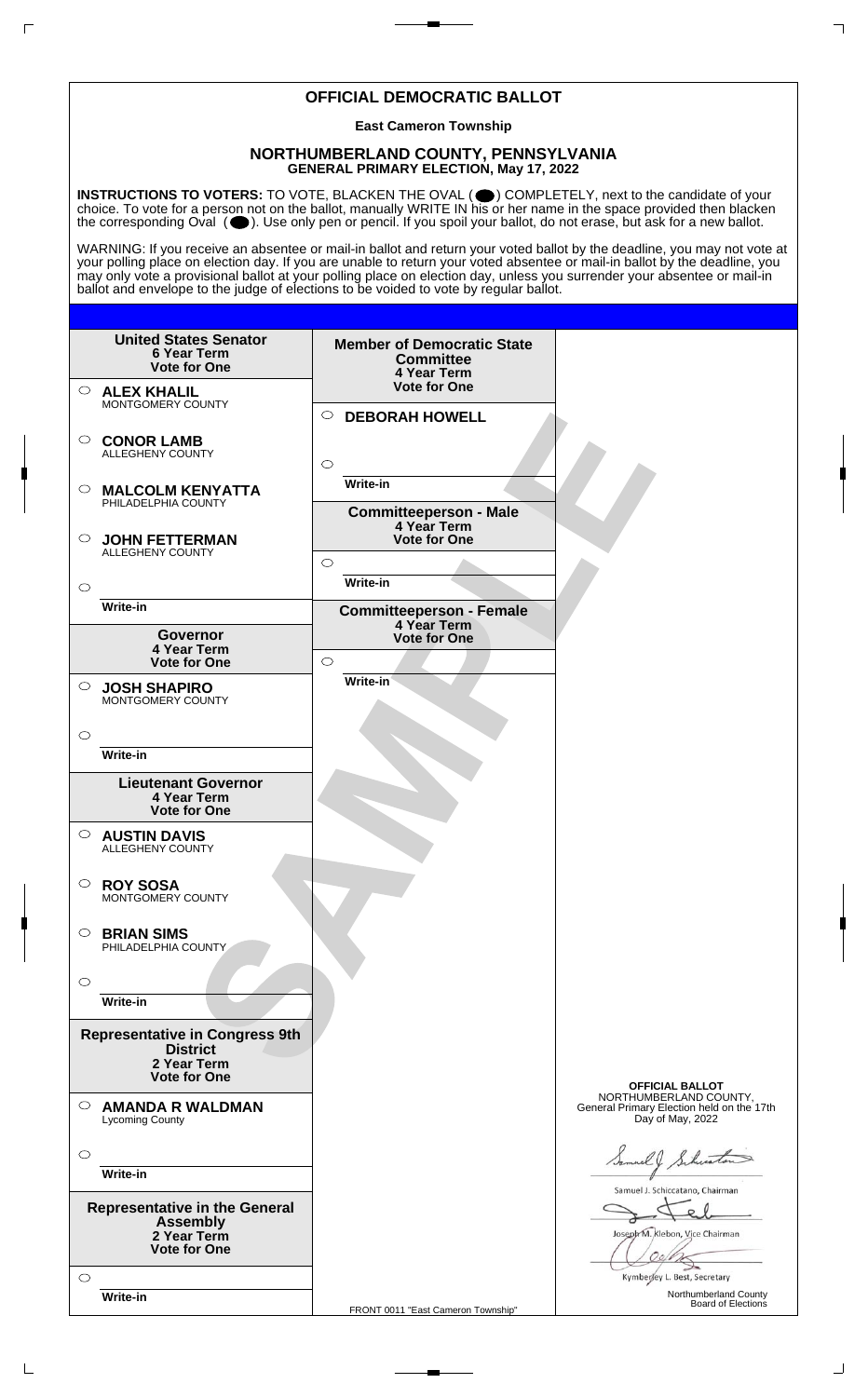|         | <b>OFFICIAL DEMOCRATIC BALLOT</b>                                                              |                                                                                                                                                                                                                                                                                                                                                                                                                                                                           |                                                                                                                   |  |
|---------|------------------------------------------------------------------------------------------------|---------------------------------------------------------------------------------------------------------------------------------------------------------------------------------------------------------------------------------------------------------------------------------------------------------------------------------------------------------------------------------------------------------------------------------------------------------------------------|-------------------------------------------------------------------------------------------------------------------|--|
|         | <b>Kulpmont Borough 1</b>                                                                      |                                                                                                                                                                                                                                                                                                                                                                                                                                                                           |                                                                                                                   |  |
|         | NORTHUMBERLAND COUNTY, PENNSYLVANIA<br><b>GENERAL PRIMARY ELECTION, May 17, 2022</b>           |                                                                                                                                                                                                                                                                                                                                                                                                                                                                           |                                                                                                                   |  |
|         |                                                                                                | <b>INSTRUCTIONS TO VOTERS:</b> TO VOTE, BLACKEN THE OVAL (O) COMPLETELY, next to the candidate of your choice. To vote for a person not on the ballot, manually WRITE IN his or her name in the space provided then blacken<br>the corresponding Oval (O). Use only pen or pencil. If you spoil your ballot, do not erase, but ask for a new ballot.                                                                                                                      |                                                                                                                   |  |
|         |                                                                                                | WARNING: If you receive an absentee or mail-in ballot and return your voted ballot by the deadline, you may not vote at<br>your polling place on election day. If you are unable to return your voted absentee or mail-in ballot by the deadline, you<br>may only vote a provisional ballot at your polling place on election day, unless you surrender your absentee or mail-in<br>ballot and envelope to the judge of elections to be voided to vote by regular ballot. |                                                                                                                   |  |
|         |                                                                                                |                                                                                                                                                                                                                                                                                                                                                                                                                                                                           |                                                                                                                   |  |
|         | <b>United States Senator</b>                                                                   | <b>Member of Democratic State</b>                                                                                                                                                                                                                                                                                                                                                                                                                                         |                                                                                                                   |  |
|         | <b>6 Year Term</b><br><b>Vote for One</b>                                                      | <b>Committee</b><br>4 Year Term<br><b>Vote for One</b>                                                                                                                                                                                                                                                                                                                                                                                                                    |                                                                                                                   |  |
|         | $\circ$ ALEX KHALIL<br><b>MONTGOMERY COUNTY</b>                                                | $\circ$<br><b>DEBORAH HOWELL</b>                                                                                                                                                                                                                                                                                                                                                                                                                                          |                                                                                                                   |  |
| $\circ$ | <b>CONOR LAMB</b><br><b>ALLEGHENY COUNTY</b>                                                   | $\circ$                                                                                                                                                                                                                                                                                                                                                                                                                                                                   |                                                                                                                   |  |
| $\circ$ | <b>MALCOLM KENYATTA</b><br>PHILADELPHIA COUNTY                                                 | <b>Write-in</b>                                                                                                                                                                                                                                                                                                                                                                                                                                                           |                                                                                                                   |  |
| $\circ$ | <b>JOHN FETTERMAN</b><br><b>ALLEGHENY COUNTY</b>                                               | <b>Committeeperson - Male</b><br>4 Year Term<br><b>Vote for One</b>                                                                                                                                                                                                                                                                                                                                                                                                       |                                                                                                                   |  |
| $\circ$ |                                                                                                | $\circ$<br><b>PAUL A. NIGLIO</b>                                                                                                                                                                                                                                                                                                                                                                                                                                          |                                                                                                                   |  |
|         | <b>Write-in</b>                                                                                | O                                                                                                                                                                                                                                                                                                                                                                                                                                                                         |                                                                                                                   |  |
|         | Governor                                                                                       | <b>Write-in</b>                                                                                                                                                                                                                                                                                                                                                                                                                                                           |                                                                                                                   |  |
|         | 4 Year Term<br><b>Vote for One</b>                                                             | <b>Committeeperson - Female</b><br>4 Year Term                                                                                                                                                                                                                                                                                                                                                                                                                            |                                                                                                                   |  |
| $\circ$ | <b>JOSH SHAPIRO</b><br>MONTGOMERY COUNTY                                                       | <b>Vote for One</b><br><b>STEPHANIE A. NIGLIO</b><br>$\circ$                                                                                                                                                                                                                                                                                                                                                                                                              |                                                                                                                   |  |
| $\circ$ |                                                                                                |                                                                                                                                                                                                                                                                                                                                                                                                                                                                           |                                                                                                                   |  |
|         | Write-in                                                                                       | $\circ$                                                                                                                                                                                                                                                                                                                                                                                                                                                                   |                                                                                                                   |  |
|         | <b>Lieutenant Governor</b><br>4 Year Term<br><b>Vote for One</b>                               | <b>Write-in</b>                                                                                                                                                                                                                                                                                                                                                                                                                                                           |                                                                                                                   |  |
| $\circ$ | <b>AUSTIN DAVIS</b><br><b>ALLEGHENY COUNTY</b>                                                 |                                                                                                                                                                                                                                                                                                                                                                                                                                                                           |                                                                                                                   |  |
| $\circ$ | <b>ROY SOSA</b><br><b>MONTGOMERY COUNTY</b>                                                    |                                                                                                                                                                                                                                                                                                                                                                                                                                                                           |                                                                                                                   |  |
| $\circ$ | <b>BRIAN SIMS</b><br>PHILADELPHIA COUNTY                                                       |                                                                                                                                                                                                                                                                                                                                                                                                                                                                           |                                                                                                                   |  |
| $\circ$ | <b>Write-in</b>                                                                                |                                                                                                                                                                                                                                                                                                                                                                                                                                                                           |                                                                                                                   |  |
|         |                                                                                                |                                                                                                                                                                                                                                                                                                                                                                                                                                                                           |                                                                                                                   |  |
|         | <b>Representative in Congress 9th</b><br><b>District</b><br>2 Year Term<br><b>Vote for One</b> |                                                                                                                                                                                                                                                                                                                                                                                                                                                                           |                                                                                                                   |  |
| $\circ$ | <b>AMANDA R WALDMAN</b><br><b>Lycoming County</b>                                              |                                                                                                                                                                                                                                                                                                                                                                                                                                                                           | <b>OFFICIAL BALLOT</b><br>NORTHUMBERLAND COUNTY.<br>General Primary Election held on the 17th<br>Day of May, 2022 |  |
| $\circ$ |                                                                                                |                                                                                                                                                                                                                                                                                                                                                                                                                                                                           |                                                                                                                   |  |
|         | <b>Write-in</b>                                                                                |                                                                                                                                                                                                                                                                                                                                                                                                                                                                           | Samuel J. Schiccatano, Chairman                                                                                   |  |
|         | <b>Representative in the General</b><br><b>Assembly</b><br>2 Year Term<br><b>Vote for One</b>  |                                                                                                                                                                                                                                                                                                                                                                                                                                                                           | Joseph M. Klebon, Vice Chairman                                                                                   |  |
| $\circ$ |                                                                                                |                                                                                                                                                                                                                                                                                                                                                                                                                                                                           | Kymberley L. Best, Secretary                                                                                      |  |
|         | Write-in                                                                                       | FRONT 0012 "Kulpmont Borough 1"                                                                                                                                                                                                                                                                                                                                                                                                                                           | Northumberland County<br>Board of Elections                                                                       |  |

 $\Box$ 

┑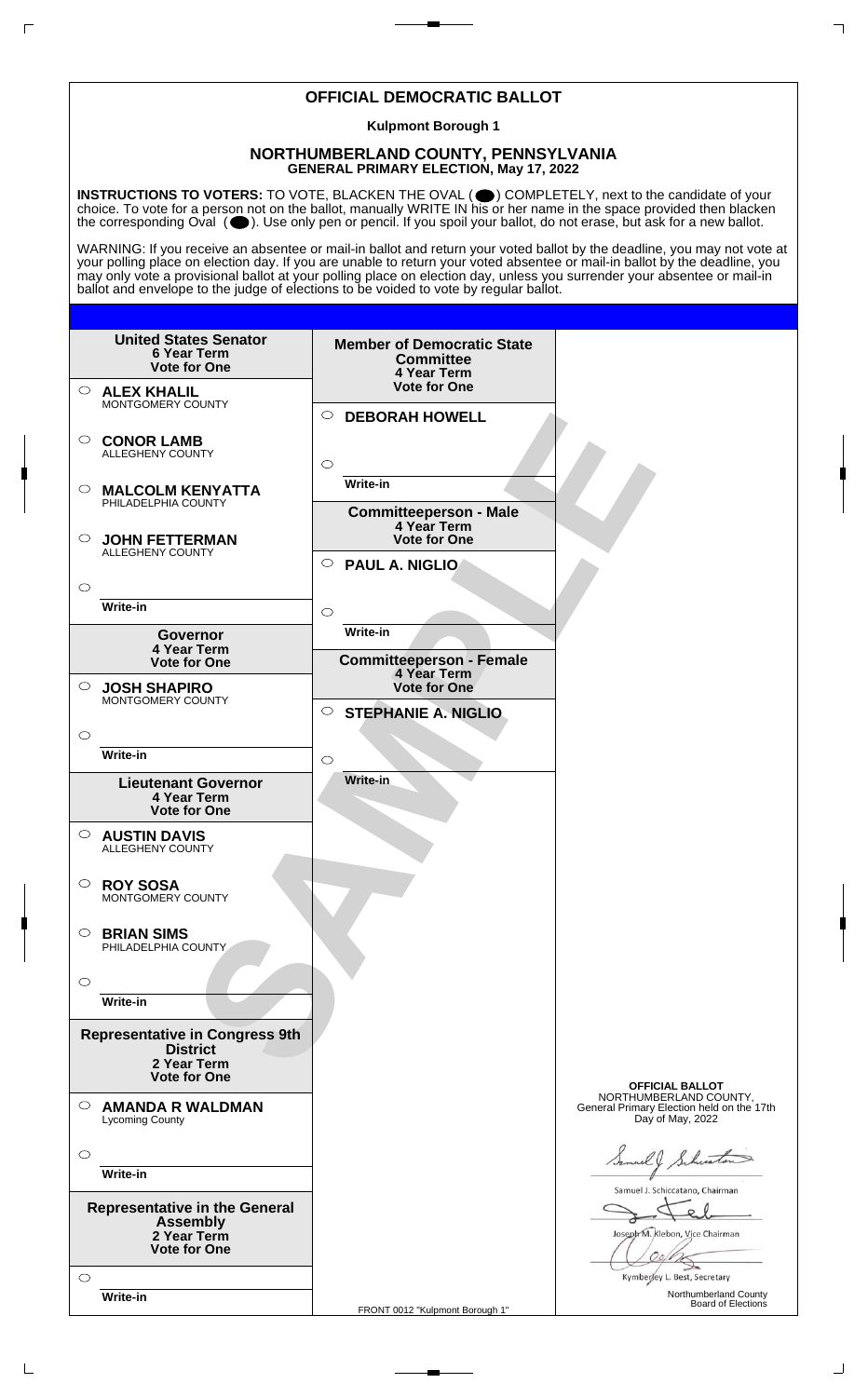|                                                                                               | <b>OFFICIAL DEMOCRATIC BALLOT</b>                                                                                                                                                                                                                                                                                                                                                                                                                                         |                                                                                                                   |
|-----------------------------------------------------------------------------------------------|---------------------------------------------------------------------------------------------------------------------------------------------------------------------------------------------------------------------------------------------------------------------------------------------------------------------------------------------------------------------------------------------------------------------------------------------------------------------------|-------------------------------------------------------------------------------------------------------------------|
|                                                                                               | <b>Kulpmont Borough 2</b>                                                                                                                                                                                                                                                                                                                                                                                                                                                 |                                                                                                                   |
|                                                                                               | NORTHUMBERLAND COUNTY, PENNSYLVANIA<br><b>GENERAL PRIMARY ELECTION, May 17, 2022</b>                                                                                                                                                                                                                                                                                                                                                                                      |                                                                                                                   |
|                                                                                               | <b>INSTRUCTIONS TO VOTERS:</b> TO VOTE, BLACKEN THE OVAL (O) COMPLETELY, next to the candidate of your choice. To vote for a person not on the ballot, manually WRITE IN his or her name in the space provided then blacken<br>the corresponding Oval (O). Use only pen or pencil. If you spoil your ballot, do not erase, but ask for a new ballot.                                                                                                                      |                                                                                                                   |
|                                                                                               | WARNING: If you receive an absentee or mail-in ballot and return your voted ballot by the deadline, you may not vote at<br>your polling place on election day. If you are unable to return your voted absentee or mail-in ballot by the deadline, you<br>may only vote a provisional ballot at your polling place on election day, unless you surrender your absentee or mail-in<br>ballot and envelope to the judge of elections to be voided to vote by regular ballot. |                                                                                                                   |
|                                                                                               |                                                                                                                                                                                                                                                                                                                                                                                                                                                                           |                                                                                                                   |
| <b>United States Senator</b><br>6 Year Term<br><b>Vote for One</b>                            | <b>Member of Democratic State</b><br><b>Committee</b><br>4 Year Term                                                                                                                                                                                                                                                                                                                                                                                                      |                                                                                                                   |
| $\circ$<br>ALEX KHALIL<br><b>MONTGOMERY COUNTY</b>                                            | <b>Vote for One</b><br>O<br><b>DEBORAH HOWELL</b>                                                                                                                                                                                                                                                                                                                                                                                                                         |                                                                                                                   |
| $\circ$<br><b>CONOR LAMB</b><br>ALLEGHENY COUNTY                                              | ◯                                                                                                                                                                                                                                                                                                                                                                                                                                                                         |                                                                                                                   |
| <b>MALCOLM KENYATTA</b><br>$\circ$<br>PHILADELPHIA COUNTY                                     | Write-in                                                                                                                                                                                                                                                                                                                                                                                                                                                                  |                                                                                                                   |
| $\circ$<br><b>JOHN FETTERMAN</b><br><b>ALLEGHENY COUNTY</b>                                   | Committeeperson - Male<br>4 Year Term<br><b>Vote for One</b>                                                                                                                                                                                                                                                                                                                                                                                                              |                                                                                                                   |
| $\circ$                                                                                       | $\circ$<br>Write-in                                                                                                                                                                                                                                                                                                                                                                                                                                                       |                                                                                                                   |
| <b>Write-in</b>                                                                               | <b>Committeeperson - Female</b>                                                                                                                                                                                                                                                                                                                                                                                                                                           |                                                                                                                   |
| Governor                                                                                      | <b>4 Year Term</b><br><b>Vote for One</b>                                                                                                                                                                                                                                                                                                                                                                                                                                 |                                                                                                                   |
| 4 Year Term<br><b>Vote for One</b>                                                            | $\circlearrowright$                                                                                                                                                                                                                                                                                                                                                                                                                                                       |                                                                                                                   |
| $\circ$<br><b>JOSH SHAPIRO</b><br>MONTGOMERY COUNTY                                           | Write-in                                                                                                                                                                                                                                                                                                                                                                                                                                                                  |                                                                                                                   |
| $\circ$                                                                                       |                                                                                                                                                                                                                                                                                                                                                                                                                                                                           |                                                                                                                   |
| <b>Write-in</b>                                                                               |                                                                                                                                                                                                                                                                                                                                                                                                                                                                           |                                                                                                                   |
| <b>Lieutenant Governor</b><br>4 Year Term<br><b>Vote for One</b>                              |                                                                                                                                                                                                                                                                                                                                                                                                                                                                           |                                                                                                                   |
| <b>AUSTIN DAVIS</b><br>O.<br><b>ALLEGHENY COUNTY</b>                                          |                                                                                                                                                                                                                                                                                                                                                                                                                                                                           |                                                                                                                   |
| <b>ROY SOSA</b><br>$\circ$<br>MONTGOMERY COUNTY                                               |                                                                                                                                                                                                                                                                                                                                                                                                                                                                           |                                                                                                                   |
| $\circ$<br><b>BRIAN SIMS</b><br>PHILADELPHIA COUNTY                                           |                                                                                                                                                                                                                                                                                                                                                                                                                                                                           |                                                                                                                   |
| $\circ$<br><b>Write-in</b>                                                                    |                                                                                                                                                                                                                                                                                                                                                                                                                                                                           |                                                                                                                   |
| <b>Representative in Congress 9th</b>                                                         |                                                                                                                                                                                                                                                                                                                                                                                                                                                                           |                                                                                                                   |
| <b>District</b><br>2 Year Term<br><b>Vote for One</b>                                         |                                                                                                                                                                                                                                                                                                                                                                                                                                                                           |                                                                                                                   |
| <b>AMANDA R WALDMAN</b><br>O<br><b>Lycoming County</b>                                        |                                                                                                                                                                                                                                                                                                                                                                                                                                                                           | <b>OFFICIAL BALLOT</b><br>NORTHUMBERLAND COUNTY,<br>General Primary Election held on the 17th<br>Day of May, 2022 |
| $\circlearrowright$                                                                           |                                                                                                                                                                                                                                                                                                                                                                                                                                                                           |                                                                                                                   |
| <b>Write-in</b>                                                                               |                                                                                                                                                                                                                                                                                                                                                                                                                                                                           | Samuel J. Schiccatano, Chairman                                                                                   |
| <b>Representative in the General</b><br><b>Assembly</b><br>2 Year Term<br><b>Vote for One</b> |                                                                                                                                                                                                                                                                                                                                                                                                                                                                           | Joseph M. Klebon, Vice Chairman                                                                                   |
| $\circ$                                                                                       |                                                                                                                                                                                                                                                                                                                                                                                                                                                                           | Kymber/ey L. Best, Secretary                                                                                      |
| <b>Write-in</b>                                                                               | FRONT 0013 "Kulpmont Borough 2"                                                                                                                                                                                                                                                                                                                                                                                                                                           | Northumberland County<br>Board of Elections                                                                       |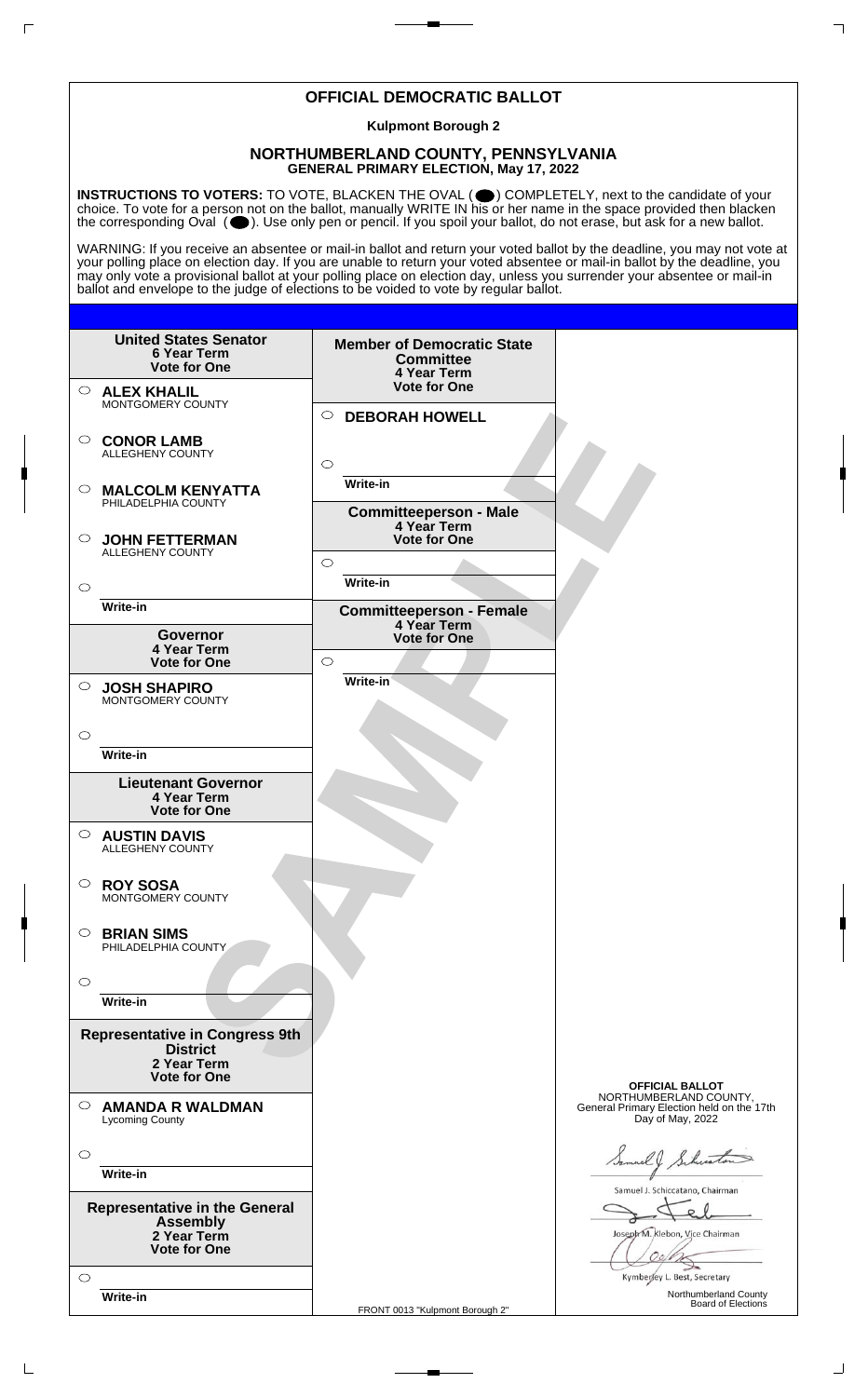|                                                                                                | <b>OFFICIAL DEMOCRATIC BALLOT</b>                                                                                                                                                                                                                                                                                                                                                                                                                                         |                                                                                                                   |
|------------------------------------------------------------------------------------------------|---------------------------------------------------------------------------------------------------------------------------------------------------------------------------------------------------------------------------------------------------------------------------------------------------------------------------------------------------------------------------------------------------------------------------------------------------------------------------|-------------------------------------------------------------------------------------------------------------------|
|                                                                                                | <b>Kulpmont Borough 3</b>                                                                                                                                                                                                                                                                                                                                                                                                                                                 |                                                                                                                   |
|                                                                                                | NORTHUMBERLAND COUNTY, PENNSYLVANIA<br><b>GENERAL PRIMARY ELECTION, May 17, 2022</b>                                                                                                                                                                                                                                                                                                                                                                                      |                                                                                                                   |
|                                                                                                | <b>INSTRUCTIONS TO VOTERS:</b> TO VOTE, BLACKEN THE OVAL (O) COMPLETELY, next to the candidate of your choice. To vote for a person not on the ballot, manually WRITE IN his or her name in the space provided then blacken<br>the corresponding Oval (O). Use only pen or pencil. If you spoil your ballot, do not erase, but ask for a new ballot.                                                                                                                      |                                                                                                                   |
|                                                                                                | WARNING: If you receive an absentee or mail-in ballot and return your voted ballot by the deadline, you may not vote at<br>your polling place on election day. If you are unable to return your voted absentee or mail-in ballot by the deadline, you<br>may only vote a provisional ballot at your polling place on election day, unless you surrender your absentee or mail-in<br>ballot and envelope to the judge of elections to be voided to vote by regular ballot. |                                                                                                                   |
|                                                                                                |                                                                                                                                                                                                                                                                                                                                                                                                                                                                           |                                                                                                                   |
| <b>United States Senator</b><br>6 Year Term<br><b>Vote for One</b>                             | <b>Member of Democratic State</b><br><b>Committee</b><br>4 Year Term                                                                                                                                                                                                                                                                                                                                                                                                      |                                                                                                                   |
| $\circ$<br>ALEX KHALIL<br><b>MONTGOMERY COUNTY</b>                                             | <b>Vote for One</b><br>O<br><b>DEBORAH HOWELL</b>                                                                                                                                                                                                                                                                                                                                                                                                                         |                                                                                                                   |
| $\circ$<br><b>CONOR LAMB</b><br>ALLEGHENY COUNTY                                               | ◯                                                                                                                                                                                                                                                                                                                                                                                                                                                                         |                                                                                                                   |
| <b>MALCOLM KENYATTA</b><br>$\circ$<br>PHILADELPHIA COUNTY                                      | Write-in                                                                                                                                                                                                                                                                                                                                                                                                                                                                  |                                                                                                                   |
| $\circ$<br><b>JOHN FETTERMAN</b><br><b>ALLEGHENY COUNTY</b>                                    | Committeeperson - Male<br>4 Year Term<br><b>Vote for One</b>                                                                                                                                                                                                                                                                                                                                                                                                              |                                                                                                                   |
| $\circ$                                                                                        | $\circ$<br>Write-in                                                                                                                                                                                                                                                                                                                                                                                                                                                       |                                                                                                                   |
| <b>Write-in</b>                                                                                | <b>Committeeperson - Female</b>                                                                                                                                                                                                                                                                                                                                                                                                                                           |                                                                                                                   |
| Governor<br>4 Year Term                                                                        | <b>4 Year Term</b><br><b>Vote for One</b>                                                                                                                                                                                                                                                                                                                                                                                                                                 |                                                                                                                   |
| <b>Vote for One</b>                                                                            | $\circlearrowright$                                                                                                                                                                                                                                                                                                                                                                                                                                                       |                                                                                                                   |
| $\circ$<br><b>JOSH SHAPIRO</b><br>MONTGOMERY COUNTY                                            | Write-in                                                                                                                                                                                                                                                                                                                                                                                                                                                                  |                                                                                                                   |
| $\circ$<br><b>Write-in</b>                                                                     |                                                                                                                                                                                                                                                                                                                                                                                                                                                                           |                                                                                                                   |
| <b>Lieutenant Governor</b><br>4 Year Term<br><b>Vote for One</b>                               |                                                                                                                                                                                                                                                                                                                                                                                                                                                                           |                                                                                                                   |
| <b>AUSTIN DAVIS</b><br>O.<br><b>ALLEGHENY COUNTY</b>                                           |                                                                                                                                                                                                                                                                                                                                                                                                                                                                           |                                                                                                                   |
| <b>ROY SOSA</b><br>$\circ$<br>MONTGOMERY COUNTY                                                |                                                                                                                                                                                                                                                                                                                                                                                                                                                                           |                                                                                                                   |
| $\circ$<br><b>BRIAN SIMS</b><br>PHILADELPHIA COUNTY                                            |                                                                                                                                                                                                                                                                                                                                                                                                                                                                           |                                                                                                                   |
| $\circ$<br><b>Write-in</b>                                                                     |                                                                                                                                                                                                                                                                                                                                                                                                                                                                           |                                                                                                                   |
| <b>Representative in Congress 9th</b><br><b>District</b><br>2 Year Term<br><b>Vote for One</b> |                                                                                                                                                                                                                                                                                                                                                                                                                                                                           |                                                                                                                   |
| <b>AMANDA R WALDMAN</b><br>O<br><b>Lycoming County</b>                                         |                                                                                                                                                                                                                                                                                                                                                                                                                                                                           | <b>OFFICIAL BALLOT</b><br>NORTHUMBERLAND COUNTY,<br>General Primary Election held on the 17th<br>Day of May, 2022 |
| $\circlearrowright$                                                                            |                                                                                                                                                                                                                                                                                                                                                                                                                                                                           |                                                                                                                   |
| <b>Write-in</b>                                                                                |                                                                                                                                                                                                                                                                                                                                                                                                                                                                           | Samuel J. Schiccatano, Chairman                                                                                   |
| <b>Representative in the General</b><br><b>Assembly</b><br>2 Year Term<br><b>Vote for One</b>  |                                                                                                                                                                                                                                                                                                                                                                                                                                                                           | Joseph M. Klebon, Vice Chairman                                                                                   |
| $\circ$                                                                                        |                                                                                                                                                                                                                                                                                                                                                                                                                                                                           | Kymber/ey L. Best, Secretary                                                                                      |
| <b>Write-in</b>                                                                                | FRONT 0014 "Kulpmont Borough 3"                                                                                                                                                                                                                                                                                                                                                                                                                                           | Northumberland County<br>Board of Elections                                                                       |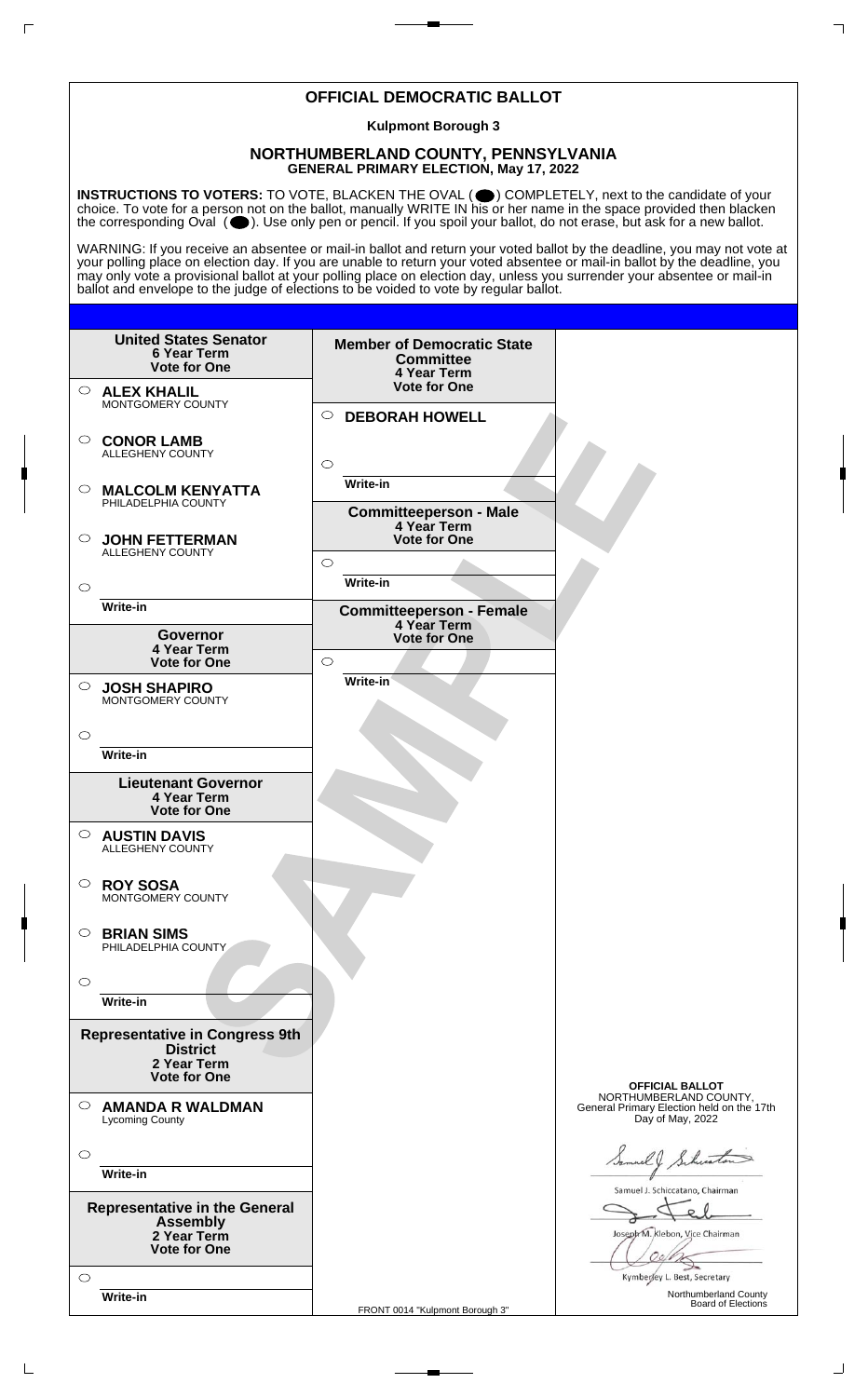|                                                                                                |         | <b>OFFICIAL DEMOCRATIC BALLOT</b>                                                     |                                                                                                                                                                                                                                                                                                                                                                                  |
|------------------------------------------------------------------------------------------------|---------|---------------------------------------------------------------------------------------|----------------------------------------------------------------------------------------------------------------------------------------------------------------------------------------------------------------------------------------------------------------------------------------------------------------------------------------------------------------------------------|
| <b>Marion Heights Borough</b>                                                                  |         |                                                                                       |                                                                                                                                                                                                                                                                                                                                                                                  |
|                                                                                                |         | NORTHUMBERLAND COUNTY, PENNSYLVANIA<br><b>GENERAL PRIMARY ELECTION, May 17, 2022</b>  |                                                                                                                                                                                                                                                                                                                                                                                  |
|                                                                                                |         |                                                                                       | INSTRUCTIONS TO VOTERS: TO VOTE, BLACKEN THE OVAL (O) COMPLETELY, next to the candidate of your choice. To vote for a person not on the ballot, manually WRITE IN his or her name in the space provided then blacken the corre                                                                                                                                                   |
|                                                                                                |         | ballot and envelope to the judge of elections to be voided to vote by regular ballot. | WARNING: If you receive an absentee or mail-in ballot and return your voted ballot by the deadline, you may not vote at<br>your polling place on election day. If you are unable to return your voted absentee or mail-in ballot by the deadline, you<br>may only vote a provisional ballot at your polling place on election day, unless you surrender your absentee or mail-in |
|                                                                                                |         |                                                                                       |                                                                                                                                                                                                                                                                                                                                                                                  |
| <b>United States Senator</b><br><b>6 Year Term</b><br><b>Vote for One</b>                      |         | <b>Member of Democratic State</b><br><b>Committee</b><br>4 Year Term                  |                                                                                                                                                                                                                                                                                                                                                                                  |
| $\circ$ ALEX KHALIL<br>MONTGOMERY COUNTY                                                       | $\circ$ | <b>Vote for One</b><br><b>DEBORAH HOWELL</b>                                          |                                                                                                                                                                                                                                                                                                                                                                                  |
| O<br><b>CONOR LAMB</b><br>ALLEGHENY COUNTY                                                     | $\circ$ |                                                                                       |                                                                                                                                                                                                                                                                                                                                                                                  |
| <b>MALCOLM KENYATTA</b><br>$\circ$<br>PHILADELPHIA COUNTY                                      |         | <b>Write-in</b>                                                                       |                                                                                                                                                                                                                                                                                                                                                                                  |
| $\circ$<br><b>JOHN FETTERMAN</b><br><b>ALLEGHENY COUNTY</b>                                    |         | <b>Committeeperson - Male</b><br>4 Year Term<br><b>Vote for One</b>                   |                                                                                                                                                                                                                                                                                                                                                                                  |
| $\circ$                                                                                        | $\circ$ | <b>Write-in</b>                                                                       |                                                                                                                                                                                                                                                                                                                                                                                  |
| <b>Write-in</b>                                                                                |         | <b>Committeeperson - Female</b><br>4 Year Term                                        |                                                                                                                                                                                                                                                                                                                                                                                  |
| <b>Governor</b><br>4 Year Term<br><b>Vote for One</b>                                          | $\circ$ | <b>Vote for One</b>                                                                   |                                                                                                                                                                                                                                                                                                                                                                                  |
| $\circ$<br><b>JOSH SHAPIRO</b><br>MONTGOMERY COUNTY                                            |         | Write-in                                                                              |                                                                                                                                                                                                                                                                                                                                                                                  |
| $\circ$<br><b>Write-in</b>                                                                     |         |                                                                                       |                                                                                                                                                                                                                                                                                                                                                                                  |
| <b>Lieutenant Governor</b><br>4 Year Term<br><b>Vote for One</b>                               |         |                                                                                       |                                                                                                                                                                                                                                                                                                                                                                                  |
| <b>AUSTIN DAVIS</b><br>$\circ$<br><b>ALLEGHENY COUNTY</b>                                      |         |                                                                                       |                                                                                                                                                                                                                                                                                                                                                                                  |
| <b>ROY SOSA</b><br>$\circ$<br>MONTGOMERY COUNTY                                                |         |                                                                                       |                                                                                                                                                                                                                                                                                                                                                                                  |
| <b>BRIAN SIMS</b><br>O<br>PHILADELPHIA COUNTY                                                  |         |                                                                                       |                                                                                                                                                                                                                                                                                                                                                                                  |
| $\circ$<br><b>Write-in</b>                                                                     |         |                                                                                       |                                                                                                                                                                                                                                                                                                                                                                                  |
| <b>Representative in Congress 9th</b><br><b>District</b><br>2 Year Term<br><b>Vote for One</b> |         |                                                                                       | <b>OFFICIAL BALLOT</b>                                                                                                                                                                                                                                                                                                                                                           |
| O<br><b>AMANDA R WALDMAN</b><br><b>Lycoming County</b>                                         |         |                                                                                       | NORTHUMBERLAND COUNTY,<br>General Primary Election held on the 17th<br>Day of May, 2022                                                                                                                                                                                                                                                                                          |
| $\circ$<br><b>Write-in</b>                                                                     |         |                                                                                       |                                                                                                                                                                                                                                                                                                                                                                                  |
|                                                                                                |         |                                                                                       | Samuel J. Schiccatano, Chairman                                                                                                                                                                                                                                                                                                                                                  |
| <b>Representative in the General</b><br><b>Assembly</b><br>2 Year Term<br><b>Vote for One</b>  |         |                                                                                       | Joseph M. Klebon, Vice Chairman                                                                                                                                                                                                                                                                                                                                                  |
| $\circlearrowright$                                                                            |         |                                                                                       | Kymberley L. Best, Secretary                                                                                                                                                                                                                                                                                                                                                     |
| <b>Write-in</b>                                                                                |         | FRONT 0015 "Marion Heights Borough"                                                   | Northumberland County<br>Board of Elections                                                                                                                                                                                                                                                                                                                                      |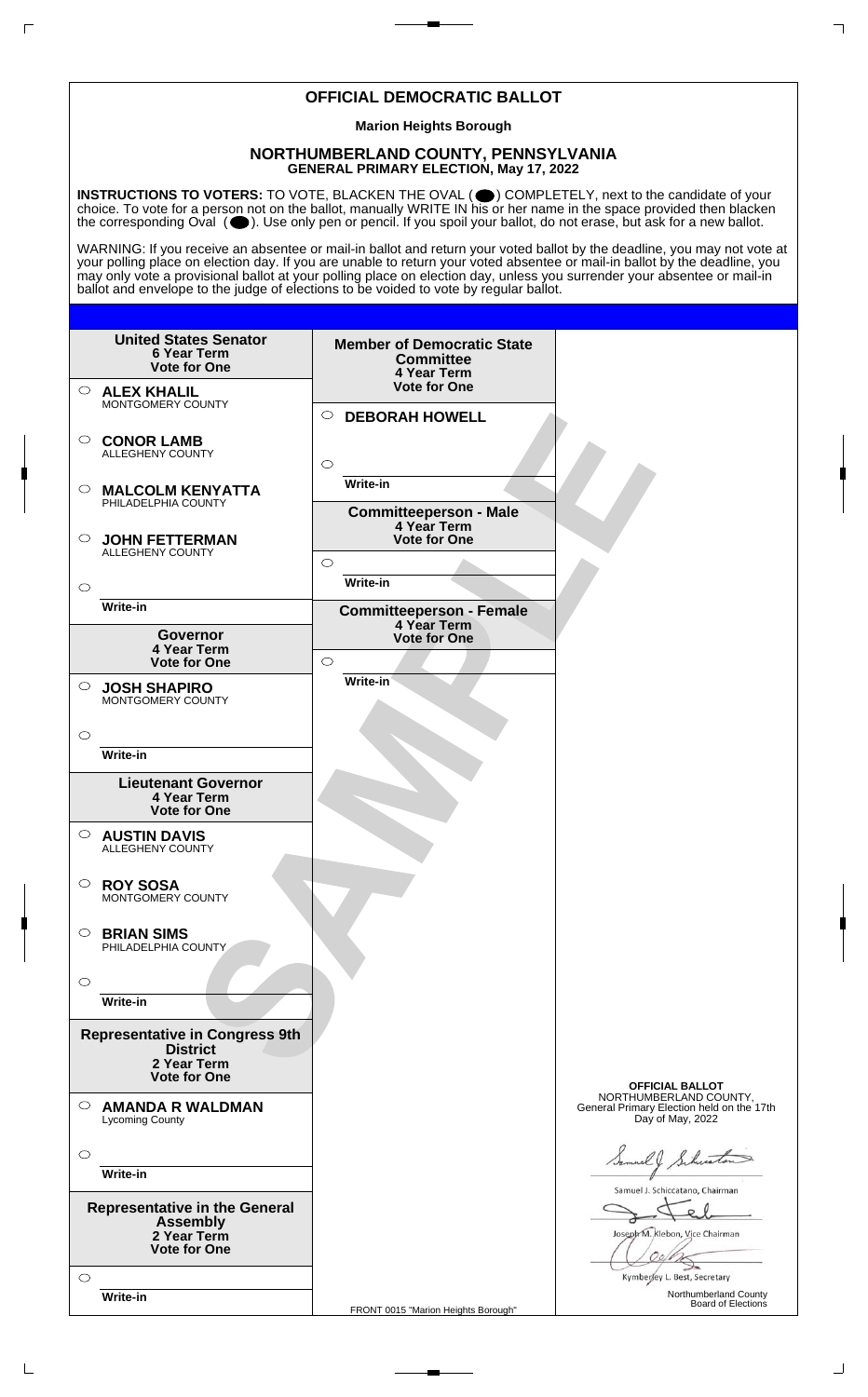|                                                                                                | <b>OFFICIAL DEMOCRATIC BALLOT</b>                                                                                                                                                                                                                                                                                                                                                                                                                                         |                                                                                                                   |
|------------------------------------------------------------------------------------------------|---------------------------------------------------------------------------------------------------------------------------------------------------------------------------------------------------------------------------------------------------------------------------------------------------------------------------------------------------------------------------------------------------------------------------------------------------------------------------|-------------------------------------------------------------------------------------------------------------------|
|                                                                                                | <b>Mount Carmel Borough 1</b>                                                                                                                                                                                                                                                                                                                                                                                                                                             |                                                                                                                   |
|                                                                                                | NORTHUMBERLAND COUNTY, PENNSYLVANIA<br><b>GENERAL PRIMARY ELECTION, May 17, 2022</b>                                                                                                                                                                                                                                                                                                                                                                                      |                                                                                                                   |
|                                                                                                | <b>INSTRUCTIONS TO VOTERS:</b> TO VOTE, BLACKEN THE OVAL (O) COMPLETELY, next to the candidate of your choice. To vote for a person not on the ballot, manually WRITE IN his or her name in the space provided then blacken<br>the corresponding Oval (O). Use only pen or pencil. If you spoil your ballot, do not erase, but ask for a new ballot.                                                                                                                      |                                                                                                                   |
|                                                                                                | WARNING: If you receive an absentee or mail-in ballot and return your voted ballot by the deadline, you may not vote at<br>your polling place on election day. If you are unable to return your voted absentee or mail-in ballot by the deadline, you<br>may only vote a provisional ballot at your polling place on election day, unless you surrender your absentee or mail-in<br>ballot and envelope to the judge of elections to be voided to vote by regular ballot. |                                                                                                                   |
|                                                                                                |                                                                                                                                                                                                                                                                                                                                                                                                                                                                           |                                                                                                                   |
| <b>United States Senator</b><br>6 Year Term<br><b>Vote for One</b>                             | <b>Member of Democratic State</b><br><b>Committee</b><br>4 Year Term                                                                                                                                                                                                                                                                                                                                                                                                      |                                                                                                                   |
| $\circ$ ALEX KHALIL<br>MONTGOMERY COUNTY                                                       | <b>Vote for One</b><br>O<br><b>DEBORAH HOWELL</b>                                                                                                                                                                                                                                                                                                                                                                                                                         |                                                                                                                   |
| <b>CONOR LAMB</b><br>O<br><b>ALLEGHENY COUNTY</b>                                              | $\circ$                                                                                                                                                                                                                                                                                                                                                                                                                                                                   |                                                                                                                   |
| <b>MALCOLM KENYATTA</b><br>$\circlearrowright$<br>PHILADELPHIA COUNTY                          | Write-in                                                                                                                                                                                                                                                                                                                                                                                                                                                                  |                                                                                                                   |
| $\circlearrowright$<br><b>JOHN FETTERMAN</b><br><b>ALLEGHENY COUNTY</b>                        | Committeeperson - Male<br>4 Year Term<br><b>Vote for One</b>                                                                                                                                                                                                                                                                                                                                                                                                              |                                                                                                                   |
| $\circ$                                                                                        | $\circ$<br><b>Write-in</b>                                                                                                                                                                                                                                                                                                                                                                                                                                                |                                                                                                                   |
| <b>Write-in</b>                                                                                | <b>Committeeperson - Female</b>                                                                                                                                                                                                                                                                                                                                                                                                                                           |                                                                                                                   |
| Governor<br>4 Year Term<br><b>Vote for One</b>                                                 | <b>4 Year Term</b><br><b>Vote for One</b><br>$\circ$                                                                                                                                                                                                                                                                                                                                                                                                                      |                                                                                                                   |
| O<br><b>JOSH SHAPIRO</b><br>MONTGOMERY COUNTY                                                  | Write-in                                                                                                                                                                                                                                                                                                                                                                                                                                                                  |                                                                                                                   |
| $\circ$<br><b>Write-in</b>                                                                     |                                                                                                                                                                                                                                                                                                                                                                                                                                                                           |                                                                                                                   |
| <b>Lieutenant Governor</b><br>4 Year Term<br><b>Vote for One</b>                               |                                                                                                                                                                                                                                                                                                                                                                                                                                                                           |                                                                                                                   |
| <b>AUSTIN DAVIS</b><br>$\circ$<br><b>ALLEGHENY COUNTY</b>                                      |                                                                                                                                                                                                                                                                                                                                                                                                                                                                           |                                                                                                                   |
| <b>ROY SOSA</b><br>$\circ$<br>MONTGOMERY COUNTY                                                |                                                                                                                                                                                                                                                                                                                                                                                                                                                                           |                                                                                                                   |
| O<br><b>BRIAN SIMS</b><br>PHILADELPHIA COUNTY                                                  |                                                                                                                                                                                                                                                                                                                                                                                                                                                                           |                                                                                                                   |
| $\circ$<br><b>Write-in</b>                                                                     |                                                                                                                                                                                                                                                                                                                                                                                                                                                                           |                                                                                                                   |
| <b>Representative in Congress 9th</b><br><b>District</b><br>2 Year Term<br><b>Vote for One</b> |                                                                                                                                                                                                                                                                                                                                                                                                                                                                           |                                                                                                                   |
| <b>AMANDA R WALDMAN</b><br>O<br><b>Lycoming County</b>                                         |                                                                                                                                                                                                                                                                                                                                                                                                                                                                           | <b>OFFICIAL BALLOT</b><br>NORTHUMBERLAND COUNTY,<br>General Primary Election held on the 17th<br>Day of May, 2022 |
| $\circ$<br><b>Write-in</b>                                                                     |                                                                                                                                                                                                                                                                                                                                                                                                                                                                           |                                                                                                                   |
| <b>Representative in the General</b><br><b>Assembly</b><br>2 Year Term<br><b>Vote for One</b>  |                                                                                                                                                                                                                                                                                                                                                                                                                                                                           | Samuel J. Schiccatano, Chairman<br>Joseph M. Klebon, Vice Chairman                                                |
| $\circ$                                                                                        |                                                                                                                                                                                                                                                                                                                                                                                                                                                                           | Kymber/ey L. Best, Secretary                                                                                      |
| Write-in                                                                                       | FRONT 0016 "Mount Carmel Borough 1"                                                                                                                                                                                                                                                                                                                                                                                                                                       | Northumberland County<br>Board of Elections                                                                       |

 $\mathrel{\sqsubseteq}$ 

٦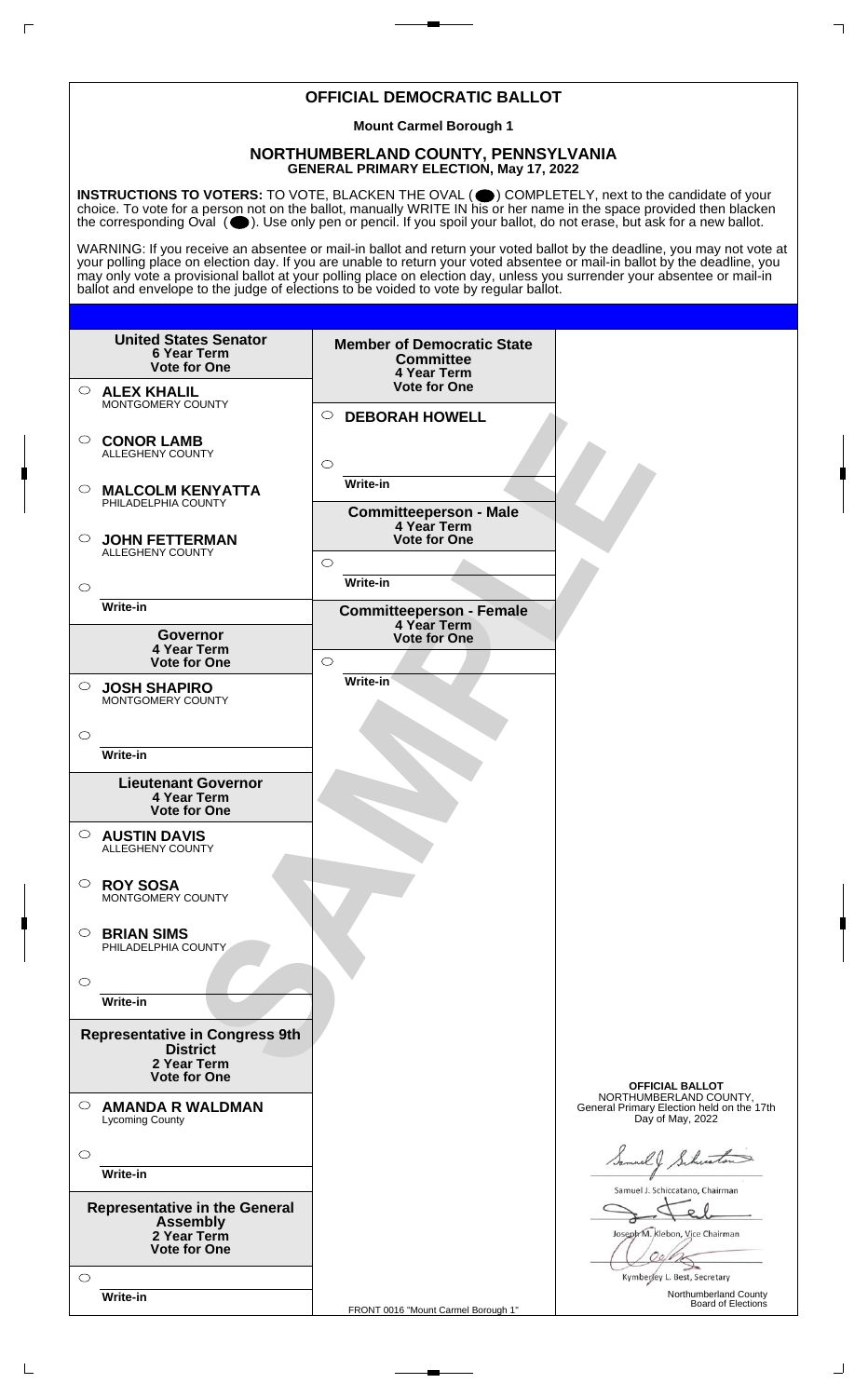|                                                                         | <b>OFFICIAL DEMOCRATIC BALLOT</b>                                                                                                                                                                                                                                                                                                                    |                                                               |
|-------------------------------------------------------------------------|------------------------------------------------------------------------------------------------------------------------------------------------------------------------------------------------------------------------------------------------------------------------------------------------------------------------------------------------------|---------------------------------------------------------------|
|                                                                         | <b>Mount Carmel Borough 2</b>                                                                                                                                                                                                                                                                                                                        |                                                               |
|                                                                         | NORTHUMBERLAND COUNTY, PENNSYLVANIA                                                                                                                                                                                                                                                                                                                  |                                                               |
|                                                                         | <b>GENERAL PRIMARY ELECTION, May 17, 2022</b>                                                                                                                                                                                                                                                                                                        |                                                               |
|                                                                         | <b>INSTRUCTIONS TO VOTERS:</b> TO VOTE, BLACKEN THE OVAL (O) COMPLETELY, next to the candidate of your choice. To vote for a person not on the ballot, manually WRITE IN his or her name in the space provided then blacken<br>the corresponding Oval (O). Use only pen or pencil. If you spoil your ballot, do not erase, but ask for a new ballot. |                                                               |
|                                                                         | WARNING: If you receive an absentee or mail-in ballot and return your voted ballot by the deadline, you may not vote at                                                                                                                                                                                                                              |                                                               |
|                                                                         | your polling place on election day. If you are unable to return your voted absentee or mail-in ballot by the deadline, you<br>may only vote a provisional ballot at your polling place on election day, unless you surrender your absentee or mail-in                                                                                                |                                                               |
|                                                                         | ballot and envelope to the judge of elections to be voided to vote by regular ballot.                                                                                                                                                                                                                                                                |                                                               |
|                                                                         |                                                                                                                                                                                                                                                                                                                                                      |                                                               |
| <b>United States Senator</b><br>6 Year Term                             | <b>Member of Democratic State</b><br><b>Committee</b>                                                                                                                                                                                                                                                                                                |                                                               |
| <b>Vote for One</b>                                                     | 4 Year Term<br><b>Vote for One</b>                                                                                                                                                                                                                                                                                                                   |                                                               |
| O.<br><b>ALEX KHALIL</b><br>MONTGOMERY COUNTY                           |                                                                                                                                                                                                                                                                                                                                                      |                                                               |
|                                                                         | O<br><b>DEBORAH HOWELL</b>                                                                                                                                                                                                                                                                                                                           |                                                               |
| <b>CONOR LAMB</b><br>O<br>ALLEGHENY COUNTY                              |                                                                                                                                                                                                                                                                                                                                                      |                                                               |
|                                                                         | $\circ$<br>Write-in                                                                                                                                                                                                                                                                                                                                  |                                                               |
| <b>MALCOLM KENYATTA</b><br>$\circ$<br>PHILADELPHIA COUNTY               |                                                                                                                                                                                                                                                                                                                                                      |                                                               |
|                                                                         | Committeeperson - Male<br>4 Year Term                                                                                                                                                                                                                                                                                                                |                                                               |
| $\circlearrowright$<br><b>JOHN FETTERMAN</b><br><b>ALLEGHENY COUNTY</b> | <b>Vote for One</b>                                                                                                                                                                                                                                                                                                                                  |                                                               |
|                                                                         | $\circ$<br>Write-in                                                                                                                                                                                                                                                                                                                                  |                                                               |
| $\circ$<br><b>Write-in</b>                                              | <b>Committeeperson - Female</b>                                                                                                                                                                                                                                                                                                                      |                                                               |
| Governor                                                                | 4 Year Term<br><b>Vote for One</b>                                                                                                                                                                                                                                                                                                                   |                                                               |
| 4 Year Term<br><b>Vote for One</b>                                      | $\circ$                                                                                                                                                                                                                                                                                                                                              |                                                               |
| $\circ$<br><b>JOSH SHAPIRO</b>                                          | Write-in                                                                                                                                                                                                                                                                                                                                             |                                                               |
| MONTGOMERY COUNTY                                                       |                                                                                                                                                                                                                                                                                                                                                      |                                                               |
| $\circ$                                                                 |                                                                                                                                                                                                                                                                                                                                                      |                                                               |
| <b>Write-in</b>                                                         |                                                                                                                                                                                                                                                                                                                                                      |                                                               |
| <b>Lieutenant Governor</b><br>4 Year Term<br><b>Vote for One</b>        |                                                                                                                                                                                                                                                                                                                                                      |                                                               |
| $\circ$<br><b>AUSTIN DAVIS</b>                                          |                                                                                                                                                                                                                                                                                                                                                      |                                                               |
| <b>ALLEGHENY COUNTY</b>                                                 |                                                                                                                                                                                                                                                                                                                                                      |                                                               |
| <b>ROY SOSA</b><br>$\circ$<br>MONTGOMERY COUNTY                         |                                                                                                                                                                                                                                                                                                                                                      |                                                               |
|                                                                         |                                                                                                                                                                                                                                                                                                                                                      |                                                               |
| <b>BRIAN SIMS</b><br>$\circ$<br>PHILADELPHIA COUNTY                     |                                                                                                                                                                                                                                                                                                                                                      |                                                               |
|                                                                         |                                                                                                                                                                                                                                                                                                                                                      |                                                               |
| $\circ$                                                                 |                                                                                                                                                                                                                                                                                                                                                      |                                                               |
| Write-in                                                                |                                                                                                                                                                                                                                                                                                                                                      |                                                               |
| <b>Representative in Congress 9th</b><br><b>District</b>                |                                                                                                                                                                                                                                                                                                                                                      |                                                               |
| 2 Year Term                                                             |                                                                                                                                                                                                                                                                                                                                                      |                                                               |
| <b>Vote for One</b>                                                     |                                                                                                                                                                                                                                                                                                                                                      | <b>OFFICIAL BALLOT</b><br>NORTHUMBERLAND COUNTY,              |
| <b>AMANDA R WALDMAN</b><br>$\circ$<br><b>Lycoming County</b>            |                                                                                                                                                                                                                                                                                                                                                      | General Primary Election held on the 17th<br>Day of May, 2022 |
| $\circ$                                                                 |                                                                                                                                                                                                                                                                                                                                                      |                                                               |
| <b>Write-in</b>                                                         |                                                                                                                                                                                                                                                                                                                                                      |                                                               |
| <b>Representative in the General</b>                                    |                                                                                                                                                                                                                                                                                                                                                      | Samuel J. Schiccatano, Chairman                               |
| <b>Assembly</b>                                                         |                                                                                                                                                                                                                                                                                                                                                      | Joseph M. Klebon, Vice Chairman                               |
| 2 Year Term<br><b>Vote for One</b>                                      |                                                                                                                                                                                                                                                                                                                                                      |                                                               |
| $\circ$                                                                 |                                                                                                                                                                                                                                                                                                                                                      | Kymberley L. Best, Secretary                                  |
|                                                                         |                                                                                                                                                                                                                                                                                                                                                      | Northumberland County                                         |

 $\Box$ 

FRONT 0018 "Mount Carmel Borough 2"

 $\top$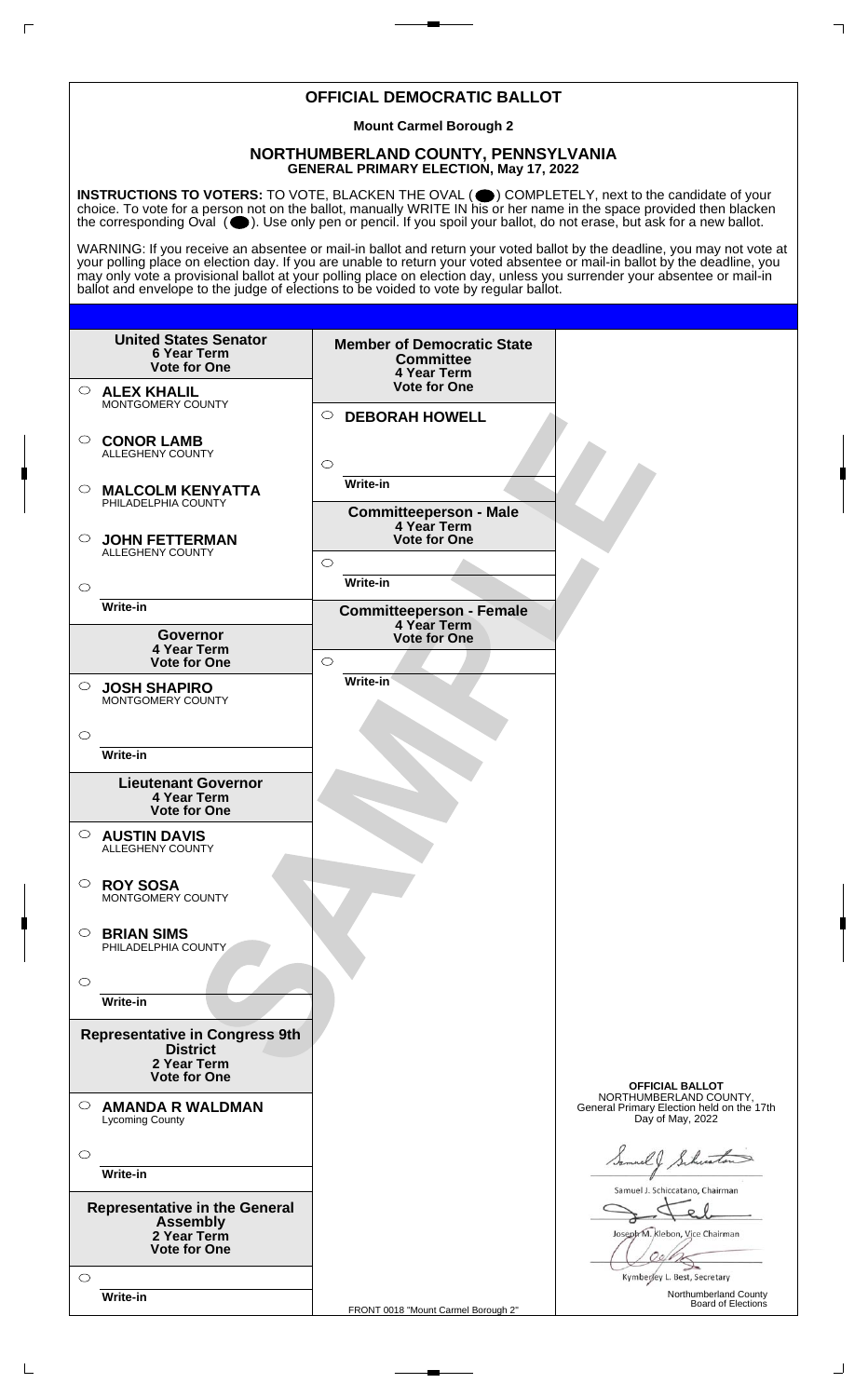|                                                                                               | <b>OFFICIAL DEMOCRATIC BALLOT</b>                                                                                                                                                                                                                                                                                                                                                                                                                                         |                                                                                                                   |
|-----------------------------------------------------------------------------------------------|---------------------------------------------------------------------------------------------------------------------------------------------------------------------------------------------------------------------------------------------------------------------------------------------------------------------------------------------------------------------------------------------------------------------------------------------------------------------------|-------------------------------------------------------------------------------------------------------------------|
|                                                                                               | <b>Mount Carmel Borough 3</b>                                                                                                                                                                                                                                                                                                                                                                                                                                             |                                                                                                                   |
|                                                                                               | NORTHUMBERLAND COUNTY, PENNSYLVANIA<br><b>GENERAL PRIMARY ELECTION, May 17, 2022</b>                                                                                                                                                                                                                                                                                                                                                                                      |                                                                                                                   |
|                                                                                               | <b>INSTRUCTIONS TO VOTERS:</b> TO VOTE, BLACKEN THE OVAL (O) COMPLETELY, next to the candidate of your choice. To vote for a person not on the ballot, manually WRITE IN his or her name in the space provided then blacken<br>the corresponding Oval (O). Use only pen or pencil. If you spoil your ballot, do not erase, but ask for a new ballot.                                                                                                                      |                                                                                                                   |
|                                                                                               | WARNING: If you receive an absentee or mail-in ballot and return your voted ballot by the deadline, you may not vote at<br>your polling place on election day. If you are unable to return your voted absentee or mail-in ballot by the deadline, you<br>may only vote a provisional ballot at your polling place on election day, unless you surrender your absentee or mail-in<br>ballot and envelope to the judge of elections to be voided to vote by regular ballot. |                                                                                                                   |
|                                                                                               |                                                                                                                                                                                                                                                                                                                                                                                                                                                                           |                                                                                                                   |
| <b>United States Senator</b><br>6 Year Term<br><b>Vote for One</b>                            | <b>Member of Democratic State</b><br><b>Committee</b><br>4 Year Term                                                                                                                                                                                                                                                                                                                                                                                                      |                                                                                                                   |
| $\circ$ ALEX KHALIL<br>MONTGOMERY COUNTY                                                      | <b>Vote for One</b><br>O<br><b>DEBORAH HOWELL</b>                                                                                                                                                                                                                                                                                                                                                                                                                         |                                                                                                                   |
| <b>CONOR LAMB</b><br>O<br><b>ALLEGHENY COUNTY</b>                                             | $\circ$                                                                                                                                                                                                                                                                                                                                                                                                                                                                   |                                                                                                                   |
| <b>MALCOLM KENYATTA</b><br>$\circlearrowright$<br>PHILADELPHIA COUNTY                         | Write-in                                                                                                                                                                                                                                                                                                                                                                                                                                                                  |                                                                                                                   |
| $\circlearrowright$<br><b>JOHN FETTERMAN</b><br><b>ALLEGHENY COUNTY</b>                       | Committeeperson - Male<br>4 Year Term<br><b>Vote for One</b>                                                                                                                                                                                                                                                                                                                                                                                                              |                                                                                                                   |
| $\circ$                                                                                       | $\circ$<br><b>Write-in</b>                                                                                                                                                                                                                                                                                                                                                                                                                                                |                                                                                                                   |
| <b>Write-in</b>                                                                               | <b>Committeeperson - Female</b>                                                                                                                                                                                                                                                                                                                                                                                                                                           |                                                                                                                   |
| Governor<br>4 Year Term<br><b>Vote for One</b>                                                | <b>4 Year Term</b><br><b>Vote for One</b><br>$\circ$                                                                                                                                                                                                                                                                                                                                                                                                                      |                                                                                                                   |
| O<br><b>JOSH SHAPIRO</b><br>MONTGOMERY COUNTY                                                 | Write-in                                                                                                                                                                                                                                                                                                                                                                                                                                                                  |                                                                                                                   |
| $\circ$<br><b>Write-in</b>                                                                    |                                                                                                                                                                                                                                                                                                                                                                                                                                                                           |                                                                                                                   |
|                                                                                               |                                                                                                                                                                                                                                                                                                                                                                                                                                                                           |                                                                                                                   |
| <b>Lieutenant Governor</b><br>4 Year Term<br><b>Vote for One</b>                              |                                                                                                                                                                                                                                                                                                                                                                                                                                                                           |                                                                                                                   |
| <b>AUSTIN DAVIS</b><br>$\circ$<br><b>ALLEGHENY COUNTY</b>                                     |                                                                                                                                                                                                                                                                                                                                                                                                                                                                           |                                                                                                                   |
| <b>ROY SOSA</b><br>$\circ$<br>MONTGOMERY COUNTY                                               |                                                                                                                                                                                                                                                                                                                                                                                                                                                                           |                                                                                                                   |
| O<br><b>BRIAN SIMS</b><br>PHILADELPHIA COUNTY                                                 |                                                                                                                                                                                                                                                                                                                                                                                                                                                                           |                                                                                                                   |
| $\circ$<br><b>Write-in</b>                                                                    |                                                                                                                                                                                                                                                                                                                                                                                                                                                                           |                                                                                                                   |
| <b>Representative in Congress 9th</b><br><b>District</b><br>2 Year Term                       |                                                                                                                                                                                                                                                                                                                                                                                                                                                                           |                                                                                                                   |
| <b>Vote for One</b><br><b>AMANDA R WALDMAN</b><br>O<br><b>Lycoming County</b>                 |                                                                                                                                                                                                                                                                                                                                                                                                                                                                           | <b>OFFICIAL BALLOT</b><br>NORTHUMBERLAND COUNTY,<br>General Primary Election held on the 17th<br>Day of May, 2022 |
| $\circ$                                                                                       |                                                                                                                                                                                                                                                                                                                                                                                                                                                                           |                                                                                                                   |
| <b>Write-in</b>                                                                               |                                                                                                                                                                                                                                                                                                                                                                                                                                                                           | Samuel J. Schiccatano, Chairman                                                                                   |
| <b>Representative in the General</b><br><b>Assembly</b><br>2 Year Term<br><b>Vote for One</b> |                                                                                                                                                                                                                                                                                                                                                                                                                                                                           | Joseph M. Klebon, Vice Chairman                                                                                   |
|                                                                                               |                                                                                                                                                                                                                                                                                                                                                                                                                                                                           | Kymberley L. Best, Secretary                                                                                      |
| $\circ$<br>Write-in                                                                           |                                                                                                                                                                                                                                                                                                                                                                                                                                                                           | Northumberland County<br>Board of Elections                                                                       |
|                                                                                               | <b>FRONT COOC</b>                                                                                                                                                                                                                                                                                                                                                                                                                                                         |                                                                                                                   |

 $\Box$ 

FRONT 0020 "Mount Carmel Borough 3"

┑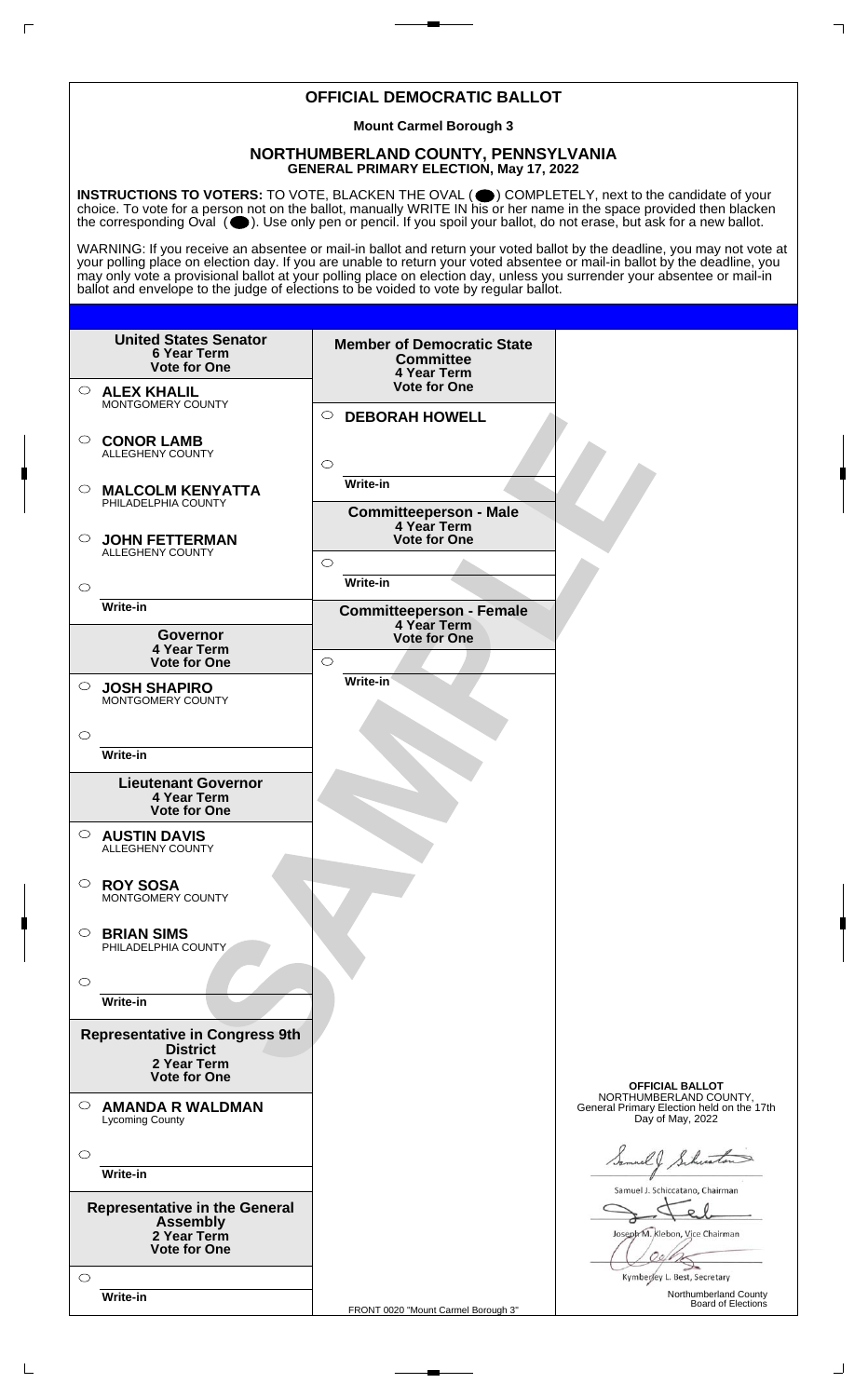|                                                                                                | <b>OFFICIAL DEMOCRATIC BALLOT</b>                                                                                                                                                                                                                                                                                                                                                                                                                                         |                                                                                                                   |
|------------------------------------------------------------------------------------------------|---------------------------------------------------------------------------------------------------------------------------------------------------------------------------------------------------------------------------------------------------------------------------------------------------------------------------------------------------------------------------------------------------------------------------------------------------------------------------|-------------------------------------------------------------------------------------------------------------------|
|                                                                                                | <b>Mount Carmel Borough 4</b>                                                                                                                                                                                                                                                                                                                                                                                                                                             |                                                                                                                   |
|                                                                                                | NORTHUMBERLAND COUNTY, PENNSYLVANIA<br><b>GENERAL PRIMARY ELECTION, May 17, 2022</b>                                                                                                                                                                                                                                                                                                                                                                                      |                                                                                                                   |
|                                                                                                | <b>INSTRUCTIONS TO VOTERS:</b> TO VOTE, BLACKEN THE OVAL (O) COMPLETELY, next to the candidate of your choice. To vote for a person not on the ballot, manually WRITE IN his or her name in the space provided then blacken<br>the corresponding Oval (C). Use only pen or pencil. If you spoil your ballot, do not erase, but ask for a new ballot.                                                                                                                      |                                                                                                                   |
|                                                                                                | WARNING: If you receive an absentee or mail-in ballot and return your voted ballot by the deadline, you may not vote at<br>your polling place on election day. If you are unable to return your voted absentee or mail-in ballot by the deadline, you<br>may only vote a provisional ballot at your polling place on election day, unless you surrender your absentee or mail-in<br>ballot and envelope to the judge of elections to be voided to vote by regular ballot. |                                                                                                                   |
|                                                                                                |                                                                                                                                                                                                                                                                                                                                                                                                                                                                           |                                                                                                                   |
| <b>United States Senator</b><br><b>6 Year Term</b><br><b>Vote for One</b>                      | <b>Member of Democratic State</b><br><b>Committee</b><br>4 Year Term                                                                                                                                                                                                                                                                                                                                                                                                      |                                                                                                                   |
| $\circ$<br><b>ALEX KHALIL</b><br><b>MONTGOMERY COUNTY</b>                                      | <b>Vote for One</b><br>O<br><b>DEBORAH HOWELL</b>                                                                                                                                                                                                                                                                                                                                                                                                                         |                                                                                                                   |
| $\circ$<br><b>CONOR LAMB</b><br><b>ALLEGHENY COUNTY</b>                                        |                                                                                                                                                                                                                                                                                                                                                                                                                                                                           |                                                                                                                   |
| <b>MALCOLM KENYATTA</b><br>$\circ$<br>PHILADELPHIA COUNTY                                      | $\circ$<br>Write-in                                                                                                                                                                                                                                                                                                                                                                                                                                                       |                                                                                                                   |
| $\circ$<br><b>JOHN FETTERMAN</b>                                                               | <b>Committeeperson - Male</b><br>4 Year Term<br><b>Vote for One</b>                                                                                                                                                                                                                                                                                                                                                                                                       |                                                                                                                   |
| <b>ALLEGHENY COUNTY</b>                                                                        | $\circ$<br>Write-in                                                                                                                                                                                                                                                                                                                                                                                                                                                       |                                                                                                                   |
| $\circ$<br>Write-in                                                                            |                                                                                                                                                                                                                                                                                                                                                                                                                                                                           |                                                                                                                   |
|                                                                                                | <b>Committeeperson - Female</b><br>4 Year Term                                                                                                                                                                                                                                                                                                                                                                                                                            |                                                                                                                   |
| Governor<br>4 Year Term<br><b>Vote for One</b>                                                 | <b>Vote for One</b><br>$\circ$                                                                                                                                                                                                                                                                                                                                                                                                                                            |                                                                                                                   |
| $\circ$<br><b>JOSH SHAPIRO</b><br>MONTGOMERY COUNTY                                            | Write-in                                                                                                                                                                                                                                                                                                                                                                                                                                                                  |                                                                                                                   |
| $\circ$<br>Write-in                                                                            |                                                                                                                                                                                                                                                                                                                                                                                                                                                                           |                                                                                                                   |
|                                                                                                |                                                                                                                                                                                                                                                                                                                                                                                                                                                                           |                                                                                                                   |
| <b>Lieutenant Governor</b><br>4 Year Term<br><b>Vote for One</b>                               |                                                                                                                                                                                                                                                                                                                                                                                                                                                                           |                                                                                                                   |
| <b>AUSTIN DAVIS</b><br>$\circ$<br><b>ALLEGHENY COUNTY</b>                                      |                                                                                                                                                                                                                                                                                                                                                                                                                                                                           |                                                                                                                   |
| <b>ROY SOSA</b><br>$\circ$<br>MONTGOMERY COUNTY                                                |                                                                                                                                                                                                                                                                                                                                                                                                                                                                           |                                                                                                                   |
| <b>BRIAN SIMS</b><br>$\circ$<br>PHILADELPHIA COUNTY                                            |                                                                                                                                                                                                                                                                                                                                                                                                                                                                           |                                                                                                                   |
| $\circ$<br><b>Write-in</b>                                                                     |                                                                                                                                                                                                                                                                                                                                                                                                                                                                           |                                                                                                                   |
| <b>Representative in Congress 9th</b><br><b>District</b><br>2 Year Term<br><b>Vote for One</b> |                                                                                                                                                                                                                                                                                                                                                                                                                                                                           |                                                                                                                   |
| <b>AMANDA R WALDMAN</b><br>O<br><b>Lycoming County</b>                                         |                                                                                                                                                                                                                                                                                                                                                                                                                                                                           | <b>OFFICIAL BALLOT</b><br>NORTHUMBERLAND COUNTY,<br>General Primary Election held on the 17th<br>Day of May, 2022 |
| $\circlearrowright$<br>Write-in                                                                |                                                                                                                                                                                                                                                                                                                                                                                                                                                                           |                                                                                                                   |
|                                                                                                |                                                                                                                                                                                                                                                                                                                                                                                                                                                                           | Samuel J. Schiccatano, Chairman                                                                                   |
| <b>Representative in the General</b><br><b>Assembly</b><br>2 Year Term<br>Vote for One         |                                                                                                                                                                                                                                                                                                                                                                                                                                                                           | Joseph M. Klebon, Vice Chairman                                                                                   |
|                                                                                                |                                                                                                                                                                                                                                                                                                                                                                                                                                                                           |                                                                                                                   |
| $\circ$<br><b>Write-in</b>                                                                     |                                                                                                                                                                                                                                                                                                                                                                                                                                                                           | Kymberley L. Best, Secretary<br>Northumberland County<br>Board of Elections                                       |
|                                                                                                | <b>EDONIT 0000 III</b>                                                                                                                                                                                                                                                                                                                                                                                                                                                    |                                                                                                                   |

 $\Box$ 

FRONT 0023 "Mount Carmel Borough 4"

┑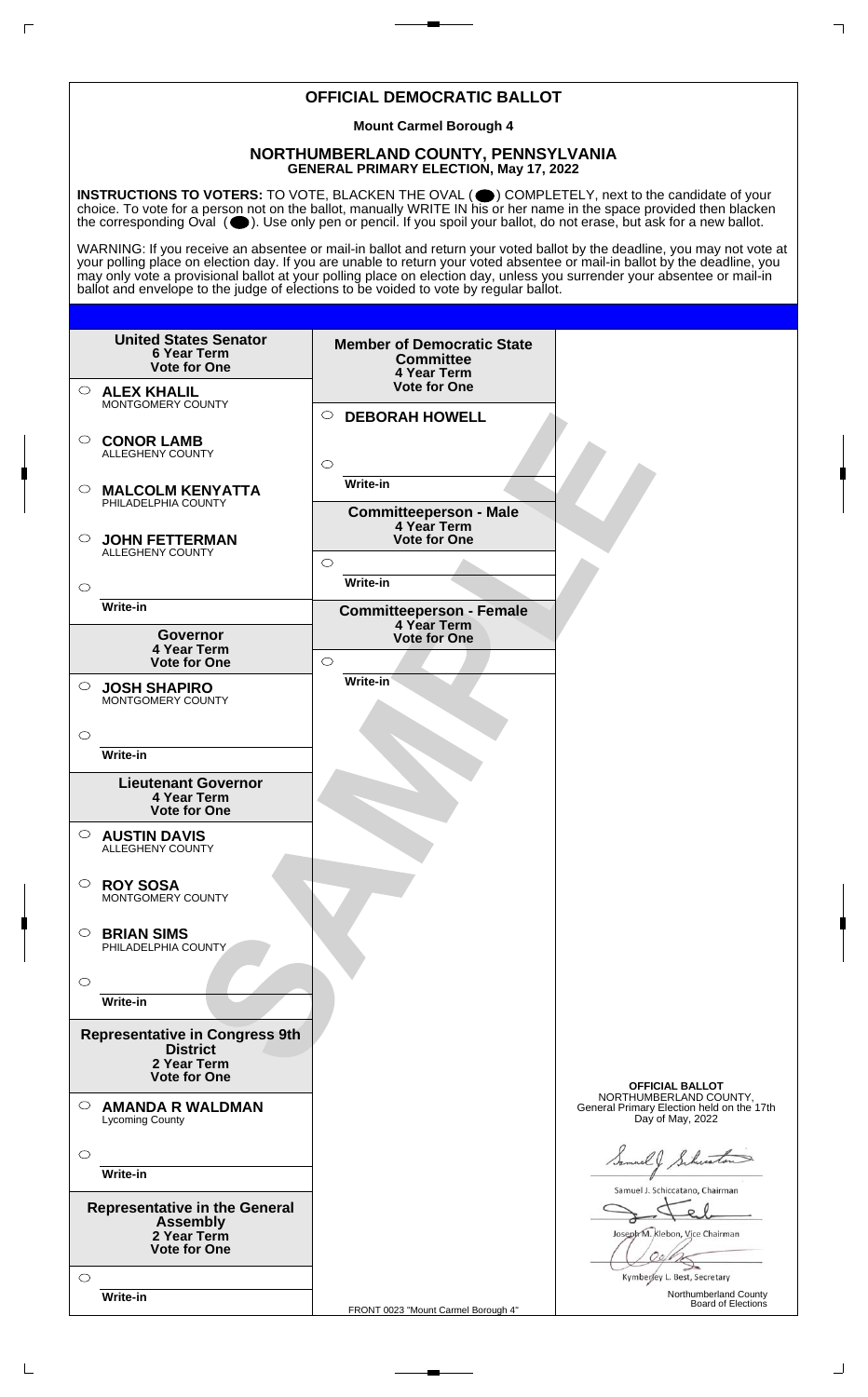|                                                                                                | <b>OFFICIAL DEMOCRATIC BALLOT</b>                                                                                                                                                                                                                                                                                                                                                                                                                                         |                                                                                         |
|------------------------------------------------------------------------------------------------|---------------------------------------------------------------------------------------------------------------------------------------------------------------------------------------------------------------------------------------------------------------------------------------------------------------------------------------------------------------------------------------------------------------------------------------------------------------------------|-----------------------------------------------------------------------------------------|
|                                                                                                | <b>Diamond/Exchange Township</b>                                                                                                                                                                                                                                                                                                                                                                                                                                          |                                                                                         |
|                                                                                                | NORTHUMBERLAND COUNTY, PENNSYLVANIA<br><b>GENERAL PRIMARY ELECTION, May 17, 2022</b>                                                                                                                                                                                                                                                                                                                                                                                      |                                                                                         |
|                                                                                                | <b>INSTRUCTIONS TO VOTERS:</b> TO VOTE, BLACKEN THE OVAL (O) COMPLETELY, next to the candidate of your choice. To vote for a person not on the ballot, manually WRITE IN his or her name in the space provided then blacken<br>the corresponding Oval (O). Use only pen or pencil. If you spoil your ballot, do not erase, but ask for a new ballot.                                                                                                                      |                                                                                         |
|                                                                                                | WARNING: If you receive an absentee or mail-in ballot and return your voted ballot by the deadline, you may not vote at<br>your polling place on election day. If you are unable to return your voted absentee or mail-in ballot by the deadline, you<br>may only vote a provisional ballot at your polling place on election day, unless you surrender your absentee or mail-in<br>ballot and envelope to the judge of elections to be voided to vote by regular ballot. |                                                                                         |
|                                                                                                |                                                                                                                                                                                                                                                                                                                                                                                                                                                                           |                                                                                         |
| <b>United States Senator</b><br><b>6 Year Term</b><br><b>Vote for One</b>                      | <b>Member of Democratic State</b><br><b>Committee</b><br>4 Year Term                                                                                                                                                                                                                                                                                                                                                                                                      |                                                                                         |
| $\circ$ ALEX KHALIL<br>MONTGOMERY COUNTY                                                       | <b>Vote for One</b><br>$\circ$<br><b>DEBORAH HOWELL</b>                                                                                                                                                                                                                                                                                                                                                                                                                   |                                                                                         |
| $\circ$<br><b>CONOR LAMB</b><br><b>ALLEGHENY COUNTY</b>                                        | $\circ$                                                                                                                                                                                                                                                                                                                                                                                                                                                                   |                                                                                         |
| <b>MALCOLM KENYATTA</b><br>$\circ$<br>PHILADELPHIA COUNTY                                      | Write-in                                                                                                                                                                                                                                                                                                                                                                                                                                                                  |                                                                                         |
| $\circlearrowright$<br><b>JOHN FETTERMAN</b><br><b>ALLEGHENY COUNTY</b>                        | <b>Committeeperson - Male</b><br>4 Year Term<br><b>Vote for One</b>                                                                                                                                                                                                                                                                                                                                                                                                       |                                                                                         |
| $\circ$                                                                                        | $\circ$<br>Write-in                                                                                                                                                                                                                                                                                                                                                                                                                                                       |                                                                                         |
| <b>Write-in</b>                                                                                | <b>Committeeperson - Female</b><br><b>4 Year Term</b>                                                                                                                                                                                                                                                                                                                                                                                                                     |                                                                                         |
| Governor<br>4 Year Term<br><b>Vote for One</b>                                                 | <b>Vote for One</b><br>$\circ$                                                                                                                                                                                                                                                                                                                                                                                                                                            |                                                                                         |
| <b>JOSH SHAPIRO</b><br>$\circlearrowright$<br>MONTGOMERY COUNTY                                | Write-in                                                                                                                                                                                                                                                                                                                                                                                                                                                                  |                                                                                         |
| $\circ$<br><b>Write-in</b>                                                                     |                                                                                                                                                                                                                                                                                                                                                                                                                                                                           |                                                                                         |
| <b>Lieutenant Governor</b><br>4 Year Term<br><b>Vote for One</b>                               |                                                                                                                                                                                                                                                                                                                                                                                                                                                                           |                                                                                         |
| $\circ$ AUSTIN DAVIS<br>ALLEGHENY COUNTY                                                       |                                                                                                                                                                                                                                                                                                                                                                                                                                                                           |                                                                                         |
| <b>ROY SOSA</b><br>O<br>MONTGOMERY COUNTY                                                      |                                                                                                                                                                                                                                                                                                                                                                                                                                                                           |                                                                                         |
| <b>BRIAN SIMS</b><br>$\circ$<br>PHILADELPHIA COUNTY                                            |                                                                                                                                                                                                                                                                                                                                                                                                                                                                           |                                                                                         |
| $\circ$<br><b>Write-in</b>                                                                     |                                                                                                                                                                                                                                                                                                                                                                                                                                                                           |                                                                                         |
| <b>Representative in Congress 9th</b><br><b>District</b><br>2 Year Term<br><b>Vote for One</b> |                                                                                                                                                                                                                                                                                                                                                                                                                                                                           | <b>OFFICIAL BALLOT</b>                                                                  |
| <b>AMANDA R WALDMAN</b><br>O.<br><b>Lycoming County</b>                                        |                                                                                                                                                                                                                                                                                                                                                                                                                                                                           | NORTHUMBERLAND COUNTY,<br>General Primary Election held on the 17th<br>Day of May, 2022 |
| $\circ$                                                                                        |                                                                                                                                                                                                                                                                                                                                                                                                                                                                           |                                                                                         |
| Write-in                                                                                       |                                                                                                                                                                                                                                                                                                                                                                                                                                                                           | Samuel J. Schiccatano, Chairman                                                         |
| <b>Representative in the General</b><br><b>Assembly</b><br>2 Year Term<br><b>Vote for One</b>  |                                                                                                                                                                                                                                                                                                                                                                                                                                                                           | Joseph M. Klebon, Vice Chairman                                                         |
| $\circ$                                                                                        |                                                                                                                                                                                                                                                                                                                                                                                                                                                                           | Kymberley L. Best, Secretary                                                            |
| <b>Write-in</b>                                                                                | FRONT 0025 "Diamond/Exchange Township"                                                                                                                                                                                                                                                                                                                                                                                                                                    | Northumberland County<br>Board of Elections                                             |

 $\Box$ 

 $\overline{\Gamma}$ 

 $\top$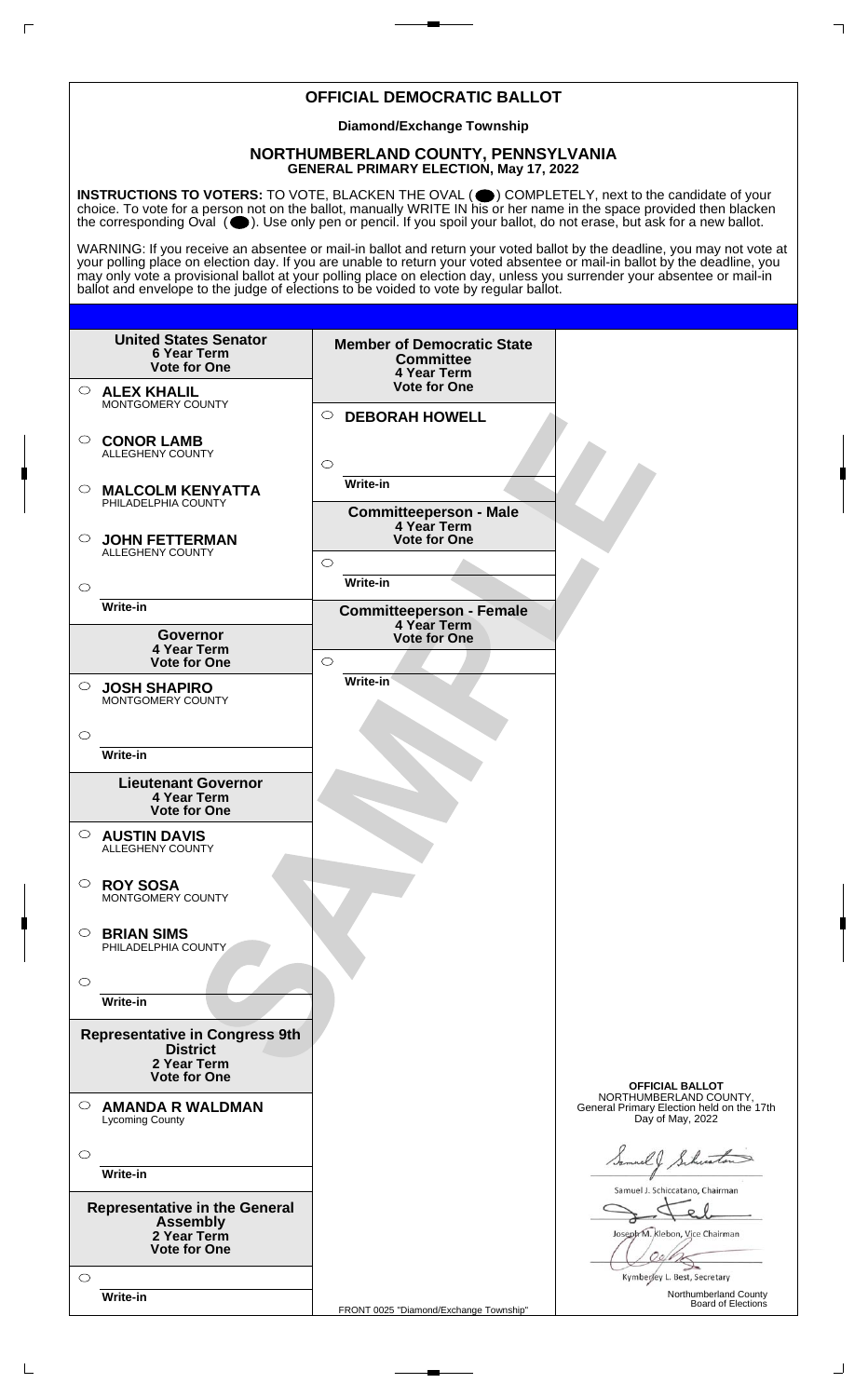|                                                                                                | <b>OFFICIAL DEMOCRATIC BALLOT</b>                                                                                                                                                                                                                                                                                                                                                                                                                                      |                                                                                         |
|------------------------------------------------------------------------------------------------|------------------------------------------------------------------------------------------------------------------------------------------------------------------------------------------------------------------------------------------------------------------------------------------------------------------------------------------------------------------------------------------------------------------------------------------------------------------------|-----------------------------------------------------------------------------------------|
|                                                                                                | <b>Locust Gap Township</b>                                                                                                                                                                                                                                                                                                                                                                                                                                             |                                                                                         |
|                                                                                                | NORTHUMBERLAND COUNTY, PENNSYLVANIA<br><b>GENERAL PRIMARY ELECTION, May 17, 2022</b>                                                                                                                                                                                                                                                                                                                                                                                   |                                                                                         |
|                                                                                                | <b>INSTRUCTIONS TO VOTERS:</b> TO VOTE, BLACKEN THE OVAL (O) COMPLETELY, next to the candidate of your choice. To vote for a person not on the ballot, manually WRITE IN his or her name in the space provided then blacken<br>the corresponding Oval (O). Use only pen or pencil. If you spoil your ballot, do not erase, but ask for a new ballot.                                                                                                                   |                                                                                         |
|                                                                                                | WARNING: If you receive an absentee or mail-in ballot and return your voted ballot by the deadline, you may not vote at<br>your polling place on election day. If you are unable to return your voted absentee or mail-in ballot by the deadline, you<br>may only vote a provisional ballot at your polling place on election day, unless you surrender your absentee or mail-in ballot and envelope to the judge of elections to be voided to vote by regular ballot. |                                                                                         |
|                                                                                                |                                                                                                                                                                                                                                                                                                                                                                                                                                                                        |                                                                                         |
| <b>United States Senator</b><br><b>6 Year Term</b><br><b>Vote for One</b>                      | <b>Member of Democratic State</b><br><b>Committee</b><br>4 Year Term                                                                                                                                                                                                                                                                                                                                                                                                   |                                                                                         |
| $\circ$ ALEX KHALIL<br>MONTGOMERY COUNTY                                                       | <b>Vote for One</b><br>$\circ$<br><b>DEBORAH HOWELL</b>                                                                                                                                                                                                                                                                                                                                                                                                                |                                                                                         |
| $\circ$<br><b>CONOR LAMB</b><br><b>ALLEGHENY COUNTY</b>                                        | $\circ$                                                                                                                                                                                                                                                                                                                                                                                                                                                                |                                                                                         |
| $\circ$<br><b>MALCOLM KENYATTA</b><br>PHILADELPHIA COUNTY                                      | <b>Write-in</b><br><b>Committeeperson - Male</b>                                                                                                                                                                                                                                                                                                                                                                                                                       |                                                                                         |
| $\circ$<br><b>JOHN FETTERMAN</b><br><b>ALLEGHENY COUNTY</b>                                    | 4 Year Term<br><b>Vote for One</b><br>$\circ$                                                                                                                                                                                                                                                                                                                                                                                                                          |                                                                                         |
| $\circ$                                                                                        | <b>Write-in</b>                                                                                                                                                                                                                                                                                                                                                                                                                                                        |                                                                                         |
| Write-in                                                                                       | <b>Committeeperson - Female</b>                                                                                                                                                                                                                                                                                                                                                                                                                                        |                                                                                         |
| Governor<br>4 Year Term<br><b>Vote for One</b>                                                 | 4 Year Term<br><b>Vote for One</b><br>$\circlearrowright$                                                                                                                                                                                                                                                                                                                                                                                                              |                                                                                         |
| <b>JOSH SHAPIRO</b><br>$\circ$<br>MONTGOMERY COUNTY                                            | Write-in                                                                                                                                                                                                                                                                                                                                                                                                                                                               |                                                                                         |
| $\circ$<br><b>Write-in</b>                                                                     |                                                                                                                                                                                                                                                                                                                                                                                                                                                                        |                                                                                         |
| <b>Lieutenant Governor</b><br>4 Year Term<br><b>Vote for One</b>                               |                                                                                                                                                                                                                                                                                                                                                                                                                                                                        |                                                                                         |
| $\circ$<br><b>AUSTIN DAVIS</b><br><b>ALLEGHENY COUNTY</b>                                      |                                                                                                                                                                                                                                                                                                                                                                                                                                                                        |                                                                                         |
| <b>ROY SOSA</b><br>$\circlearrowright$<br>MONTGOMERY COUNTY                                    |                                                                                                                                                                                                                                                                                                                                                                                                                                                                        |                                                                                         |
| <b>BRIAN SIMS</b><br>$\circ$<br>PHILADELPHIA COUNTY                                            |                                                                                                                                                                                                                                                                                                                                                                                                                                                                        |                                                                                         |
| $\circ$<br><b>Write-in</b>                                                                     |                                                                                                                                                                                                                                                                                                                                                                                                                                                                        |                                                                                         |
| <b>Representative in Congress 9th</b><br><b>District</b><br>2 Year Term<br><b>Vote for One</b> |                                                                                                                                                                                                                                                                                                                                                                                                                                                                        | <b>OFFICIAL BALLOT</b>                                                                  |
| <b>AMANDA R WALDMAN</b><br>O<br><b>Lycoming County</b>                                         |                                                                                                                                                                                                                                                                                                                                                                                                                                                                        | NORTHUMBERLAND COUNTY,<br>General Primary Election held on the 17th<br>Day of May, 2022 |
| $\circ$<br><b>Write-in</b>                                                                     |                                                                                                                                                                                                                                                                                                                                                                                                                                                                        |                                                                                         |
| <b>Representative in the General</b><br><b>Assembly</b><br>2 Year Term<br><b>Vote for One</b>  |                                                                                                                                                                                                                                                                                                                                                                                                                                                                        | Samuel J. Schiccatano, Chairman<br>Joseph M. Klebon, Vice Chairman                      |
| $\circlearrowright$<br><b>Write-in</b>                                                         |                                                                                                                                                                                                                                                                                                                                                                                                                                                                        | Kymber/ey L. Best, Secretary<br>Northumberland County                                   |
|                                                                                                | FRONT 0027 "Locust Gap Township"                                                                                                                                                                                                                                                                                                                                                                                                                                       | <b>Board of Elections</b>                                                               |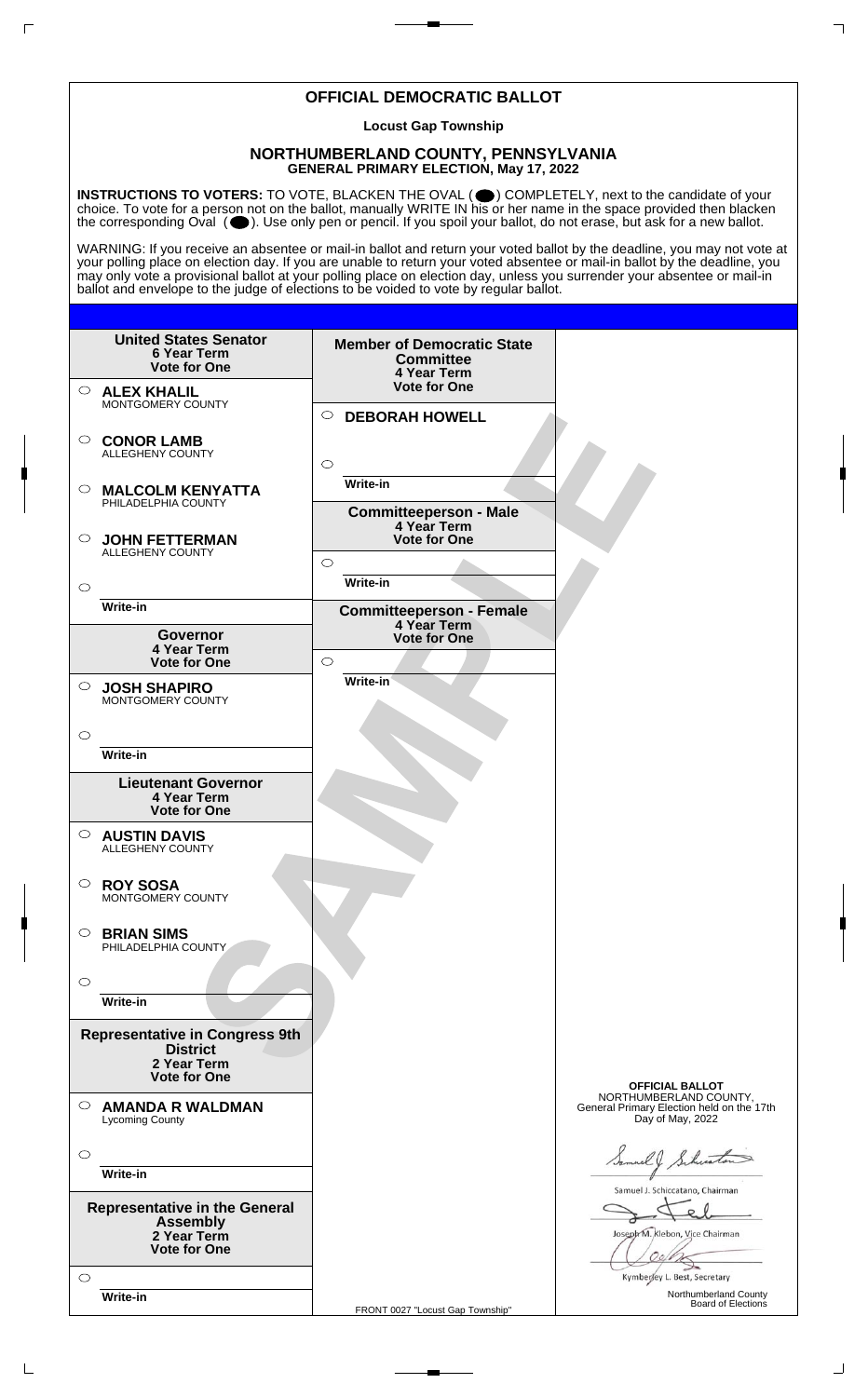|                                                                                               | <b>OFFICIAL DEMOCRATIC BALLOT</b>                                                                                                                                                                                                                                                                                                                                                                                                                                         |                                                                                                                   |
|-----------------------------------------------------------------------------------------------|---------------------------------------------------------------------------------------------------------------------------------------------------------------------------------------------------------------------------------------------------------------------------------------------------------------------------------------------------------------------------------------------------------------------------------------------------------------------------|-------------------------------------------------------------------------------------------------------------------|
|                                                                                               | <b>Natalie/Strong Township</b>                                                                                                                                                                                                                                                                                                                                                                                                                                            |                                                                                                                   |
|                                                                                               | NORTHUMBERLAND COUNTY, PENNSYLVANIA<br><b>GENERAL PRIMARY ELECTION, May 17, 2022</b>                                                                                                                                                                                                                                                                                                                                                                                      |                                                                                                                   |
|                                                                                               | <b>INSTRUCTIONS TO VOTERS:</b> TO VOTE, BLACKEN THE OVAL (O) COMPLETELY, next to the candidate of your choice. To vote for a person not on the ballot, manually WRITE IN his or her name in the space provided then blacken<br>the corresponding Oval (O). Use only pen or pencil. If you spoil your ballot, do not erase, but ask for a new ballot.                                                                                                                      |                                                                                                                   |
|                                                                                               | WARNING: If you receive an absentee or mail-in ballot and return your voted ballot by the deadline, you may not vote at<br>your polling place on election day. If you are unable to return your voted absentee or mail-in ballot by the deadline, you<br>may only vote a provisional ballot at your polling place on election day, unless you surrender your absentee or mail-in<br>ballot and envelope to the judge of elections to be voided to vote by regular ballot. |                                                                                                                   |
|                                                                                               |                                                                                                                                                                                                                                                                                                                                                                                                                                                                           |                                                                                                                   |
| <b>United States Senator</b><br>6 Year Term<br><b>Vote for One</b>                            | <b>Member of Democratic State</b><br><b>Committee</b><br>4 Year Term<br><b>Vote for One</b>                                                                                                                                                                                                                                                                                                                                                                               |                                                                                                                   |
| O.<br><b>ALEX KHALIL</b><br>MONTGOMERY COUNTY                                                 | O<br><b>DEBORAH HOWELL</b>                                                                                                                                                                                                                                                                                                                                                                                                                                                |                                                                                                                   |
| <b>CONOR LAMB</b><br>O<br>ALLEGHENY COUNTY                                                    | $\circ$                                                                                                                                                                                                                                                                                                                                                                                                                                                                   |                                                                                                                   |
| <b>MALCOLM KENYATTA</b><br>$\circlearrowright$<br>PHILADELPHIA COUNTY                         | Write-in                                                                                                                                                                                                                                                                                                                                                                                                                                                                  |                                                                                                                   |
| $\circlearrowright$<br><b>JOHN FETTERMAN</b><br><b>ALLEGHENY COUNTY</b>                       | Committeeperson - Male<br>4 Year Term<br><b>Vote for One</b>                                                                                                                                                                                                                                                                                                                                                                                                              |                                                                                                                   |
|                                                                                               | $\circ$<br>Write-in                                                                                                                                                                                                                                                                                                                                                                                                                                                       |                                                                                                                   |
| $\circ$<br><b>Write-in</b>                                                                    | <b>Committeeperson - Female</b>                                                                                                                                                                                                                                                                                                                                                                                                                                           |                                                                                                                   |
| Governor<br>4 Year Term<br><b>Vote for One</b>                                                | 4 Year Term<br><b>Vote for One</b><br>$\circ$                                                                                                                                                                                                                                                                                                                                                                                                                             |                                                                                                                   |
| $\circ$<br><b>JOSH SHAPIRO</b><br>MONTGOMERY COUNTY                                           | Write-in                                                                                                                                                                                                                                                                                                                                                                                                                                                                  |                                                                                                                   |
| $\circ$                                                                                       |                                                                                                                                                                                                                                                                                                                                                                                                                                                                           |                                                                                                                   |
| <b>Write-in</b><br><b>Lieutenant Governor</b><br>4 Year Term                                  |                                                                                                                                                                                                                                                                                                                                                                                                                                                                           |                                                                                                                   |
| <b>Vote for One</b><br><b>AUSTIN DAVIS</b><br>$\circ$<br><b>ALLEGHENY COUNTY</b>              |                                                                                                                                                                                                                                                                                                                                                                                                                                                                           |                                                                                                                   |
| <b>ROY SOSA</b><br>$\circ$<br>MONTGOMERY COUNTY                                               |                                                                                                                                                                                                                                                                                                                                                                                                                                                                           |                                                                                                                   |
| <b>BRIAN SIMS</b><br>$\circ$<br>PHILADELPHIA COUNTY                                           |                                                                                                                                                                                                                                                                                                                                                                                                                                                                           |                                                                                                                   |
| $\circ$<br>Write-in                                                                           |                                                                                                                                                                                                                                                                                                                                                                                                                                                                           |                                                                                                                   |
| <b>Representative in Congress 9th</b>                                                         |                                                                                                                                                                                                                                                                                                                                                                                                                                                                           |                                                                                                                   |
| <b>District</b><br>2 Year Term<br><b>Vote for One</b>                                         |                                                                                                                                                                                                                                                                                                                                                                                                                                                                           |                                                                                                                   |
| <b>AMANDA R WALDMAN</b><br>$\circ$<br><b>Lycoming County</b>                                  |                                                                                                                                                                                                                                                                                                                                                                                                                                                                           | <b>OFFICIAL BALLOT</b><br>NORTHUMBERLAND COUNTY,<br>General Primary Election held on the 17th<br>Day of May, 2022 |
| $\circ$                                                                                       |                                                                                                                                                                                                                                                                                                                                                                                                                                                                           |                                                                                                                   |
| <b>Write-in</b>                                                                               |                                                                                                                                                                                                                                                                                                                                                                                                                                                                           | Samuel J. Schiccatano, Chairman                                                                                   |
| <b>Representative in the General</b><br><b>Assembly</b><br>2 Year Term<br><b>Vote for One</b> |                                                                                                                                                                                                                                                                                                                                                                                                                                                                           | Joseph M. Klebon, Vice Chairman                                                                                   |
| $\circ$                                                                                       |                                                                                                                                                                                                                                                                                                                                                                                                                                                                           | Kymber/ey L. Best, Secretary                                                                                      |
| <b>Write-in</b>                                                                               | FRONT 0028 "Natalie/Strong Township"                                                                                                                                                                                                                                                                                                                                                                                                                                      | Northumberland County<br>Board of Elections                                                                       |

 $\Box$ 

 $\top$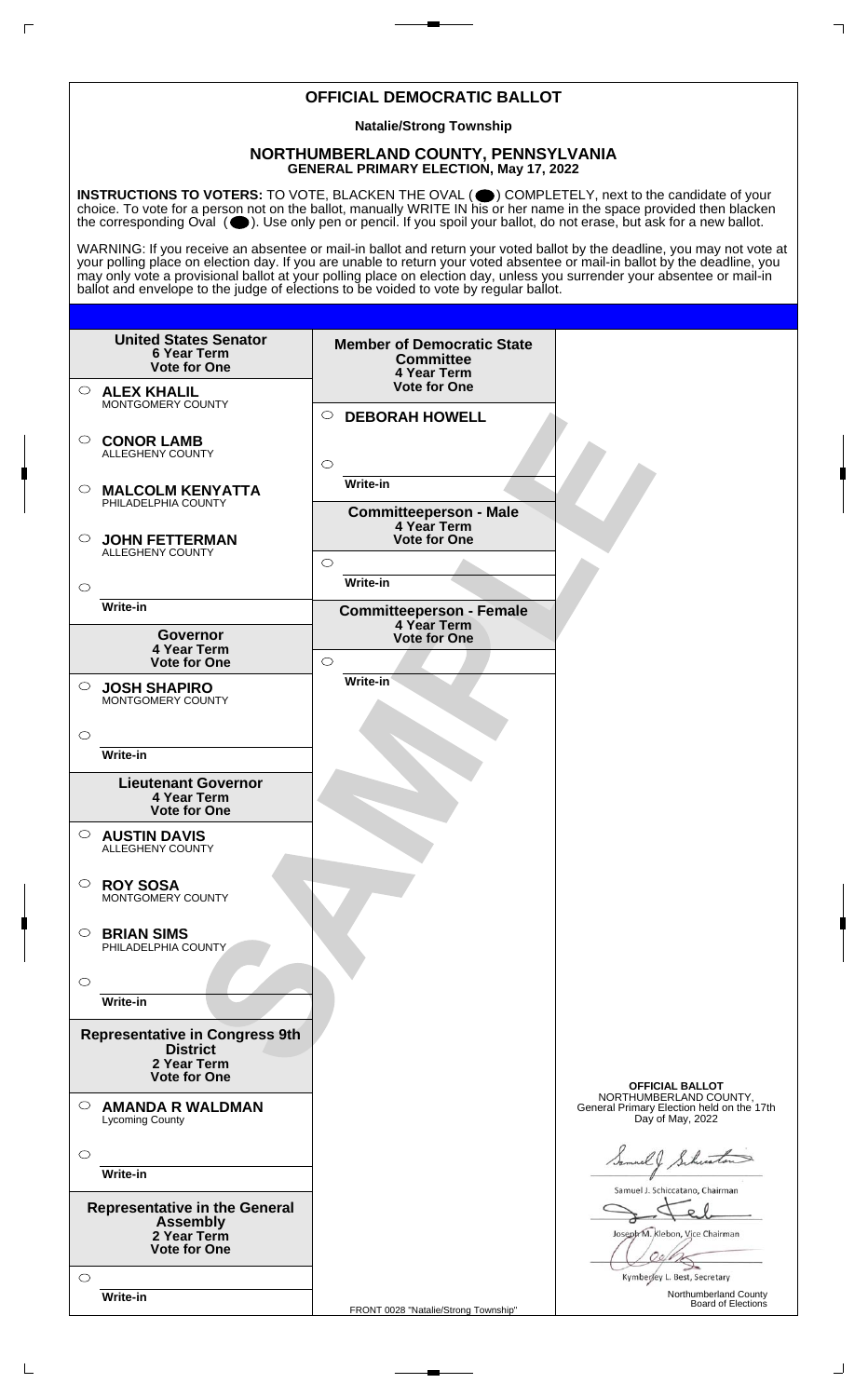|         |                                                                                                | <b>OFFICIAL DEMOCRATIC BALLOT</b>                                                                                                                                                                                                                                                                                                                                                                                                                                         |                                                                                                                   |
|---------|------------------------------------------------------------------------------------------------|---------------------------------------------------------------------------------------------------------------------------------------------------------------------------------------------------------------------------------------------------------------------------------------------------------------------------------------------------------------------------------------------------------------------------------------------------------------------------|-------------------------------------------------------------------------------------------------------------------|
|         |                                                                                                | <b>West Township</b>                                                                                                                                                                                                                                                                                                                                                                                                                                                      |                                                                                                                   |
|         |                                                                                                | NORTHUMBERLAND COUNTY, PENNSYLVANIA<br><b>GENERAL PRIMARY ELECTION, May 17, 2022</b>                                                                                                                                                                                                                                                                                                                                                                                      |                                                                                                                   |
|         |                                                                                                | <b>INSTRUCTIONS TO VOTERS:</b> TO VOTE, BLACKEN THE OVAL (O) COMPLETELY, next to the candidate of your choice. To vote for a person not on the ballot, manually WRITE IN his or her name in the space provided then blacken<br>the corresponding Oval (C). Use only pen or pencil. If you spoil your ballot, do not erase, but ask for a new ballot.                                                                                                                      |                                                                                                                   |
|         |                                                                                                | WARNING: If you receive an absentee or mail-in ballot and return your voted ballot by the deadline, you may not vote at<br>your polling place on election day. If you are unable to return your voted absentee or mail-in ballot by the deadline, you<br>may only vote a provisional ballot at your polling place on election day, unless you surrender your absentee or mail-in<br>ballot and envelope to the judge of elections to be voided to vote by regular ballot. |                                                                                                                   |
|         |                                                                                                |                                                                                                                                                                                                                                                                                                                                                                                                                                                                           |                                                                                                                   |
|         | <b>United States Senator</b><br>6 Year Term<br><b>Vote for One</b>                             | <b>Member of Democratic State</b><br><b>Committee</b><br>4 Year Term                                                                                                                                                                                                                                                                                                                                                                                                      |                                                                                                                   |
|         | $\circ$ ALEX KHALIL<br><b>MONTGOMERY COUNTY</b>                                                | <b>Vote for One</b><br>O<br><b>DEBORAH HOWELL</b>                                                                                                                                                                                                                                                                                                                                                                                                                         |                                                                                                                   |
| $\circ$ | <b>CONOR LAMB</b><br><b>ALLEGHENY COUNTY</b>                                                   | $\circ$                                                                                                                                                                                                                                                                                                                                                                                                                                                                   |                                                                                                                   |
| $\circ$ | <b>MALCOLM KENYATTA</b><br>PHILADELPHIA COUNTY                                                 | <b>Write-in</b><br><b>Committeeperson - Male</b><br>4 Year Term                                                                                                                                                                                                                                                                                                                                                                                                           |                                                                                                                   |
| $\circ$ | <b>JOHN FETTERMAN</b><br><b>ALLEGHENY COUNTY</b>                                               | <b>Vote for One</b><br>$\circ$                                                                                                                                                                                                                                                                                                                                                                                                                                            |                                                                                                                   |
| $\circ$ |                                                                                                | <b>Write-in</b>                                                                                                                                                                                                                                                                                                                                                                                                                                                           |                                                                                                                   |
|         | Write-in                                                                                       | <b>Committeeperson - Female</b><br>4 Year Term                                                                                                                                                                                                                                                                                                                                                                                                                            |                                                                                                                   |
|         | <b>Governor</b><br>4 Year Term<br><b>Vote for One</b>                                          | <b>Vote for One</b><br>$\circ$                                                                                                                                                                                                                                                                                                                                                                                                                                            |                                                                                                                   |
| $\circ$ | <b>JOSH SHAPIRO</b><br>MONTGOMERY COUNTY                                                       | Write-in                                                                                                                                                                                                                                                                                                                                                                                                                                                                  |                                                                                                                   |
| $\circ$ | <b>Write-in</b>                                                                                |                                                                                                                                                                                                                                                                                                                                                                                                                                                                           |                                                                                                                   |
|         | <b>Lieutenant Governor</b><br>4 Year Term<br><b>Vote for One</b>                               |                                                                                                                                                                                                                                                                                                                                                                                                                                                                           |                                                                                                                   |
| $\circ$ | <b>AUSTIN DAVIS</b><br><b>ALLEGHENY COUNTY</b>                                                 |                                                                                                                                                                                                                                                                                                                                                                                                                                                                           |                                                                                                                   |
| $\circ$ | <b>ROY SOSA</b><br>MONTGOMERY COUNTY                                                           |                                                                                                                                                                                                                                                                                                                                                                                                                                                                           |                                                                                                                   |
| $\circ$ | <b>BRIAN SIMS</b><br>PHILADELPHIA COUNTY                                                       |                                                                                                                                                                                                                                                                                                                                                                                                                                                                           |                                                                                                                   |
| $\circ$ | Write-in                                                                                       |                                                                                                                                                                                                                                                                                                                                                                                                                                                                           |                                                                                                                   |
|         | <b>Representative in Congress 9th</b><br><b>District</b><br>2 Year Term<br><b>Vote for One</b> |                                                                                                                                                                                                                                                                                                                                                                                                                                                                           |                                                                                                                   |
| $\circ$ | <b>AMANDA R WALDMAN</b><br><b>Lycoming County</b>                                              |                                                                                                                                                                                                                                                                                                                                                                                                                                                                           | <b>OFFICIAL BALLOT</b><br>NORTHUMBERLAND COUNTY,<br>General Primary Election held on the 17th<br>Day of May, 2022 |
| $\circ$ |                                                                                                |                                                                                                                                                                                                                                                                                                                                                                                                                                                                           |                                                                                                                   |
|         | Write-in                                                                                       |                                                                                                                                                                                                                                                                                                                                                                                                                                                                           | Samuel J. Schiccatano, Chairman                                                                                   |
|         | <b>Representative in the General</b><br><b>Assembly</b><br>2 Year Term<br><b>Vote for One</b>  |                                                                                                                                                                                                                                                                                                                                                                                                                                                                           | Joseph M. Klebon, Vice Chairman                                                                                   |
| $\circ$ |                                                                                                |                                                                                                                                                                                                                                                                                                                                                                                                                                                                           | Kymberley L. Best, Secretary<br>Northumberland County                                                             |
|         | Write-in                                                                                       | FRONT 0030 "West Township"                                                                                                                                                                                                                                                                                                                                                                                                                                                | Board of Elections                                                                                                |

 $\Box$ 

 $\overline{\phantom{a}}$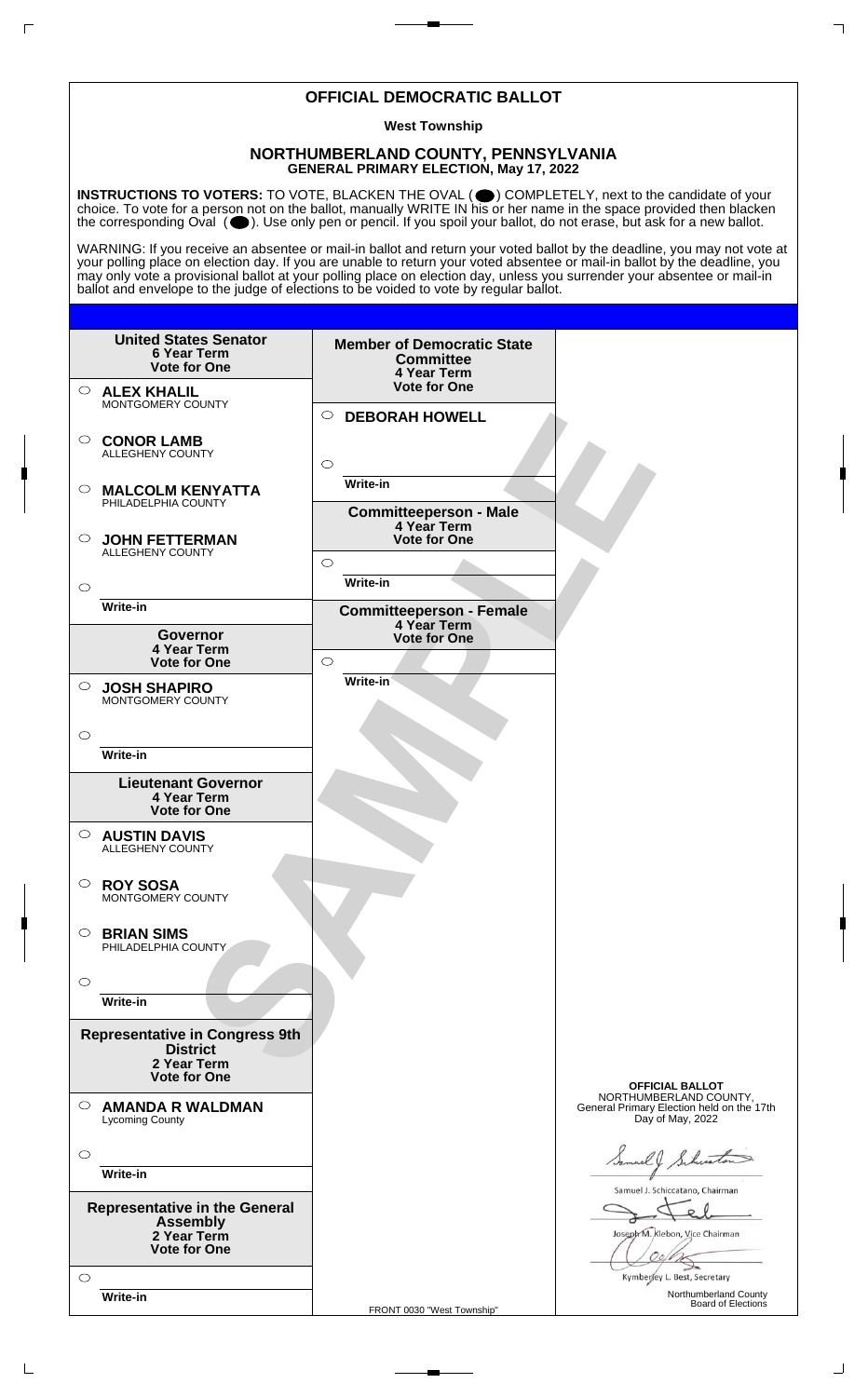|                                                                                                | <b>OFFICIAL DEMOCRATIC BALLOT</b>                                                                                                                                                                                                                                                                                                                                                                                                                                         |                                                                                         |
|------------------------------------------------------------------------------------------------|---------------------------------------------------------------------------------------------------------------------------------------------------------------------------------------------------------------------------------------------------------------------------------------------------------------------------------------------------------------------------------------------------------------------------------------------------------------------------|-----------------------------------------------------------------------------------------|
|                                                                                                | <b>Ralpho Township 1</b>                                                                                                                                                                                                                                                                                                                                                                                                                                                  |                                                                                         |
|                                                                                                | NORTHUMBERLAND COUNTY, PENNSYLVANIA<br><b>GENERAL PRIMARY ELECTION, May 17, 2022</b>                                                                                                                                                                                                                                                                                                                                                                                      |                                                                                         |
|                                                                                                | <b>INSTRUCTIONS TO VOTERS:</b> TO VOTE, BLACKEN THE OVAL (O) COMPLETELY, next to the candidate of your choice. To vote for a person not on the ballot, manually WRITE IN his or her name in the space provided then blacken the cor                                                                                                                                                                                                                                       |                                                                                         |
|                                                                                                | WARNING: If you receive an absentee or mail-in ballot and return your voted ballot by the deadline, you may not vote at<br>your polling place on election day. If you are unable to return your voted absentee or mail-in ballot by the deadline, you<br>may only vote a provisional ballot at your polling place on election day, unless you surrender your absentee or mail-in<br>ballot and envelope to the judge of elections to be voided to vote by regular ballot. |                                                                                         |
|                                                                                                |                                                                                                                                                                                                                                                                                                                                                                                                                                                                           |                                                                                         |
| <b>United States Senator</b><br><b>6 Year Term</b><br><b>Vote for One</b>                      | <b>Member of Democratic State</b><br><b>Committee</b><br>4 Year Term                                                                                                                                                                                                                                                                                                                                                                                                      |                                                                                         |
| $\circ$<br><b>ALEX KHALIL</b><br>MONTGOMERY COUNTY                                             | <b>Vote for One</b><br>O<br><b>DEBORAH HOWELL</b>                                                                                                                                                                                                                                                                                                                                                                                                                         |                                                                                         |
| O<br><b>CONOR LAMB</b><br>ALLEGHENY COUNTY                                                     |                                                                                                                                                                                                                                                                                                                                                                                                                                                                           |                                                                                         |
| $\circ$<br><b>MALCOLM KENYATTA</b><br>PHILADELPHIA COUNTY                                      | $\circ$<br>Write-in                                                                                                                                                                                                                                                                                                                                                                                                                                                       |                                                                                         |
| $\circ$<br><b>JOHN FETTERMAN</b><br><b>ALLEGHENY COUNTY</b>                                    | <b>Committeeperson - Male</b><br>4 Year Term<br><b>Vote for One</b>                                                                                                                                                                                                                                                                                                                                                                                                       |                                                                                         |
| $\circ$                                                                                        | $\circ$<br><b>Write-in</b>                                                                                                                                                                                                                                                                                                                                                                                                                                                |                                                                                         |
| <b>Write-in</b>                                                                                | <b>Committeeperson - Female</b><br>4 Year Term                                                                                                                                                                                                                                                                                                                                                                                                                            |                                                                                         |
| <b>Governor</b><br>4 Year Term<br><b>Vote for One</b>                                          | <b>Vote for One</b><br><b>MARY K. SCHRAMM</b><br>$\circ$                                                                                                                                                                                                                                                                                                                                                                                                                  |                                                                                         |
| $\circ$<br><b>JOSH SHAPIRO</b><br>MONTGOMERY COUNTY                                            | $\circlearrowright$                                                                                                                                                                                                                                                                                                                                                                                                                                                       |                                                                                         |
| $\circ$<br>Write-in                                                                            | <b>Write-in</b>                                                                                                                                                                                                                                                                                                                                                                                                                                                           |                                                                                         |
| <b>Lieutenant Governor</b><br>4 Year Term<br><b>Vote for One</b>                               |                                                                                                                                                                                                                                                                                                                                                                                                                                                                           |                                                                                         |
| <b>AUSTIN DAVIS</b><br>$\circ$<br><b>ALLEGHENY COUNTY</b>                                      |                                                                                                                                                                                                                                                                                                                                                                                                                                                                           |                                                                                         |
| <b>ROY SOSA</b><br>$\circ$<br>MONTGOMERY COUNTY                                                |                                                                                                                                                                                                                                                                                                                                                                                                                                                                           |                                                                                         |
| <b>BRIAN SIMS</b><br>$\circ$<br>PHILADELPHIA COUNTY                                            |                                                                                                                                                                                                                                                                                                                                                                                                                                                                           |                                                                                         |
| $\circ$<br><b>Write-in</b>                                                                     |                                                                                                                                                                                                                                                                                                                                                                                                                                                                           |                                                                                         |
| <b>Representative in Congress 9th</b><br><b>District</b><br>2 Year Term<br><b>Vote for One</b> |                                                                                                                                                                                                                                                                                                                                                                                                                                                                           | <b>OFFICIAL BALLOT</b>                                                                  |
| <b>AMANDA R WALDMAN</b><br>$\circ$<br><b>Lycoming County</b>                                   |                                                                                                                                                                                                                                                                                                                                                                                                                                                                           | NORTHUMBERLAND COUNTY,<br>General Primary Election held on the 17th<br>Day of May, 2022 |
| $\circ$                                                                                        |                                                                                                                                                                                                                                                                                                                                                                                                                                                                           |                                                                                         |
| <b>Write-in</b>                                                                                |                                                                                                                                                                                                                                                                                                                                                                                                                                                                           | Samuel J. Schiccatano, Chairman                                                         |
| <b>Representative in the General</b><br><b>Assembly</b><br>2 Year Term<br><b>Vote for One</b>  |                                                                                                                                                                                                                                                                                                                                                                                                                                                                           | Joseph M. Klebon, Vice Chairman                                                         |
| $\circ$                                                                                        |                                                                                                                                                                                                                                                                                                                                                                                                                                                                           | Kymberley L. Best, Secretary                                                            |
| Write-in                                                                                       | FRONT 0031 "Ralpho Township 1"                                                                                                                                                                                                                                                                                                                                                                                                                                            | Northumberland County<br>Board of Elections                                             |

 $\Box$ 

┑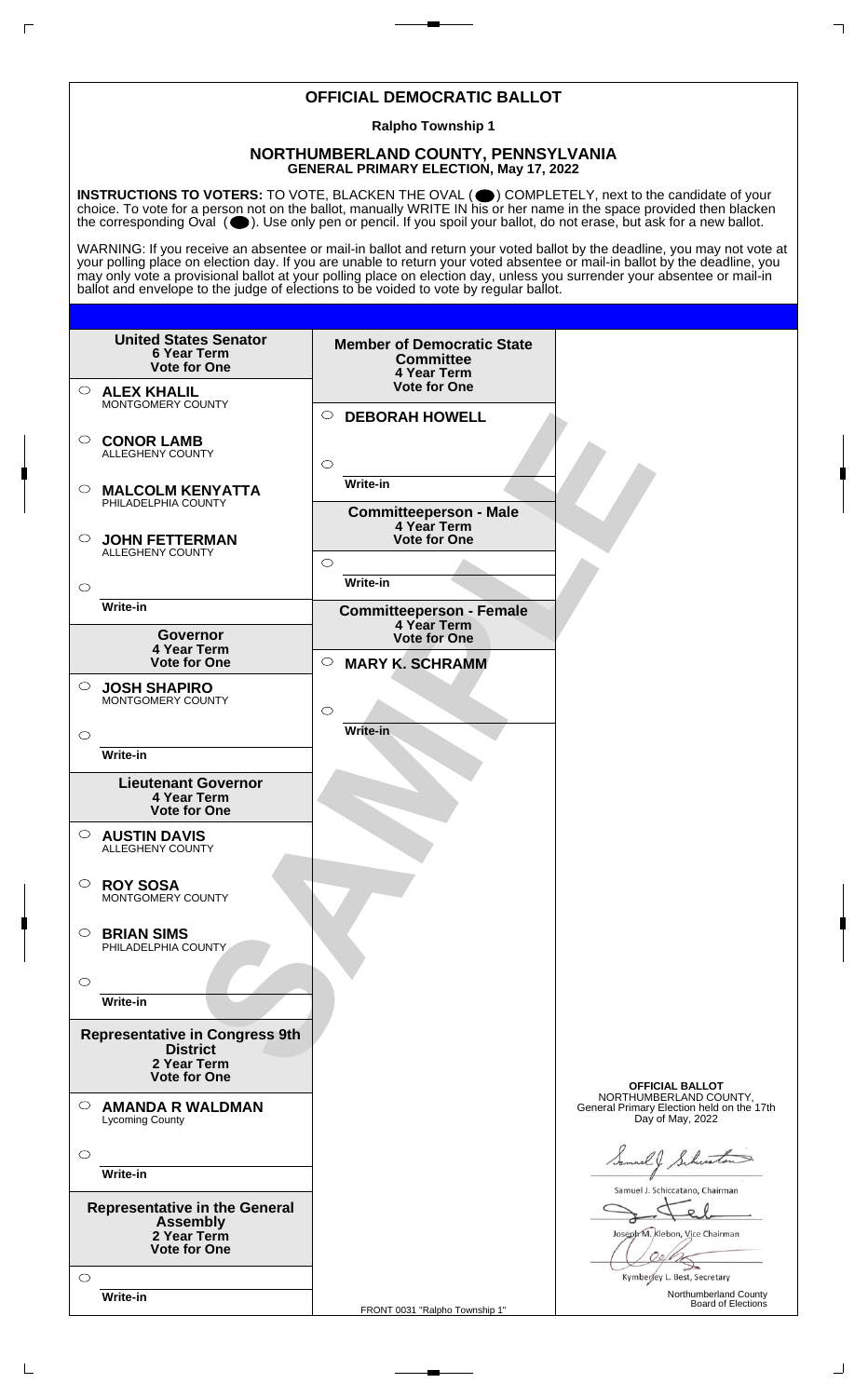|                                                                                                | <b>OFFICIAL DEMOCRATIC BALLOT</b>                                                                                                                                                                                                                                                                                                                                                                                                                                      |                                                                                         |
|------------------------------------------------------------------------------------------------|------------------------------------------------------------------------------------------------------------------------------------------------------------------------------------------------------------------------------------------------------------------------------------------------------------------------------------------------------------------------------------------------------------------------------------------------------------------------|-----------------------------------------------------------------------------------------|
|                                                                                                | <b>Ralpho Township 2</b>                                                                                                                                                                                                                                                                                                                                                                                                                                               |                                                                                         |
|                                                                                                | NORTHUMBERLAND COUNTY, PENNSYLVANIA<br><b>GENERAL PRIMARY ELECTION, May 17, 2022</b>                                                                                                                                                                                                                                                                                                                                                                                   |                                                                                         |
|                                                                                                | <b>INSTRUCTIONS TO VOTERS:</b> TO VOTE, BLACKEN THE OVAL (O) COMPLETELY, next to the candidate of your<br>choice. To vote for a person not on the ballot, manually WRITE IN his or her name in the space provided then blacken<br>the corresponding Oval (C). Use only pen or pencil. If you spoil your ballot, do not erase, but ask for a new ballot.                                                                                                                |                                                                                         |
|                                                                                                | WARNING: If you receive an absentee or mail-in ballot and return your voted ballot by the deadline, you may not vote at<br>your polling place on election day. If you are unable to return your voted absentee or mail-in ballot by the deadline, you<br>may only vote a provisional ballot at your polling place on election day, unless you surrender your absentee or mail-in ballot and envelope to the judge of elections to be voided to vote by regular ballot. |                                                                                         |
|                                                                                                |                                                                                                                                                                                                                                                                                                                                                                                                                                                                        |                                                                                         |
| <b>United States Senator</b><br><b>6 Year Term</b><br><b>Vote for One</b>                      | <b>Member of Democratic State</b><br><b>Committee</b><br>4 Year Term<br><b>Vote for One</b>                                                                                                                                                                                                                                                                                                                                                                            |                                                                                         |
| $\circ$ ALEX KHALIL<br>MONTGOMERY COUNTY                                                       | $\circ$<br><b>DEBORAH HOWELL</b>                                                                                                                                                                                                                                                                                                                                                                                                                                       |                                                                                         |
| $\circ$<br><b>CONOR LAMB</b><br><b>ALLEGHENY COUNTY</b>                                        | $\circ$                                                                                                                                                                                                                                                                                                                                                                                                                                                                |                                                                                         |
| <b>MALCOLM KENYATTA</b><br>$\circ$<br>PHILADELPHIA COUNTY                                      | <b>Write-in</b><br><b>Committeeperson - Male</b>                                                                                                                                                                                                                                                                                                                                                                                                                       |                                                                                         |
| $\circlearrowright$<br><b>JOHN FETTERMAN</b><br><b>ALLEGHENY COUNTY</b>                        | 4 Year Term<br><b>Vote for One</b><br>$\circ$                                                                                                                                                                                                                                                                                                                                                                                                                          |                                                                                         |
| $\circ$                                                                                        | <b>Write-in</b>                                                                                                                                                                                                                                                                                                                                                                                                                                                        |                                                                                         |
| Write-in                                                                                       | <b>Committeeperson - Female</b><br>4 Year Term                                                                                                                                                                                                                                                                                                                                                                                                                         |                                                                                         |
| Governor<br>4 Year Term<br><b>Vote for One</b>                                                 | <b>Vote for One</b><br>$\circ$                                                                                                                                                                                                                                                                                                                                                                                                                                         |                                                                                         |
| $\circlearrowright$<br><b>JOSH SHAPIRO</b><br>MONTGOMERY COUNTY                                | Write-in                                                                                                                                                                                                                                                                                                                                                                                                                                                               |                                                                                         |
| $\circ$<br>Write-in                                                                            |                                                                                                                                                                                                                                                                                                                                                                                                                                                                        |                                                                                         |
| <b>Lieutenant Governor</b><br>4 Year Term<br><b>Vote for One</b>                               |                                                                                                                                                                                                                                                                                                                                                                                                                                                                        |                                                                                         |
| <b>AUSTIN DAVIS</b><br>$\circ$<br><b>ALLEGHENY COUNTY</b>                                      |                                                                                                                                                                                                                                                                                                                                                                                                                                                                        |                                                                                         |
| <b>ROY SOSA</b><br>$\circlearrowright$<br>MONTGOMERY COUNTY                                    |                                                                                                                                                                                                                                                                                                                                                                                                                                                                        |                                                                                         |
| <b>BRIAN SIMS</b><br>O<br>PHILADELPHIA COUNTY                                                  |                                                                                                                                                                                                                                                                                                                                                                                                                                                                        |                                                                                         |
| $\circ$<br><b>Write-in</b>                                                                     |                                                                                                                                                                                                                                                                                                                                                                                                                                                                        |                                                                                         |
| <b>Representative in Congress 9th</b><br><b>District</b><br>2 Year Term<br><b>Vote for One</b> |                                                                                                                                                                                                                                                                                                                                                                                                                                                                        | <b>OFFICIAL BALLOT</b>                                                                  |
| <b>AMANDA R WALDMAN</b><br>O<br><b>Lycoming County</b>                                         |                                                                                                                                                                                                                                                                                                                                                                                                                                                                        | NORTHUMBERLAND COUNTY,<br>General Primary Election held on the 17th<br>Day of May, 2022 |
| $\circ$<br>Write-in                                                                            |                                                                                                                                                                                                                                                                                                                                                                                                                                                                        |                                                                                         |
| <b>Representative in the General</b><br><b>Assembly</b><br>2 Year Term<br><b>Vote for One</b>  |                                                                                                                                                                                                                                                                                                                                                                                                                                                                        | Samuel J. Schiccatano, Chairman<br>Joseph M. Klebon, Vice Chairman                      |
| $\circ$                                                                                        |                                                                                                                                                                                                                                                                                                                                                                                                                                                                        | Kymber/ey L. Best, Secretary<br>Northumberland County                                   |
| Write-in                                                                                       | FRONT 0032 "Ralpho Township 2"                                                                                                                                                                                                                                                                                                                                                                                                                                         | <b>Board of Elections</b>                                                               |

 $\Box$ 

 $\overline{\phantom{a}}$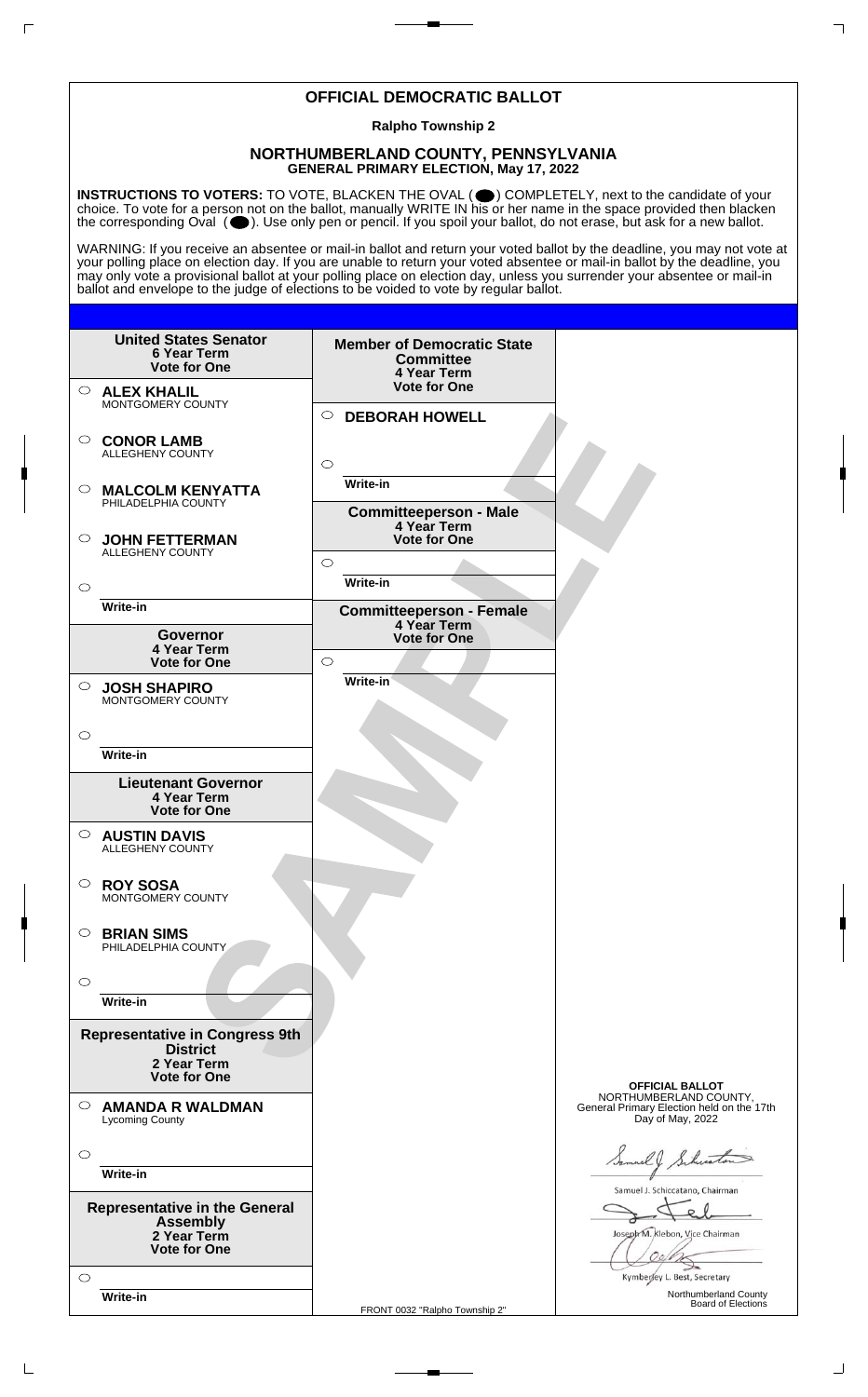|                                                                                                | <b>OFFICIAL DEMOCRATIC BALLOT</b>                                                                                                                                                                                                                                                                                                                                                                                                                                         |                                                                                                                   |
|------------------------------------------------------------------------------------------------|---------------------------------------------------------------------------------------------------------------------------------------------------------------------------------------------------------------------------------------------------------------------------------------------------------------------------------------------------------------------------------------------------------------------------------------------------------------------------|-------------------------------------------------------------------------------------------------------------------|
|                                                                                                | <b>Shamokin City 1</b>                                                                                                                                                                                                                                                                                                                                                                                                                                                    |                                                                                                                   |
|                                                                                                | NORTHUMBERLAND COUNTY, PENNSYLVANIA<br><b>GENERAL PRIMARY ELECTION, May 17, 2022</b>                                                                                                                                                                                                                                                                                                                                                                                      |                                                                                                                   |
|                                                                                                | <b>INSTRUCTIONS TO VOTERS:</b> TO VOTE, BLACKEN THE OVAL (O) COMPLETELY, next to the candidate of your<br>choice. To vote for a person not on the ballot, manually WRITE IN his or her name in the space provided then blacken<br>the corresponding Oval (C). Use only pen or pencil. If you spoil your ballot, do not erase, but ask for a new ballot.                                                                                                                   |                                                                                                                   |
|                                                                                                | WARNING: If you receive an absentee or mail-in ballot and return your voted ballot by the deadline, you may not vote at<br>your polling place on election day. If you are unable to return your voted absentee or mail-in ballot by the deadline, you<br>may only vote a provisional ballot at your polling place on election day, unless you surrender your absentee or mail-in<br>ballot and envelope to the judge of elections to be voided to vote by regular ballot. |                                                                                                                   |
|                                                                                                |                                                                                                                                                                                                                                                                                                                                                                                                                                                                           |                                                                                                                   |
| <b>United States Senator</b><br>6 Year Term<br><b>Vote for One</b>                             | <b>Member of Democratic State</b><br><b>Committee</b><br>4 Year Term                                                                                                                                                                                                                                                                                                                                                                                                      |                                                                                                                   |
| $\circ$<br><b>ALEX KHALIL</b><br><b>MONTGOMERY COUNTY</b>                                      | <b>Vote for One</b><br>O<br><b>DEBORAH HOWELL</b>                                                                                                                                                                                                                                                                                                                                                                                                                         |                                                                                                                   |
| $\circ$<br><b>CONOR LAMB</b><br><b>ALLEGHENY COUNTY</b>                                        | $\circ$                                                                                                                                                                                                                                                                                                                                                                                                                                                                   |                                                                                                                   |
| $\circ$<br><b>MALCOLM KENYATTA</b><br>PHILADELPHIA COUNTY                                      | Write-in<br><b>Committeeperson - Male</b>                                                                                                                                                                                                                                                                                                                                                                                                                                 |                                                                                                                   |
| $\circ$<br><b>JOHN FETTERMAN</b><br><b>ALLEGHENY COUNTY</b>                                    | 4 Year Term<br><b>Vote for One</b><br>$\circ$                                                                                                                                                                                                                                                                                                                                                                                                                             |                                                                                                                   |
| $\circ$                                                                                        | Write-in                                                                                                                                                                                                                                                                                                                                                                                                                                                                  |                                                                                                                   |
| Write-in                                                                                       | <b>Committeeperson - Female</b><br>4 Year Term                                                                                                                                                                                                                                                                                                                                                                                                                            |                                                                                                                   |
| <b>Governor</b><br>4 Year Term<br><b>Vote for One</b>                                          | <b>Vote for One</b><br>$\circ$                                                                                                                                                                                                                                                                                                                                                                                                                                            |                                                                                                                   |
| $\circ$<br><b>JOSH SHAPIRO</b><br>MONTGOMERY COUNTY                                            | Write-in                                                                                                                                                                                                                                                                                                                                                                                                                                                                  |                                                                                                                   |
| $\circ$<br>Write-in                                                                            |                                                                                                                                                                                                                                                                                                                                                                                                                                                                           |                                                                                                                   |
| <b>Lieutenant Governor</b><br>4 Year Term<br><b>Vote for One</b>                               |                                                                                                                                                                                                                                                                                                                                                                                                                                                                           |                                                                                                                   |
| $\circ$<br><b>AUSTIN DAVIS</b><br><b>ALLEGHENY COUNTY</b>                                      |                                                                                                                                                                                                                                                                                                                                                                                                                                                                           |                                                                                                                   |
| <b>ROY SOSA</b><br>$\circ$<br><b>MONTGOMERY COUNTY</b>                                         |                                                                                                                                                                                                                                                                                                                                                                                                                                                                           |                                                                                                                   |
| <b>BRIAN SIMS</b><br>O<br>PHILADELPHIA COUNTY                                                  |                                                                                                                                                                                                                                                                                                                                                                                                                                                                           |                                                                                                                   |
| $\circ$<br><b>Write-in</b>                                                                     |                                                                                                                                                                                                                                                                                                                                                                                                                                                                           |                                                                                                                   |
| <b>Representative in Congress 9th</b><br><b>District</b><br>2 Year Term<br><b>Vote for One</b> |                                                                                                                                                                                                                                                                                                                                                                                                                                                                           |                                                                                                                   |
| <b>AMANDA R WALDMAN</b><br>$\circ$<br><b>Lycoming County</b>                                   |                                                                                                                                                                                                                                                                                                                                                                                                                                                                           | <b>OFFICIAL BALLOT</b><br>NORTHUMBERLAND COUNTY,<br>General Primary Election held on the 17th<br>Day of May, 2022 |
| $\circ$                                                                                        |                                                                                                                                                                                                                                                                                                                                                                                                                                                                           |                                                                                                                   |
| Write-in                                                                                       |                                                                                                                                                                                                                                                                                                                                                                                                                                                                           | Samuel J. Schiccatano, Chairman                                                                                   |
| <b>Representative in the General</b><br><b>Assembly</b><br>2 Year Term<br><b>Vote for One</b>  |                                                                                                                                                                                                                                                                                                                                                                                                                                                                           | Joseph M. Klebon, Vice Chairman                                                                                   |
| $\circ$                                                                                        |                                                                                                                                                                                                                                                                                                                                                                                                                                                                           | Kymberley L. Best, Secretary<br>Northumberland County                                                             |
| Write-in                                                                                       | FRONT 0033 "Shamokin City 1"                                                                                                                                                                                                                                                                                                                                                                                                                                              | Board of Elections                                                                                                |

 $\Box$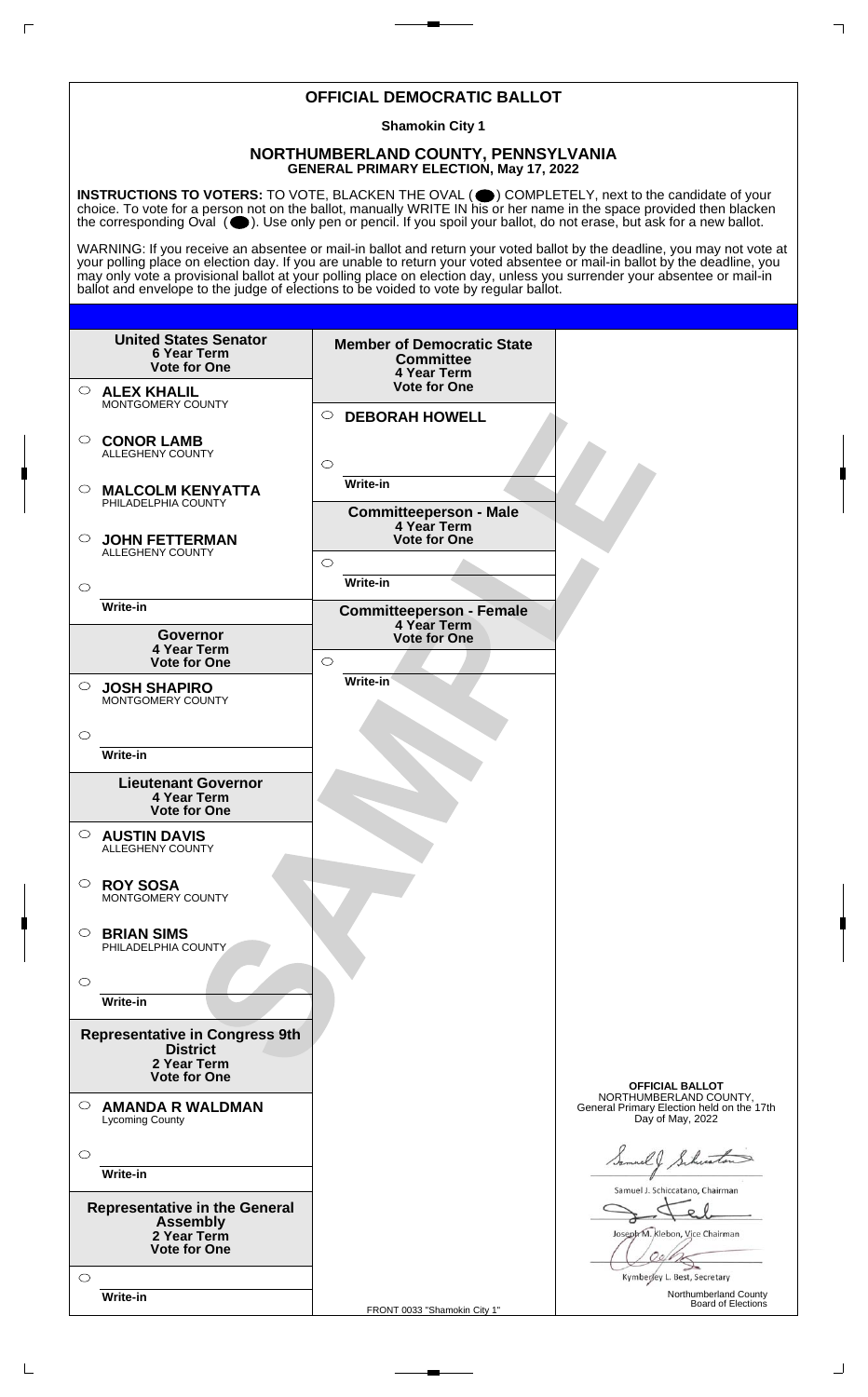| <b>OFFICIAL DEMOCRATIC BALLOT</b><br><b>Shamokin City 2</b><br>NORTHUMBERLAND COUNTY, PENNSYLVANIA<br><b>GENERAL PRIMARY ELECTION, May 17, 2022</b><br><b>INSTRUCTIONS TO VOTERS:</b> TO VOTE, BLACKEN THE OVAL (O) COMPLETELY, next to the candidate of your<br>choice. To vote for a person not on the ballot, manually WRITE IN his or her name in the space provided then blacken<br>the corresponding Oval (C). Use only pen or pencil. If you spoil your ballot, do not erase, but ask for a new ballot.<br>WARNING: If you receive an absentee or mail-in ballot and return your voted ballot by the deadline, you may not vote at<br>your polling place on election day. If you are unable to return your voted absentee or mail-in ballot by the deadline, you<br>may only vote a provisional ballot at your polling place on election day, unless you surrender your absentee or mail-in<br>ballot and envelope to the judge of elections to be voided to vote by regular ballot.<br><b>United States Senator</b><br><b>Member of Democratic State</b><br><b>6 Year Term</b><br><b>Committee</b><br><b>Vote for One</b><br>4 Year Term<br><b>Vote for One</b><br><b>ALEX KHALIL</b><br>$\circ$<br>MONTGOMERY COUNTY<br>$\circ$<br><b>DEBORAH HOWELL</b><br>$\circ$<br><b>CONOR LAMB</b><br>ALLEGHENY COUNTY<br>$\circ$<br><b>Write-in</b><br><b>MALCOLM KENYATTA</b><br>$\circ$<br>PHILADELPHIA COUNTY<br><b>Committeeperson - Male</b><br>4 Year Term<br><b>Vote for One</b><br>$\circlearrowright$<br><b>JOHN FETTERMAN</b><br><b>ALLEGHENY COUNTY</b> |
|--------------------------------------------------------------------------------------------------------------------------------------------------------------------------------------------------------------------------------------------------------------------------------------------------------------------------------------------------------------------------------------------------------------------------------------------------------------------------------------------------------------------------------------------------------------------------------------------------------------------------------------------------------------------------------------------------------------------------------------------------------------------------------------------------------------------------------------------------------------------------------------------------------------------------------------------------------------------------------------------------------------------------------------------------------------------------------------------------------------------------------------------------------------------------------------------------------------------------------------------------------------------------------------------------------------------------------------------------------------------------------------------------------------------------------------------------------------------------------------------------------------------------------------------------------------------|
|                                                                                                                                                                                                                                                                                                                                                                                                                                                                                                                                                                                                                                                                                                                                                                                                                                                                                                                                                                                                                                                                                                                                                                                                                                                                                                                                                                                                                                                                                                                                                                    |
|                                                                                                                                                                                                                                                                                                                                                                                                                                                                                                                                                                                                                                                                                                                                                                                                                                                                                                                                                                                                                                                                                                                                                                                                                                                                                                                                                                                                                                                                                                                                                                    |
|                                                                                                                                                                                                                                                                                                                                                                                                                                                                                                                                                                                                                                                                                                                                                                                                                                                                                                                                                                                                                                                                                                                                                                                                                                                                                                                                                                                                                                                                                                                                                                    |
|                                                                                                                                                                                                                                                                                                                                                                                                                                                                                                                                                                                                                                                                                                                                                                                                                                                                                                                                                                                                                                                                                                                                                                                                                                                                                                                                                                                                                                                                                                                                                                    |
|                                                                                                                                                                                                                                                                                                                                                                                                                                                                                                                                                                                                                                                                                                                                                                                                                                                                                                                                                                                                                                                                                                                                                                                                                                                                                                                                                                                                                                                                                                                                                                    |
|                                                                                                                                                                                                                                                                                                                                                                                                                                                                                                                                                                                                                                                                                                                                                                                                                                                                                                                                                                                                                                                                                                                                                                                                                                                                                                                                                                                                                                                                                                                                                                    |
|                                                                                                                                                                                                                                                                                                                                                                                                                                                                                                                                                                                                                                                                                                                                                                                                                                                                                                                                                                                                                                                                                                                                                                                                                                                                                                                                                                                                                                                                                                                                                                    |
|                                                                                                                                                                                                                                                                                                                                                                                                                                                                                                                                                                                                                                                                                                                                                                                                                                                                                                                                                                                                                                                                                                                                                                                                                                                                                                                                                                                                                                                                                                                                                                    |
|                                                                                                                                                                                                                                                                                                                                                                                                                                                                                                                                                                                                                                                                                                                                                                                                                                                                                                                                                                                                                                                                                                                                                                                                                                                                                                                                                                                                                                                                                                                                                                    |
|                                                                                                                                                                                                                                                                                                                                                                                                                                                                                                                                                                                                                                                                                                                                                                                                                                                                                                                                                                                                                                                                                                                                                                                                                                                                                                                                                                                                                                                                                                                                                                    |
|                                                                                                                                                                                                                                                                                                                                                                                                                                                                                                                                                                                                                                                                                                                                                                                                                                                                                                                                                                                                                                                                                                                                                                                                                                                                                                                                                                                                                                                                                                                                                                    |
| $\circ$                                                                                                                                                                                                                                                                                                                                                                                                                                                                                                                                                                                                                                                                                                                                                                                                                                                                                                                                                                                                                                                                                                                                                                                                                                                                                                                                                                                                                                                                                                                                                            |
| <b>Write-in</b><br>$\circ$<br><b>Write-in</b><br><b>Committeeperson - Female</b>                                                                                                                                                                                                                                                                                                                                                                                                                                                                                                                                                                                                                                                                                                                                                                                                                                                                                                                                                                                                                                                                                                                                                                                                                                                                                                                                                                                                                                                                                   |
| 4 Year Term<br>Governor<br><b>Vote for One</b>                                                                                                                                                                                                                                                                                                                                                                                                                                                                                                                                                                                                                                                                                                                                                                                                                                                                                                                                                                                                                                                                                                                                                                                                                                                                                                                                                                                                                                                                                                                     |
| 4 Year Term<br>$\circ$<br><b>Vote for One</b>                                                                                                                                                                                                                                                                                                                                                                                                                                                                                                                                                                                                                                                                                                                                                                                                                                                                                                                                                                                                                                                                                                                                                                                                                                                                                                                                                                                                                                                                                                                      |
| Write-in<br>$\circlearrowright$<br><b>JOSH SHAPIRO</b><br>MONTGOMERY COUNTY                                                                                                                                                                                                                                                                                                                                                                                                                                                                                                                                                                                                                                                                                                                                                                                                                                                                                                                                                                                                                                                                                                                                                                                                                                                                                                                                                                                                                                                                                        |
| $\circ$<br>Write-in                                                                                                                                                                                                                                                                                                                                                                                                                                                                                                                                                                                                                                                                                                                                                                                                                                                                                                                                                                                                                                                                                                                                                                                                                                                                                                                                                                                                                                                                                                                                                |
| <b>Lieutenant Governor</b><br>4 Year Term<br><b>Vote for One</b>                                                                                                                                                                                                                                                                                                                                                                                                                                                                                                                                                                                                                                                                                                                                                                                                                                                                                                                                                                                                                                                                                                                                                                                                                                                                                                                                                                                                                                                                                                   |
| <b>AUSTIN DAVIS</b><br>$\circ$<br><b>ALLEGHENY COUNTY</b>                                                                                                                                                                                                                                                                                                                                                                                                                                                                                                                                                                                                                                                                                                                                                                                                                                                                                                                                                                                                                                                                                                                                                                                                                                                                                                                                                                                                                                                                                                          |
| <b>ROY SOSA</b><br>O<br><b>MONTGOMERY COUNTY</b>                                                                                                                                                                                                                                                                                                                                                                                                                                                                                                                                                                                                                                                                                                                                                                                                                                                                                                                                                                                                                                                                                                                                                                                                                                                                                                                                                                                                                                                                                                                   |
| <b>BRIAN SIMS</b><br>O<br>PHILADELPHIA COUNTY                                                                                                                                                                                                                                                                                                                                                                                                                                                                                                                                                                                                                                                                                                                                                                                                                                                                                                                                                                                                                                                                                                                                                                                                                                                                                                                                                                                                                                                                                                                      |
| $\circ$<br><b>Write-in</b>                                                                                                                                                                                                                                                                                                                                                                                                                                                                                                                                                                                                                                                                                                                                                                                                                                                                                                                                                                                                                                                                                                                                                                                                                                                                                                                                                                                                                                                                                                                                         |
| <b>Representative in Congress 9th</b><br><b>District</b><br>2 Year Term<br><b>Vote for One</b>                                                                                                                                                                                                                                                                                                                                                                                                                                                                                                                                                                                                                                                                                                                                                                                                                                                                                                                                                                                                                                                                                                                                                                                                                                                                                                                                                                                                                                                                     |
| <b>OFFICIAL BALLOT</b><br>NORTHUMBERLAND COUNTY,<br><b>AMANDA R WALDMAN</b><br>O<br>General Primary Election held on the 17th<br>Day of May, 2022<br><b>Lycoming County</b>                                                                                                                                                                                                                                                                                                                                                                                                                                                                                                                                                                                                                                                                                                                                                                                                                                                                                                                                                                                                                                                                                                                                                                                                                                                                                                                                                                                        |
| $\circ$<br>Write-in                                                                                                                                                                                                                                                                                                                                                                                                                                                                                                                                                                                                                                                                                                                                                                                                                                                                                                                                                                                                                                                                                                                                                                                                                                                                                                                                                                                                                                                                                                                                                |
| Samuel J. Schiccatano, Chairman<br><b>Representative in the General</b><br><b>Assembly</b><br>Joseph M. Klebon, Vice Chairman<br>2 Year Term<br><b>Vote for One</b>                                                                                                                                                                                                                                                                                                                                                                                                                                                                                                                                                                                                                                                                                                                                                                                                                                                                                                                                                                                                                                                                                                                                                                                                                                                                                                                                                                                                |
| Kymberley L. Best, Secretary<br>$\circ$<br>Northumberland County<br>Write-in<br>Board of Elections<br>FRONT 0034 "Shamokin City 2"                                                                                                                                                                                                                                                                                                                                                                                                                                                                                                                                                                                                                                                                                                                                                                                                                                                                                                                                                                                                                                                                                                                                                                                                                                                                                                                                                                                                                                 |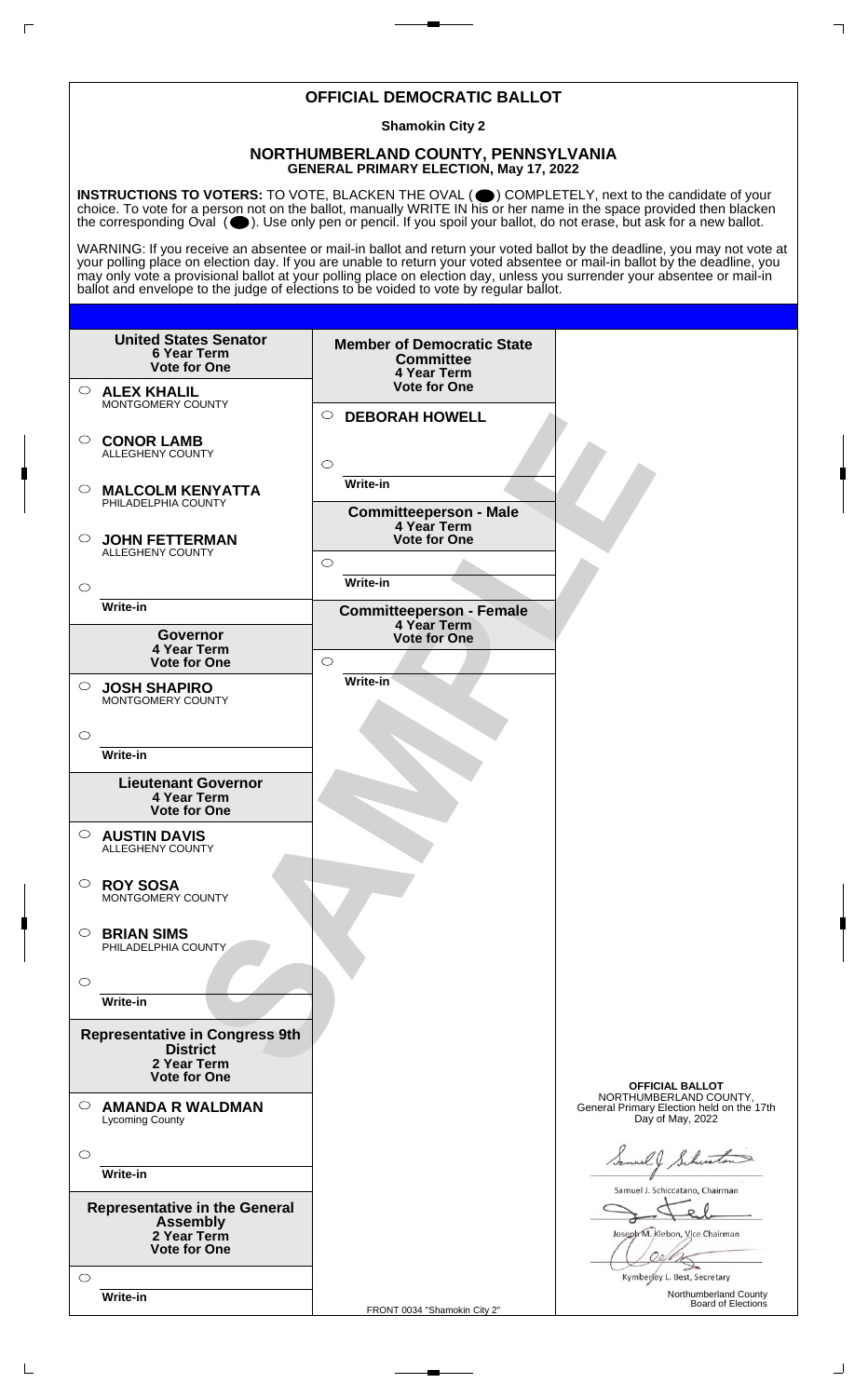|                                                                                                | <b>OFFICIAL DEMOCRATIC BALLOT</b>                                                                                                                                                                                                                                                                                                                                                                                                                                         |                                                                                                                   |
|------------------------------------------------------------------------------------------------|---------------------------------------------------------------------------------------------------------------------------------------------------------------------------------------------------------------------------------------------------------------------------------------------------------------------------------------------------------------------------------------------------------------------------------------------------------------------------|-------------------------------------------------------------------------------------------------------------------|
|                                                                                                | <b>Shamokin City 3</b>                                                                                                                                                                                                                                                                                                                                                                                                                                                    |                                                                                                                   |
|                                                                                                | NORTHUMBERLAND COUNTY, PENNSYLVANIA<br><b>GENERAL PRIMARY ELECTION, May 17, 2022</b>                                                                                                                                                                                                                                                                                                                                                                                      |                                                                                                                   |
|                                                                                                | <b>INSTRUCTIONS TO VOTERS:</b> TO VOTE, BLACKEN THE OVAL (O) COMPLETELY, next to the candidate of your choice. To vote for a person not on the ballot, manually WRITE IN his or her name in the space provided then blacken<br>the corresponding Oval (O). Use only pen or pencil. If you spoil your ballot, do not erase, but ask for a new ballot.                                                                                                                      |                                                                                                                   |
|                                                                                                | WARNING: If you receive an absentee or mail-in ballot and return your voted ballot by the deadline, you may not vote at<br>your polling place on election day. If you are unable to return your voted absentee or mail-in ballot by the deadline, you<br>may only vote a provisional ballot at your polling place on election day, unless you surrender your absentee or mail-in<br>ballot and envelope to the judge of elections to be voided to vote by regular ballot. |                                                                                                                   |
|                                                                                                |                                                                                                                                                                                                                                                                                                                                                                                                                                                                           |                                                                                                                   |
| <b>United States Senator</b><br><b>6 Year Term</b><br><b>Vote for One</b>                      | <b>Member of Democratic State</b><br><b>Committee</b><br>4 Year Term                                                                                                                                                                                                                                                                                                                                                                                                      |                                                                                                                   |
| $\circ$ ALEX KHALIL<br>MONTGOMERY COUNTY                                                       | <b>Vote for One</b><br>$\circ$<br><b>DEBORAH HOWELL</b>                                                                                                                                                                                                                                                                                                                                                                                                                   |                                                                                                                   |
| $\circ$<br><b>CONOR LAMB</b><br>ALLEGHENY COUNTY                                               | $\circ$                                                                                                                                                                                                                                                                                                                                                                                                                                                                   |                                                                                                                   |
| <b>MALCOLM KENYATTA</b><br>$\circ$<br>PHILADELPHIA COUNTY                                      | <b>Write-in</b>                                                                                                                                                                                                                                                                                                                                                                                                                                                           |                                                                                                                   |
| $\circlearrowright$<br><b>JOHN FETTERMAN</b><br><b>ALLEGHENY COUNTY</b>                        | <b>Committeeperson - Male</b><br>4 Year Term<br><b>Vote for One</b>                                                                                                                                                                                                                                                                                                                                                                                                       |                                                                                                                   |
| $\circ$                                                                                        | $\circ$<br><b>Write-in</b>                                                                                                                                                                                                                                                                                                                                                                                                                                                |                                                                                                                   |
| <b>Write-in</b>                                                                                | <b>Committeeperson - Female</b>                                                                                                                                                                                                                                                                                                                                                                                                                                           |                                                                                                                   |
| Governor<br>4 Year Term<br><b>Vote for One</b>                                                 | 4 Year Term<br><b>Vote for One</b><br>$\circ$                                                                                                                                                                                                                                                                                                                                                                                                                             |                                                                                                                   |
| <b>JOSH SHAPIRO</b><br>$\circ$<br>MONTGOMERY COUNTY                                            | Write-in                                                                                                                                                                                                                                                                                                                                                                                                                                                                  |                                                                                                                   |
| $\circ$<br>Write-in                                                                            |                                                                                                                                                                                                                                                                                                                                                                                                                                                                           |                                                                                                                   |
| <b>Lieutenant Governor</b><br>4 Year Term                                                      |                                                                                                                                                                                                                                                                                                                                                                                                                                                                           |                                                                                                                   |
| <b>Vote for One</b><br>$\circ$ AUSTIN DAVIS<br><b>ALLEGHENY COUNTY</b>                         |                                                                                                                                                                                                                                                                                                                                                                                                                                                                           |                                                                                                                   |
| <b>ROY SOSA</b><br>O<br>MONTGOMERY COUNTY                                                      |                                                                                                                                                                                                                                                                                                                                                                                                                                                                           |                                                                                                                   |
| <b>BRIAN SIMS</b><br>$\circ$<br>PHILADELPHIA COUNTY                                            |                                                                                                                                                                                                                                                                                                                                                                                                                                                                           |                                                                                                                   |
| $\circ$<br><b>Write-in</b>                                                                     |                                                                                                                                                                                                                                                                                                                                                                                                                                                                           |                                                                                                                   |
|                                                                                                |                                                                                                                                                                                                                                                                                                                                                                                                                                                                           |                                                                                                                   |
| <b>Representative in Congress 9th</b><br><b>District</b><br>2 Year Term<br><b>Vote for One</b> |                                                                                                                                                                                                                                                                                                                                                                                                                                                                           |                                                                                                                   |
| $\circ$<br><b>AMANDA R WALDMAN</b><br><b>Lycoming County</b>                                   |                                                                                                                                                                                                                                                                                                                                                                                                                                                                           | <b>OFFICIAL BALLOT</b><br>NORTHUMBERLAND COUNTY,<br>General Primary Election held on the 17th<br>Day of May, 2022 |
| $\circ$<br>Write-in                                                                            |                                                                                                                                                                                                                                                                                                                                                                                                                                                                           |                                                                                                                   |
| <b>Representative in the General</b><br><b>Assembly</b><br>2 Year Term<br>Vote for One         |                                                                                                                                                                                                                                                                                                                                                                                                                                                                           | Samuel J. Schiccatano, Chairman<br>Joseph M. Klebon, Vice Chairman                                                |
| $\circ$<br>Write-in                                                                            | FRONT 0036 "Shamokin City 3"                                                                                                                                                                                                                                                                                                                                                                                                                                              | Kymberley L. Best, Secretary<br>Northumberland County<br>Board of Elections                                       |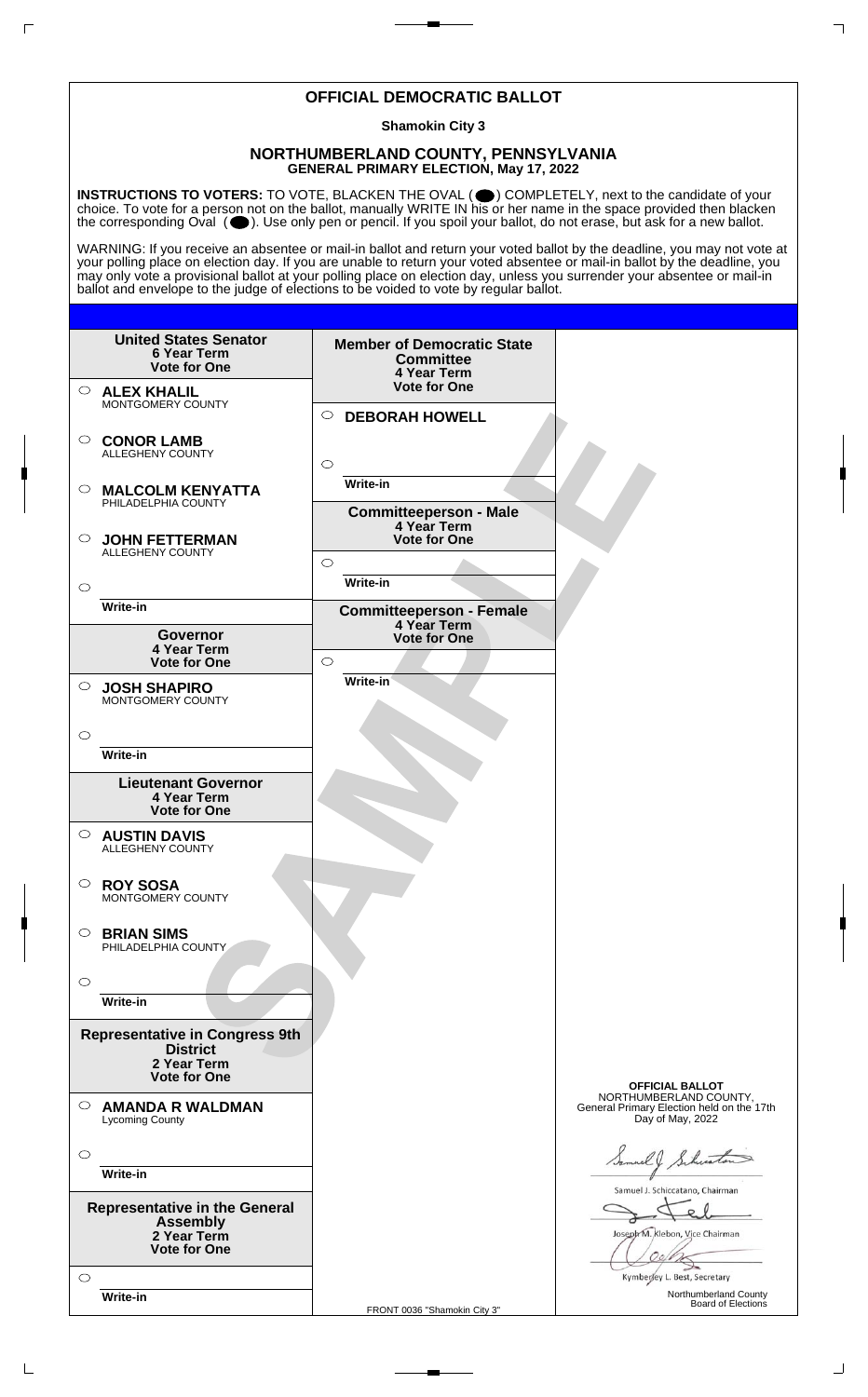|                     |                                                                                        | <b>OFFICIAL DEMOCRATIC BALLOT</b>                                                                                                                                                                                                                                                                                                                                                                                                                                         |                                                                                                                   |
|---------------------|----------------------------------------------------------------------------------------|---------------------------------------------------------------------------------------------------------------------------------------------------------------------------------------------------------------------------------------------------------------------------------------------------------------------------------------------------------------------------------------------------------------------------------------------------------------------------|-------------------------------------------------------------------------------------------------------------------|
|                     |                                                                                        | <b>Shamokin City 4</b>                                                                                                                                                                                                                                                                                                                                                                                                                                                    |                                                                                                                   |
|                     |                                                                                        | NORTHUMBERLAND COUNTY, PENNSYLVANIA<br><b>GENERAL PRIMARY ELECTION, May 17, 2022</b>                                                                                                                                                                                                                                                                                                                                                                                      |                                                                                                                   |
|                     |                                                                                        | <b>INSTRUCTIONS TO VOTERS:</b> TO VOTE, BLACKEN THE OVAL (O) COMPLETELY, next to the candidate of your<br>choice. To vote for a person not on the ballot, manually WRITE IN his or her name in the space provided then blacken<br>the corresponding Oval (C). Use only pen or pencil. If you spoil your ballot, do not erase, but ask for a new ballot.                                                                                                                   |                                                                                                                   |
|                     |                                                                                        | WARNING: If you receive an absentee or mail-in ballot and return your voted ballot by the deadline, you may not vote at<br>your polling place on election day. If you are unable to return your voted absentee or mail-in ballot by the deadline, you<br>may only vote a provisional ballot at your polling place on election day, unless you surrender your absentee or mail-in<br>ballot and envelope to the judge of elections to be voided to vote by regular ballot. |                                                                                                                   |
|                     |                                                                                        |                                                                                                                                                                                                                                                                                                                                                                                                                                                                           |                                                                                                                   |
|                     | <b>United States Senator</b><br><b>6 Year Term</b><br><b>Vote for One</b>              | <b>Member of Democratic State</b><br><b>Committee</b>                                                                                                                                                                                                                                                                                                                                                                                                                     |                                                                                                                   |
| $\circ$             | <b>ALEX KHALIL</b><br>MONTGOMERY COUNTY                                                | 4 Year Term<br><b>Vote for One</b>                                                                                                                                                                                                                                                                                                                                                                                                                                        |                                                                                                                   |
| $\circ$             | <b>CONOR LAMB</b>                                                                      | $\circ$<br><b>DEBORAH HOWELL</b>                                                                                                                                                                                                                                                                                                                                                                                                                                          |                                                                                                                   |
|                     | ALLEGHENY COUNTY                                                                       | $\circ$<br><b>Write-in</b>                                                                                                                                                                                                                                                                                                                                                                                                                                                |                                                                                                                   |
| $\circ$             | <b>MALCOLM KENYATTA</b><br>PHILADELPHIA COUNTY                                         | <b>Committeeperson - Male</b><br>4 Year Term                                                                                                                                                                                                                                                                                                                                                                                                                              |                                                                                                                   |
| $\circlearrowright$ | <b>JOHN FETTERMAN</b><br><b>ALLEGHENY COUNTY</b>                                       | <b>Vote for One</b><br>$\circ$                                                                                                                                                                                                                                                                                                                                                                                                                                            |                                                                                                                   |
| $\circ$             | <b>Write-in</b>                                                                        | <b>Write-in</b>                                                                                                                                                                                                                                                                                                                                                                                                                                                           |                                                                                                                   |
|                     | Governor                                                                               | <b>Committeeperson - Female</b><br>4 Year Term<br><b>Vote for One</b>                                                                                                                                                                                                                                                                                                                                                                                                     |                                                                                                                   |
|                     | 4 Year Term<br><b>Vote for One</b>                                                     | $\circ$                                                                                                                                                                                                                                                                                                                                                                                                                                                                   |                                                                                                                   |
| $\circlearrowright$ | <b>JOSH SHAPIRO</b><br>MONTGOMERY COUNTY                                               | Write-in                                                                                                                                                                                                                                                                                                                                                                                                                                                                  |                                                                                                                   |
| $\circ$             | Write-in                                                                               |                                                                                                                                                                                                                                                                                                                                                                                                                                                                           |                                                                                                                   |
|                     | <b>Lieutenant Governor</b>                                                             |                                                                                                                                                                                                                                                                                                                                                                                                                                                                           |                                                                                                                   |
|                     | 4 Year Term<br><b>Vote for One</b>                                                     |                                                                                                                                                                                                                                                                                                                                                                                                                                                                           |                                                                                                                   |
| $\circ$             | <b>AUSTIN DAVIS</b><br><b>ALLEGHENY COUNTY</b>                                         |                                                                                                                                                                                                                                                                                                                                                                                                                                                                           |                                                                                                                   |
| O                   | <b>ROY SOSA</b><br><b>MONTGOMERY COUNTY</b>                                            |                                                                                                                                                                                                                                                                                                                                                                                                                                                                           |                                                                                                                   |
| O                   | <b>BRIAN SIMS</b><br>PHILADELPHIA COUNTY                                               |                                                                                                                                                                                                                                                                                                                                                                                                                                                                           |                                                                                                                   |
| $\circ$             | <b>Write-in</b>                                                                        |                                                                                                                                                                                                                                                                                                                                                                                                                                                                           |                                                                                                                   |
|                     |                                                                                        |                                                                                                                                                                                                                                                                                                                                                                                                                                                                           |                                                                                                                   |
|                     | <b>Representative in Congress 9th</b><br><b>District</b><br>2 Year Term                |                                                                                                                                                                                                                                                                                                                                                                                                                                                                           |                                                                                                                   |
| O                   | <b>Vote for One</b><br><b>AMANDA R WALDMAN</b>                                         |                                                                                                                                                                                                                                                                                                                                                                                                                                                                           | <b>OFFICIAL BALLOT</b><br>NORTHUMBERLAND COUNTY,<br>General Primary Election held on the 17th<br>Day of May, 2022 |
| $\circ$             | <b>Lycoming County</b>                                                                 |                                                                                                                                                                                                                                                                                                                                                                                                                                                                           |                                                                                                                   |
|                     | Write-in                                                                               |                                                                                                                                                                                                                                                                                                                                                                                                                                                                           | Samuel J. Schiccatano, Chairman                                                                                   |
|                     | <b>Representative in the General</b><br><b>Assembly</b><br>2 Year Term<br>Vote for One |                                                                                                                                                                                                                                                                                                                                                                                                                                                                           | Joseph M. Klebon, Vice Chairman                                                                                   |
| $\circ$             |                                                                                        |                                                                                                                                                                                                                                                                                                                                                                                                                                                                           | Kymberley L. Best, Secretary<br>Northumberland County                                                             |
|                     | Write-in                                                                               | FRONT 0037 "Shamokin City 4"                                                                                                                                                                                                                                                                                                                                                                                                                                              | Board of Elections                                                                                                |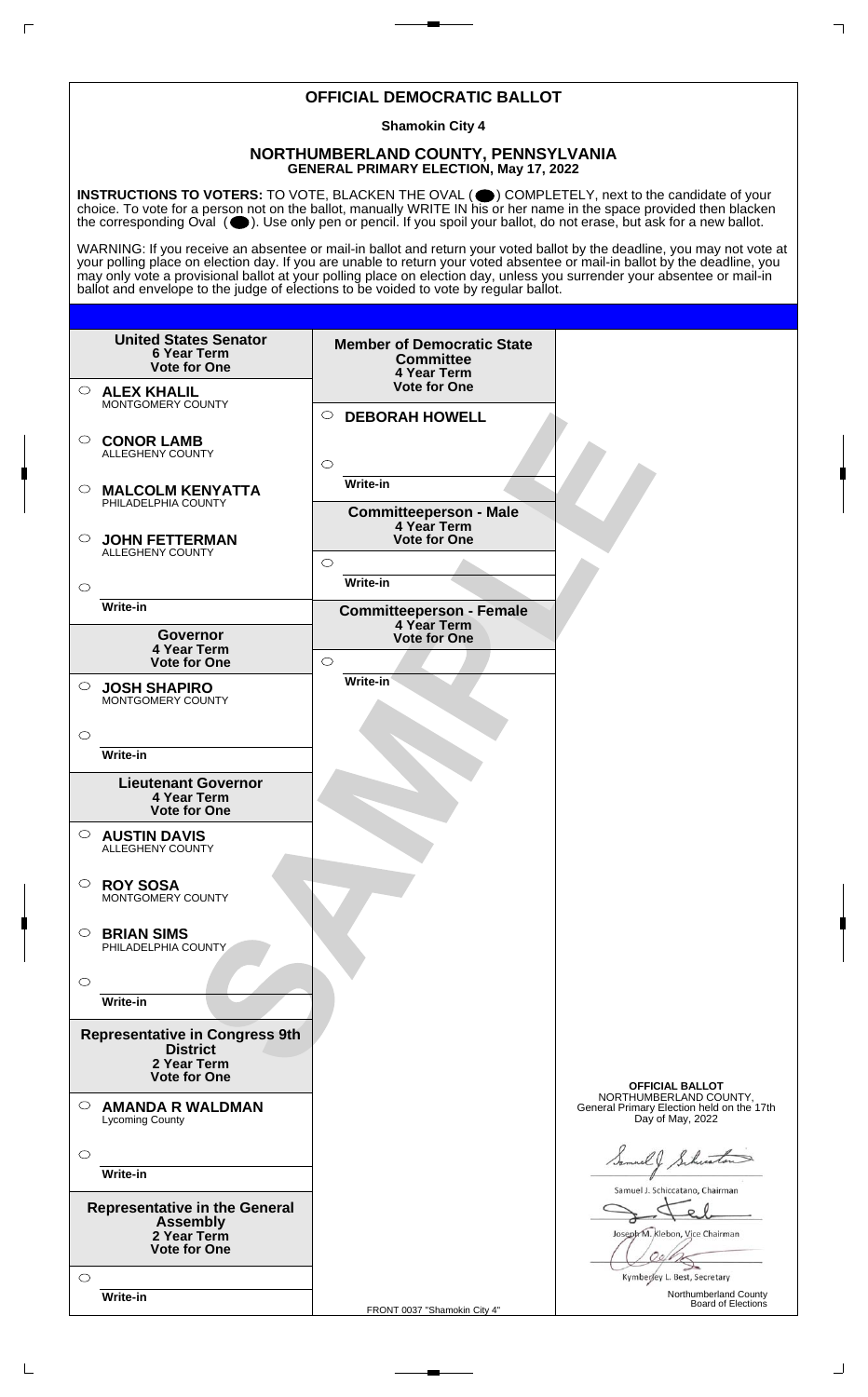|                     |                                                                                               | <b>OFFICIAL DEMOCRATIC BALLOT</b>                                                                                                                                                                                                                                                                                                                                                                                                                                         |                                                               |
|---------------------|-----------------------------------------------------------------------------------------------|---------------------------------------------------------------------------------------------------------------------------------------------------------------------------------------------------------------------------------------------------------------------------------------------------------------------------------------------------------------------------------------------------------------------------------------------------------------------------|---------------------------------------------------------------|
|                     |                                                                                               | <b>Shamokin City 5</b>                                                                                                                                                                                                                                                                                                                                                                                                                                                    |                                                               |
|                     |                                                                                               | NORTHUMBERLAND COUNTY, PENNSYLVANIA<br><b>GENERAL PRIMARY ELECTION, May 17, 2022</b>                                                                                                                                                                                                                                                                                                                                                                                      |                                                               |
|                     |                                                                                               | <b>INSTRUCTIONS TO VOTERS:</b> TO VOTE, BLACKEN THE OVAL (O) COMPLETELY, next to the candidate of your<br>choice. To vote for a person not on the ballot, manually WRITE IN his or her name in the space provided then blacken<br>the corresponding Oval (C). Use only pen or pencil. If you spoil your ballot, do not erase, but ask for a new ballot.                                                                                                                   |                                                               |
|                     |                                                                                               | WARNING: If you receive an absentee or mail-in ballot and return your voted ballot by the deadline, you may not vote at<br>your polling place on election day. If you are unable to return your voted absentee or mail-in ballot by the deadline, you<br>may only vote a provisional ballot at your polling place on election day, unless you surrender your absentee or mail-in<br>ballot and envelope to the judge of elections to be voided to vote by regular ballot. |                                                               |
|                     |                                                                                               |                                                                                                                                                                                                                                                                                                                                                                                                                                                                           |                                                               |
|                     | <b>United States Senator</b>                                                                  | <b>Member of Democratic State</b>                                                                                                                                                                                                                                                                                                                                                                                                                                         |                                                               |
|                     | <b>6 Year Term</b><br><b>Vote for One</b>                                                     | <b>Committee</b><br>4 Year Term<br><b>Vote for One</b>                                                                                                                                                                                                                                                                                                                                                                                                                    |                                                               |
| $\circ$             | <b>ALEX KHALIL</b><br>MONTGOMERY COUNTY                                                       | $\circ$<br><b>DEBORAH HOWELL</b>                                                                                                                                                                                                                                                                                                                                                                                                                                          |                                                               |
| $\circ$             | <b>CONOR LAMB</b><br>ALLEGHENY COUNTY                                                         | $\circ$                                                                                                                                                                                                                                                                                                                                                                                                                                                                   |                                                               |
| $\circ$             | <b>MALCOLM KENYATTA</b><br>PHILADELPHIA COUNTY                                                | <b>Write-in</b>                                                                                                                                                                                                                                                                                                                                                                                                                                                           |                                                               |
| $\circlearrowright$ | <b>JOHN FETTERMAN</b>                                                                         | <b>Committeeperson - Male</b><br>4 Year Term<br><b>Vote for One</b>                                                                                                                                                                                                                                                                                                                                                                                                       |                                                               |
| $\circ$             | <b>ALLEGHENY COUNTY</b>                                                                       | $\circ$<br><b>Write-in</b>                                                                                                                                                                                                                                                                                                                                                                                                                                                |                                                               |
|                     | <b>Write-in</b>                                                                               | <b>Committeeperson - Female</b>                                                                                                                                                                                                                                                                                                                                                                                                                                           |                                                               |
|                     | Governor<br>4 Year Term<br><b>Vote for One</b>                                                | 4 Year Term<br><b>Vote for One</b><br>$\circ$                                                                                                                                                                                                                                                                                                                                                                                                                             |                                                               |
| $\circlearrowright$ | <b>JOSH SHAPIRO</b><br>MONTGOMERY COUNTY                                                      | Write-in                                                                                                                                                                                                                                                                                                                                                                                                                                                                  |                                                               |
| $\circ$             |                                                                                               |                                                                                                                                                                                                                                                                                                                                                                                                                                                                           |                                                               |
|                     | Write-in                                                                                      |                                                                                                                                                                                                                                                                                                                                                                                                                                                                           |                                                               |
|                     | <b>Lieutenant Governor</b><br>4 Year Term<br><b>Vote for One</b>                              |                                                                                                                                                                                                                                                                                                                                                                                                                                                                           |                                                               |
| $\circ$             | <b>AUSTIN DAVIS</b><br><b>ALLEGHENY COUNTY</b>                                                |                                                                                                                                                                                                                                                                                                                                                                                                                                                                           |                                                               |
| O                   | <b>ROY SOSA</b><br><b>MONTGOMERY COUNTY</b>                                                   |                                                                                                                                                                                                                                                                                                                                                                                                                                                                           |                                                               |
| $\circ$             | <b>BRIAN SIMS</b><br>PHILADELPHIA COUNTY                                                      |                                                                                                                                                                                                                                                                                                                                                                                                                                                                           |                                                               |
| $\circ$             |                                                                                               |                                                                                                                                                                                                                                                                                                                                                                                                                                                                           |                                                               |
|                     | <b>Write-in</b>                                                                               |                                                                                                                                                                                                                                                                                                                                                                                                                                                                           |                                                               |
|                     | <b>Representative in Congress 9th</b><br><b>District</b><br>2 Year Term                       |                                                                                                                                                                                                                                                                                                                                                                                                                                                                           |                                                               |
|                     | <b>Vote for One</b>                                                                           |                                                                                                                                                                                                                                                                                                                                                                                                                                                                           | <b>OFFICIAL BALLOT</b><br>NORTHUMBERLAND COUNTY,              |
| O                   | <b>AMANDA R WALDMAN</b><br><b>Lycoming County</b>                                             |                                                                                                                                                                                                                                                                                                                                                                                                                                                                           | General Primary Election held on the 17th<br>Day of May, 2022 |
| $\circ$             | Write-in                                                                                      |                                                                                                                                                                                                                                                                                                                                                                                                                                                                           |                                                               |
|                     |                                                                                               |                                                                                                                                                                                                                                                                                                                                                                                                                                                                           | Samuel J. Schiccatano, Chairman                               |
|                     | <b>Representative in the General</b><br><b>Assembly</b><br>2 Year Term<br><b>Vote for One</b> |                                                                                                                                                                                                                                                                                                                                                                                                                                                                           | Joseph M. Klebon, Vice Chairman                               |
| $\circ$             |                                                                                               |                                                                                                                                                                                                                                                                                                                                                                                                                                                                           | Kymberley L. Best, Secretary                                  |
|                     | Write-in                                                                                      | FRONT 0039 "Shamokin City 5"                                                                                                                                                                                                                                                                                                                                                                                                                                              | Northumberland County<br>Board of Elections                   |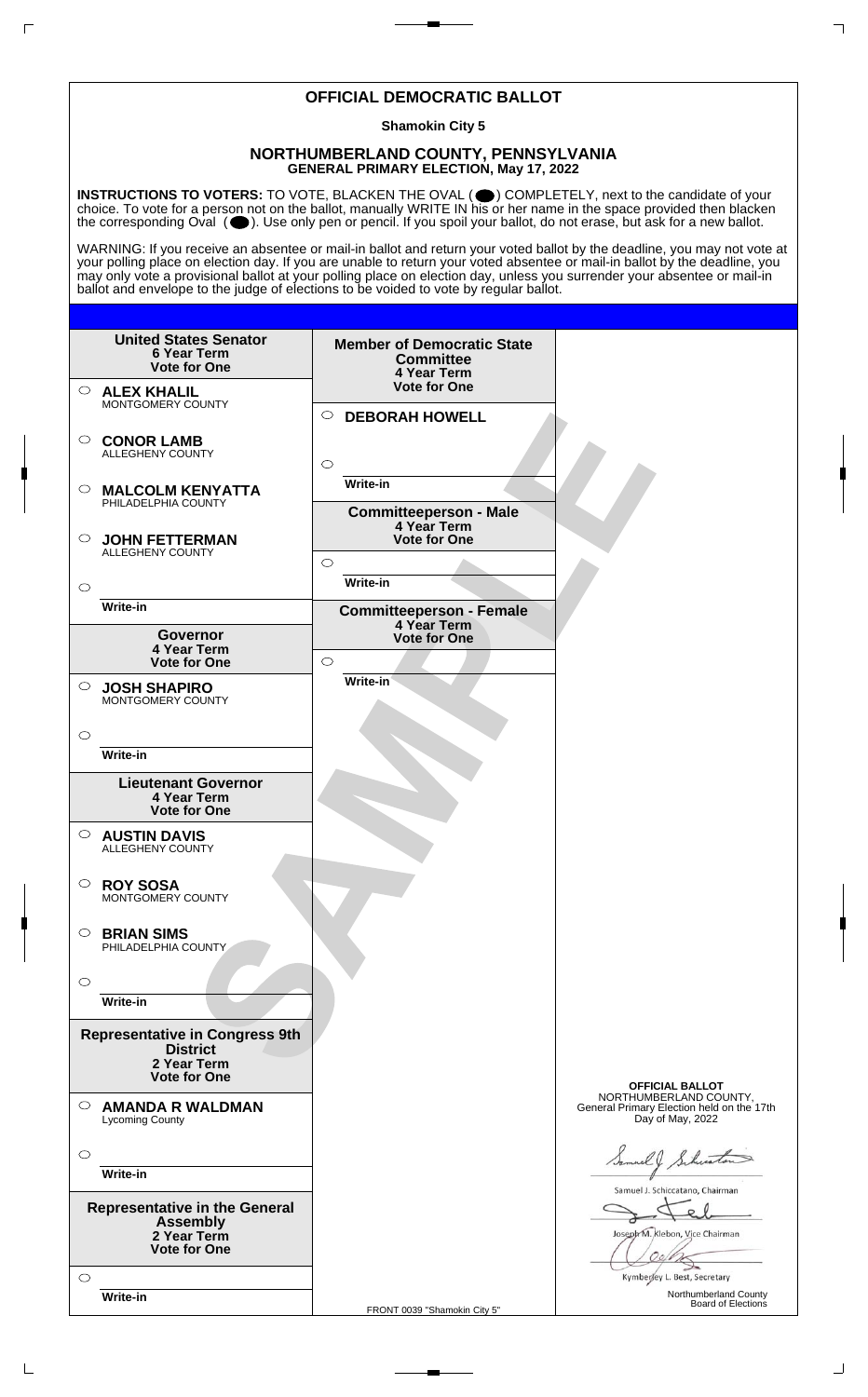|                     |                                                                                               | <b>OFFICIAL DEMOCRATIC BALLOT</b>                                                                                                                                                                                                                                                                                                                                                                                                                                         |                                                                                               |
|---------------------|-----------------------------------------------------------------------------------------------|---------------------------------------------------------------------------------------------------------------------------------------------------------------------------------------------------------------------------------------------------------------------------------------------------------------------------------------------------------------------------------------------------------------------------------------------------------------------------|-----------------------------------------------------------------------------------------------|
|                     |                                                                                               | <b>Shamokin City 6</b>                                                                                                                                                                                                                                                                                                                                                                                                                                                    |                                                                                               |
|                     |                                                                                               | NORTHUMBERLAND COUNTY, PENNSYLVANIA<br><b>GENERAL PRIMARY ELECTION, May 17, 2022</b>                                                                                                                                                                                                                                                                                                                                                                                      |                                                                                               |
|                     |                                                                                               | <b>INSTRUCTIONS TO VOTERS:</b> TO VOTE, BLACKEN THE OVAL (O) COMPLETELY, next to the candidate of your<br>choice. To vote for a person not on the ballot, manually WRITE IN his or her name in the space provided then blacken<br>the corresponding Oval (C). Use only pen or pencil. If you spoil your ballot, do not erase, but ask for a new ballot.                                                                                                                   |                                                                                               |
|                     |                                                                                               | WARNING: If you receive an absentee or mail-in ballot and return your voted ballot by the deadline, you may not vote at<br>your polling place on election day. If you are unable to return your voted absentee or mail-in ballot by the deadline, you<br>may only vote a provisional ballot at your polling place on election day, unless you surrender your absentee or mail-in<br>ballot and envelope to the judge of elections to be voided to vote by regular ballot. |                                                                                               |
|                     |                                                                                               |                                                                                                                                                                                                                                                                                                                                                                                                                                                                           |                                                                                               |
|                     | <b>United States Senator</b><br><b>6 Year Term</b><br><b>Vote for One</b>                     | <b>Member of Democratic State</b><br><b>Committee</b>                                                                                                                                                                                                                                                                                                                                                                                                                     |                                                                                               |
| $\circ$             | <b>ALEX KHALIL</b><br>MONTGOMERY COUNTY                                                       | 4 Year Term<br><b>Vote for One</b>                                                                                                                                                                                                                                                                                                                                                                                                                                        |                                                                                               |
| $\circ$             | <b>CONOR LAMB</b>                                                                             | $\circ$<br><b>DEBORAH HOWELL</b>                                                                                                                                                                                                                                                                                                                                                                                                                                          |                                                                                               |
|                     | ALLEGHENY COUNTY                                                                              | $\circ$<br><b>Write-in</b>                                                                                                                                                                                                                                                                                                                                                                                                                                                |                                                                                               |
| $\circ$             | <b>MALCOLM KENYATTA</b><br>PHILADELPHIA COUNTY                                                | <b>Committeeperson - Male</b><br>4 Year Term                                                                                                                                                                                                                                                                                                                                                                                                                              |                                                                                               |
| $\circlearrowright$ | <b>JOHN FETTERMAN</b><br><b>ALLEGHENY COUNTY</b>                                              | <b>Vote for One</b><br>$\circ$                                                                                                                                                                                                                                                                                                                                                                                                                                            |                                                                                               |
| $\circ$             | <b>Write-in</b>                                                                               | <b>Write-in</b>                                                                                                                                                                                                                                                                                                                                                                                                                                                           |                                                                                               |
|                     | Governor                                                                                      | <b>Committeeperson - Female</b><br>4 Year Term<br><b>Vote for One</b>                                                                                                                                                                                                                                                                                                                                                                                                     |                                                                                               |
|                     | 4 Year Term<br><b>Vote for One</b>                                                            | $\circ$                                                                                                                                                                                                                                                                                                                                                                                                                                                                   |                                                                                               |
| $\circlearrowright$ | <b>JOSH SHAPIRO</b><br>MONTGOMERY COUNTY                                                      | Write-in                                                                                                                                                                                                                                                                                                                                                                                                                                                                  |                                                                                               |
| $\circ$             | Write-in                                                                                      |                                                                                                                                                                                                                                                                                                                                                                                                                                                                           |                                                                                               |
|                     | <b>Lieutenant Governor</b>                                                                    |                                                                                                                                                                                                                                                                                                                                                                                                                                                                           |                                                                                               |
|                     | 4 Year Term<br><b>Vote for One</b>                                                            |                                                                                                                                                                                                                                                                                                                                                                                                                                                                           |                                                                                               |
| $\circ$             | <b>AUSTIN DAVIS</b><br><b>ALLEGHENY COUNTY</b>                                                |                                                                                                                                                                                                                                                                                                                                                                                                                                                                           |                                                                                               |
| O                   | <b>ROY SOSA</b><br><b>MONTGOMERY COUNTY</b>                                                   |                                                                                                                                                                                                                                                                                                                                                                                                                                                                           |                                                                                               |
| $\circ$             | <b>BRIAN SIMS</b><br>PHILADELPHIA COUNTY                                                      |                                                                                                                                                                                                                                                                                                                                                                                                                                                                           |                                                                                               |
| $\circ$             | <b>Write-in</b>                                                                               |                                                                                                                                                                                                                                                                                                                                                                                                                                                                           |                                                                                               |
|                     |                                                                                               |                                                                                                                                                                                                                                                                                                                                                                                                                                                                           |                                                                                               |
|                     | <b>Representative in Congress 9th</b><br><b>District</b><br>2 Year Term                       |                                                                                                                                                                                                                                                                                                                                                                                                                                                                           |                                                                                               |
| O                   | <b>Vote for One</b><br><b>AMANDA R WALDMAN</b>                                                |                                                                                                                                                                                                                                                                                                                                                                                                                                                                           | <b>OFFICIAL BALLOT</b><br>NORTHUMBERLAND COUNTY,<br>General Primary Election held on the 17th |
| $\circ$             | <b>Lycoming County</b>                                                                        |                                                                                                                                                                                                                                                                                                                                                                                                                                                                           | Day of May, 2022                                                                              |
|                     | Write-in                                                                                      |                                                                                                                                                                                                                                                                                                                                                                                                                                                                           |                                                                                               |
|                     | <b>Representative in the General</b><br><b>Assembly</b><br>2 Year Term<br><b>Vote for One</b> |                                                                                                                                                                                                                                                                                                                                                                                                                                                                           | Samuel J. Schiccatano, Chairman<br>Joseph M. Klebon, Vice Chairman                            |
| $\circ$             |                                                                                               |                                                                                                                                                                                                                                                                                                                                                                                                                                                                           | Kymberley L. Best, Secretary<br>Northumberland County                                         |
|                     | Write-in                                                                                      | FRONT 0041 "Shamokin City 6"                                                                                                                                                                                                                                                                                                                                                                                                                                              | Board of Elections                                                                            |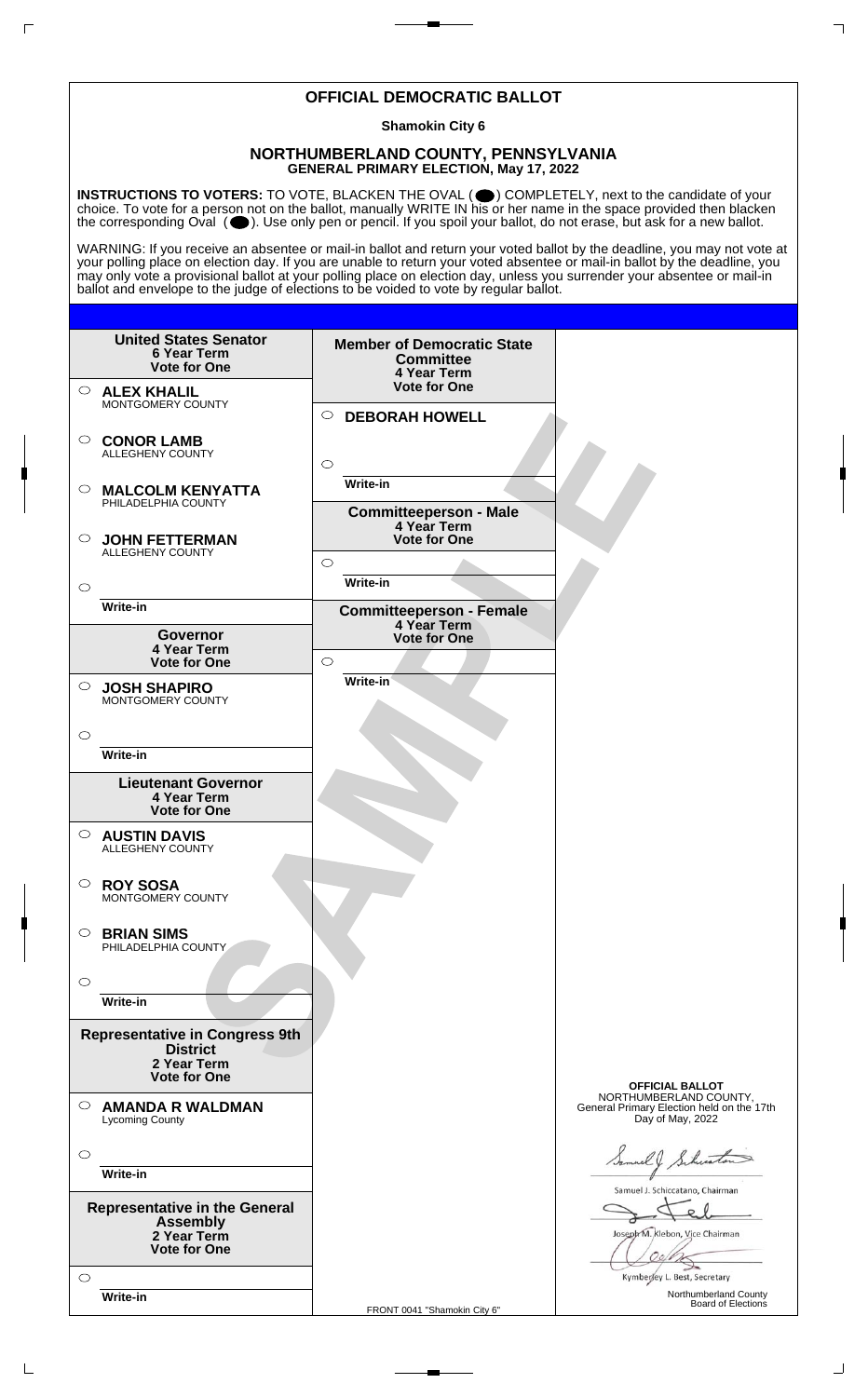| <b>OFFICIAL DEMOCRATIC BALLOT</b>                                                              |                                                                                                                                                                                                                                                                                                                                                                                                                                                                           |                                                                                                                   |
|------------------------------------------------------------------------------------------------|---------------------------------------------------------------------------------------------------------------------------------------------------------------------------------------------------------------------------------------------------------------------------------------------------------------------------------------------------------------------------------------------------------------------------------------------------------------------------|-------------------------------------------------------------------------------------------------------------------|
|                                                                                                | <b>Shamokin City 7</b>                                                                                                                                                                                                                                                                                                                                                                                                                                                    |                                                                                                                   |
| NORTHUMBERLAND COUNTY, PENNSYLVANIA<br><b>GENERAL PRIMARY ELECTION, May 17, 2022</b>           |                                                                                                                                                                                                                                                                                                                                                                                                                                                                           |                                                                                                                   |
|                                                                                                | <b>INSTRUCTIONS TO VOTERS:</b> TO VOTE, BLACKEN THE OVAL (O) COMPLETELY, next to the candidate of your<br>choice. To vote for a person not on the ballot, manually WRITE IN his or her name in the space provided then blacken<br>the corresponding Oval (C). Use only pen or pencil. If you spoil your ballot, do not erase, but ask for a new ballot.                                                                                                                   |                                                                                                                   |
|                                                                                                | WARNING: If you receive an absentee or mail-in ballot and return your voted ballot by the deadline, you may not vote at<br>your polling place on election day. If you are unable to return your voted absentee or mail-in ballot by the deadline, you<br>may only vote a provisional ballot at your polling place on election day, unless you surrender your absentee or mail-in<br>ballot and envelope to the judge of elections to be voided to vote by regular ballot. |                                                                                                                   |
|                                                                                                |                                                                                                                                                                                                                                                                                                                                                                                                                                                                           |                                                                                                                   |
| <b>United States Senator</b><br>6 Year Term<br><b>Vote for One</b>                             | <b>Member of Democratic State</b><br><b>Committee</b><br>4 Year Term                                                                                                                                                                                                                                                                                                                                                                                                      |                                                                                                                   |
| $\circ$<br><b>ALEX KHALIL</b><br><b>MONTGOMERY COUNTY</b>                                      | <b>Vote for One</b><br>O<br><b>DEBORAH HOWELL</b>                                                                                                                                                                                                                                                                                                                                                                                                                         |                                                                                                                   |
| $\circ$<br><b>CONOR LAMB</b><br><b>ALLEGHENY COUNTY</b>                                        | $\circ$                                                                                                                                                                                                                                                                                                                                                                                                                                                                   |                                                                                                                   |
| $\circ$<br><b>MALCOLM KENYATTA</b><br>PHILADELPHIA COUNTY                                      | Write-in<br><b>Committeeperson - Male</b>                                                                                                                                                                                                                                                                                                                                                                                                                                 |                                                                                                                   |
| $\circ$<br><b>JOHN FETTERMAN</b><br><b>ALLEGHENY COUNTY</b>                                    | 4 Year Term<br><b>Vote for One</b><br>$\circ$                                                                                                                                                                                                                                                                                                                                                                                                                             |                                                                                                                   |
| $\circ$                                                                                        | Write-in                                                                                                                                                                                                                                                                                                                                                                                                                                                                  |                                                                                                                   |
| Write-in                                                                                       | <b>Committeeperson - Female</b><br>4 Year Term                                                                                                                                                                                                                                                                                                                                                                                                                            |                                                                                                                   |
| <b>Governor</b><br>4 Year Term<br><b>Vote for One</b>                                          | <b>Vote for One</b><br>$\circ$                                                                                                                                                                                                                                                                                                                                                                                                                                            |                                                                                                                   |
| $\circ$<br><b>JOSH SHAPIRO</b><br>MONTGOMERY COUNTY                                            | Write-in                                                                                                                                                                                                                                                                                                                                                                                                                                                                  |                                                                                                                   |
| $\circ$<br>Write-in                                                                            |                                                                                                                                                                                                                                                                                                                                                                                                                                                                           |                                                                                                                   |
| <b>Lieutenant Governor</b><br>4 Year Term<br><b>Vote for One</b>                               |                                                                                                                                                                                                                                                                                                                                                                                                                                                                           |                                                                                                                   |
| $\circ$<br><b>AUSTIN DAVIS</b><br><b>ALLEGHENY COUNTY</b>                                      |                                                                                                                                                                                                                                                                                                                                                                                                                                                                           |                                                                                                                   |
| <b>ROY SOSA</b><br>$\circ$<br><b>MONTGOMERY COUNTY</b>                                         |                                                                                                                                                                                                                                                                                                                                                                                                                                                                           |                                                                                                                   |
| <b>BRIAN SIMS</b><br>O<br>PHILADELPHIA COUNTY                                                  |                                                                                                                                                                                                                                                                                                                                                                                                                                                                           |                                                                                                                   |
| $\circ$<br><b>Write-in</b>                                                                     |                                                                                                                                                                                                                                                                                                                                                                                                                                                                           |                                                                                                                   |
| <b>Representative in Congress 9th</b><br><b>District</b><br>2 Year Term<br><b>Vote for One</b> |                                                                                                                                                                                                                                                                                                                                                                                                                                                                           |                                                                                                                   |
| <b>AMANDA R WALDMAN</b><br>$\circ$<br><b>Lycoming County</b>                                   |                                                                                                                                                                                                                                                                                                                                                                                                                                                                           | <b>OFFICIAL BALLOT</b><br>NORTHUMBERLAND COUNTY,<br>General Primary Election held on the 17th<br>Day of May, 2022 |
| $\circ$                                                                                        |                                                                                                                                                                                                                                                                                                                                                                                                                                                                           |                                                                                                                   |
| Write-in                                                                                       |                                                                                                                                                                                                                                                                                                                                                                                                                                                                           | Samuel J. Schiccatano, Chairman                                                                                   |
| <b>Representative in the General</b><br><b>Assembly</b><br>2 Year Term<br><b>Vote for One</b>  |                                                                                                                                                                                                                                                                                                                                                                                                                                                                           | Joseph M. Klebon, Vice Chairman                                                                                   |
| $\circ$                                                                                        |                                                                                                                                                                                                                                                                                                                                                                                                                                                                           | Kymberley L. Best, Secretary<br>Northumberland County                                                             |
| Write-in                                                                                       | FRONT 0043 "Shamokin City 7"                                                                                                                                                                                                                                                                                                                                                                                                                                              | Board of Elections                                                                                                |

 $\Box$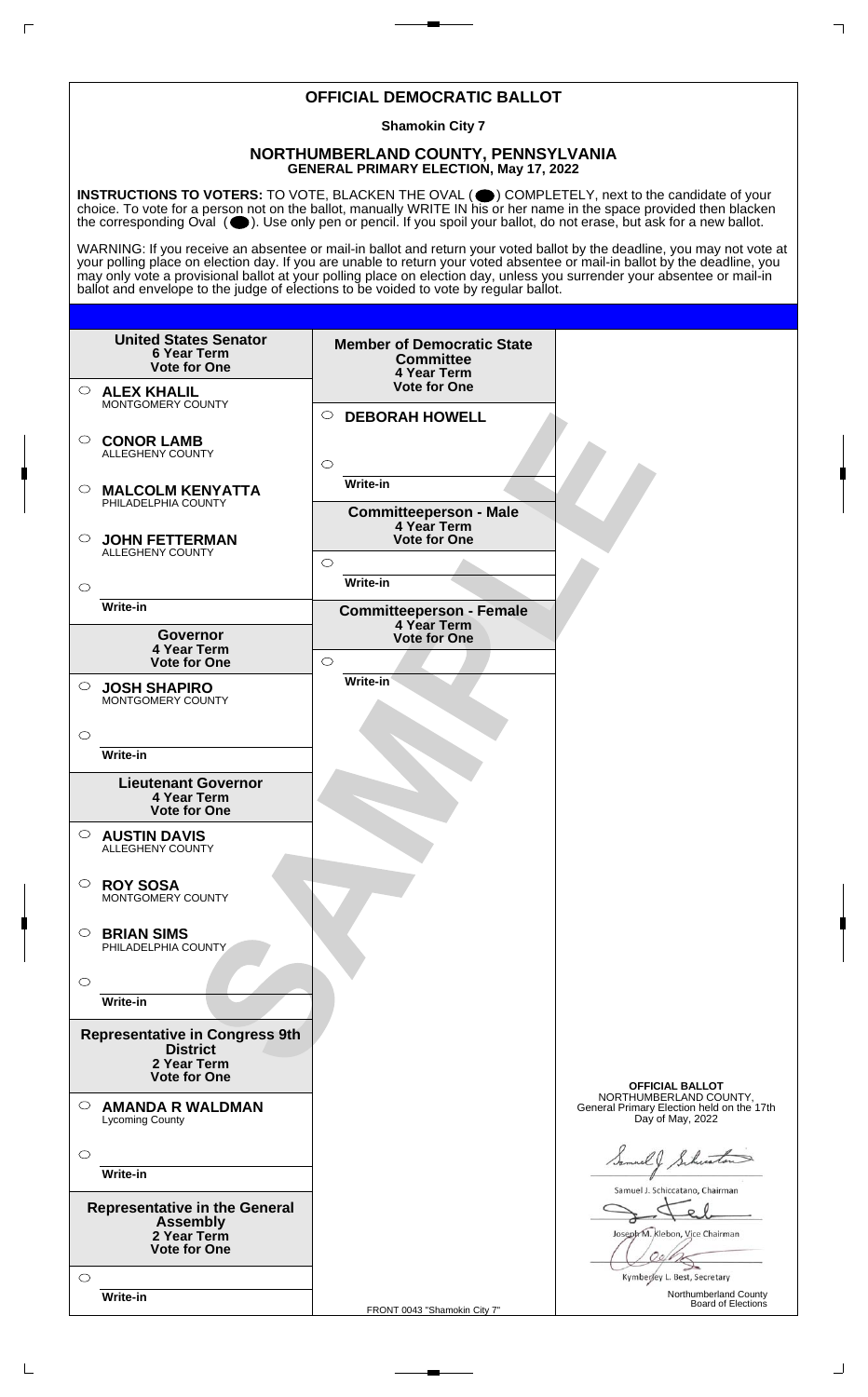|                                                                                                | <b>OFFICIAL DEMOCRATIC BALLOT</b>                                                                                                                                                                                                                                                                                                                                                                                                                                         |                                                                                                                   |  |
|------------------------------------------------------------------------------------------------|---------------------------------------------------------------------------------------------------------------------------------------------------------------------------------------------------------------------------------------------------------------------------------------------------------------------------------------------------------------------------------------------------------------------------------------------------------------------------|-------------------------------------------------------------------------------------------------------------------|--|
|                                                                                                | <b>Shamokin City 8</b>                                                                                                                                                                                                                                                                                                                                                                                                                                                    |                                                                                                                   |  |
|                                                                                                | NORTHUMBERLAND COUNTY, PENNSYLVANIA<br><b>GENERAL PRIMARY ELECTION, May 17, 2022</b>                                                                                                                                                                                                                                                                                                                                                                                      |                                                                                                                   |  |
|                                                                                                | <b>INSTRUCTIONS TO VOTERS:</b> TO VOTE, BLACKEN THE OVAL (O) COMPLETELY, next to the candidate of your<br>choice. To vote for a person not on the ballot, manually WRITE IN his or her name in the space provided then blacken<br>the corresponding Oval (C). Use only pen or pencil. If you spoil your ballot, do not erase, but ask for a new ballot.                                                                                                                   |                                                                                                                   |  |
|                                                                                                | WARNING: If you receive an absentee or mail-in ballot and return your voted ballot by the deadline, you may not vote at<br>your polling place on election day. If you are unable to return your voted absentee or mail-in ballot by the deadline, you<br>may only vote a provisional ballot at your polling place on election day, unless you surrender your absentee or mail-in<br>ballot and envelope to the judge of elections to be voided to vote by regular ballot. |                                                                                                                   |  |
|                                                                                                |                                                                                                                                                                                                                                                                                                                                                                                                                                                                           |                                                                                                                   |  |
| <b>United States Senator</b>                                                                   | <b>Member of Democratic State</b>                                                                                                                                                                                                                                                                                                                                                                                                                                         |                                                                                                                   |  |
| <b>6 Year Term</b><br><b>Vote for One</b>                                                      | <b>Committee</b><br>4 Year Term                                                                                                                                                                                                                                                                                                                                                                                                                                           |                                                                                                                   |  |
| <b>ALEX KHALIL</b><br>$\circ$<br>MONTGOMERY COUNTY                                             | <b>Vote for One</b><br>$\circ$<br><b>DEBORAH HOWELL</b>                                                                                                                                                                                                                                                                                                                                                                                                                   |                                                                                                                   |  |
| $\circ$<br><b>CONOR LAMB</b><br>ALLEGHENY COUNTY                                               |                                                                                                                                                                                                                                                                                                                                                                                                                                                                           |                                                                                                                   |  |
| <b>MALCOLM KENYATTA</b><br>$\circ$                                                             | $\circ$<br><b>Write-in</b>                                                                                                                                                                                                                                                                                                                                                                                                                                                |                                                                                                                   |  |
| PHILADELPHIA COUNTY                                                                            | <b>Committeeperson - Male</b><br>4 Year Term                                                                                                                                                                                                                                                                                                                                                                                                                              |                                                                                                                   |  |
| $\circlearrowright$<br><b>JOHN FETTERMAN</b><br><b>ALLEGHENY COUNTY</b>                        | <b>Vote for One</b><br>$\circ$                                                                                                                                                                                                                                                                                                                                                                                                                                            |                                                                                                                   |  |
| $\circ$<br><b>Write-in</b>                                                                     | <b>Write-in</b>                                                                                                                                                                                                                                                                                                                                                                                                                                                           |                                                                                                                   |  |
|                                                                                                | <b>Committeeperson - Female</b><br>4 Year Term                                                                                                                                                                                                                                                                                                                                                                                                                            |                                                                                                                   |  |
| Governor<br>4 Year Term<br><b>Vote for One</b>                                                 | <b>Vote for One</b><br>$\circ$                                                                                                                                                                                                                                                                                                                                                                                                                                            |                                                                                                                   |  |
| $\circlearrowright$<br><b>JOSH SHAPIRO</b><br>MONTGOMERY COUNTY                                | Write-in                                                                                                                                                                                                                                                                                                                                                                                                                                                                  |                                                                                                                   |  |
| $\circ$                                                                                        |                                                                                                                                                                                                                                                                                                                                                                                                                                                                           |                                                                                                                   |  |
| Write-in                                                                                       |                                                                                                                                                                                                                                                                                                                                                                                                                                                                           |                                                                                                                   |  |
| <b>Lieutenant Governor</b><br>4 Year Term<br><b>Vote for One</b>                               |                                                                                                                                                                                                                                                                                                                                                                                                                                                                           |                                                                                                                   |  |
| <b>AUSTIN DAVIS</b><br>$\circ$<br><b>ALLEGHENY COUNTY</b>                                      |                                                                                                                                                                                                                                                                                                                                                                                                                                                                           |                                                                                                                   |  |
| <b>ROY SOSA</b><br>O<br><b>MONTGOMERY COUNTY</b>                                               |                                                                                                                                                                                                                                                                                                                                                                                                                                                                           |                                                                                                                   |  |
| <b>BRIAN SIMS</b><br>$\circ$<br>PHILADELPHIA COUNTY                                            |                                                                                                                                                                                                                                                                                                                                                                                                                                                                           |                                                                                                                   |  |
| $\circ$<br><b>Write-in</b>                                                                     |                                                                                                                                                                                                                                                                                                                                                                                                                                                                           |                                                                                                                   |  |
| <b>Representative in Congress 9th</b><br><b>District</b><br>2 Year Term<br><b>Vote for One</b> |                                                                                                                                                                                                                                                                                                                                                                                                                                                                           |                                                                                                                   |  |
| <b>AMANDA R WALDMAN</b><br>O<br><b>Lycoming County</b>                                         |                                                                                                                                                                                                                                                                                                                                                                                                                                                                           | <b>OFFICIAL BALLOT</b><br>NORTHUMBERLAND COUNTY,<br>General Primary Election held on the 17th<br>Day of May, 2022 |  |
| $\circ$                                                                                        |                                                                                                                                                                                                                                                                                                                                                                                                                                                                           |                                                                                                                   |  |
| Write-in                                                                                       |                                                                                                                                                                                                                                                                                                                                                                                                                                                                           | Samuel J. Schiccatano, Chairman                                                                                   |  |
| <b>Representative in the General</b><br><b>Assembly</b><br>2 Year Term<br><b>Vote for One</b>  |                                                                                                                                                                                                                                                                                                                                                                                                                                                                           | Joseph M. Klebon, Vice Chairman                                                                                   |  |
| $\circ$                                                                                        |                                                                                                                                                                                                                                                                                                                                                                                                                                                                           | Kymberley L. Best, Secretary                                                                                      |  |
| Write-in                                                                                       | FRONT 0045 "Shamokin City 8"                                                                                                                                                                                                                                                                                                                                                                                                                                              | Northumberland County<br>Board of Elections                                                                       |  |

 $\Box$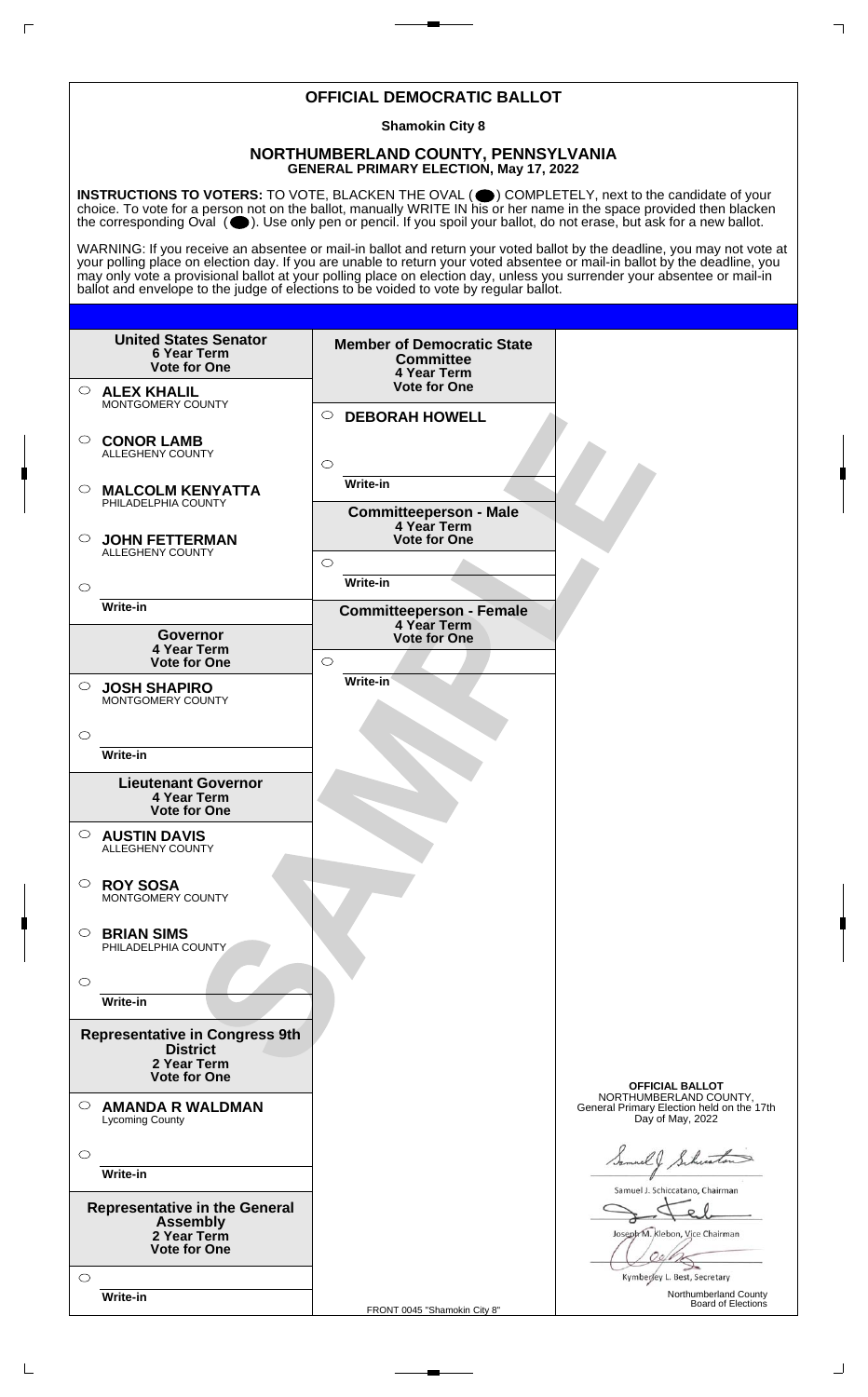|                                                                                                | <b>OFFICIAL DEMOCRATIC BALLOT</b>                                                                                                                                                                                                                                                                                                                                                                                                                                         |                                                                                         |
|------------------------------------------------------------------------------------------------|---------------------------------------------------------------------------------------------------------------------------------------------------------------------------------------------------------------------------------------------------------------------------------------------------------------------------------------------------------------------------------------------------------------------------------------------------------------------------|-----------------------------------------------------------------------------------------|
| <b>West Cameron Township</b>                                                                   |                                                                                                                                                                                                                                                                                                                                                                                                                                                                           |                                                                                         |
| NORTHUMBERLAND COUNTY, PENNSYLVANIA<br><b>GENERAL PRIMARY ELECTION, May 17, 2022</b>           |                                                                                                                                                                                                                                                                                                                                                                                                                                                                           |                                                                                         |
|                                                                                                | INSTRUCTIONS TO VOTERS: TO VOTE, BLACKEN THE OVAL (O) COMPLETELY, next to the candidate of your<br>choice. To vote for a person not on the ballot, manually WRITE IN his or her name in the space provided then blacken<br>the corresponding Oval (C). Use only pen or pencil. If you spoil your ballot, do not erase, but ask for a new ballot.                                                                                                                          |                                                                                         |
|                                                                                                | WARNING: If you receive an absentee or mail-in ballot and return your voted ballot by the deadline, you may not vote at<br>your polling place on election day. If you are unable to return your voted absentee or mail-in ballot by the deadline, you<br>may only vote a provisional ballot at your polling place on election day, unless you surrender your absentee or mail-in<br>ballot and envelope to the judge of elections to be voided to vote by regular ballot. |                                                                                         |
|                                                                                                |                                                                                                                                                                                                                                                                                                                                                                                                                                                                           |                                                                                         |
| <b>United States Senator</b><br><b>6 Year Term</b><br><b>Vote for One</b>                      | <b>Member of Democratic State</b><br><b>Committee</b><br>4 Year Term                                                                                                                                                                                                                                                                                                                                                                                                      |                                                                                         |
| $\circ$ ALEX KHALIL<br>MONTGOMERY COUNTY                                                       | <b>Vote for One</b><br>$\circ$<br><b>DEBORAH HOWELL</b>                                                                                                                                                                                                                                                                                                                                                                                                                   |                                                                                         |
| $\circ$<br><b>CONOR LAMB</b><br><b>ALLEGHENY COUNTY</b>                                        | $\circ$                                                                                                                                                                                                                                                                                                                                                                                                                                                                   |                                                                                         |
| $\circ$<br><b>MALCOLM KENYATTA</b><br>PHILADELPHIA COUNTY                                      | Write-in<br><b>Committeeperson - Male</b>                                                                                                                                                                                                                                                                                                                                                                                                                                 |                                                                                         |
| $\circ$<br><b>JOHN FETTERMAN</b><br><b>ALLEGHENY COUNTY</b>                                    | 4 Year Term<br><b>Vote for One</b><br>$\circ$                                                                                                                                                                                                                                                                                                                                                                                                                             |                                                                                         |
| $\circ$                                                                                        | Write-in                                                                                                                                                                                                                                                                                                                                                                                                                                                                  |                                                                                         |
| <b>Write-in</b>                                                                                | <b>Committeeperson - Female</b><br>4 Year Term                                                                                                                                                                                                                                                                                                                                                                                                                            |                                                                                         |
| Governor<br>4 Year Term<br><b>Vote for One</b>                                                 | <b>Vote for One</b><br>$\circ$                                                                                                                                                                                                                                                                                                                                                                                                                                            |                                                                                         |
| <b>JOSH SHAPIRO</b><br>O<br>MONTGOMERY COUNTY                                                  | Write-in                                                                                                                                                                                                                                                                                                                                                                                                                                                                  |                                                                                         |
| $\circ$<br><b>Write-in</b>                                                                     |                                                                                                                                                                                                                                                                                                                                                                                                                                                                           |                                                                                         |
| <b>Lieutenant Governor</b><br>4 Year Term<br><b>Vote for One</b>                               |                                                                                                                                                                                                                                                                                                                                                                                                                                                                           |                                                                                         |
| $\circ$<br><b>AUSTIN DAVIS</b><br><b>ALLEGHENY COUNTY</b>                                      |                                                                                                                                                                                                                                                                                                                                                                                                                                                                           |                                                                                         |
| <b>ROY SOSA</b><br>$\circ$<br>MONTGOMERY COUNTY                                                |                                                                                                                                                                                                                                                                                                                                                                                                                                                                           |                                                                                         |
| $\circlearrowright$<br><b>BRIAN SIMS</b><br>PHILADELPHIA COUNTY                                |                                                                                                                                                                                                                                                                                                                                                                                                                                                                           |                                                                                         |
| $\circ$<br><b>Write-in</b>                                                                     |                                                                                                                                                                                                                                                                                                                                                                                                                                                                           |                                                                                         |
| <b>Representative in Congress 9th</b><br><b>District</b><br>2 Year Term<br><b>Vote for One</b> |                                                                                                                                                                                                                                                                                                                                                                                                                                                                           | <b>OFFICIAL BALLOT</b>                                                                  |
| $\circ$<br><b>AMANDA R WALDMAN</b><br>Lycoming County                                          |                                                                                                                                                                                                                                                                                                                                                                                                                                                                           | NORTHUMBERLAND COUNTY,<br>General Primary Election held on the 17th<br>Day of May, 2022 |
| $\circ$<br><b>Write-in</b>                                                                     |                                                                                                                                                                                                                                                                                                                                                                                                                                                                           | Samuel J. Schiccatano, Chairman                                                         |
| <b>Representative in the General</b><br><b>Assembly</b><br>2 Year Term<br><b>Vote for One</b>  |                                                                                                                                                                                                                                                                                                                                                                                                                                                                           | Joseph M. Klebon, Vice Chairman                                                         |
| $\circlearrowright$<br><b>Write-in</b>                                                         | FRONT 0046 "West Cameron Township"                                                                                                                                                                                                                                                                                                                                                                                                                                        | Kymber/ey L. Best, Secretary<br>Northumberland County<br><b>Board of Elections</b>      |

 $\Box$ 

 $\overline{\phantom{a}}$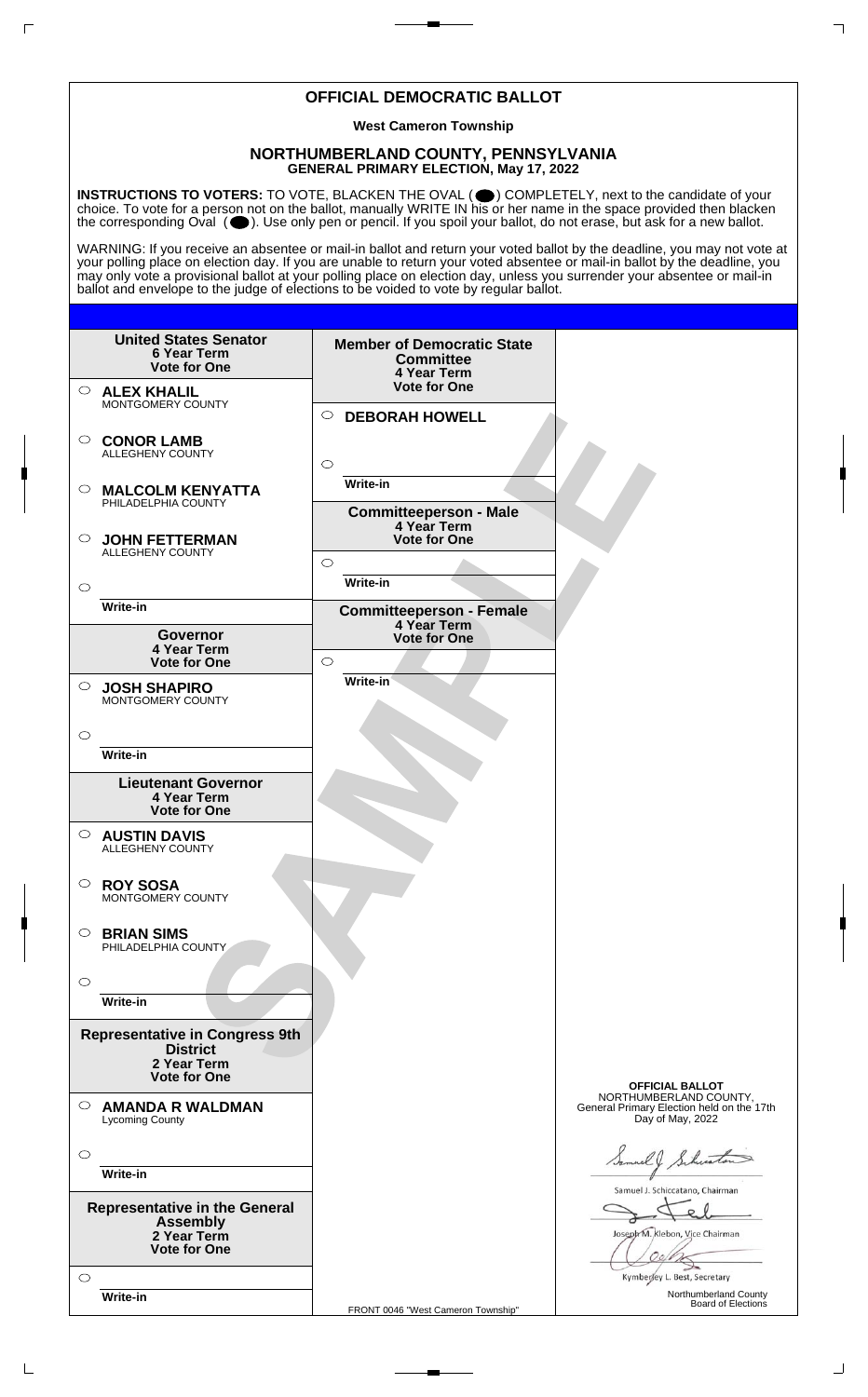|                     | <b>OFFICIAL DEMOCRATIC BALLOT</b>                                                              |                                                                                                                                                                                                                                                                                                                                                                                                                                                                           |                                                                                         |
|---------------------|------------------------------------------------------------------------------------------------|---------------------------------------------------------------------------------------------------------------------------------------------------------------------------------------------------------------------------------------------------------------------------------------------------------------------------------------------------------------------------------------------------------------------------------------------------------------------------|-----------------------------------------------------------------------------------------|
|                     | <b>Zerbe Township</b>                                                                          |                                                                                                                                                                                                                                                                                                                                                                                                                                                                           |                                                                                         |
|                     | NORTHUMBERLAND COUNTY, PENNSYLVANIA<br><b>GENERAL PRIMARY ELECTION, May 17, 2022</b>           |                                                                                                                                                                                                                                                                                                                                                                                                                                                                           |                                                                                         |
|                     |                                                                                                | <b>INSTRUCTIONS TO VOTERS:</b> TO VOTE, BLACKEN THE OVAL (O) COMPLETELY, next to the candidate of your<br>choice. To vote for a person not on the ballot, manually WRITE IN his or her name in the space provided then blacken<br>the corresponding Oval (C). Use only pen or pencil. If you spoil your ballot, do not erase, but ask for a new ballot.                                                                                                                   |                                                                                         |
|                     |                                                                                                | WARNING: If you receive an absentee or mail-in ballot and return your voted ballot by the deadline, you may not vote at<br>your polling place on election day. If you are unable to return your voted absentee or mail-in ballot by the deadline, you<br>may only vote a provisional ballot at your polling place on election day, unless you surrender your absentee or mail-in<br>ballot and envelope to the judge of elections to be voided to vote by regular ballot. |                                                                                         |
|                     |                                                                                                |                                                                                                                                                                                                                                                                                                                                                                                                                                                                           |                                                                                         |
|                     | <b>United States Senator</b><br><b>6 Year Term</b><br><b>Vote for One</b>                      | <b>Member of Democratic State</b><br><b>Committee</b><br>4 Year Term                                                                                                                                                                                                                                                                                                                                                                                                      |                                                                                         |
| $\circ$             | <b>ALEX KHALIL</b><br><b>MONTGOMERY COUNTY</b>                                                 | <b>Vote for One</b><br>$\circ$<br><b>DEBORAH HOWELL</b>                                                                                                                                                                                                                                                                                                                                                                                                                   |                                                                                         |
| $\circ$             | <b>CONOR LAMB</b><br><b>ALLEGHENY COUNTY</b>                                                   | $\circ$                                                                                                                                                                                                                                                                                                                                                                                                                                                                   |                                                                                         |
| $\circ$             | <b>MALCOLM KENYATTA</b><br>PHILADELPHIA COUNTY                                                 | <b>Write-in</b><br><b>Committeeperson - Male</b>                                                                                                                                                                                                                                                                                                                                                                                                                          |                                                                                         |
| $\circ$             | <b>JOHN FETTERMAN</b><br><b>ALLEGHENY COUNTY</b>                                               | 4 Year Term<br><b>Vote for One</b>                                                                                                                                                                                                                                                                                                                                                                                                                                        |                                                                                         |
| $\circ$             |                                                                                                | $\circ$<br><b>Write-in</b>                                                                                                                                                                                                                                                                                                                                                                                                                                                |                                                                                         |
|                     | Write-in                                                                                       | <b>Committeeperson - Female</b>                                                                                                                                                                                                                                                                                                                                                                                                                                           |                                                                                         |
|                     | Governor<br>4 Year Term<br><b>Vote for One</b>                                                 | 4 Year Term<br><b>Vote for One</b><br>$\circ$                                                                                                                                                                                                                                                                                                                                                                                                                             |                                                                                         |
| $\circ$             | <b>JOSH SHAPIRO</b><br>MONTGOMERY COUNTY                                                       | Write-in                                                                                                                                                                                                                                                                                                                                                                                                                                                                  |                                                                                         |
| $\circ$             | Write-in                                                                                       |                                                                                                                                                                                                                                                                                                                                                                                                                                                                           |                                                                                         |
|                     | <b>Lieutenant Governor</b><br>4 Year Term<br><b>Vote for One</b>                               |                                                                                                                                                                                                                                                                                                                                                                                                                                                                           |                                                                                         |
|                     | $\circ$ AUSTIN DAVIS<br><b>ALLEGHENY COUNTY</b>                                                |                                                                                                                                                                                                                                                                                                                                                                                                                                                                           |                                                                                         |
| $\circlearrowright$ | <b>ROY SOSA</b><br>MONTGOMERY COUNTY                                                           |                                                                                                                                                                                                                                                                                                                                                                                                                                                                           |                                                                                         |
| $\circ$             | <b>BRIAN SIMS</b><br>PHILADELPHIA COUNTY                                                       |                                                                                                                                                                                                                                                                                                                                                                                                                                                                           |                                                                                         |
| $\circlearrowright$ | <b>Write-in</b>                                                                                |                                                                                                                                                                                                                                                                                                                                                                                                                                                                           |                                                                                         |
|                     | <b>Representative in Congress 9th</b><br><b>District</b><br>2 Year Term<br><b>Vote for One</b> |                                                                                                                                                                                                                                                                                                                                                                                                                                                                           | <b>OFFICIAL BALLOT</b>                                                                  |
| $\circ$             | <b>AMANDA R WALDMAN</b><br><b>Lycoming County</b>                                              |                                                                                                                                                                                                                                                                                                                                                                                                                                                                           | NORTHUMBERLAND COUNTY,<br>General Primary Election held on the 17th<br>Day of May, 2022 |
| $\circ$             |                                                                                                |                                                                                                                                                                                                                                                                                                                                                                                                                                                                           |                                                                                         |
|                     | Write-in                                                                                       |                                                                                                                                                                                                                                                                                                                                                                                                                                                                           | Samuel J. Schiccatano, Chairman                                                         |
|                     | <b>Representative in the General</b><br><b>Assembly</b><br>2 Year Term<br><b>Vote for One</b>  |                                                                                                                                                                                                                                                                                                                                                                                                                                                                           | Joseph M. Klebon, Vice Chairman                                                         |
| $\circ$             | Write-in                                                                                       |                                                                                                                                                                                                                                                                                                                                                                                                                                                                           | Kymber/ey L. Best, Secretary<br>Northumberland County<br><b>Board of Elections</b>      |
|                     |                                                                                                | FRONT 0047 "Zerbe Township"                                                                                                                                                                                                                                                                                                                                                                                                                                               |                                                                                         |

 $\Box$ 

 $\overline{\phantom{a}}$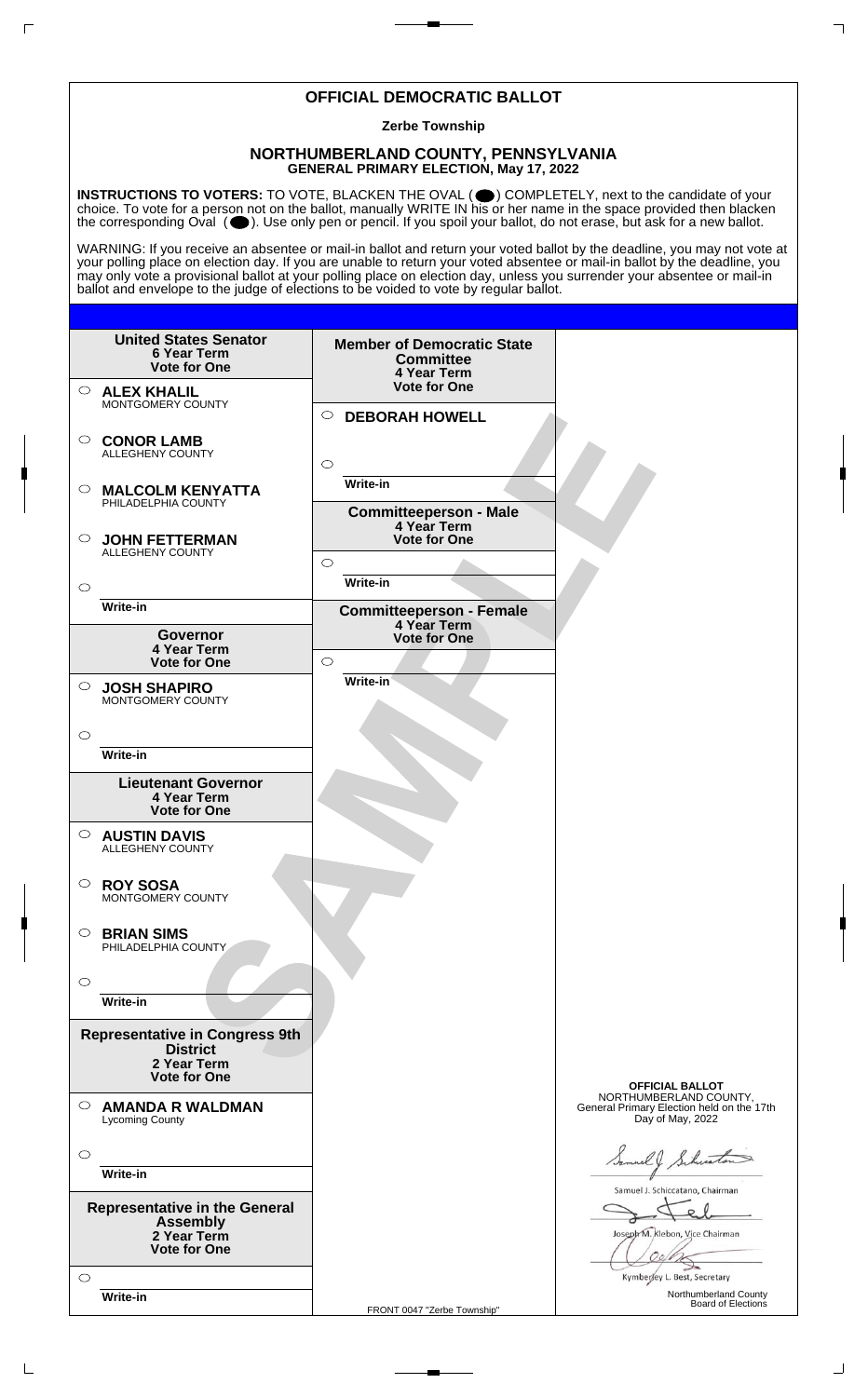|                     | <b>OFFICIAL DEMOCRATIC BALLOT</b>                                                              |                                                                                                                                                                                                                                                                                                                                                                                                                                                                        |                                                                                         |
|---------------------|------------------------------------------------------------------------------------------------|------------------------------------------------------------------------------------------------------------------------------------------------------------------------------------------------------------------------------------------------------------------------------------------------------------------------------------------------------------------------------------------------------------------------------------------------------------------------|-----------------------------------------------------------------------------------------|
|                     | <b>Delaware Township East</b>                                                                  |                                                                                                                                                                                                                                                                                                                                                                                                                                                                        |                                                                                         |
|                     | NORTHUMBERLAND COUNTY, PENNSYLVANIA<br><b>GENERAL PRIMARY ELECTION, May 17, 2022</b>           |                                                                                                                                                                                                                                                                                                                                                                                                                                                                        |                                                                                         |
|                     |                                                                                                | INSTRUCTIONS TO VOTERS: TO VOTE, BLACKEN THE OVAL (O) COMPLETELY, next to the candidate of your<br>choice. To vote for a person not on the ballot, manually WRITE IN his or her name in the space provided then blacken<br>the corresponding Oval (C). Use only pen or pencil. If you spoil your ballot, do not erase, but ask for a new ballot.                                                                                                                       |                                                                                         |
|                     |                                                                                                | WARNING: If you receive an absentee or mail-in ballot and return your voted ballot by the deadline, you may not vote at<br>your polling place on election day. If you are unable to return your voted absentee or mail-in ballot by the deadline, you<br>may only vote a provisional ballot at your polling place on election day, unless you surrender your absentee or mail-in ballot and envelope to the judge of elections to be voided to vote by regular ballot. |                                                                                         |
|                     |                                                                                                |                                                                                                                                                                                                                                                                                                                                                                                                                                                                        |                                                                                         |
|                     | <b>United States Senator</b><br>6 Year Term<br><b>Vote for One</b>                             | <b>Member of Democratic State</b><br><b>Committee</b><br>4 Year Term                                                                                                                                                                                                                                                                                                                                                                                                   |                                                                                         |
|                     | $\circ$ ALEX KHALIL<br>MONTGOMERY COUNTY                                                       | <b>Vote for One</b><br>O<br><b>DEBORAH HOWELL</b>                                                                                                                                                                                                                                                                                                                                                                                                                      |                                                                                         |
| $\circ$             | <b>CONOR LAMB</b><br><b>ALLEGHENY COUNTY</b>                                                   | ◯                                                                                                                                                                                                                                                                                                                                                                                                                                                                      |                                                                                         |
| $\circ$             | <b>MALCOLM KENYATTA</b><br>PHILADELPHIA COUNTY                                                 | Write-in<br><b>Committeeperson - Male</b>                                                                                                                                                                                                                                                                                                                                                                                                                              |                                                                                         |
| $\circ$             | <b>JOHN FETTERMAN</b><br>ALLEGHENY COUNTY                                                      | 4 Year Term<br><b>Vote for One</b><br>$\circ$                                                                                                                                                                                                                                                                                                                                                                                                                          |                                                                                         |
| $\circ$             |                                                                                                | Write-in                                                                                                                                                                                                                                                                                                                                                                                                                                                               |                                                                                         |
|                     | Write-in                                                                                       | <b>Committeeperson - Female</b><br>4 Year Term                                                                                                                                                                                                                                                                                                                                                                                                                         |                                                                                         |
|                     | Governor<br>4 Year Term<br><b>Vote for One</b>                                                 | <b>Vote for One</b><br>$\circ$                                                                                                                                                                                                                                                                                                                                                                                                                                         |                                                                                         |
| O.                  | <b>JOSH SHAPIRO</b><br><b>MONTGOMERY COUNTY</b>                                                | Write-in                                                                                                                                                                                                                                                                                                                                                                                                                                                               |                                                                                         |
| $\circlearrowright$ | <b>Write-in</b>                                                                                |                                                                                                                                                                                                                                                                                                                                                                                                                                                                        |                                                                                         |
|                     | <b>Lieutenant Governor</b><br>4 Year Term<br><b>Vote for One</b>                               |                                                                                                                                                                                                                                                                                                                                                                                                                                                                        |                                                                                         |
| $\circ$             | <b>AUSTIN DAVIS</b><br><b>ALLEGHENY COUNTY</b>                                                 |                                                                                                                                                                                                                                                                                                                                                                                                                                                                        |                                                                                         |
| $\circ$             | <b>ROY SOSA</b><br>MONTGOMERY COUNTY                                                           |                                                                                                                                                                                                                                                                                                                                                                                                                                                                        |                                                                                         |
| O                   | <b>BRIAN SIMS</b><br>PHILADELPHIA COUNTY                                                       |                                                                                                                                                                                                                                                                                                                                                                                                                                                                        |                                                                                         |
| $\circ$             | <b>Write-in</b>                                                                                |                                                                                                                                                                                                                                                                                                                                                                                                                                                                        |                                                                                         |
|                     | <b>Representative in Congress 9th</b><br><b>District</b><br>2 Year Term<br><b>Vote for One</b> |                                                                                                                                                                                                                                                                                                                                                                                                                                                                        | <b>OFFICIAL BALLOT</b>                                                                  |
| O                   | <b>AMANDA R WALDMAN</b><br><b>Lycoming County</b>                                              |                                                                                                                                                                                                                                                                                                                                                                                                                                                                        | NORTHUMBERLAND COUNTY,<br>General Primary Election held on the 17th<br>Day of May, 2022 |
| $\circ$             | <b>Write-in</b>                                                                                |                                                                                                                                                                                                                                                                                                                                                                                                                                                                        |                                                                                         |
|                     | <b>Representative in the General</b><br><b>Assembly</b><br>2 Year Term<br><b>Vote for One</b>  |                                                                                                                                                                                                                                                                                                                                                                                                                                                                        | Samuel J. Schiccatano, Chairman<br>Joseph M. Klebon, Vice Chairman                      |
| $\circlearrowright$ |                                                                                                |                                                                                                                                                                                                                                                                                                                                                                                                                                                                        | Kymber/ey L. Best, Secretary                                                            |
|                     | <b>Write-in</b>                                                                                | FRONT 0049 "Delaware Township East"                                                                                                                                                                                                                                                                                                                                                                                                                                    | Northumberland County<br><b>Board of Elections</b>                                      |

 $\Box$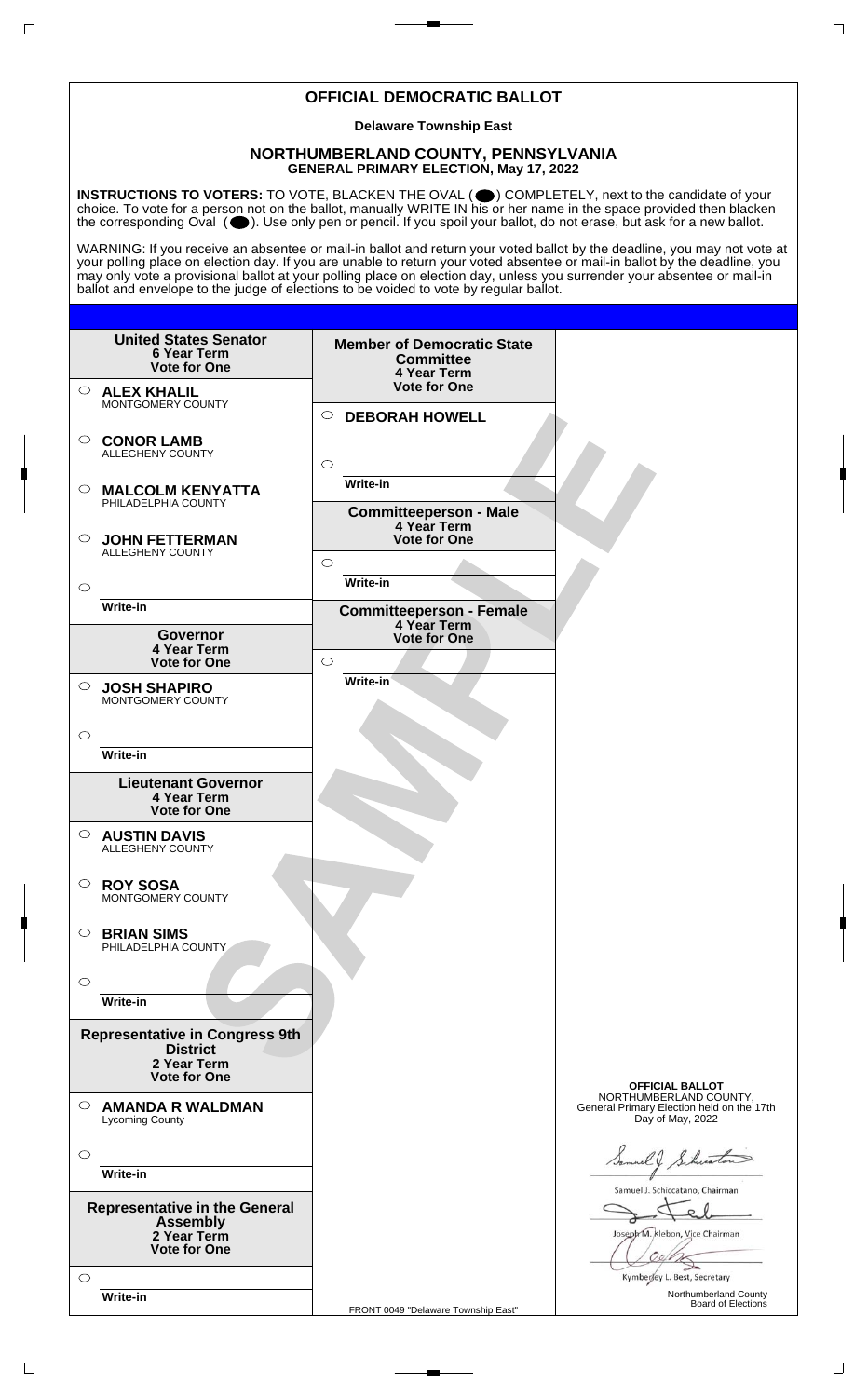|                                                                                                | <b>OFFICIAL DEMOCRATIC BALLOT</b>                                                                                                                                                                                                                                                                                                                                                                                                                                      |                                                                                         |  |
|------------------------------------------------------------------------------------------------|------------------------------------------------------------------------------------------------------------------------------------------------------------------------------------------------------------------------------------------------------------------------------------------------------------------------------------------------------------------------------------------------------------------------------------------------------------------------|-----------------------------------------------------------------------------------------|--|
|                                                                                                | <b>Delaware Township South</b>                                                                                                                                                                                                                                                                                                                                                                                                                                         |                                                                                         |  |
| NORTHUMBERLAND COUNTY, PENNSYLVANIA<br><b>GENERAL PRIMARY ELECTION, May 17, 2022</b>           |                                                                                                                                                                                                                                                                                                                                                                                                                                                                        |                                                                                         |  |
|                                                                                                | <b>INSTRUCTIONS TO VOTERS:</b> TO VOTE, BLACKEN THE OVAL (O) COMPLETELY, next to the candidate of your choice. To vote for a person not on the ballot, manually WRITE IN his or her name in the space provided then blacken<br>the corresponding Oval (O). Use only pen or pencil. If you spoil your ballot, do not erase, but ask for a new ballot.                                                                                                                   |                                                                                         |  |
|                                                                                                | WARNING: If you receive an absentee or mail-in ballot and return your voted ballot by the deadline, you may not vote at<br>your polling place on election day. If you are unable to return your voted absentee or mail-in ballot by the deadline, you<br>may only vote a provisional ballot at your polling place on election day, unless you surrender your absentee or mail-in ballot and envelope to the judge of elections to be voided to vote by regular ballot. |                                                                                         |  |
|                                                                                                |                                                                                                                                                                                                                                                                                                                                                                                                                                                                        |                                                                                         |  |
| <b>United States Senator</b><br><b>6 Year Term</b><br><b>Vote for One</b>                      | <b>Member of Democratic State</b><br><b>Committee</b><br>4 Year Term<br><b>Vote for One</b>                                                                                                                                                                                                                                                                                                                                                                            |                                                                                         |  |
| $\circ$ ALEX KHALIL<br>MONTGOMERY COUNTY                                                       | $\circ$<br><b>DEBORAH HOWELL</b>                                                                                                                                                                                                                                                                                                                                                                                                                                       |                                                                                         |  |
| $\circ$<br><b>CONOR LAMB</b><br><b>ALLEGHENY COUNTY</b>                                        | $\circ$                                                                                                                                                                                                                                                                                                                                                                                                                                                                |                                                                                         |  |
| $\circ$<br><b>MALCOLM KENYATTA</b><br>PHILADELPHIA COUNTY                                      | <b>Write-in</b><br><b>Committeeperson - Male</b>                                                                                                                                                                                                                                                                                                                                                                                                                       |                                                                                         |  |
| $\circ$<br><b>JOHN FETTERMAN</b><br><b>ALLEGHENY COUNTY</b>                                    | 4 Year Term<br><b>Vote for One</b><br>$\circ$                                                                                                                                                                                                                                                                                                                                                                                                                          |                                                                                         |  |
| $\circlearrowright$                                                                            | <b>Write-in</b>                                                                                                                                                                                                                                                                                                                                                                                                                                                        |                                                                                         |  |
| Write-in                                                                                       | <b>Committeeperson - Female</b>                                                                                                                                                                                                                                                                                                                                                                                                                                        |                                                                                         |  |
| Governor<br>4 Year Term<br><b>Vote for One</b>                                                 | 4 Year Term<br><b>Vote for One</b><br>$\circlearrowright$                                                                                                                                                                                                                                                                                                                                                                                                              |                                                                                         |  |
| <b>JOSH SHAPIRO</b><br>$\circ$<br>MONTGOMERY COUNTY                                            | Write-in                                                                                                                                                                                                                                                                                                                                                                                                                                                               |                                                                                         |  |
| $\circ$<br><b>Write-in</b>                                                                     |                                                                                                                                                                                                                                                                                                                                                                                                                                                                        |                                                                                         |  |
| <b>Lieutenant Governor</b><br>4 Year Term<br><b>Vote for One</b>                               |                                                                                                                                                                                                                                                                                                                                                                                                                                                                        |                                                                                         |  |
| $\circ$<br><b>AUSTIN DAVIS</b><br><b>ALLEGHENY COUNTY</b>                                      |                                                                                                                                                                                                                                                                                                                                                                                                                                                                        |                                                                                         |  |
| <b>ROY SOSA</b><br>$\circlearrowright$<br>MONTGOMERY COUNTY                                    |                                                                                                                                                                                                                                                                                                                                                                                                                                                                        |                                                                                         |  |
| <b>BRIAN SIMS</b><br>$\circ$<br>PHILADELPHIA COUNTY                                            |                                                                                                                                                                                                                                                                                                                                                                                                                                                                        |                                                                                         |  |
| $\circ$<br><b>Write-in</b>                                                                     |                                                                                                                                                                                                                                                                                                                                                                                                                                                                        |                                                                                         |  |
| <b>Representative in Congress 9th</b><br><b>District</b><br>2 Year Term<br><b>Vote for One</b> |                                                                                                                                                                                                                                                                                                                                                                                                                                                                        | <b>OFFICIAL BALLOT</b>                                                                  |  |
| <b>AMANDA R WALDMAN</b><br>O<br><b>Lycoming County</b>                                         |                                                                                                                                                                                                                                                                                                                                                                                                                                                                        | NORTHUMBERLAND COUNTY,<br>General Primary Election held on the 17th<br>Day of May, 2022 |  |
| $\circ$<br><b>Write-in</b>                                                                     |                                                                                                                                                                                                                                                                                                                                                                                                                                                                        |                                                                                         |  |
| <b>Representative in the General</b><br><b>Assembly</b><br>2 Year Term<br><b>Vote for One</b>  |                                                                                                                                                                                                                                                                                                                                                                                                                                                                        | Samuel J. Schiccatano, Chairman<br>Joseph M. Klebon, Vice Chairman                      |  |
| $\circlearrowright$                                                                            |                                                                                                                                                                                                                                                                                                                                                                                                                                                                        | Kymber/ey L. Best, Secretary                                                            |  |
| <b>Write-in</b>                                                                                | FRONT 0050 "Delaware Township South"                                                                                                                                                                                                                                                                                                                                                                                                                                   | Northumberland County<br>Board of Elections                                             |  |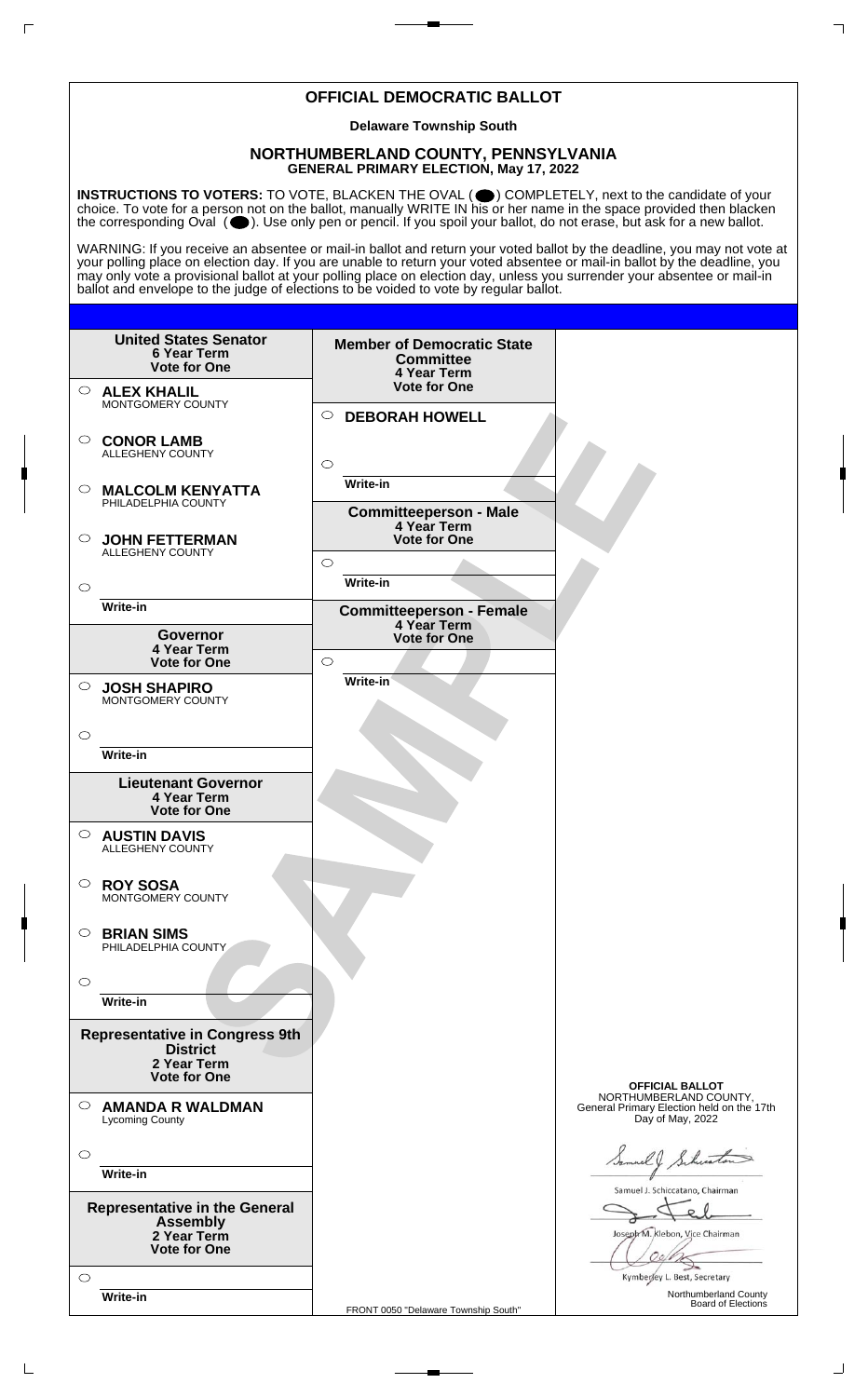|                     | <b>OFFICIAL DEMOCRATIC BALLOT</b>                                                              |                                                                                                                                                                                                                                                                                                                                                                                                                                                                           |                                                                                                                   |
|---------------------|------------------------------------------------------------------------------------------------|---------------------------------------------------------------------------------------------------------------------------------------------------------------------------------------------------------------------------------------------------------------------------------------------------------------------------------------------------------------------------------------------------------------------------------------------------------------------------|-------------------------------------------------------------------------------------------------------------------|
|                     | <b>Delaware Township West</b>                                                                  |                                                                                                                                                                                                                                                                                                                                                                                                                                                                           |                                                                                                                   |
|                     | NORTHUMBERLAND COUNTY, PENNSYLVANIA<br><b>GENERAL PRIMARY ELECTION, May 17, 2022</b>           |                                                                                                                                                                                                                                                                                                                                                                                                                                                                           |                                                                                                                   |
|                     |                                                                                                | INSTRUCTIONS TO VOTERS: TO VOTE, BLACKEN THE OVAL (O) COMPLETELY, next to the candidate of your<br>choice. To vote for a person not on the ballot, manually WRITE IN his or her name in the space provided then blacken<br>the corresponding Oval (C). Use only pen or pencil. If you spoil your ballot, do not erase, but ask for a new ballot.                                                                                                                          |                                                                                                                   |
|                     |                                                                                                | WARNING: If you receive an absentee or mail-in ballot and return your voted ballot by the deadline, you may not vote at<br>your polling place on election day. If you are unable to return your voted absentee or mail-in ballot by the deadline, you<br>may only vote a provisional ballot at your polling place on election day, unless you surrender your absentee or mail-in<br>ballot and envelope to the judge of elections to be voided to vote by regular ballot. |                                                                                                                   |
|                     |                                                                                                |                                                                                                                                                                                                                                                                                                                                                                                                                                                                           |                                                                                                                   |
|                     | <b>United States Senator</b><br><b>6 Year Term</b>                                             | <b>Member of Democratic State</b>                                                                                                                                                                                                                                                                                                                                                                                                                                         |                                                                                                                   |
|                     | <b>Vote for One</b><br>$\circ$ ALEX KHALIL                                                     | <b>Committee</b><br>4 Year Term<br><b>Vote for One</b>                                                                                                                                                                                                                                                                                                                                                                                                                    |                                                                                                                   |
|                     | MONTGOMERY COUNTY                                                                              | $\circ$<br><b>DEBORAH HOWELL</b>                                                                                                                                                                                                                                                                                                                                                                                                                                          |                                                                                                                   |
| $\circ$             | <b>CONOR LAMB</b><br><b>ALLEGHENY COUNTY</b>                                                   | $\circ$                                                                                                                                                                                                                                                                                                                                                                                                                                                                   |                                                                                                                   |
| $\circ$             | <b>MALCOLM KENYATTA</b><br>PHILADELPHIA COUNTY                                                 | <b>Write-in</b>                                                                                                                                                                                                                                                                                                                                                                                                                                                           |                                                                                                                   |
| $\circ$             | <b>JOHN FETTERMAN</b>                                                                          | <b>Committeeperson - Male</b><br>4 Year Term<br><b>Vote for One</b>                                                                                                                                                                                                                                                                                                                                                                                                       |                                                                                                                   |
|                     | <b>ALLEGHENY COUNTY</b>                                                                        | $\circ$<br>Write-in                                                                                                                                                                                                                                                                                                                                                                                                                                                       |                                                                                                                   |
| $\circ$             | Write-in                                                                                       | <b>Committeeperson - Female</b>                                                                                                                                                                                                                                                                                                                                                                                                                                           |                                                                                                                   |
|                     | Governor<br>4 Year Term                                                                        | 4 Year Term<br><b>Vote for One</b><br>$\circ$                                                                                                                                                                                                                                                                                                                                                                                                                             |                                                                                                                   |
| O                   | <b>Vote for One</b><br><b>JOSH SHAPIRO</b>                                                     | Write-in                                                                                                                                                                                                                                                                                                                                                                                                                                                                  |                                                                                                                   |
| $\circlearrowright$ | MONTGOMERY COUNTY                                                                              |                                                                                                                                                                                                                                                                                                                                                                                                                                                                           |                                                                                                                   |
|                     | <b>Write-in</b>                                                                                |                                                                                                                                                                                                                                                                                                                                                                                                                                                                           |                                                                                                                   |
|                     | <b>Lieutenant Governor</b><br>4 Year Term<br><b>Vote for One</b>                               |                                                                                                                                                                                                                                                                                                                                                                                                                                                                           |                                                                                                                   |
| $\circ$             | <b>AUSTIN DAVIS</b><br><b>ALLEGHENY COUNTY</b>                                                 |                                                                                                                                                                                                                                                                                                                                                                                                                                                                           |                                                                                                                   |
| $\circ$             | <b>ROY SOSA</b><br>MONTGOMERY COUNTY                                                           |                                                                                                                                                                                                                                                                                                                                                                                                                                                                           |                                                                                                                   |
| O                   | <b>BRIAN SIMS</b><br>PHILADELPHIA COUNTY                                                       |                                                                                                                                                                                                                                                                                                                                                                                                                                                                           |                                                                                                                   |
| $\circ$             | <b>Write-in</b>                                                                                |                                                                                                                                                                                                                                                                                                                                                                                                                                                                           |                                                                                                                   |
|                     | <b>Representative in Congress 9th</b><br><b>District</b><br>2 Year Term<br><b>Vote for One</b> |                                                                                                                                                                                                                                                                                                                                                                                                                                                                           |                                                                                                                   |
| $\circ$             | <b>AMANDA R WALDMAN</b><br><b>Lycoming County</b>                                              |                                                                                                                                                                                                                                                                                                                                                                                                                                                                           | <b>OFFICIAL BALLOT</b><br>NORTHUMBERLAND COUNTY,<br>General Primary Election held on the 17th<br>Day of May, 2022 |
| $\circ$             | <b>Write-in</b>                                                                                |                                                                                                                                                                                                                                                                                                                                                                                                                                                                           |                                                                                                                   |
|                     | <b>Representative in the General</b><br><b>Assembly</b><br>2 Year Term<br><b>Vote for One</b>  |                                                                                                                                                                                                                                                                                                                                                                                                                                                                           | Samuel J. Schiccatano, Chairman<br>Joseph M. Klebon, Vice Chairman                                                |
| $\circlearrowright$ | <b>Write-in</b>                                                                                |                                                                                                                                                                                                                                                                                                                                                                                                                                                                           | Kymber/ey L. Best, Secretary<br>Northumberland County                                                             |
|                     |                                                                                                | FRONT 0051 "Delaware Township West"                                                                                                                                                                                                                                                                                                                                                                                                                                       | <b>Board of Elections</b>                                                                                         |

 $\Box$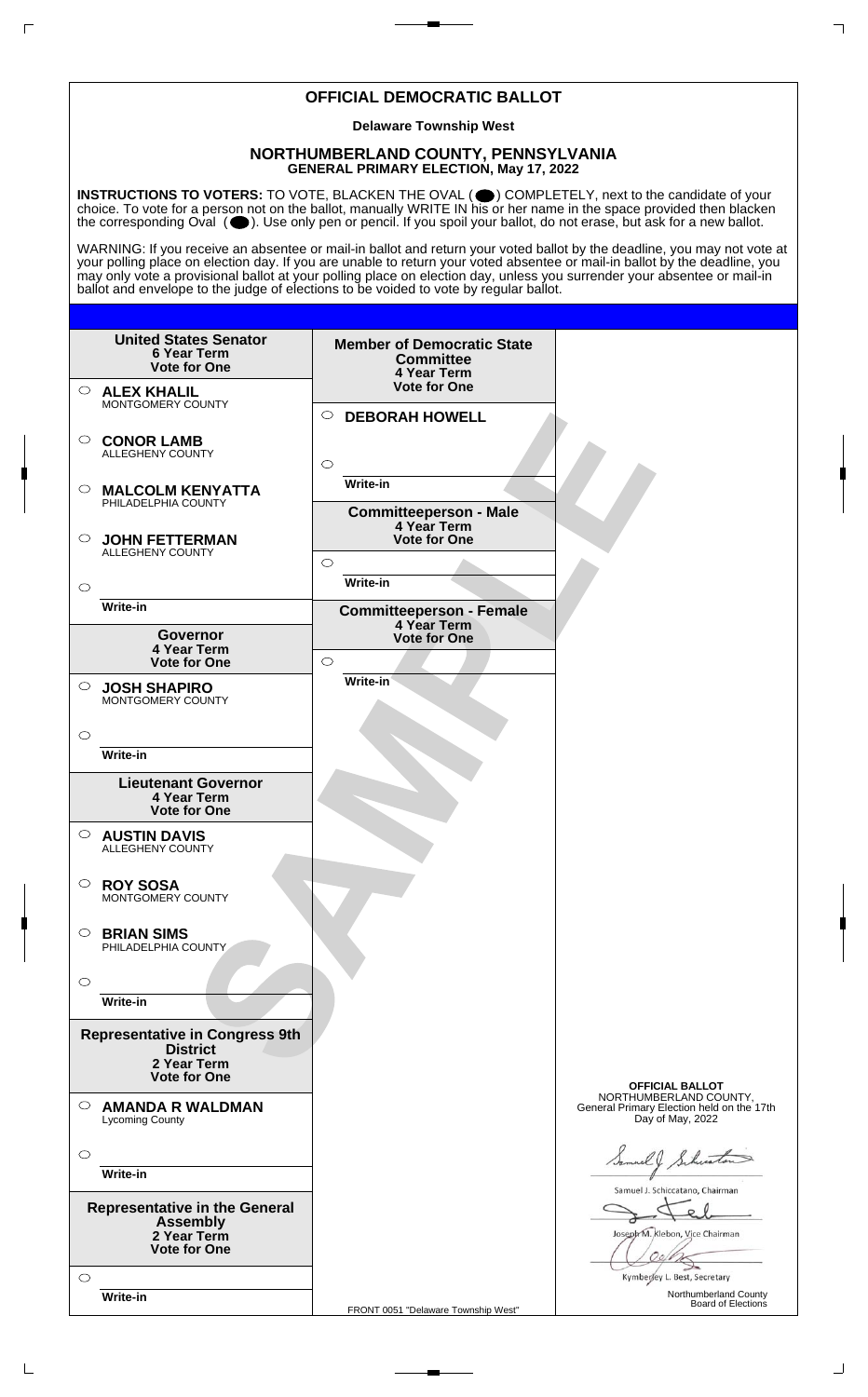|                                                                                                | <b>OFFICIAL DEMOCRATIC BALLOT</b>                                                                                                                                                                                                                                                                                                              |                                                                                                                   |
|------------------------------------------------------------------------------------------------|------------------------------------------------------------------------------------------------------------------------------------------------------------------------------------------------------------------------------------------------------------------------------------------------------------------------------------------------|-------------------------------------------------------------------------------------------------------------------|
|                                                                                                | <b>East Chillisquaque Township</b>                                                                                                                                                                                                                                                                                                             |                                                                                                                   |
|                                                                                                | NORTHUMBERLAND COUNTY, PENNSYLVANIA<br><b>GENERAL PRIMARY ELECTION, May 17, 2022</b>                                                                                                                                                                                                                                                           |                                                                                                                   |
|                                                                                                | <b>INSTRUCTIONS TO VOTERS:</b> TO VOTE, BLACKEN THE OVAL (O) COMPLETELY, next to the candidate of your choice. To vote for a person not on the ballot, manually WRITE IN his or her name in the space provided then blacken the cor                                                                                                            |                                                                                                                   |
|                                                                                                | WARNING: If you receive an absentee or mail-in ballot and return your voted ballot by the deadline, you may not vote at                                                                                                                                                                                                                        |                                                                                                                   |
|                                                                                                | your polling place on election day. If you are unable to return your voted absentee or mail-in ballot by the deadline, you<br>may only vote a provisional ballot at your polling place on election day, unless you surrender your absentee or mail-in<br>ballot and envelope to the judge of elections to be voided to vote by regular ballot. |                                                                                                                   |
| <b>United States Senator</b>                                                                   | <b>Member of Democratic State</b>                                                                                                                                                                                                                                                                                                              |                                                                                                                   |
| <b>6 Year Term</b><br><b>Vote for One</b>                                                      | <b>Committee</b><br>4 Year Term<br><b>Vote for One</b>                                                                                                                                                                                                                                                                                         |                                                                                                                   |
| $\circ$<br><b>ALEX KHALIL</b><br><b>MONTGOMERY COUNTY</b>                                      | O<br><b>DEBORAH HOWELL</b>                                                                                                                                                                                                                                                                                                                     |                                                                                                                   |
| $\circ$<br><b>CONOR LAMB</b><br><b>ALLEGHENY COUNTY</b>                                        | $\circ$                                                                                                                                                                                                                                                                                                                                        |                                                                                                                   |
| $\circ$<br><b>MALCOLM KENYATTA</b><br>PHILADELPHIA COUNTY                                      | Write-in                                                                                                                                                                                                                                                                                                                                       |                                                                                                                   |
| <b>JOHN FETTERMAN</b><br>$\circ$                                                               | <b>Committeeperson - Male</b><br>4 Year Term<br><b>Vote for One</b>                                                                                                                                                                                                                                                                            |                                                                                                                   |
| <b>ALLEGHENY COUNTY</b>                                                                        | $\circ$<br>Write-in                                                                                                                                                                                                                                                                                                                            |                                                                                                                   |
| $\circlearrowright$<br><b>Write-in</b>                                                         | <b>Committeeperson - Female</b>                                                                                                                                                                                                                                                                                                                |                                                                                                                   |
| <b>Governor</b><br>4 Year Term                                                                 | 4 Year Term<br><b>Vote for One</b><br>$\circ$                                                                                                                                                                                                                                                                                                  |                                                                                                                   |
| <b>Vote for One</b><br>$\circ$<br><b>JOSH SHAPIRO</b><br>MONTGOMERY COUNTY                     | Write-in                                                                                                                                                                                                                                                                                                                                       |                                                                                                                   |
| $\circ$                                                                                        |                                                                                                                                                                                                                                                                                                                                                |                                                                                                                   |
| Write-in                                                                                       |                                                                                                                                                                                                                                                                                                                                                |                                                                                                                   |
| <b>Lieutenant Governor</b><br>4 Year Term<br><b>Vote for One</b>                               |                                                                                                                                                                                                                                                                                                                                                |                                                                                                                   |
| $\circ$<br><b>AUSTIN DAVIS</b><br><b>ALLEGHENY COUNTY</b>                                      |                                                                                                                                                                                                                                                                                                                                                |                                                                                                                   |
| <b>ROY SOSA</b><br>$\circ$<br><b>MONTGOMERY COUNTY</b>                                         |                                                                                                                                                                                                                                                                                                                                                |                                                                                                                   |
| <b>BRIAN SIMS</b><br>$\circ$<br>PHILADELPHIA COUNTY                                            |                                                                                                                                                                                                                                                                                                                                                |                                                                                                                   |
| $\circlearrowright$<br>Write-in                                                                |                                                                                                                                                                                                                                                                                                                                                |                                                                                                                   |
| <b>Representative in Congress 9th</b><br><b>District</b><br>2 Year Term<br><b>Vote for One</b> |                                                                                                                                                                                                                                                                                                                                                |                                                                                                                   |
| <b>AMANDA R WALDMAN</b><br>$\circ$<br><b>Lycoming County</b>                                   |                                                                                                                                                                                                                                                                                                                                                | <b>OFFICIAL BALLOT</b><br>NORTHUMBERLAND COUNTY,<br>General Primary Election held on the 17th<br>Day of May, 2022 |
| $\circlearrowright$<br><b>Write-in</b>                                                         |                                                                                                                                                                                                                                                                                                                                                |                                                                                                                   |
|                                                                                                |                                                                                                                                                                                                                                                                                                                                                | Samuel J. Schiccatano, Chairman                                                                                   |
| <b>Representative in the General</b><br><b>Assembly</b><br>2 Year Term<br><b>Vote for One</b>  |                                                                                                                                                                                                                                                                                                                                                | Joseph M. Klebon, Vice Chairman                                                                                   |
| $\circ$                                                                                        |                                                                                                                                                                                                                                                                                                                                                | Kymberley L. Best, Secretary                                                                                      |
| Write-in                                                                                       |                                                                                                                                                                                                                                                                                                                                                | Northumberland County<br>Board of Elections                                                                       |

 $\Box$ 

FRONT 0052 "East Chillisquaque Township"

┑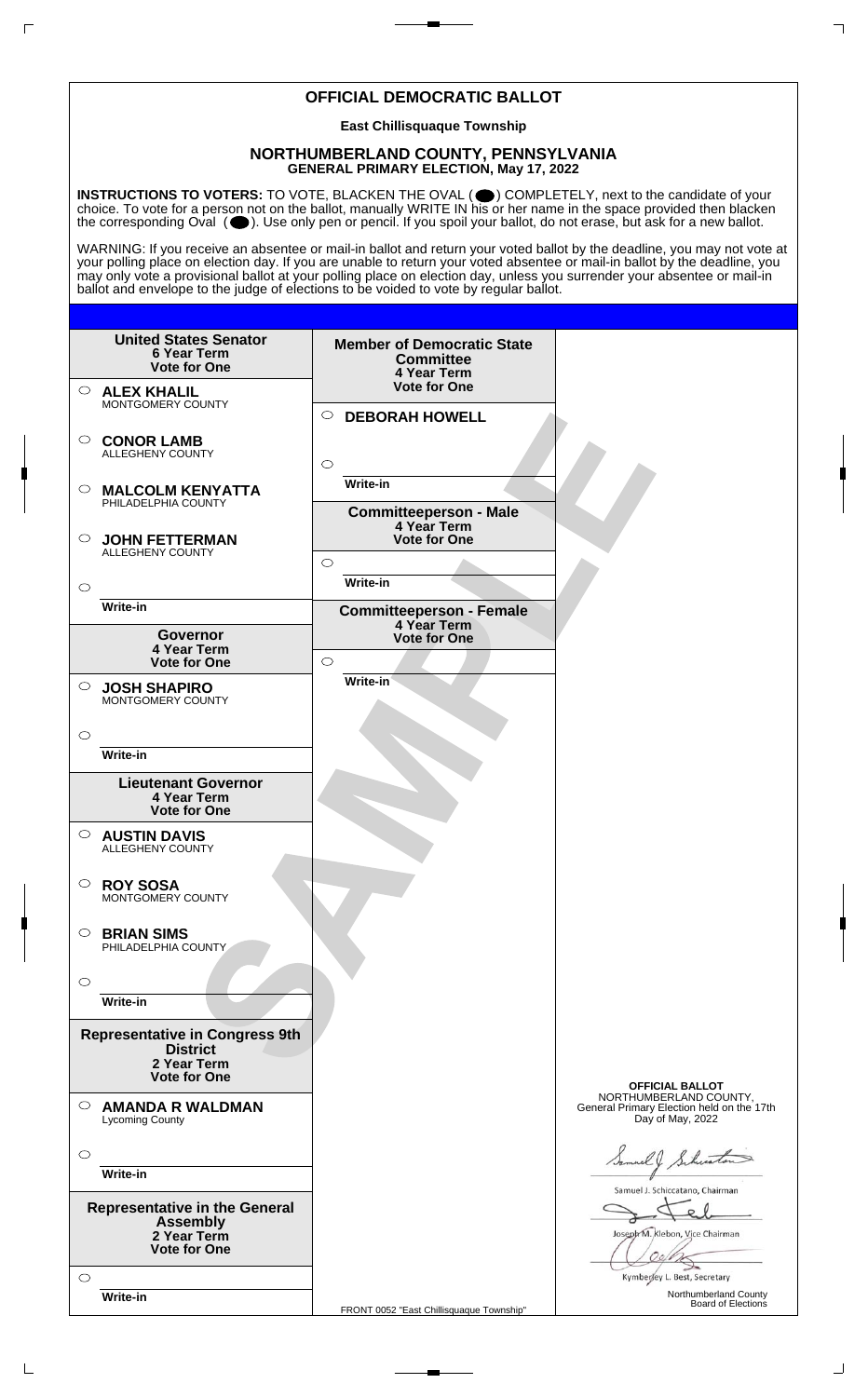|                     |                                                                                               | <b>OFFICIAL DEMOCRATIC BALLOT</b>                                                                                                                                                                                                                                                                                                                                                                                                                                         |                                                                                                                   |  |
|---------------------|-----------------------------------------------------------------------------------------------|---------------------------------------------------------------------------------------------------------------------------------------------------------------------------------------------------------------------------------------------------------------------------------------------------------------------------------------------------------------------------------------------------------------------------------------------------------------------------|-------------------------------------------------------------------------------------------------------------------|--|
|                     |                                                                                               | <b>Herndon Borough</b>                                                                                                                                                                                                                                                                                                                                                                                                                                                    |                                                                                                                   |  |
|                     |                                                                                               | NORTHUMBERLAND COUNTY, PENNSYLVANIA<br><b>GENERAL PRIMARY ELECTION, May 17, 2022</b>                                                                                                                                                                                                                                                                                                                                                                                      |                                                                                                                   |  |
|                     |                                                                                               | INSTRUCTIONS TO VOTERS: TO VOTE, BLACKEN THE OVAL (O) COMPLETELY, next to the candidate of your<br>choice. To vote for a person not on the ballot, manually WRITE IN his or her name in the space provided then blacken<br>the corresponding Oval (C). Use only pen or pencil. If you spoil your ballot, do not erase, but ask for a new ballot.                                                                                                                          |                                                                                                                   |  |
|                     |                                                                                               | WARNING: If you receive an absentee or mail-in ballot and return your voted ballot by the deadline, you may not vote at<br>your polling place on election day. If you are unable to return your voted absentee or mail-in ballot by the deadline, you<br>may only vote a provisional ballot at your polling place on election day, unless you surrender your absentee or mail-in<br>ballot and envelope to the judge of elections to be voided to vote by regular ballot. |                                                                                                                   |  |
|                     | <b>United States Senator</b>                                                                  | <b>Member of Democratic State</b>                                                                                                                                                                                                                                                                                                                                                                                                                                         |                                                                                                                   |  |
|                     | <b>6 Year Term</b><br><b>Vote for One</b>                                                     | <b>Committee</b><br>4 Year Term<br><b>Vote for One</b>                                                                                                                                                                                                                                                                                                                                                                                                                    |                                                                                                                   |  |
| $\circ$             | <b>ALEX KHALIL</b><br><b>MONTGOMERY COUNTY</b>                                                | $\circ$<br><b>DEBORAH HOWELL</b>                                                                                                                                                                                                                                                                                                                                                                                                                                          |                                                                                                                   |  |
| $\circ$             | <b>CONOR LAMB</b><br><b>ALLEGHENY COUNTY</b>                                                  | $\circ$                                                                                                                                                                                                                                                                                                                                                                                                                                                                   |                                                                                                                   |  |
| $\circ$             | <b>MALCOLM KENYATTA</b><br>PHILADELPHIA COUNTY                                                | <b>Write-in</b>                                                                                                                                                                                                                                                                                                                                                                                                                                                           |                                                                                                                   |  |
| $\circ$             | <b>JOHN FETTERMAN</b>                                                                         | <b>Committeeperson - Male</b><br>4 Year Term<br><b>Vote for One</b>                                                                                                                                                                                                                                                                                                                                                                                                       |                                                                                                                   |  |
|                     | <b>ALLEGHENY COUNTY</b>                                                                       | $\circ$<br>Write-in                                                                                                                                                                                                                                                                                                                                                                                                                                                       |                                                                                                                   |  |
| $\circ$             | Write-in                                                                                      | <b>Committeeperson - Female</b>                                                                                                                                                                                                                                                                                                                                                                                                                                           |                                                                                                                   |  |
|                     | <b>Governor</b><br>4 Year Term<br><b>Vote for One</b>                                         | 4 Year Term<br>vote for One<br>$\bigcirc$                                                                                                                                                                                                                                                                                                                                                                                                                                 |                                                                                                                   |  |
| $\circ$             | <b>JOSH SHAPIRO</b><br>MONTGOMERY COUNTY                                                      | Write-in                                                                                                                                                                                                                                                                                                                                                                                                                                                                  |                                                                                                                   |  |
| $\circlearrowright$ |                                                                                               |                                                                                                                                                                                                                                                                                                                                                                                                                                                                           |                                                                                                                   |  |
|                     | Write-in                                                                                      |                                                                                                                                                                                                                                                                                                                                                                                                                                                                           |                                                                                                                   |  |
|                     | <b>Lieutenant Governor</b><br>4 Year Term<br><b>Vote for One</b>                              |                                                                                                                                                                                                                                                                                                                                                                                                                                                                           |                                                                                                                   |  |
| $\circ$             | <b>AUSTIN DAVIS</b><br><b>ALLEGHENY COUNTY</b>                                                |                                                                                                                                                                                                                                                                                                                                                                                                                                                                           |                                                                                                                   |  |
| $\circ$             | <b>ROY SOSA</b><br>MONTGOMERY COUNTY                                                          |                                                                                                                                                                                                                                                                                                                                                                                                                                                                           |                                                                                                                   |  |
| $\circ$             | <b>BRIAN SIMS</b><br>PHILADELPHIA COUNTY                                                      |                                                                                                                                                                                                                                                                                                                                                                                                                                                                           |                                                                                                                   |  |
| $\circ$             | Write-in                                                                                      |                                                                                                                                                                                                                                                                                                                                                                                                                                                                           |                                                                                                                   |  |
|                     | <b>Representative in Congress 9th</b>                                                         |                                                                                                                                                                                                                                                                                                                                                                                                                                                                           |                                                                                                                   |  |
|                     | <b>District</b><br>2 Year Term<br><b>Vote for One</b>                                         |                                                                                                                                                                                                                                                                                                                                                                                                                                                                           |                                                                                                                   |  |
| $\circ$             | <b>AMANDA R WALDMAN</b><br><b>Lycoming County</b>                                             |                                                                                                                                                                                                                                                                                                                                                                                                                                                                           | <b>OFFICIAL BALLOT</b><br>NORTHUMBERLAND COUNTY,<br>General Primary Election held on the 17th<br>Day of May, 2022 |  |
| $\circ$             |                                                                                               |                                                                                                                                                                                                                                                                                                                                                                                                                                                                           |                                                                                                                   |  |
|                     | <b>Write-in</b>                                                                               |                                                                                                                                                                                                                                                                                                                                                                                                                                                                           | Samuel J. Schiccatano, Chairman                                                                                   |  |
|                     | <b>Representative in the General</b><br><b>Assembly</b><br>2 Year Term<br><b>Vote for One</b> |                                                                                                                                                                                                                                                                                                                                                                                                                                                                           | Joseph M. Klebon, Vice Chairman                                                                                   |  |
| $\circ$             |                                                                                               |                                                                                                                                                                                                                                                                                                                                                                                                                                                                           | Kymberley L. Best, Secretary                                                                                      |  |
|                     | Write-in                                                                                      | FRONT 0053 "Herndon Borough"                                                                                                                                                                                                                                                                                                                                                                                                                                              | Northumberland County<br>Board of Elections                                                                       |  |

 $\overline{\Gamma}$ 

 $\mathsf{L}% _{0}\left( \mathcal{M}\right)$ 

٦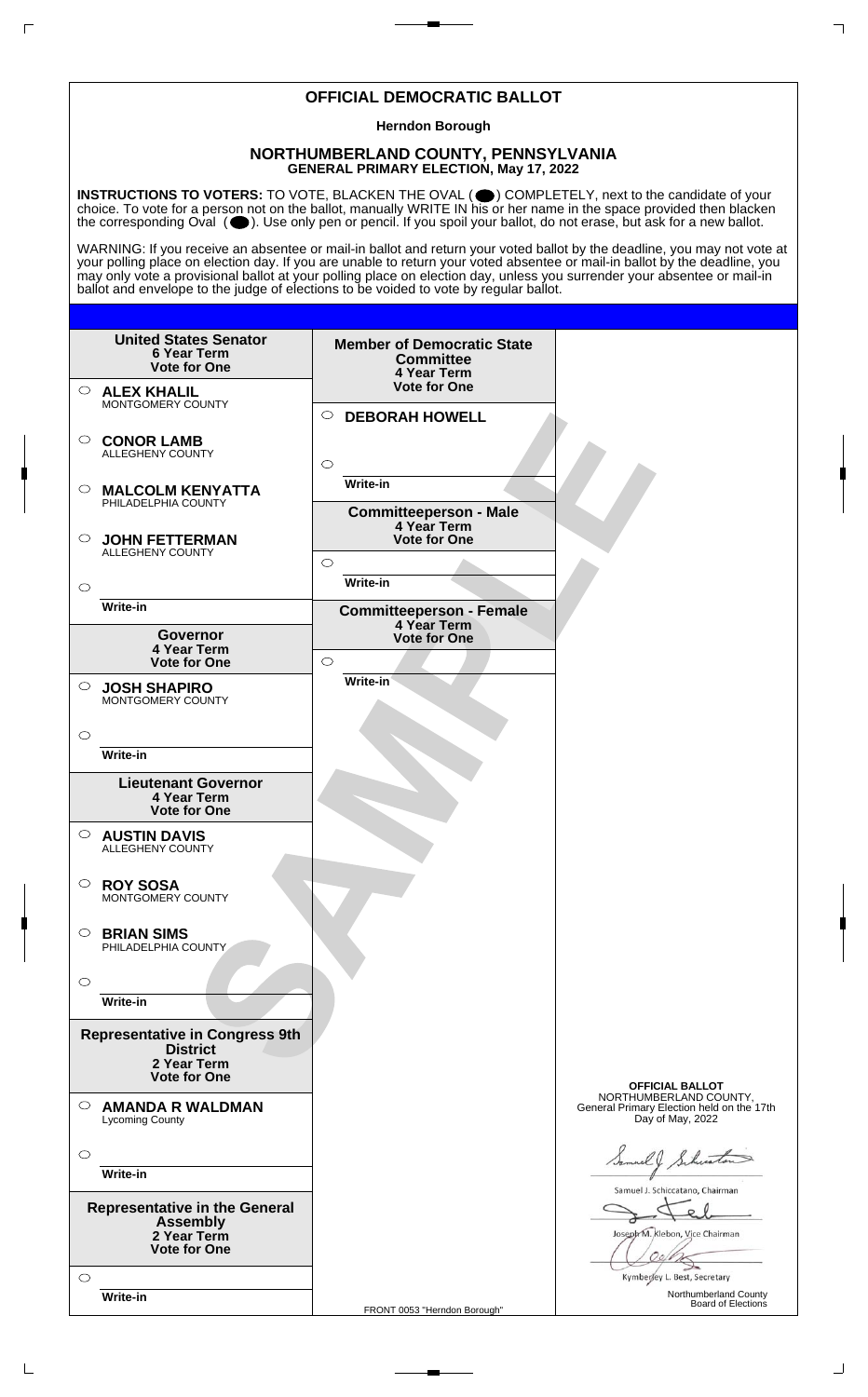|                                                                                                | <b>OFFICIAL DEMOCRATIC BALLOT</b>                                                                                                                                                                                                                                                                                                                                                                                                                                      |                                                                                                                   |  |  |
|------------------------------------------------------------------------------------------------|------------------------------------------------------------------------------------------------------------------------------------------------------------------------------------------------------------------------------------------------------------------------------------------------------------------------------------------------------------------------------------------------------------------------------------------------------------------------|-------------------------------------------------------------------------------------------------------------------|--|--|
|                                                                                                | <b>Jackson Township</b>                                                                                                                                                                                                                                                                                                                                                                                                                                                |                                                                                                                   |  |  |
|                                                                                                | NORTHUMBERLAND COUNTY, PENNSYLVANIA<br><b>GENERAL PRIMARY ELECTION, May 17, 2022</b>                                                                                                                                                                                                                                                                                                                                                                                   |                                                                                                                   |  |  |
|                                                                                                | <b>INSTRUCTIONS TO VOTERS:</b> TO VOTE, BLACKEN THE OVAL (O) COMPLETELY, next to the candidate of your choice. To vote for a person not on the ballot, manually WRITE IN his or her name in the space provided then blacken<br>the corresponding Oval (C). Use only pen or pencil. If you spoil your ballot, do not erase, but ask for a new ballot.                                                                                                                   |                                                                                                                   |  |  |
|                                                                                                | WARNING: If you receive an absentee or mail-in ballot and return your voted ballot by the deadline, you may not vote at<br>your polling place on election day. If you are unable to return your voted absentee or mail-in ballot by the deadline, you<br>may only vote a provisional ballot at your polling place on election day, unless you surrender your absentee or mail-in ballot and envelope to the judge of elections to be voided to vote by regular ballot. |                                                                                                                   |  |  |
|                                                                                                |                                                                                                                                                                                                                                                                                                                                                                                                                                                                        |                                                                                                                   |  |  |
| <b>United States Senator</b><br><b>6 Year Term</b><br><b>Vote for One</b>                      | <b>Member of Democratic State</b><br><b>Committee</b><br>4 Year Term                                                                                                                                                                                                                                                                                                                                                                                                   |                                                                                                                   |  |  |
| $\circ$<br><b>ALEX KHALIL</b><br>MONTGOMERY COUNTY                                             | <b>Vote for One</b><br>$\circ$<br><b>DEBORAH HOWELL</b>                                                                                                                                                                                                                                                                                                                                                                                                                |                                                                                                                   |  |  |
| $\circ$<br><b>CONOR LAMB</b><br>ALLEGHENY COUNTY                                               | ◯                                                                                                                                                                                                                                                                                                                                                                                                                                                                      |                                                                                                                   |  |  |
| <b>MALCOLM KENYATTA</b><br>$\circ$<br>PHILADELPHIA COUNTY                                      | Write-in<br><b>Committeeperson - Male</b>                                                                                                                                                                                                                                                                                                                                                                                                                              |                                                                                                                   |  |  |
| $\circ$<br><b>JOHN FETTERMAN</b><br><b>ALLEGHENY COUNTY</b>                                    | 4 Year Term<br><b>Vote for One</b>                                                                                                                                                                                                                                                                                                                                                                                                                                     |                                                                                                                   |  |  |
| $\circ$                                                                                        | $\circ$<br>Write-in                                                                                                                                                                                                                                                                                                                                                                                                                                                    |                                                                                                                   |  |  |
| <b>Write-in</b>                                                                                | <b>Committeeperson - Female</b><br>4 Year Term                                                                                                                                                                                                                                                                                                                                                                                                                         |                                                                                                                   |  |  |
| Governor<br>4 Year Term<br><b>Vote for One</b>                                                 | <b>Vote for One</b><br>$\circ$                                                                                                                                                                                                                                                                                                                                                                                                                                         |                                                                                                                   |  |  |
| $\circ$<br><b>JOSH SHAPIRO</b><br>MONTGOMERY COUNTY                                            | Write-in                                                                                                                                                                                                                                                                                                                                                                                                                                                               |                                                                                                                   |  |  |
| $\circ$<br><b>Write-in</b>                                                                     |                                                                                                                                                                                                                                                                                                                                                                                                                                                                        |                                                                                                                   |  |  |
| <b>Lieutenant Governor</b><br>4 Year Term<br><b>Vote for One</b>                               |                                                                                                                                                                                                                                                                                                                                                                                                                                                                        |                                                                                                                   |  |  |
| <b>AUSTIN DAVIS</b><br>$\circ$<br><b>ALLEGHENY COUNTY</b>                                      |                                                                                                                                                                                                                                                                                                                                                                                                                                                                        |                                                                                                                   |  |  |
| <b>ROY SOSA</b><br>$\circ$<br>MONTGOMERY COUNTY                                                |                                                                                                                                                                                                                                                                                                                                                                                                                                                                        |                                                                                                                   |  |  |
| <b>BRIAN SIMS</b><br>$\circ$<br>PHILADELPHIA COUNTY                                            |                                                                                                                                                                                                                                                                                                                                                                                                                                                                        |                                                                                                                   |  |  |
| $\circ$<br>Write-in                                                                            |                                                                                                                                                                                                                                                                                                                                                                                                                                                                        |                                                                                                                   |  |  |
| <b>Representative in Congress 9th</b><br><b>District</b><br>2 Year Term<br><b>Vote for One</b> |                                                                                                                                                                                                                                                                                                                                                                                                                                                                        |                                                                                                                   |  |  |
| $\circ$<br><b>AMANDA R WALDMAN</b><br><b>Lycoming County</b>                                   |                                                                                                                                                                                                                                                                                                                                                                                                                                                                        | <b>OFFICIAL BALLOT</b><br>NORTHUMBERLAND COUNTY,<br>General Primary Election held on the 17th<br>Day of May, 2022 |  |  |
| $\circ$<br>Write-in                                                                            |                                                                                                                                                                                                                                                                                                                                                                                                                                                                        |                                                                                                                   |  |  |
| <b>Representative in the General</b><br><b>Assembly</b><br>2 Year Term<br><b>Vote for One</b>  | Samuel J. Schiccatano, Chairman<br>Joseph M. Klebon, Vice Chairman                                                                                                                                                                                                                                                                                                                                                                                                     |                                                                                                                   |  |  |
| $\circ$<br><b>Write-in</b>                                                                     | FRONT 0054 "Jackson Township"                                                                                                                                                                                                                                                                                                                                                                                                                                          | Kymber/ey L. Best, Secretary<br>Northumberland County<br><b>Board of Elections</b>                                |  |  |

 $\Box$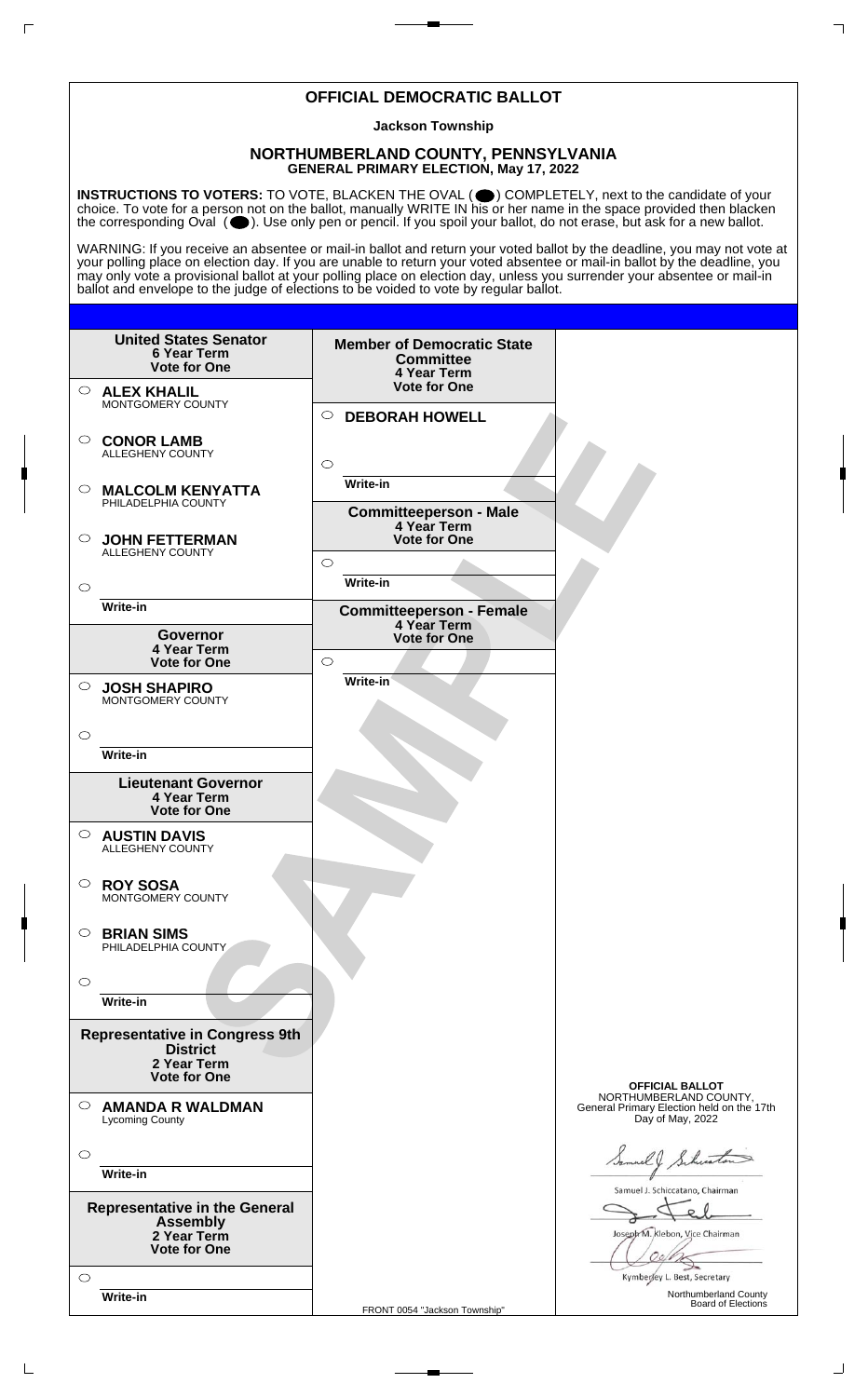| <b>OFFICIAL DEMOCRATIC BALLOT</b>                                                                                                                                                                                                                                                                                                                                                                                                                                         |                                                                                                                                                                                                                                                                                                                                                      |                                                                                         |  |  |
|---------------------------------------------------------------------------------------------------------------------------------------------------------------------------------------------------------------------------------------------------------------------------------------------------------------------------------------------------------------------------------------------------------------------------------------------------------------------------|------------------------------------------------------------------------------------------------------------------------------------------------------------------------------------------------------------------------------------------------------------------------------------------------------------------------------------------------------|-----------------------------------------------------------------------------------------|--|--|
|                                                                                                                                                                                                                                                                                                                                                                                                                                                                           | <b>Jordan Township</b>                                                                                                                                                                                                                                                                                                                               |                                                                                         |  |  |
|                                                                                                                                                                                                                                                                                                                                                                                                                                                                           | NORTHUMBERLAND COUNTY, PENNSYLVANIA<br><b>GENERAL PRIMARY ELECTION, May 17, 2022</b>                                                                                                                                                                                                                                                                 |                                                                                         |  |  |
|                                                                                                                                                                                                                                                                                                                                                                                                                                                                           | <b>INSTRUCTIONS TO VOTERS:</b> TO VOTE, BLACKEN THE OVAL (O) COMPLETELY, next to the candidate of your choice. To vote for a person not on the ballot, manually WRITE IN his or her name in the space provided then blacken<br>the corresponding Oval (C). Use only pen or pencil. If you spoil your ballot, do not erase, but ask for a new ballot. |                                                                                         |  |  |
| WARNING: If you receive an absentee or mail-in ballot and return your voted ballot by the deadline, you may not vote at<br>your polling place on election day. If you are unable to return your voted absentee or mail-in ballot by the deadline, you<br>may only vote a provisional ballot at your polling place on election day, unless you surrender your absentee or mail-in<br>ballot and envelope to the judge of elections to be voided to vote by regular ballot. |                                                                                                                                                                                                                                                                                                                                                      |                                                                                         |  |  |
|                                                                                                                                                                                                                                                                                                                                                                                                                                                                           |                                                                                                                                                                                                                                                                                                                                                      |                                                                                         |  |  |
| <b>United States Senator</b><br><b>6 Year Term</b><br><b>Vote for One</b>                                                                                                                                                                                                                                                                                                                                                                                                 | <b>Member of Democratic State</b><br><b>Committee</b><br>4 Year Term                                                                                                                                                                                                                                                                                 |                                                                                         |  |  |
| $\circ$ ALEX KHALIL<br><b>MONTGOMERY COUNTY</b>                                                                                                                                                                                                                                                                                                                                                                                                                           | <b>Vote for One</b><br>O<br><b>DEBORAH HOWELL</b>                                                                                                                                                                                                                                                                                                    |                                                                                         |  |  |
| $\circ$<br><b>CONOR LAMB</b><br><b>ALLEGHENY COUNTY</b>                                                                                                                                                                                                                                                                                                                                                                                                                   | $\circ$                                                                                                                                                                                                                                                                                                                                              |                                                                                         |  |  |
| <b>MALCOLM KENYATTA</b><br>$\circ$<br>PHILADELPHIA COUNTY                                                                                                                                                                                                                                                                                                                                                                                                                 | <b>Write-in</b><br><b>Committeeperson - Male</b>                                                                                                                                                                                                                                                                                                     |                                                                                         |  |  |
| $\circlearrowright$<br><b>JOHN FETTERMAN</b><br><b>ALLEGHENY COUNTY</b>                                                                                                                                                                                                                                                                                                                                                                                                   | 4 Year Term<br><b>Vote for One</b><br>$\circ$                                                                                                                                                                                                                                                                                                        |                                                                                         |  |  |
| $\circ$                                                                                                                                                                                                                                                                                                                                                                                                                                                                   | <b>Write-in</b>                                                                                                                                                                                                                                                                                                                                      |                                                                                         |  |  |
| Write-in                                                                                                                                                                                                                                                                                                                                                                                                                                                                  | <b>Committeeperson - Female</b><br>4 Year Term                                                                                                                                                                                                                                                                                                       |                                                                                         |  |  |
| Governor<br>4 Year Term<br><b>Vote for One</b>                                                                                                                                                                                                                                                                                                                                                                                                                            | <b>Vote for One</b><br>$\circ$                                                                                                                                                                                                                                                                                                                       |                                                                                         |  |  |
| $\circlearrowright$<br><b>JOSH SHAPIRO</b><br>MONTGOMERY COUNTY                                                                                                                                                                                                                                                                                                                                                                                                           | Write-in                                                                                                                                                                                                                                                                                                                                             |                                                                                         |  |  |
| $\circ$<br>Write-in                                                                                                                                                                                                                                                                                                                                                                                                                                                       |                                                                                                                                                                                                                                                                                                                                                      |                                                                                         |  |  |
| <b>Lieutenant Governor</b><br>4 Year Term<br><b>Vote for One</b>                                                                                                                                                                                                                                                                                                                                                                                                          |                                                                                                                                                                                                                                                                                                                                                      |                                                                                         |  |  |
| <b>AUSTIN DAVIS</b><br>$\circ$<br><b>ALLEGHENY COUNTY</b>                                                                                                                                                                                                                                                                                                                                                                                                                 |                                                                                                                                                                                                                                                                                                                                                      |                                                                                         |  |  |
| <b>ROY SOSA</b><br>O<br>MONTGOMERY COUNTY                                                                                                                                                                                                                                                                                                                                                                                                                                 |                                                                                                                                                                                                                                                                                                                                                      |                                                                                         |  |  |
| <b>BRIAN SIMS</b><br>O<br>PHILADELPHIA COUNTY                                                                                                                                                                                                                                                                                                                                                                                                                             |                                                                                                                                                                                                                                                                                                                                                      |                                                                                         |  |  |
| $\circ$<br>Write-in                                                                                                                                                                                                                                                                                                                                                                                                                                                       |                                                                                                                                                                                                                                                                                                                                                      |                                                                                         |  |  |
| <b>Representative in Congress 9th</b><br><b>District</b><br>2 Year Term<br><b>Vote for One</b>                                                                                                                                                                                                                                                                                                                                                                            |                                                                                                                                                                                                                                                                                                                                                      | <b>OFFICIAL BALLOT</b>                                                                  |  |  |
| <b>AMANDA R WALDMAN</b><br>$\circ$<br><b>Lycoming County</b>                                                                                                                                                                                                                                                                                                                                                                                                              |                                                                                                                                                                                                                                                                                                                                                      | NORTHUMBERLAND COUNTY,<br>General Primary Election held on the 17th<br>Day of May, 2022 |  |  |
| $\circ$                                                                                                                                                                                                                                                                                                                                                                                                                                                                   |                                                                                                                                                                                                                                                                                                                                                      |                                                                                         |  |  |
| Write-in                                                                                                                                                                                                                                                                                                                                                                                                                                                                  |                                                                                                                                                                                                                                                                                                                                                      | Samuel J. Schiccatano, Chairman                                                         |  |  |
| <b>Representative in the General</b><br><b>Assembly</b><br>2 Year Term<br><b>Vote for One</b>                                                                                                                                                                                                                                                                                                                                                                             |                                                                                                                                                                                                                                                                                                                                                      | Joseph M. Klebon, Vice Chairman                                                         |  |  |
| $\circ$                                                                                                                                                                                                                                                                                                                                                                                                                                                                   |                                                                                                                                                                                                                                                                                                                                                      | Kymberley L. Best, Secretary                                                            |  |  |
| Write-in                                                                                                                                                                                                                                                                                                                                                                                                                                                                  | FRONT 0055 "Jordan Township"                                                                                                                                                                                                                                                                                                                         | Northumberland County<br>Board of Elections                                             |  |  |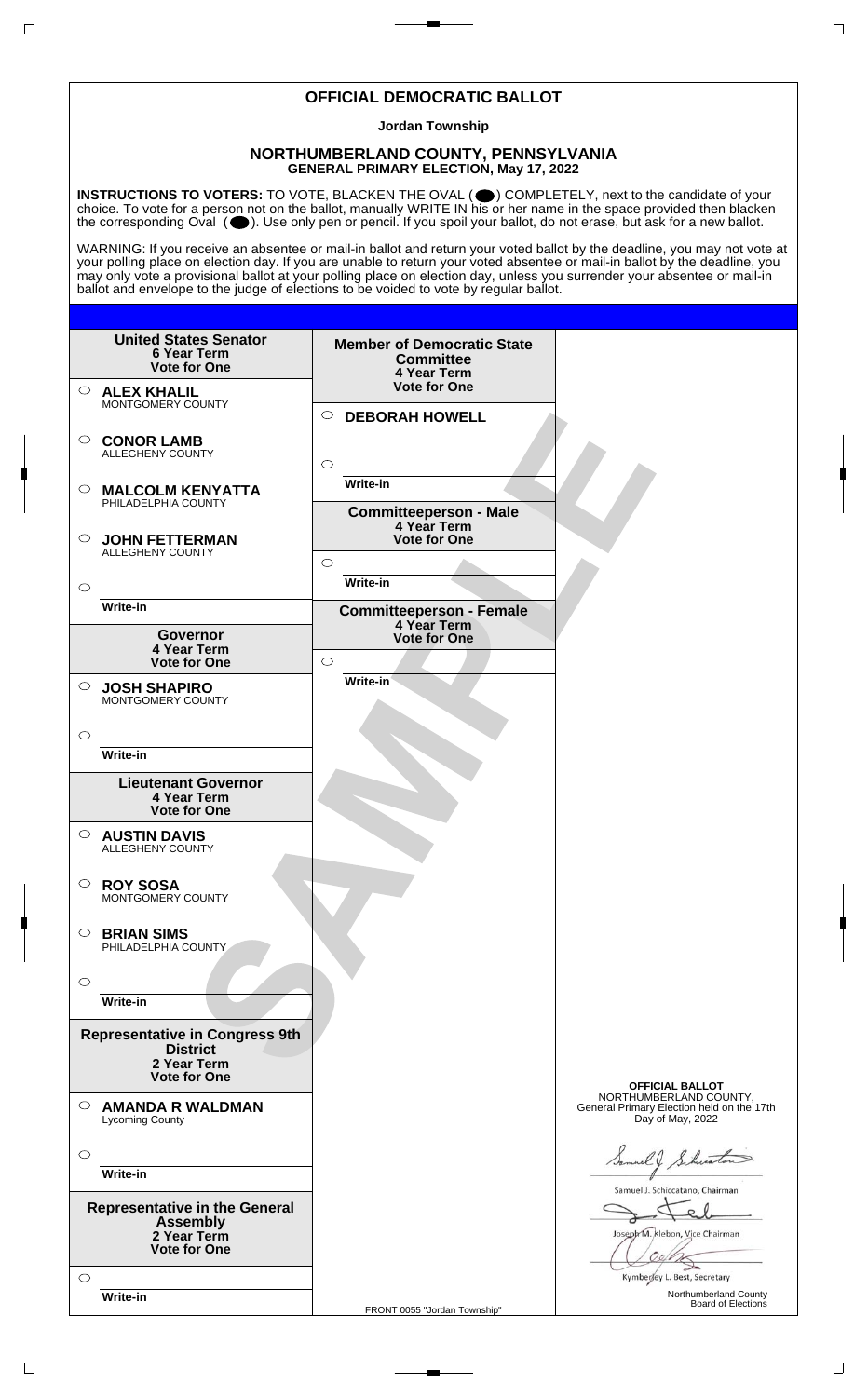|                     | <b>OFFICIAL DEMOCRATIC BALLOT</b>                                                                                                                                                                                                                                                                                                                                                                                                                                         |                                                                                                                                                                                                                                                                                                                                             |                                                                                         |  |
|---------------------|---------------------------------------------------------------------------------------------------------------------------------------------------------------------------------------------------------------------------------------------------------------------------------------------------------------------------------------------------------------------------------------------------------------------------------------------------------------------------|---------------------------------------------------------------------------------------------------------------------------------------------------------------------------------------------------------------------------------------------------------------------------------------------------------------------------------------------|-----------------------------------------------------------------------------------------|--|
|                     | <b>Lewis Township</b>                                                                                                                                                                                                                                                                                                                                                                                                                                                     |                                                                                                                                                                                                                                                                                                                                             |                                                                                         |  |
|                     | NORTHUMBERLAND COUNTY, PENNSYLVANIA<br><b>GENERAL PRIMARY ELECTION, May 17, 2022</b>                                                                                                                                                                                                                                                                                                                                                                                      |                                                                                                                                                                                                                                                                                                                                             |                                                                                         |  |
|                     |                                                                                                                                                                                                                                                                                                                                                                                                                                                                           | <b>INSTRUCTIONS TO VOTERS:</b> TO VOTE, BLACKEN THE OVAL (O) COMPLETELY, next to the candidate of your<br>choice. To vote for a person not on the ballot, manually WRITE IN his or her name in the space provided then blacken<br>the corresponding Oval (O). Use only pen or pencil. If you spoil your ballot, do not erase, but ask for a |                                                                                         |  |
|                     | WARNING: If you receive an absentee or mail-in ballot and return your voted ballot by the deadline, you may not vote at<br>your polling place on election day. If you are unable to return your voted absentee or mail-in ballot by the deadline, you<br>may only vote a provisional ballot at your polling place on election day, unless you surrender your absentee or mail-in<br>ballot and envelope to the judge of elections to be voided to vote by regular ballot. |                                                                                                                                                                                                                                                                                                                                             |                                                                                         |  |
|                     |                                                                                                                                                                                                                                                                                                                                                                                                                                                                           |                                                                                                                                                                                                                                                                                                                                             |                                                                                         |  |
|                     | <b>United States Senator</b><br><b>6 Year Term</b><br><b>Vote for One</b>                                                                                                                                                                                                                                                                                                                                                                                                 | <b>Member of Democratic State</b><br><b>Committee</b><br>4 Year Term                                                                                                                                                                                                                                                                        |                                                                                         |  |
| O.                  | <b>ALEX KHALIL</b><br>MONTGOMERY COUNTY                                                                                                                                                                                                                                                                                                                                                                                                                                   | <b>Vote for One</b><br>O<br><b>DEBORAH HOWELL</b>                                                                                                                                                                                                                                                                                           |                                                                                         |  |
| $\circ$             | <b>CONOR LAMB</b><br><b>ALLEGHENY COUNTY</b>                                                                                                                                                                                                                                                                                                                                                                                                                              | $\circ$                                                                                                                                                                                                                                                                                                                                     |                                                                                         |  |
| $\circ$             | <b>MALCOLM KENYATTA</b><br>PHILADELPHIA COUNTY                                                                                                                                                                                                                                                                                                                                                                                                                            | Write-in                                                                                                                                                                                                                                                                                                                                    |                                                                                         |  |
| $\circ$             | <b>JOHN FETTERMAN</b><br><b>ALLEGHENY COUNTY</b>                                                                                                                                                                                                                                                                                                                                                                                                                          | <b>Committeeperson - Male</b><br>4 Year Term<br><b>Vote for One</b>                                                                                                                                                                                                                                                                         |                                                                                         |  |
| $\circlearrowright$ |                                                                                                                                                                                                                                                                                                                                                                                                                                                                           | $\circ$<br><b>Write-in</b>                                                                                                                                                                                                                                                                                                                  |                                                                                         |  |
|                     | Write-in                                                                                                                                                                                                                                                                                                                                                                                                                                                                  | <b>Committeeperson - Female</b>                                                                                                                                                                                                                                                                                                             |                                                                                         |  |
|                     | <b>Governor</b><br>4 Year Term<br><b>Vote for One</b>                                                                                                                                                                                                                                                                                                                                                                                                                     | 4 Year Term<br><b>Vote for One</b><br>$\circ$                                                                                                                                                                                                                                                                                               |                                                                                         |  |
| $\circ$             | <b>JOSH SHAPIRO</b><br>MONTGOMERY COUNTY                                                                                                                                                                                                                                                                                                                                                                                                                                  | Write-in                                                                                                                                                                                                                                                                                                                                    |                                                                                         |  |
| $\circlearrowright$ | Write-in                                                                                                                                                                                                                                                                                                                                                                                                                                                                  |                                                                                                                                                                                                                                                                                                                                             |                                                                                         |  |
|                     | <b>Lieutenant Governor</b><br>4 Year Term<br><b>Vote for One</b>                                                                                                                                                                                                                                                                                                                                                                                                          |                                                                                                                                                                                                                                                                                                                                             |                                                                                         |  |
| $\circ$             | <b>AUSTIN DAVIS</b><br><b>ALLEGHENY COUNTY</b>                                                                                                                                                                                                                                                                                                                                                                                                                            |                                                                                                                                                                                                                                                                                                                                             |                                                                                         |  |
| O.                  | <b>ROY SOSA</b><br><b>MONTGOMERY COUNTY</b>                                                                                                                                                                                                                                                                                                                                                                                                                               |                                                                                                                                                                                                                                                                                                                                             |                                                                                         |  |
| O                   | <b>BRIAN SIMS</b><br>PHILADELPHIA COUNTY                                                                                                                                                                                                                                                                                                                                                                                                                                  |                                                                                                                                                                                                                                                                                                                                             |                                                                                         |  |
| $\circlearrowright$ | <b>Write-in</b>                                                                                                                                                                                                                                                                                                                                                                                                                                                           |                                                                                                                                                                                                                                                                                                                                             |                                                                                         |  |
|                     | <b>Representative in Congress 9th</b><br><b>District</b><br>2 Year Term<br><b>Vote for One</b>                                                                                                                                                                                                                                                                                                                                                                            |                                                                                                                                                                                                                                                                                                                                             | <b>OFFICIAL BALLOT</b>                                                                  |  |
| O                   | <b>AMANDA R WALDMAN</b><br><b>Lycoming County</b>                                                                                                                                                                                                                                                                                                                                                                                                                         |                                                                                                                                                                                                                                                                                                                                             | NORTHUMBERLAND COUNTY,<br>General Primary Election held on the 17th<br>Day of May, 2022 |  |
| $\circ$             |                                                                                                                                                                                                                                                                                                                                                                                                                                                                           |                                                                                                                                                                                                                                                                                                                                             |                                                                                         |  |
|                     | <b>Write-in</b>                                                                                                                                                                                                                                                                                                                                                                                                                                                           |                                                                                                                                                                                                                                                                                                                                             | Samuel J. Schiccatano, Chairman                                                         |  |
|                     | <b>Representative in the General</b><br><b>Assembly</b><br>2 Year Term<br><b>Vote for One</b>                                                                                                                                                                                                                                                                                                                                                                             |                                                                                                                                                                                                                                                                                                                                             | Joseph M. Klebon, Vice Chairman                                                         |  |
| $\circlearrowright$ | Write-in                                                                                                                                                                                                                                                                                                                                                                                                                                                                  |                                                                                                                                                                                                                                                                                                                                             | Kymber/ey L. Best, Secretary<br>Northumberland County<br>Board of Elections             |  |
|                     |                                                                                                                                                                                                                                                                                                                                                                                                                                                                           | FRONT 0056 "Lewis Township"                                                                                                                                                                                                                                                                                                                 |                                                                                         |  |

 $\Box$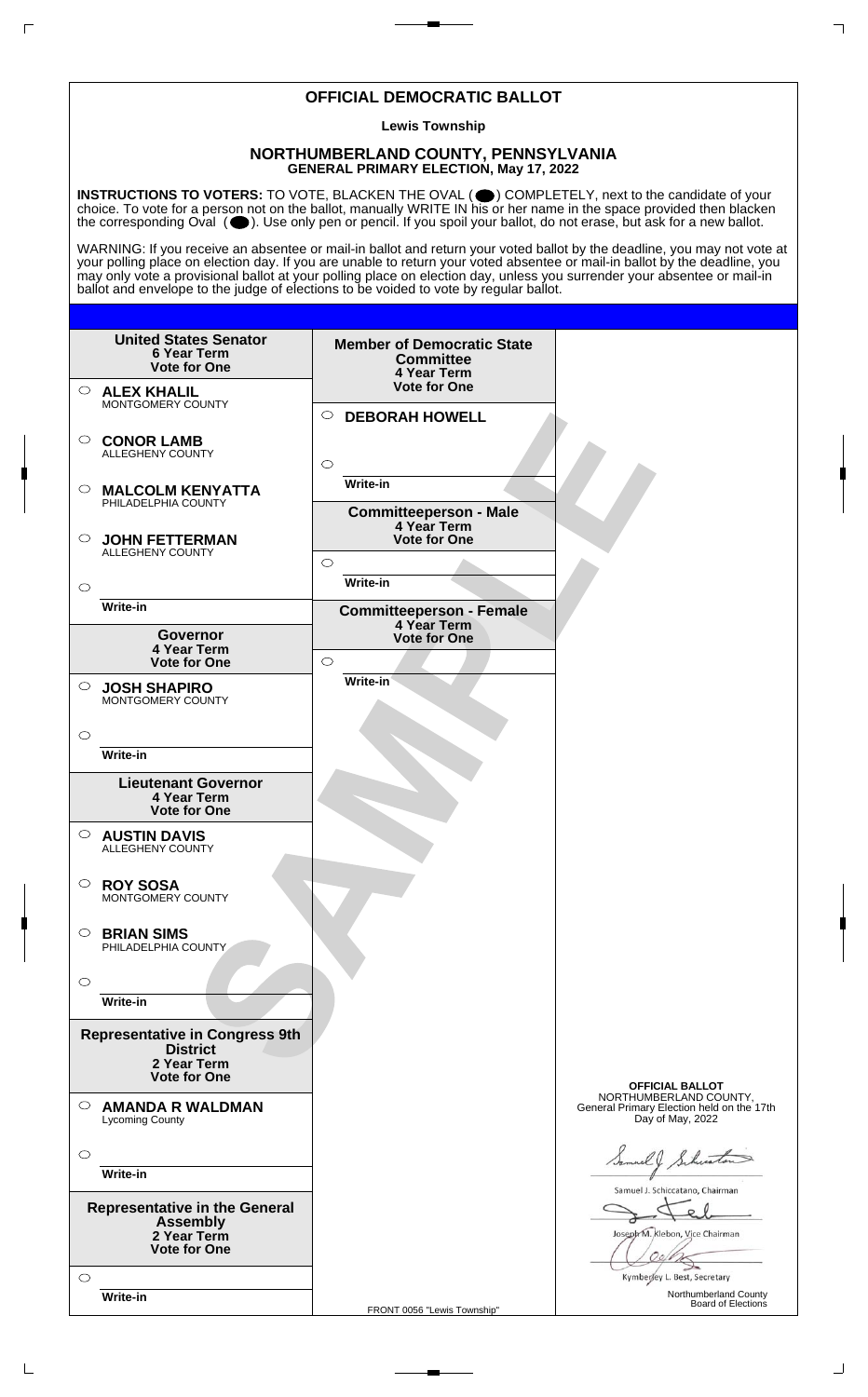|                                                                                                                                                                                                                                                                                                                                                                                                                                                                           | <b>OFFICIAL DEMOCRATIC BALLOT</b>                                                                                                                                                                                                                                                                                                                |                                                                                                                   |  |  |
|---------------------------------------------------------------------------------------------------------------------------------------------------------------------------------------------------------------------------------------------------------------------------------------------------------------------------------------------------------------------------------------------------------------------------------------------------------------------------|--------------------------------------------------------------------------------------------------------------------------------------------------------------------------------------------------------------------------------------------------------------------------------------------------------------------------------------------------|-------------------------------------------------------------------------------------------------------------------|--|--|
|                                                                                                                                                                                                                                                                                                                                                                                                                                                                           | <b>Little Mahanoy Township</b>                                                                                                                                                                                                                                                                                                                   |                                                                                                                   |  |  |
|                                                                                                                                                                                                                                                                                                                                                                                                                                                                           | NORTHUMBERLAND COUNTY, PENNSYLVANIA<br><b>GENERAL PRIMARY ELECTION, May 17, 2022</b>                                                                                                                                                                                                                                                             |                                                                                                                   |  |  |
|                                                                                                                                                                                                                                                                                                                                                                                                                                                                           | INSTRUCTIONS TO VOTERS: TO VOTE, BLACKEN THE OVAL (O) COMPLETELY, next to the candidate of your<br>choice. To vote for a person not on the ballot, manually WRITE IN his or her name in the space provided then blacken<br>the corresponding Oval (C). Use only pen or pencil. If you spoil your ballot, do not erase, but ask for a new ballot. |                                                                                                                   |  |  |
| WARNING: If you receive an absentee or mail-in ballot and return your voted ballot by the deadline, you may not vote at<br>your polling place on election day. If you are unable to return your voted absentee or mail-in ballot by the deadline, you<br>may only vote a provisional ballot at your polling place on election day, unless you surrender your absentee or mail-in<br>ballot and envelope to the judge of elections to be voided to vote by regular ballot. |                                                                                                                                                                                                                                                                                                                                                  |                                                                                                                   |  |  |
|                                                                                                                                                                                                                                                                                                                                                                                                                                                                           |                                                                                                                                                                                                                                                                                                                                                  |                                                                                                                   |  |  |
| <b>United States Senator</b><br><b>6 Year Term</b><br><b>Vote for One</b>                                                                                                                                                                                                                                                                                                                                                                                                 | <b>Member of Democratic State</b><br><b>Committee</b><br>4 Year Term<br><b>Vote for One</b>                                                                                                                                                                                                                                                      |                                                                                                                   |  |  |
| $\circ$ ALEX KHALIL<br>MONTGOMERY COUNTY                                                                                                                                                                                                                                                                                                                                                                                                                                  | O<br><b>DEBORAH HOWELL</b>                                                                                                                                                                                                                                                                                                                       |                                                                                                                   |  |  |
| <b>CONOR LAMB</b><br>O<br><b>ALLEGHENY COUNTY</b>                                                                                                                                                                                                                                                                                                                                                                                                                         | ◯                                                                                                                                                                                                                                                                                                                                                |                                                                                                                   |  |  |
| <b>MALCOLM KENYATTA</b><br>$\circ$<br>PHILADELPHIA COUNTY                                                                                                                                                                                                                                                                                                                                                                                                                 | Write-in<br><b>Committeeperson - Male</b>                                                                                                                                                                                                                                                                                                        |                                                                                                                   |  |  |
| $\circ$<br><b>JOHN FETTERMAN</b><br><b>ALLEGHENY COUNTY</b>                                                                                                                                                                                                                                                                                                                                                                                                               | 4 Year Term<br><b>Vote for One</b>                                                                                                                                                                                                                                                                                                               |                                                                                                                   |  |  |
| $\circ$                                                                                                                                                                                                                                                                                                                                                                                                                                                                   | $\circ$<br>Write-in                                                                                                                                                                                                                                                                                                                              |                                                                                                                   |  |  |
| Write-in                                                                                                                                                                                                                                                                                                                                                                                                                                                                  | <b>Committeeperson - Female</b><br>4 Year Term                                                                                                                                                                                                                                                                                                   |                                                                                                                   |  |  |
| Governor<br><b>Vote for One</b><br>4 Year Term<br>$\circlearrowright$<br><b>Vote for One</b>                                                                                                                                                                                                                                                                                                                                                                              |                                                                                                                                                                                                                                                                                                                                                  |                                                                                                                   |  |  |
| <b>JOSH SHAPIRO</b><br>$\circ$<br>MONTGOMERY COUNTY                                                                                                                                                                                                                                                                                                                                                                                                                       | Write-in                                                                                                                                                                                                                                                                                                                                         |                                                                                                                   |  |  |
| $\circ$<br><b>Write-in</b>                                                                                                                                                                                                                                                                                                                                                                                                                                                |                                                                                                                                                                                                                                                                                                                                                  |                                                                                                                   |  |  |
| <b>Lieutenant Governor</b><br>4 Year Term<br><b>Vote for One</b>                                                                                                                                                                                                                                                                                                                                                                                                          |                                                                                                                                                                                                                                                                                                                                                  |                                                                                                                   |  |  |
| $\circ$<br><b>AUSTIN DAVIS</b><br><b>ALLEGHENY COUNTY</b>                                                                                                                                                                                                                                                                                                                                                                                                                 |                                                                                                                                                                                                                                                                                                                                                  |                                                                                                                   |  |  |
| <b>ROY SOSA</b><br>$\circ$<br>MONTGOMERY COUNTY                                                                                                                                                                                                                                                                                                                                                                                                                           |                                                                                                                                                                                                                                                                                                                                                  |                                                                                                                   |  |  |
| <b>BRIAN SIMS</b><br>$\circ$<br>PHILADELPHIA COUNTY                                                                                                                                                                                                                                                                                                                                                                                                                       |                                                                                                                                                                                                                                                                                                                                                  |                                                                                                                   |  |  |
| $\circ$<br><b>Write-in</b>                                                                                                                                                                                                                                                                                                                                                                                                                                                |                                                                                                                                                                                                                                                                                                                                                  |                                                                                                                   |  |  |
| <b>Representative in Congress 9th</b><br><b>District</b><br>2 Year Term<br><b>Vote for One</b>                                                                                                                                                                                                                                                                                                                                                                            |                                                                                                                                                                                                                                                                                                                                                  |                                                                                                                   |  |  |
| <b>AMANDA R WALDMAN</b><br>$\circ$<br>Lycoming County                                                                                                                                                                                                                                                                                                                                                                                                                     |                                                                                                                                                                                                                                                                                                                                                  | <b>OFFICIAL BALLOT</b><br>NORTHUMBERLAND COUNTY,<br>General Primary Election held on the 17th<br>Day of May, 2022 |  |  |
| $\circ$<br>Write-in                                                                                                                                                                                                                                                                                                                                                                                                                                                       |                                                                                                                                                                                                                                                                                                                                                  |                                                                                                                   |  |  |
| <b>Representative in the General</b><br><b>Assembly</b><br>2 Year Term<br><b>Vote for One</b>                                                                                                                                                                                                                                                                                                                                                                             | Samuel J. Schiccatano, Chairman<br>Joseph M. Klebon, Vice Chairman                                                                                                                                                                                                                                                                               |                                                                                                                   |  |  |
| $\circ$<br><b>Write-in</b>                                                                                                                                                                                                                                                                                                                                                                                                                                                |                                                                                                                                                                                                                                                                                                                                                  | Kymber/ey L. Best, Secretary<br>Northumberland County<br><b>Board of Elections</b>                                |  |  |
|                                                                                                                                                                                                                                                                                                                                                                                                                                                                           | FRONT 0057 "Little Mahanoy Township"                                                                                                                                                                                                                                                                                                             |                                                                                                                   |  |  |

 $\Box$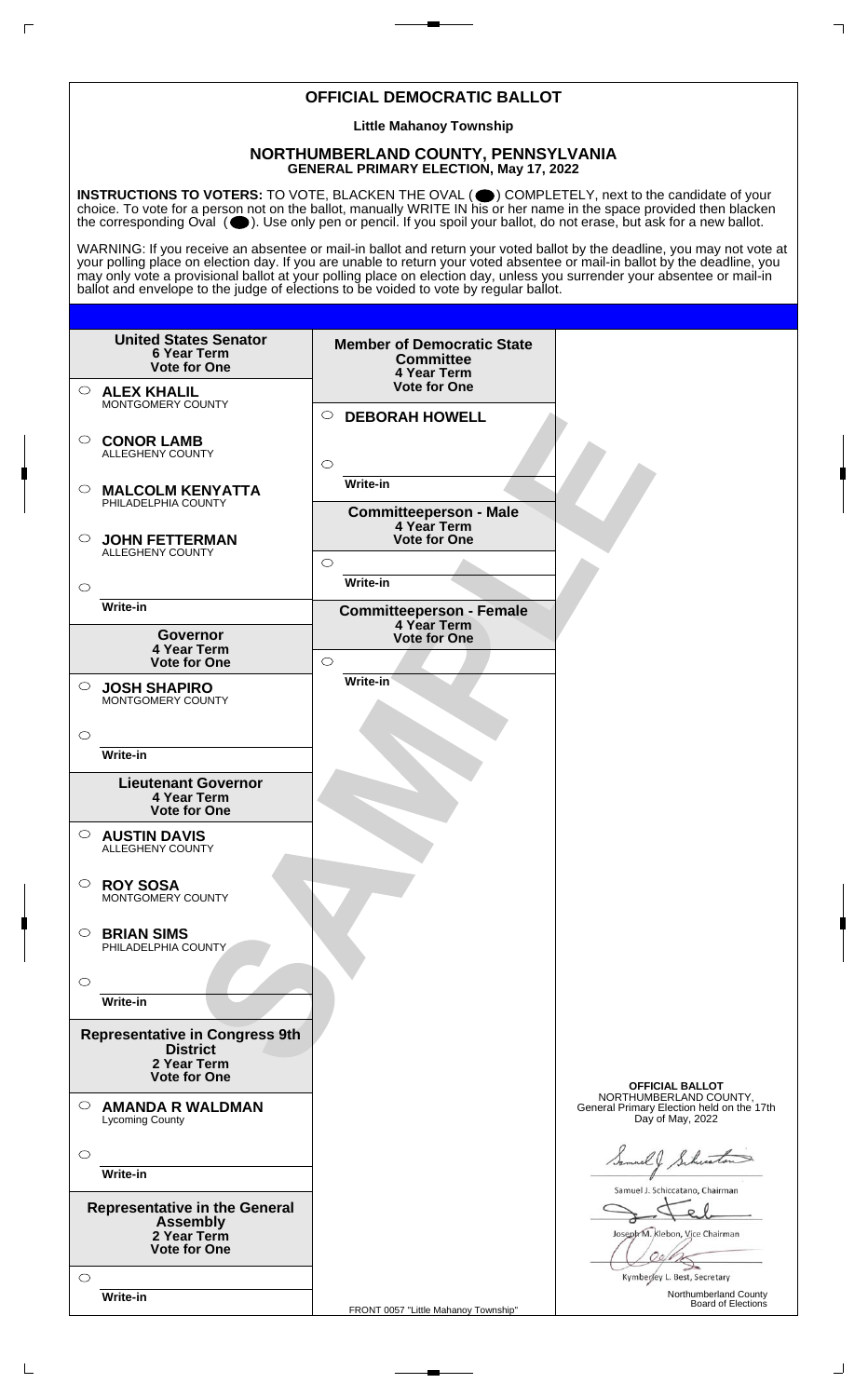|                     | <b>OFFICIAL DEMOCRATIC BALLOT</b>                                                                                                                                                                                                                                                                                                                                                                                                                                         |                                                                                      |                                                                                                                   |  |  |
|---------------------|---------------------------------------------------------------------------------------------------------------------------------------------------------------------------------------------------------------------------------------------------------------------------------------------------------------------------------------------------------------------------------------------------------------------------------------------------------------------------|--------------------------------------------------------------------------------------|-------------------------------------------------------------------------------------------------------------------|--|--|
|                     | <b>Lower Augusta Township</b>                                                                                                                                                                                                                                                                                                                                                                                                                                             |                                                                                      |                                                                                                                   |  |  |
|                     |                                                                                                                                                                                                                                                                                                                                                                                                                                                                           | NORTHUMBERLAND COUNTY, PENNSYLVANIA<br><b>GENERAL PRIMARY ELECTION, May 17, 2022</b> |                                                                                                                   |  |  |
|                     | <b>INSTRUCTIONS TO VOTERS:</b> TO VOTE, BLACKEN THE OVAL (O) COMPLETELY, next to the candidate of your<br>choice. To vote for a person not on the ballot, manually WRITE IN his or her name in the space provided then blacken<br>the corresponding Oval (C). Use only pen or pencil. If you spoil your ballot, do not erase, but ask for a new ballot.                                                                                                                   |                                                                                      |                                                                                                                   |  |  |
|                     | WARNING: If you receive an absentee or mail-in ballot and return your voted ballot by the deadline, you may not vote at<br>your polling place on election day. If you are unable to return your voted absentee or mail-in ballot by the deadline, you<br>may only vote a provisional ballot at your polling place on election day, unless you surrender your absentee or mail-in<br>ballot and envelope to the judge of elections to be voided to vote by regular ballot. |                                                                                      |                                                                                                                   |  |  |
|                     |                                                                                                                                                                                                                                                                                                                                                                                                                                                                           |                                                                                      |                                                                                                                   |  |  |
|                     | <b>United States Senator</b><br><b>6 Year Term</b><br><b>Vote for One</b>                                                                                                                                                                                                                                                                                                                                                                                                 | <b>Member of Democratic State</b><br><b>Committee</b><br>4 Year Term                 |                                                                                                                   |  |  |
| $\circ$             | <b>ALEX KHALIL</b><br><b>MONTGOMERY COUNTY</b>                                                                                                                                                                                                                                                                                                                                                                                                                            | <b>Vote for One</b><br>O<br><b>DEBORAH HOWELL</b>                                    |                                                                                                                   |  |  |
| O                   | <b>CONOR LAMB</b><br><b>ALLEGHENY COUNTY</b>                                                                                                                                                                                                                                                                                                                                                                                                                              | ◯                                                                                    |                                                                                                                   |  |  |
| $\circ$             | <b>MALCOLM KENYATTA</b><br>PHILADELPHIA COUNTY                                                                                                                                                                                                                                                                                                                                                                                                                            | Write-in<br><b>Committeeperson - Male</b>                                            |                                                                                                                   |  |  |
| $\circ$             | <b>JOHN FETTERMAN</b><br><b>ALLEGHENY COUNTY</b>                                                                                                                                                                                                                                                                                                                                                                                                                          | 4 Year Term<br><b>Vote for One</b><br>O<br><b>RODGER A. BABNEW</b>                   |                                                                                                                   |  |  |
| $\circ$             | Write-in                                                                                                                                                                                                                                                                                                                                                                                                                                                                  |                                                                                      |                                                                                                                   |  |  |
|                     | $\circ$<br><b>Write-in</b>                                                                                                                                                                                                                                                                                                                                                                                                                                                |                                                                                      |                                                                                                                   |  |  |
|                     | Governor<br>4 Year Term<br><b>Vote for One</b>                                                                                                                                                                                                                                                                                                                                                                                                                            | <b>Committeeperson - Female</b><br>4 Year Term                                       |                                                                                                                   |  |  |
| $\circ$             | <b>JOSH SHAPIRO</b><br><b>MONTGOMERY COUNTY</b>                                                                                                                                                                                                                                                                                                                                                                                                                           | <b>Vote for One</b><br>$\circlearrowright$                                           |                                                                                                                   |  |  |
| $\circ$             | <b>Write-in</b>                                                                                                                                                                                                                                                                                                                                                                                                                                                           | <b>Write-in</b>                                                                      |                                                                                                                   |  |  |
|                     | <b>Lieutenant Governor</b><br>4 Year Term<br><b>Vote for One</b>                                                                                                                                                                                                                                                                                                                                                                                                          |                                                                                      |                                                                                                                   |  |  |
| $\circ$             | <b>AUSTIN DAVIS</b><br><b>ALLEGHENY COUNTY</b>                                                                                                                                                                                                                                                                                                                                                                                                                            |                                                                                      |                                                                                                                   |  |  |
| $\circ$             | <b>ROY SOSA</b><br>MONTGOMERY COUNTY                                                                                                                                                                                                                                                                                                                                                                                                                                      |                                                                                      |                                                                                                                   |  |  |
| $\circ$             | <b>BRIAN SIMS</b><br>PHILADELPHIA COUNTY                                                                                                                                                                                                                                                                                                                                                                                                                                  |                                                                                      |                                                                                                                   |  |  |
| $\circ$             | <b>Write-in</b>                                                                                                                                                                                                                                                                                                                                                                                                                                                           |                                                                                      |                                                                                                                   |  |  |
|                     | <b>Representative in Congress 9th</b><br><b>District</b><br>2 Year Term<br><b>Vote for One</b>                                                                                                                                                                                                                                                                                                                                                                            |                                                                                      |                                                                                                                   |  |  |
| $\circ$             | <b>AMANDA R WALDMAN</b><br>Lycoming County                                                                                                                                                                                                                                                                                                                                                                                                                                |                                                                                      | <b>OFFICIAL BALLOT</b><br>NORTHUMBERLAND COUNTY,<br>General Primary Election held on the 17th<br>Day of May, 2022 |  |  |
| $\circ$             | <b>Write-in</b>                                                                                                                                                                                                                                                                                                                                                                                                                                                           |                                                                                      |                                                                                                                   |  |  |
|                     | Samuel J. Schiccatano, Chairman<br><b>Representative in the General</b><br><b>Assembly</b><br>Joseph M. Klebon, Vice Chairman<br>2 Year Term<br><b>Vote for One</b>                                                                                                                                                                                                                                                                                                       |                                                                                      |                                                                                                                   |  |  |
| $\circlearrowright$ | <b>Write-in</b>                                                                                                                                                                                                                                                                                                                                                                                                                                                           | FRONT 0058 "Lower Augusta Township"                                                  | Kymberley L. Best, Secretary<br>Northumberland County<br><b>Board of Elections</b>                                |  |  |

 $\Box$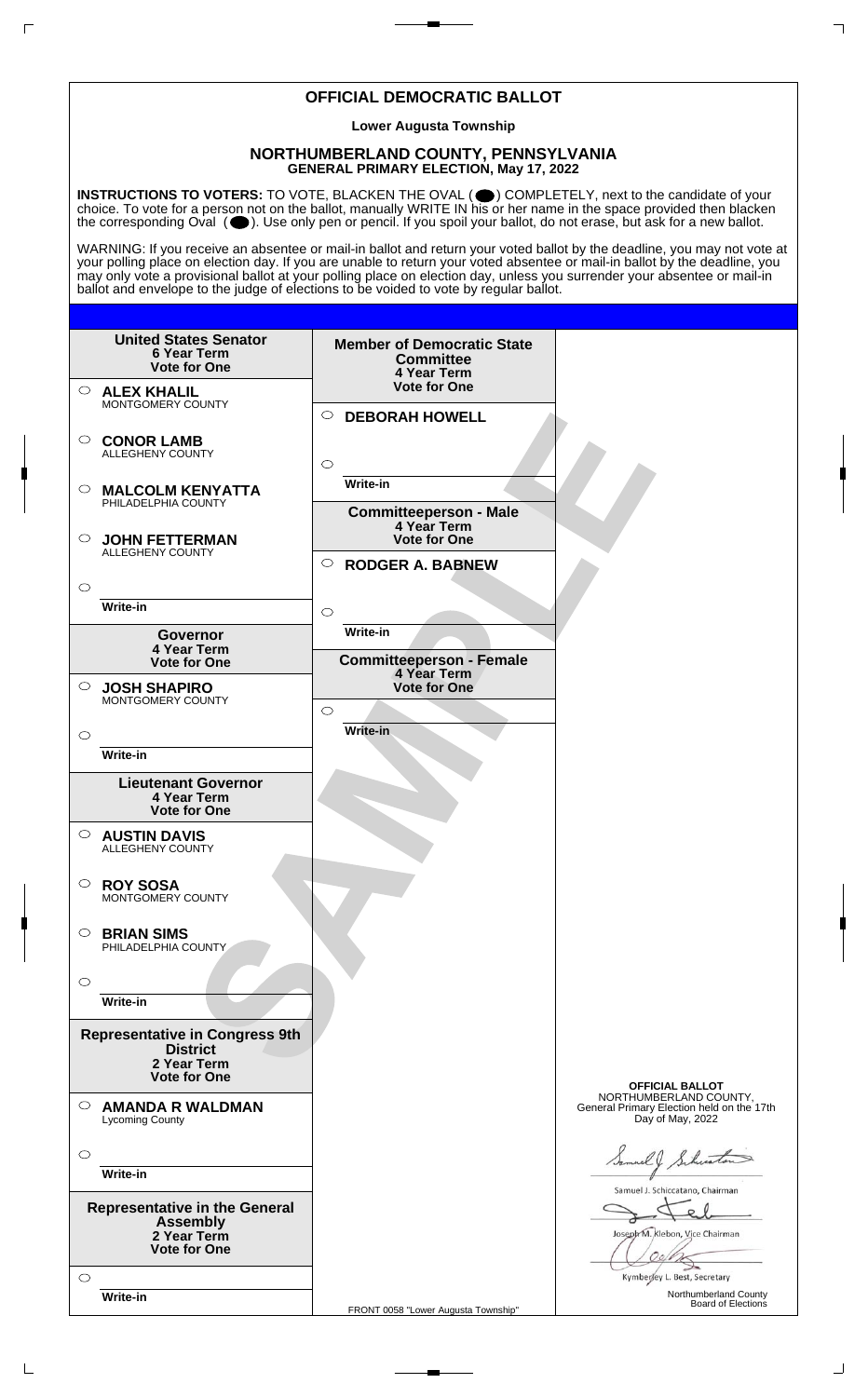|                                                                                                | <b>OFFICIAL DEMOCRATIC BALLOT</b>                                                                                                                                                                                                                                                                                                                                                                                                                                      |                                                                                         |  |  |
|------------------------------------------------------------------------------------------------|------------------------------------------------------------------------------------------------------------------------------------------------------------------------------------------------------------------------------------------------------------------------------------------------------------------------------------------------------------------------------------------------------------------------------------------------------------------------|-----------------------------------------------------------------------------------------|--|--|
|                                                                                                | <b>Lower Mahanoy Township</b>                                                                                                                                                                                                                                                                                                                                                                                                                                          |                                                                                         |  |  |
|                                                                                                | NORTHUMBERLAND COUNTY, PENNSYLVANIA<br><b>GENERAL PRIMARY ELECTION, May 17, 2022</b>                                                                                                                                                                                                                                                                                                                                                                                   |                                                                                         |  |  |
|                                                                                                | INSTRUCTIONS TO VOTERS: TO VOTE, BLACKEN THE OVAL (O) COMPLETELY, next to the candidate of your<br>choice. To vote for a person not on the ballot, manually WRITE IN his or her name in the space provided then blacken<br>the corresponding Oval (O). Use only pen or pencil. If you spoil your ballot, do not erase, but ask for a new ballot.                                                                                                                       |                                                                                         |  |  |
|                                                                                                | WARNING: If you receive an absentee or mail-in ballot and return your voted ballot by the deadline, you may not vote at<br>your polling place on election day. If you are unable to return your voted absentee or mail-in ballot by the deadline, you<br>may only vote a provisional ballot at your polling place on election day, unless you surrender your absentee or mail-in ballot and envelope to the judge of elections to be voided to vote by regular ballot. |                                                                                         |  |  |
|                                                                                                |                                                                                                                                                                                                                                                                                                                                                                                                                                                                        |                                                                                         |  |  |
| <b>United States Senator</b><br>6 Year Term<br><b>Vote for One</b>                             | <b>Member of Democratic State</b><br><b>Committee</b><br>4 Year Term                                                                                                                                                                                                                                                                                                                                                                                                   |                                                                                         |  |  |
| $\circ$ ALEX KHALIL<br>MONTGOMERY COUNTY                                                       | <b>Vote for One</b><br>$\circ$<br><b>DEBORAH HOWELL</b>                                                                                                                                                                                                                                                                                                                                                                                                                |                                                                                         |  |  |
| $\circ$<br><b>CONOR LAMB</b><br><b>ALLEGHENY COUNTY</b>                                        | ◯                                                                                                                                                                                                                                                                                                                                                                                                                                                                      |                                                                                         |  |  |
| $\circ$<br><b>MALCOLM KENYATTA</b><br>PHILADELPHIA COUNTY                                      | Write-in<br><b>Committeeperson - Male</b>                                                                                                                                                                                                                                                                                                                                                                                                                              |                                                                                         |  |  |
| $\circ$<br><b>JOHN FETTERMAN</b><br><b>ALLEGHENY COUNTY</b>                                    | 4 Year Term<br><b>Vote for One</b><br>$\circ$                                                                                                                                                                                                                                                                                                                                                                                                                          |                                                                                         |  |  |
| $\circ$                                                                                        | Write-in                                                                                                                                                                                                                                                                                                                                                                                                                                                               |                                                                                         |  |  |
| <b>Write-in</b>                                                                                | <b>Committeeperson - Female</b><br>4 Year Term                                                                                                                                                                                                                                                                                                                                                                                                                         |                                                                                         |  |  |
| <b>Governor</b><br>4 Year Term<br><b>Vote for One</b>                                          | <b>Vote for One</b><br>$\circ$                                                                                                                                                                                                                                                                                                                                                                                                                                         |                                                                                         |  |  |
| <b>JOSH SHAPIRO</b><br>O<br><b>MONTGOMERY COUNTY</b>                                           | Write-in                                                                                                                                                                                                                                                                                                                                                                                                                                                               |                                                                                         |  |  |
| $\circ$<br><b>Write-in</b>                                                                     |                                                                                                                                                                                                                                                                                                                                                                                                                                                                        |                                                                                         |  |  |
| <b>Lieutenant Governor</b><br>4 Year Term<br><b>Vote for One</b>                               |                                                                                                                                                                                                                                                                                                                                                                                                                                                                        |                                                                                         |  |  |
| <b>AUSTIN DAVIS</b><br>$\circ$<br><b>ALLEGHENY COUNTY</b>                                      |                                                                                                                                                                                                                                                                                                                                                                                                                                                                        |                                                                                         |  |  |
| <b>ROY SOSA</b><br>$\circ$<br>MONTGOMERY COUNTY                                                |                                                                                                                                                                                                                                                                                                                                                                                                                                                                        |                                                                                         |  |  |
| $\circ$<br><b>BRIAN SIMS</b><br>PHILADELPHIA COUNTY                                            |                                                                                                                                                                                                                                                                                                                                                                                                                                                                        |                                                                                         |  |  |
| $\circ$<br><b>Write-in</b>                                                                     |                                                                                                                                                                                                                                                                                                                                                                                                                                                                        |                                                                                         |  |  |
| <b>Representative in Congress 9th</b><br><b>District</b><br>2 Year Term<br><b>Vote for One</b> |                                                                                                                                                                                                                                                                                                                                                                                                                                                                        | <b>OFFICIAL BALLOT</b>                                                                  |  |  |
| $\circ$<br><b>AMANDA R WALDMAN</b><br><b>Lycoming County</b>                                   |                                                                                                                                                                                                                                                                                                                                                                                                                                                                        | NORTHUMBERLAND COUNTY,<br>General Primary Election held on the 17th<br>Day of May, 2022 |  |  |
| $\circ$<br><b>Write-in</b>                                                                     |                                                                                                                                                                                                                                                                                                                                                                                                                                                                        |                                                                                         |  |  |
| <b>Representative in the General</b><br><b>Assembly</b><br>2 Year Term<br><b>Vote for One</b>  |                                                                                                                                                                                                                                                                                                                                                                                                                                                                        | Samuel J. Schiccatano, Chairman<br>Joseph M. Klebon, Vice Chairman                      |  |  |
| $\circ$<br><b>Write-in</b>                                                                     |                                                                                                                                                                                                                                                                                                                                                                                                                                                                        | Kymber/ey L. Best, Secretary<br>Northumberland County                                   |  |  |
|                                                                                                | FRONT 0059 "Lower Mahanoy Township"                                                                                                                                                                                                                                                                                                                                                                                                                                    | <b>Board of Elections</b>                                                               |  |  |

┑

 $\overline{\Gamma}$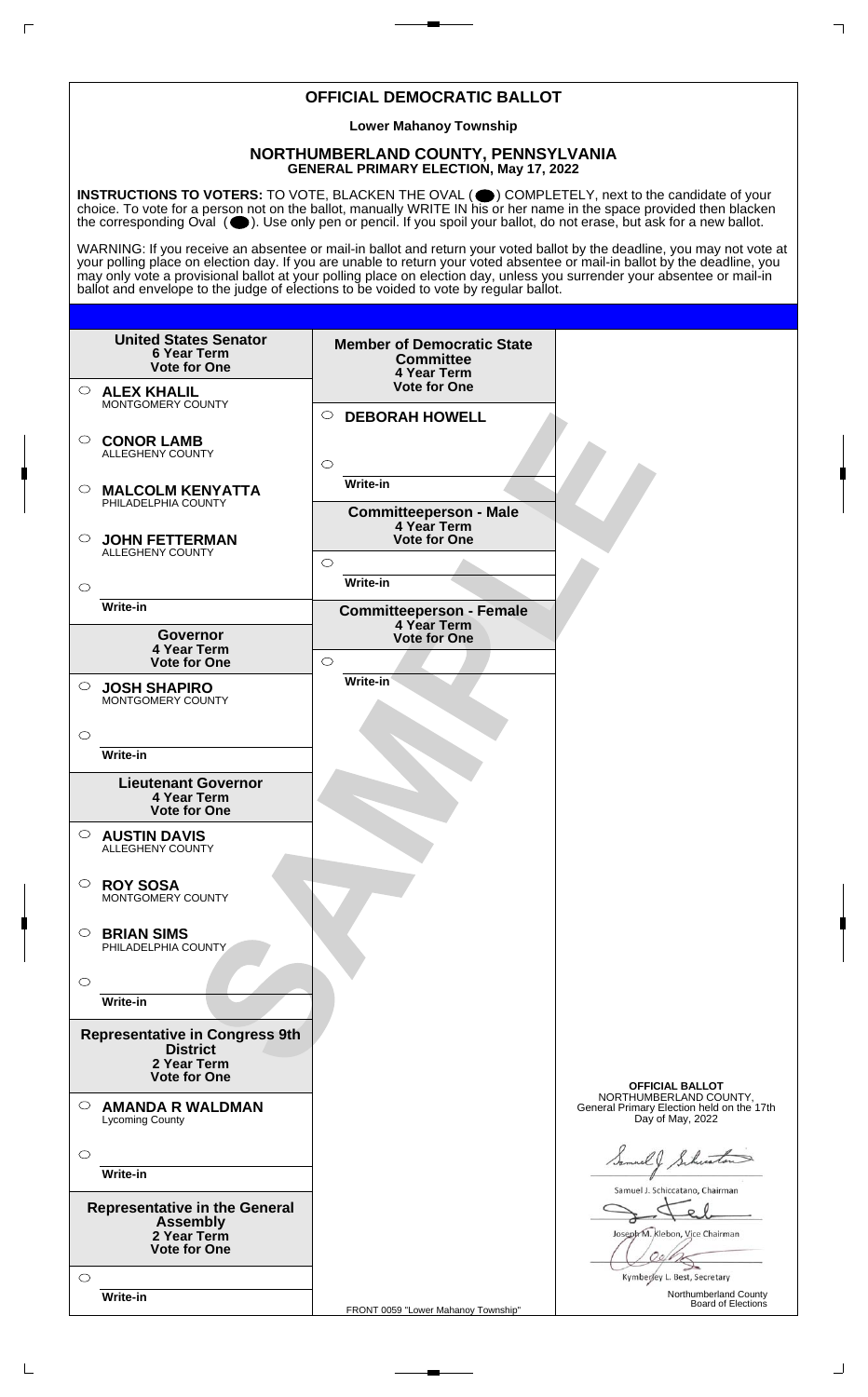|         | <b>OFFICIAL DEMOCRATIC BALLOT</b>                                                             |                                                                                                                                                                                                                                                                                                                                                                                                                                                                           |                                                                                         |  |
|---------|-----------------------------------------------------------------------------------------------|---------------------------------------------------------------------------------------------------------------------------------------------------------------------------------------------------------------------------------------------------------------------------------------------------------------------------------------------------------------------------------------------------------------------------------------------------------------------------|-----------------------------------------------------------------------------------------|--|
|         | <b>McEwensville Borough</b>                                                                   |                                                                                                                                                                                                                                                                                                                                                                                                                                                                           |                                                                                         |  |
|         |                                                                                               | NORTHUMBERLAND COUNTY, PENNSYLVANIA<br><b>GENERAL PRIMARY ELECTION, May 17, 2022</b>                                                                                                                                                                                                                                                                                                                                                                                      |                                                                                         |  |
|         |                                                                                               | <b>INSTRUCTIONS TO VOTERS:</b> TO VOTE, BLACKEN THE OVAL (O) COMPLETELY, next to the candidate of your choice. To vote for a person not on the ballot, manually WRITE IN his or her name in the space provided then blacken<br>the corresponding Oval (C). Use only pen or pencil. If you spoil your ballot, do not erase, but ask for a new ballot.                                                                                                                      |                                                                                         |  |
|         |                                                                                               | WARNING: If you receive an absentee or mail-in ballot and return your voted ballot by the deadline, you may not vote at<br>your polling place on election day. If you are unable to return your voted absentee or mail-in ballot by the deadline, you<br>may only vote a provisional ballot at your polling place on election day, unless you surrender your absentee or mail-in<br>ballot and envelope to the judge of elections to be voided to vote by regular ballot. |                                                                                         |  |
|         |                                                                                               |                                                                                                                                                                                                                                                                                                                                                                                                                                                                           |                                                                                         |  |
|         | <b>United States Senator</b><br><b>6 Year Term</b><br><b>Vote for One</b>                     | <b>Member of Democratic State</b><br><b>Committee</b><br>4 Year Term                                                                                                                                                                                                                                                                                                                                                                                                      |                                                                                         |  |
|         | $\circ$ ALEX KHALIL<br>MONTGOMERY COUNTY                                                      | <b>Vote for One</b><br>O<br><b>DEBORAH HOWELL</b>                                                                                                                                                                                                                                                                                                                                                                                                                         |                                                                                         |  |
| $\circ$ | <b>CONOR LAMB</b><br><b>ALLEGHENY COUNTY</b>                                                  | $\circ$                                                                                                                                                                                                                                                                                                                                                                                                                                                                   |                                                                                         |  |
| $\circ$ | <b>MALCOLM KENYATTA</b><br>PHILADELPHIA COUNTY                                                | Write-in                                                                                                                                                                                                                                                                                                                                                                                                                                                                  |                                                                                         |  |
| $\circ$ | <b>JOHN FETTERMAN</b><br><b>ALLEGHENY COUNTY</b>                                              | <b>Committeeperson - Male</b><br>4 Year Term<br><b>Vote for One</b><br>$\circ$                                                                                                                                                                                                                                                                                                                                                                                            |                                                                                         |  |
| $\circ$ |                                                                                               | <b>Write-in</b>                                                                                                                                                                                                                                                                                                                                                                                                                                                           |                                                                                         |  |
|         | <b>Write-in</b>                                                                               | <b>Committeeperson - Female</b>                                                                                                                                                                                                                                                                                                                                                                                                                                           |                                                                                         |  |
|         | <b>Governor</b>                                                                               | <b>4 Year Term</b><br><b>Vote for One</b>                                                                                                                                                                                                                                                                                                                                                                                                                                 |                                                                                         |  |
|         | 4 Year Term<br><b>Vote for One</b>                                                            | $\circ$                                                                                                                                                                                                                                                                                                                                                                                                                                                                   |                                                                                         |  |
| $\circ$ | <b>JOSH SHAPIRO</b><br>MONTGOMERY COUNTY                                                      | Write-in                                                                                                                                                                                                                                                                                                                                                                                                                                                                  |                                                                                         |  |
| $\circ$ |                                                                                               |                                                                                                                                                                                                                                                                                                                                                                                                                                                                           |                                                                                         |  |
|         | <b>Write-in</b>                                                                               |                                                                                                                                                                                                                                                                                                                                                                                                                                                                           |                                                                                         |  |
|         | <b>Lieutenant Governor</b><br>4 Year Term<br><b>Vote for One</b>                              |                                                                                                                                                                                                                                                                                                                                                                                                                                                                           |                                                                                         |  |
| O       | <b>AUSTIN DAVIS</b><br><b>ALLEGHENY COUNTY</b>                                                |                                                                                                                                                                                                                                                                                                                                                                                                                                                                           |                                                                                         |  |
| $\circ$ | <b>ROY SOSA</b><br>MONTGOMERY COUNTY                                                          |                                                                                                                                                                                                                                                                                                                                                                                                                                                                           |                                                                                         |  |
| $\circ$ | <b>BRIAN SIMS</b><br>PHILADELPHIA COUNTY                                                      |                                                                                                                                                                                                                                                                                                                                                                                                                                                                           |                                                                                         |  |
| $\circ$ | <b>Write-in</b>                                                                               |                                                                                                                                                                                                                                                                                                                                                                                                                                                                           |                                                                                         |  |
|         | <b>Representative in Congress 9th</b><br><b>District</b><br>2 Year Term                       |                                                                                                                                                                                                                                                                                                                                                                                                                                                                           |                                                                                         |  |
|         | <b>Vote for One</b>                                                                           |                                                                                                                                                                                                                                                                                                                                                                                                                                                                           | <b>OFFICIAL BALLOT</b>                                                                  |  |
| $\circ$ | <b>AMANDA R WALDMAN</b><br><b>Lycoming County</b>                                             |                                                                                                                                                                                                                                                                                                                                                                                                                                                                           | NORTHUMBERLAND COUNTY,<br>General Primary Election held on the 17th<br>Day of May, 2022 |  |
| $\circ$ |                                                                                               |                                                                                                                                                                                                                                                                                                                                                                                                                                                                           |                                                                                         |  |
|         | <b>Write-in</b>                                                                               |                                                                                                                                                                                                                                                                                                                                                                                                                                                                           | Samuel J. Schiccatano, Chairman                                                         |  |
|         | <b>Representative in the General</b><br><b>Assembly</b><br>2 Year Term<br><b>Vote for One</b> |                                                                                                                                                                                                                                                                                                                                                                                                                                                                           | Joseph M. Klebon, Vice Chairman                                                         |  |
| $\circ$ |                                                                                               |                                                                                                                                                                                                                                                                                                                                                                                                                                                                           | Kymberley L. Best, Secretary                                                            |  |
|         | <b>Write-in</b>                                                                               | FRONT 0061 "McEwensville Borough"                                                                                                                                                                                                                                                                                                                                                                                                                                         | Northumberland County<br>Board of Elections                                             |  |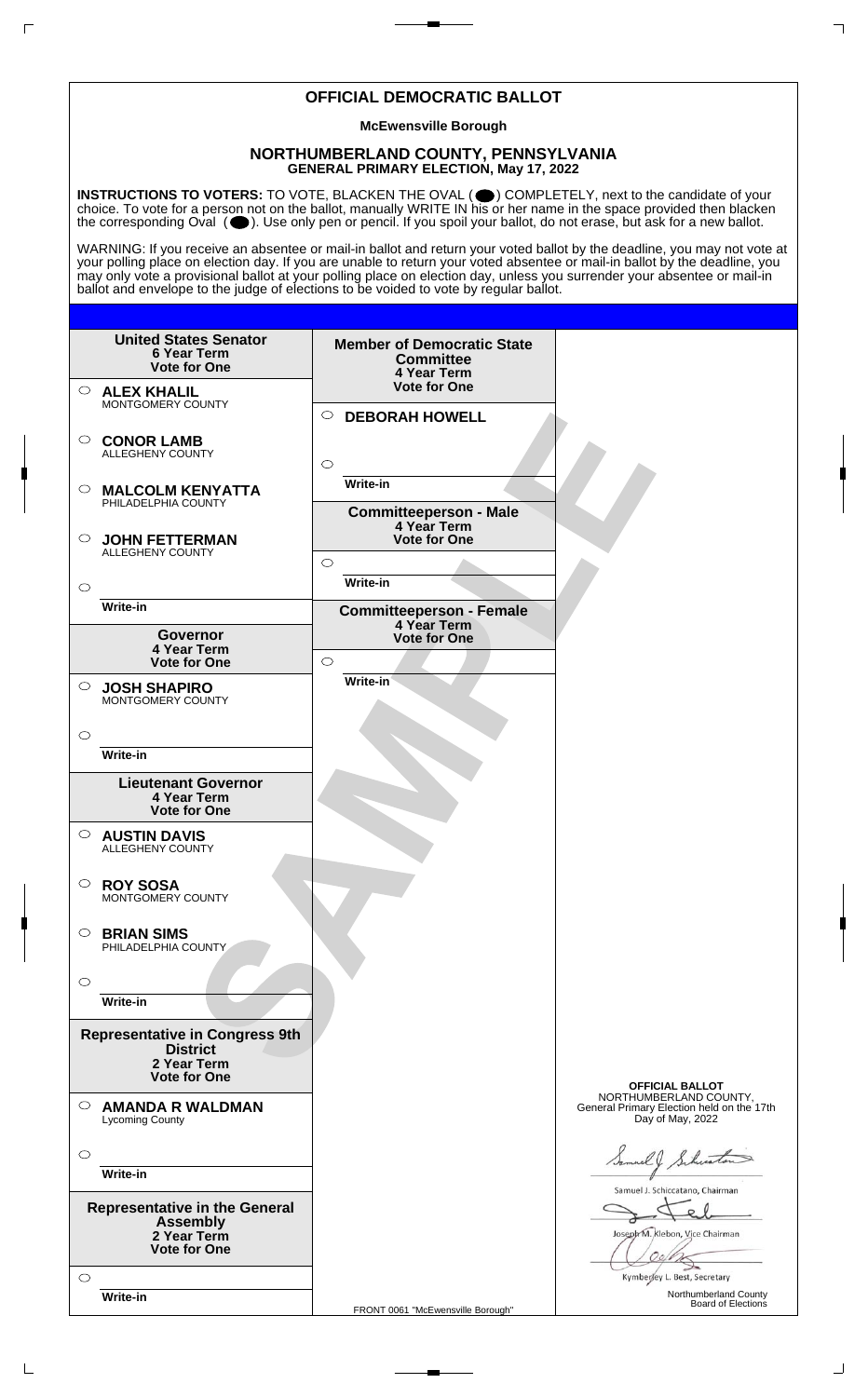|                                                                                                | <b>OFFICIAL DEMOCRATIC BALLOT</b>                                                                                                                                                                                                                                                                                                                                                                                                                                         |                                                                                                                   |  |  |
|------------------------------------------------------------------------------------------------|---------------------------------------------------------------------------------------------------------------------------------------------------------------------------------------------------------------------------------------------------------------------------------------------------------------------------------------------------------------------------------------------------------------------------------------------------------------------------|-------------------------------------------------------------------------------------------------------------------|--|--|
|                                                                                                | <b>Milton Borough 1</b>                                                                                                                                                                                                                                                                                                                                                                                                                                                   |                                                                                                                   |  |  |
|                                                                                                | NORTHUMBERLAND COUNTY, PENNSYLVANIA<br><b>GENERAL PRIMARY ELECTION, May 17, 2022</b>                                                                                                                                                                                                                                                                                                                                                                                      |                                                                                                                   |  |  |
|                                                                                                | <b>INSTRUCTIONS TO VOTERS:</b> TO VOTE, BLACKEN THE OVAL (O) COMPLETELY, next to the candidate of your<br>choice. To vote for a person not on the ballot, manually WRITE IN his or her name in the space provided then blacken<br>the corresponding Oval (C). Use only pen or pencil. If you spoil your ballot, do not erase, but ask for a new ballot.                                                                                                                   |                                                                                                                   |  |  |
|                                                                                                | WARNING: If you receive an absentee or mail-in ballot and return your voted ballot by the deadline, you may not vote at<br>your polling place on election day. If you are unable to return your voted absentee or mail-in ballot by the deadline, you<br>may only vote a provisional ballot at your polling place on election day, unless you surrender your absentee or mail-in<br>ballot and envelope to the judge of elections to be voided to vote by regular ballot. |                                                                                                                   |  |  |
|                                                                                                |                                                                                                                                                                                                                                                                                                                                                                                                                                                                           |                                                                                                                   |  |  |
| <b>United States Senator</b><br><b>6 Year Term</b><br><b>Vote for One</b>                      | <b>Member of Democratic State</b><br><b>Committee</b><br>4 Year Term                                                                                                                                                                                                                                                                                                                                                                                                      |                                                                                                                   |  |  |
| $\circ$<br><b>ALEX KHALIL</b><br><b>MONTGOMERY COUNTY</b>                                      | <b>Vote for One</b><br><b>DEBORAH HOWELL</b><br>$\circ$                                                                                                                                                                                                                                                                                                                                                                                                                   |                                                                                                                   |  |  |
| $\circ$<br><b>CONOR LAMB</b><br><b>ALLEGHENY COUNTY</b>                                        | $\circ$                                                                                                                                                                                                                                                                                                                                                                                                                                                                   |                                                                                                                   |  |  |
| $\circ$<br><b>MALCOLM KENYATTA</b><br>PHILADELPHIA COUNTY                                      | <b>Write-in</b><br><b>Committeeperson - Male</b>                                                                                                                                                                                                                                                                                                                                                                                                                          |                                                                                                                   |  |  |
| $\circ$<br><b>JOHN FETTERMAN</b><br><b>ALLEGHENY COUNTY</b>                                    | 4 Year Term<br><b>Vote for One</b>                                                                                                                                                                                                                                                                                                                                                                                                                                        |                                                                                                                   |  |  |
| $\circlearrowright$                                                                            | $\circ$<br><b>THOMAS H. RHODES III</b>                                                                                                                                                                                                                                                                                                                                                                                                                                    |                                                                                                                   |  |  |
| <b>Write-in</b>                                                                                | ◯                                                                                                                                                                                                                                                                                                                                                                                                                                                                         |                                                                                                                   |  |  |
| Governor                                                                                       | Write-in                                                                                                                                                                                                                                                                                                                                                                                                                                                                  |                                                                                                                   |  |  |
| 4 Year Term<br><b>Vote for One</b>                                                             | <b>Committeeperson - Female</b><br>4 Year Term                                                                                                                                                                                                                                                                                                                                                                                                                            |                                                                                                                   |  |  |
| <b>JOSH SHAPIRO</b><br>$\circ$<br>MONTGOMERY COUNTY                                            | <b>Vote for One</b>                                                                                                                                                                                                                                                                                                                                                                                                                                                       |                                                                                                                   |  |  |
| $\circ$                                                                                        | <b>LEOCADIA PALIULIS</b><br>$\circ$                                                                                                                                                                                                                                                                                                                                                                                                                                       |                                                                                                                   |  |  |
| <b>Write-in</b>                                                                                | $\circlearrowright$                                                                                                                                                                                                                                                                                                                                                                                                                                                       |                                                                                                                   |  |  |
| <b>Lieutenant Governor</b><br>4 Year Term<br><b>Vote for One</b>                               | <b>Write-in</b>                                                                                                                                                                                                                                                                                                                                                                                                                                                           |                                                                                                                   |  |  |
| $\circ$<br><b>AUSTIN DAVIS</b><br><b>ALLEGHENY COUNTY</b>                                      |                                                                                                                                                                                                                                                                                                                                                                                                                                                                           |                                                                                                                   |  |  |
| <b>ROY SOSA</b><br>$\circ$<br>MONTGOMERY COUNTY                                                |                                                                                                                                                                                                                                                                                                                                                                                                                                                                           |                                                                                                                   |  |  |
| <b>BRIAN SIMS</b><br>$\circ$<br>PHILADELPHIA COUNTY                                            |                                                                                                                                                                                                                                                                                                                                                                                                                                                                           |                                                                                                                   |  |  |
| $\circ$<br><b>Write-in</b>                                                                     |                                                                                                                                                                                                                                                                                                                                                                                                                                                                           |                                                                                                                   |  |  |
| <b>Representative in Congress 9th</b><br><b>District</b><br>2 Year Term<br><b>Vote for One</b> |                                                                                                                                                                                                                                                                                                                                                                                                                                                                           |                                                                                                                   |  |  |
| $\circ$<br><b>AMANDA R WALDMAN</b><br><b>Lycoming County</b>                                   |                                                                                                                                                                                                                                                                                                                                                                                                                                                                           | <b>OFFICIAL BALLOT</b><br>NORTHUMBERLAND COUNTY,<br>General Primary Election held on the 17th<br>Day of May, 2022 |  |  |
| $\circ$                                                                                        |                                                                                                                                                                                                                                                                                                                                                                                                                                                                           |                                                                                                                   |  |  |
| Write-in                                                                                       |                                                                                                                                                                                                                                                                                                                                                                                                                                                                           | Samuel J. Schiccatano, Chairman                                                                                   |  |  |
| <b>Representative in the General</b><br><b>Assembly</b><br>2 Year Term<br><b>Vote for One</b>  |                                                                                                                                                                                                                                                                                                                                                                                                                                                                           | Joseph M. Klebon, Vice Chairman                                                                                   |  |  |
| $\circ$                                                                                        |                                                                                                                                                                                                                                                                                                                                                                                                                                                                           | Kymberley L. Best, Secretary                                                                                      |  |  |
| <b>Write-in</b>                                                                                | FRONT 0062 "Milton Borough 1"                                                                                                                                                                                                                                                                                                                                                                                                                                             | Northumberland County<br>Board of Elections                                                                       |  |  |

 $\Box$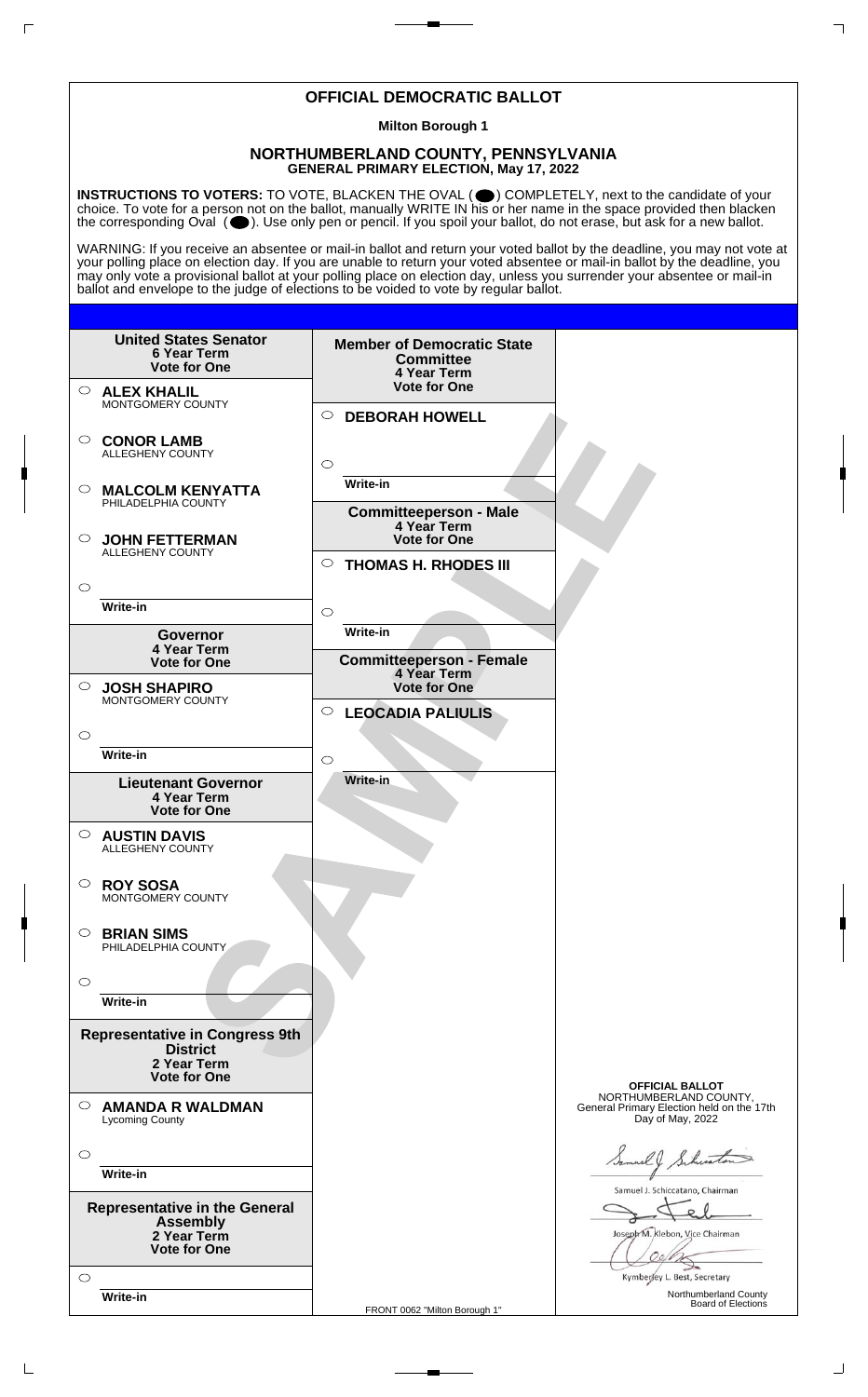| <b>OFFICIAL DEMOCRATIC BALLOT</b>                                                                                                                                                                                                                                                                                                                                                                                                                                         |                                                                                                                                                                                                                                                                                                                                                         |                                                                                                                   |  |  |
|---------------------------------------------------------------------------------------------------------------------------------------------------------------------------------------------------------------------------------------------------------------------------------------------------------------------------------------------------------------------------------------------------------------------------------------------------------------------------|---------------------------------------------------------------------------------------------------------------------------------------------------------------------------------------------------------------------------------------------------------------------------------------------------------------------------------------------------------|-------------------------------------------------------------------------------------------------------------------|--|--|
|                                                                                                                                                                                                                                                                                                                                                                                                                                                                           | <b>Milton Borough 2</b>                                                                                                                                                                                                                                                                                                                                 |                                                                                                                   |  |  |
| NORTHUMBERLAND COUNTY, PENNSYLVANIA<br><b>GENERAL PRIMARY ELECTION, May 17, 2022</b>                                                                                                                                                                                                                                                                                                                                                                                      |                                                                                                                                                                                                                                                                                                                                                         |                                                                                                                   |  |  |
|                                                                                                                                                                                                                                                                                                                                                                                                                                                                           | <b>INSTRUCTIONS TO VOTERS:</b> TO VOTE, BLACKEN THE OVAL (O) COMPLETELY, next to the candidate of your<br>choice. To vote for a person not on the ballot, manually WRITE IN his or her name in the space provided then blacken<br>the corresponding Oval (C). Use only pen or pencil. If you spoil your ballot, do not erase, but ask for a new ballot. |                                                                                                                   |  |  |
| WARNING: If you receive an absentee or mail-in ballot and return your voted ballot by the deadline, you may not vote at<br>your polling place on election day. If you are unable to return your voted absentee or mail-in ballot by the deadline, you<br>may only vote a provisional ballot at your polling place on election day, unless you surrender your absentee or mail-in<br>ballot and envelope to the judge of elections to be voided to vote by regular ballot. |                                                                                                                                                                                                                                                                                                                                                         |                                                                                                                   |  |  |
|                                                                                                                                                                                                                                                                                                                                                                                                                                                                           |                                                                                                                                                                                                                                                                                                                                                         |                                                                                                                   |  |  |
| <b>United States Senator</b><br><b>6 Year Term</b><br><b>Vote for One</b>                                                                                                                                                                                                                                                                                                                                                                                                 | <b>Member of Democratic State</b><br><b>Committee</b><br>4 Year Term                                                                                                                                                                                                                                                                                    |                                                                                                                   |  |  |
| $\circ$ ALEX KHALIL<br>MONTGOMERY COUNTY                                                                                                                                                                                                                                                                                                                                                                                                                                  | <b>Vote for One</b><br>O<br><b>DEBORAH HOWELL</b>                                                                                                                                                                                                                                                                                                       |                                                                                                                   |  |  |
| $\circ$<br><b>CONOR LAMB</b><br><b>ALLEGHENY COUNTY</b>                                                                                                                                                                                                                                                                                                                                                                                                                   | $\circ$                                                                                                                                                                                                                                                                                                                                                 |                                                                                                                   |  |  |
| <b>MALCOLM KENYATTA</b><br>$\circ$<br>PHILADELPHIA COUNTY                                                                                                                                                                                                                                                                                                                                                                                                                 | Write-in                                                                                                                                                                                                                                                                                                                                                |                                                                                                                   |  |  |
| $\circlearrowright$<br><b>JOHN FETTERMAN</b>                                                                                                                                                                                                                                                                                                                                                                                                                              | <b>Committeeperson - Male</b><br>4 Year Term<br><b>Vote for One</b>                                                                                                                                                                                                                                                                                     |                                                                                                                   |  |  |
| <b>ALLEGHENY COUNTY</b>                                                                                                                                                                                                                                                                                                                                                                                                                                                   | $\circ$<br><b>STANLEY SHARE</b>                                                                                                                                                                                                                                                                                                                         |                                                                                                                   |  |  |
| $\circ$<br>Write-in                                                                                                                                                                                                                                                                                                                                                                                                                                                       | O                                                                                                                                                                                                                                                                                                                                                       |                                                                                                                   |  |  |
| <b>Governor</b>                                                                                                                                                                                                                                                                                                                                                                                                                                                           | <b>Write-in</b>                                                                                                                                                                                                                                                                                                                                         |                                                                                                                   |  |  |
| 4 Year Term<br><b>Vote for One</b>                                                                                                                                                                                                                                                                                                                                                                                                                                        | <b>Committeeperson - Female</b><br>4 Year Term                                                                                                                                                                                                                                                                                                          |                                                                                                                   |  |  |
| O<br><b>JOSH SHAPIRO</b><br>MONTGOMERY COUNTY                                                                                                                                                                                                                                                                                                                                                                                                                             | <b>Vote for One</b><br>$\circ$<br><b>ROBIN SHARE</b>                                                                                                                                                                                                                                                                                                    |                                                                                                                   |  |  |
| $\circ$<br>Write-in                                                                                                                                                                                                                                                                                                                                                                                                                                                       |                                                                                                                                                                                                                                                                                                                                                         |                                                                                                                   |  |  |
|                                                                                                                                                                                                                                                                                                                                                                                                                                                                           | $\circ$<br><b>Write-in</b>                                                                                                                                                                                                                                                                                                                              |                                                                                                                   |  |  |
| <b>Lieutenant Governor</b><br>4 Year Term<br><b>Vote for One</b>                                                                                                                                                                                                                                                                                                                                                                                                          |                                                                                                                                                                                                                                                                                                                                                         |                                                                                                                   |  |  |
| $\circ$ AUSTIN DAVIS<br><b>ALLEGHENY COUNTY</b>                                                                                                                                                                                                                                                                                                                                                                                                                           |                                                                                                                                                                                                                                                                                                                                                         |                                                                                                                   |  |  |
| <b>ROY SOSA</b><br>O<br><b>MONTGOMERY COUNTY</b>                                                                                                                                                                                                                                                                                                                                                                                                                          |                                                                                                                                                                                                                                                                                                                                                         |                                                                                                                   |  |  |
| <b>BRIAN SIMS</b><br>$\circ$<br>PHILADELPHIA COUNTY                                                                                                                                                                                                                                                                                                                                                                                                                       |                                                                                                                                                                                                                                                                                                                                                         |                                                                                                                   |  |  |
| $\circ$<br><b>Write-in</b>                                                                                                                                                                                                                                                                                                                                                                                                                                                |                                                                                                                                                                                                                                                                                                                                                         |                                                                                                                   |  |  |
| <b>Representative in Congress 9th</b><br><b>District</b><br>2 Year Term<br><b>Vote for One</b>                                                                                                                                                                                                                                                                                                                                                                            |                                                                                                                                                                                                                                                                                                                                                         |                                                                                                                   |  |  |
| <b>AMANDA R WALDMAN</b><br>O<br><b>Lycoming County</b>                                                                                                                                                                                                                                                                                                                                                                                                                    |                                                                                                                                                                                                                                                                                                                                                         | <b>OFFICIAL BALLOT</b><br>NORTHUMBERLAND COUNTY,<br>General Primary Election held on the 17th<br>Day of May, 2022 |  |  |
| $\circ$                                                                                                                                                                                                                                                                                                                                                                                                                                                                   |                                                                                                                                                                                                                                                                                                                                                         |                                                                                                                   |  |  |
| <b>Write-in</b>                                                                                                                                                                                                                                                                                                                                                                                                                                                           |                                                                                                                                                                                                                                                                                                                                                         | Samuel J. Schiccatano, Chairman                                                                                   |  |  |
| <b>Representative in the General</b><br><b>Assembly</b><br>2 Year Term<br>Vote for One                                                                                                                                                                                                                                                                                                                                                                                    |                                                                                                                                                                                                                                                                                                                                                         | Joseph M. Klebon, Vice Chairman                                                                                   |  |  |
| $\circ$                                                                                                                                                                                                                                                                                                                                                                                                                                                                   |                                                                                                                                                                                                                                                                                                                                                         | Kymberley L. Best, Secretary                                                                                      |  |  |
| <b>Write-in</b>                                                                                                                                                                                                                                                                                                                                                                                                                                                           | FRONT 0063 "Milton Borough 2"                                                                                                                                                                                                                                                                                                                           | Northumberland County<br>Board of Elections                                                                       |  |  |

 $\Box$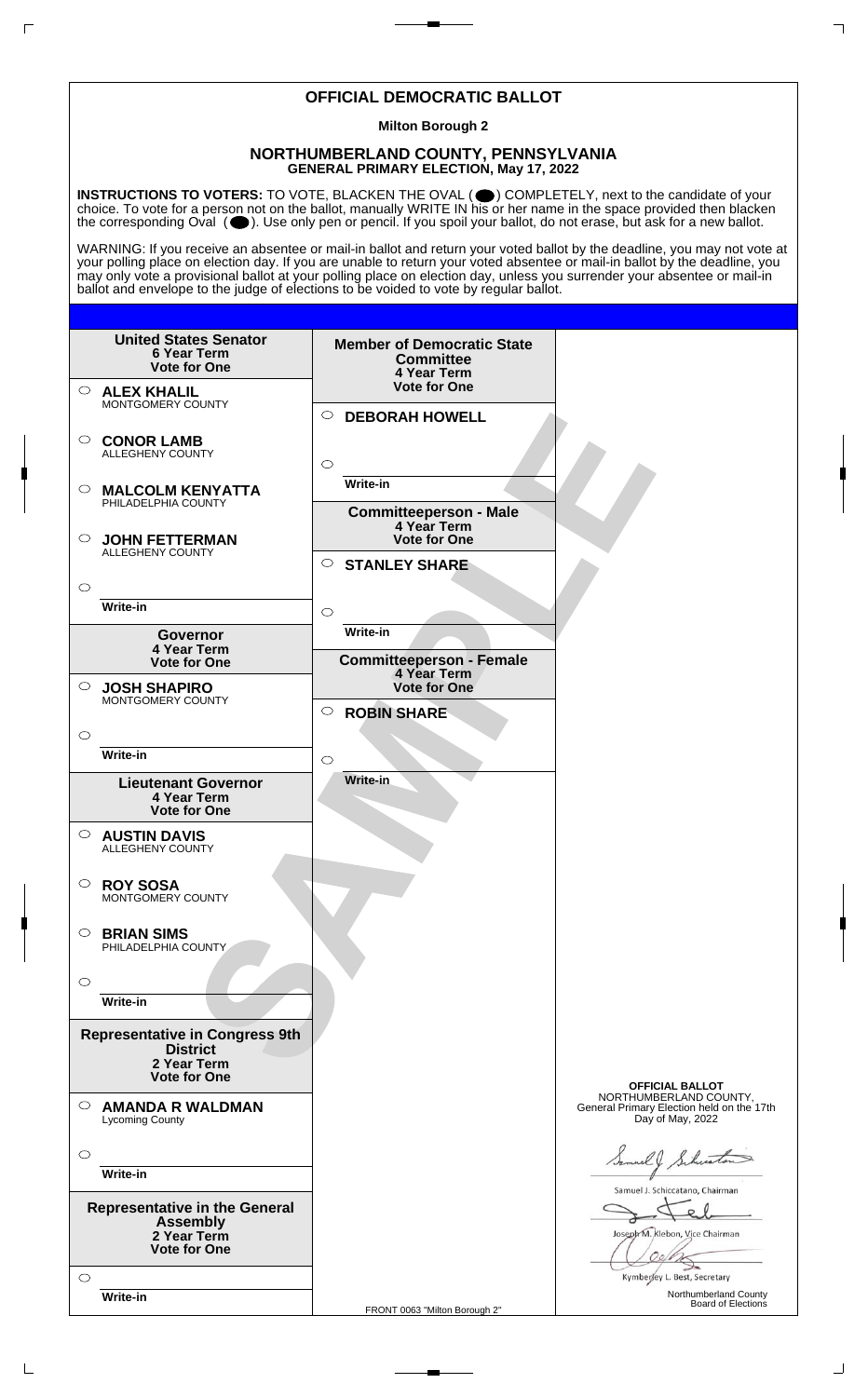|                                                                                        | <b>OFFICIAL DEMOCRATIC BALLOT</b>                                                                                                                                                                                                                                                                                                                                                                                                                                         |                                                                                         |  |  |
|----------------------------------------------------------------------------------------|---------------------------------------------------------------------------------------------------------------------------------------------------------------------------------------------------------------------------------------------------------------------------------------------------------------------------------------------------------------------------------------------------------------------------------------------------------------------------|-----------------------------------------------------------------------------------------|--|--|
|                                                                                        | <b>Milton Borough 3</b>                                                                                                                                                                                                                                                                                                                                                                                                                                                   |                                                                                         |  |  |
|                                                                                        | NORTHUMBERLAND COUNTY, PENNSYLVANIA<br><b>GENERAL PRIMARY ELECTION, May 17, 2022</b>                                                                                                                                                                                                                                                                                                                                                                                      |                                                                                         |  |  |
|                                                                                        | <b>INSTRUCTIONS TO VOTERS:</b> TO VOTE, BLACKEN THE OVAL (O) COMPLETELY, next to the candidate of your<br>choice. To vote for a person not on the ballot, manually WRITE IN his or her name in the space provided then blacken<br>the corresponding Oval (O). Use only pen or pencil. If you spoil your ballot, do not erase, but ask for a new ballot.                                                                                                                   |                                                                                         |  |  |
|                                                                                        | WARNING: If you receive an absentee or mail-in ballot and return your voted ballot by the deadline, you may not vote at<br>your polling place on election day. If you are unable to return your voted absentee or mail-in ballot by the deadline, you<br>may only vote a provisional ballot at your polling place on election day, unless you surrender your absentee or mail-in<br>ballot and envelope to the judge of elections to be voided to vote by regular ballot. |                                                                                         |  |  |
|                                                                                        |                                                                                                                                                                                                                                                                                                                                                                                                                                                                           |                                                                                         |  |  |
| <b>United States Senator</b><br><b>6 Year Term</b>                                     | <b>Member of Democratic State</b><br><b>Committee</b>                                                                                                                                                                                                                                                                                                                                                                                                                     |                                                                                         |  |  |
| <b>Vote for One</b><br><b>ALEX KHALIL</b><br>O.                                        | 4 Year Term<br><b>Vote for One</b>                                                                                                                                                                                                                                                                                                                                                                                                                                        |                                                                                         |  |  |
| MONTGOMERY COUNTY                                                                      | $\circ$<br><b>DEBORAH HOWELL</b>                                                                                                                                                                                                                                                                                                                                                                                                                                          |                                                                                         |  |  |
| $\circ$<br><b>CONOR LAMB</b><br>ALLEGHENY COUNTY                                       | $\circ$                                                                                                                                                                                                                                                                                                                                                                                                                                                                   |                                                                                         |  |  |
| <b>MALCOLM KENYATTA</b><br>$\circ$<br>PHILADELPHIA COUNTY                              | <b>Write-in</b>                                                                                                                                                                                                                                                                                                                                                                                                                                                           |                                                                                         |  |  |
| $\circlearrowright$<br><b>JOHN FETTERMAN</b>                                           | <b>Committeeperson - Male</b><br>4 Year Term<br><b>Vote for One</b>                                                                                                                                                                                                                                                                                                                                                                                                       |                                                                                         |  |  |
| <b>ALLEGHENY COUNTY</b><br>$\circ$                                                     | $\circ$<br><b>Write-in</b>                                                                                                                                                                                                                                                                                                                                                                                                                                                |                                                                                         |  |  |
| <b>Write-in</b>                                                                        | <b>Committeeperson - Female</b>                                                                                                                                                                                                                                                                                                                                                                                                                                           |                                                                                         |  |  |
| Governor<br>4 Year Term                                                                | 4 Year Term<br>Vote for One                                                                                                                                                                                                                                                                                                                                                                                                                                               |                                                                                         |  |  |
| <b>Vote for One</b><br>O<br><b>JOSH SHAPIRO</b><br>MONTGOMERY COUNTY                   | $\circ$<br>Write-in                                                                                                                                                                                                                                                                                                                                                                                                                                                       |                                                                                         |  |  |
| $\circ$                                                                                |                                                                                                                                                                                                                                                                                                                                                                                                                                                                           |                                                                                         |  |  |
| Write-in                                                                               |                                                                                                                                                                                                                                                                                                                                                                                                                                                                           |                                                                                         |  |  |
| <b>Lieutenant Governor</b><br>4 Year Term<br><b>Vote for One</b>                       |                                                                                                                                                                                                                                                                                                                                                                                                                                                                           |                                                                                         |  |  |
| <b>AUSTIN DAVIS</b><br>$\circ$<br><b>ALLEGHENY COUNTY</b>                              |                                                                                                                                                                                                                                                                                                                                                                                                                                                                           |                                                                                         |  |  |
| <b>ROY SOSA</b><br>O<br>MONTGOMERY COUNTY                                              |                                                                                                                                                                                                                                                                                                                                                                                                                                                                           |                                                                                         |  |  |
| <b>BRIAN SIMS</b><br>$\circ$<br>PHILADELPHIA COUNTY                                    |                                                                                                                                                                                                                                                                                                                                                                                                                                                                           |                                                                                         |  |  |
| $\circ$<br><b>Write-in</b>                                                             |                                                                                                                                                                                                                                                                                                                                                                                                                                                                           |                                                                                         |  |  |
| <b>Representative in Congress 9th</b>                                                  |                                                                                                                                                                                                                                                                                                                                                                                                                                                                           |                                                                                         |  |  |
| <b>District</b><br>2 Year Term<br><b>Vote for One</b>                                  |                                                                                                                                                                                                                                                                                                                                                                                                                                                                           | <b>OFFICIAL BALLOT</b>                                                                  |  |  |
| <b>AMANDA R WALDMAN</b><br>O<br><b>Lycoming County</b>                                 |                                                                                                                                                                                                                                                                                                                                                                                                                                                                           | NORTHUMBERLAND COUNTY.<br>General Primary Election held on the 17th<br>Day of May, 2022 |  |  |
| $\circ$                                                                                |                                                                                                                                                                                                                                                                                                                                                                                                                                                                           |                                                                                         |  |  |
| <b>Write-in</b>                                                                        |                                                                                                                                                                                                                                                                                                                                                                                                                                                                           | Samuel J. Schiccatano, Chairman                                                         |  |  |
| <b>Representative in the General</b><br><b>Assembly</b><br>2 Year Term<br>Vote for One |                                                                                                                                                                                                                                                                                                                                                                                                                                                                           | Joseph M. Klebon, Vice Chairman                                                         |  |  |
| $\circ$                                                                                |                                                                                                                                                                                                                                                                                                                                                                                                                                                                           | Kymberley L. Best, Secretary                                                            |  |  |
| Write-in                                                                               | FRONT 0064 "Milton Borough 3"                                                                                                                                                                                                                                                                                                                                                                                                                                             | Northumberland County<br>Board of Elections                                             |  |  |

 $\Box$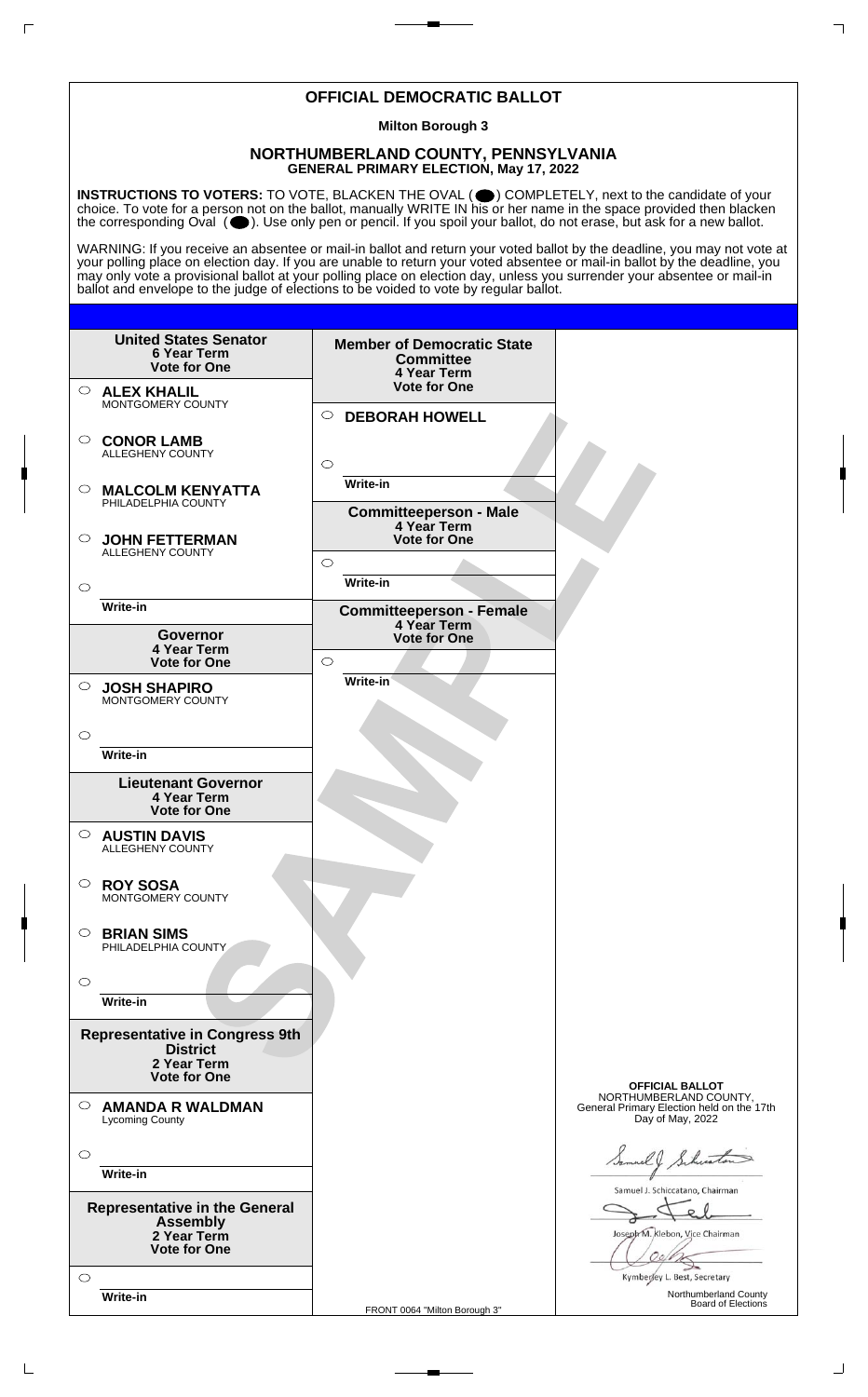|                     | <b>OFFICIAL DEMOCRATIC BALLOT</b>                                                             |                                                                                                                                                                                                                                                                                                                                                                                                                                                                           |                                                                                               |  |
|---------------------|-----------------------------------------------------------------------------------------------|---------------------------------------------------------------------------------------------------------------------------------------------------------------------------------------------------------------------------------------------------------------------------------------------------------------------------------------------------------------------------------------------------------------------------------------------------------------------------|-----------------------------------------------------------------------------------------------|--|
|                     | <b>Milton Borough 4</b>                                                                       |                                                                                                                                                                                                                                                                                                                                                                                                                                                                           |                                                                                               |  |
|                     |                                                                                               | NORTHUMBERLAND COUNTY, PENNSYLVANIA<br><b>GENERAL PRIMARY ELECTION, May 17, 2022</b>                                                                                                                                                                                                                                                                                                                                                                                      |                                                                                               |  |
|                     |                                                                                               | <b>INSTRUCTIONS TO VOTERS:</b> TO VOTE, BLACKEN THE OVAL (O) COMPLETELY, next to the candidate of your choice. To vote for a person not on the ballot, manually WRITE IN his or her name in the space provided then blacken<br>the corresponding Oval (O). Use only pen or pencil. If you spoil your ballot, do not erase, but ask for a new ballot.                                                                                                                      |                                                                                               |  |
|                     |                                                                                               | WARNING: If you receive an absentee or mail-in ballot and return your voted ballot by the deadline, you may not vote at<br>your polling place on election day. If you are unable to return your voted absentee or mail-in ballot by the deadline, you<br>may only vote a provisional ballot at your polling place on election day, unless you surrender your absentee or mail-in<br>ballot and envelope to the judge of elections to be voided to vote by regular ballot. |                                                                                               |  |
|                     |                                                                                               |                                                                                                                                                                                                                                                                                                                                                                                                                                                                           |                                                                                               |  |
|                     | <b>United States Senator</b>                                                                  | <b>Member of Democratic State</b>                                                                                                                                                                                                                                                                                                                                                                                                                                         |                                                                                               |  |
|                     | <b>6 Year Term</b><br><b>Vote for One</b><br>$\circ$ ALEX KHALIL                              | <b>Committee</b><br>4 Year Term<br><b>Vote for One</b>                                                                                                                                                                                                                                                                                                                                                                                                                    |                                                                                               |  |
|                     | MONTGOMERY COUNTY                                                                             | O<br><b>DEBORAH HOWELL</b>                                                                                                                                                                                                                                                                                                                                                                                                                                                |                                                                                               |  |
| $\circ$             | <b>CONOR LAMB</b><br>ALLEGHENY COUNTY                                                         | $\circ$                                                                                                                                                                                                                                                                                                                                                                                                                                                                   |                                                                                               |  |
| O.                  | <b>MALCOLM KENYATTA</b><br>PHILADELPHIA COUNTY                                                | Write-in<br><b>Committeeperson - Male</b>                                                                                                                                                                                                                                                                                                                                                                                                                                 |                                                                                               |  |
| $\circ$             | <b>JOHN FETTERMAN</b><br><b>ALLEGHENY COUNTY</b>                                              | 4 Year Term<br><b>Vote for One</b>                                                                                                                                                                                                                                                                                                                                                                                                                                        |                                                                                               |  |
| $\circlearrowright$ |                                                                                               | $\circ$<br><b>Write-in</b>                                                                                                                                                                                                                                                                                                                                                                                                                                                |                                                                                               |  |
|                     | <b>Write-in</b>                                                                               | <b>Committeeperson - Female</b>                                                                                                                                                                                                                                                                                                                                                                                                                                           |                                                                                               |  |
|                     | 4 Year Term<br><b>Governor</b><br><b>Vote for One</b>                                         |                                                                                                                                                                                                                                                                                                                                                                                                                                                                           |                                                                                               |  |
|                     | 4 Year Term<br><b>Vote for One</b>                                                            | $\circ$                                                                                                                                                                                                                                                                                                                                                                                                                                                                   |                                                                                               |  |
| $\circ$             | <b>JOSH SHAPIRO</b><br>MONTGOMERY COUNTY                                                      | Write-in                                                                                                                                                                                                                                                                                                                                                                                                                                                                  |                                                                                               |  |
| $\circ$             |                                                                                               |                                                                                                                                                                                                                                                                                                                                                                                                                                                                           |                                                                                               |  |
|                     | Write-in                                                                                      |                                                                                                                                                                                                                                                                                                                                                                                                                                                                           |                                                                                               |  |
|                     | <b>Lieutenant Governor</b><br>4 Year Term<br><b>Vote for One</b>                              |                                                                                                                                                                                                                                                                                                                                                                                                                                                                           |                                                                                               |  |
|                     | $\circ$ AUSTIN DAVIS<br><b>ALLEGHENY COUNTY</b>                                               |                                                                                                                                                                                                                                                                                                                                                                                                                                                                           |                                                                                               |  |
| O                   | <b>ROY SOSA</b><br>MONTGOMERY COUNTY                                                          |                                                                                                                                                                                                                                                                                                                                                                                                                                                                           |                                                                                               |  |
| O                   | <b>BRIAN SIMS</b><br>PHILADELPHIA COUNTY                                                      |                                                                                                                                                                                                                                                                                                                                                                                                                                                                           |                                                                                               |  |
| $\circ$             | <b>Write-in</b>                                                                               |                                                                                                                                                                                                                                                                                                                                                                                                                                                                           |                                                                                               |  |
|                     |                                                                                               |                                                                                                                                                                                                                                                                                                                                                                                                                                                                           |                                                                                               |  |
|                     | <b>Representative in Congress 9th</b><br><b>District</b><br>2 Year Term                       |                                                                                                                                                                                                                                                                                                                                                                                                                                                                           |                                                                                               |  |
| O                   | <b>Vote for One</b><br><b>AMANDA R WALDMAN</b>                                                |                                                                                                                                                                                                                                                                                                                                                                                                                                                                           | <b>OFFICIAL BALLOT</b><br>NORTHUMBERLAND COUNTY,<br>General Primary Election held on the 17th |  |
|                     | <b>Lycoming County</b>                                                                        |                                                                                                                                                                                                                                                                                                                                                                                                                                                                           | Day of May, 2022                                                                              |  |
| $\circ$             | <b>Write-in</b>                                                                               |                                                                                                                                                                                                                                                                                                                                                                                                                                                                           |                                                                                               |  |
|                     | <b>Representative in the General</b><br><b>Assembly</b><br>2 Year Term<br><b>Vote for One</b> |                                                                                                                                                                                                                                                                                                                                                                                                                                                                           | Samuel J. Schiccatano, Chairman<br>Joseph M. Klebon, Vice Chairman                            |  |
| $\circlearrowright$ |                                                                                               |                                                                                                                                                                                                                                                                                                                                                                                                                                                                           | Kymberley L. Best, Secretary                                                                  |  |
|                     | Write-in                                                                                      | FRONT 0065 "Milton Borough 4"                                                                                                                                                                                                                                                                                                                                                                                                                                             | Northumberland County<br>Board of Elections                                                   |  |

 $\Box$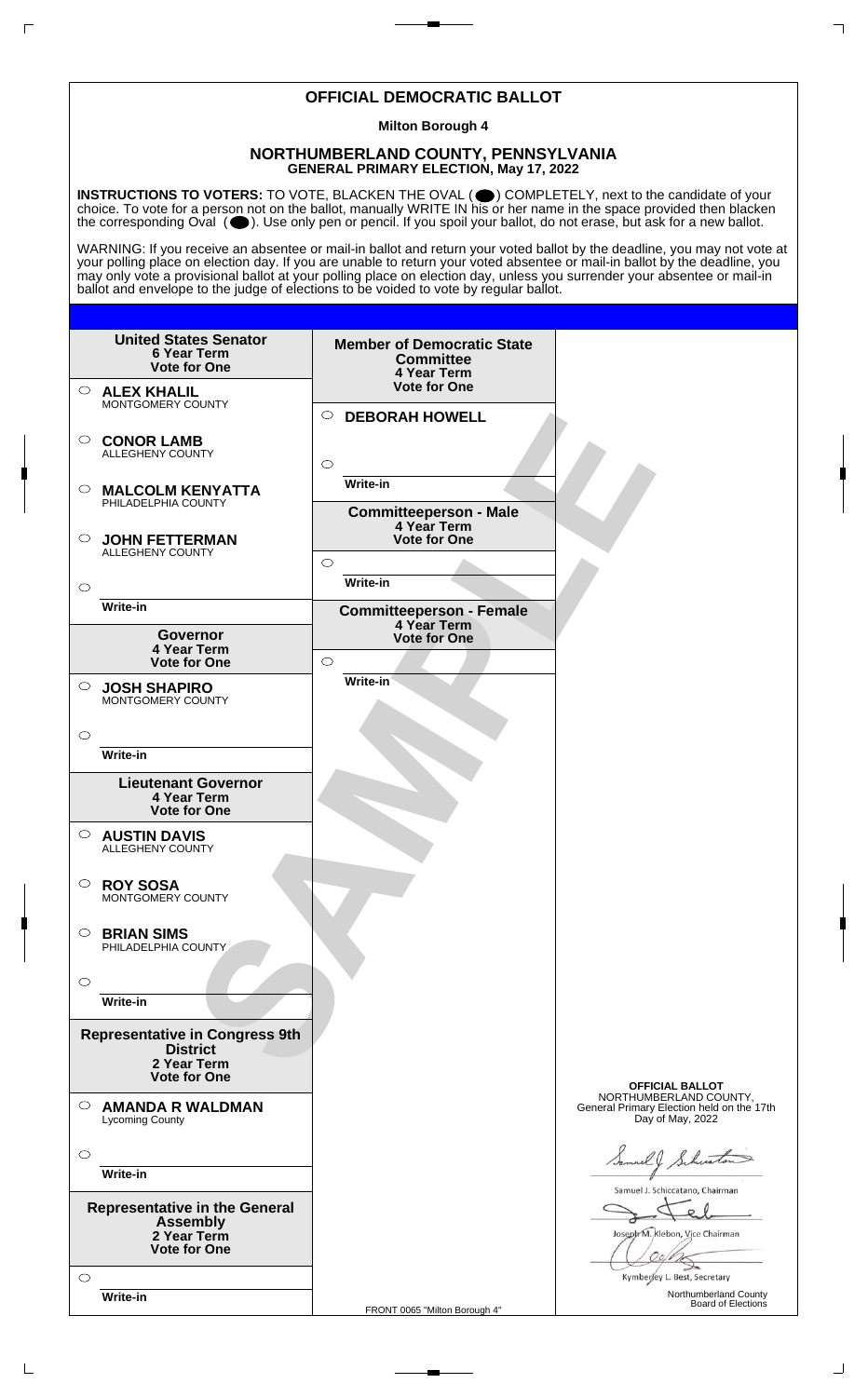|                                                                                                | <b>OFFICIAL DEMOCRATIC BALLOT</b>                                                                                                                                                                                                                                                                                                                                                                                                                                         |                                                                                                                   |
|------------------------------------------------------------------------------------------------|---------------------------------------------------------------------------------------------------------------------------------------------------------------------------------------------------------------------------------------------------------------------------------------------------------------------------------------------------------------------------------------------------------------------------------------------------------------------------|-------------------------------------------------------------------------------------------------------------------|
|                                                                                                | <b>Milton Borough 5</b>                                                                                                                                                                                                                                                                                                                                                                                                                                                   |                                                                                                                   |
|                                                                                                | NORTHUMBERLAND COUNTY, PENNSYLVANIA<br><b>GENERAL PRIMARY ELECTION, May 17, 2022</b>                                                                                                                                                                                                                                                                                                                                                                                      |                                                                                                                   |
|                                                                                                | INSTRUCTIONS TO VOTERS: TO VOTE, BLACKEN THE OVAL (O) COMPLETELY, next to the candidate of your<br>choice. To vote for a person not on the ballot, manually WRITE IN his or her name in the space provided then blacken<br>the corresponding Oval (O). Use only pen or pencil. If you spoil your ballot, do not erase, but ask for a new ballot.                                                                                                                          |                                                                                                                   |
|                                                                                                | WARNING: If you receive an absentee or mail-in ballot and return your voted ballot by the deadline, you may not vote at<br>your polling place on election day. If you are unable to return your voted absentee or mail-in ballot by the deadline, you<br>may only vote a provisional ballot at your polling place on election day, unless you surrender your absentee or mail-in<br>ballot and envelope to the judge of elections to be voided to vote by regular ballot. |                                                                                                                   |
| <b>United States Senator</b>                                                                   | <b>Member of Democratic State</b>                                                                                                                                                                                                                                                                                                                                                                                                                                         |                                                                                                                   |
| 6 Year Term<br><b>Vote for One</b>                                                             | <b>Committee</b><br>4 Year Term<br><b>Vote for One</b>                                                                                                                                                                                                                                                                                                                                                                                                                    |                                                                                                                   |
| <b>ALEX KHALIL</b><br>O.<br><b>MONTGOMERY COUNTY</b>                                           | O<br><b>DEBORAH HOWELL</b>                                                                                                                                                                                                                                                                                                                                                                                                                                                |                                                                                                                   |
| $\circ$<br><b>CONOR LAMB</b><br><b>ALLEGHENY COUNTY</b>                                        | ◯                                                                                                                                                                                                                                                                                                                                                                                                                                                                         |                                                                                                                   |
| <b>MALCOLM KENYATTA</b><br>$\circ$<br>PHILADELPHIA COUNTY                                      | <b>Write-in</b><br><b>Committeeperson - Male</b>                                                                                                                                                                                                                                                                                                                                                                                                                          |                                                                                                                   |
| $\circ$<br><b>JOHN FETTERMAN</b><br><b>ALLEGHENY COUNTY</b>                                    | 4 Year Term<br><b>Vote for One</b>                                                                                                                                                                                                                                                                                                                                                                                                                                        |                                                                                                                   |
| $\circ$                                                                                        | ◯<br><b>Write-in</b>                                                                                                                                                                                                                                                                                                                                                                                                                                                      |                                                                                                                   |
| <b>Write-in</b>                                                                                | <b>Committeeperson - Female</b><br>4 Year Term                                                                                                                                                                                                                                                                                                                                                                                                                            |                                                                                                                   |
| Governor<br>4 Year Term<br><b>Vote for One</b>                                                 | <b>Vote for One</b><br>$\circ$<br><b>CHLOE RADEL</b>                                                                                                                                                                                                                                                                                                                                                                                                                      |                                                                                                                   |
| <b>JOSH SHAPIRO</b><br>$\circ$<br>MONTGOMERY COUNTY                                            | $\circlearrowright$                                                                                                                                                                                                                                                                                                                                                                                                                                                       |                                                                                                                   |
| $\circlearrowright$<br><b>Write-in</b>                                                         | Write-in                                                                                                                                                                                                                                                                                                                                                                                                                                                                  |                                                                                                                   |
| <b>Lieutenant Governor</b><br>4 Year Term<br><b>Vote for One</b>                               |                                                                                                                                                                                                                                                                                                                                                                                                                                                                           |                                                                                                                   |
| $\circ$<br><b>AUSTIN DAVIS</b><br><b>ALLEGHENY COUNTY</b>                                      |                                                                                                                                                                                                                                                                                                                                                                                                                                                                           |                                                                                                                   |
| <b>ROY SOSA</b><br>$\circ$<br><b>MONTGOMERY COUNTY</b>                                         |                                                                                                                                                                                                                                                                                                                                                                                                                                                                           |                                                                                                                   |
| O<br><b>BRIAN SIMS</b><br>PHILADELPHIA COUNTY                                                  |                                                                                                                                                                                                                                                                                                                                                                                                                                                                           |                                                                                                                   |
| $\circ$<br>Write-in                                                                            |                                                                                                                                                                                                                                                                                                                                                                                                                                                                           |                                                                                                                   |
| <b>Representative in Congress 9th</b><br><b>District</b><br>2 Year Term<br><b>Vote for One</b> |                                                                                                                                                                                                                                                                                                                                                                                                                                                                           |                                                                                                                   |
| <b>AMANDA R WALDMAN</b><br>O<br><b>Lycoming County</b>                                         |                                                                                                                                                                                                                                                                                                                                                                                                                                                                           | <b>OFFICIAL BALLOT</b><br>NORTHUMBERLAND COUNTY,<br>General Primary Election held on the 17th<br>Day of May, 2022 |
| $\circ$                                                                                        |                                                                                                                                                                                                                                                                                                                                                                                                                                                                           |                                                                                                                   |
| <b>Write-in</b>                                                                                |                                                                                                                                                                                                                                                                                                                                                                                                                                                                           | Samuel J. Schiccatano, Chairman                                                                                   |
| <b>Representative in the General</b><br><b>Assembly</b><br>2 Year Term<br><b>Vote for One</b>  |                                                                                                                                                                                                                                                                                                                                                                                                                                                                           | Joseph M. Klebon, Vice Chairman                                                                                   |
| $\circ$                                                                                        |                                                                                                                                                                                                                                                                                                                                                                                                                                                                           | Kymberley L. Best, Secretary                                                                                      |
| Write-in                                                                                       | FRONT 0066 "Milton Borough 5"                                                                                                                                                                                                                                                                                                                                                                                                                                             | Northumberland County<br>Board of Elections                                                                       |

 $\mathsf{L}% _{0}\left( \mathcal{A}_{0}\right) ^{\ast }=\mathsf{L}_{0}\left( \mathcal{A}_{0}\right) ^{\ast }$ 

 $\perp$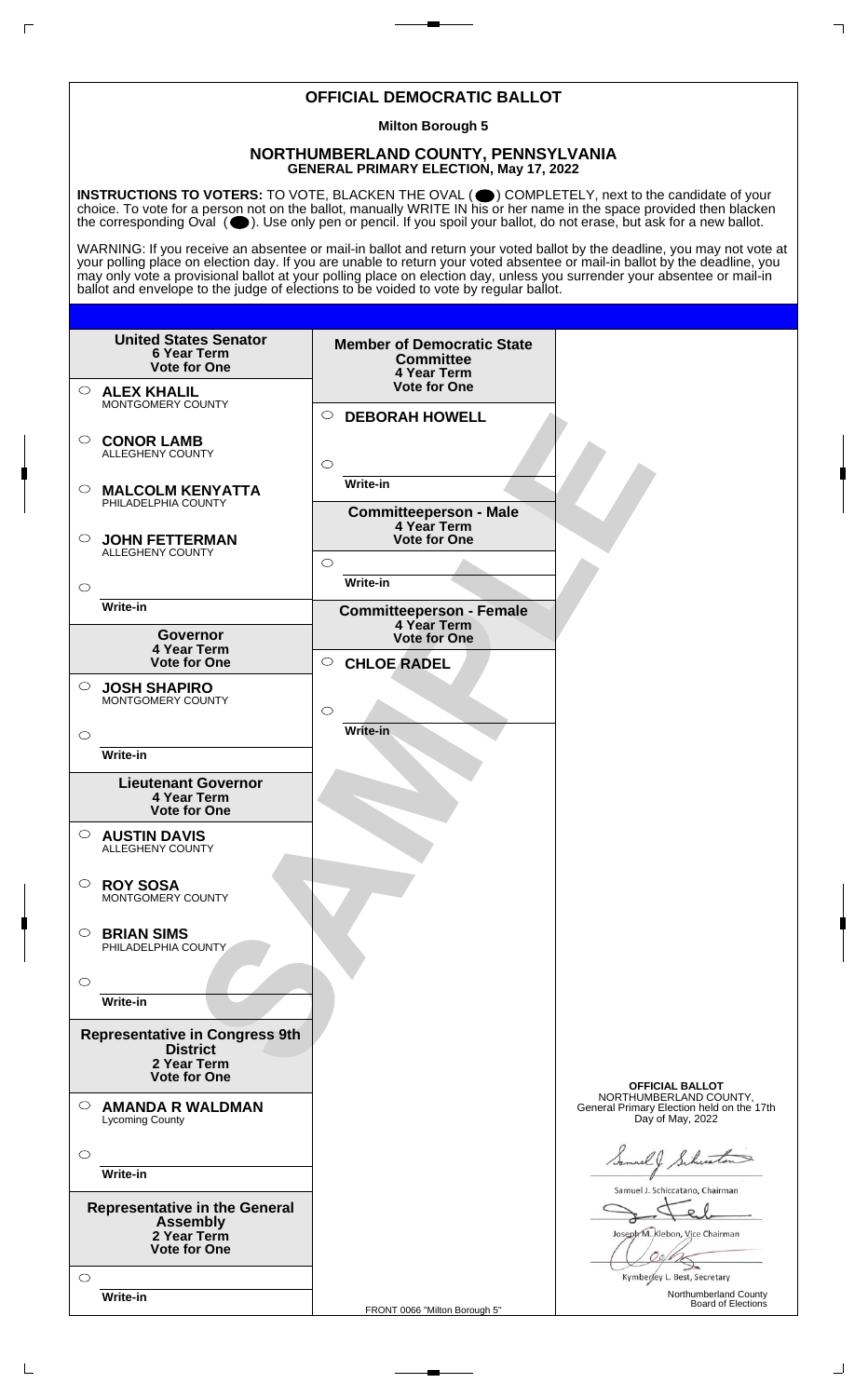| <b>OFFICIAL DEMOCRATIC BALLOT</b>                                                              |                                                                                                                                                                                                                                                                                                                                                                                                                                                                           |  |  |  |
|------------------------------------------------------------------------------------------------|---------------------------------------------------------------------------------------------------------------------------------------------------------------------------------------------------------------------------------------------------------------------------------------------------------------------------------------------------------------------------------------------------------------------------------------------------------------------------|--|--|--|
|                                                                                                | <b>Northumberland Borough 1</b>                                                                                                                                                                                                                                                                                                                                                                                                                                           |  |  |  |
| NORTHUMBERLAND COUNTY, PENNSYLVANIA<br><b>GENERAL PRIMARY ELECTION, May 17, 2022</b>           |                                                                                                                                                                                                                                                                                                                                                                                                                                                                           |  |  |  |
|                                                                                                | <b>INSTRUCTIONS TO VOTERS:</b> TO VOTE, BLACKEN THE OVAL (O) COMPLETELY, next to the candidate of your choice. To vote for a person not on the ballot, manually WRITE IN his or her name in the space provided then blacken<br>the corresponding Oval (O). Use only pen or pencil. If you spoil your ballot, do not erase, but ask for a new ballot.                                                                                                                      |  |  |  |
|                                                                                                | WARNING: If you receive an absentee or mail-in ballot and return your voted ballot by the deadline, you may not vote at<br>your polling place on election day. If you are unable to return your voted absentee or mail-in ballot by the deadline, you<br>may only vote a provisional ballot at your polling place on election day, unless you surrender your absentee or mail-in<br>ballot and envelope to the judge of elections to be voided to vote by regular ballot. |  |  |  |
|                                                                                                |                                                                                                                                                                                                                                                                                                                                                                                                                                                                           |  |  |  |
| <b>United States Senator</b><br><b>6 Year Term</b><br><b>Vote for One</b>                      | <b>Member of Democratic State</b><br><b>Committee</b><br>4 Year Term<br><b>Vote for One</b>                                                                                                                                                                                                                                                                                                                                                                               |  |  |  |
| $\circ$<br><b>ALEX KHALIL</b><br>MONTGOMERY COUNTY                                             | $\circ$<br><b>DEBORAH HOWELL</b>                                                                                                                                                                                                                                                                                                                                                                                                                                          |  |  |  |
| $\circ$<br><b>CONOR LAMB</b><br><b>ALLEGHENY COUNTY</b>                                        |                                                                                                                                                                                                                                                                                                                                                                                                                                                                           |  |  |  |
| $\circ$<br><b>MALCOLM KENYATTA</b>                                                             | $\bigcirc$<br><b>Write-in</b>                                                                                                                                                                                                                                                                                                                                                                                                                                             |  |  |  |
| PHILADELPHIA COUNTY                                                                            | <b>Committeeperson - Male</b><br>4 Year Term                                                                                                                                                                                                                                                                                                                                                                                                                              |  |  |  |
| $\circ$<br><b>JOHN FETTERMAN</b><br><b>ALLEGHENY COUNTY</b>                                    | <b>Vote for One</b><br>$\circ$                                                                                                                                                                                                                                                                                                                                                                                                                                            |  |  |  |
| $\circ$<br><b>Write-in</b>                                                                     | <b>Write-in</b><br><b>Committeeperson - Female</b>                                                                                                                                                                                                                                                                                                                                                                                                                        |  |  |  |
| Governor<br>4 Year Term                                                                        | 4 Year Term<br><b>Vote for One</b>                                                                                                                                                                                                                                                                                                                                                                                                                                        |  |  |  |
| <b>Vote for One</b><br>$\circ$<br><b>JOSH SHAPIRO</b>                                          | <b>DEBORAH HOWELL</b><br>$\circ$                                                                                                                                                                                                                                                                                                                                                                                                                                          |  |  |  |
| MONTGOMERY COUNTY                                                                              | $\circ$                                                                                                                                                                                                                                                                                                                                                                                                                                                                   |  |  |  |
| $\circ$<br>Write-in                                                                            | <b>Write-in</b>                                                                                                                                                                                                                                                                                                                                                                                                                                                           |  |  |  |
| <b>Lieutenant Governor</b><br>4 Year Term<br><b>Vote for One</b>                               |                                                                                                                                                                                                                                                                                                                                                                                                                                                                           |  |  |  |
| $\circ$<br><b>AUSTIN DAVIS</b><br><b>ALLEGHENY COUNTY</b>                                      |                                                                                                                                                                                                                                                                                                                                                                                                                                                                           |  |  |  |
| <b>ROY SOSA</b><br>$\circ$<br>MONTGOMERY COUNTY                                                |                                                                                                                                                                                                                                                                                                                                                                                                                                                                           |  |  |  |
| $\circ$<br><b>BRIAN SIMS</b><br>PHILADELPHIA COUNTY                                            |                                                                                                                                                                                                                                                                                                                                                                                                                                                                           |  |  |  |
| $\circ$<br><b>Write-in</b>                                                                     |                                                                                                                                                                                                                                                                                                                                                                                                                                                                           |  |  |  |
| <b>Representative in Congress 9th</b><br><b>District</b><br>2 Year Term<br><b>Vote for One</b> | <b>OFFICIAL BALLOT</b>                                                                                                                                                                                                                                                                                                                                                                                                                                                    |  |  |  |
| $\circ$<br><b>AMANDA R WALDMAN</b><br><b>Lycoming County</b>                                   | NORTHUMBERLAND COUNTY,<br>General Primary Election held on the 17th<br>Day of May, 2022                                                                                                                                                                                                                                                                                                                                                                                   |  |  |  |
| $\circ$<br><b>Write-in</b>                                                                     |                                                                                                                                                                                                                                                                                                                                                                                                                                                                           |  |  |  |
| <b>Representative in the General</b><br><b>Assembly</b><br>2 Year Term<br><b>Vote for One</b>  | Samuel J. Schiccatano, Chairman<br>Joseph M. Klebon, Vice Chairman                                                                                                                                                                                                                                                                                                                                                                                                        |  |  |  |
| $\circ$                                                                                        | Kymber/ey L. Best, Secretary                                                                                                                                                                                                                                                                                                                                                                                                                                              |  |  |  |

FRONT 0067 "Northumberland Borough 1

 $\Box$ 

 $\overline{\mathbb{F}}$ 

**Write-in**

 $\begin{array}{c} \mathcal{L} \end{array}$ 

Northumberland County Board of Elections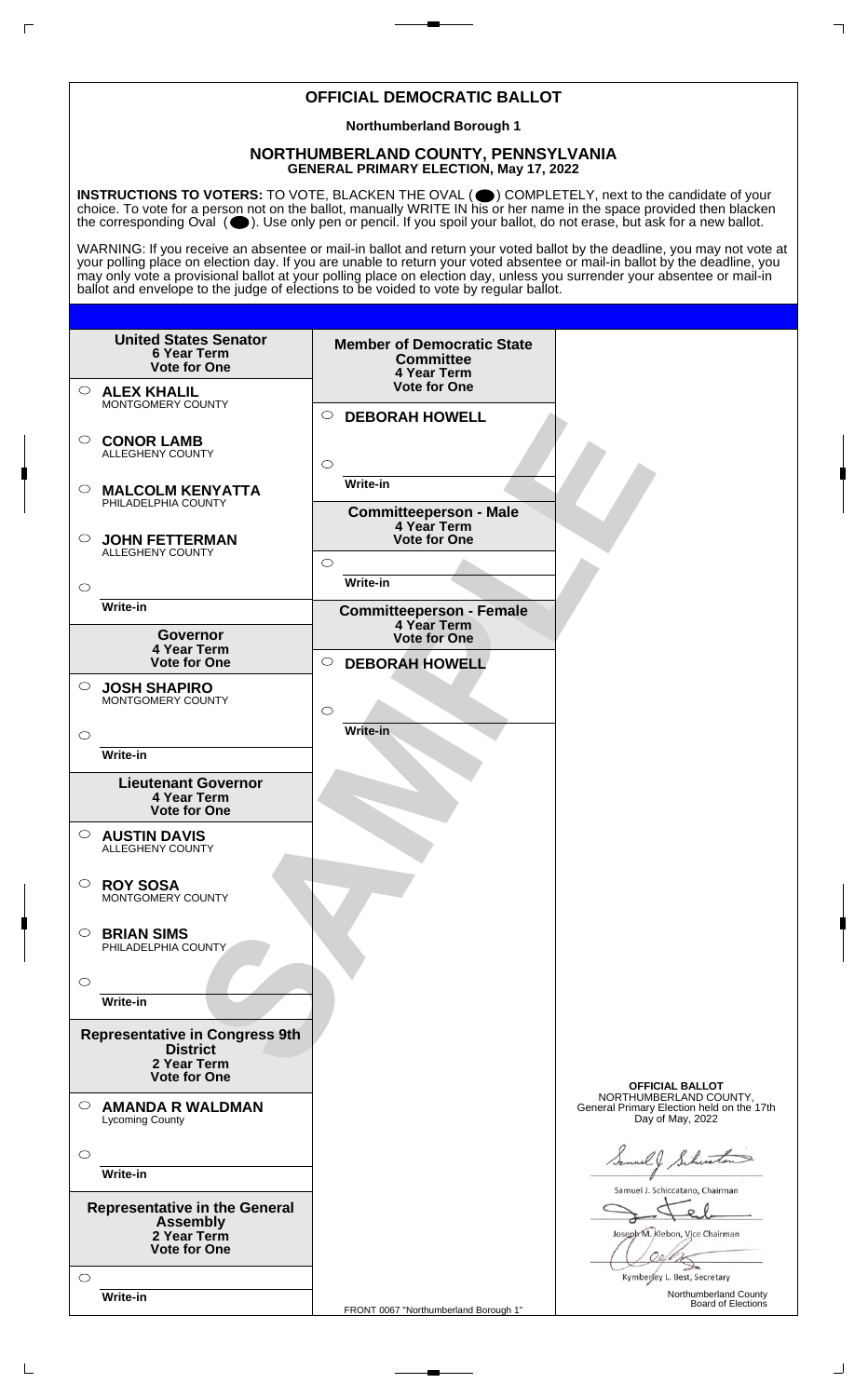|                                                                                      |                                                                                                | <b>OFFICIAL DEMOCRATIC BALLOT</b>                                                                                                                                                                                                                                                                                                                                                                                                                  |                                                                                         |  |
|--------------------------------------------------------------------------------------|------------------------------------------------------------------------------------------------|----------------------------------------------------------------------------------------------------------------------------------------------------------------------------------------------------------------------------------------------------------------------------------------------------------------------------------------------------------------------------------------------------------------------------------------------------|-----------------------------------------------------------------------------------------|--|
|                                                                                      |                                                                                                | <b>Northumberland Borough 2</b>                                                                                                                                                                                                                                                                                                                                                                                                                    |                                                                                         |  |
| NORTHUMBERLAND COUNTY, PENNSYLVANIA<br><b>GENERAL PRIMARY ELECTION, May 17, 2022</b> |                                                                                                |                                                                                                                                                                                                                                                                                                                                                                                                                                                    |                                                                                         |  |
|                                                                                      |                                                                                                | <b>INSTRUCTIONS TO VOTERS:</b> TO VOTE, BLACKEN THE OVAL (O) COMPLETELY, next to the candidate of your choice. To vote for a person not on the ballot, manually WRITE IN his or her name in the space provided then blacken<br>the corresponding Oval (O). Use only pen or pencil. If you spoil your ballot, do not erase, but ask for a new ballot.                                                                                               |                                                                                         |  |
|                                                                                      |                                                                                                | WARNING: If you receive an absentee or mail-in ballot and return your voted ballot by the deadline, you may not vote at<br>your polling place on election day. If you are unable to return your voted absentee or mail-in ballot by the deadline, you may only vote a provisional ballot at your polling place on election day, unless you surrender your<br>ballot and envelope to the judge of elections to be voided to vote by regular ballot. |                                                                                         |  |
|                                                                                      |                                                                                                |                                                                                                                                                                                                                                                                                                                                                                                                                                                    |                                                                                         |  |
|                                                                                      | <b>United States Senator</b><br><b>6 Year Term</b><br><b>Vote for One</b>                      | <b>Member of Democratic State</b><br><b>Committee</b><br>4 Year Term                                                                                                                                                                                                                                                                                                                                                                               |                                                                                         |  |
| $\circ$                                                                              | <b>ALEX KHALIL</b><br><b>MONTGOMERY COUNTY</b>                                                 | <b>Vote for One</b><br><b>DEBORAH HOWELL</b><br>O                                                                                                                                                                                                                                                                                                                                                                                                  |                                                                                         |  |
| O                                                                                    | <b>CONOR LAMB</b><br><b>ALLEGHENY COUNTY</b>                                                   | ◯                                                                                                                                                                                                                                                                                                                                                                                                                                                  |                                                                                         |  |
| O                                                                                    | <b>MALCOLM KENYATTA</b><br>PHILADELPHIA COUNTY                                                 | <b>Write-in</b>                                                                                                                                                                                                                                                                                                                                                                                                                                    |                                                                                         |  |
| $\circlearrowright$                                                                  | <b>JOHN FETTERMAN</b><br><b>ALLEGHENY COUNTY</b>                                               | <b>Committeeperson - Male</b><br>4 Year Term<br><b>Vote for One</b>                                                                                                                                                                                                                                                                                                                                                                                |                                                                                         |  |
| $\circlearrowright$                                                                  |                                                                                                | $\circ$<br><b>RUSSELL H. MERCHUM</b>                                                                                                                                                                                                                                                                                                                                                                                                               |                                                                                         |  |
|                                                                                      | <b>Write-in</b>                                                                                | ◯                                                                                                                                                                                                                                                                                                                                                                                                                                                  |                                                                                         |  |
|                                                                                      | Governor<br>4 Year Term<br><b>Vote for One</b>                                                 | <b>Write-in</b><br><b>Committeeperson - Female</b>                                                                                                                                                                                                                                                                                                                                                                                                 |                                                                                         |  |
| $\circlearrowright$                                                                  | <b>JOSH SHAPIRO</b><br>MONTGOMERY COUNTY                                                       | 4 Year Term<br><b>Vote for One</b><br><b>MARY M. HEGARTY</b><br>O                                                                                                                                                                                                                                                                                                                                                                                  |                                                                                         |  |
| $\circlearrowright$                                                                  | Write-in                                                                                       | $\circ$                                                                                                                                                                                                                                                                                                                                                                                                                                            |                                                                                         |  |
|                                                                                      | <b>Lieutenant Governor</b><br>4 Year Term<br><b>Vote for One</b>                               | <b>Write-in</b>                                                                                                                                                                                                                                                                                                                                                                                                                                    |                                                                                         |  |
| $\circ$                                                                              | <b>AUSTIN DAVIS</b><br><b>ALLEGHENY COUNTY</b>                                                 |                                                                                                                                                                                                                                                                                                                                                                                                                                                    |                                                                                         |  |
| $\circlearrowright$                                                                  | <b>ROY SOSA</b><br>MONTGOMERY COUNTY                                                           |                                                                                                                                                                                                                                                                                                                                                                                                                                                    |                                                                                         |  |
| $\circ$                                                                              | <b>BRIAN SIMS</b><br>PHILADELPHIA COUNTY                                                       |                                                                                                                                                                                                                                                                                                                                                                                                                                                    |                                                                                         |  |
| $\circ$                                                                              | <b>Write-in</b>                                                                                |                                                                                                                                                                                                                                                                                                                                                                                                                                                    |                                                                                         |  |
|                                                                                      | <b>Representative in Congress 9th</b><br><b>District</b><br>2 Year Term<br><b>Vote for One</b> |                                                                                                                                                                                                                                                                                                                                                                                                                                                    | <b>OFFICIAL BALLOT</b>                                                                  |  |
| $\circ$                                                                              | <b>AMANDA R WALDMAN</b><br><b>Lycoming County</b>                                              |                                                                                                                                                                                                                                                                                                                                                                                                                                                    | NORTHUMBERLAND COUNTY,<br>General Primary Election held on the 17th<br>Day of May, 2022 |  |
| $\circ$                                                                              | Write-in                                                                                       |                                                                                                                                                                                                                                                                                                                                                                                                                                                    |                                                                                         |  |
|                                                                                      | <b>Representative in the General</b><br><b>Assembly</b><br>2 Year Term<br><b>Vote for One</b>  |                                                                                                                                                                                                                                                                                                                                                                                                                                                    | Samuel J. Schiccatano, Chairman<br>Joseph M. Klebon, Vice Chairman                      |  |
| $\circ$                                                                              |                                                                                                |                                                                                                                                                                                                                                                                                                                                                                                                                                                    | Kymberley L. Best, Secretary                                                            |  |
|                                                                                      | <b>Write-in</b>                                                                                |                                                                                                                                                                                                                                                                                                                                                                                                                                                    | Northumberland County<br><b>Board of Elections</b>                                      |  |

 $\mathrel{\sqsubseteq}$ 

FRONT 0068 "Northumberland Borough 2

 $\top$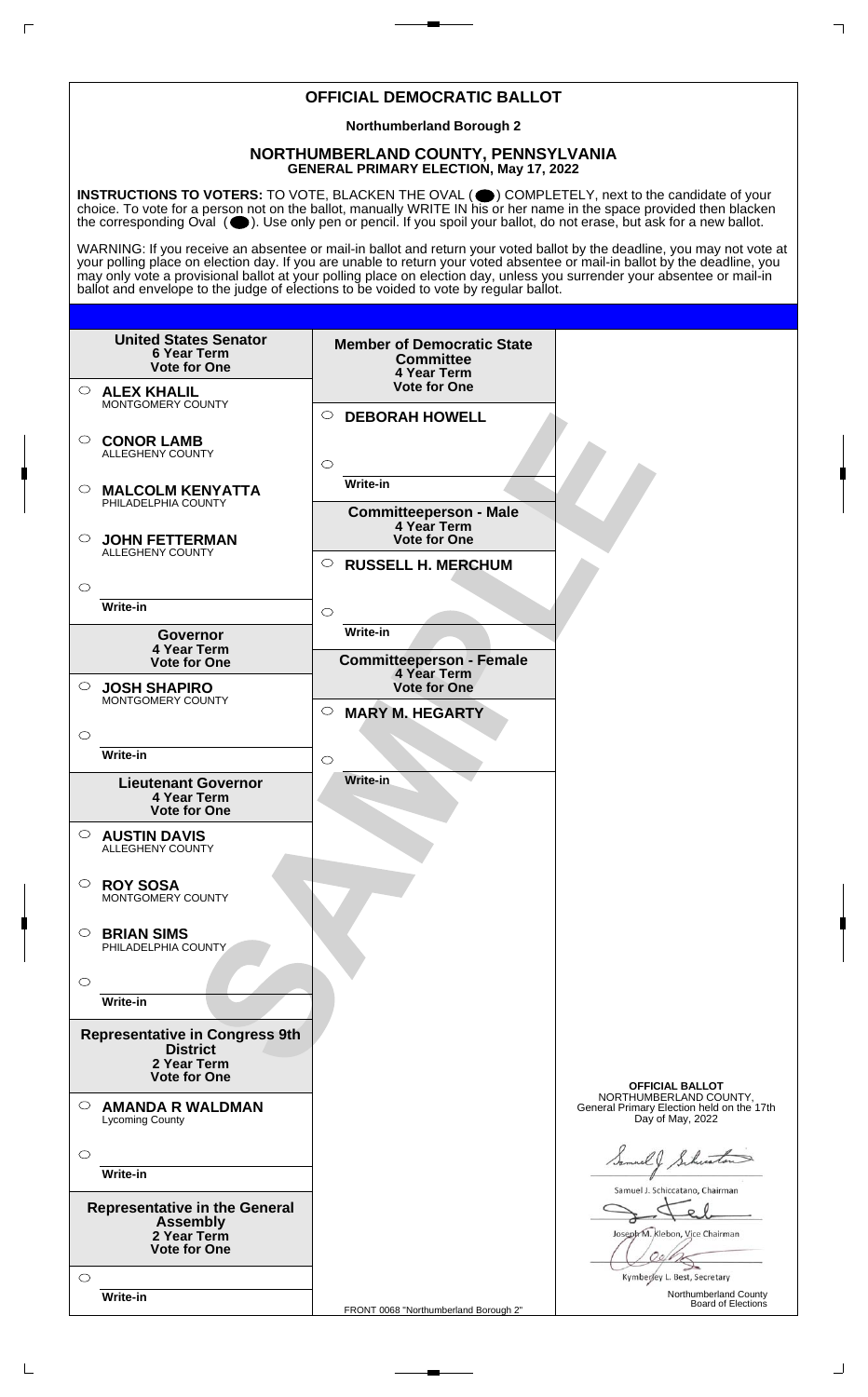|                     |                                                                                                | <b>OFFICIAL DEMOCRATIC BALLOT</b>                                                                                                                                                                                                                                                                                                                                                                                                                                         |  |  |
|---------------------|------------------------------------------------------------------------------------------------|---------------------------------------------------------------------------------------------------------------------------------------------------------------------------------------------------------------------------------------------------------------------------------------------------------------------------------------------------------------------------------------------------------------------------------------------------------------------------|--|--|
|                     |                                                                                                | <b>Northumberland Borough 3</b>                                                                                                                                                                                                                                                                                                                                                                                                                                           |  |  |
|                     |                                                                                                | NORTHUMBERLAND COUNTY, PENNSYLVANIA<br><b>GENERAL PRIMARY ELECTION, May 17, 2022</b>                                                                                                                                                                                                                                                                                                                                                                                      |  |  |
|                     |                                                                                                | <b>INSTRUCTIONS TO VOTERS:</b> TO VOTE, BLACKEN THE OVAL (O) COMPLETELY, next to the candidate of your choice. To vote for a person not on the ballot, manually WRITE IN his or her name in the space provided then blacken<br>the corresponding Oval (C). Use only pen or pencil. If you spoil your ballot, do not erase, but ask for a new ballot.                                                                                                                      |  |  |
|                     |                                                                                                | WARNING: If you receive an absentee or mail-in ballot and return your voted ballot by the deadline, you may not vote at<br>your polling place on election day. If you are unable to return your voted absentee or mail-in ballot by the deadline, you<br>may only vote a provisional ballot at your polling place on election day, unless you surrender your absentee or mail-in<br>ballot and envelope to the judge of elections to be voided to vote by regular ballot. |  |  |
|                     |                                                                                                |                                                                                                                                                                                                                                                                                                                                                                                                                                                                           |  |  |
|                     | <b>United States Senator</b><br><b>6 Year Term</b><br><b>Vote for One</b>                      | <b>Member of Democratic State</b><br><b>Committee</b><br>4 Year Term                                                                                                                                                                                                                                                                                                                                                                                                      |  |  |
|                     | $\circ$ ALEX KHALIL<br>MONTGOMERY COUNTY                                                       | <b>Vote for One</b>                                                                                                                                                                                                                                                                                                                                                                                                                                                       |  |  |
| $\circ$             | <b>CONOR LAMB</b>                                                                              | O<br><b>DEBORAH HOWELL</b>                                                                                                                                                                                                                                                                                                                                                                                                                                                |  |  |
|                     | <b>ALLEGHENY COUNTY</b>                                                                        | $\circ$                                                                                                                                                                                                                                                                                                                                                                                                                                                                   |  |  |
| $\circ$             | <b>MALCOLM KENYATTA</b><br>PHILADELPHIA COUNTY                                                 | <b>Write-in</b>                                                                                                                                                                                                                                                                                                                                                                                                                                                           |  |  |
| $\circ$             | <b>JOHN FETTERMAN</b>                                                                          | <b>Committeeperson - Male</b><br>4 Year Term<br><b>Vote for One</b>                                                                                                                                                                                                                                                                                                                                                                                                       |  |  |
|                     | <b>ALLEGHENY COUNTY</b>                                                                        | $\circ$                                                                                                                                                                                                                                                                                                                                                                                                                                                                   |  |  |
| $\circlearrowright$ |                                                                                                | Write-in                                                                                                                                                                                                                                                                                                                                                                                                                                                                  |  |  |
|                     | Write-in                                                                                       | <b>Committeeperson - Female</b><br>4 Year Term                                                                                                                                                                                                                                                                                                                                                                                                                            |  |  |
|                     | Governor<br>4 Year Term<br><b>Vote for One</b>                                                 | <b>Vote for One</b><br>$\circ$<br><b>DENISE GUILBAULT</b>                                                                                                                                                                                                                                                                                                                                                                                                                 |  |  |
| $\circ$             | <b>JOSH SHAPIRO</b>                                                                            |                                                                                                                                                                                                                                                                                                                                                                                                                                                                           |  |  |
|                     | MONTGOMERY COUNTY                                                                              | $\circ$                                                                                                                                                                                                                                                                                                                                                                                                                                                                   |  |  |
| $\circ$             | <b>Write-in</b>                                                                                | <b>Write-in</b>                                                                                                                                                                                                                                                                                                                                                                                                                                                           |  |  |
|                     | <b>Lieutenant Governor</b>                                                                     |                                                                                                                                                                                                                                                                                                                                                                                                                                                                           |  |  |
|                     | 4 Year Term<br><b>Vote for One</b>                                                             |                                                                                                                                                                                                                                                                                                                                                                                                                                                                           |  |  |
| $\circ$             | <b>AUSTIN DAVIS</b><br><b>ALLEGHENY COUNTY</b>                                                 |                                                                                                                                                                                                                                                                                                                                                                                                                                                                           |  |  |
| $\circ$             | <b>ROY SOSA</b><br>MONTGOMERY COUNTY                                                           |                                                                                                                                                                                                                                                                                                                                                                                                                                                                           |  |  |
| $\circ$             | <b>BRIAN SIMS</b><br>PHILADELPHIA COUNTY                                                       |                                                                                                                                                                                                                                                                                                                                                                                                                                                                           |  |  |
| O                   | <b>Write-in</b>                                                                                |                                                                                                                                                                                                                                                                                                                                                                                                                                                                           |  |  |
|                     | <b>Representative in Congress 9th</b><br><b>District</b><br>2 Year Term<br><b>Vote for One</b> | <b>OFFICIAL BALLOT</b>                                                                                                                                                                                                                                                                                                                                                                                                                                                    |  |  |
| $\circ$             | <b>AMANDA R WALDMAN</b><br><b>Lycoming County</b>                                              | NORTHUMBERLAND COUNTY,<br>General Primary Election held on the 17th<br>Day of May, 2022                                                                                                                                                                                                                                                                                                                                                                                   |  |  |
| ◯                   |                                                                                                |                                                                                                                                                                                                                                                                                                                                                                                                                                                                           |  |  |
|                     | <b>Write-in</b><br>Samuel J. Schiccatano, Chairman                                             |                                                                                                                                                                                                                                                                                                                                                                                                                                                                           |  |  |
|                     | <b>Representative in the General</b><br><b>Assembly</b><br>2 Year Term<br><b>Vote for One</b>  | Joseph M. Klebon, Vice Chairman<br>odb                                                                                                                                                                                                                                                                                                                                                                                                                                    |  |  |

FRONT 0069 "Northumberland Borough 3"

**Write-in**

 $\bigcirc$ 

 $\overline{\mathsf{L}}$ 

 $\overline{\Gamma}$ 

Kymberley L. Best, Secretary

Northumberland County Board of Elections

 $\Box$ 

 $\begin{array}{c} \begin{array}{c} \begin{array}{c} \begin{array}{c} \end{array} \end{array} \end{array} \end{array} \end{array}$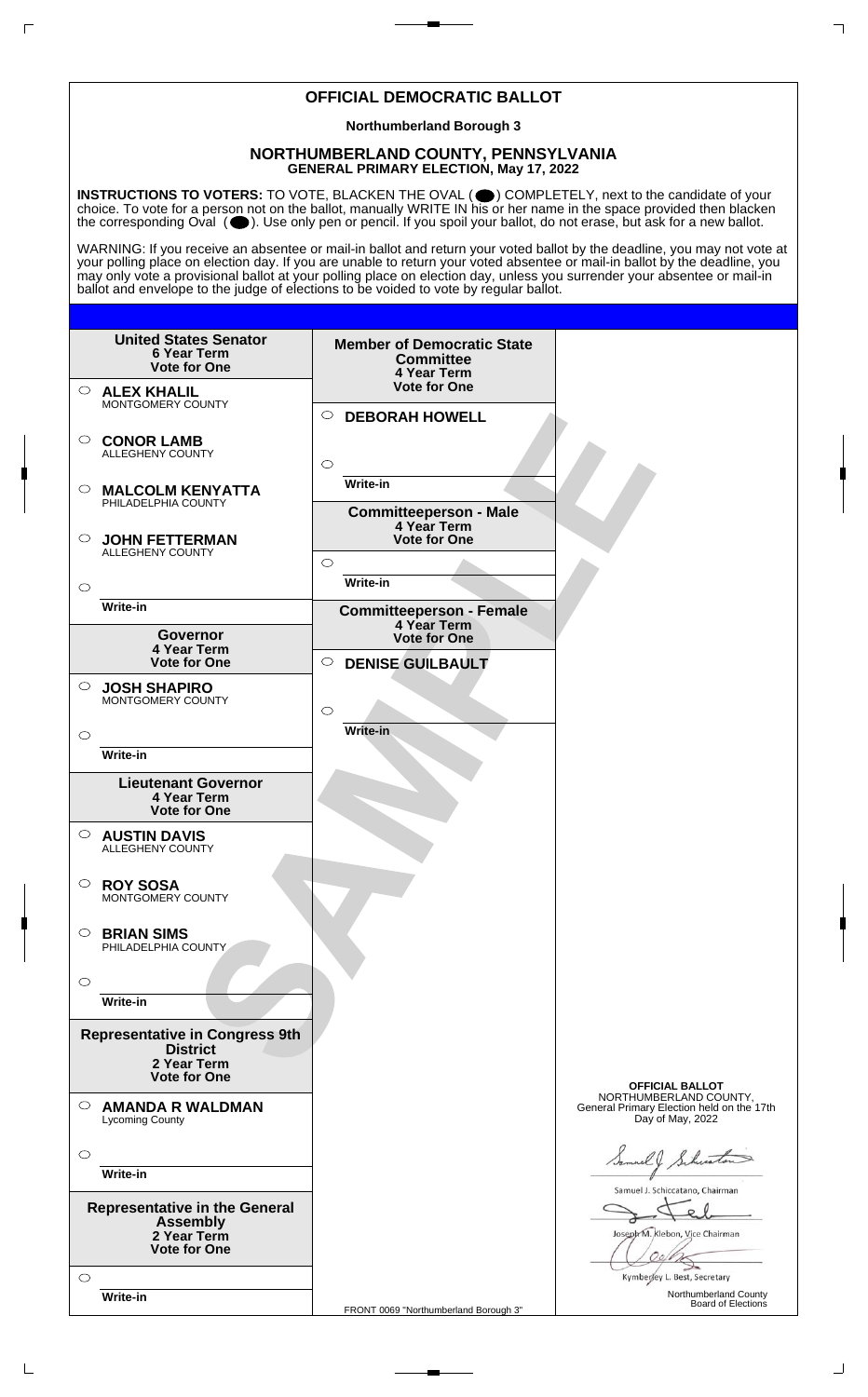|                                                                                                | <b>OFFICIAL DEMOCRATIC BALLOT</b>                                                                                                                                                                                                                                                                                                                                                                                                                                         |                                                                                         |
|------------------------------------------------------------------------------------------------|---------------------------------------------------------------------------------------------------------------------------------------------------------------------------------------------------------------------------------------------------------------------------------------------------------------------------------------------------------------------------------------------------------------------------------------------------------------------------|-----------------------------------------------------------------------------------------|
|                                                                                                | <b>Point Township East</b>                                                                                                                                                                                                                                                                                                                                                                                                                                                |                                                                                         |
|                                                                                                | NORTHUMBERLAND COUNTY, PENNSYLVANIA<br><b>GENERAL PRIMARY ELECTION, May 17, 2022</b>                                                                                                                                                                                                                                                                                                                                                                                      |                                                                                         |
|                                                                                                | INSTRUCTIONS TO VOTERS: TO VOTE, BLACKEN THE OVAL (O) COMPLETELY, next to the candidate of your choice. To vote for a person not on the ballot, manually WRITE IN his or her name in the space provided then blacken the corre                                                                                                                                                                                                                                            |                                                                                         |
|                                                                                                | WARNING: If you receive an absentee or mail-in ballot and return your voted ballot by the deadline, you may not vote at<br>your polling place on election day. If you are unable to return your voted absentee or mail-in ballot by the deadline, you<br>may only vote a provisional ballot at your polling place on election day, unless you surrender your absentee or mail-in<br>ballot and envelope to the judge of elections to be voided to vote by regular ballot. |                                                                                         |
|                                                                                                |                                                                                                                                                                                                                                                                                                                                                                                                                                                                           |                                                                                         |
| <b>United States Senator</b><br><b>6 Year Term</b><br><b>Vote for One</b>                      | <b>Member of Democratic State</b><br><b>Committee</b><br>4 Year Term                                                                                                                                                                                                                                                                                                                                                                                                      |                                                                                         |
| $\circ$ ALEX KHALIL<br>MONTGOMERY COUNTY                                                       | <b>Vote for One</b><br>$\circ$<br><b>DEBORAH HOWELL</b>                                                                                                                                                                                                                                                                                                                                                                                                                   |                                                                                         |
| O<br><b>CONOR LAMB</b><br><b>ALLEGHENY COUNTY</b>                                              |                                                                                                                                                                                                                                                                                                                                                                                                                                                                           |                                                                                         |
| <b>MALCOLM KENYATTA</b><br>$\circ$<br>PHILADELPHIA COUNTY                                      | $\circ$<br><b>Write-in</b>                                                                                                                                                                                                                                                                                                                                                                                                                                                |                                                                                         |
| $\circ$<br><b>JOHN FETTERMAN</b>                                                               | <b>Committeeperson - Male</b><br>4 Year Term<br><b>Vote for One</b>                                                                                                                                                                                                                                                                                                                                                                                                       |                                                                                         |
| <b>ALLEGHENY COUNTY</b><br>$\circ$                                                             | $\circ$<br><b>Write-in</b>                                                                                                                                                                                                                                                                                                                                                                                                                                                |                                                                                         |
| <b>Write-in</b>                                                                                | <b>Committeeperson - Female</b>                                                                                                                                                                                                                                                                                                                                                                                                                                           |                                                                                         |
| Governor<br>4 Year Term<br><b>Vote for One</b>                                                 | 4 Year Term<br><b>Vote for One</b><br>$\circ$                                                                                                                                                                                                                                                                                                                                                                                                                             |                                                                                         |
| $\circ$<br><b>JOSH SHAPIRO</b><br>MONTGOMERY COUNTY                                            | Write-in                                                                                                                                                                                                                                                                                                                                                                                                                                                                  |                                                                                         |
| $\circ$<br><b>Write-in</b>                                                                     |                                                                                                                                                                                                                                                                                                                                                                                                                                                                           |                                                                                         |
| <b>Lieutenant Governor</b><br>4 Year Term<br><b>Vote for One</b>                               |                                                                                                                                                                                                                                                                                                                                                                                                                                                                           |                                                                                         |
| <b>AUSTIN DAVIS</b><br>$\circ$<br><b>ALLEGHENY COUNTY</b>                                      |                                                                                                                                                                                                                                                                                                                                                                                                                                                                           |                                                                                         |
| <b>ROY SOSA</b><br>$\circ$<br>MONTGOMERY COUNTY                                                |                                                                                                                                                                                                                                                                                                                                                                                                                                                                           |                                                                                         |
| <b>BRIAN SIMS</b><br>$\circ$<br>PHILADELPHIA COUNTY                                            |                                                                                                                                                                                                                                                                                                                                                                                                                                                                           |                                                                                         |
| $\circ$<br><b>Write-in</b>                                                                     |                                                                                                                                                                                                                                                                                                                                                                                                                                                                           |                                                                                         |
| <b>Representative in Congress 9th</b><br><b>District</b><br>2 Year Term<br><b>Vote for One</b> |                                                                                                                                                                                                                                                                                                                                                                                                                                                                           | <b>OFFICIAL BALLOT</b>                                                                  |
| <b>AMANDA R WALDMAN</b><br>O<br><b>Lycoming County</b>                                         |                                                                                                                                                                                                                                                                                                                                                                                                                                                                           | NORTHUMBERLAND COUNTY,<br>General Primary Election held on the 17th<br>Day of May, 2022 |
| $\circ$<br><b>Write-in</b>                                                                     |                                                                                                                                                                                                                                                                                                                                                                                                                                                                           |                                                                                         |
|                                                                                                |                                                                                                                                                                                                                                                                                                                                                                                                                                                                           | Samuel J. Schiccatano, Chairman                                                         |
| <b>Representative in the General</b><br><b>Assembly</b><br>2 Year Term<br><b>Vote for One</b>  |                                                                                                                                                                                                                                                                                                                                                                                                                                                                           | Joseph M. Klebon, Vice Chairman                                                         |
| $\circlearrowright$                                                                            |                                                                                                                                                                                                                                                                                                                                                                                                                                                                           | Kymberley L. Best, Secretary                                                            |
| <b>Write-in</b>                                                                                | FRONT 0070 "Point Township East"                                                                                                                                                                                                                                                                                                                                                                                                                                          | Northumberland County<br>Board of Elections                                             |

 $\Box$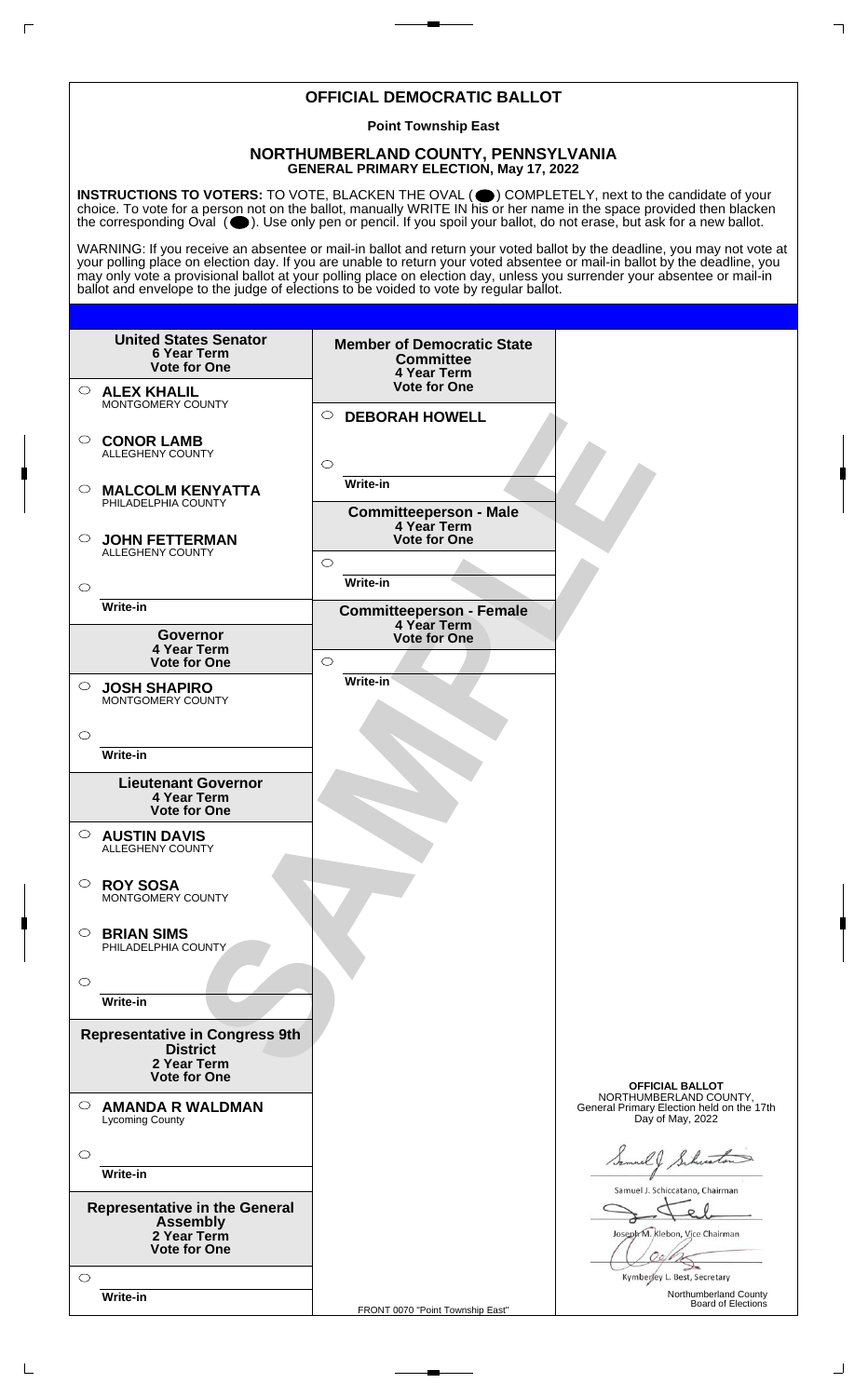| <b>OFFICIAL DEMOCRATIC BALLOT</b>                                                              |                                                                                                                                                                                                                                                                                                                                                                                                                                                                        |                                                                                         |  |  |
|------------------------------------------------------------------------------------------------|------------------------------------------------------------------------------------------------------------------------------------------------------------------------------------------------------------------------------------------------------------------------------------------------------------------------------------------------------------------------------------------------------------------------------------------------------------------------|-----------------------------------------------------------------------------------------|--|--|
| <b>Point Township West</b>                                                                     |                                                                                                                                                                                                                                                                                                                                                                                                                                                                        |                                                                                         |  |  |
| NORTHUMBERLAND COUNTY, PENNSYLVANIA<br><b>GENERAL PRIMARY ELECTION, May 17, 2022</b>           |                                                                                                                                                                                                                                                                                                                                                                                                                                                                        |                                                                                         |  |  |
|                                                                                                | <b>INSTRUCTIONS TO VOTERS:</b> TO VOTE, BLACKEN THE OVAL (O) COMPLETELY, next to the candidate of your<br>choice. To vote for a person not on the ballot, manually WRITE IN his or her name in the space provided then blacken<br>the corresponding Oval (C). Use only pen or pencil. If you spoil your ballot, do not erase, but ask for a new ballot.                                                                                                                |                                                                                         |  |  |
|                                                                                                | WARNING: If you receive an absentee or mail-in ballot and return your voted ballot by the deadline, you may not vote at<br>your polling place on election day. If you are unable to return your voted absentee or mail-in ballot by the deadline, you<br>may only vote a provisional ballot at your polling place on election day, unless you surrender your absentee or mail-in ballot and envelope to the judge of elections to be voided to vote by regular ballot. |                                                                                         |  |  |
|                                                                                                |                                                                                                                                                                                                                                                                                                                                                                                                                                                                        |                                                                                         |  |  |
| <b>United States Senator</b><br><b>6 Year Term</b><br><b>Vote for One</b>                      | <b>Member of Democratic State</b><br><b>Committee</b><br>4 Year Term                                                                                                                                                                                                                                                                                                                                                                                                   |                                                                                         |  |  |
| $\circ$ ALEX KHALIL<br><b>MONTGOMERY COUNTY</b>                                                | <b>Vote for One</b><br>$\circ$<br><b>DEBORAH HOWELL</b>                                                                                                                                                                                                                                                                                                                                                                                                                |                                                                                         |  |  |
| $\circ$ .<br><b>CONOR LAMB</b><br><b>ALLEGHENY COUNTY</b>                                      | $\circ$                                                                                                                                                                                                                                                                                                                                                                                                                                                                |                                                                                         |  |  |
| $\circ$<br><b>MALCOLM KENYATTA</b><br>PHILADELPHIA COUNTY                                      | Write-in                                                                                                                                                                                                                                                                                                                                                                                                                                                               |                                                                                         |  |  |
| $\circ$<br><b>JOHN FETTERMAN</b><br><b>ALLEGHENY COUNTY</b>                                    | <b>Committeeperson - Male</b><br>4 Year Term<br><b>Vote for One</b>                                                                                                                                                                                                                                                                                                                                                                                                    |                                                                                         |  |  |
| $\circ$                                                                                        | $\circ$<br><b>Write-in</b>                                                                                                                                                                                                                                                                                                                                                                                                                                             |                                                                                         |  |  |
| Write-in                                                                                       | <b>Committeeperson - Female</b><br>4 Year Term                                                                                                                                                                                                                                                                                                                                                                                                                         |                                                                                         |  |  |
| Governor<br>4 Year Term<br><b>Vote for One</b>                                                 | <b>Vote for One</b><br>$\circ$                                                                                                                                                                                                                                                                                                                                                                                                                                         |                                                                                         |  |  |
| <b>JOSH SHAPIRO</b><br>O<br>MONTGOMERY COUNTY                                                  | Write-in                                                                                                                                                                                                                                                                                                                                                                                                                                                               |                                                                                         |  |  |
| $\circlearrowright$<br><b>Write-in</b>                                                         |                                                                                                                                                                                                                                                                                                                                                                                                                                                                        |                                                                                         |  |  |
| <b>Lieutenant Governor</b><br>4 Year Term<br><b>Vote for One</b>                               |                                                                                                                                                                                                                                                                                                                                                                                                                                                                        |                                                                                         |  |  |
| <b>AUSTIN DAVIS</b><br>$\circ$<br><b>ALLEGHENY COUNTY</b>                                      |                                                                                                                                                                                                                                                                                                                                                                                                                                                                        |                                                                                         |  |  |
| <b>ROY SOSA</b><br>$\circ$<br>MONTGOMERY COUNTY                                                |                                                                                                                                                                                                                                                                                                                                                                                                                                                                        |                                                                                         |  |  |
| <b>BRIAN SIMS</b><br>O<br>PHILADELPHIA COUNTY                                                  |                                                                                                                                                                                                                                                                                                                                                                                                                                                                        |                                                                                         |  |  |
| $\circlearrowright$<br><b>Write-in</b>                                                         |                                                                                                                                                                                                                                                                                                                                                                                                                                                                        |                                                                                         |  |  |
| <b>Representative in Congress 9th</b><br><b>District</b><br>2 Year Term<br><b>Vote for One</b> |                                                                                                                                                                                                                                                                                                                                                                                                                                                                        | <b>OFFICIAL BALLOT</b>                                                                  |  |  |
| $\circ$<br><b>AMANDA R WALDMAN</b><br>Lycoming County                                          |                                                                                                                                                                                                                                                                                                                                                                                                                                                                        | NORTHUMBERLAND COUNTY,<br>General Primary Election held on the 17th<br>Day of May, 2022 |  |  |
| $\circ$<br><b>Write-in</b>                                                                     |                                                                                                                                                                                                                                                                                                                                                                                                                                                                        |                                                                                         |  |  |
| <b>Representative in the General</b><br><b>Assembly</b><br>2 Year Term<br><b>Vote for One</b>  |                                                                                                                                                                                                                                                                                                                                                                                                                                                                        | Samuel J. Schiccatano, Chairman<br>Joseph M. Klebon, Vice Chairman                      |  |  |
| $\circ$<br><b>Write-in</b>                                                                     |                                                                                                                                                                                                                                                                                                                                                                                                                                                                        | Kymberley L. Best, Secretary<br>Northumberland County<br>Board of Elections             |  |  |
|                                                                                                | FRONT 0071 "Point Township West"                                                                                                                                                                                                                                                                                                                                                                                                                                       |                                                                                         |  |  |

 $\Box$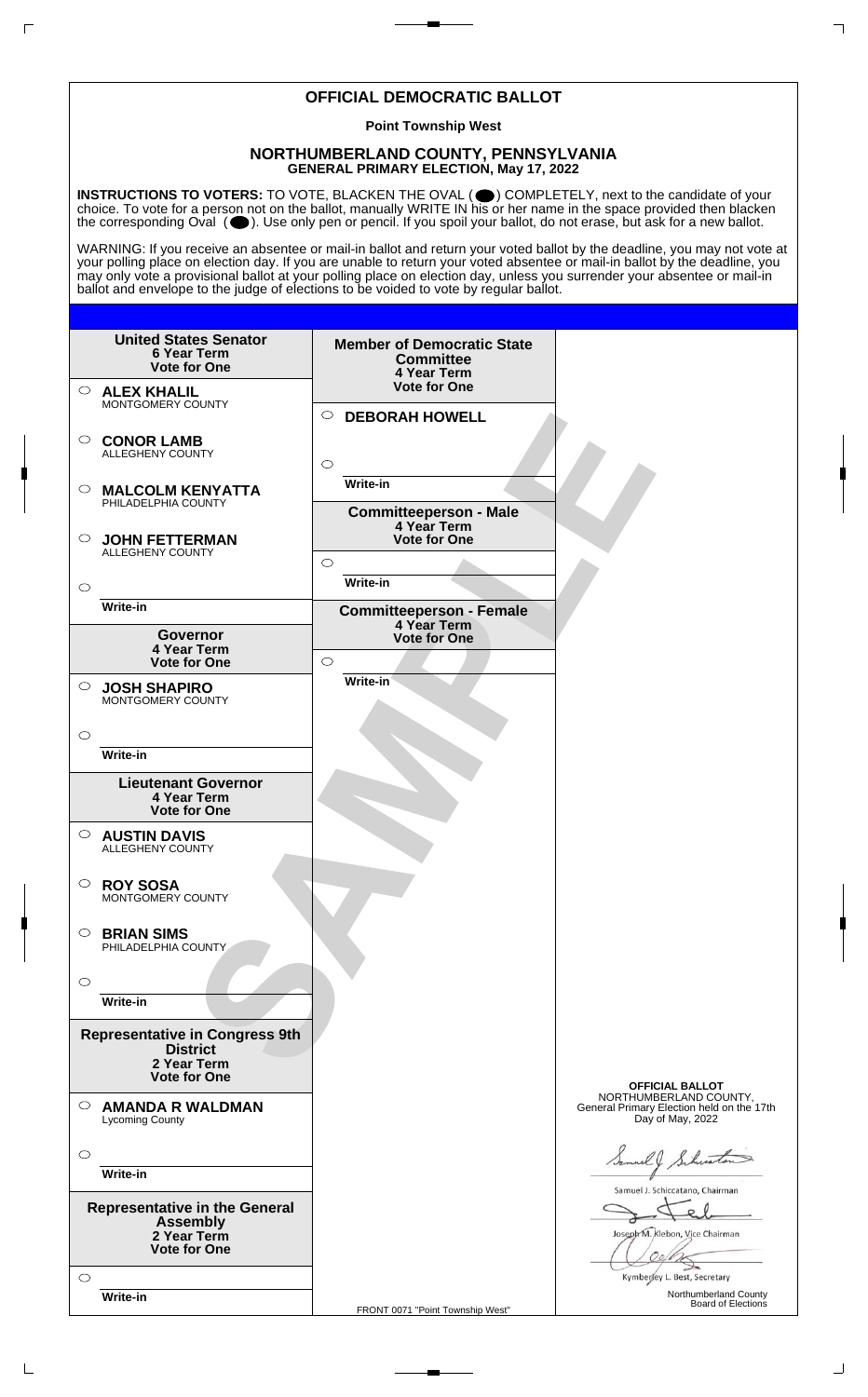| <b>OFFICIAL DEMOCRATIC BALLOT</b>                                                                                                                                                                                                                                                                                                                       |                                                                                                                                                                                                                                                                                                                                                                                                                                                                           |                                                                                                                   |  |  |
|---------------------------------------------------------------------------------------------------------------------------------------------------------------------------------------------------------------------------------------------------------------------------------------------------------------------------------------------------------|---------------------------------------------------------------------------------------------------------------------------------------------------------------------------------------------------------------------------------------------------------------------------------------------------------------------------------------------------------------------------------------------------------------------------------------------------------------------------|-------------------------------------------------------------------------------------------------------------------|--|--|
| <b>Riverside Borough</b>                                                                                                                                                                                                                                                                                                                                |                                                                                                                                                                                                                                                                                                                                                                                                                                                                           |                                                                                                                   |  |  |
|                                                                                                                                                                                                                                                                                                                                                         | NORTHUMBERLAND COUNTY, PENNSYLVANIA<br><b>GENERAL PRIMARY ELECTION, May 17, 2022</b>                                                                                                                                                                                                                                                                                                                                                                                      |                                                                                                                   |  |  |
| <b>INSTRUCTIONS TO VOTERS:</b> TO VOTE, BLACKEN THE OVAL (O) COMPLETELY, next to the candidate of your<br>choice. To vote for a person not on the ballot, manually WRITE IN his or her name in the space provided then blacken<br>the corresponding Oval (O). Use only pen or pencil. If you spoil your ballot, do not erase, but ask for a new ballot. |                                                                                                                                                                                                                                                                                                                                                                                                                                                                           |                                                                                                                   |  |  |
|                                                                                                                                                                                                                                                                                                                                                         | WARNING: If you receive an absentee or mail-in ballot and return your voted ballot by the deadline, you may not vote at<br>your polling place on election day. If you are unable to return your voted absentee or mail-in ballot by the deadline, you<br>may only vote a provisional ballot at your polling place on election day, unless you surrender your absentee or mail-in<br>ballot and envelope to the judge of elections to be voided to vote by regular ballot. |                                                                                                                   |  |  |
|                                                                                                                                                                                                                                                                                                                                                         |                                                                                                                                                                                                                                                                                                                                                                                                                                                                           |                                                                                                                   |  |  |
| <b>United States Senator</b><br><b>6 Year Term</b><br><b>Vote for One</b>                                                                                                                                                                                                                                                                               | <b>Member of Democratic State</b><br><b>Committee</b><br>4 Year Term                                                                                                                                                                                                                                                                                                                                                                                                      |                                                                                                                   |  |  |
| $\circ$ ALEX KHALIL<br><b>MONTGOMERY COUNTY</b>                                                                                                                                                                                                                                                                                                         | <b>Vote for One</b><br>$\circ$<br><b>DEBORAH HOWELL</b>                                                                                                                                                                                                                                                                                                                                                                                                                   |                                                                                                                   |  |  |
| $\circ$<br><b>CONOR LAMB</b><br><b>ALLEGHENY COUNTY</b>                                                                                                                                                                                                                                                                                                 | $\circ$                                                                                                                                                                                                                                                                                                                                                                                                                                                                   |                                                                                                                   |  |  |
| <b>MALCOLM KENYATTA</b><br>$\circ$<br>PHILADELPHIA COUNTY                                                                                                                                                                                                                                                                                               | <b>Write-in</b><br><b>Committeeperson - Male</b>                                                                                                                                                                                                                                                                                                                                                                                                                          |                                                                                                                   |  |  |
| $\circlearrowright$<br><b>JOHN FETTERMAN</b><br><b>ALLEGHENY COUNTY</b>                                                                                                                                                                                                                                                                                 | 4 Year Term<br><b>Vote for One</b><br>$\bigcirc$                                                                                                                                                                                                                                                                                                                                                                                                                          |                                                                                                                   |  |  |
| $\circ$                                                                                                                                                                                                                                                                                                                                                 | <b>Write-in</b>                                                                                                                                                                                                                                                                                                                                                                                                                                                           |                                                                                                                   |  |  |
| <b>Write-in</b>                                                                                                                                                                                                                                                                                                                                         | <b>Committeeperson - Female</b>                                                                                                                                                                                                                                                                                                                                                                                                                                           |                                                                                                                   |  |  |
| Governor<br>4 Year Term<br><b>Vote for One</b>                                                                                                                                                                                                                                                                                                          | 4 Year Term<br><b>Vote for One</b><br>$\circ$                                                                                                                                                                                                                                                                                                                                                                                                                             |                                                                                                                   |  |  |
| <b>JOSH SHAPIRO</b><br>$\circlearrowright$<br>MONTGOMERY COUNTY                                                                                                                                                                                                                                                                                         | Write-in                                                                                                                                                                                                                                                                                                                                                                                                                                                                  |                                                                                                                   |  |  |
| $\circ$                                                                                                                                                                                                                                                                                                                                                 |                                                                                                                                                                                                                                                                                                                                                                                                                                                                           |                                                                                                                   |  |  |
| Write-in                                                                                                                                                                                                                                                                                                                                                |                                                                                                                                                                                                                                                                                                                                                                                                                                                                           |                                                                                                                   |  |  |
| <b>Lieutenant Governor</b><br>4 Year Term<br><b>Vote for One</b>                                                                                                                                                                                                                                                                                        |                                                                                                                                                                                                                                                                                                                                                                                                                                                                           |                                                                                                                   |  |  |
| <b>AUSTIN DAVIS</b><br>$\circ$<br><b>ALLEGHENY COUNTY</b>                                                                                                                                                                                                                                                                                               |                                                                                                                                                                                                                                                                                                                                                                                                                                                                           |                                                                                                                   |  |  |
| <b>ROY SOSA</b><br>O<br>MONTGOMERY COUNTY                                                                                                                                                                                                                                                                                                               |                                                                                                                                                                                                                                                                                                                                                                                                                                                                           |                                                                                                                   |  |  |
| <b>BRIAN SIMS</b><br>$\circ$<br>PHILADELPHIA COUNTY                                                                                                                                                                                                                                                                                                     |                                                                                                                                                                                                                                                                                                                                                                                                                                                                           |                                                                                                                   |  |  |
| $\circ$<br><b>Write-in</b>                                                                                                                                                                                                                                                                                                                              |                                                                                                                                                                                                                                                                                                                                                                                                                                                                           |                                                                                                                   |  |  |
| <b>Representative in Congress 9th</b><br><b>District</b><br>2 Year Term<br><b>Vote for One</b>                                                                                                                                                                                                                                                          |                                                                                                                                                                                                                                                                                                                                                                                                                                                                           |                                                                                                                   |  |  |
| <b>AMANDA R WALDMAN</b><br>O<br><b>Lycoming County</b>                                                                                                                                                                                                                                                                                                  |                                                                                                                                                                                                                                                                                                                                                                                                                                                                           | <b>OFFICIAL BALLOT</b><br>NORTHUMBERLAND COUNTY,<br>General Primary Election held on the 17th<br>Day of May, 2022 |  |  |
| $\circ$                                                                                                                                                                                                                                                                                                                                                 |                                                                                                                                                                                                                                                                                                                                                                                                                                                                           |                                                                                                                   |  |  |
| Write-in                                                                                                                                                                                                                                                                                                                                                |                                                                                                                                                                                                                                                                                                                                                                                                                                                                           | Samuel J. Schiccatano, Chairman                                                                                   |  |  |
| <b>Representative in the General</b><br><b>Assembly</b><br>2 Year Term<br><b>Vote for One</b>                                                                                                                                                                                                                                                           |                                                                                                                                                                                                                                                                                                                                                                                                                                                                           | Joseph M. Klebon, Vice Chairman                                                                                   |  |  |
| $\circ$                                                                                                                                                                                                                                                                                                                                                 |                                                                                                                                                                                                                                                                                                                                                                                                                                                                           | Kymber/ey L. Best, Secretary<br>Northumberland County                                                             |  |  |
| Write-in                                                                                                                                                                                                                                                                                                                                                | FRONT 0072 "Riverside Borough"                                                                                                                                                                                                                                                                                                                                                                                                                                            | <b>Board of Elections</b>                                                                                         |  |  |

 $\Box$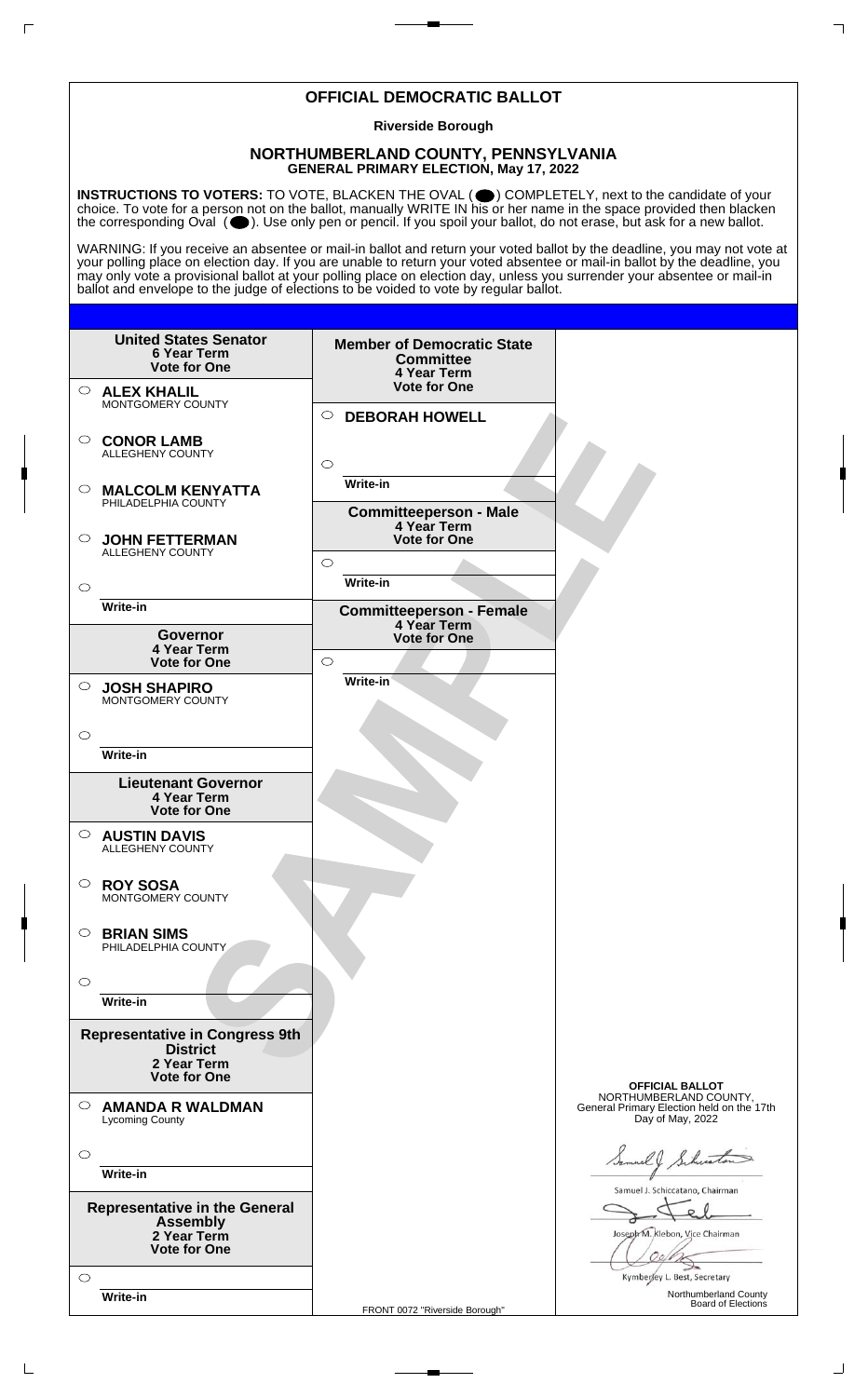| <b>OFFICIAL DEMOCRATIC BALLOT</b>                                                                                                                                                                                                                                                                                                                    |                                                                                                                                                                                                                                                                                                                                                                                                                                                                        |                                                                                                                   |  |  |  |
|------------------------------------------------------------------------------------------------------------------------------------------------------------------------------------------------------------------------------------------------------------------------------------------------------------------------------------------------------|------------------------------------------------------------------------------------------------------------------------------------------------------------------------------------------------------------------------------------------------------------------------------------------------------------------------------------------------------------------------------------------------------------------------------------------------------------------------|-------------------------------------------------------------------------------------------------------------------|--|--|--|
| <b>Rockefeller Township</b>                                                                                                                                                                                                                                                                                                                          |                                                                                                                                                                                                                                                                                                                                                                                                                                                                        |                                                                                                                   |  |  |  |
|                                                                                                                                                                                                                                                                                                                                                      | NORTHUMBERLAND COUNTY, PENNSYLVANIA<br><b>GENERAL PRIMARY ELECTION, May 17, 2022</b>                                                                                                                                                                                                                                                                                                                                                                                   |                                                                                                                   |  |  |  |
| <b>INSTRUCTIONS TO VOTERS:</b> TO VOTE, BLACKEN THE OVAL (O) COMPLETELY, next to the candidate of your choice. To vote for a person not on the ballot, manually WRITE IN his or her name in the space provided then blacken<br>the corresponding Oval (O). Use only pen or pencil. If you spoil your ballot, do not erase, but ask for a new ballot. |                                                                                                                                                                                                                                                                                                                                                                                                                                                                        |                                                                                                                   |  |  |  |
|                                                                                                                                                                                                                                                                                                                                                      | WARNING: If you receive an absentee or mail-in ballot and return your voted ballot by the deadline, you may not vote at<br>your polling place on election day. If you are unable to return your voted absentee or mail-in ballot by the deadline, you<br>may only vote a provisional ballot at your polling place on election day, unless you surrender your absentee or mail-in ballot and envelope to the judge of elections to be voided to vote by regular ballot. |                                                                                                                   |  |  |  |
|                                                                                                                                                                                                                                                                                                                                                      |                                                                                                                                                                                                                                                                                                                                                                                                                                                                        |                                                                                                                   |  |  |  |
| <b>United States Senator</b><br><b>6 Year Term</b><br><b>Vote for One</b>                                                                                                                                                                                                                                                                            | <b>Member of Democratic State</b><br><b>Committee</b><br>4 Year Term                                                                                                                                                                                                                                                                                                                                                                                                   |                                                                                                                   |  |  |  |
| $\circ$ ALEX KHALIL<br>MONTGOMERY COUNTY                                                                                                                                                                                                                                                                                                             | <b>Vote for One</b><br>$\circ$<br><b>DEBORAH HOWELL</b>                                                                                                                                                                                                                                                                                                                                                                                                                |                                                                                                                   |  |  |  |
| $\circ$<br><b>CONOR LAMB</b><br><b>ALLEGHENY COUNTY</b>                                                                                                                                                                                                                                                                                              | $\circ$                                                                                                                                                                                                                                                                                                                                                                                                                                                                |                                                                                                                   |  |  |  |
| $\circ$<br><b>MALCOLM KENYATTA</b><br>PHILADELPHIA COUNTY                                                                                                                                                                                                                                                                                            | Write-in<br><b>Committeeperson - Male</b>                                                                                                                                                                                                                                                                                                                                                                                                                              |                                                                                                                   |  |  |  |
| $\circ$<br><b>JOHN FETTERMAN</b><br><b>ALLEGHENY COUNTY</b>                                                                                                                                                                                                                                                                                          | 4 Year Term<br><b>Vote for One</b><br>$\circ$                                                                                                                                                                                                                                                                                                                                                                                                                          |                                                                                                                   |  |  |  |
| $\circ$                                                                                                                                                                                                                                                                                                                                              | Write-in                                                                                                                                                                                                                                                                                                                                                                                                                                                               |                                                                                                                   |  |  |  |
| <b>Write-in</b>                                                                                                                                                                                                                                                                                                                                      | <b>Committeeperson - Female</b>                                                                                                                                                                                                                                                                                                                                                                                                                                        |                                                                                                                   |  |  |  |
| Governor<br>4 Year Term<br><b>Vote for One</b>                                                                                                                                                                                                                                                                                                       | 4 Year Term<br><b>Vote for One</b><br>$\circ$                                                                                                                                                                                                                                                                                                                                                                                                                          |                                                                                                                   |  |  |  |
| $\circ$<br><b>JOSH SHAPIRO</b><br>MONTGOMERY COUNTY                                                                                                                                                                                                                                                                                                  | Write-in                                                                                                                                                                                                                                                                                                                                                                                                                                                               |                                                                                                                   |  |  |  |
| $\circ$<br><b>Write-in</b>                                                                                                                                                                                                                                                                                                                           |                                                                                                                                                                                                                                                                                                                                                                                                                                                                        |                                                                                                                   |  |  |  |
| <b>Lieutenant Governor</b><br>4 Year Term<br><b>Vote for One</b>                                                                                                                                                                                                                                                                                     |                                                                                                                                                                                                                                                                                                                                                                                                                                                                        |                                                                                                                   |  |  |  |
| $\circ$<br><b>AUSTIN DAVIS</b><br><b>ALLEGHENY COUNTY</b>                                                                                                                                                                                                                                                                                            |                                                                                                                                                                                                                                                                                                                                                                                                                                                                        |                                                                                                                   |  |  |  |
| <b>ROY SOSA</b><br>$\circ$<br>MONTGOMERY COUNTY                                                                                                                                                                                                                                                                                                      |                                                                                                                                                                                                                                                                                                                                                                                                                                                                        |                                                                                                                   |  |  |  |
| <b>BRIAN SIMS</b><br>O<br>PHILADELPHIA COUNTY                                                                                                                                                                                                                                                                                                        |                                                                                                                                                                                                                                                                                                                                                                                                                                                                        |                                                                                                                   |  |  |  |
| $\circlearrowright$<br><b>Write-in</b>                                                                                                                                                                                                                                                                                                               |                                                                                                                                                                                                                                                                                                                                                                                                                                                                        |                                                                                                                   |  |  |  |
| <b>Representative in Congress 9th</b><br><b>District</b><br>2 Year Term<br><b>Vote for One</b>                                                                                                                                                                                                                                                       |                                                                                                                                                                                                                                                                                                                                                                                                                                                                        |                                                                                                                   |  |  |  |
| <b>AMANDA R WALDMAN</b><br>O<br><b>Lycoming County</b>                                                                                                                                                                                                                                                                                               |                                                                                                                                                                                                                                                                                                                                                                                                                                                                        | <b>OFFICIAL BALLOT</b><br>NORTHUMBERLAND COUNTY,<br>General Primary Election held on the 17th<br>Day of May, 2022 |  |  |  |
| $\circ$<br><b>Write-in</b>                                                                                                                                                                                                                                                                                                                           |                                                                                                                                                                                                                                                                                                                                                                                                                                                                        |                                                                                                                   |  |  |  |
| <b>Representative in the General</b><br><b>Assembly</b><br>2 Year Term<br><b>Vote for One</b>                                                                                                                                                                                                                                                        |                                                                                                                                                                                                                                                                                                                                                                                                                                                                        | Samuel J. Schiccatano, Chairman<br>Joseph M. Klebon, Vice Chairman                                                |  |  |  |
| $\circ$<br><b>Write-in</b>                                                                                                                                                                                                                                                                                                                           |                                                                                                                                                                                                                                                                                                                                                                                                                                                                        | Kymber/ey L. Best, Secretary<br>Northumberland County<br>Board of Elections                                       |  |  |  |
|                                                                                                                                                                                                                                                                                                                                                      | FRONT 0073 "Rockefeller Township"                                                                                                                                                                                                                                                                                                                                                                                                                                      |                                                                                                                   |  |  |  |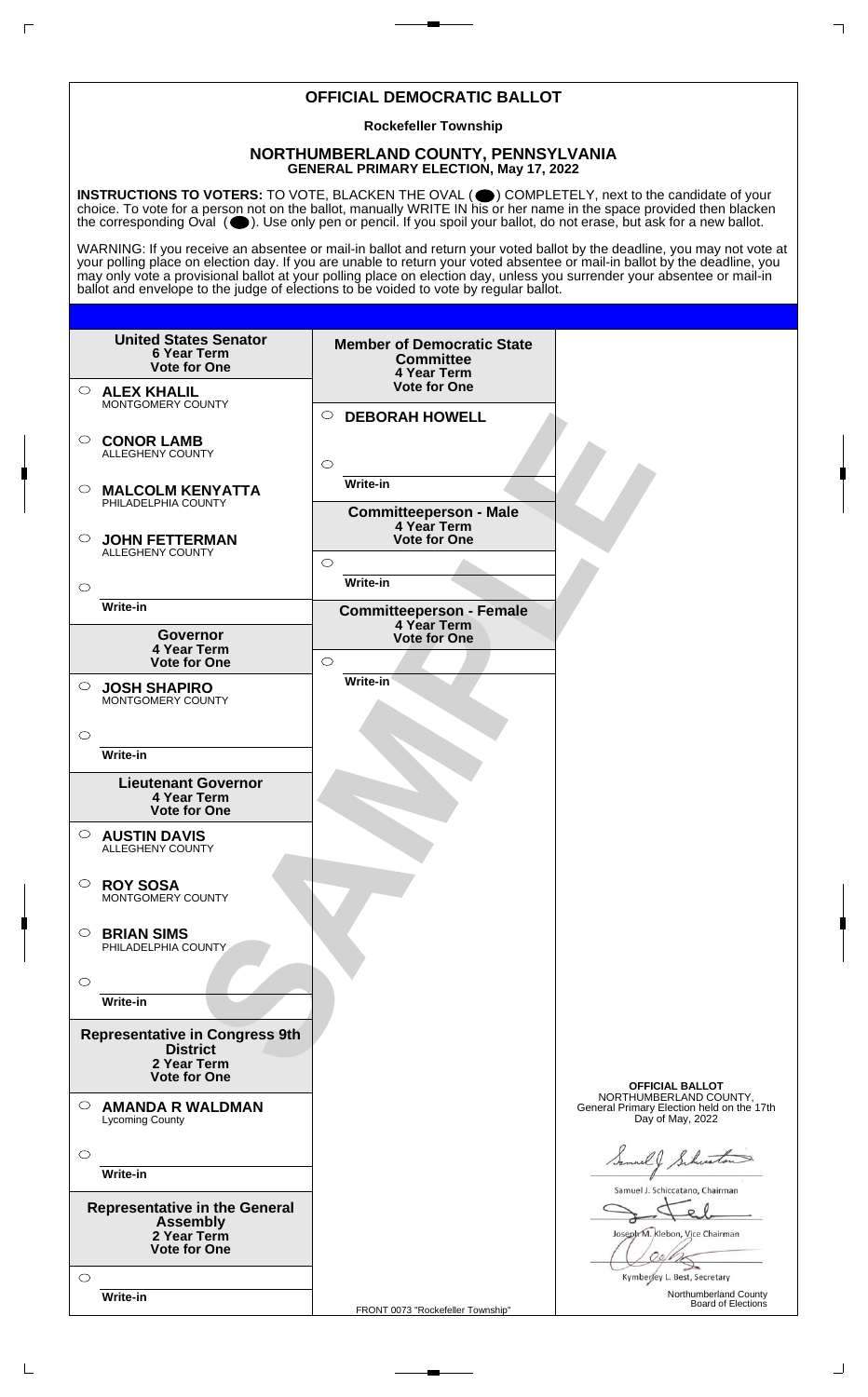|                     | <b>OFFICIAL DEMOCRATIC BALLOT</b>                                                              |                                                                                                                                                                                                                                                                                                                                                                                                                                                                           |                                                                                                                   |  |  |
|---------------------|------------------------------------------------------------------------------------------------|---------------------------------------------------------------------------------------------------------------------------------------------------------------------------------------------------------------------------------------------------------------------------------------------------------------------------------------------------------------------------------------------------------------------------------------------------------------------------|-------------------------------------------------------------------------------------------------------------------|--|--|
|                     | <b>Rush Township</b>                                                                           |                                                                                                                                                                                                                                                                                                                                                                                                                                                                           |                                                                                                                   |  |  |
|                     |                                                                                                | NORTHUMBERLAND COUNTY, PENNSYLVANIA<br><b>GENERAL PRIMARY ELECTION, May 17, 2022</b>                                                                                                                                                                                                                                                                                                                                                                                      |                                                                                                                   |  |  |
|                     |                                                                                                | <b>INSTRUCTIONS TO VOTERS:</b> TO VOTE, BLACKEN THE OVAL (O) COMPLETELY, next to the candidate of your<br>choice. To vote for a person not on the ballot, manually WRITE IN his or her name in the space provided then blacken<br>the corresponding Oval (C). Use only pen or pencil. If you spoil your ballot, do not erase, but ask for a new ballot.                                                                                                                   |                                                                                                                   |  |  |
|                     |                                                                                                | WARNING: If you receive an absentee or mail-in ballot and return your voted ballot by the deadline, you may not vote at<br>your polling place on election day. If you are unable to return your voted absentee or mail-in ballot by the deadline, you<br>may only vote a provisional ballot at your polling place on election day, unless you surrender your absentee or mail-in<br>ballot and envelope to the judge of elections to be voided to vote by regular ballot. |                                                                                                                   |  |  |
|                     |                                                                                                |                                                                                                                                                                                                                                                                                                                                                                                                                                                                           |                                                                                                                   |  |  |
|                     | <b>United States Senator</b><br><b>6 Year Term</b><br><b>Vote for One</b>                      | <b>Member of Democratic State</b><br><b>Committee</b><br>4 Year Term                                                                                                                                                                                                                                                                                                                                                                                                      |                                                                                                                   |  |  |
| $\circ$             | <b>ALEX KHALIL</b><br><b>MONTGOMERY COUNTY</b>                                                 | <b>Vote for One</b><br>$\circ$<br><b>DEBORAH HOWELL</b>                                                                                                                                                                                                                                                                                                                                                                                                                   |                                                                                                                   |  |  |
| $\circ$             | <b>CONOR LAMB</b><br>ALLEGHENY COUNTY                                                          | $\circ$                                                                                                                                                                                                                                                                                                                                                                                                                                                                   |                                                                                                                   |  |  |
| $\circ$             | <b>MALCOLM KENYATTA</b><br>PHILADELPHIA COUNTY                                                 | <b>Write-in</b><br><b>Committeeperson - Male</b>                                                                                                                                                                                                                                                                                                                                                                                                                          |                                                                                                                   |  |  |
| $\circ$             | <b>JOHN FETTERMAN</b><br><b>ALLEGHENY COUNTY</b>                                               | 4 Year Term<br><b>Vote for One</b>                                                                                                                                                                                                                                                                                                                                                                                                                                        |                                                                                                                   |  |  |
| $\circ$             |                                                                                                | $\circ$<br><b>Write-in</b>                                                                                                                                                                                                                                                                                                                                                                                                                                                |                                                                                                                   |  |  |
|                     | Write-in                                                                                       | <b>Committeeperson - Female</b>                                                                                                                                                                                                                                                                                                                                                                                                                                           |                                                                                                                   |  |  |
|                     | Governor<br>4 Year Term<br><b>Vote for One</b>                                                 | 4 Year Term<br><b>Vote for One</b><br>$\circ$                                                                                                                                                                                                                                                                                                                                                                                                                             |                                                                                                                   |  |  |
| $\circ$             | <b>JOSH SHAPIRO</b><br>MONTGOMERY COUNTY                                                       | Write-in                                                                                                                                                                                                                                                                                                                                                                                                                                                                  |                                                                                                                   |  |  |
| $\circ$             | Write-in                                                                                       |                                                                                                                                                                                                                                                                                                                                                                                                                                                                           |                                                                                                                   |  |  |
|                     | <b>Lieutenant Governor</b><br>4 Year Term<br><b>Vote for One</b>                               |                                                                                                                                                                                                                                                                                                                                                                                                                                                                           |                                                                                                                   |  |  |
|                     | $\circ$ AUSTIN DAVIS<br><b>ALLEGHENY COUNTY</b>                                                |                                                                                                                                                                                                                                                                                                                                                                                                                                                                           |                                                                                                                   |  |  |
| $\circ$             | <b>ROY SOSA</b><br>MONTGOMERY COUNTY                                                           |                                                                                                                                                                                                                                                                                                                                                                                                                                                                           |                                                                                                                   |  |  |
| $\circ$             | <b>BRIAN SIMS</b><br>PHILADELPHIA COUNTY                                                       |                                                                                                                                                                                                                                                                                                                                                                                                                                                                           |                                                                                                                   |  |  |
| $\circlearrowright$ | <b>Write-in</b>                                                                                |                                                                                                                                                                                                                                                                                                                                                                                                                                                                           |                                                                                                                   |  |  |
|                     | <b>Representative in Congress 9th</b><br><b>District</b><br>2 Year Term<br><b>Vote for One</b> |                                                                                                                                                                                                                                                                                                                                                                                                                                                                           |                                                                                                                   |  |  |
| $\circ$             | <b>AMANDA R WALDMAN</b><br><b>Lycoming County</b>                                              |                                                                                                                                                                                                                                                                                                                                                                                                                                                                           | <b>OFFICIAL BALLOT</b><br>NORTHUMBERLAND COUNTY,<br>General Primary Election held on the 17th<br>Day of May, 2022 |  |  |
| $\circ$             |                                                                                                |                                                                                                                                                                                                                                                                                                                                                                                                                                                                           |                                                                                                                   |  |  |
|                     | Write-in                                                                                       |                                                                                                                                                                                                                                                                                                                                                                                                                                                                           | Samuel J. Schiccatano, Chairman                                                                                   |  |  |
|                     | <b>Representative in the General</b><br><b>Assembly</b><br>2 Year Term<br><b>Vote for One</b>  |                                                                                                                                                                                                                                                                                                                                                                                                                                                                           | Joseph M. Klebon, Vice Chairman                                                                                   |  |  |
| $\circ$             | Write-in                                                                                       |                                                                                                                                                                                                                                                                                                                                                                                                                                                                           | Kymber/ey L. Best, Secretary<br>Northumberland County                                                             |  |  |
|                     |                                                                                                | FRONT 0074 "Rush Township"                                                                                                                                                                                                                                                                                                                                                                                                                                                | <b>Board of Elections</b>                                                                                         |  |  |

 $\Box$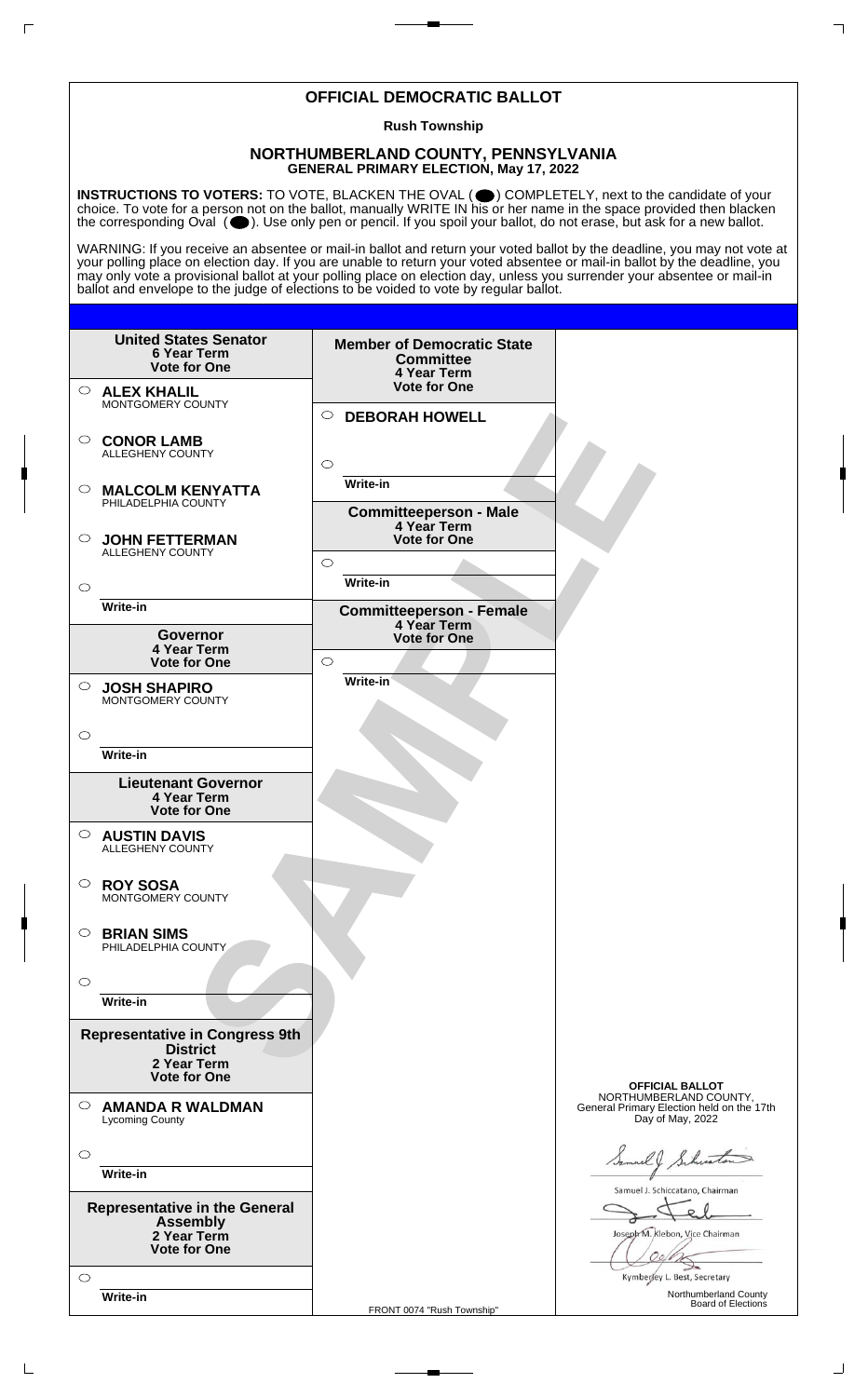|                                                                                                | <b>OFFICIAL DEMOCRATIC BALLOT</b>                                                                                                                                                                                                                                                                                                                                                                                                                                         |                                                                                                                   |  |  |  |
|------------------------------------------------------------------------------------------------|---------------------------------------------------------------------------------------------------------------------------------------------------------------------------------------------------------------------------------------------------------------------------------------------------------------------------------------------------------------------------------------------------------------------------------------------------------------------------|-------------------------------------------------------------------------------------------------------------------|--|--|--|
|                                                                                                | <b>Shamokin Township</b>                                                                                                                                                                                                                                                                                                                                                                                                                                                  |                                                                                                                   |  |  |  |
|                                                                                                | NORTHUMBERLAND COUNTY, PENNSYLVANIA<br><b>GENERAL PRIMARY ELECTION, May 17, 2022</b>                                                                                                                                                                                                                                                                                                                                                                                      |                                                                                                                   |  |  |  |
|                                                                                                | <b>INSTRUCTIONS TO VOTERS:</b> TO VOTE, BLACKEN THE OVAL (O) COMPLETELY, next to the candidate of your choice. To vote for a person not on the ballot, manually WRITE IN his or her name in the space provided then blacken<br>the corresponding Oval (O). Use only pen or pencil. If you spoil your ballot, do not erase, but ask for a new ballot.                                                                                                                      |                                                                                                                   |  |  |  |
|                                                                                                | WARNING: If you receive an absentee or mail-in ballot and return your voted ballot by the deadline, you may not vote at<br>your polling place on election day. If you are unable to return your voted absentee or mail-in ballot by the deadline, you<br>may only vote a provisional ballot at your polling place on election day, unless you surrender your absentee or mail-in<br>ballot and envelope to the judge of elections to be voided to vote by regular ballot. |                                                                                                                   |  |  |  |
|                                                                                                |                                                                                                                                                                                                                                                                                                                                                                                                                                                                           |                                                                                                                   |  |  |  |
| <b>United States Senator</b>                                                                   | <b>Member of Democratic State</b>                                                                                                                                                                                                                                                                                                                                                                                                                                         |                                                                                                                   |  |  |  |
| 6 Year Term<br><b>Vote for One</b>                                                             | <b>Committee</b><br>4 Year Term<br><b>Vote for One</b>                                                                                                                                                                                                                                                                                                                                                                                                                    |                                                                                                                   |  |  |  |
| $\circ$<br><b>ALEX KHALIL</b><br>MONTGOMERY COUNTY                                             | $\circ$<br><b>DEBORAH HOWELL</b>                                                                                                                                                                                                                                                                                                                                                                                                                                          |                                                                                                                   |  |  |  |
| $\circ$<br><b>CONOR LAMB</b><br><b>ALLEGHENY COUNTY</b>                                        | $\circ$                                                                                                                                                                                                                                                                                                                                                                                                                                                                   |                                                                                                                   |  |  |  |
| <b>MALCOLM KENYATTA</b><br>$\circ$<br>PHILADELPHIA COUNTY                                      | <b>Write-in</b>                                                                                                                                                                                                                                                                                                                                                                                                                                                           |                                                                                                                   |  |  |  |
| $\circ$<br><b>JOHN FETTERMAN</b>                                                               | <b>Committeeperson - Male</b><br>4 Year Term<br><b>Vote for One</b>                                                                                                                                                                                                                                                                                                                                                                                                       |                                                                                                                   |  |  |  |
| <b>ALLEGHENY COUNTY</b>                                                                        | $\circ$<br><b>Write-in</b>                                                                                                                                                                                                                                                                                                                                                                                                                                                |                                                                                                                   |  |  |  |
| $\circlearrowright$<br><b>Write-in</b>                                                         | <b>Committeeperson - Female</b>                                                                                                                                                                                                                                                                                                                                                                                                                                           |                                                                                                                   |  |  |  |
| Governor                                                                                       | 4 Year Term<br><b>Vote for One</b>                                                                                                                                                                                                                                                                                                                                                                                                                                        |                                                                                                                   |  |  |  |
| 4 Year Term<br><b>Vote for One</b>                                                             | $\circ$                                                                                                                                                                                                                                                                                                                                                                                                                                                                   |                                                                                                                   |  |  |  |
| $\circ$<br><b>JOSH SHAPIRO</b><br>MONTGOMERY COUNTY                                            | Write-in                                                                                                                                                                                                                                                                                                                                                                                                                                                                  |                                                                                                                   |  |  |  |
| $\circ$                                                                                        |                                                                                                                                                                                                                                                                                                                                                                                                                                                                           |                                                                                                                   |  |  |  |
| <b>Write-in</b>                                                                                |                                                                                                                                                                                                                                                                                                                                                                                                                                                                           |                                                                                                                   |  |  |  |
| <b>Lieutenant Governor</b><br>4 Year Term<br><b>Vote for One</b>                               |                                                                                                                                                                                                                                                                                                                                                                                                                                                                           |                                                                                                                   |  |  |  |
| <b>AUSTIN DAVIS</b><br>$\circ$<br><b>ALLEGHENY COUNTY</b>                                      |                                                                                                                                                                                                                                                                                                                                                                                                                                                                           |                                                                                                                   |  |  |  |
| <b>ROY SOSA</b><br>$\circ$<br>MONTGOMERY COUNTY                                                |                                                                                                                                                                                                                                                                                                                                                                                                                                                                           |                                                                                                                   |  |  |  |
| <b>BRIAN SIMS</b><br>O<br>PHILADELPHIA COUNTY                                                  |                                                                                                                                                                                                                                                                                                                                                                                                                                                                           |                                                                                                                   |  |  |  |
| $\circ$                                                                                        |                                                                                                                                                                                                                                                                                                                                                                                                                                                                           |                                                                                                                   |  |  |  |
| <b>Write-in</b>                                                                                |                                                                                                                                                                                                                                                                                                                                                                                                                                                                           |                                                                                                                   |  |  |  |
| <b>Representative in Congress 9th</b><br><b>District</b><br>2 Year Term<br><b>Vote for One</b> |                                                                                                                                                                                                                                                                                                                                                                                                                                                                           |                                                                                                                   |  |  |  |
| <b>AMANDA R WALDMAN</b><br>O<br><b>Lycoming County</b>                                         |                                                                                                                                                                                                                                                                                                                                                                                                                                                                           | <b>OFFICIAL BALLOT</b><br>NORTHUMBERLAND COUNTY.<br>General Primary Election held on the 17th<br>Day of May, 2022 |  |  |  |
| $\circ$                                                                                        |                                                                                                                                                                                                                                                                                                                                                                                                                                                                           |                                                                                                                   |  |  |  |
| <b>Write-in</b>                                                                                |                                                                                                                                                                                                                                                                                                                                                                                                                                                                           | Samuel J. Schiccatano, Chairman                                                                                   |  |  |  |
| <b>Representative in the General</b><br><b>Assembly</b><br>2 Year Term<br><b>Vote for One</b>  |                                                                                                                                                                                                                                                                                                                                                                                                                                                                           | Joseph M. Klebon, Vice Chairman                                                                                   |  |  |  |
| $\circ$                                                                                        |                                                                                                                                                                                                                                                                                                                                                                                                                                                                           | Kymberley L. Best, Secretary                                                                                      |  |  |  |
| <b>Write-in</b>                                                                                | FRONT 0075 "Shamokin Township"                                                                                                                                                                                                                                                                                                                                                                                                                                            | Northumberland County<br>Board of Elections                                                                       |  |  |  |

 $\Box$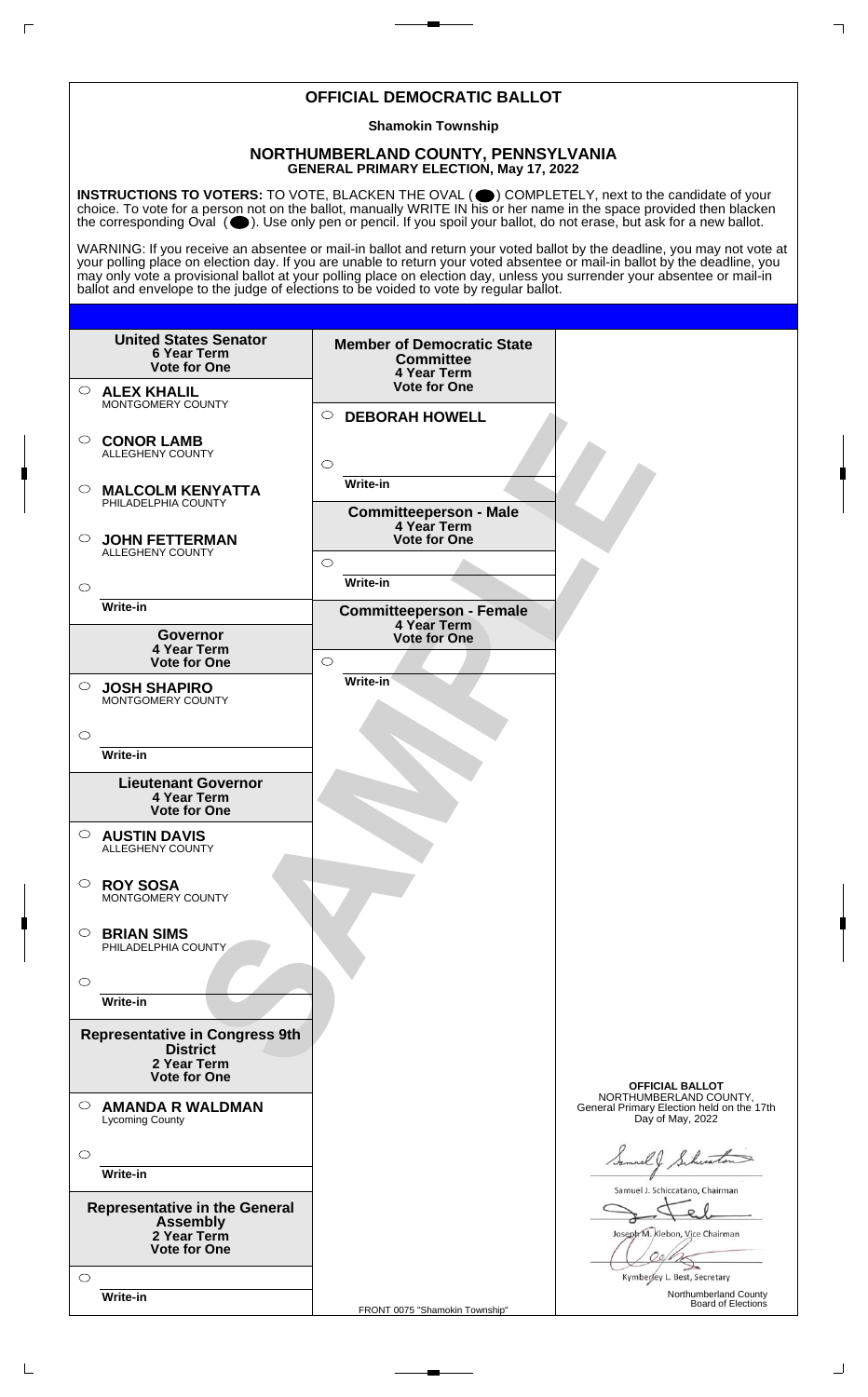|                                                                                               | <b>OFFICIAL DEMOCRATIC BALLOT</b>                                                                                                                                                                                                                                                                                                                                                                                                                                         |                                                               |
|-----------------------------------------------------------------------------------------------|---------------------------------------------------------------------------------------------------------------------------------------------------------------------------------------------------------------------------------------------------------------------------------------------------------------------------------------------------------------------------------------------------------------------------------------------------------------------------|---------------------------------------------------------------|
|                                                                                               | <b>Snydertown Borough</b>                                                                                                                                                                                                                                                                                                                                                                                                                                                 |                                                               |
|                                                                                               | NORTHUMBERLAND COUNTY, PENNSYLVANIA<br><b>GENERAL PRIMARY ELECTION, May 17, 2022</b>                                                                                                                                                                                                                                                                                                                                                                                      |                                                               |
|                                                                                               | <b>INSTRUCTIONS TO VOTERS:</b> TO VOTE, BLACKEN THE OVAL (O) COMPLETELY, next to the candidate of your choice. To vote for a person not on the ballot, manually WRITE IN his or her name in the space provided then blacken<br>the corresponding Oval (C). Use only pen or pencil. If you spoil your ballot, do not erase, but ask for a new ballot.                                                                                                                      |                                                               |
|                                                                                               | WARNING: If you receive an absentee or mail-in ballot and return your voted ballot by the deadline, you may not vote at<br>your polling place on election day. If you are unable to return your voted absentee or mail-in ballot by the deadline, you<br>may only vote a provisional ballot at your polling place on election day, unless you surrender your absentee or mail-in<br>ballot and envelope to the judge of elections to be voided to vote by regular ballot. |                                                               |
|                                                                                               |                                                                                                                                                                                                                                                                                                                                                                                                                                                                           |                                                               |
| <b>United States Senator</b><br><b>6 Year Term</b><br><b>Vote for One</b>                     | <b>Member of Democratic State</b><br><b>Committee</b><br>4 Year Term                                                                                                                                                                                                                                                                                                                                                                                                      |                                                               |
| $\circ$<br><b>ALEX KHALIL</b><br>MONTGOMERY COUNTY                                            | <b>Vote for One</b><br><b>DEBORAH HOWELL</b>                                                                                                                                                                                                                                                                                                                                                                                                                              |                                                               |
| $\circ$<br><b>CONOR LAMB</b><br><b>ALLEGHENY COUNTY</b>                                       | $\circ$                                                                                                                                                                                                                                                                                                                                                                                                                                                                   |                                                               |
| <b>MALCOLM KENYATTA</b><br>$\circ$<br>PHILADELPHIA COUNTY                                     | <b>Write-in</b><br><b>Committeeperson - Male</b><br>4 Year Term                                                                                                                                                                                                                                                                                                                                                                                                           |                                                               |
| $\circ$<br><b>JOHN FETTERMAN</b><br><b>ALLEGHENY COUNTY</b>                                   | <b>Vote for One</b><br>$\circ$                                                                                                                                                                                                                                                                                                                                                                                                                                            |                                                               |
| $\circ$                                                                                       | <b>Write-in</b>                                                                                                                                                                                                                                                                                                                                                                                                                                                           |                                                               |
| <b>Write-in</b>                                                                               | <b>Committeeperson - Female</b>                                                                                                                                                                                                                                                                                                                                                                                                                                           |                                                               |
| <b>Governor</b><br>4 Year Term<br><b>Vote for One</b>                                         | <b>4 Year Term</b><br><b>Vote for One</b><br>$\circ$                                                                                                                                                                                                                                                                                                                                                                                                                      |                                                               |
| $\circ$<br><b>JOSH SHAPIRO</b><br>MONTGOMERY COUNTY                                           | Write-in                                                                                                                                                                                                                                                                                                                                                                                                                                                                  |                                                               |
| $\circ$                                                                                       |                                                                                                                                                                                                                                                                                                                                                                                                                                                                           |                                                               |
| Write-in                                                                                      |                                                                                                                                                                                                                                                                                                                                                                                                                                                                           |                                                               |
| <b>Lieutenant Governor</b><br>4 Year Term<br><b>Vote for One</b>                              |                                                                                                                                                                                                                                                                                                                                                                                                                                                                           |                                                               |
| <b>AUSTIN DAVIS</b><br>$\circ$<br><b>ALLEGHENY COUNTY</b>                                     |                                                                                                                                                                                                                                                                                                                                                                                                                                                                           |                                                               |
| <b>ROY SOSA</b><br>$\circ$<br>MONTGOMERY COUNTY                                               |                                                                                                                                                                                                                                                                                                                                                                                                                                                                           |                                                               |
| $\circlearrowright$<br><b>BRIAN SIMS</b><br>PHILADELPHIA COUNTY                               |                                                                                                                                                                                                                                                                                                                                                                                                                                                                           |                                                               |
| $\circ$<br><b>Write-in</b>                                                                    |                                                                                                                                                                                                                                                                                                                                                                                                                                                                           |                                                               |
| <b>Representative in Congress 9th</b><br><b>District</b><br>2 Year Term                       |                                                                                                                                                                                                                                                                                                                                                                                                                                                                           |                                                               |
| <b>Vote for One</b>                                                                           |                                                                                                                                                                                                                                                                                                                                                                                                                                                                           | <b>OFFICIAL BALLOT</b><br>NORTHUMBERLAND COUNTY,              |
| <b>AMANDA R WALDMAN</b><br>O<br><b>Lycoming County</b>                                        |                                                                                                                                                                                                                                                                                                                                                                                                                                                                           | General Primary Election held on the 17th<br>Day of May, 2022 |
| $\circ$<br>Write-in                                                                           |                                                                                                                                                                                                                                                                                                                                                                                                                                                                           |                                                               |
|                                                                                               |                                                                                                                                                                                                                                                                                                                                                                                                                                                                           | Samuel J. Schiccatano, Chairman                               |
| <b>Representative in the General</b><br><b>Assembly</b><br>2 Year Term<br><b>Vote for One</b> |                                                                                                                                                                                                                                                                                                                                                                                                                                                                           | Joseph M. Klebon, Vice Chairman                               |
| $\circ$                                                                                       |                                                                                                                                                                                                                                                                                                                                                                                                                                                                           | Kymberley L. Best, Secretary                                  |
| <b>Write-in</b>                                                                               | FRONT 0076 "Snydertown Borough"                                                                                                                                                                                                                                                                                                                                                                                                                                           | Northumberland County<br>Board of Elections                   |

 $\Box$ 

 $\perp$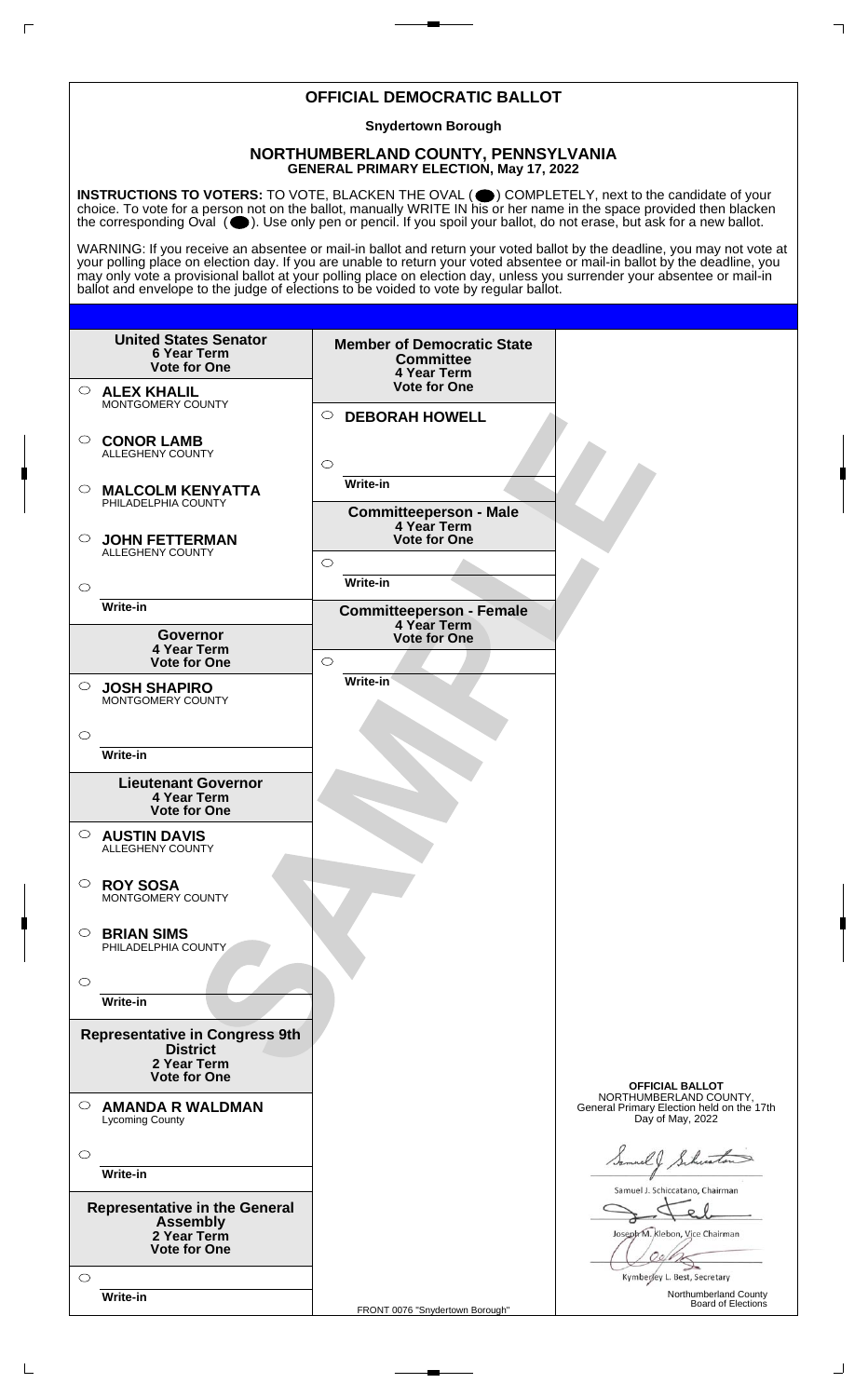|                                                                                                |         | <b>OFFICIAL DEMOCRATIC BALLOT</b>                                                     |                                                                                                                                                                                                                                                                                                                                                                                  |  |
|------------------------------------------------------------------------------------------------|---------|---------------------------------------------------------------------------------------|----------------------------------------------------------------------------------------------------------------------------------------------------------------------------------------------------------------------------------------------------------------------------------------------------------------------------------------------------------------------------------|--|
| <b>Sunbury City 1</b>                                                                          |         |                                                                                       |                                                                                                                                                                                                                                                                                                                                                                                  |  |
|                                                                                                |         | NORTHUMBERLAND COUNTY, PENNSYLVANIA<br><b>GENERAL PRIMARY ELECTION, May 17, 2022</b>  |                                                                                                                                                                                                                                                                                                                                                                                  |  |
|                                                                                                |         |                                                                                       | <b>INSTRUCTIONS TO VOTERS:</b> TO VOTE, BLACKEN THE OVAL (O) COMPLETELY, next to the candidate of your choice. To vote for a person not on the ballot, manually WRITE IN his or her name in the space provided then blacken<br>the corresponding Oval (O). Use only pen or pencil. If you spoil your ballot, do not erase, but ask for a new ballot.                             |  |
|                                                                                                |         | ballot and envelope to the judge of elections to be voided to vote by regular ballot. | WARNING: If you receive an absentee or mail-in ballot and return your voted ballot by the deadline, you may not vote at<br>your polling place on election day. If you are unable to return your voted absentee or mail-in ballot by the deadline, you<br>may only vote a provisional ballot at your polling place on election day, unless you surrender your absentee or mail-in |  |
|                                                                                                |         |                                                                                       |                                                                                                                                                                                                                                                                                                                                                                                  |  |
| <b>United States Senator</b><br><b>6 Year Term</b><br><b>Vote for One</b>                      |         | <b>Member of Democratic State</b><br><b>Committee</b>                                 |                                                                                                                                                                                                                                                                                                                                                                                  |  |
| $\circ$ ALEX KHALIL<br>MONTGOMERY COUNTY                                                       |         | 4 Year Term<br><b>Vote for One</b>                                                    |                                                                                                                                                                                                                                                                                                                                                                                  |  |
| $\circ$<br><b>CONOR LAMB</b>                                                                   | $\circ$ | <b>DEBORAH HOWELL</b>                                                                 |                                                                                                                                                                                                                                                                                                                                                                                  |  |
| <b>ALLEGHENY COUNTY</b><br><b>MALCOLM KENYATTA</b><br>$\circ$                                  | $\circ$ | <b>Write-in</b>                                                                       |                                                                                                                                                                                                                                                                                                                                                                                  |  |
| PHILADELPHIA COUNTY                                                                            |         | <b>Committeeperson - Male</b><br>4 Year Term                                          |                                                                                                                                                                                                                                                                                                                                                                                  |  |
| $\circlearrowright$<br><b>JOHN FETTERMAN</b><br><b>ALLEGHENY COUNTY</b>                        | $\circ$ | <b>Vote for One</b>                                                                   |                                                                                                                                                                                                                                                                                                                                                                                  |  |
| $\circ$                                                                                        |         | <b>Write-in</b>                                                                       |                                                                                                                                                                                                                                                                                                                                                                                  |  |
| <b>Write-in</b>                                                                                |         | <b>Committeeperson - Female</b><br>4 Year Term                                        |                                                                                                                                                                                                                                                                                                                                                                                  |  |
| <b>Governor</b><br>4 Year Term<br><b>Vote for One</b>                                          | $\circ$ | <b>Vote for One</b><br><b>VICTORIA ROSANCRANS</b>                                     |                                                                                                                                                                                                                                                                                                                                                                                  |  |
| <b>JOSH SHAPIRO</b><br>$\circlearrowright$<br>MONTGOMERY COUNTY                                | $\circ$ |                                                                                       |                                                                                                                                                                                                                                                                                                                                                                                  |  |
| $\circ$                                                                                        |         | <b>Write-in</b>                                                                       |                                                                                                                                                                                                                                                                                                                                                                                  |  |
| <b>Write-in</b>                                                                                |         |                                                                                       |                                                                                                                                                                                                                                                                                                                                                                                  |  |
| <b>Lieutenant Governor</b><br>4 Year Term<br><b>Vote for One</b>                               |         |                                                                                       |                                                                                                                                                                                                                                                                                                                                                                                  |  |
| $\circ$ AUSTIN DAVIS<br><b>ALLEGHENY COUNTY</b>                                                |         |                                                                                       |                                                                                                                                                                                                                                                                                                                                                                                  |  |
| <b>ROY SOSA</b><br>O<br>MONTGOMERY COUNTY                                                      |         |                                                                                       |                                                                                                                                                                                                                                                                                                                                                                                  |  |
| <b>BRIAN SIMS</b><br>$\circ$<br>PHILADELPHIA COUNTY                                            |         |                                                                                       |                                                                                                                                                                                                                                                                                                                                                                                  |  |
| $\circ$<br><b>Write-in</b>                                                                     |         |                                                                                       |                                                                                                                                                                                                                                                                                                                                                                                  |  |
|                                                                                                |         |                                                                                       |                                                                                                                                                                                                                                                                                                                                                                                  |  |
| <b>Representative in Congress 9th</b><br><b>District</b><br>2 Year Term<br><b>Vote for One</b> |         |                                                                                       | <b>OFFICIAL BALLOT</b>                                                                                                                                                                                                                                                                                                                                                           |  |
| $\circ$<br><b>AMANDA R WALDMAN</b><br><b>Lycoming County</b>                                   |         |                                                                                       | NORTHUMBERLAND COUNTY,<br>General Primary Election held on the 17th<br>Day of May, 2022                                                                                                                                                                                                                                                                                          |  |
| $\circ$<br><b>Write-in</b>                                                                     |         |                                                                                       |                                                                                                                                                                                                                                                                                                                                                                                  |  |
|                                                                                                |         |                                                                                       | Samuel J. Schiccatano, Chairman                                                                                                                                                                                                                                                                                                                                                  |  |
| <b>Representative in the General</b><br><b>Assembly</b><br>2 Year Term<br>Vote for One         |         |                                                                                       | Joseph M. Klebon, Vice Chairman                                                                                                                                                                                                                                                                                                                                                  |  |
| $\circ$                                                                                        |         |                                                                                       | Kymber/ey L. Best, Secretary                                                                                                                                                                                                                                                                                                                                                     |  |
| <b>Write-in</b>                                                                                |         | FRONT 0077 "Sunbury City 1"                                                           | Northumberland County<br>Board of Elections                                                                                                                                                                                                                                                                                                                                      |  |

 $\Box$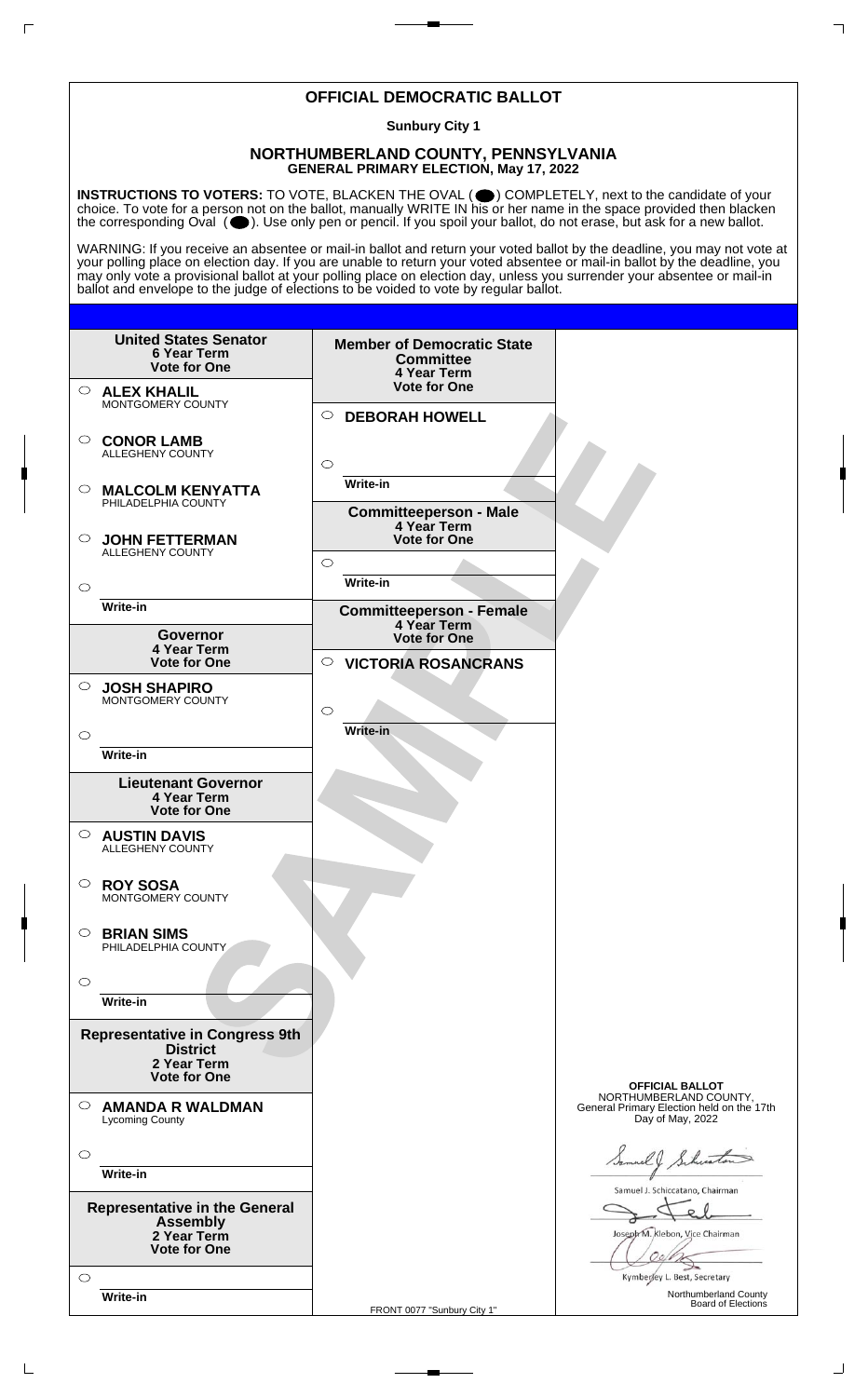|                                                                                                | <b>OFFICIAL DEMOCRATIC BALLOT</b>                                                                                                                                                                                                                                                                                                                                                                                                                                         |                                                                                                                   |  |  |
|------------------------------------------------------------------------------------------------|---------------------------------------------------------------------------------------------------------------------------------------------------------------------------------------------------------------------------------------------------------------------------------------------------------------------------------------------------------------------------------------------------------------------------------------------------------------------------|-------------------------------------------------------------------------------------------------------------------|--|--|
|                                                                                                | <b>Sunbury City 2</b>                                                                                                                                                                                                                                                                                                                                                                                                                                                     |                                                                                                                   |  |  |
|                                                                                                | NORTHUMBERLAND COUNTY, PENNSYLVANIA<br><b>GENERAL PRIMARY ELECTION, May 17, 2022</b>                                                                                                                                                                                                                                                                                                                                                                                      |                                                                                                                   |  |  |
|                                                                                                | <b>INSTRUCTIONS TO VOTERS:</b> TO VOTE, BLACKEN THE OVAL (O) COMPLETELY, next to the candidate of your<br>choice. To vote for a person not on the ballot, manually WRITE IN his or her name in the space provided then blacken<br>the corresponding Oval (C). Use only pen or pencil. If you spoil your ballot, do not erase, but ask for a new ballot.                                                                                                                   |                                                                                                                   |  |  |
|                                                                                                | WARNING: If you receive an absentee or mail-in ballot and return your voted ballot by the deadline, you may not vote at<br>your polling place on election day. If you are unable to return your voted absentee or mail-in ballot by the deadline, you<br>may only vote a provisional ballot at your polling place on election day, unless you surrender your absentee or mail-in<br>ballot and envelope to the judge of elections to be voided to vote by regular ballot. |                                                                                                                   |  |  |
|                                                                                                |                                                                                                                                                                                                                                                                                                                                                                                                                                                                           |                                                                                                                   |  |  |
| <b>United States Senator</b><br><b>6 Year Term</b><br><b>Vote for One</b>                      | <b>Member of Democratic State</b><br><b>Committee</b><br>4 Year Term                                                                                                                                                                                                                                                                                                                                                                                                      |                                                                                                                   |  |  |
| $\circ$<br><b>ALEX KHALIL</b><br><b>MONTGOMERY COUNTY</b>                                      | <b>Vote for One</b><br>$\circ$<br><b>DEBORAH HOWELL</b>                                                                                                                                                                                                                                                                                                                                                                                                                   |                                                                                                                   |  |  |
| $\circ$<br><b>CONOR LAMB</b><br><b>ALLEGHENY COUNTY</b>                                        | $\bigcirc$                                                                                                                                                                                                                                                                                                                                                                                                                                                                |                                                                                                                   |  |  |
| $\circ$<br><b>MALCOLM KENYATTA</b><br>PHILADELPHIA COUNTY                                      | <b>Write-in</b><br><b>Committeeperson - Male</b>                                                                                                                                                                                                                                                                                                                                                                                                                          |                                                                                                                   |  |  |
| $\circ$<br><b>JOHN FETTERMAN</b><br><b>ALLEGHENY COUNTY</b>                                    | 4 Year Term<br><b>Vote for One</b>                                                                                                                                                                                                                                                                                                                                                                                                                                        |                                                                                                                   |  |  |
| $\circ$                                                                                        | $\circ$<br><b>GREGORY J. SNYDER</b>                                                                                                                                                                                                                                                                                                                                                                                                                                       |                                                                                                                   |  |  |
| <b>Write-in</b>                                                                                | $\bigcirc$<br><b>Write-in</b>                                                                                                                                                                                                                                                                                                                                                                                                                                             |                                                                                                                   |  |  |
| Governor<br>4 Year Term<br><b>Vote for One</b>                                                 | <b>Committeeperson - Female</b><br>4 Year Term                                                                                                                                                                                                                                                                                                                                                                                                                            |                                                                                                                   |  |  |
| <b>JOSH SHAPIRO</b><br>$\circ$<br>MONTGOMERY COUNTY                                            | <b>Vote for One</b><br>$\circ$                                                                                                                                                                                                                                                                                                                                                                                                                                            |                                                                                                                   |  |  |
| $\circ$<br><b>Write-in</b>                                                                     | <b>Write-in</b>                                                                                                                                                                                                                                                                                                                                                                                                                                                           |                                                                                                                   |  |  |
| <b>Lieutenant Governor</b><br>4 Year Term<br><b>Vote for One</b>                               |                                                                                                                                                                                                                                                                                                                                                                                                                                                                           |                                                                                                                   |  |  |
| $\circ$<br><b>AUSTIN DAVIS</b><br><b>ALLEGHENY COUNTY</b>                                      |                                                                                                                                                                                                                                                                                                                                                                                                                                                                           |                                                                                                                   |  |  |
| <b>ROY SOSA</b><br>$\circ$<br>MONTGOMERY COUNTY                                                |                                                                                                                                                                                                                                                                                                                                                                                                                                                                           |                                                                                                                   |  |  |
| <b>BRIAN SIMS</b><br>$\circ$<br>PHILADELPHIA COUNTY                                            |                                                                                                                                                                                                                                                                                                                                                                                                                                                                           |                                                                                                                   |  |  |
| $\circ$<br><b>Write-in</b>                                                                     |                                                                                                                                                                                                                                                                                                                                                                                                                                                                           |                                                                                                                   |  |  |
| <b>Representative in Congress 9th</b><br><b>District</b><br>2 Year Term<br><b>Vote for One</b> |                                                                                                                                                                                                                                                                                                                                                                                                                                                                           |                                                                                                                   |  |  |
| $\circ$<br><b>AMANDA R WALDMAN</b><br><b>Lycoming County</b>                                   |                                                                                                                                                                                                                                                                                                                                                                                                                                                                           | <b>OFFICIAL BALLOT</b><br>NORTHUMBERLAND COUNTY,<br>General Primary Election held on the 17th<br>Day of May, 2022 |  |  |
| $\circ$<br><b>Write-in</b>                                                                     |                                                                                                                                                                                                                                                                                                                                                                                                                                                                           |                                                                                                                   |  |  |
| <b>Representative in the General</b><br><b>Assembly</b><br>2 Year Term<br><b>Vote for One</b>  |                                                                                                                                                                                                                                                                                                                                                                                                                                                                           | Samuel J. Schiccatano, Chairman<br>Joseph M. Klebon, Vice Chairman                                                |  |  |
| $\circ$<br>Write-in                                                                            | FRONT 0078 "Sunbury City 2"                                                                                                                                                                                                                                                                                                                                                                                                                                               | Kymber/ey L. Best, Secretary<br>Northumberland County<br><b>Board of Elections</b>                                |  |  |

 $\overline{\phantom{a}}$ 

 $\Gamma$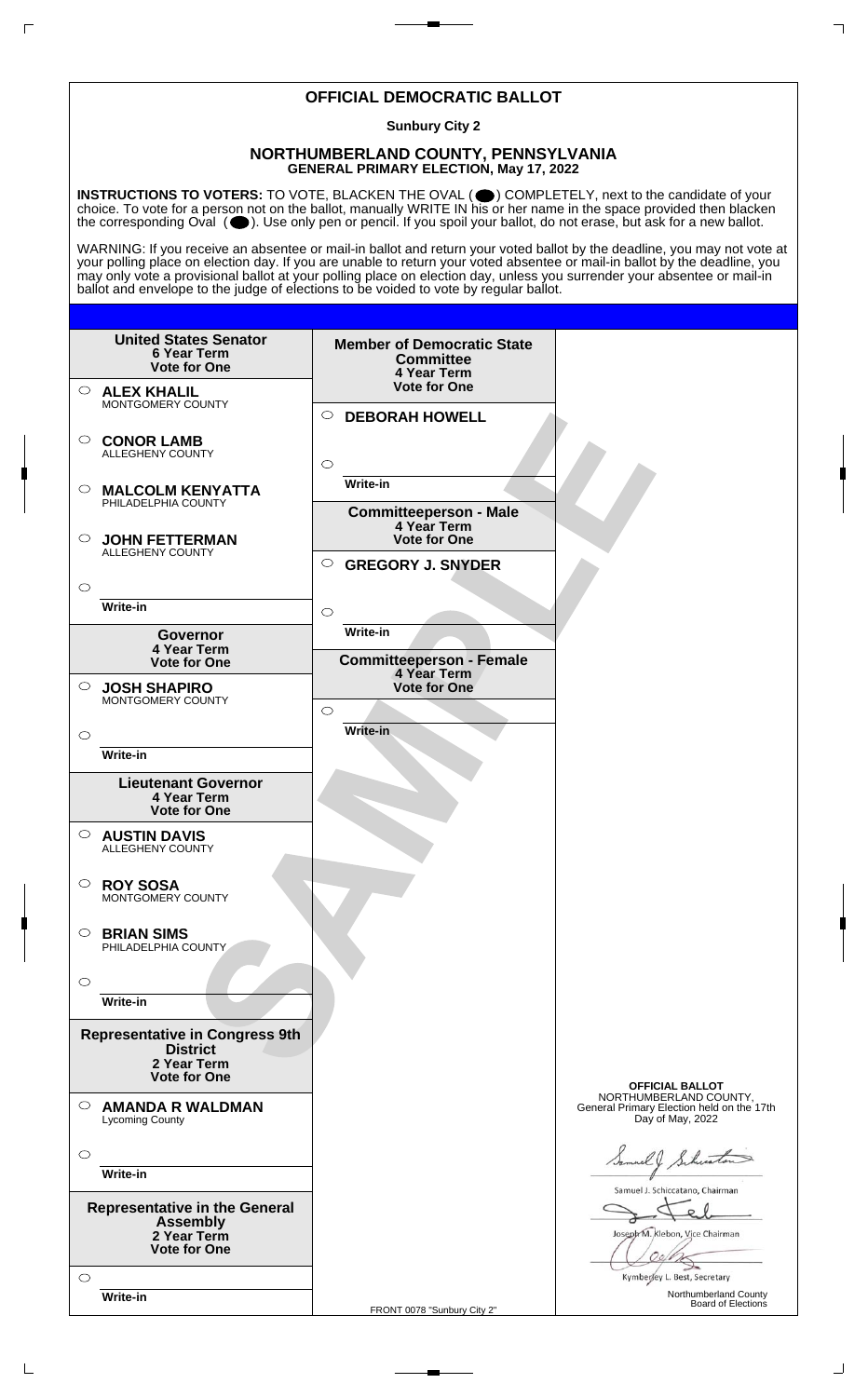|                                                                                                | <b>OFFICIAL DEMOCRATIC BALLOT</b>                                                                                                                                                                                                                                                                                                                                                                                                                                         |                                                                                                                   |  |
|------------------------------------------------------------------------------------------------|---------------------------------------------------------------------------------------------------------------------------------------------------------------------------------------------------------------------------------------------------------------------------------------------------------------------------------------------------------------------------------------------------------------------------------------------------------------------------|-------------------------------------------------------------------------------------------------------------------|--|
|                                                                                                | <b>Sunbury City 5</b>                                                                                                                                                                                                                                                                                                                                                                                                                                                     |                                                                                                                   |  |
|                                                                                                | NORTHUMBERLAND COUNTY, PENNSYLVANIA<br><b>GENERAL PRIMARY ELECTION, May 17, 2022</b>                                                                                                                                                                                                                                                                                                                                                                                      |                                                                                                                   |  |
|                                                                                                | <b>INSTRUCTIONS TO VOTERS:</b> TO VOTE, BLACKEN THE OVAL (O) COMPLETELY, next to the candidate of your choice. To vote for a person not on the ballot, manually WRITE IN his or her name in the space provided then blacken<br>the corresponding Oval (C). Use only pen or pencil. If you spoil your ballot, do not erase, but ask for a new ballot.                                                                                                                      |                                                                                                                   |  |
|                                                                                                | WARNING: If you receive an absentee or mail-in ballot and return your voted ballot by the deadline, you may not vote at<br>your polling place on election day. If you are unable to return your voted absentee or mail-in ballot by the deadline, you<br>may only vote a provisional ballot at your polling place on election day, unless you surrender your absentee or mail-in<br>ballot and envelope to the judge of elections to be voided to vote by regular ballot. |                                                                                                                   |  |
|                                                                                                |                                                                                                                                                                                                                                                                                                                                                                                                                                                                           |                                                                                                                   |  |
| <b>United States Senator</b><br><b>6 Year Term</b><br><b>Vote for One</b>                      | <b>Member of Democratic State</b><br><b>Committee</b><br>4 Year Term                                                                                                                                                                                                                                                                                                                                                                                                      |                                                                                                                   |  |
| $\circ$<br><b>ALEX KHALIL</b><br>MONTGOMERY COUNTY                                             | <b>Vote for One</b><br>O<br><b>DEBORAH HOWELL</b>                                                                                                                                                                                                                                                                                                                                                                                                                         |                                                                                                                   |  |
| $\circ$<br><b>CONOR LAMB</b><br><b>ALLEGHENY COUNTY</b>                                        | $\circ$                                                                                                                                                                                                                                                                                                                                                                                                                                                                   |                                                                                                                   |  |
| $\circ$<br><b>MALCOLM KENYATTA</b><br>PHILADELPHIA COUNTY                                      | <b>Write-in</b><br><b>Committeeperson - Male</b><br>4 Year Term                                                                                                                                                                                                                                                                                                                                                                                                           |                                                                                                                   |  |
| $\circ$<br><b>JOHN FETTERMAN</b><br><b>ALLEGHENY COUNTY</b>                                    | <b>Vote for One</b><br>$\circ$                                                                                                                                                                                                                                                                                                                                                                                                                                            |                                                                                                                   |  |
| $\circlearrowright$<br><b>Write-in</b>                                                         | <b>Write-in</b>                                                                                                                                                                                                                                                                                                                                                                                                                                                           |                                                                                                                   |  |
| Governor                                                                                       | <b>Committeeperson - Female</b><br>4 Year Term                                                                                                                                                                                                                                                                                                                                                                                                                            |                                                                                                                   |  |
| 4 Year Term<br><b>Vote for One</b>                                                             | <b>Vote for One</b><br>$\circ$                                                                                                                                                                                                                                                                                                                                                                                                                                            |                                                                                                                   |  |
| $\circ$<br><b>JOSH SHAPIRO</b><br>MONTGOMERY COUNTY                                            | Write-in                                                                                                                                                                                                                                                                                                                                                                                                                                                                  |                                                                                                                   |  |
| $\circ$<br><b>Write-in</b>                                                                     |                                                                                                                                                                                                                                                                                                                                                                                                                                                                           |                                                                                                                   |  |
| <b>Lieutenant Governor</b><br>4 Year Term<br><b>Vote for One</b>                               |                                                                                                                                                                                                                                                                                                                                                                                                                                                                           |                                                                                                                   |  |
| <b>AUSTIN DAVIS</b><br>$\circ$<br><b>ALLEGHENY COUNTY</b>                                      |                                                                                                                                                                                                                                                                                                                                                                                                                                                                           |                                                                                                                   |  |
| <b>ROY SOSA</b><br>$\circ$<br>MONTGOMERY COUNTY                                                |                                                                                                                                                                                                                                                                                                                                                                                                                                                                           |                                                                                                                   |  |
| <b>BRIAN SIMS</b><br>$\circ$<br>PHILADELPHIA COUNTY                                            |                                                                                                                                                                                                                                                                                                                                                                                                                                                                           |                                                                                                                   |  |
| $\circlearrowright$<br><b>Write-in</b>                                                         |                                                                                                                                                                                                                                                                                                                                                                                                                                                                           |                                                                                                                   |  |
| <b>Representative in Congress 9th</b><br><b>District</b><br>2 Year Term<br><b>Vote for One</b> |                                                                                                                                                                                                                                                                                                                                                                                                                                                                           |                                                                                                                   |  |
| $\circ$<br><b>AMANDA R WALDMAN</b><br>Lycoming County                                          |                                                                                                                                                                                                                                                                                                                                                                                                                                                                           | <b>OFFICIAL BALLOT</b><br>NORTHUMBERLAND COUNTY,<br>General Primary Election held on the 17th<br>Day of May, 2022 |  |
| $\circ$                                                                                        |                                                                                                                                                                                                                                                                                                                                                                                                                                                                           |                                                                                                                   |  |
| <b>Write-in</b>                                                                                |                                                                                                                                                                                                                                                                                                                                                                                                                                                                           | Samuel J. Schiccatano, Chairman                                                                                   |  |
| <b>Representative in the General</b><br><b>Assembly</b><br>2 Year Term<br><b>Vote for One</b>  |                                                                                                                                                                                                                                                                                                                                                                                                                                                                           | Joseph M. Klebon, Vice Chairman                                                                                   |  |
| $\circ$                                                                                        |                                                                                                                                                                                                                                                                                                                                                                                                                                                                           | Kymberley L. Best, Secretary<br>Northumberland County                                                             |  |
| <b>Write-in</b>                                                                                | FRONT 0081 "Sunbury City 5"                                                                                                                                                                                                                                                                                                                                                                                                                                               | Board of Elections                                                                                                |  |

 $\Box$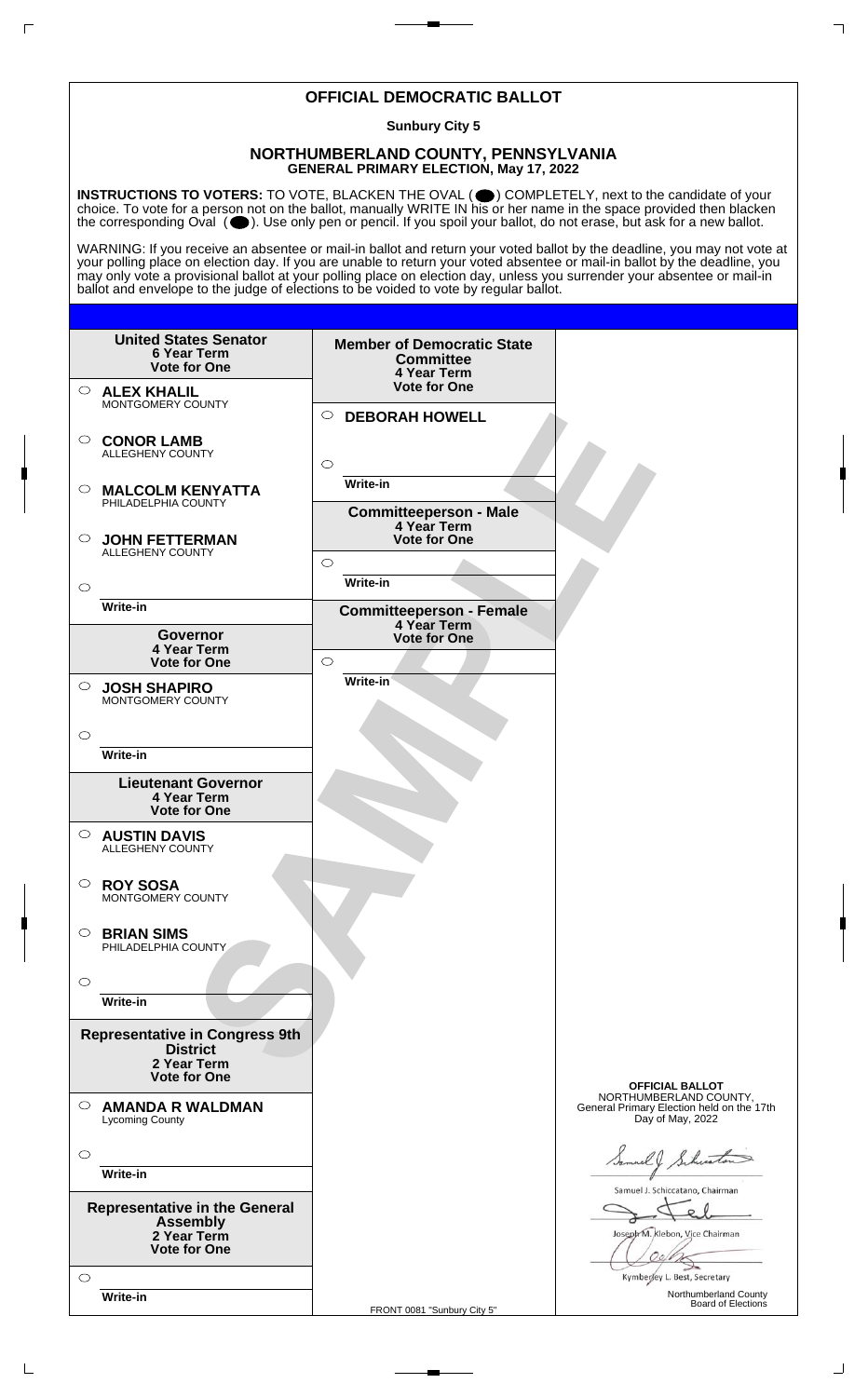| <b>OFFICIAL DEMOCRATIC BALLOT</b>                                                              |                                                                                                                                                                                                                                                                                                                                                                                                                                                                           |                                                                                                                   |  |  |
|------------------------------------------------------------------------------------------------|---------------------------------------------------------------------------------------------------------------------------------------------------------------------------------------------------------------------------------------------------------------------------------------------------------------------------------------------------------------------------------------------------------------------------------------------------------------------------|-------------------------------------------------------------------------------------------------------------------|--|--|
|                                                                                                | <b>Sunbury City 6</b>                                                                                                                                                                                                                                                                                                                                                                                                                                                     |                                                                                                                   |  |  |
|                                                                                                | NORTHUMBERLAND COUNTY, PENNSYLVANIA<br><b>GENERAL PRIMARY ELECTION, May 17, 2022</b>                                                                                                                                                                                                                                                                                                                                                                                      |                                                                                                                   |  |  |
|                                                                                                | <b>INSTRUCTIONS TO VOTERS:</b> TO VOTE, BLACKEN THE OVAL (O) COMPLETELY, next to the candidate of your choice. To vote for a person not on the ballot, manually WRITE IN his or her name in the space provided then blacken<br>the corresponding Oval (C). Use only pen or pencil. If you spoil your ballot, do not erase, but ask for a new ballot.                                                                                                                      |                                                                                                                   |  |  |
|                                                                                                | WARNING: If you receive an absentee or mail-in ballot and return your voted ballot by the deadline, you may not vote at<br>your polling place on election day. If you are unable to return your voted absentee or mail-in ballot by the deadline, you<br>may only vote a provisional ballot at your polling place on election day, unless you surrender your absentee or mail-in<br>ballot and envelope to the judge of elections to be voided to vote by regular ballot. |                                                                                                                   |  |  |
|                                                                                                |                                                                                                                                                                                                                                                                                                                                                                                                                                                                           |                                                                                                                   |  |  |
| <b>United States Senator</b><br><b>6 Year Term</b><br><b>Vote for One</b>                      | <b>Member of Democratic State</b><br><b>Committee</b><br>4 Year Term                                                                                                                                                                                                                                                                                                                                                                                                      |                                                                                                                   |  |  |
| $\circ$<br><b>ALEX KHALIL</b><br><b>MONTGOMERY COUNTY</b>                                      | <b>Vote for One</b><br><b>DEBORAH HOWELL</b><br>$\bigcirc$                                                                                                                                                                                                                                                                                                                                                                                                                |                                                                                                                   |  |  |
| $\circ$<br><b>CONOR LAMB</b><br><b>ALLEGHENY COUNTY</b>                                        | $\bigcirc$                                                                                                                                                                                                                                                                                                                                                                                                                                                                |                                                                                                                   |  |  |
| $\circ$<br><b>MALCOLM KENYATTA</b><br>PHILADELPHIA COUNTY                                      | <b>Write-in</b><br><b>Committeeperson - Male</b>                                                                                                                                                                                                                                                                                                                                                                                                                          |                                                                                                                   |  |  |
| $\circ$<br><b>JOHN FETTERMAN</b><br><b>ALLEGHENY COUNTY</b>                                    | 4 Year Term<br><b>Vote for One</b><br>$\circ$<br><b>JOHN J. MERCHLINSKY III</b>                                                                                                                                                                                                                                                                                                                                                                                           |                                                                                                                   |  |  |
| $\circlearrowright$                                                                            |                                                                                                                                                                                                                                                                                                                                                                                                                                                                           |                                                                                                                   |  |  |
| Write-in                                                                                       | $\bigcirc$                                                                                                                                                                                                                                                                                                                                                                                                                                                                |                                                                                                                   |  |  |
| Governor<br>4 Year Term<br><b>Vote for One</b>                                                 | <b>Write-in</b><br><b>Committeeperson - Female</b>                                                                                                                                                                                                                                                                                                                                                                                                                        |                                                                                                                   |  |  |
| $\circ$<br><b>JOSH SHAPIRO</b>                                                                 | 4 Year Term<br><b>Vote for One</b>                                                                                                                                                                                                                                                                                                                                                                                                                                        |                                                                                                                   |  |  |
| MONTGOMERY COUNTY                                                                              | $\circ$<br><b>ANGELINA MERCHLINSKY</b>                                                                                                                                                                                                                                                                                                                                                                                                                                    |                                                                                                                   |  |  |
| $\circlearrowright$<br><b>Write-in</b>                                                         |                                                                                                                                                                                                                                                                                                                                                                                                                                                                           |                                                                                                                   |  |  |
|                                                                                                | $\circ$<br><b>Write-in</b>                                                                                                                                                                                                                                                                                                                                                                                                                                                |                                                                                                                   |  |  |
| <b>Lieutenant Governor</b><br>4 Year Term<br><b>Vote for One</b>                               |                                                                                                                                                                                                                                                                                                                                                                                                                                                                           |                                                                                                                   |  |  |
| $\circ$<br><b>AUSTIN DAVIS</b><br><b>ALLEGHENY COUNTY</b>                                      |                                                                                                                                                                                                                                                                                                                                                                                                                                                                           |                                                                                                                   |  |  |
| <b>ROY SOSA</b><br>$\circ$<br>MONTGOMERY COUNTY                                                |                                                                                                                                                                                                                                                                                                                                                                                                                                                                           |                                                                                                                   |  |  |
| <b>BRIAN SIMS</b><br>O<br>PHILADELPHIA COUNTY                                                  |                                                                                                                                                                                                                                                                                                                                                                                                                                                                           |                                                                                                                   |  |  |
| $\circlearrowright$<br><b>Write-in</b>                                                         |                                                                                                                                                                                                                                                                                                                                                                                                                                                                           |                                                                                                                   |  |  |
| <b>Representative in Congress 9th</b><br><b>District</b><br>2 Year Term<br><b>Vote for One</b> |                                                                                                                                                                                                                                                                                                                                                                                                                                                                           |                                                                                                                   |  |  |
| $\circ$<br><b>AMANDA R WALDMAN</b><br><b>Lycoming County</b>                                   |                                                                                                                                                                                                                                                                                                                                                                                                                                                                           | <b>OFFICIAL BALLOT</b><br>NORTHUMBERLAND COUNTY,<br>General Primary Election held on the 17th<br>Day of May, 2022 |  |  |
| $\circlearrowright$                                                                            |                                                                                                                                                                                                                                                                                                                                                                                                                                                                           |                                                                                                                   |  |  |
| Write-in                                                                                       |                                                                                                                                                                                                                                                                                                                                                                                                                                                                           | Samuel J. Schiccatano, Chairman                                                                                   |  |  |
| <b>Representative in the General</b><br><b>Assembly</b><br>2 Year Term<br><b>Vote for One</b>  |                                                                                                                                                                                                                                                                                                                                                                                                                                                                           | Joseph M. Klebon, Vice Chairman                                                                                   |  |  |
| $\circlearrowright$                                                                            |                                                                                                                                                                                                                                                                                                                                                                                                                                                                           | Kymberley L. Best, Secretary<br>Northumberland County                                                             |  |  |
| <b>Write-in</b>                                                                                | FRONT 0082 "Sunbury City 6"                                                                                                                                                                                                                                                                                                                                                                                                                                               | Board of Elections                                                                                                |  |  |

 $\Box$ 

 $\Box$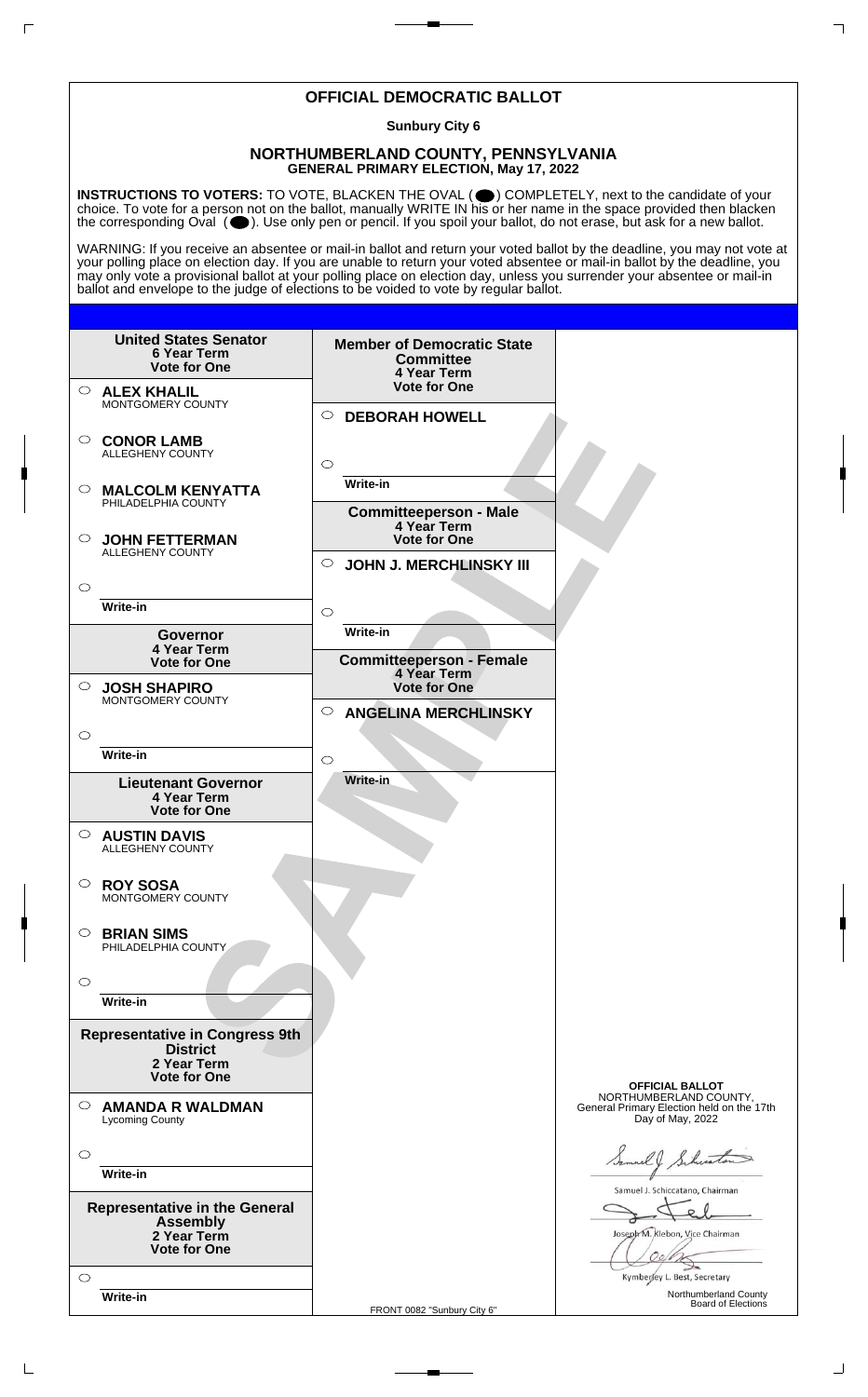|                                                                                                | <b>OFFICIAL DEMOCRATIC BALLOT</b>                                                                                                                                                                                                                                                                                                                                                                                                                                         |                                                                                                                   |  |  |
|------------------------------------------------------------------------------------------------|---------------------------------------------------------------------------------------------------------------------------------------------------------------------------------------------------------------------------------------------------------------------------------------------------------------------------------------------------------------------------------------------------------------------------------------------------------------------------|-------------------------------------------------------------------------------------------------------------------|--|--|
| <b>Sunbury City 4</b>                                                                          |                                                                                                                                                                                                                                                                                                                                                                                                                                                                           |                                                                                                                   |  |  |
|                                                                                                | NORTHUMBERLAND COUNTY, PENNSYLVANIA<br><b>GENERAL PRIMARY ELECTION, May 17, 2022</b>                                                                                                                                                                                                                                                                                                                                                                                      |                                                                                                                   |  |  |
|                                                                                                | INSTRUCTIONS TO VOTERS: TO VOTE, BLACKEN THE OVAL (O) COMPLETELY, next to the candidate of your choice. To vote for a person not on the ballot, manually WRITE IN his or her name in the space provided then blacken<br>the corresponding Oval (C). Use only pen or pencil. If you spoil your ballot, do not erase, but ask for a new ballot.                                                                                                                             |                                                                                                                   |  |  |
|                                                                                                | WARNING: If you receive an absentee or mail-in ballot and return your voted ballot by the deadline, you may not vote at<br>your polling place on election day. If you are unable to return your voted absentee or mail-in ballot by the deadline, you<br>may only vote a provisional ballot at your polling place on election day, unless you surrender your absentee or mail-in<br>ballot and envelope to the judge of elections to be voided to vote by regular ballot. |                                                                                                                   |  |  |
|                                                                                                |                                                                                                                                                                                                                                                                                                                                                                                                                                                                           |                                                                                                                   |  |  |
| <b>United States Senator</b><br>6 Year Term<br><b>Vote for One</b>                             | <b>Member of Democratic State</b><br><b>Committee</b><br>4 Year Term                                                                                                                                                                                                                                                                                                                                                                                                      |                                                                                                                   |  |  |
| $\circ$<br><b>ALEX KHALIL</b><br>MONTGOMERY COUNTY                                             | <b>Vote for One</b><br>O<br><b>DEBORAH HOWELL</b>                                                                                                                                                                                                                                                                                                                                                                                                                         |                                                                                                                   |  |  |
| $\circ$<br><b>CONOR LAMB</b><br><b>ALLEGHENY COUNTY</b>                                        | $\circ$                                                                                                                                                                                                                                                                                                                                                                                                                                                                   |                                                                                                                   |  |  |
| $\circ$<br><b>MALCOLM KENYATTA</b><br>PHILADELPHIA COUNTY                                      | <b>Write-in</b><br><b>Committeeperson - Male</b><br>4 Year Term                                                                                                                                                                                                                                                                                                                                                                                                           |                                                                                                                   |  |  |
| $\circ$<br><b>JOHN FETTERMAN</b><br><b>ALLEGHENY COUNTY</b>                                    | <b>Vote for One</b><br>$\circ$                                                                                                                                                                                                                                                                                                                                                                                                                                            |                                                                                                                   |  |  |
| $\circ$<br>Write-in                                                                            | <b>Write-in</b>                                                                                                                                                                                                                                                                                                                                                                                                                                                           |                                                                                                                   |  |  |
| Governor                                                                                       | <b>Committeeperson - Female</b><br>4 Year Term                                                                                                                                                                                                                                                                                                                                                                                                                            |                                                                                                                   |  |  |
| 4 Year Term<br><b>Vote for One</b>                                                             | <b>Vote for One</b><br>$\circ$                                                                                                                                                                                                                                                                                                                                                                                                                                            |                                                                                                                   |  |  |
| $\circ$<br><b>JOSH SHAPIRO</b><br>MONTGOMERY COUNTY                                            | Write-in                                                                                                                                                                                                                                                                                                                                                                                                                                                                  |                                                                                                                   |  |  |
| $\circ$<br><b>Write-in</b>                                                                     |                                                                                                                                                                                                                                                                                                                                                                                                                                                                           |                                                                                                                   |  |  |
| <b>Lieutenant Governor</b><br>4 Year Term<br><b>Vote for One</b>                               |                                                                                                                                                                                                                                                                                                                                                                                                                                                                           |                                                                                                                   |  |  |
| $\circ$<br><b>AUSTIN DAVIS</b><br><b>ALLEGHENY COUNTY</b>                                      |                                                                                                                                                                                                                                                                                                                                                                                                                                                                           |                                                                                                                   |  |  |
| <b>ROY SOSA</b><br>$\circ$<br>MONTGOMERY COUNTY                                                |                                                                                                                                                                                                                                                                                                                                                                                                                                                                           |                                                                                                                   |  |  |
| $\circ$<br><b>BRIAN SIMS</b><br>PHILADELPHIA COUNTY                                            |                                                                                                                                                                                                                                                                                                                                                                                                                                                                           |                                                                                                                   |  |  |
| $\circ$<br><b>Write-in</b>                                                                     |                                                                                                                                                                                                                                                                                                                                                                                                                                                                           |                                                                                                                   |  |  |
| <b>Representative in Congress 9th</b><br><b>District</b><br>2 Year Term<br><b>Vote for One</b> |                                                                                                                                                                                                                                                                                                                                                                                                                                                                           |                                                                                                                   |  |  |
| $\circ$<br><b>AMANDA R WALDMAN</b><br><b>Lycoming County</b>                                   |                                                                                                                                                                                                                                                                                                                                                                                                                                                                           | <b>OFFICIAL BALLOT</b><br>NORTHUMBERLAND COUNTY,<br>General Primary Election held on the 17th<br>Day of May, 2022 |  |  |
| $\circ$                                                                                        |                                                                                                                                                                                                                                                                                                                                                                                                                                                                           |                                                                                                                   |  |  |
| <b>Write-in</b>                                                                                |                                                                                                                                                                                                                                                                                                                                                                                                                                                                           | Samuel J. Schiccatano, Chairman                                                                                   |  |  |
| <b>Representative in the General</b><br><b>Assembly</b><br>2 Year Term<br><b>Vote for One</b>  |                                                                                                                                                                                                                                                                                                                                                                                                                                                                           | Joseph M. Klebon, Vice Chairman                                                                                   |  |  |
| $\circ$<br>Write-in                                                                            |                                                                                                                                                                                                                                                                                                                                                                                                                                                                           | Kymberley L. Best, Secretary<br>Northumberland County                                                             |  |  |
|                                                                                                | FRONT 0083 "Sunbury City 4"                                                                                                                                                                                                                                                                                                                                                                                                                                               | Board of Elections                                                                                                |  |  |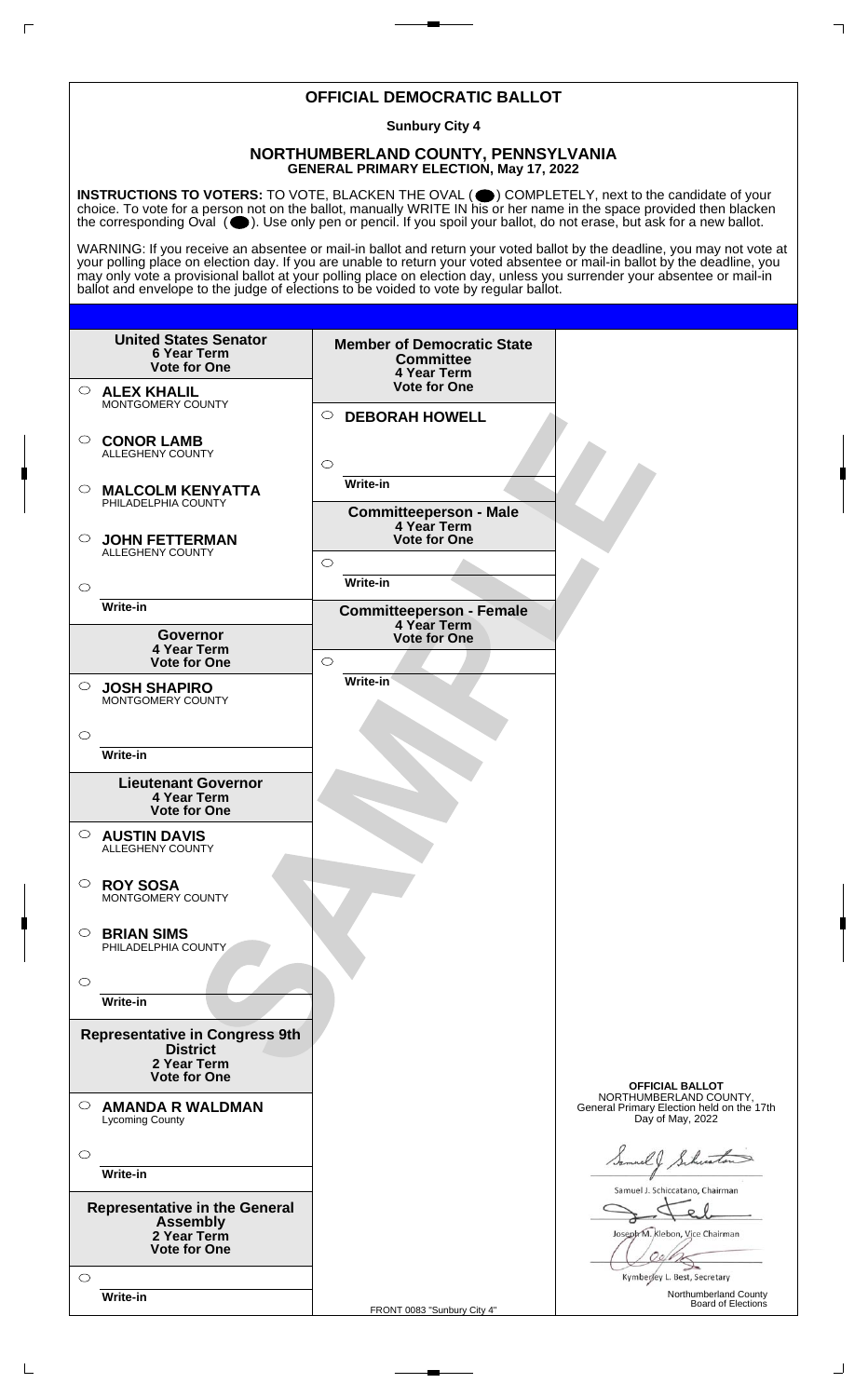| <b>OFFICIAL DEMOCRATIC BALLOT</b>                                  |                                                                                                                                                                                                                                                                                                                                                                                                                                                                           |                                                                                         |  |
|--------------------------------------------------------------------|---------------------------------------------------------------------------------------------------------------------------------------------------------------------------------------------------------------------------------------------------------------------------------------------------------------------------------------------------------------------------------------------------------------------------------------------------------------------------|-----------------------------------------------------------------------------------------|--|
|                                                                    | <b>Sunbury City 3</b>                                                                                                                                                                                                                                                                                                                                                                                                                                                     |                                                                                         |  |
|                                                                    | NORTHUMBERLAND COUNTY, PENNSYLVANIA<br><b>GENERAL PRIMARY ELECTION, May 17, 2022</b>                                                                                                                                                                                                                                                                                                                                                                                      |                                                                                         |  |
|                                                                    | INSTRUCTIONS TO VOTERS: TO VOTE, BLACKEN THE OVAL (O) COMPLETELY, next to the candidate of your<br>choice. To vote for a person not on the ballot, manually WRITE IN his or her name in the space provided then blacken<br>the corresponding Oval (C). Use only pen or pencil. If you spoil your ballot, do not erase, but ask for a new ballot.                                                                                                                          |                                                                                         |  |
|                                                                    | WARNING: If you receive an absentee or mail-in ballot and return your voted ballot by the deadline, you may not vote at<br>your polling place on election day. If you are unable to return your voted absentee or mail-in ballot by the deadline, you<br>may only vote a provisional ballot at your polling place on election day, unless you surrender your absentee or mail-in<br>ballot and envelope to the judge of elections to be voided to vote by regular ballot. |                                                                                         |  |
|                                                                    |                                                                                                                                                                                                                                                                                                                                                                                                                                                                           |                                                                                         |  |
| <b>United States Senator</b><br>6 Year Term<br><b>Vote for One</b> | <b>Member of Democratic State</b><br><b>Committee</b><br>4 Year Term<br><b>Vote for One</b>                                                                                                                                                                                                                                                                                                                                                                               |                                                                                         |  |
| $\circ$<br><b>ALEX KHALIL</b><br><b>MONTGOMERY COUNTY</b>          | $\circ$<br><b>DEBORAH HOWELL</b>                                                                                                                                                                                                                                                                                                                                                                                                                                          |                                                                                         |  |
| $\circ$<br><b>CONOR LAMB</b><br><b>ALLEGHENY COUNTY</b>            | ◯                                                                                                                                                                                                                                                                                                                                                                                                                                                                         |                                                                                         |  |
| $\circ$<br><b>MALCOLM KENYATTA</b><br>PHILADELPHIA COUNTY          | <b>Write-in</b>                                                                                                                                                                                                                                                                                                                                                                                                                                                           |                                                                                         |  |
| $\circ$<br><b>JOHN FETTERMAN</b>                                   | <b>Committeeperson - Male</b><br>4 Year Term<br><b>Vote for One</b>                                                                                                                                                                                                                                                                                                                                                                                                       |                                                                                         |  |
| <b>ALLEGHENY COUNTY</b><br>O                                       | $\circ$<br><b>NORMAN A. GESSNER JR.</b>                                                                                                                                                                                                                                                                                                                                                                                                                                   |                                                                                         |  |
| Write-in                                                           | O                                                                                                                                                                                                                                                                                                                                                                                                                                                                         |                                                                                         |  |
| Governor<br>4 Year Term<br><b>Vote for One</b>                     | Write-in<br><b>Committeeperson - Female</b>                                                                                                                                                                                                                                                                                                                                                                                                                               |                                                                                         |  |
| <b>JOSH SHAPIRO</b><br>$\circ$<br>MONTGOMERY COUNTY                | 4 Year Term<br><b>Vote for One</b>                                                                                                                                                                                                                                                                                                                                                                                                                                        |                                                                                         |  |
| $\circ$                                                            | <b>STEPHANIE STERNER</b><br>O                                                                                                                                                                                                                                                                                                                                                                                                                                             |                                                                                         |  |
| <b>Write-in</b>                                                    | $\circ$                                                                                                                                                                                                                                                                                                                                                                                                                                                                   |                                                                                         |  |
| <b>Lieutenant Governor</b><br>4 Year Term<br><b>Vote for One</b>   | <b>Write-in</b>                                                                                                                                                                                                                                                                                                                                                                                                                                                           |                                                                                         |  |
| $\circ$<br><b>AUSTIN DAVIS</b><br><b>ALLEGHENY COUNTY</b>          |                                                                                                                                                                                                                                                                                                                                                                                                                                                                           |                                                                                         |  |
| $\circlearrowright$<br><b>ROY SOSA</b><br>MONTGOMERY COUNTY        |                                                                                                                                                                                                                                                                                                                                                                                                                                                                           |                                                                                         |  |
| O<br><b>BRIAN SIMS</b><br>PHILADELPHIA COUNTY                      |                                                                                                                                                                                                                                                                                                                                                                                                                                                                           |                                                                                         |  |
| $\circlearrowright$<br><b>Write-in</b>                             |                                                                                                                                                                                                                                                                                                                                                                                                                                                                           |                                                                                         |  |
| <b>Representative in Congress 9th</b><br><b>District</b>           |                                                                                                                                                                                                                                                                                                                                                                                                                                                                           |                                                                                         |  |
| 2 Year Term<br><b>Vote for One</b>                                 |                                                                                                                                                                                                                                                                                                                                                                                                                                                                           | <b>OFFICIAL BALLOT</b>                                                                  |  |
| $\circ$<br><b>AMANDA R WALDMAN</b><br><b>Lycoming County</b>       |                                                                                                                                                                                                                                                                                                                                                                                                                                                                           | NORTHUMBERLAND COUNTY,<br>General Primary Election held on the 17th<br>Day of May, 2022 |  |
| $\circlearrowright$<br>Write-in                                    |                                                                                                                                                                                                                                                                                                                                                                                                                                                                           |                                                                                         |  |
| <b>Representative in the General</b>                               |                                                                                                                                                                                                                                                                                                                                                                                                                                                                           | Samuel J. Schiccatano, Chairman                                                         |  |
| <b>Assembly</b><br>2 Year Term<br><b>Vote for One</b>              |                                                                                                                                                                                                                                                                                                                                                                                                                                                                           | Joseph M. Klebon, Vice Chairman                                                         |  |
| $\circlearrowright$<br>Write-in                                    |                                                                                                                                                                                                                                                                                                                                                                                                                                                                           | Kymber/ey L. Best, Secretary<br>Northumberland County                                   |  |
|                                                                    | FRONT 0084 "Sunbury City 3"                                                                                                                                                                                                                                                                                                                                                                                                                                               | <b>Board of Elections</b>                                                               |  |

 $\Box$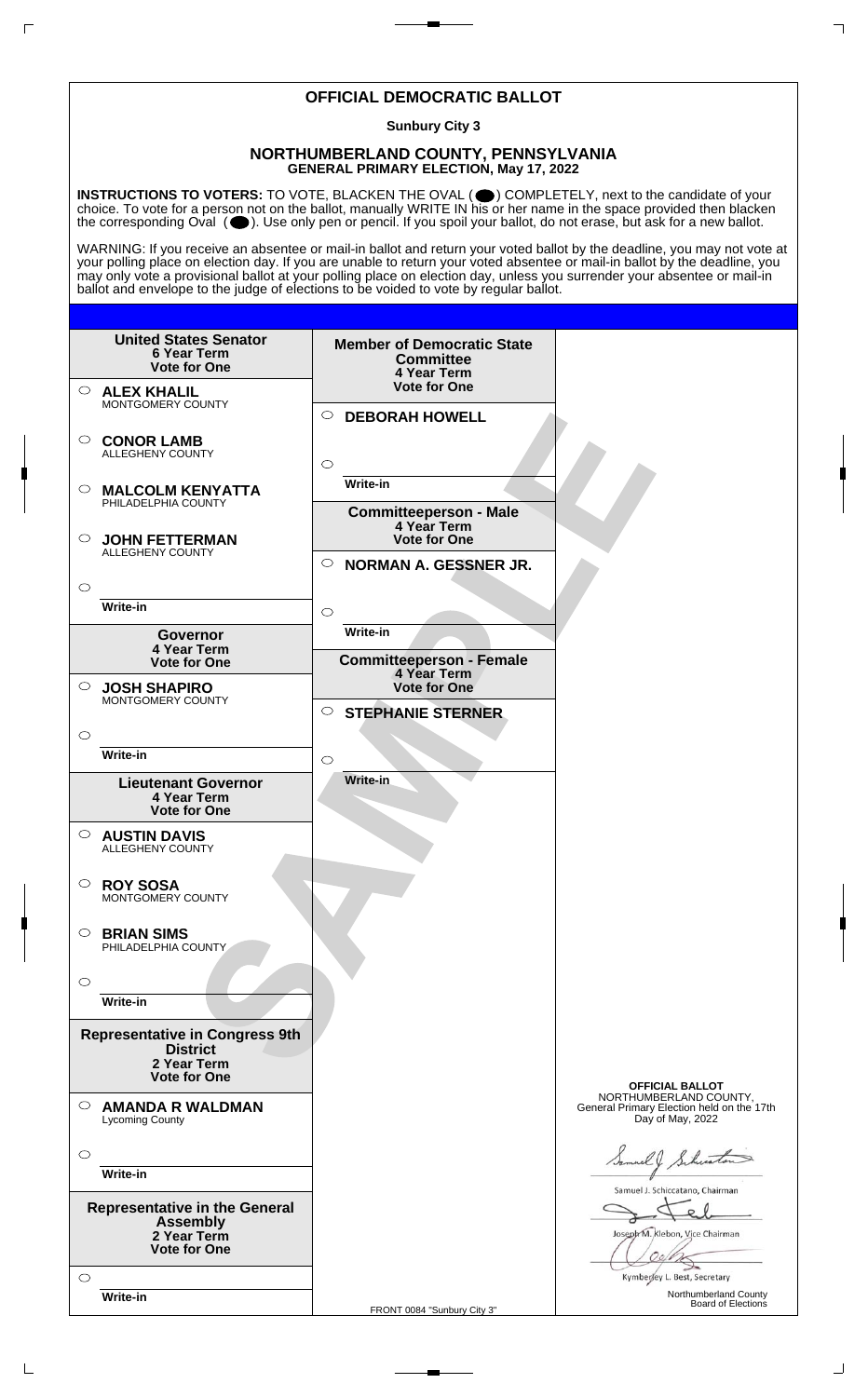|                     | <b>OFFICIAL DEMOCRATIC BALLOT</b>                                                                                                                                                                                                                                                                                                                                                                                                                                         |                                                                                                                                                                                                                                                                                                                                                         |                                                                                                                   |  |
|---------------------|---------------------------------------------------------------------------------------------------------------------------------------------------------------------------------------------------------------------------------------------------------------------------------------------------------------------------------------------------------------------------------------------------------------------------------------------------------------------------|---------------------------------------------------------------------------------------------------------------------------------------------------------------------------------------------------------------------------------------------------------------------------------------------------------------------------------------------------------|-------------------------------------------------------------------------------------------------------------------|--|
|                     | <b>Turbot Township</b>                                                                                                                                                                                                                                                                                                                                                                                                                                                    |                                                                                                                                                                                                                                                                                                                                                         |                                                                                                                   |  |
|                     | NORTHUMBERLAND COUNTY, PENNSYLVANIA<br><b>GENERAL PRIMARY ELECTION, May 17, 2022</b>                                                                                                                                                                                                                                                                                                                                                                                      |                                                                                                                                                                                                                                                                                                                                                         |                                                                                                                   |  |
|                     |                                                                                                                                                                                                                                                                                                                                                                                                                                                                           | <b>INSTRUCTIONS TO VOTERS:</b> TO VOTE, BLACKEN THE OVAL (O) COMPLETELY, next to the candidate of your<br>choice. To vote for a person not on the ballot, manually WRITE IN his or her name in the space provided then blacken<br>the corresponding Oval (C). Use only pen or pencil. If you spoil your ballot, do not erase, but ask for a new ballot. |                                                                                                                   |  |
|                     | WARNING: If you receive an absentee or mail-in ballot and return your voted ballot by the deadline, you may not vote at<br>your polling place on election day. If you are unable to return your voted absentee or mail-in ballot by the deadline, you<br>may only vote a provisional ballot at your polling place on election day, unless you surrender your absentee or mail-in<br>ballot and envelope to the judge of elections to be voided to vote by regular ballot. |                                                                                                                                                                                                                                                                                                                                                         |                                                                                                                   |  |
|                     |                                                                                                                                                                                                                                                                                                                                                                                                                                                                           |                                                                                                                                                                                                                                                                                                                                                         |                                                                                                                   |  |
|                     | <b>United States Senator</b><br>6 Year Term<br><b>Vote for One</b>                                                                                                                                                                                                                                                                                                                                                                                                        | <b>Member of Democratic State</b><br><b>Committee</b><br>4 Year Term                                                                                                                                                                                                                                                                                    |                                                                                                                   |  |
|                     | $\circ$ ALEX KHALIL<br><b>MONTGOMERY COUNTY</b>                                                                                                                                                                                                                                                                                                                                                                                                                           | <b>Vote for One</b><br>O<br><b>DEBORAH HOWELL</b>                                                                                                                                                                                                                                                                                                       |                                                                                                                   |  |
| ○                   | <b>CONOR LAMB</b><br><b>ALLEGHENY COUNTY</b>                                                                                                                                                                                                                                                                                                                                                                                                                              |                                                                                                                                                                                                                                                                                                                                                         |                                                                                                                   |  |
| $\circ$             | <b>MALCOLM KENYATTA</b>                                                                                                                                                                                                                                                                                                                                                                                                                                                   | $\circ$<br><b>Write-in</b>                                                                                                                                                                                                                                                                                                                              |                                                                                                                   |  |
| $\circ$             | PHILADELPHIA COUNTY<br><b>JOHN FETTERMAN</b>                                                                                                                                                                                                                                                                                                                                                                                                                              | <b>Committeeperson - Male</b><br>4 Year Term<br><b>Vote for One</b>                                                                                                                                                                                                                                                                                     |                                                                                                                   |  |
|                     | <b>ALLEGHENY COUNTY</b>                                                                                                                                                                                                                                                                                                                                                                                                                                                   | $\circ$<br><b>ELLIOT KORB</b>                                                                                                                                                                                                                                                                                                                           |                                                                                                                   |  |
| $\circ$             | <b>Write-in</b>                                                                                                                                                                                                                                                                                                                                                                                                                                                           | O                                                                                                                                                                                                                                                                                                                                                       |                                                                                                                   |  |
|                     | Governor                                                                                                                                                                                                                                                                                                                                                                                                                                                                  | <b>Write-in</b>                                                                                                                                                                                                                                                                                                                                         |                                                                                                                   |  |
|                     | 4 Year Term<br><b>Vote for One</b>                                                                                                                                                                                                                                                                                                                                                                                                                                        | <b>Committeeperson - Female</b><br>4 Year Term                                                                                                                                                                                                                                                                                                          |                                                                                                                   |  |
| $\circ$             | <b>JOSH SHAPIRO</b><br>MONTGOMERY COUNTY                                                                                                                                                                                                                                                                                                                                                                                                                                  | <b>Vote for One</b><br>$\circ$<br><b>MARCIA SHERMAN</b>                                                                                                                                                                                                                                                                                                 |                                                                                                                   |  |
| $\circlearrowright$ |                                                                                                                                                                                                                                                                                                                                                                                                                                                                           |                                                                                                                                                                                                                                                                                                                                                         |                                                                                                                   |  |
|                     | <b>Write-in</b>                                                                                                                                                                                                                                                                                                                                                                                                                                                           | <b>LINDA J. KORB</b><br>$\circ$                                                                                                                                                                                                                                                                                                                         |                                                                                                                   |  |
|                     | <b>Lieutenant Governor</b><br>4 Year Term<br><b>Vote for One</b>                                                                                                                                                                                                                                                                                                                                                                                                          | $\circ$                                                                                                                                                                                                                                                                                                                                                 |                                                                                                                   |  |
| $\circ$             | <b>AUSTIN DAVIS</b><br>ALLEGHENY COUNTY                                                                                                                                                                                                                                                                                                                                                                                                                                   | <b>Write-in</b>                                                                                                                                                                                                                                                                                                                                         |                                                                                                                   |  |
| $\circ$             | <b>ROY SOSA</b><br>MONTGOMERY COUNTY                                                                                                                                                                                                                                                                                                                                                                                                                                      |                                                                                                                                                                                                                                                                                                                                                         |                                                                                                                   |  |
| O                   | <b>BRIAN SIMS</b><br>PHILADELPHIA COUNTY                                                                                                                                                                                                                                                                                                                                                                                                                                  |                                                                                                                                                                                                                                                                                                                                                         |                                                                                                                   |  |
| $\circlearrowright$ | <b>Write-in</b>                                                                                                                                                                                                                                                                                                                                                                                                                                                           |                                                                                                                                                                                                                                                                                                                                                         |                                                                                                                   |  |
|                     |                                                                                                                                                                                                                                                                                                                                                                                                                                                                           |                                                                                                                                                                                                                                                                                                                                                         |                                                                                                                   |  |
|                     | <b>Representative in Congress 9th</b><br><b>District</b><br>2 Year Term<br><b>Vote for One</b>                                                                                                                                                                                                                                                                                                                                                                            |                                                                                                                                                                                                                                                                                                                                                         |                                                                                                                   |  |
| O                   | <b>AMANDA R WALDMAN</b><br><b>Lycoming County</b>                                                                                                                                                                                                                                                                                                                                                                                                                         |                                                                                                                                                                                                                                                                                                                                                         | <b>OFFICIAL BALLOT</b><br>NORTHUMBERLAND COUNTY,<br>General Primary Election held on the 17th<br>Day of May, 2022 |  |
| $\circ$             |                                                                                                                                                                                                                                                                                                                                                                                                                                                                           |                                                                                                                                                                                                                                                                                                                                                         |                                                                                                                   |  |
|                     | <b>Write-in</b>                                                                                                                                                                                                                                                                                                                                                                                                                                                           |                                                                                                                                                                                                                                                                                                                                                         | Samuel J. Schiccatano, Chairman                                                                                   |  |
|                     | <b>Representative in the General</b><br><b>Assembly</b><br>2 Year Term<br><b>Vote for One</b>                                                                                                                                                                                                                                                                                                                                                                             |                                                                                                                                                                                                                                                                                                                                                         | Joseph M. Klebon, Vice Chairman                                                                                   |  |
| $\circlearrowright$ |                                                                                                                                                                                                                                                                                                                                                                                                                                                                           |                                                                                                                                                                                                                                                                                                                                                         | Kymberley L. Best, Secretary                                                                                      |  |
|                     | <b>Write-in</b>                                                                                                                                                                                                                                                                                                                                                                                                                                                           | FRONT 0086 "Turbot Township"                                                                                                                                                                                                                                                                                                                            | Northumberland County<br>Board of Elections                                                                       |  |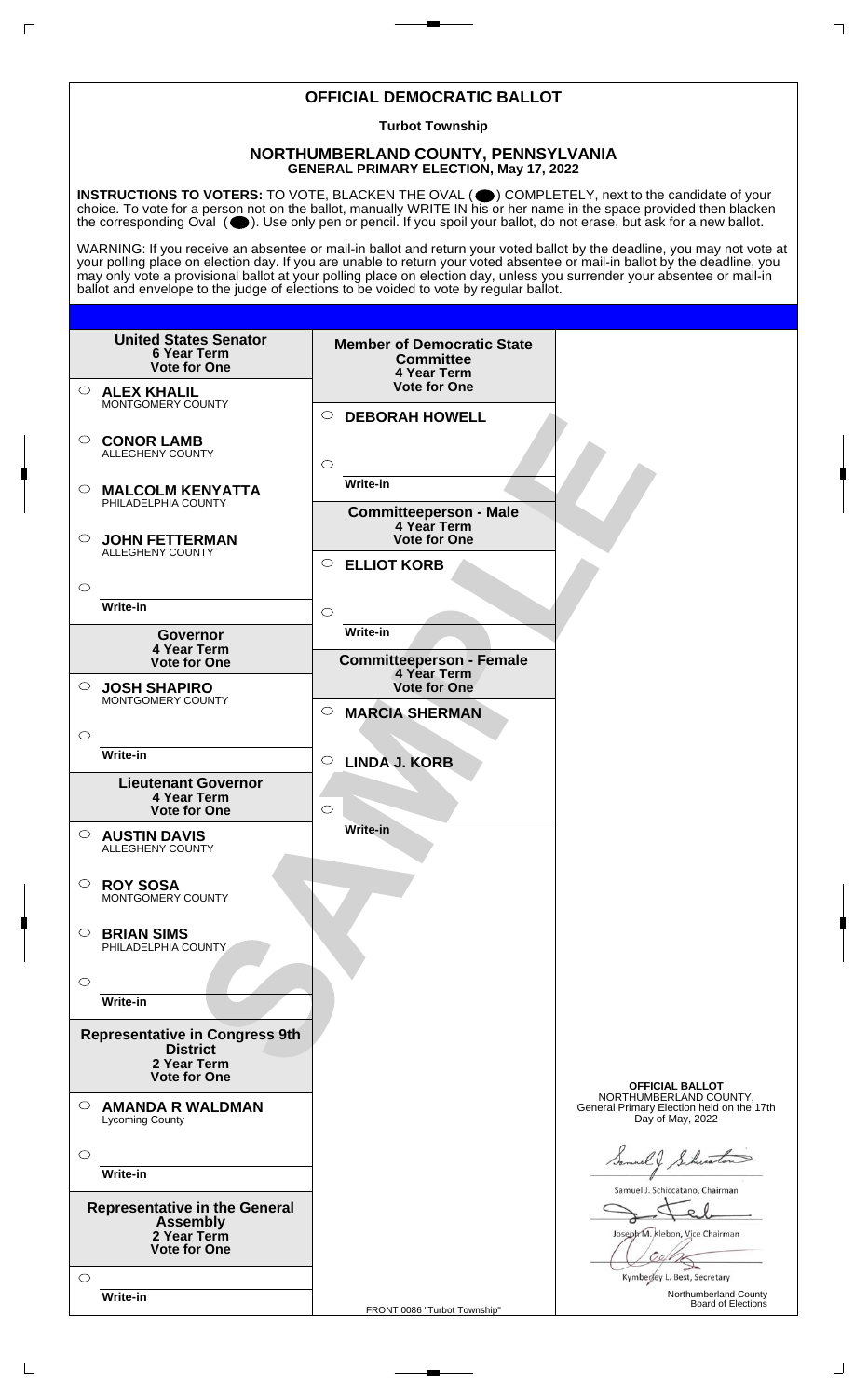|                     | <b>OFFICIAL DEMOCRATIC BALLOT</b>                                                              |                                                                                                                                                                                                                                                                                                                                                                                                                                                                           |                                                                                         |  |
|---------------------|------------------------------------------------------------------------------------------------|---------------------------------------------------------------------------------------------------------------------------------------------------------------------------------------------------------------------------------------------------------------------------------------------------------------------------------------------------------------------------------------------------------------------------------------------------------------------------|-----------------------------------------------------------------------------------------|--|
|                     | <b>Turbotville Borough</b>                                                                     |                                                                                                                                                                                                                                                                                                                                                                                                                                                                           |                                                                                         |  |
|                     | NORTHUMBERLAND COUNTY, PENNSYLVANIA<br><b>GENERAL PRIMARY ELECTION, May 17, 2022</b>           |                                                                                                                                                                                                                                                                                                                                                                                                                                                                           |                                                                                         |  |
|                     |                                                                                                | <b>INSTRUCTIONS TO VOTERS:</b> TO VOTE, BLACKEN THE OVAL (O) COMPLETELY, next to the candidate of your choice. To vote for a person not on the ballot, manually WRITE IN his or her name in the space provided then blacken<br>the corresponding Oval (C). Use only pen or pencil. If you spoil your ballot, do not erase, but ask for a new ballot.                                                                                                                      |                                                                                         |  |
|                     |                                                                                                | WARNING: If you receive an absentee or mail-in ballot and return your voted ballot by the deadline, you may not vote at<br>your polling place on election day. If you are unable to return your voted absentee or mail-in ballot by the deadline, you<br>may only vote a provisional ballot at your polling place on election day, unless you surrender your absentee or mail-in<br>ballot and envelope to the judge of elections to be voided to vote by regular ballot. |                                                                                         |  |
|                     |                                                                                                |                                                                                                                                                                                                                                                                                                                                                                                                                                                                           |                                                                                         |  |
|                     | <b>United States Senator</b><br>6 Year Term<br><b>Vote for One</b>                             | <b>Member of Democratic State</b><br><b>Committee</b><br>4 Year Term                                                                                                                                                                                                                                                                                                                                                                                                      |                                                                                         |  |
|                     | $\circ$ ALEX KHALIL<br>MONTGOMERY COUNTY                                                       | <b>Vote for One</b><br>O<br><b>DEBORAH HOWELL</b>                                                                                                                                                                                                                                                                                                                                                                                                                         |                                                                                         |  |
| O                   | <b>CONOR LAMB</b><br><b>ALLEGHENY COUNTY</b>                                                   | $\circ$                                                                                                                                                                                                                                                                                                                                                                                                                                                                   |                                                                                         |  |
| $\circ$             | <b>MALCOLM KENYATTA</b><br>PHILADELPHIA COUNTY                                                 | <b>Write-in</b><br><b>Committeeperson - Male</b>                                                                                                                                                                                                                                                                                                                                                                                                                          |                                                                                         |  |
| $\circ$             | <b>JOHN FETTERMAN</b><br>ALLEGHENY COUNTY                                                      | 4 Year Term<br><b>Vote for One</b><br>$\circ$                                                                                                                                                                                                                                                                                                                                                                                                                             |                                                                                         |  |
| $\circlearrowright$ |                                                                                                | <b>Write-in</b>                                                                                                                                                                                                                                                                                                                                                                                                                                                           |                                                                                         |  |
|                     | <b>Write-in</b>                                                                                | <b>Committeeperson - Female</b>                                                                                                                                                                                                                                                                                                                                                                                                                                           |                                                                                         |  |
|                     | Governor<br>4 Year Term<br><b>Vote for One</b>                                                 | 4 Year Term<br><b>Vote for One</b><br>$\circ$                                                                                                                                                                                                                                                                                                                                                                                                                             |                                                                                         |  |
| $\circ$             | <b>JOSH SHAPIRO</b><br>MONTGOMERY COUNTY                                                       | Write-in                                                                                                                                                                                                                                                                                                                                                                                                                                                                  |                                                                                         |  |
| $\circlearrowright$ | <b>Write-in</b>                                                                                |                                                                                                                                                                                                                                                                                                                                                                                                                                                                           |                                                                                         |  |
|                     | <b>Lieutenant Governor</b><br>4 Year Term<br><b>Vote for One</b>                               |                                                                                                                                                                                                                                                                                                                                                                                                                                                                           |                                                                                         |  |
| $\circ$             | <b>AUSTIN DAVIS</b><br><b>ALLEGHENY COUNTY</b>                                                 |                                                                                                                                                                                                                                                                                                                                                                                                                                                                           |                                                                                         |  |
| O                   | <b>ROY SOSA</b><br>MONTGOMERY COUNTY                                                           |                                                                                                                                                                                                                                                                                                                                                                                                                                                                           |                                                                                         |  |
| O                   | <b>BRIAN SIMS</b><br>PHILADELPHIA COUNTY                                                       |                                                                                                                                                                                                                                                                                                                                                                                                                                                                           |                                                                                         |  |
| $\circlearrowright$ | <b>Write-in</b>                                                                                |                                                                                                                                                                                                                                                                                                                                                                                                                                                                           |                                                                                         |  |
|                     | <b>Representative in Congress 9th</b><br><b>District</b><br>2 Year Term<br><b>Vote for One</b> |                                                                                                                                                                                                                                                                                                                                                                                                                                                                           | <b>OFFICIAL BALLOT</b>                                                                  |  |
| O                   | <b>AMANDA R WALDMAN</b><br><b>Lycoming County</b>                                              |                                                                                                                                                                                                                                                                                                                                                                                                                                                                           | NORTHUMBERLAND COUNTY,<br>General Primary Election held on the 17th<br>Day of May, 2022 |  |
| $\circ$             |                                                                                                |                                                                                                                                                                                                                                                                                                                                                                                                                                                                           |                                                                                         |  |
|                     | Write-in                                                                                       |                                                                                                                                                                                                                                                                                                                                                                                                                                                                           | Samuel J. Schiccatano, Chairman                                                         |  |
|                     | <b>Representative in the General</b><br><b>Assembly</b><br>2 Year Term<br><b>Vote for One</b>  |                                                                                                                                                                                                                                                                                                                                                                                                                                                                           | Joseph M. Klebon, Vice Chairman                                                         |  |
| $\circlearrowright$ |                                                                                                |                                                                                                                                                                                                                                                                                                                                                                                                                                                                           | Kymberley L. Best, Secretary                                                            |  |
|                     | <b>Write-in</b>                                                                                | FRONT 0087 "Turbotville Borough"                                                                                                                                                                                                                                                                                                                                                                                                                                          | Northumberland County<br>Board of Elections                                             |  |

┑

 $\Box$ 

 $\overline{\Gamma}$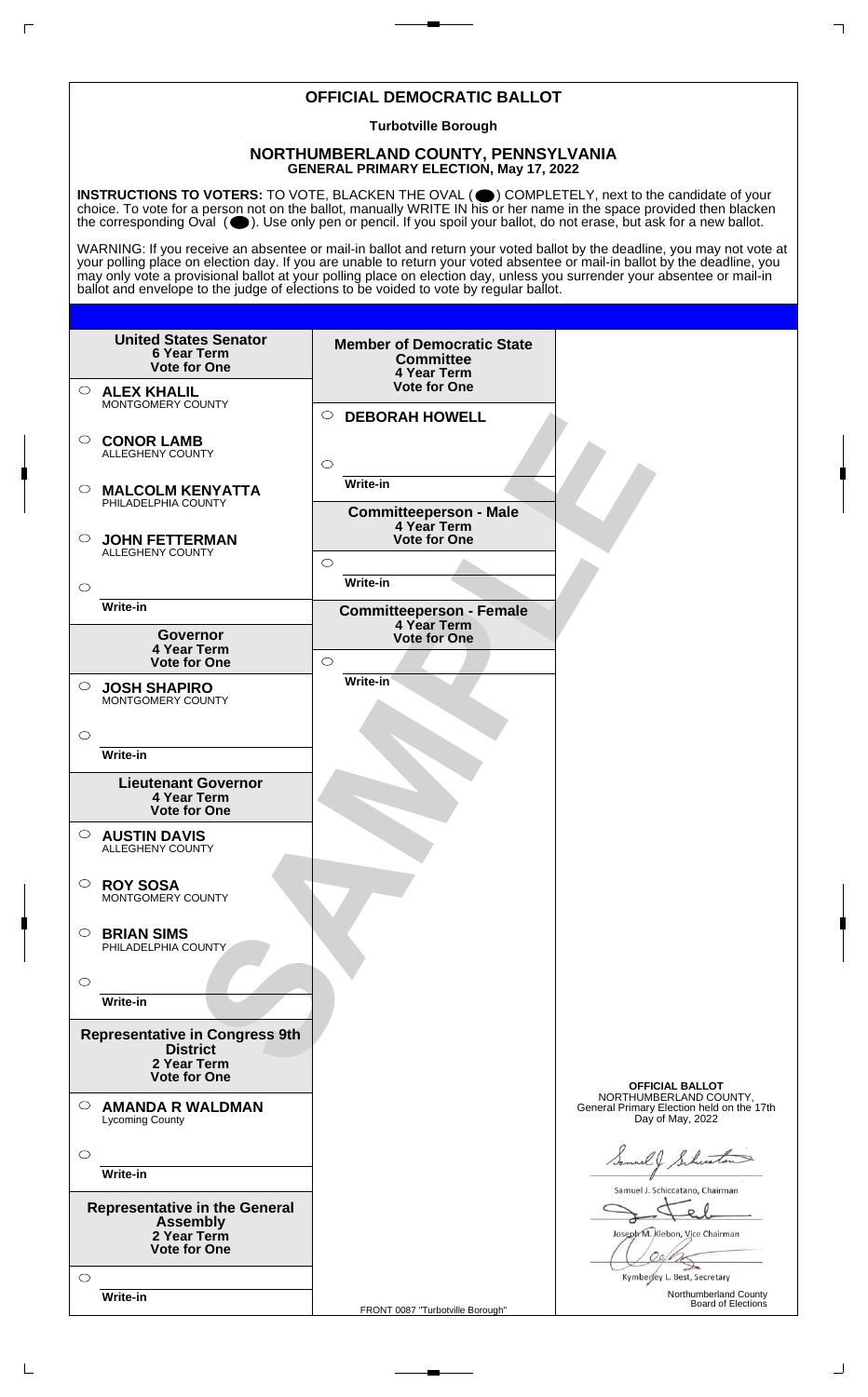|                                                                                                | <b>OFFICIAL DEMOCRATIC BALLOT</b>                                                                                                                                                                                                                                                                                                                                                                                                                     |                                                                                                                   |
|------------------------------------------------------------------------------------------------|-------------------------------------------------------------------------------------------------------------------------------------------------------------------------------------------------------------------------------------------------------------------------------------------------------------------------------------------------------------------------------------------------------------------------------------------------------|-------------------------------------------------------------------------------------------------------------------|
|                                                                                                | <b>Upper Augusta Township Northeast</b>                                                                                                                                                                                                                                                                                                                                                                                                               |                                                                                                                   |
| NORTHUMBERLAND COUNTY, PENNSYLVANIA                                                            |                                                                                                                                                                                                                                                                                                                                                                                                                                                       |                                                                                                                   |
|                                                                                                | <b>GENERAL PRIMARY ELECTION, May 17, 2022</b>                                                                                                                                                                                                                                                                                                                                                                                                         |                                                                                                                   |
|                                                                                                | INSTRUCTIONS TO VOTERS: TO VOTE, BLACKEN THE OVAL (O) COMPLETELY, next to the candidate of your choice. To vote for a person not on the ballot, manually WRITE IN his or her name in the space provided then blacken<br>the corresponding Oval (C). Use only pen or pencil. If you spoil your ballot, do not erase, but ask for a new ballot.                                                                                                         |                                                                                                                   |
|                                                                                                | WARNING: If you receive an absentee or mail-in ballot and return your voted ballot by the deadline, you may not vote at<br>your polling place on election day. If you are unable to return your voted absentee or mail-in ballot by the deadline, you<br>may only vote a provisional ballot at your polling place on election day, unless you surrender your<br>ballot and envelope to the judge of elections to be voided to vote by regular ballot. |                                                                                                                   |
|                                                                                                |                                                                                                                                                                                                                                                                                                                                                                                                                                                       |                                                                                                                   |
| <b>United States Senator</b><br><b>6 Year Term</b>                                             | <b>Member of Democratic State</b>                                                                                                                                                                                                                                                                                                                                                                                                                     |                                                                                                                   |
| <b>Vote for One</b>                                                                            | <b>Committee</b><br>4 Year Term                                                                                                                                                                                                                                                                                                                                                                                                                       |                                                                                                                   |
| <b>ALEX KHALIL</b><br>$\circ$<br>MONTGOMERY COUNTY                                             | <b>Vote for One</b>                                                                                                                                                                                                                                                                                                                                                                                                                                   |                                                                                                                   |
|                                                                                                | <b>DEBORAH HOWELL</b><br>$\circ$                                                                                                                                                                                                                                                                                                                                                                                                                      |                                                                                                                   |
| <b>CONOR LAMB</b><br>O<br><b>ALLEGHENY COUNTY</b>                                              |                                                                                                                                                                                                                                                                                                                                                                                                                                                       |                                                                                                                   |
|                                                                                                | ◯                                                                                                                                                                                                                                                                                                                                                                                                                                                     |                                                                                                                   |
| <b>MALCOLM KENYATTA</b><br>O<br>PHILADELPHIA COUNTY                                            | Write-in                                                                                                                                                                                                                                                                                                                                                                                                                                              |                                                                                                                   |
|                                                                                                | <b>Committeeperson - Male</b><br>4 Year Term                                                                                                                                                                                                                                                                                                                                                                                                          |                                                                                                                   |
| $\circ$<br><b>JOHN FETTERMAN</b><br><b>ALLEGHENY COUNTY</b>                                    | <b>Vote for One</b>                                                                                                                                                                                                                                                                                                                                                                                                                                   |                                                                                                                   |
|                                                                                                | $\circ$                                                                                                                                                                                                                                                                                                                                                                                                                                               |                                                                                                                   |
| $\circ$<br><b>Write-in</b>                                                                     | <b>Write-in</b>                                                                                                                                                                                                                                                                                                                                                                                                                                       |                                                                                                                   |
|                                                                                                | <b>Committeeperson - Female</b><br><b>4 Year Term</b>                                                                                                                                                                                                                                                                                                                                                                                                 |                                                                                                                   |
| Governor<br>4 Year Term<br><b>Vote for One</b>                                                 | <b>Vote for One</b><br>C ELEANOR E. FOGARTY                                                                                                                                                                                                                                                                                                                                                                                                           |                                                                                                                   |
| $\circ$<br><b>JOSH SHAPIRO</b><br>MONTGOMERY COUNTY                                            |                                                                                                                                                                                                                                                                                                                                                                                                                                                       |                                                                                                                   |
|                                                                                                | $\circ$<br><b>Write-in</b>                                                                                                                                                                                                                                                                                                                                                                                                                            |                                                                                                                   |
| $\circ$<br><b>Write-in</b>                                                                     |                                                                                                                                                                                                                                                                                                                                                                                                                                                       |                                                                                                                   |
|                                                                                                |                                                                                                                                                                                                                                                                                                                                                                                                                                                       |                                                                                                                   |
| <b>Lieutenant Governor</b><br>4 Year Term<br><b>Vote for One</b>                               |                                                                                                                                                                                                                                                                                                                                                                                                                                                       |                                                                                                                   |
| <b>AUSTIN DAVIS</b><br>$\circ$<br><b>ALLEGHENY COUNTY</b>                                      |                                                                                                                                                                                                                                                                                                                                                                                                                                                       |                                                                                                                   |
| <b>ROY SOSA</b><br>$\circ$                                                                     |                                                                                                                                                                                                                                                                                                                                                                                                                                                       |                                                                                                                   |
| MONTGOMERY COUNTY                                                                              |                                                                                                                                                                                                                                                                                                                                                                                                                                                       |                                                                                                                   |
| <b>BRIAN SIMS</b><br>$\circ$<br>PHILADELPHIA COUNTY.                                           |                                                                                                                                                                                                                                                                                                                                                                                                                                                       |                                                                                                                   |
| $\circ$                                                                                        |                                                                                                                                                                                                                                                                                                                                                                                                                                                       |                                                                                                                   |
| <b>Write-in</b>                                                                                |                                                                                                                                                                                                                                                                                                                                                                                                                                                       |                                                                                                                   |
| <b>Representative in Congress 9th</b><br><b>District</b><br>2 Year Term<br><b>Vote for One</b> |                                                                                                                                                                                                                                                                                                                                                                                                                                                       |                                                                                                                   |
| <b>AMANDA R WALDMAN</b><br>$\circ$<br><b>Lycoming County</b>                                   |                                                                                                                                                                                                                                                                                                                                                                                                                                                       | <b>OFFICIAL BALLOT</b><br>NORTHUMBERLAND COUNTY,<br>General Primary Election held on the 17th<br>Day of May, 2022 |
|                                                                                                |                                                                                                                                                                                                                                                                                                                                                                                                                                                       |                                                                                                                   |
| $\bigcirc$<br><b>Write-in</b>                                                                  |                                                                                                                                                                                                                                                                                                                                                                                                                                                       |                                                                                                                   |
|                                                                                                |                                                                                                                                                                                                                                                                                                                                                                                                                                                       | Samuel J. Schiccatano, Chairman                                                                                   |
| <b>Representative in the General</b><br><b>Assembly</b><br>2 Year Term<br><b>Vote for One</b>  |                                                                                                                                                                                                                                                                                                                                                                                                                                                       | Joseph M. Klebon, Vice Chairman                                                                                   |
| $\circ$                                                                                        |                                                                                                                                                                                                                                                                                                                                                                                                                                                       | Kymberley L. Best, Secretary                                                                                      |
| Write-in                                                                                       |                                                                                                                                                                                                                                                                                                                                                                                                                                                       | Northumberland County                                                                                             |
|                                                                                                | <b>FRONT 0000 "LIS</b><br>Τ.                                                                                                                                                                                                                                                                                                                                                                                                                          | <b>Board of Elections</b>                                                                                         |

 $\Box$ 

FRONT 0088 "Upper Augusta Township Northeast"

 $\overline{\phantom{a}}$ 

 $\top$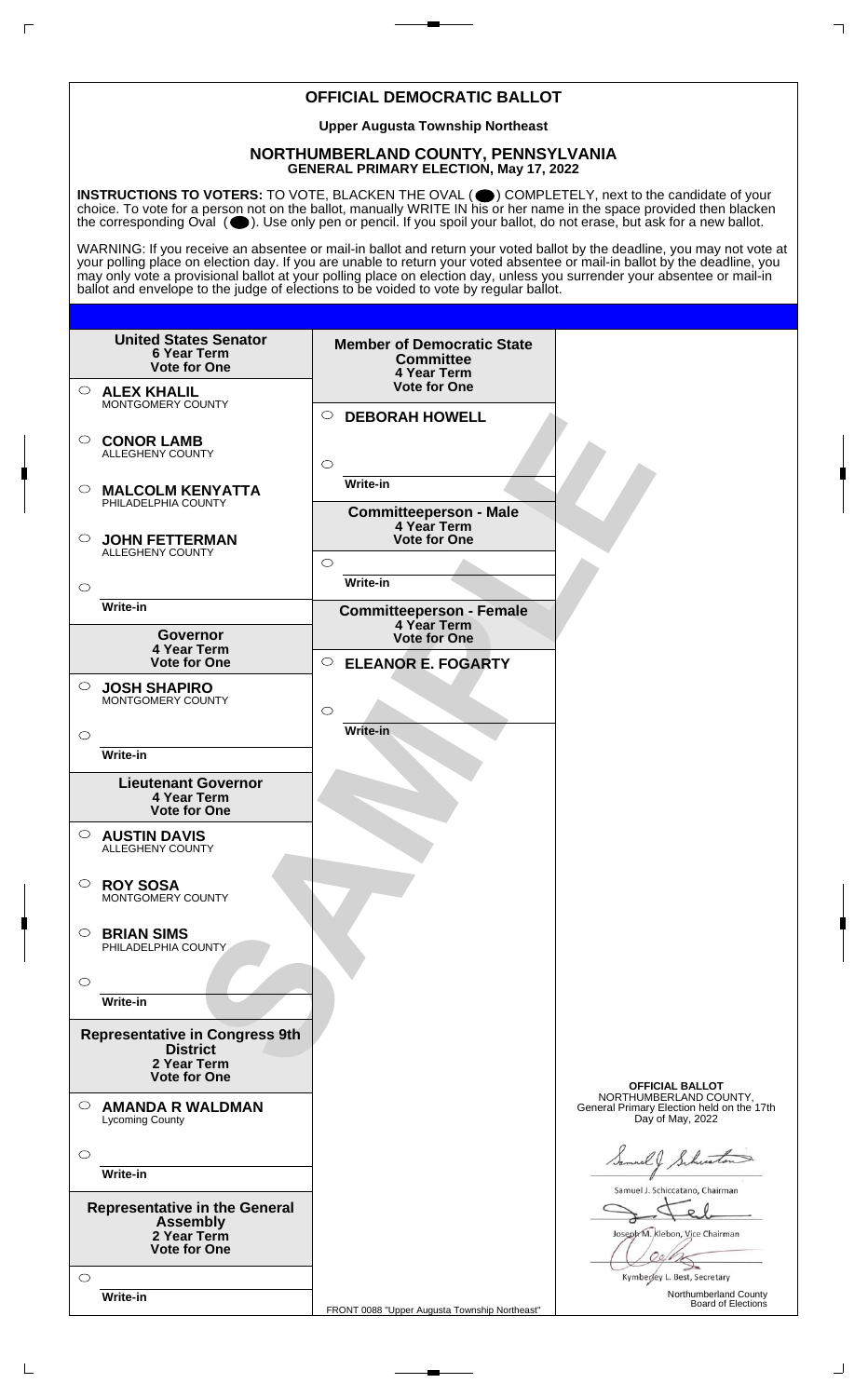|                                                                                                | <b>OFFICIAL DEMOCRATIC BALLOT</b>                                                                                                                                                                                                                                                                                                                                                                                                                                         |                                                                                         |
|------------------------------------------------------------------------------------------------|---------------------------------------------------------------------------------------------------------------------------------------------------------------------------------------------------------------------------------------------------------------------------------------------------------------------------------------------------------------------------------------------------------------------------------------------------------------------------|-----------------------------------------------------------------------------------------|
|                                                                                                | <b>Upper Augusta Township Northwest</b>                                                                                                                                                                                                                                                                                                                                                                                                                                   |                                                                                         |
|                                                                                                | NORTHUMBERLAND COUNTY, PENNSYLVANIA<br><b>GENERAL PRIMARY ELECTION, May 17, 2022</b>                                                                                                                                                                                                                                                                                                                                                                                      |                                                                                         |
|                                                                                                | <b>INSTRUCTIONS TO VOTERS:</b> TO VOTE, BLACKEN THE OVAL (O) COMPLETELY, next to the candidate of your choice. To vote for a person not on the ballot, manually WRITE IN his or her name in the space provided then blacken the cor                                                                                                                                                                                                                                       |                                                                                         |
|                                                                                                | WARNING: If you receive an absentee or mail-in ballot and return your voted ballot by the deadline, you may not vote at<br>your polling place on election day. If you are unable to return your voted absentee or mail-in ballot by the deadline, you<br>may only vote a provisional ballot at your polling place on election day, unless you surrender your absentee or mail-in<br>ballot and envelope to the judge of elections to be voided to vote by regular ballot. |                                                                                         |
| <b>United States Senator</b>                                                                   |                                                                                                                                                                                                                                                                                                                                                                                                                                                                           |                                                                                         |
| <b>6 Year Term</b><br><b>Vote for One</b>                                                      | <b>Member of Democratic State</b><br><b>Committee</b><br>4 Year Term                                                                                                                                                                                                                                                                                                                                                                                                      |                                                                                         |
| $\circ$ ALEX KHALIL<br>MONTGOMERY COUNTY                                                       | <b>Vote for One</b><br>$\circ$<br><b>DEBORAH HOWELL</b>                                                                                                                                                                                                                                                                                                                                                                                                                   |                                                                                         |
| $\circ$<br><b>CONOR LAMB</b><br><b>ALLEGHENY COUNTY</b>                                        | $\circ$                                                                                                                                                                                                                                                                                                                                                                                                                                                                   |                                                                                         |
| <b>MALCOLM KENYATTA</b><br>$\circ$<br>PHILADELPHIA COUNTY                                      | <b>Write-in</b>                                                                                                                                                                                                                                                                                                                                                                                                                                                           |                                                                                         |
| $\circ$<br><b>JOHN FETTERMAN</b><br><b>ALLEGHENY COUNTY</b>                                    | Committeeperson - Male<br>4 Year Term<br><b>Vote for One</b><br>$\circ$                                                                                                                                                                                                                                                                                                                                                                                                   |                                                                                         |
| $\circ$<br><b>Write-in</b>                                                                     | <b>Write-in</b>                                                                                                                                                                                                                                                                                                                                                                                                                                                           |                                                                                         |
| Governor<br>4 Year Term                                                                        | <b>Committeeperson - Female</b><br>4 Year Term<br><b>Vote for One</b>                                                                                                                                                                                                                                                                                                                                                                                                     |                                                                                         |
| <b>Vote for One</b><br><b>JOSH SHAPIRO</b><br>$\circ$                                          | $\circ$<br>Write-in                                                                                                                                                                                                                                                                                                                                                                                                                                                       |                                                                                         |
| MONTGOMERY COUNTY                                                                              |                                                                                                                                                                                                                                                                                                                                                                                                                                                                           |                                                                                         |
| $\circ$<br><b>Write-in</b>                                                                     |                                                                                                                                                                                                                                                                                                                                                                                                                                                                           |                                                                                         |
| <b>Lieutenant Governor</b><br>4 Year Term<br><b>Vote for One</b>                               |                                                                                                                                                                                                                                                                                                                                                                                                                                                                           |                                                                                         |
| <b>AUSTIN DAVIS</b><br>$\circ$<br><b>ALLEGHENY COUNTY</b>                                      |                                                                                                                                                                                                                                                                                                                                                                                                                                                                           |                                                                                         |
| <b>ROY SOSA</b><br>$\circ$<br>MONTGOMERY COUNTY                                                |                                                                                                                                                                                                                                                                                                                                                                                                                                                                           |                                                                                         |
| $\circ$<br><b>BRIAN SIMS</b><br>PHILADELPHIA COUNTY                                            |                                                                                                                                                                                                                                                                                                                                                                                                                                                                           |                                                                                         |
| $\circ$<br><b>Write-in</b>                                                                     |                                                                                                                                                                                                                                                                                                                                                                                                                                                                           |                                                                                         |
| <b>Representative in Congress 9th</b><br><b>District</b><br>2 Year Term<br><b>Vote for One</b> |                                                                                                                                                                                                                                                                                                                                                                                                                                                                           | <b>OFFICIAL BALLOT</b>                                                                  |
| <b>AMANDA R WALDMAN</b><br>$\circ$<br><b>Lycoming County</b>                                   |                                                                                                                                                                                                                                                                                                                                                                                                                                                                           | NORTHUMBERLAND COUNTY,<br>General Primary Election held on the 17th<br>Day of May, 2022 |
| $\circ$<br><b>Write-in</b>                                                                     |                                                                                                                                                                                                                                                                                                                                                                                                                                                                           | Samuel J. Schiccatano, Chairman                                                         |
| <b>Representative in the General</b><br><b>Assembly</b><br>2 Year Term<br>Vote for One         |                                                                                                                                                                                                                                                                                                                                                                                                                                                                           | Joseph M. Klebon, Vice Chairman                                                         |
| $\circ$<br><b>Write-in</b>                                                                     | FRONT 0089 "Upper Augusta Township Northwest"                                                                                                                                                                                                                                                                                                                                                                                                                             | Kymberley L. Best, Secretary<br>Northumberland County<br>Board of Elections             |

 $\Box$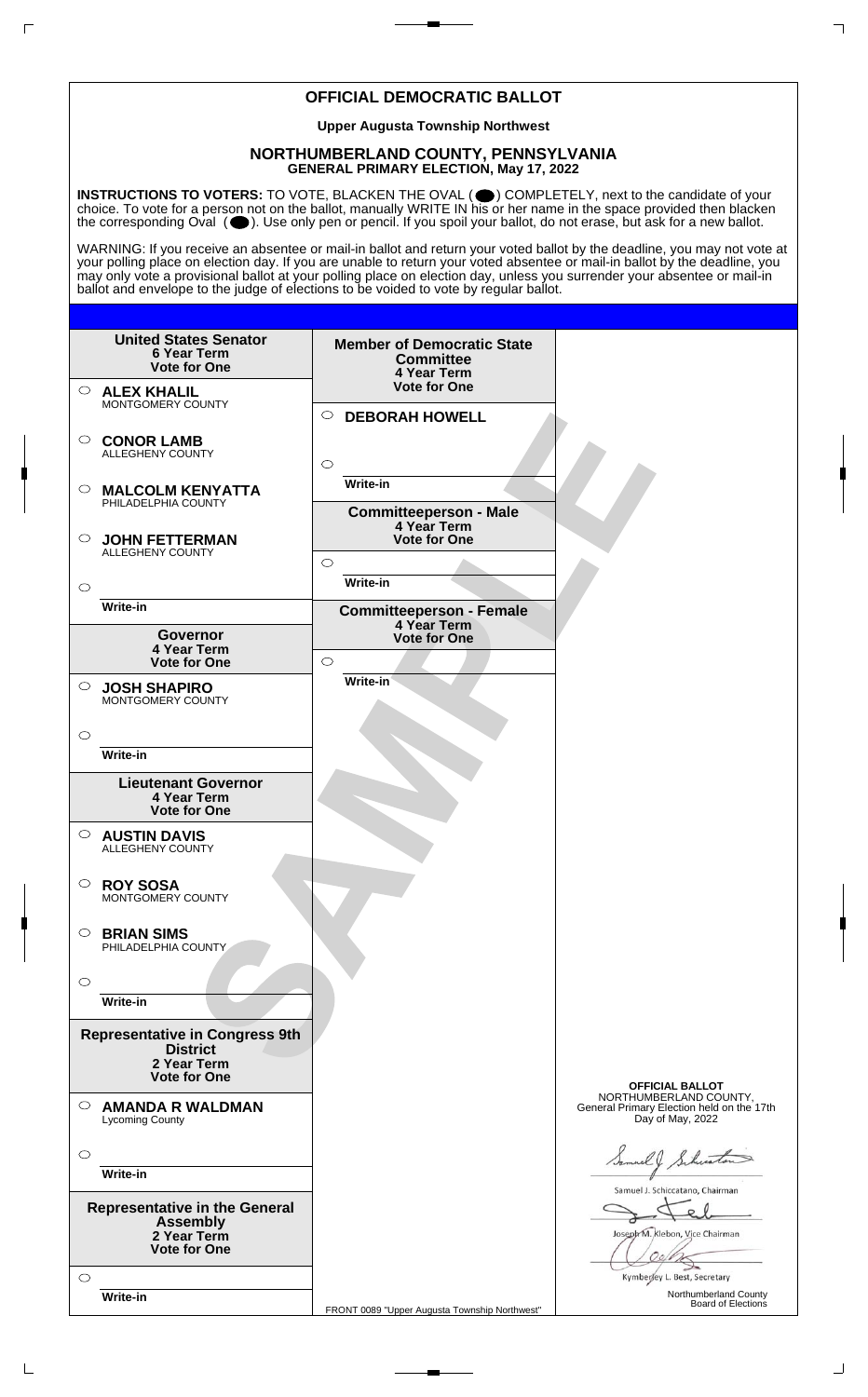|                                                                                                | <b>OFFICIAL DEMOCRATIC BALLOT</b>                                                                                                                                                                                                                                                                                                                                                                                                                                      |                                                                                         |  |  |
|------------------------------------------------------------------------------------------------|------------------------------------------------------------------------------------------------------------------------------------------------------------------------------------------------------------------------------------------------------------------------------------------------------------------------------------------------------------------------------------------------------------------------------------------------------------------------|-----------------------------------------------------------------------------------------|--|--|
| <b>Upper Mahanoy Township</b>                                                                  |                                                                                                                                                                                                                                                                                                                                                                                                                                                                        |                                                                                         |  |  |
|                                                                                                | NORTHUMBERLAND COUNTY, PENNSYLVANIA<br><b>GENERAL PRIMARY ELECTION, May 17, 2022</b>                                                                                                                                                                                                                                                                                                                                                                                   |                                                                                         |  |  |
|                                                                                                | <b>INSTRUCTIONS TO VOTERS:</b> TO VOTE, BLACKEN THE OVAL (O) COMPLETELY, next to the candidate of your choice. To vote for a person not on the ballot, manually WRITE IN his or her name in the space provided then blacken<br>the corresponding Oval (C). Use only pen or pencil. If you spoil your ballot, do not erase, but ask for a new ballot.                                                                                                                   |                                                                                         |  |  |
|                                                                                                | WARNING: If you receive an absentee or mail-in ballot and return your voted ballot by the deadline, you may not vote at<br>your polling place on election day. If you are unable to return your voted absentee or mail-in ballot by the deadline, you<br>may only vote a provisional ballot at your polling place on election day, unless you surrender your absentee or mail-in ballot and envelope to the judge of elections to be voided to vote by regular ballot. |                                                                                         |  |  |
|                                                                                                |                                                                                                                                                                                                                                                                                                                                                                                                                                                                        |                                                                                         |  |  |
| <b>United States Senator</b><br><b>6 Year Term</b><br><b>Vote for One</b>                      | <b>Member of Democratic State</b><br><b>Committee</b><br>4 Year Term                                                                                                                                                                                                                                                                                                                                                                                                   |                                                                                         |  |  |
| $\circ$ ALEX KHALIL<br><b>MONTGOMERY COUNTY</b>                                                | <b>Vote for One</b><br>$\circ$<br><b>DEBORAH HOWELL</b>                                                                                                                                                                                                                                                                                                                                                                                                                |                                                                                         |  |  |
| $\circ$<br><b>CONOR LAMB</b><br><b>ALLEGHENY COUNTY</b>                                        | ◯                                                                                                                                                                                                                                                                                                                                                                                                                                                                      |                                                                                         |  |  |
| $\circ$<br><b>MALCOLM KENYATTA</b><br>PHILADELPHIA COUNTY                                      | Write-in<br><b>Committeeperson - Male</b>                                                                                                                                                                                                                                                                                                                                                                                                                              |                                                                                         |  |  |
| $\circ$<br><b>JOHN FETTERMAN</b><br><b>ALLEGHENY COUNTY</b>                                    | 4 Year Term<br><b>Vote for One</b><br>$\circ$                                                                                                                                                                                                                                                                                                                                                                                                                          |                                                                                         |  |  |
| $\circ$                                                                                        | Write-in                                                                                                                                                                                                                                                                                                                                                                                                                                                               |                                                                                         |  |  |
| <b>Write-in</b>                                                                                | <b>Committeeperson - Female</b>                                                                                                                                                                                                                                                                                                                                                                                                                                        |                                                                                         |  |  |
| Governor<br>4 Year Term<br><b>Vote for One</b>                                                 | 4 Year Term<br><b>Vote for One</b><br>$\circlearrowright$                                                                                                                                                                                                                                                                                                                                                                                                              |                                                                                         |  |  |
| <b>JOSH SHAPIRO</b><br>$\circ$<br>MONTGOMERY COUNTY                                            | Write-in                                                                                                                                                                                                                                                                                                                                                                                                                                                               |                                                                                         |  |  |
| $\circ$<br><b>Write-in</b>                                                                     |                                                                                                                                                                                                                                                                                                                                                                                                                                                                        |                                                                                         |  |  |
| <b>Lieutenant Governor</b><br>4 Year Term<br><b>Vote for One</b>                               |                                                                                                                                                                                                                                                                                                                                                                                                                                                                        |                                                                                         |  |  |
| <b>AUSTIN DAVIS</b><br>$\circ$<br><b>ALLEGHENY COUNTY</b>                                      |                                                                                                                                                                                                                                                                                                                                                                                                                                                                        |                                                                                         |  |  |
| <b>ROY SOSA</b><br>$\circlearrowright$<br>MONTGOMERY COUNTY                                    |                                                                                                                                                                                                                                                                                                                                                                                                                                                                        |                                                                                         |  |  |
| <b>BRIAN SIMS</b><br>O<br>PHILADELPHIA COUNTY                                                  |                                                                                                                                                                                                                                                                                                                                                                                                                                                                        |                                                                                         |  |  |
| $\circ$<br><b>Write-in</b>                                                                     |                                                                                                                                                                                                                                                                                                                                                                                                                                                                        |                                                                                         |  |  |
| <b>Representative in Congress 9th</b><br><b>District</b><br>2 Year Term<br><b>Vote for One</b> |                                                                                                                                                                                                                                                                                                                                                                                                                                                                        | <b>OFFICIAL BALLOT</b>                                                                  |  |  |
| <b>AMANDA R WALDMAN</b><br>O<br><b>Lycoming County</b>                                         |                                                                                                                                                                                                                                                                                                                                                                                                                                                                        | NORTHUMBERLAND COUNTY,<br>General Primary Election held on the 17th<br>Day of May, 2022 |  |  |
| $\circ$                                                                                        |                                                                                                                                                                                                                                                                                                                                                                                                                                                                        |                                                                                         |  |  |
| <b>Write-in</b>                                                                                |                                                                                                                                                                                                                                                                                                                                                                                                                                                                        | Samuel J. Schiccatano, Chairman                                                         |  |  |
| <b>Representative in the General</b><br><b>Assembly</b><br>2 Year Term<br><b>Vote for One</b>  |                                                                                                                                                                                                                                                                                                                                                                                                                                                                        | Joseph M. Klebon, Vice Chairman                                                         |  |  |
| $\circlearrowright$                                                                            |                                                                                                                                                                                                                                                                                                                                                                                                                                                                        | Kymberley L. Best, Secretary                                                            |  |  |
| <b>Write-in</b>                                                                                | FRONT 0090 "Upper Mahanoy Township"                                                                                                                                                                                                                                                                                                                                                                                                                                    | Northumberland County<br><b>Board of Elections</b>                                      |  |  |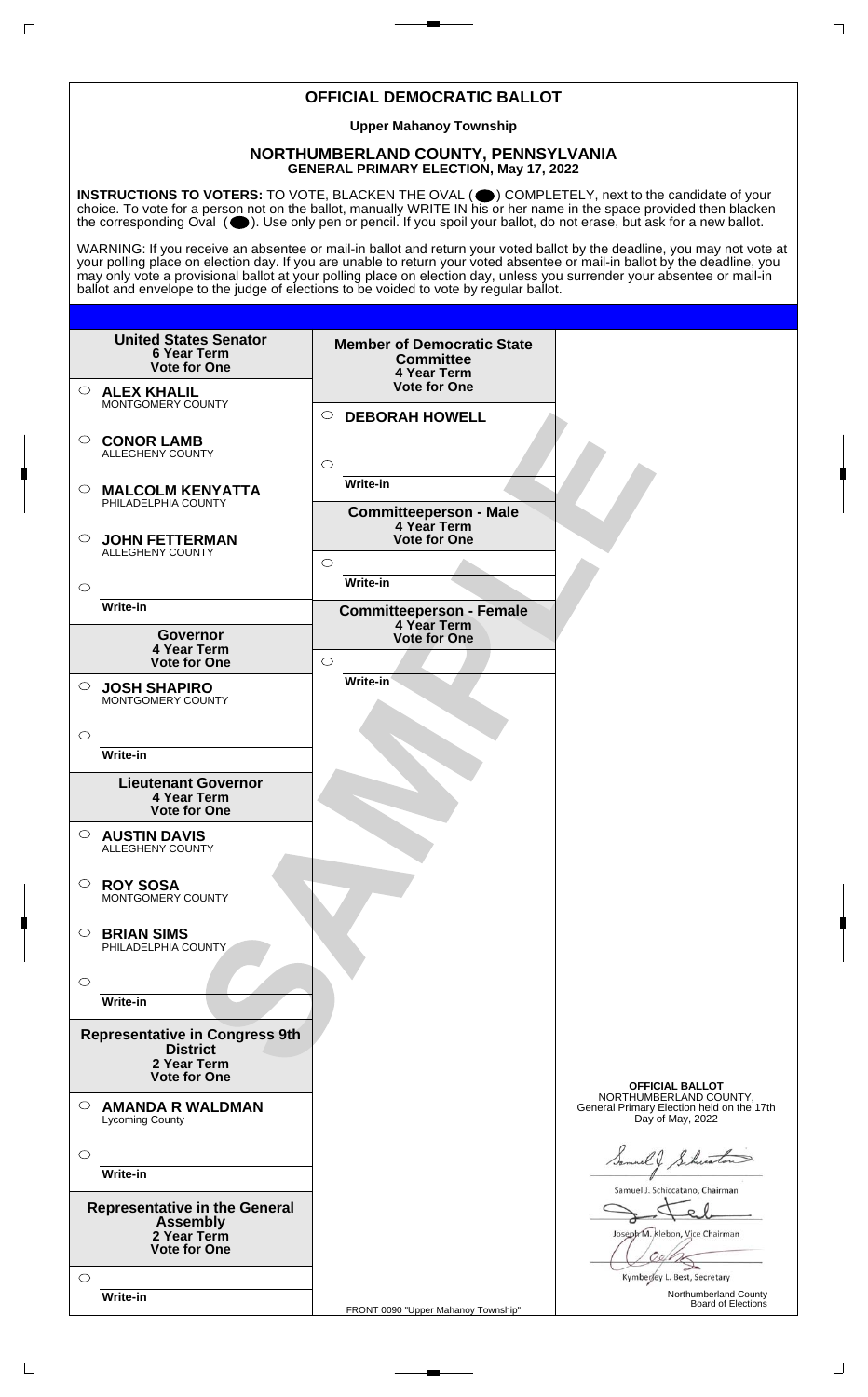|                                                                                                | <b>OFFICIAL DEMOCRATIC BALLOT</b>                                                                                                                                                                                                                                                                                                                                                                                                                                      |                                                                                                                   |  |  |
|------------------------------------------------------------------------------------------------|------------------------------------------------------------------------------------------------------------------------------------------------------------------------------------------------------------------------------------------------------------------------------------------------------------------------------------------------------------------------------------------------------------------------------------------------------------------------|-------------------------------------------------------------------------------------------------------------------|--|--|
| <b>Washington Township</b>                                                                     |                                                                                                                                                                                                                                                                                                                                                                                                                                                                        |                                                                                                                   |  |  |
|                                                                                                | NORTHUMBERLAND COUNTY, PENNSYLVANIA<br><b>GENERAL PRIMARY ELECTION, May 17, 2022</b>                                                                                                                                                                                                                                                                                                                                                                                   |                                                                                                                   |  |  |
|                                                                                                | <b>INSTRUCTIONS TO VOTERS:</b> TO VOTE, BLACKEN THE OVAL (O) COMPLETELY, next to the candidate of your<br>choice. To vote for a person not on the ballot, manually WRITE IN his or her name in the space provided then blacken<br>the corresponding Oval (C). Use only pen or pencil. If you spoil your ballot, do not erase, but ask for a new ballot.                                                                                                                |                                                                                                                   |  |  |
|                                                                                                | WARNING: If you receive an absentee or mail-in ballot and return your voted ballot by the deadline, you may not vote at<br>your polling place on election day. If you are unable to return your voted absentee or mail-in ballot by the deadline, you<br>may only vote a provisional ballot at your polling place on election day, unless you surrender your absentee or mail-in ballot and envelope to the judge of elections to be voided to vote by regular ballot. |                                                                                                                   |  |  |
|                                                                                                |                                                                                                                                                                                                                                                                                                                                                                                                                                                                        |                                                                                                                   |  |  |
| <b>United States Senator</b><br><b>6 Year Term</b><br><b>Vote for One</b>                      | <b>Member of Democratic State</b><br><b>Committee</b><br>4 Year Term                                                                                                                                                                                                                                                                                                                                                                                                   |                                                                                                                   |  |  |
| $\circ$ ALEX KHALIL<br><b>MONTGOMERY COUNTY</b>                                                | <b>Vote for One</b><br>$\circ$<br><b>DEBORAH HOWELL</b>                                                                                                                                                                                                                                                                                                                                                                                                                |                                                                                                                   |  |  |
| $\circ$<br><b>CONOR LAMB</b><br>ALLEGHENY COUNTY                                               | $\bigcirc$                                                                                                                                                                                                                                                                                                                                                                                                                                                             |                                                                                                                   |  |  |
| $\circ$<br><b>MALCOLM KENYATTA</b><br>PHILADELPHIA COUNTY                                      | <b>Write-in</b><br><b>Committeeperson - Male</b>                                                                                                                                                                                                                                                                                                                                                                                                                       |                                                                                                                   |  |  |
| $\circ$<br><b>JOHN FETTERMAN</b><br><b>ALLEGHENY COUNTY</b>                                    | 4 Year Term<br><b>Vote for One</b>                                                                                                                                                                                                                                                                                                                                                                                                                                     |                                                                                                                   |  |  |
| $\circlearrowright$                                                                            | $\circ$<br><b>GREGORY W. ERDMAN</b>                                                                                                                                                                                                                                                                                                                                                                                                                                    |                                                                                                                   |  |  |
| Write-in                                                                                       | ◯                                                                                                                                                                                                                                                                                                                                                                                                                                                                      |                                                                                                                   |  |  |
| Governor<br>4 Year Term<br><b>Vote for One</b>                                                 | <b>Write-in</b><br><b>Committeeperson - Female</b>                                                                                                                                                                                                                                                                                                                                                                                                                     |                                                                                                                   |  |  |
| <b>JOSH SHAPIRO</b><br>$\circ$                                                                 | 4 Year Term<br><b>Vote for One</b>                                                                                                                                                                                                                                                                                                                                                                                                                                     |                                                                                                                   |  |  |
| MONTGOMERY COUNTY                                                                              | <b>BETTY L. ERDMAN</b><br>$\circ$                                                                                                                                                                                                                                                                                                                                                                                                                                      |                                                                                                                   |  |  |
| $\circ$                                                                                        |                                                                                                                                                                                                                                                                                                                                                                                                                                                                        |                                                                                                                   |  |  |
| <b>Write-in</b>                                                                                | $\circ$                                                                                                                                                                                                                                                                                                                                                                                                                                                                |                                                                                                                   |  |  |
| <b>Lieutenant Governor</b><br>4 Year Term<br><b>Vote for One</b>                               | <b>Write-in</b>                                                                                                                                                                                                                                                                                                                                                                                                                                                        |                                                                                                                   |  |  |
| <b>AUSTIN DAVIS</b><br>$\circ$<br><b>ALLEGHENY COUNTY</b>                                      |                                                                                                                                                                                                                                                                                                                                                                                                                                                                        |                                                                                                                   |  |  |
| <b>ROY SOSA</b><br>$\circ$<br>MONTGOMERY COUNTY                                                |                                                                                                                                                                                                                                                                                                                                                                                                                                                                        |                                                                                                                   |  |  |
| <b>BRIAN SIMS</b><br>$\circ$<br>PHILADELPHIA COUNTY                                            |                                                                                                                                                                                                                                                                                                                                                                                                                                                                        |                                                                                                                   |  |  |
| $\circ$<br><b>Write-in</b>                                                                     |                                                                                                                                                                                                                                                                                                                                                                                                                                                                        |                                                                                                                   |  |  |
| <b>Representative in Congress 9th</b><br><b>District</b><br>2 Year Term<br><b>Vote for One</b> |                                                                                                                                                                                                                                                                                                                                                                                                                                                                        |                                                                                                                   |  |  |
| <b>AMANDA R WALDMAN</b><br>$\circ$<br><b>Lycoming County</b>                                   |                                                                                                                                                                                                                                                                                                                                                                                                                                                                        | <b>OFFICIAL BALLOT</b><br>NORTHUMBERLAND COUNTY,<br>General Primary Election held on the 17th<br>Day of May, 2022 |  |  |
| $\circ$<br><b>Write-in</b>                                                                     |                                                                                                                                                                                                                                                                                                                                                                                                                                                                        |                                                                                                                   |  |  |
|                                                                                                |                                                                                                                                                                                                                                                                                                                                                                                                                                                                        | Samuel J. Schiccatano, Chairman                                                                                   |  |  |
| <b>Representative in the General</b><br><b>Assembly</b><br>2 Year Term<br>Vote for One         |                                                                                                                                                                                                                                                                                                                                                                                                                                                                        | Joseph M. Klebon, Vice Chairman                                                                                   |  |  |
| $\circlearrowright$                                                                            |                                                                                                                                                                                                                                                                                                                                                                                                                                                                        | Kymber/ey L. Best, Secretary                                                                                      |  |  |
| <b>Write-in</b>                                                                                | FRONT 0091 "Washington Township"                                                                                                                                                                                                                                                                                                                                                                                                                                       | Northumberland County<br>Board of Elections                                                                       |  |  |

 $\Box$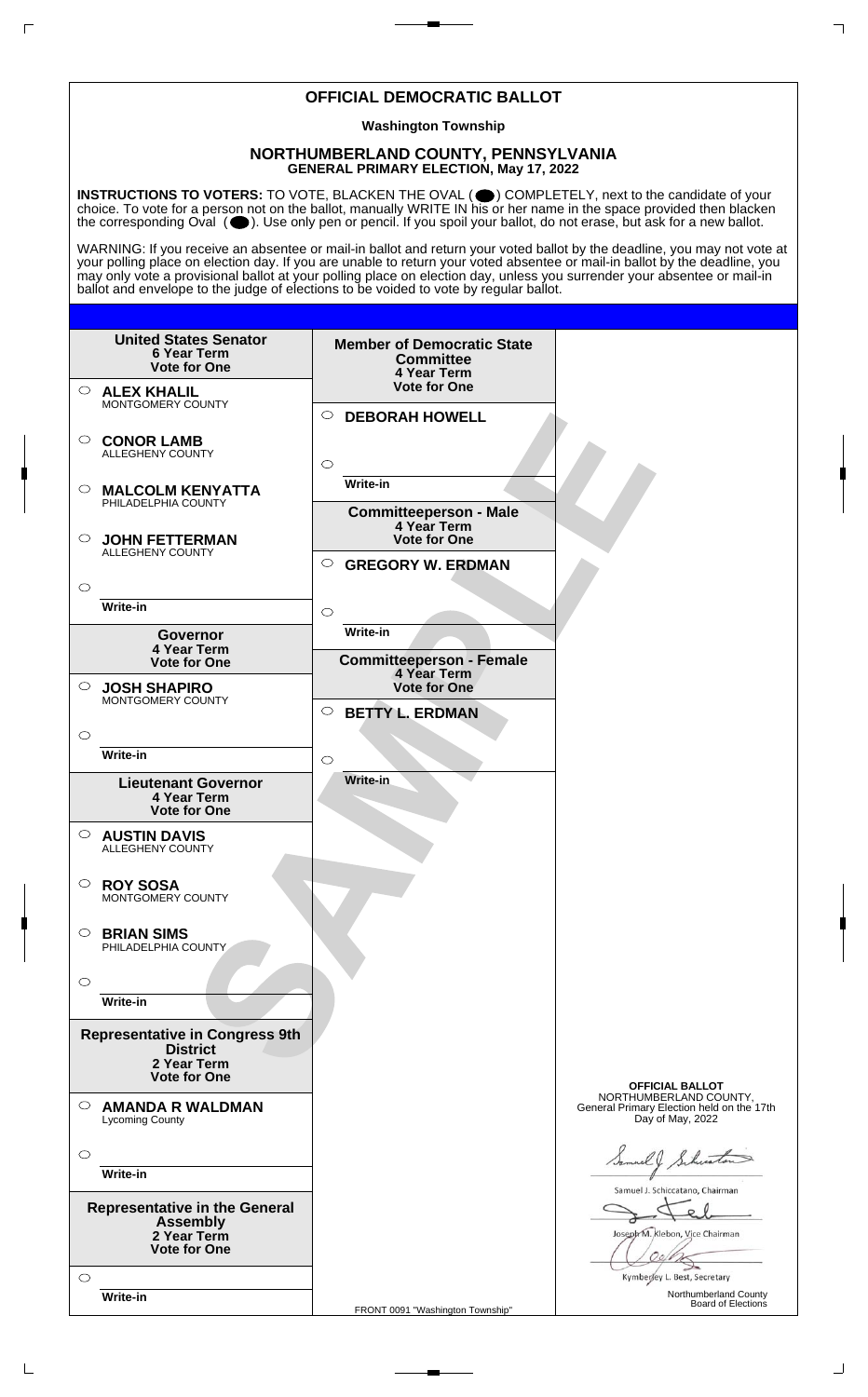|                     |                                                                                               | <b>OFFICIAL DEMOCRATIC BALLOT</b>                                                                                                                                                                                                                                                                                                                                                                                                                                         |                                                                                         |
|---------------------|-----------------------------------------------------------------------------------------------|---------------------------------------------------------------------------------------------------------------------------------------------------------------------------------------------------------------------------------------------------------------------------------------------------------------------------------------------------------------------------------------------------------------------------------------------------------------------------|-----------------------------------------------------------------------------------------|
|                     | <b>Watsontown Borough 1</b>                                                                   |                                                                                                                                                                                                                                                                                                                                                                                                                                                                           |                                                                                         |
|                     |                                                                                               | NORTHUMBERLAND COUNTY, PENNSYLVANIA<br><b>GENERAL PRIMARY ELECTION, May 17, 2022</b>                                                                                                                                                                                                                                                                                                                                                                                      |                                                                                         |
|                     |                                                                                               | <b>INSTRUCTIONS TO VOTERS:</b> TO VOTE, BLACKEN THE OVAL (O) COMPLETELY, next to the candidate of your choice. To vote for a person not on the ballot, manually WRITE IN his or her name in the space provided then blacken<br>the corresponding Oval (C). Use only pen or pencil. If you spoil your ballot, do not erase, but ask for a new ballot.                                                                                                                      |                                                                                         |
|                     |                                                                                               | WARNING: If you receive an absentee or mail-in ballot and return your voted ballot by the deadline, you may not vote at<br>your polling place on election day. If you are unable to return your voted absentee or mail-in ballot by the deadline, you<br>may only vote a provisional ballot at your polling place on election day, unless you surrender your absentee or mail-in<br>ballot and envelope to the judge of elections to be voided to vote by regular ballot. |                                                                                         |
|                     |                                                                                               |                                                                                                                                                                                                                                                                                                                                                                                                                                                                           |                                                                                         |
|                     | <b>United States Senator</b>                                                                  | <b>Member of Democratic State</b>                                                                                                                                                                                                                                                                                                                                                                                                                                         |                                                                                         |
|                     | 6 Year Term<br><b>Vote for One</b>                                                            | <b>Committee</b><br>4 Year Term<br><b>Vote for One</b>                                                                                                                                                                                                                                                                                                                                                                                                                    |                                                                                         |
| $\circ$             | ALEX KHALIL<br><b>MONTGOMERY COUNTY</b>                                                       | O<br><b>DEBORAH HOWELL</b>                                                                                                                                                                                                                                                                                                                                                                                                                                                |                                                                                         |
| $\circ$             | <b>CONOR LAMB</b><br>ALLEGHENY COUNTY                                                         |                                                                                                                                                                                                                                                                                                                                                                                                                                                                           |                                                                                         |
| $\circ$             | <b>MALCOLM KENYATTA</b>                                                                       | ◯<br>Write-in                                                                                                                                                                                                                                                                                                                                                                                                                                                             |                                                                                         |
| $\circ$             | PHILADELPHIA COUNTY<br><b>JOHN FETTERMAN</b>                                                  | <b>Committeeperson - Male</b><br>4 Year Term<br><b>Vote for One</b>                                                                                                                                                                                                                                                                                                                                                                                                       |                                                                                         |
|                     | <b>ALLEGHENY COUNTY</b>                                                                       | $\circ$                                                                                                                                                                                                                                                                                                                                                                                                                                                                   |                                                                                         |
| $\circ$             |                                                                                               | Write-in                                                                                                                                                                                                                                                                                                                                                                                                                                                                  |                                                                                         |
|                     | <b>Write-in</b>                                                                               | <b>Committeeperson - Female</b><br><b>4 Year Term</b>                                                                                                                                                                                                                                                                                                                                                                                                                     |                                                                                         |
|                     | Governor<br>4 Year Term<br><b>Vote for One</b>                                                | <b>Vote for One</b><br>$\circ$                                                                                                                                                                                                                                                                                                                                                                                                                                            |                                                                                         |
| $\circ$             | <b>JOSH SHAPIRO</b><br>MONTGOMERY COUNTY                                                      | Write-in                                                                                                                                                                                                                                                                                                                                                                                                                                                                  |                                                                                         |
| $\circlearrowright$ |                                                                                               |                                                                                                                                                                                                                                                                                                                                                                                                                                                                           |                                                                                         |
|                     | <b>Write-in</b>                                                                               |                                                                                                                                                                                                                                                                                                                                                                                                                                                                           |                                                                                         |
|                     | <b>Lieutenant Governor</b><br>4 Year Term<br><b>Vote for One</b>                              |                                                                                                                                                                                                                                                                                                                                                                                                                                                                           |                                                                                         |
| O.                  | <b>AUSTIN DAVIS</b><br><b>ALLEGHENY COUNTY</b>                                                |                                                                                                                                                                                                                                                                                                                                                                                                                                                                           |                                                                                         |
| $\circ$             | <b>ROY SOSA</b><br>MONTGOMERY COUNTY                                                          |                                                                                                                                                                                                                                                                                                                                                                                                                                                                           |                                                                                         |
| O                   | <b>BRIAN SIMS</b><br>PHILADELPHIA COUNTY                                                      |                                                                                                                                                                                                                                                                                                                                                                                                                                                                           |                                                                                         |
| $\circ$             | <b>Write-in</b>                                                                               |                                                                                                                                                                                                                                                                                                                                                                                                                                                                           |                                                                                         |
|                     | <b>Representative in Congress 9th</b>                                                         |                                                                                                                                                                                                                                                                                                                                                                                                                                                                           |                                                                                         |
|                     | <b>District</b><br>2 Year Term<br><b>Vote for One</b>                                         |                                                                                                                                                                                                                                                                                                                                                                                                                                                                           | <b>OFFICIAL BALLOT</b>                                                                  |
| O                   | <b>AMANDA R WALDMAN</b><br><b>Lycoming County</b>                                             |                                                                                                                                                                                                                                                                                                                                                                                                                                                                           | NORTHUMBERLAND COUNTY,<br>General Primary Election held on the 17th<br>Day of May, 2022 |
| $\circlearrowright$ | <b>Write-in</b>                                                                               |                                                                                                                                                                                                                                                                                                                                                                                                                                                                           |                                                                                         |
|                     |                                                                                               |                                                                                                                                                                                                                                                                                                                                                                                                                                                                           | Samuel J. Schiccatano, Chairman                                                         |
|                     | <b>Representative in the General</b><br><b>Assembly</b><br>2 Year Term<br><b>Vote for One</b> |                                                                                                                                                                                                                                                                                                                                                                                                                                                                           | Joseph M. Klebon, Vice Chairman                                                         |
| $\circ$             |                                                                                               |                                                                                                                                                                                                                                                                                                                                                                                                                                                                           | Kymber/ey L. Best, Secretary                                                            |
|                     | <b>Write-in</b>                                                                               | FRONT 0092 "Watsontown Borough 1"                                                                                                                                                                                                                                                                                                                                                                                                                                         | Northumberland County<br>Board of Elections                                             |

 $\mathsf{L}% _{0}\left( \mathcal{M}\right)$ 

 $\perp$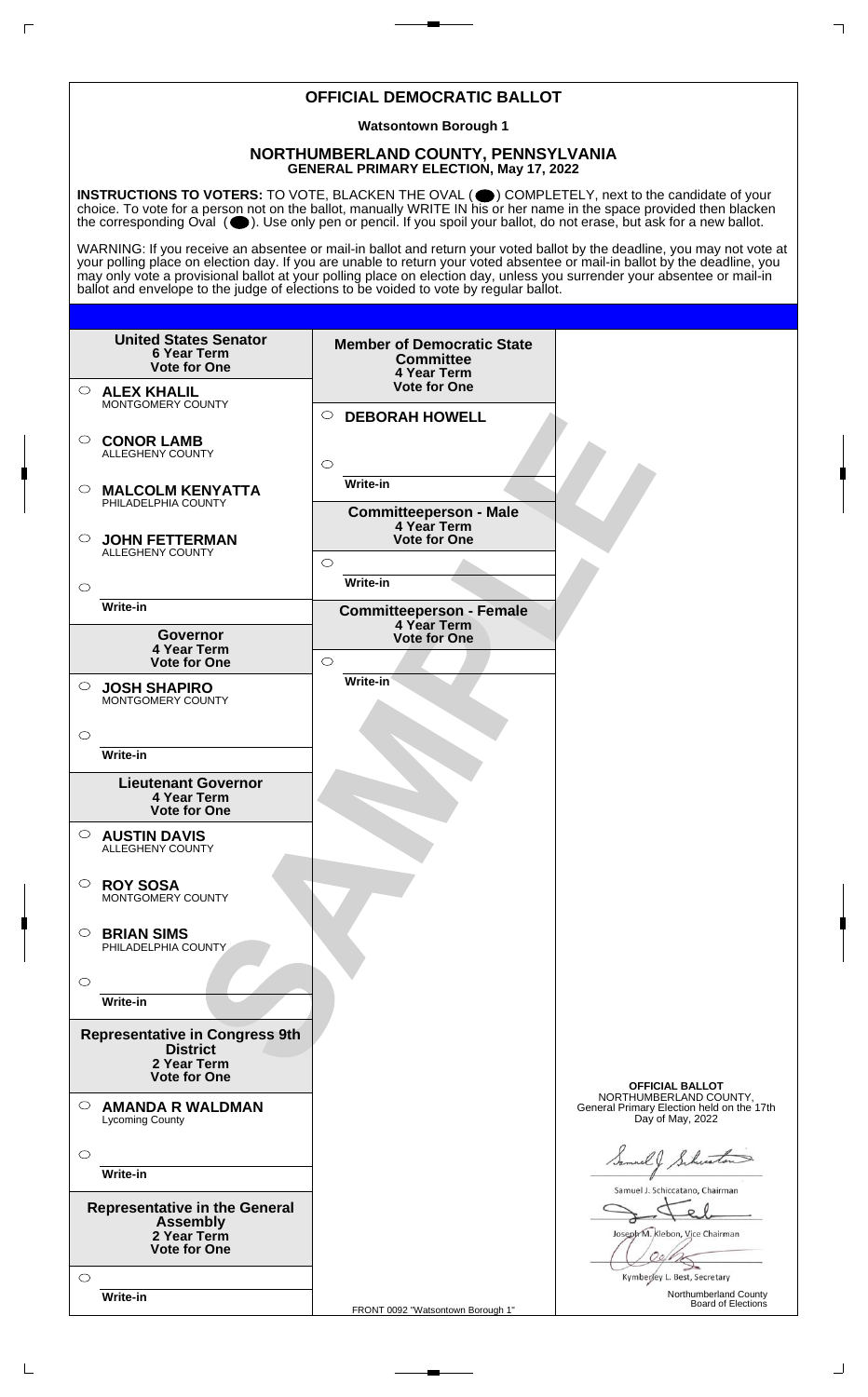|                                                                         | <b>OFFICIAL DEMOCRATIC BALLOT</b>                                                                                                                                                                                                                                                                                                                                                                                                                                         |                                                               |
|-------------------------------------------------------------------------|---------------------------------------------------------------------------------------------------------------------------------------------------------------------------------------------------------------------------------------------------------------------------------------------------------------------------------------------------------------------------------------------------------------------------------------------------------------------------|---------------------------------------------------------------|
|                                                                         | <b>Watsontown Borough 2</b>                                                                                                                                                                                                                                                                                                                                                                                                                                               |                                                               |
|                                                                         | NORTHUMBERLAND COUNTY, PENNSYLVANIA                                                                                                                                                                                                                                                                                                                                                                                                                                       |                                                               |
|                                                                         | <b>GENERAL PRIMARY ELECTION, May 17, 2022</b>                                                                                                                                                                                                                                                                                                                                                                                                                             |                                                               |
|                                                                         | <b>INSTRUCTIONS TO VOTERS:</b> TO VOTE, BLACKEN THE OVAL (O) COMPLETELY, next to the candidate of your choice. To vote for a person not on the ballot, manually WRITE IN his or her name in the space provided then blacken<br>the corresponding Oval (C). Use only pen or pencil. If you spoil your ballot, do not erase, but ask for a new ballot.                                                                                                                      |                                                               |
|                                                                         | WARNING: If you receive an absentee or mail-in ballot and return your voted ballot by the deadline, you may not vote at<br>your polling place on election day. If you are unable to return your voted absentee or mail-in ballot by the deadline, you<br>may only vote a provisional ballot at your polling place on election day, unless you surrender your absentee or mail-in<br>ballot and envelope to the judge of elections to be voided to vote by regular ballot. |                                                               |
|                                                                         |                                                                                                                                                                                                                                                                                                                                                                                                                                                                           |                                                               |
| <b>United States Senator</b><br>6 Year Term                             | <b>Member of Democratic State</b><br><b>Committee</b>                                                                                                                                                                                                                                                                                                                                                                                                                     |                                                               |
| <b>Vote for One</b>                                                     | 4 Year Term                                                                                                                                                                                                                                                                                                                                                                                                                                                               |                                                               |
| $\circ$<br><b>ALEX KHALIL</b><br><b>MONTGOMERY COUNTY</b>               | <b>Vote for One</b>                                                                                                                                                                                                                                                                                                                                                                                                                                                       |                                                               |
|                                                                         | O<br><b>DEBORAH HOWELL</b>                                                                                                                                                                                                                                                                                                                                                                                                                                                |                                                               |
| $\circ$<br><b>CONOR LAMB</b><br><b>ALLEGHENY COUNTY</b>                 |                                                                                                                                                                                                                                                                                                                                                                                                                                                                           |                                                               |
|                                                                         | $\circ$<br><b>Write-in</b>                                                                                                                                                                                                                                                                                                                                                                                                                                                |                                                               |
| <b>MALCOLM KENYATTA</b><br>$\circ$<br>PHILADELPHIA COUNTY               |                                                                                                                                                                                                                                                                                                                                                                                                                                                                           |                                                               |
|                                                                         | <b>Committeeperson - Male</b><br>4 Year Term                                                                                                                                                                                                                                                                                                                                                                                                                              |                                                               |
| $\circ$<br><b>JOHN FETTERMAN</b><br><b>ALLEGHENY COUNTY</b>             | <b>Vote for One</b><br>$\circ$                                                                                                                                                                                                                                                                                                                                                                                                                                            |                                                               |
| $\circ$                                                                 | Write-in                                                                                                                                                                                                                                                                                                                                                                                                                                                                  |                                                               |
| Write-in                                                                | <b>Committeeperson - Female</b>                                                                                                                                                                                                                                                                                                                                                                                                                                           |                                                               |
| Governor                                                                | 4 Year Term<br><b>Vote for One</b>                                                                                                                                                                                                                                                                                                                                                                                                                                        |                                                               |
| 4 Year Term<br><b>Vote for One</b>                                      | $\circ$<br>Write-in                                                                                                                                                                                                                                                                                                                                                                                                                                                       |                                                               |
| $\circ$<br><b>JOSH SHAPIRO</b><br>MONTGOMERY COUNTY                     |                                                                                                                                                                                                                                                                                                                                                                                                                                                                           |                                                               |
|                                                                         |                                                                                                                                                                                                                                                                                                                                                                                                                                                                           |                                                               |
| $\circ$<br><b>Write-in</b>                                              |                                                                                                                                                                                                                                                                                                                                                                                                                                                                           |                                                               |
|                                                                         |                                                                                                                                                                                                                                                                                                                                                                                                                                                                           |                                                               |
| <b>Lieutenant Governor</b><br>4 Year Term<br><b>Vote for One</b>        |                                                                                                                                                                                                                                                                                                                                                                                                                                                                           |                                                               |
| <b>AUSTIN DAVIS</b><br>O<br><b>ALLEGHENY COUNTY</b>                     |                                                                                                                                                                                                                                                                                                                                                                                                                                                                           |                                                               |
| <b>ROY SOSA</b><br>$\circ$                                              |                                                                                                                                                                                                                                                                                                                                                                                                                                                                           |                                                               |
| MONTGOMERY COUNTY                                                       |                                                                                                                                                                                                                                                                                                                                                                                                                                                                           |                                                               |
| $\circ$<br><b>BRIAN SIMS</b><br>PHILADELPHIA COUNTY                     |                                                                                                                                                                                                                                                                                                                                                                                                                                                                           |                                                               |
| $\circ$                                                                 |                                                                                                                                                                                                                                                                                                                                                                                                                                                                           |                                                               |
| Write-in                                                                |                                                                                                                                                                                                                                                                                                                                                                                                                                                                           |                                                               |
| <b>Representative in Congress 9th</b><br><b>District</b><br>2 Year Term |                                                                                                                                                                                                                                                                                                                                                                                                                                                                           |                                                               |
| <b>Vote for One</b>                                                     |                                                                                                                                                                                                                                                                                                                                                                                                                                                                           | <b>OFFICIAL BALLOT</b><br>NORTHUMBERLAND COUNTY,              |
| <b>AMANDA R WALDMAN</b><br>O<br>Lycoming County                         |                                                                                                                                                                                                                                                                                                                                                                                                                                                                           | General Primary Election held on the 17th<br>Day of May, 2022 |
| $\circlearrowright$                                                     |                                                                                                                                                                                                                                                                                                                                                                                                                                                                           |                                                               |
| Write-in                                                                |                                                                                                                                                                                                                                                                                                                                                                                                                                                                           | Samuel J. Schiccatano, Chairman                               |
| <b>Representative in the General</b>                                    |                                                                                                                                                                                                                                                                                                                                                                                                                                                                           |                                                               |
| <b>Assembly</b><br>2 Year Term                                          |                                                                                                                                                                                                                                                                                                                                                                                                                                                                           | Joseph M. Klebon, Vice Chairman                               |
| Vote for One                                                            |                                                                                                                                                                                                                                                                                                                                                                                                                                                                           |                                                               |
| $\circ$                                                                 |                                                                                                                                                                                                                                                                                                                                                                                                                                                                           | Kymber/ey L. Best, Secretary                                  |
| <b>Write-in</b>                                                         |                                                                                                                                                                                                                                                                                                                                                                                                                                                                           | Northumberland County<br><b>Board of Elections</b>            |

 $\overline{\Gamma}$ 

 $\Box$ 

FRONT 0093 "Watsontown Borough 2"

 $\top$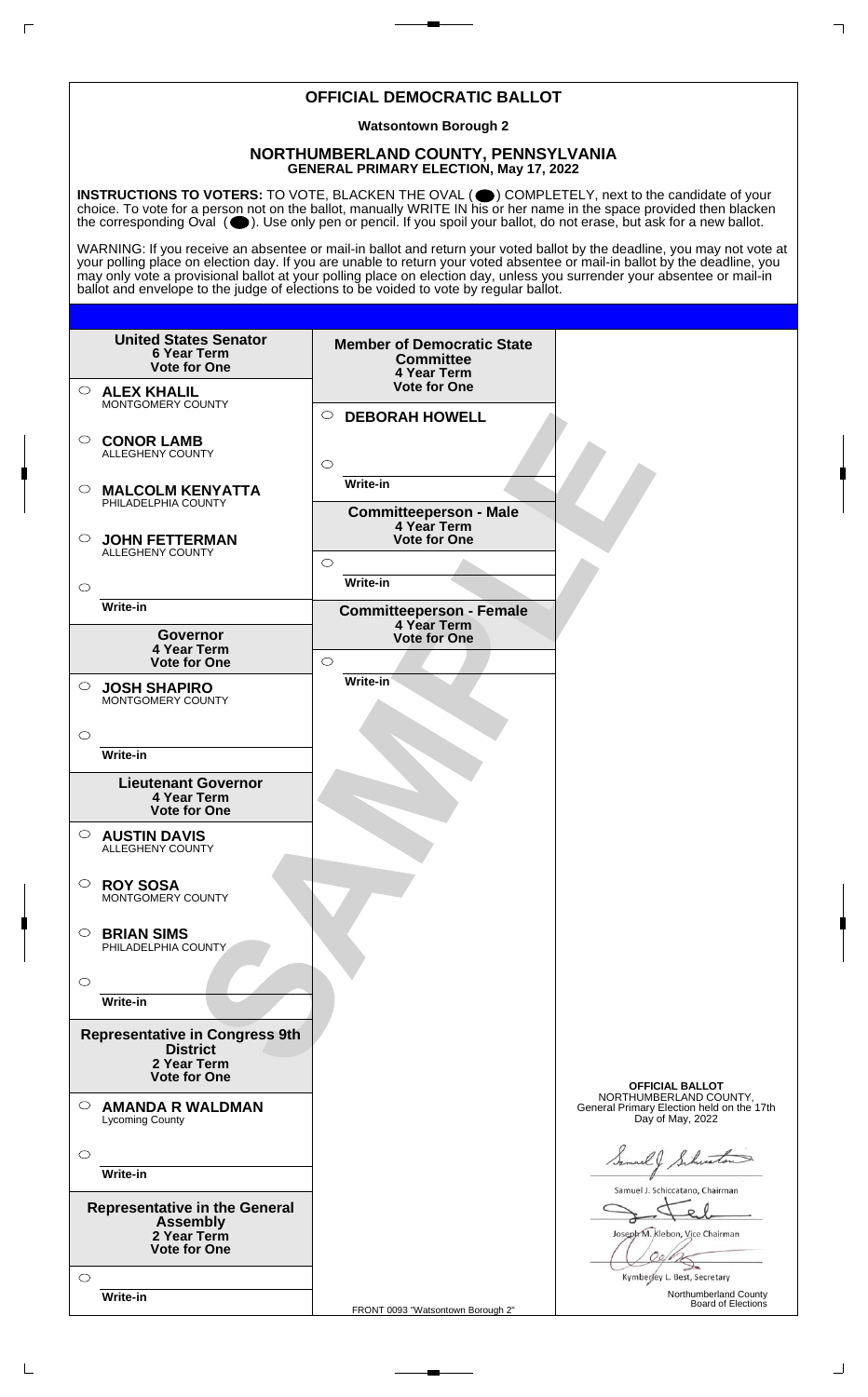|                                                                                               | <b>OFFICIAL DEMOCRATIC BALLOT</b>                                                                                                                                                                                                                                                                                                                                                                                                                                         |                                                                                         |
|-----------------------------------------------------------------------------------------------|---------------------------------------------------------------------------------------------------------------------------------------------------------------------------------------------------------------------------------------------------------------------------------------------------------------------------------------------------------------------------------------------------------------------------------------------------------------------------|-----------------------------------------------------------------------------------------|
|                                                                                               | <b>West Chillisquaque Township</b>                                                                                                                                                                                                                                                                                                                                                                                                                                        |                                                                                         |
|                                                                                               | NORTHUMBERLAND COUNTY, PENNSYLVANIA<br><b>GENERAL PRIMARY ELECTION, May 17, 2022</b>                                                                                                                                                                                                                                                                                                                                                                                      |                                                                                         |
|                                                                                               | <b>INSTRUCTIONS TO VOTERS:</b> TO VOTE, BLACKEN THE OVAL (O) COMPLETELY, next to the candidate of your choice. To vote for a person not on the ballot, manually WRITE IN his or her name in the space provided then blacken the cor                                                                                                                                                                                                                                       |                                                                                         |
|                                                                                               | WARNING: If you receive an absentee or mail-in ballot and return your voted ballot by the deadline, you may not vote at<br>your polling place on election day. If you are unable to return your voted absentee or mail-in ballot by the deadline, you<br>may only vote a provisional ballot at your polling place on election day, unless you surrender your absentee or mail-in<br>ballot and envelope to the judge of elections to be voided to vote by regular ballot. |                                                                                         |
|                                                                                               |                                                                                                                                                                                                                                                                                                                                                                                                                                                                           |                                                                                         |
| <b>United States Senator</b><br><b>6 Year Term</b><br><b>Vote for One</b>                     | <b>Member of Democratic State</b><br><b>Committee</b><br>4 Year Term                                                                                                                                                                                                                                                                                                                                                                                                      |                                                                                         |
| $\circ$<br>ALEX KHALIL<br>MONTGOMERY COUNTY                                                   | <b>Vote for One</b><br>$\circ$<br><b>DEBORAH HOWELL</b>                                                                                                                                                                                                                                                                                                                                                                                                                   |                                                                                         |
| O<br><b>CONOR LAMB</b><br><b>ALLEGHENY COUNTY</b>                                             |                                                                                                                                                                                                                                                                                                                                                                                                                                                                           |                                                                                         |
| <b>MALCOLM KENYATTA</b><br>O                                                                  | $\circ$<br><b>Write-in</b>                                                                                                                                                                                                                                                                                                                                                                                                                                                |                                                                                         |
| PHILADELPHIA COUNTY<br>$\circlearrowright$<br><b>JOHN FETTERMAN</b>                           | <b>Committeeperson - Male</b><br>4 Year Term<br><b>Vote for One</b>                                                                                                                                                                                                                                                                                                                                                                                                       |                                                                                         |
| <b>ALLEGHENY COUNTY</b>                                                                       | $\circ$<br><b>NATHAN T. STUCK</b>                                                                                                                                                                                                                                                                                                                                                                                                                                         |                                                                                         |
| $\circlearrowright$<br>Write-in                                                               | $\circ$<br><b>JASON E. RADEL</b>                                                                                                                                                                                                                                                                                                                                                                                                                                          |                                                                                         |
| Governor<br>4 Year Term<br><b>Vote for One</b>                                                | $\circ$                                                                                                                                                                                                                                                                                                                                                                                                                                                                   |                                                                                         |
| <b>JOSH SHAPIRO</b><br>$\circlearrowright$<br>MONTGOMERY COUNTY                               | Write-in<br><b>Committeeperson - Female</b>                                                                                                                                                                                                                                                                                                                                                                                                                               |                                                                                         |
| $\circlearrowright$                                                                           | 4 Year Term<br><b>Vote for One</b>                                                                                                                                                                                                                                                                                                                                                                                                                                        |                                                                                         |
| Write-in                                                                                      | $\circ$<br>Write-in                                                                                                                                                                                                                                                                                                                                                                                                                                                       |                                                                                         |
| <b>Lieutenant Governor</b><br>4 Year Term<br><b>Vote for One</b>                              |                                                                                                                                                                                                                                                                                                                                                                                                                                                                           |                                                                                         |
| <b>AUSTIN DAVIS</b><br>O.<br><b>ALLEGHENY COUNTY</b>                                          |                                                                                                                                                                                                                                                                                                                                                                                                                                                                           |                                                                                         |
| <b>ROY SOSA</b><br>$\circlearrowright$<br>MONTGOMERY COUNTY                                   |                                                                                                                                                                                                                                                                                                                                                                                                                                                                           |                                                                                         |
| <b>BRIAN SIMS</b><br>O<br>PHILADELPHIA COUNTY                                                 |                                                                                                                                                                                                                                                                                                                                                                                                                                                                           |                                                                                         |
| $\circlearrowright$<br><b>Write-in</b>                                                        |                                                                                                                                                                                                                                                                                                                                                                                                                                                                           |                                                                                         |
| <b>Representative in Congress 9th</b>                                                         |                                                                                                                                                                                                                                                                                                                                                                                                                                                                           |                                                                                         |
| <b>District</b><br>2 Year Term<br><b>Vote for One</b>                                         |                                                                                                                                                                                                                                                                                                                                                                                                                                                                           | <b>OFFICIAL BALLOT</b>                                                                  |
| $\circlearrowright$<br><b>AMANDA R WALDMAN</b><br><b>Lycoming County</b>                      |                                                                                                                                                                                                                                                                                                                                                                                                                                                                           | NORTHUMBERLAND COUNTY,<br>General Primary Election held on the 17th<br>Day of May, 2022 |
| $\circlearrowright$<br><b>Write-in</b>                                                        |                                                                                                                                                                                                                                                                                                                                                                                                                                                                           |                                                                                         |
| <b>Representative in the General</b><br><b>Assembly</b><br>2 Year Term<br><b>Vote for One</b> |                                                                                                                                                                                                                                                                                                                                                                                                                                                                           | Samuel J. Schiccatano, Chairman<br>Joseph M. Klebon, Vice Chairman                      |
| $\circlearrowright$                                                                           |                                                                                                                                                                                                                                                                                                                                                                                                                                                                           | Kymber/ey L. Best, Secretary                                                            |
| <b>Write-in</b>                                                                               | FRONT 0094 "West Chillisquague Township"                                                                                                                                                                                                                                                                                                                                                                                                                                  | Northumberland County<br>Board of Elections                                             |

 $\overline{\Gamma}$ 

 $\Box$ 

FRONT 0094 "West Chillisquaque Township"

 $\top$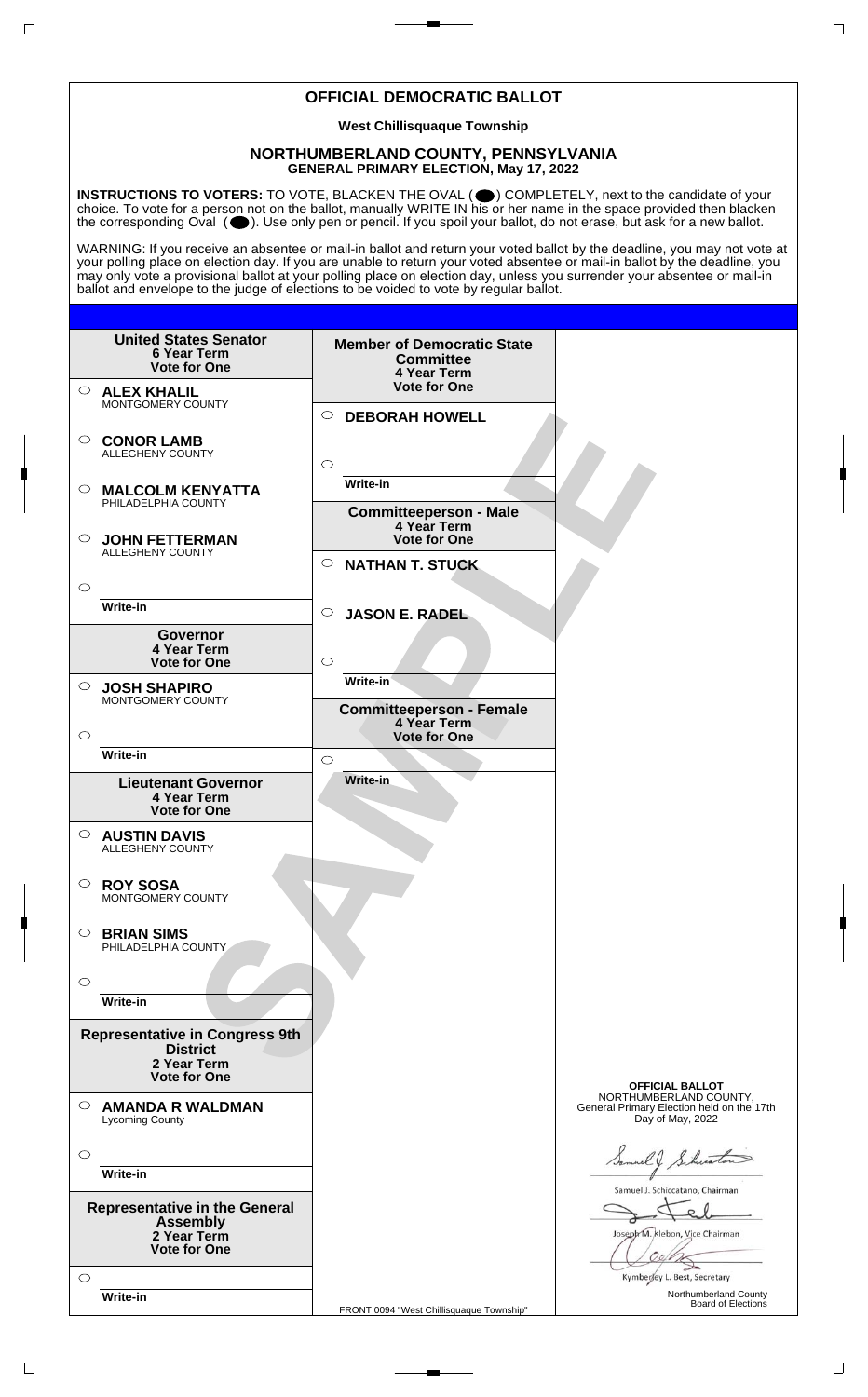**Coal Township 1**

### **NORTHUMBERLAND COUNTY, PENNSYLVANIA GENERAL PRIMARY ELECTION, May 17, 2022**

**INSTRUCTIONS TO VOTERS:** TO VOTE, BLACKEN THE OVAL ( $\bigcirc$ ) COMPLETELY, next to the candidate of your choice. To vote for a person not on the ballot, manually WRITE IN his or her name in the space provided then blacken the corresponding Oval (  $\bigcirc$  ). Use only pen or pencil. If you spoil your ballot, do not erase, but ask for a new ballot.

WARNING: If you receive an absentee or mail-in ballot and return your voted ballot by the deadline, you may not vote at your polling place on election day. If you are unable to return your voted absentee or mail-in ballot by the deadline, you may only vote a provisional ballot at your polling place on election day, unless you surrender your absentee or mail-in ballot and envelope to the judge of elections to be voided to vote by regular ballot.

| <b>United States Senator</b><br><b>6 Year Term</b><br><b>Vote for One</b> | <b>Lieutenant Governor</b><br>4 Year Term<br><b>Vote for One</b>        | <b>Member of Republican State</b><br><b>Committee</b><br>4 Year Term                          |
|---------------------------------------------------------------------------|-------------------------------------------------------------------------|-----------------------------------------------------------------------------------------------|
| $\circ$<br><b>KATHY BARNETTE</b><br>MONTGOMERY COUNTY                     | $\circ$<br><b>CLARICE SCHILLINGER</b><br>MONTGOMERY COUNTY              | Vote for not more than Three<br>O<br><b>TERRY LEE CURRAN</b>                                  |
| $\circ$<br><b>MEHMET OZ</b><br>MONTGOMERY COUNTY                          | O<br><b>JAMES EARL JONES</b><br>MONTGOMERY COUNTY                       | <b>ELLIE REES</b><br>$\circ$                                                                  |
| $\circ$<br><b>GEORGE BOCHETTO</b><br>PHILADELPHIA COUNTY                  | <b>RICK SACCONE</b><br>$\circ$<br>ALLEGHENY COUNTY                      | $\circ$                                                                                       |
| $\circ$<br><b>JEFF BARTOS</b><br><b>MONTGOMERY COUNTY</b>                 | $\circ$<br><b>JOHN BROWN</b><br><b>NORTHAMPTON</b>                      | <b>Write-in</b><br>$\circ$                                                                    |
| $\circ$<br><b>DAVE MCCORMICK</b><br>ALLEGHENY COUNTY                      | <b>CHRIS FRYE</b><br>O<br><b>LAWRENCE</b>                               | <b>Write-in</b><br>$\circ$                                                                    |
| $\circ$<br><b>SEAN GALE</b><br>MONTGOMERY COUNTY                          | $\circ$<br><b>JEFF COLEMAN</b><br><b>CUMBERLAND COUNTY</b>              | <b>Write-in</b>                                                                               |
| $\circ$<br><b>CARLA SANDS</b><br><b>CUMBERLAND COUNTY</b>                 | <b>RUSS DIAMOND</b><br>$\circ$<br><b>LEBANON COUNTY</b>                 | <b>County Committeeperson</b><br>4 Year Term<br>Vote for not more than Two<br>$\circ$         |
| $\circ$<br><b>Write-in</b>                                                | <b>CARRIE LEWIS DELROSSO</b><br>$\circ$<br>ALLEGHENY COUNTY             | <b>Write-in</b><br>$\circ$                                                                    |
| <b>Governor</b><br>4 Year Term<br><b>Vote for One</b>                     | <b>TEDDY DANIELS</b><br>O<br><b>WAYNE COUNTY</b>                        | <b>Write-in</b>                                                                               |
| $\circ$ LOU BARLETTA<br><b>LUZERNE COUNTY</b>                             | $\circ$<br><b>Write-in</b>                                              |                                                                                               |
| $\circ$<br><b>DOUGLAS V MASTRIANO</b><br><b>FRANKLIN COUNTY</b>           | <b>Representative in Congress 9th</b><br><b>District</b><br>2 Year Term |                                                                                               |
| $\circ$ NCHE ZAMA<br>NORTHAMPTON COUNTY                                   | <b>Vote for One</b><br>$\circ$<br><b>DAN MEUSER</b>                     |                                                                                               |
| <b>DAVE WHITE</b><br>$\circ$<br>DELAWARE COUNTY                           | <b>Luzerne County</b><br>$\circ$                                        |                                                                                               |
| $\circ$<br><b>MELISSA HART</b><br><b>ALLEGHENY COUNTY</b>                 | Write-in<br><b>Representative in the General</b>                        |                                                                                               |
| <b>BILL MCSWAIN</b><br>$\circ$<br>CHESTER COUNTY                          | <b>Assembly</b><br>2 Year Term<br><b>Vote for One</b>                   | <b>OFFICIAL BALLOT</b><br>NORTHUMBERLAND COUNTY,<br>General Primary Election held on the 17th |
| $\circ$<br><b>CHARLIE GEROW</b><br><b>CUMBERLAND COUNTY</b>               | $\circ$<br><b>JOANNE STEHR</b><br>Schuylkill County                     | Day of May, 2022<br>muell Schweiten                                                           |
| $\circ$<br><b>JOE GALE</b><br>MONTGOMERY COUNTY                           | <b>RON TANNEY</b><br>O<br>Northumberland County                         | Samuel J. Schiccatano, Chairman                                                               |
| <b>JAKE CORMAN</b><br>$\circ$<br><b>CENTRE COUNTY</b>                     | $\circlearrowright$<br><b>Write-in</b>                                  | Joseph M. Klebon, Vice Chairman<br>004                                                        |
| $\circlearrowright$                                                       |                                                                         | Kymberley L. Best, Secretary                                                                  |
| <b>Write-in</b>                                                           | FRONT 0001 "Coal Township 1"                                            | Northumberland County<br>Board of Elections                                                   |

÷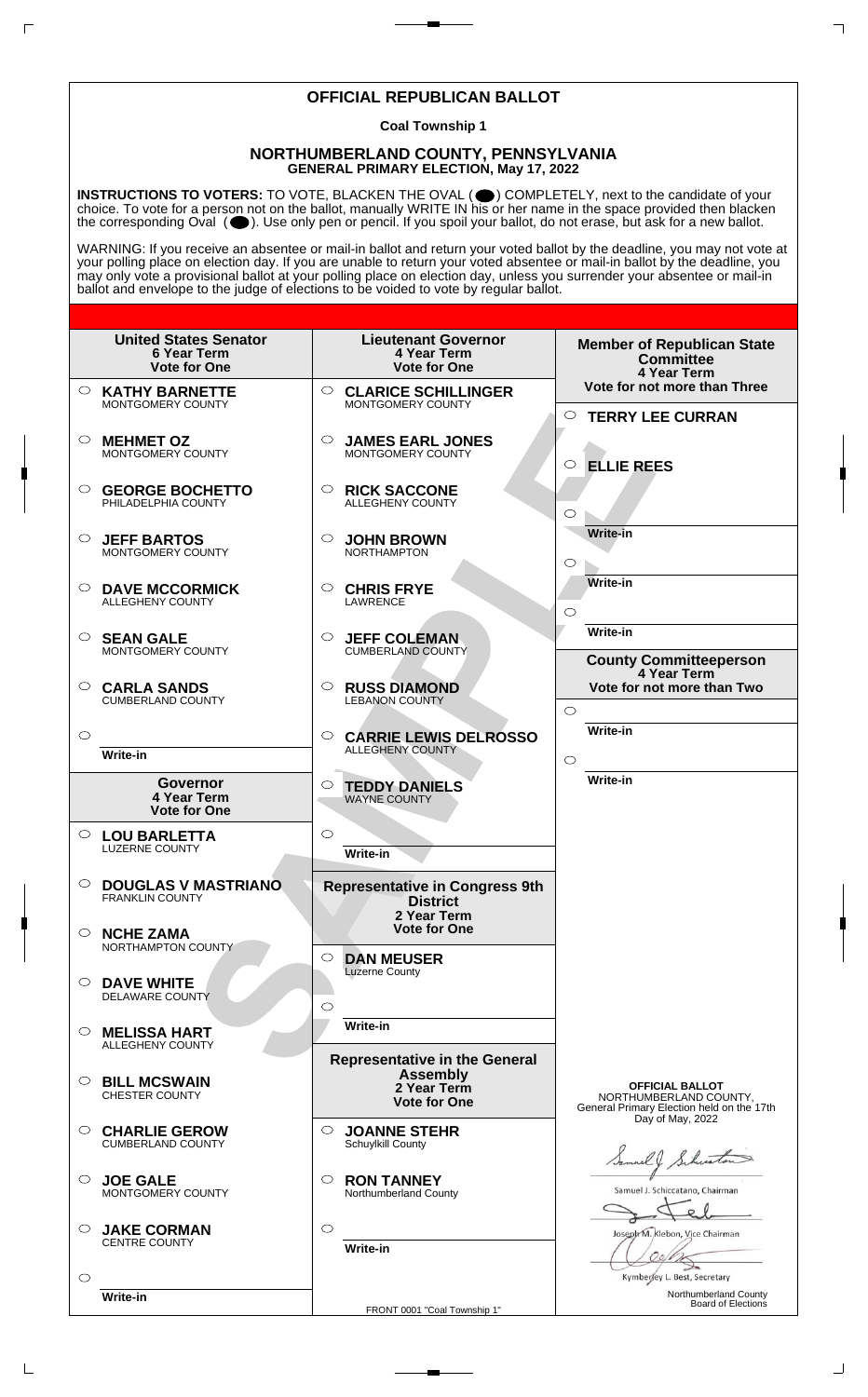**Coal Township 2**

### **NORTHUMBERLAND COUNTY, PENNSYLVANIA GENERAL PRIMARY ELECTION, May 17, 2022**

**INSTRUCTIONS TO VOTERS:** TO VOTE, BLACKEN THE OVAL ( $\bigcirc$ ) COMPLETELY, next to the candidate of your choice. To vote for a person not on the ballot, manually WRITE IN his or her name in the space provided then blacken the corresponding Oval (  $\bigcirc$  ). Use only pen or pencil. If you spoil your ballot, do not erase, but ask for a new ballot.

WARNING: If you receive an absentee or mail-in ballot and return your voted ballot by the deadline, you may not vote at your polling place on election day. If you are unable to return your voted absentee or mail-in ballot by the deadline, you may only vote a provisional ballot at your polling place on election day, unless you surrender your absentee or mail-in ballot and envelope to the judge of elections to be voided to vote by regular ballot.

|                                                             | <b>United States Senator</b><br><b>6 Year Term</b><br><b>Vote for One</b> | <b>Lieutenant Governor</b><br>4 Year Term<br><b>Vote for One</b>        | <b>Member of Republican State</b><br><b>Committee</b><br>4 Year Term                          |
|-------------------------------------------------------------|---------------------------------------------------------------------------|-------------------------------------------------------------------------|-----------------------------------------------------------------------------------------------|
| $\circ$ KATHY BARNETTE<br>MONTGOMERY COUNTY                 |                                                                           | $\circ$<br><b>CLARICE SCHILLINGER</b><br>MONTGOMERY COUNTY              | Vote for not more than Three<br><b>TERRY LEE CURRAN</b><br>O                                  |
| $\circ$<br><b>MEHMET OZ</b><br>MONTGOMERY COUNTY            |                                                                           | $\circ$<br><b>JAMES EARL JONES</b><br>MONTGOMERY COUNTY                 | <b>ELLIE REES</b><br>$\circ$                                                                  |
| $\bigcirc$ .<br>PHILADELPHIA COUNTY                         | <b>GEORGE BOCHETTO</b>                                                    | <b>RICK SACCONE</b><br>$\circ$<br><b>ALLEGHENY COUNTY</b>               | $\circlearrowright$                                                                           |
| $\circ$<br><b>JEFF BARTOS</b><br>MONTGOMERY COUNTY          |                                                                           | $\circlearrowright$<br><b>JOHN BROWN</b><br><b>NORTHAMPTON</b>          | <b>Write-in</b><br>$\circ$                                                                    |
| $\circ$<br><b>DAVE MCCORMICK</b><br>ALLEGHENY COUNTY        |                                                                           | $\circ$<br><b>CHRIS FRYE</b><br>LAWRENCE                                | <b>Write-in</b><br>$\circ$                                                                    |
| $\circ$<br><b>SEAN GALE</b><br>MONTGOMERY COUNTY            |                                                                           | <b>JEFF COLEMAN</b><br>$\circ$<br><b>CUMBERLAND COUNTY</b>              | <b>Write-in</b><br><b>County Committeeperson</b><br>4 Year Term                               |
| $\circ$<br><b>CARLA SANDS</b><br><b>CUMBERLAND COUNTY</b>   |                                                                           | <b>RUSS DIAMOND</b><br>$\circ$<br><b>LEBANON COUNTY</b>                 | Vote for not more than Two<br>$\circ$                                                         |
| $\circlearrowright$<br><b>Write-in</b>                      |                                                                           | <b>CARRIE LEWIS DELROSSO</b><br>$\circ$<br>ALLEGHENY COUNTY             | <b>Write-in</b><br>$\circ$                                                                    |
|                                                             | <b>Governor</b><br>4 Year Term<br><b>Vote for One</b>                     | O<br><b>TEDDY DANIELS</b><br><b>WAYNE COUNTY</b>                        | <b>Write-in</b>                                                                               |
| $\circ$ LOU BARLETTA<br><b>LUZERNE COUNTY</b>               |                                                                           | $\circ$<br><b>Write-in</b>                                              |                                                                                               |
| $\circ$<br><b>FRANKLIN COUNTY</b>                           | <b>DOUGLAS V MASTRIANO</b>                                                | <b>Representative in Congress 9th</b><br><b>District</b><br>2 Year Term |                                                                                               |
| $\circ$ NCHE ZAMA<br>NORTHAMPTON COUNTY                     |                                                                           | <b>Vote for One</b><br>$\circ$<br><b>DAN MEUSER</b>                     |                                                                                               |
| <b>DAVE WHITE</b><br>O<br>DELAWARE COUNTY                   |                                                                           | <b>Luzerne County</b><br>$\circ$                                        |                                                                                               |
| <b>MELISSA HART</b><br>$\circ$<br><b>ALLEGHENY COUNTY</b>   |                                                                           | Write-in<br><b>Representative in the General</b>                        |                                                                                               |
| <b>BILL MCSWAIN</b><br>$\circ$<br><b>CHESTER COUNTY</b>     |                                                                           | <b>Assembly</b><br>2 Year Term<br><b>Vote for One</b>                   | <b>OFFICIAL BALLOT</b><br>NORTHUMBERLAND COUNTY,<br>General Primary Election held on the 17th |
| $\circ$<br><b>CHARLIE GEROW</b><br><b>CUMBERLAND COUNTY</b> |                                                                           | <b>JOANNE STEHR</b><br>$\circ$<br>Schuylkill County                     | Day of May, 2022<br>muell Schweiten                                                           |
| $\circ$<br><b>JOE GALE</b><br>MONTGOMERY COUNTY             |                                                                           | $\circ$<br><b>RON TANNEY</b><br>Northumberland County                   | Samuel J. Schiccatano, Chairman                                                               |
| <b>JAKE CORMAN</b><br>O<br><b>CENTRE COUNTY</b>             |                                                                           | $\circlearrowright$<br><b>Write-in</b>                                  | Joseph M. Klebon, Vice Chairman<br>004                                                        |
| $\circlearrowright$                                         |                                                                           |                                                                         | Kymberley L. Best, Secretary                                                                  |
| <b>Write-in</b>                                             |                                                                           | FRONT 0002 "Coal Township 2"                                            | Northumberland County<br>Board of Elections                                                   |

÷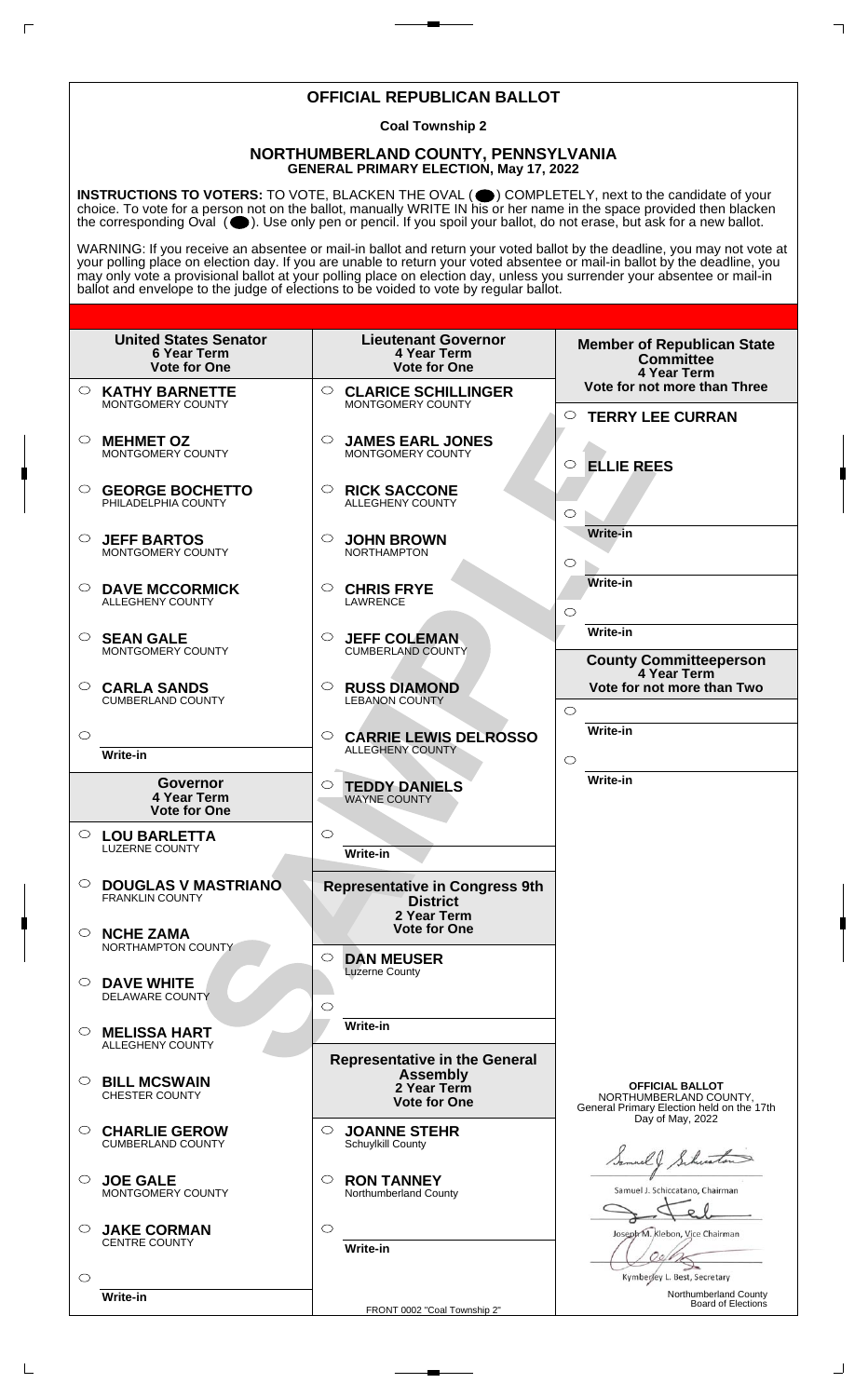**Coal Township 3**

### **NORTHUMBERLAND COUNTY, PENNSYLVANIA GENERAL PRIMARY ELECTION, May 17, 2022**

**INSTRUCTIONS TO VOTERS:** TO VOTE, BLACKEN THE OVAL ( $\bigcirc$ ) COMPLETELY, next to the candidate of your choice. To vote for a person not on the ballot, manually WRITE IN his or her name in the space provided then blacken the corresponding Oval (  $\bigcirc$  ). Use only pen or pencil. If you spoil your ballot, do not erase, but ask for a new ballot.

WARNING: If you receive an absentee or mail-in ballot and return your voted ballot by the deadline, you may not vote at your polling place on election day. If you are unable to return your voted absentee or mail-in ballot by the deadline, you may only vote a provisional ballot at your polling place on election day, unless you surrender your absentee or mail-in ballot and envelope to the judge of elections to be voided to vote by regular ballot.

| <b>United States Senator</b><br><b>6 Year Term</b><br><b>Vote for One</b> | <b>Lieutenant Governor</b><br>4 Year Term<br><b>Vote for One</b>        | <b>Member of Republican State</b><br><b>Committee</b><br>4 Year Term                          |
|---------------------------------------------------------------------------|-------------------------------------------------------------------------|-----------------------------------------------------------------------------------------------|
| $\circ$<br><b>KATHY BARNETTE</b><br>MONTGOMERY COUNTY                     | $\circ$<br><b>CLARICE SCHILLINGER</b><br>MONTGOMERY COUNTY              | Vote for not more than Three<br>O<br><b>TERRY LEE CURRAN</b>                                  |
| $\circ$<br><b>MEHMET OZ</b><br>MONTGOMERY COUNTY                          | O<br><b>JAMES EARL JONES</b><br>MONTGOMERY COUNTY                       | <b>ELLIE REES</b><br>$\circ$                                                                  |
| $\circ$<br><b>GEORGE BOCHETTO</b><br>PHILADELPHIA COUNTY                  | <b>RICK SACCONE</b><br>$\circ$<br>ALLEGHENY COUNTY                      | $\circ$                                                                                       |
| $\circ$<br><b>JEFF BARTOS</b><br><b>MONTGOMERY COUNTY</b>                 | $\circ$<br><b>JOHN BROWN</b><br><b>NORTHAMPTON</b>                      | <b>Write-in</b><br>$\circ$                                                                    |
| $\circ$<br><b>DAVE MCCORMICK</b><br>ALLEGHENY COUNTY                      | <b>CHRIS FRYE</b><br>O<br>LAWRENCE                                      | <b>Write-in</b><br>$\circ$                                                                    |
| $\circ$<br><b>SEAN GALE</b><br>MONTGOMERY COUNTY                          | $\circ$<br><b>JEFF COLEMAN</b><br><b>CUMBERLAND COUNTY</b>              | <b>Write-in</b><br><b>County Committeeperson</b><br>4 Year Term                               |
| $\circ$<br><b>CARLA SANDS</b><br><b>CUMBERLAND COUNTY</b>                 | <b>RUSS DIAMOND</b><br>$\circ$<br><b>LEBANON COUNTY</b>                 | Vote for not more than Two<br>$\circ$                                                         |
| $\circ$<br><b>Write-in</b>                                                | <b>CARRIE LEWIS DELROSSO</b><br>$\circ$<br>ALLEGHENY COUNTY             | <b>Write-in</b><br>$\circ$                                                                    |
| <b>Governor</b><br>4 Year Term<br><b>Vote for One</b>                     | <b>TEDDY DANIELS</b><br>O<br><b>WAYNE COUNTY</b>                        | <b>Write-in</b>                                                                               |
| $\circ$ LOU BARLETTA<br><b>LUZERNE COUNTY</b>                             | $\circ$<br><b>Write-in</b>                                              |                                                                                               |
| $\circ$<br><b>DOUGLAS V MASTRIANO</b><br><b>FRANKLIN COUNTY</b>           | <b>Representative in Congress 9th</b><br><b>District</b><br>2 Year Term |                                                                                               |
| $\circ$ NCHE ZAMA<br>NORTHAMPTON COUNTY                                   | <b>Vote for One</b><br>$\circ$<br><b>DAN MEUSER</b>                     |                                                                                               |
| <b>DAVE WHITE</b><br>$\circ$<br>DELAWARE COUNTY                           | <b>Luzerne County</b><br>$\circ$                                        |                                                                                               |
| $\circ$<br><b>MELISSA HART</b><br><b>ALLEGHENY COUNTY</b>                 | Write-in<br><b>Representative in the General</b>                        |                                                                                               |
| <b>BILL MCSWAIN</b><br>$\circ$<br>CHESTER COUNTY                          | <b>Assembly</b><br>2 Year Term<br><b>Vote for One</b>                   | <b>OFFICIAL BALLOT</b><br>NORTHUMBERLAND COUNTY,<br>General Primary Election held on the 17th |
| $\circ$<br><b>CHARLIE GEROW</b><br><b>CUMBERLAND COUNTY</b>               | $\circ$<br><b>JOANNE STEHR</b><br>Schuylkill County                     | Day of May, 2022<br>muell Schweiten                                                           |
| $\circ$<br><b>JOE GALE</b><br>MONTGOMERY COUNTY                           | <b>RON TANNEY</b><br>O<br>Northumberland County                         | Samuel J. Schiccatano, Chairman                                                               |
| <b>JAKE CORMAN</b><br>$\circ$<br><b>CENTRE COUNTY</b>                     | $\circlearrowright$<br><b>Write-in</b>                                  | Joseph M. Klebon, Vice Chairman<br>004                                                        |
| $\circlearrowright$                                                       |                                                                         | Kymberley L. Best, Secretary                                                                  |
| <b>Write-in</b>                                                           | FRONT 0003 "Coal Township 3"                                            | Northumberland County<br>Board of Elections                                                   |

÷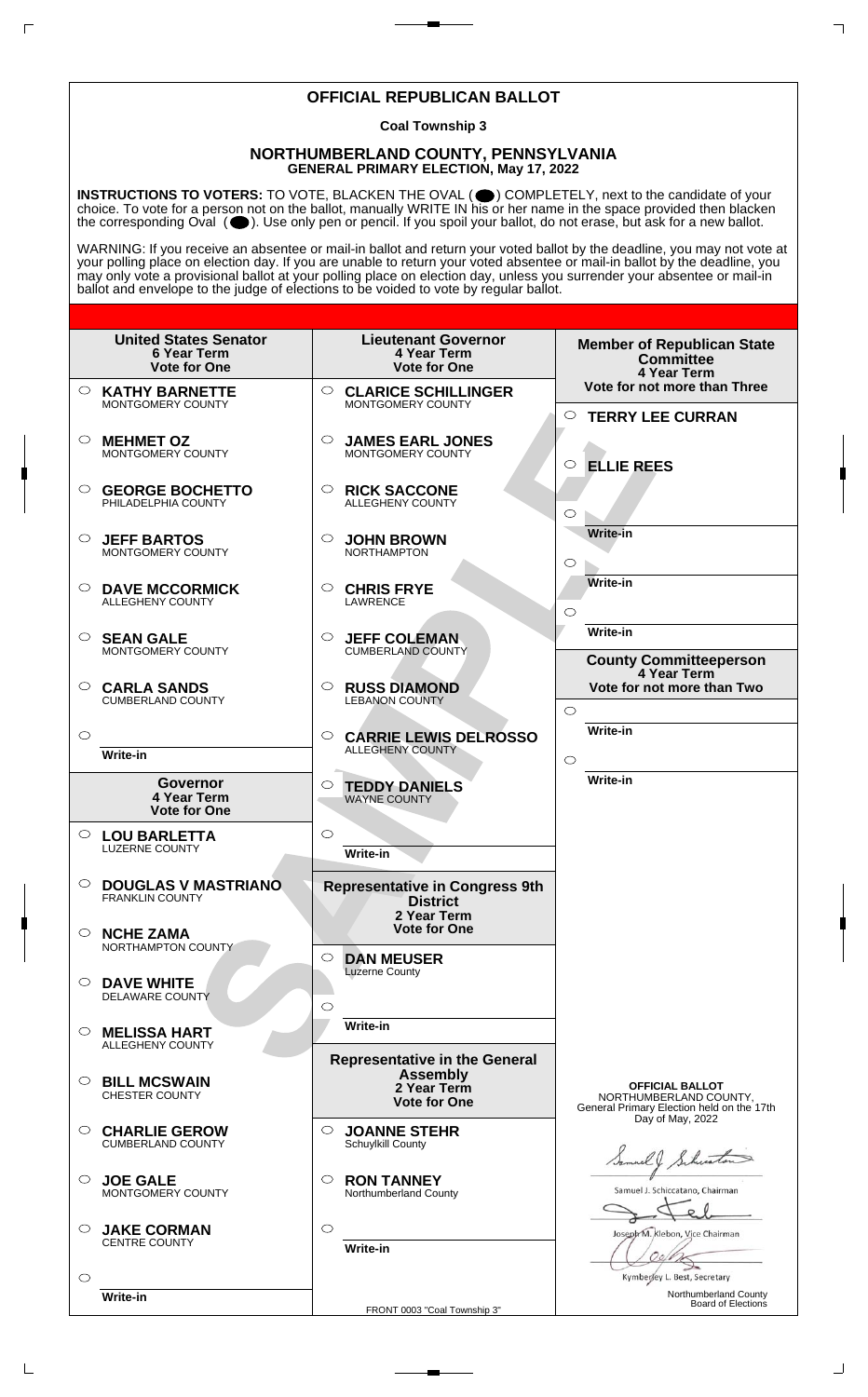**Coal Township 4-1**

## **NORTHUMBERLAND COUNTY, PENNSYLVANIA GENERAL PRIMARY ELECTION, May 17, 2022**

**INSTRUCTIONS TO VOTERS:** TO VOTE, BLACKEN THE OVAL ( $\bigcirc$ ) COMPLETELY, next to the candidate of your choice. To vote for a person not on the ballot, manually WRITE IN his or her name in the space provided then blacken the corresponding Oval (  $\bigcirc$  ). Use only pen or pencil. If you spoil your ballot, do not erase, but ask for a new ballot.

WARNING: If you receive an absentee or mail-in ballot and return your voted ballot by the deadline, you may not vote at your polling place on election day. If you are unable to return your voted absentee or mail-in ballot by the deadline, you may only vote a provisional ballot at your polling place on election day, unless you surrender your absentee or mail-in ballot and envelope to the judge of elections to be voided to vote by regular ballot.

| <b>United States Senator</b><br><b>6 Year Term</b><br><b>Vote for One</b> | <b>Lieutenant Governor</b><br>4 Year Term<br><b>Vote for One</b>        | <b>Member of Republican State</b><br><b>Committee</b><br>4 Year Term                          |
|---------------------------------------------------------------------------|-------------------------------------------------------------------------|-----------------------------------------------------------------------------------------------|
| $\circ$<br><b>KATHY BARNETTE</b><br>MONTGOMERY COUNTY                     | $\circ$<br><b>CLARICE SCHILLINGER</b><br>MONTGOMERY COUNTY              | Vote for not more than Three<br>O<br><b>TERRY LEE CURRAN</b>                                  |
| $\circ$<br><b>MEHMET OZ</b><br>MONTGOMERY COUNTY                          | O<br><b>JAMES EARL JONES</b><br>MONTGOMERY COUNTY                       | <b>ELLIE REES</b><br>$\circ$                                                                  |
| $\circ$<br><b>GEORGE BOCHETTO</b><br>PHILADELPHIA COUNTY                  | <b>RICK SACCONE</b><br>$\circ$<br>ALLEGHENY COUNTY                      | $\circ$                                                                                       |
| $\circ$<br><b>JEFF BARTOS</b><br><b>MONTGOMERY COUNTY</b>                 | $\circ$<br><b>JOHN BROWN</b><br><b>NORTHAMPTON</b>                      | <b>Write-in</b><br>$\circ$                                                                    |
| $\circ$<br><b>DAVE MCCORMICK</b><br>ALLEGHENY COUNTY                      | <b>CHRIS FRYE</b><br>O<br>LAWRENCE                                      | <b>Write-in</b><br>$\circ$                                                                    |
| $\circ$<br><b>SEAN GALE</b><br>MONTGOMERY COUNTY                          | $\circ$<br><b>JEFF COLEMAN</b><br><b>CUMBERLAND COUNTY</b>              | <b>Write-in</b><br><b>County Committeeperson</b><br>4 Year Term                               |
| $\circ$<br><b>CARLA SANDS</b><br><b>CUMBERLAND COUNTY</b>                 | <b>RUSS DIAMOND</b><br>$\circ$<br><b>LEBANON COUNTY</b>                 | Vote for not more than Two<br>$\circ$                                                         |
| $\circ$<br><b>Write-in</b>                                                | <b>CARRIE LEWIS DELROSSO</b><br>$\circ$<br>ALLEGHENY COUNTY             | <b>Write-in</b><br>$\circ$                                                                    |
| <b>Governor</b><br>4 Year Term<br><b>Vote for One</b>                     | <b>TEDDY DANIELS</b><br>O<br><b>WAYNE COUNTY</b>                        | <b>Write-in</b>                                                                               |
| $\circ$ LOU BARLETTA<br><b>LUZERNE COUNTY</b>                             | $\circ$<br><b>Write-in</b>                                              |                                                                                               |
| $\circ$<br><b>DOUGLAS V MASTRIANO</b><br><b>FRANKLIN COUNTY</b>           | <b>Representative in Congress 9th</b><br><b>District</b><br>2 Year Term |                                                                                               |
| $\circ$ NCHE ZAMA<br>NORTHAMPTON COUNTY                                   | <b>Vote for One</b><br>$\circ$<br><b>DAN MEUSER</b>                     |                                                                                               |
| <b>DAVE WHITE</b><br>$\circ$<br>DELAWARE COUNTY                           | <b>Luzerne County</b><br>$\circ$                                        |                                                                                               |
| <b>MELISSA HART</b><br>$\circ$<br><b>ALLEGHENY COUNTY</b>                 | Write-in<br><b>Representative in the General</b>                        |                                                                                               |
| <b>BILL MCSWAIN</b><br>$\circ$<br>CHESTER COUNTY                          | <b>Assembly</b><br>2 Year Term<br><b>Vote for One</b>                   | <b>OFFICIAL BALLOT</b><br>NORTHUMBERLAND COUNTY,<br>General Primary Election held on the 17th |
| $\circ$<br><b>CHARLIE GEROW</b><br><b>CUMBERLAND COUNTY</b>               | $\circ$<br><b>JOANNE STEHR</b><br>Schuylkill County                     | Day of May, 2022<br>muell Schweiten                                                           |
| $\circ$<br><b>JOE GALE</b><br>MONTGOMERY COUNTY                           | $\circ$<br><b>RON TANNEY</b><br>Northumberland County                   | Samuel J. Schiccatano, Chairman                                                               |
| <b>JAKE CORMAN</b><br>$\circ$<br><b>CENTRE COUNTY</b>                     | $\circlearrowright$<br><b>Write-in</b>                                  | Joseph M. Klebon, Vice Chairman<br>004                                                        |
| $\circlearrowright$                                                       |                                                                         | Kymberley L. Best, Secretary                                                                  |
| <b>Write-in</b>                                                           | FRONT 0004 "Coal Township 4-1"                                          | Northumberland County<br>Board of Elections                                                   |

÷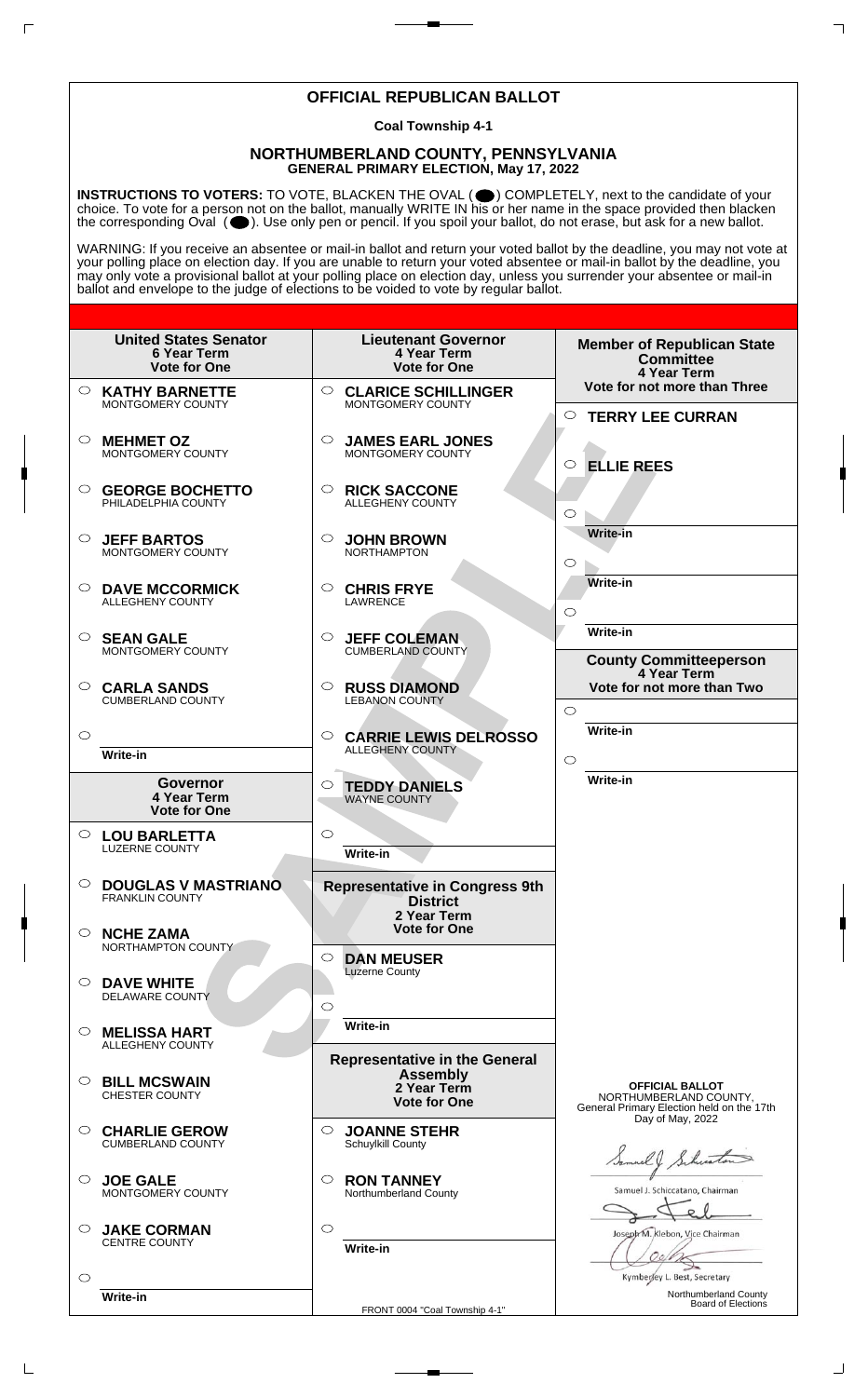**Coal Township 4-2**

## **NORTHUMBERLAND COUNTY, PENNSYLVANIA GENERAL PRIMARY ELECTION, May 17, 2022**

**INSTRUCTIONS TO VOTERS:** TO VOTE, BLACKEN THE OVAL ( $\bigcirc$ ) COMPLETELY, next to the candidate of your choice. To vote for a person not on the ballot, manually WRITE IN his or her name in the space provided then blacken the corresponding Oval (  $\bigcirc$  ). Use only pen or pencil. If you spoil your ballot, do not erase, but ask for a new ballot.

WARNING: If you receive an absentee or mail-in ballot and return your voted ballot by the deadline, you may not vote at your polling place on election day. If you are unable to return your voted absentee or mail-in ballot by the deadline, you may only vote a provisional ballot at your polling place on election day, unless you surrender your absentee or mail-in ballot and envelope to the judge of elections to be voided to vote by regular ballot.

|                     | <b>United States Senator</b><br><b>6 Year Term</b><br><b>Vote for One</b> | <b>Lieutenant Governor</b><br>4 Year Term<br><b>Vote for One</b>        | <b>Member of Republican State</b><br><b>Committee</b><br>4 Year Term                          |
|---------------------|---------------------------------------------------------------------------|-------------------------------------------------------------------------|-----------------------------------------------------------------------------------------------|
|                     | $\circ$ KATHY BARNETTE<br>MONTGOMERY COUNTY                               | $\circ$<br><b>CLARICE SCHILLINGER</b><br>MONTGOMERY COUNTY              | Vote for not more than Three<br><b>TERRY LEE CURRAN</b><br>O                                  |
| $\circ$             | <b>MEHMET OZ</b><br>MONTGOMERY COUNTY                                     | $\circ$<br><b>JAMES EARL JONES</b><br>MONTGOMERY COUNTY                 | <b>ELLIE REES</b><br>$\circ$                                                                  |
| $\bigcirc$          | <b>GEORGE BOCHETTO</b><br>PHILADELPHIA COUNTY                             | <b>RICK SACCONE</b><br>$\circ$<br><b>ALLEGHENY COUNTY</b>               | $\circlearrowright$                                                                           |
| $\circ$             | <b>JEFF BARTOS</b><br>MONTGOMERY COUNTY                                   | $\circlearrowright$<br><b>JOHN BROWN</b><br><b>NORTHAMPTON</b>          | <b>Write-in</b><br>$\circ$                                                                    |
| $\circ$             | <b>DAVE MCCORMICK</b><br>ALLEGHENY COUNTY                                 | $\circ$<br><b>CHRIS FRYE</b><br>LAWRENCE                                | <b>Write-in</b><br>$\circ$                                                                    |
| $\circ$             | <b>SEAN GALE</b><br>MONTGOMERY COUNTY                                     | <b>JEFF COLEMAN</b><br>$\circ$<br><b>CUMBERLAND COUNTY</b>              | <b>Write-in</b><br><b>County Committeeperson</b><br>4 Year Term                               |
| $\circ$             | <b>CARLA SANDS</b><br><b>CUMBERLAND COUNTY</b>                            | <b>RUSS DIAMOND</b><br>$\circ$<br><b>LEBANON COUNTY</b>                 | Vote for not more than Two<br>$\circ$                                                         |
| $\circlearrowright$ | <b>Write-in</b>                                                           | <b>CARRIE LEWIS DELROSSO</b><br>$\circ$<br>ALLEGHENY COUNTY             | <b>Write-in</b><br>$\circ$                                                                    |
|                     | <b>Governor</b><br>4 Year Term<br><b>Vote for One</b>                     | O<br><b>TEDDY DANIELS</b><br><b>WAYNE COUNTY</b>                        | <b>Write-in</b>                                                                               |
|                     | $\circ$ LOU BARLETTA<br><b>LUZERNE COUNTY</b>                             | $\circ$<br><b>Write-in</b>                                              |                                                                                               |
| $\circ$             | <b>DOUGLAS V MASTRIANO</b><br><b>FRANKLIN COUNTY</b>                      | <b>Representative in Congress 9th</b><br><b>District</b><br>2 Year Term |                                                                                               |
|                     | $\circ$ NCHE ZAMA<br>NORTHAMPTON COUNTY                                   | <b>Vote for One</b><br>$\circ$<br><b>DAN MEUSER</b>                     |                                                                                               |
| O                   | <b>DAVE WHITE</b><br>DELAWARE COUNTY                                      | <b>Luzerne County</b><br>$\circ$                                        |                                                                                               |
| O                   | <b>MELISSA HART</b><br><b>ALLEGHENY COUNTY</b>                            | Write-in<br><b>Representative in the General</b>                        |                                                                                               |
| $\circ$             | <b>BILL MCSWAIN</b><br><b>CHESTER COUNTY</b>                              | <b>Assembly</b><br>2 Year Term<br><b>Vote for One</b>                   | <b>OFFICIAL BALLOT</b><br>NORTHUMBERLAND COUNTY,<br>General Primary Election held on the 17th |
| $\circ$             | <b>CHARLIE GEROW</b><br><b>CUMBERLAND COUNTY</b>                          | <b>JOANNE STEHR</b><br>$\circ$<br>Schuylkill County                     | Day of May, 2022<br>muell Schweiten                                                           |
| $\circ$             | <b>JOE GALE</b><br>MONTGOMERY COUNTY                                      | $\circ$<br><b>RON TANNEY</b><br>Northumberland County                   | Samuel J. Schiccatano, Chairman                                                               |
| O                   | <b>JAKE CORMAN</b><br><b>CENTRE COUNTY</b>                                | $\circlearrowright$<br><b>Write-in</b>                                  | Joseph M. Klebon, Vice Chairman<br>004                                                        |
| $\circlearrowright$ |                                                                           |                                                                         | Kymberley L. Best, Secretary                                                                  |
|                     | <b>Write-in</b>                                                           | FRONT 0005 "Coal Township 4-2"                                          | Northumberland County<br>Board of Elections                                                   |

÷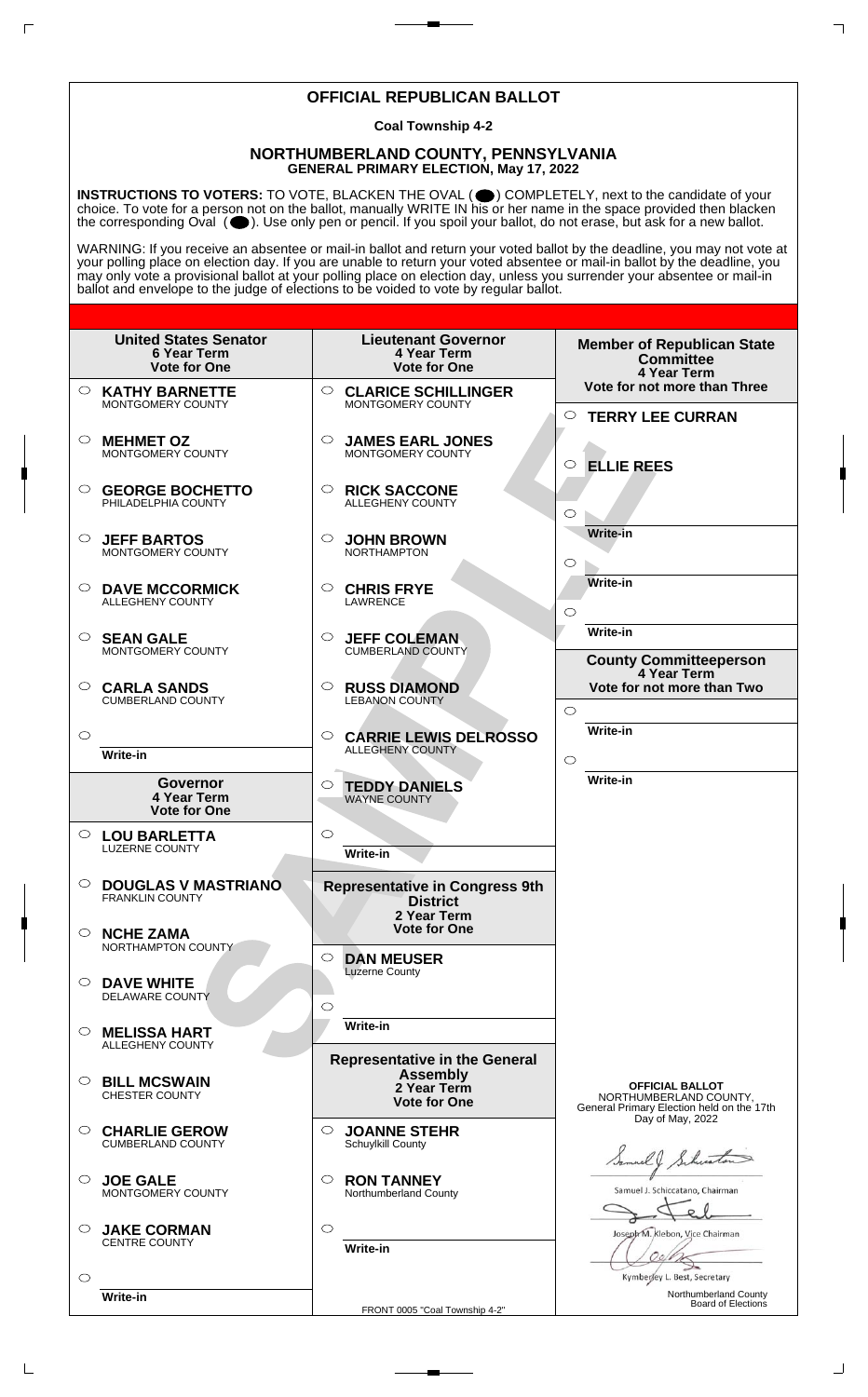**Coal Township 5**

### **NORTHUMBERLAND COUNTY, PENNSYLVANIA GENERAL PRIMARY ELECTION, May 17, 2022**

**INSTRUCTIONS TO VOTERS:** TO VOTE, BLACKEN THE OVAL ( $\bigcirc$ ) COMPLETELY, next to the candidate of your choice. To vote for a person not on the ballot, manually WRITE IN his or her name in the space provided then blacken the corresponding Oval (  $\bigcirc$  ). Use only pen or pencil. If you spoil your ballot, do not erase, but ask for a new ballot.

WARNING: If you receive an absentee or mail-in ballot and return your voted ballot by the deadline, you may not vote at your polling place on election day. If you are unable to return your voted absentee or mail-in ballot by the deadline, you may only vote a provisional ballot at your polling place on election day, unless you surrender your absentee or mail-in ballot and envelope to the judge of elections to be voided to vote by regular ballot.

| <b>United States Senator</b><br><b>6 Year Term</b><br><b>Vote for One</b> | <b>Lieutenant Governor</b><br>4 Year Term<br><b>Vote for One</b>        | <b>Member of Republican State</b><br><b>Committee</b><br>4 Year Term                          |
|---------------------------------------------------------------------------|-------------------------------------------------------------------------|-----------------------------------------------------------------------------------------------|
| $\circ$<br><b>KATHY BARNETTE</b><br>MONTGOMERY COUNTY                     | $\circ$<br><b>CLARICE SCHILLINGER</b><br>MONTGOMERY COUNTY              | Vote for not more than Three<br>O<br><b>TERRY LEE CURRAN</b>                                  |
| $\circ$<br><b>MEHMET OZ</b><br>MONTGOMERY COUNTY                          | O<br><b>JAMES EARL JONES</b><br>MONTGOMERY COUNTY                       | <b>ELLIE REES</b><br>$\circ$                                                                  |
| $\circ$<br><b>GEORGE BOCHETTO</b><br>PHILADELPHIA COUNTY                  | <b>RICK SACCONE</b><br>$\circ$<br>ALLEGHENY COUNTY                      | $\circ$                                                                                       |
| $\circ$<br><b>JEFF BARTOS</b><br><b>MONTGOMERY COUNTY</b>                 | $\circ$<br><b>JOHN BROWN</b><br><b>NORTHAMPTON</b>                      | <b>Write-in</b><br>$\circ$                                                                    |
| $\circ$<br><b>DAVE MCCORMICK</b><br>ALLEGHENY COUNTY                      | <b>CHRIS FRYE</b><br>O<br>LAWRENCE                                      | <b>Write-in</b><br>$\circ$                                                                    |
| $\circ$<br><b>SEAN GALE</b><br>MONTGOMERY COUNTY                          | $\circ$<br><b>JEFF COLEMAN</b><br><b>CUMBERLAND COUNTY</b>              | <b>Write-in</b><br><b>County Committeeperson</b><br>4 Year Term                               |
| $\circ$<br><b>CARLA SANDS</b><br><b>CUMBERLAND COUNTY</b>                 | <b>RUSS DIAMOND</b><br>$\circ$<br><b>LEBANON COUNTY</b>                 | Vote for not more than Two<br>$\circ$                                                         |
| $\circ$<br><b>Write-in</b>                                                | <b>CARRIE LEWIS DELROSSO</b><br>$\circ$<br>ALLEGHENY COUNTY             | <b>Write-in</b><br>$\circ$                                                                    |
| <b>Governor</b><br>4 Year Term<br><b>Vote for One</b>                     | <b>TEDDY DANIELS</b><br>O<br><b>WAYNE COUNTY</b>                        | <b>Write-in</b>                                                                               |
| $\circ$ LOU BARLETTA<br><b>LUZERNE COUNTY</b>                             | $\circ$<br><b>Write-in</b>                                              |                                                                                               |
| $\circ$<br><b>DOUGLAS V MASTRIANO</b><br><b>FRANKLIN COUNTY</b>           | <b>Representative in Congress 9th</b><br><b>District</b><br>2 Year Term |                                                                                               |
| $\circ$ NCHE ZAMA<br>NORTHAMPTON COUNTY                                   | <b>Vote for One</b><br>$\circ$<br><b>DAN MEUSER</b>                     |                                                                                               |
| <b>DAVE WHITE</b><br>$\circ$<br>DELAWARE COUNTY                           | <b>Luzerne County</b><br>$\circ$                                        |                                                                                               |
| $\circ$<br><b>MELISSA HART</b><br><b>ALLEGHENY COUNTY</b>                 | Write-in<br><b>Representative in the General</b>                        |                                                                                               |
| <b>BILL MCSWAIN</b><br>$\circ$<br>CHESTER COUNTY                          | <b>Assembly</b><br>2 Year Term<br><b>Vote for One</b>                   | <b>OFFICIAL BALLOT</b><br>NORTHUMBERLAND COUNTY,<br>General Primary Election held on the 17th |
| $\circ$<br><b>CHARLIE GEROW</b><br><b>CUMBERLAND COUNTY</b>               | $\circ$<br><b>JOANNE STEHR</b><br>Schuylkill County                     | Day of May, 2022<br>muell Schweiten                                                           |
| $\circ$<br><b>JOE GALE</b><br>MONTGOMERY COUNTY                           | <b>RON TANNEY</b><br>O<br>Northumberland County                         | Samuel J. Schiccatano, Chairman                                                               |
| <b>JAKE CORMAN</b><br>$\circ$<br><b>CENTRE COUNTY</b>                     | $\circlearrowright$<br><b>Write-in</b>                                  | Joseph M. Klebon, Vice Chairman<br>004                                                        |
| $\circlearrowright$                                                       |                                                                         | Kymberley L. Best, Secretary                                                                  |
| <b>Write-in</b>                                                           | FRONT 0008 "Coal Township 5"                                            | Northumberland County<br>Board of Elections                                                   |

÷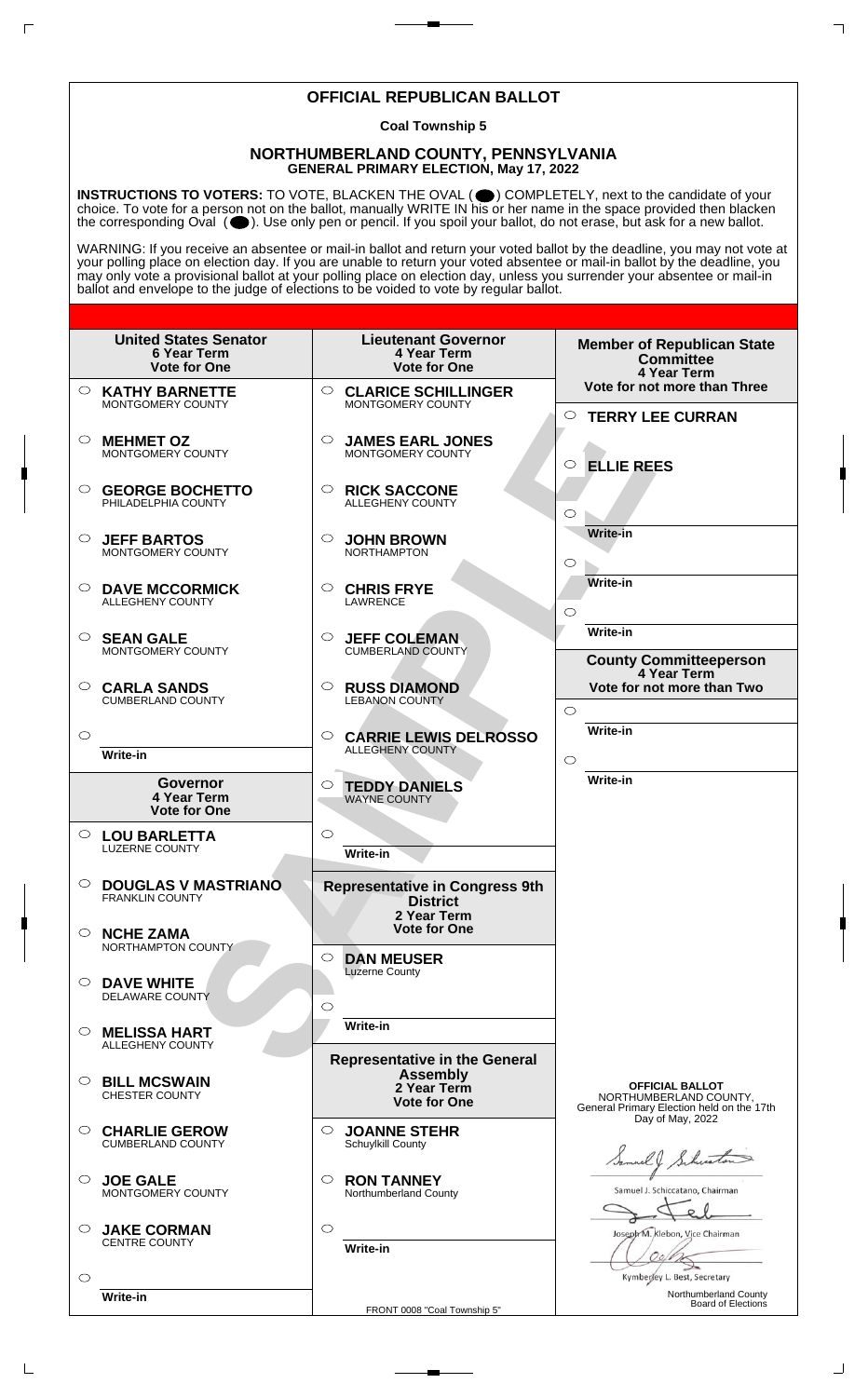**Coal Township 6**

### **NORTHUMBERLAND COUNTY, PENNSYLVANIA GENERAL PRIMARY ELECTION, May 17, 2022**

**INSTRUCTIONS TO VOTERS:** TO VOTE, BLACKEN THE OVAL ( $\bigcirc$ ) COMPLETELY, next to the candidate of your choice. To vote for a person not on the ballot, manually WRITE IN his or her name in the space provided then blacken the corresponding Oval (  $\bigcirc$  ). Use only pen or pencil. If you spoil your ballot, do not erase, but ask for a new ballot.

WARNING: If you receive an absentee or mail-in ballot and return your voted ballot by the deadline, you may not vote at your polling place on election day. If you are unable to return your voted absentee or mail-in ballot by the deadline, you may only vote a provisional ballot at your polling place on election day, unless you surrender your absentee or mail-in ballot and envelope to the judge of elections to be voided to vote by regular ballot.

| <b>United States Senator</b><br><b>6 Year Term</b><br><b>Vote for One</b> | <b>Lieutenant Governor</b><br>4 Year Term<br><b>Vote for One</b>        | <b>Member of Republican State</b><br><b>Committee</b><br>4 Year Term                          |
|---------------------------------------------------------------------------|-------------------------------------------------------------------------|-----------------------------------------------------------------------------------------------|
| $\circ$<br><b>KATHY BARNETTE</b><br>MONTGOMERY COUNTY                     | $\circ$<br><b>CLARICE SCHILLINGER</b><br>MONTGOMERY COUNTY              | Vote for not more than Three<br>O<br><b>TERRY LEE CURRAN</b>                                  |
| $\circ$<br><b>MEHMET OZ</b><br>MONTGOMERY COUNTY                          | O<br><b>JAMES EARL JONES</b><br>MONTGOMERY COUNTY                       | <b>ELLIE REES</b><br>$\circ$                                                                  |
| $\circ$<br><b>GEORGE BOCHETTO</b><br>PHILADELPHIA COUNTY                  | <b>RICK SACCONE</b><br>$\circ$<br>ALLEGHENY COUNTY                      | $\circ$                                                                                       |
| $\circ$<br><b>JEFF BARTOS</b><br><b>MONTGOMERY COUNTY</b>                 | $\circ$<br><b>JOHN BROWN</b><br><b>NORTHAMPTON</b>                      | <b>Write-in</b><br>$\circ$                                                                    |
| $\circ$<br><b>DAVE MCCORMICK</b><br>ALLEGHENY COUNTY                      | <b>CHRIS FRYE</b><br>O<br>LAWRENCE                                      | <b>Write-in</b><br>$\circ$                                                                    |
| $\circ$<br><b>SEAN GALE</b><br>MONTGOMERY COUNTY                          | $\circ$<br><b>JEFF COLEMAN</b><br><b>CUMBERLAND COUNTY</b>              | <b>Write-in</b><br><b>County Committeeperson</b><br>4 Year Term                               |
| $\circ$<br><b>CARLA SANDS</b><br><b>CUMBERLAND COUNTY</b>                 | <b>RUSS DIAMOND</b><br>$\circ$<br><b>LEBANON COUNTY</b>                 | Vote for not more than Two<br>$\circ$                                                         |
| $\circ$<br><b>Write-in</b>                                                | <b>CARRIE LEWIS DELROSSO</b><br>$\circ$<br>ALLEGHENY COUNTY             | <b>Write-in</b><br>$\circ$                                                                    |
| <b>Governor</b><br>4 Year Term<br><b>Vote for One</b>                     | <b>TEDDY DANIELS</b><br>O<br><b>WAYNE COUNTY</b>                        | <b>Write-in</b>                                                                               |
| $\circ$ LOU BARLETTA<br><b>LUZERNE COUNTY</b>                             | $\circ$<br><b>Write-in</b>                                              |                                                                                               |
| $\circ$<br><b>DOUGLAS V MASTRIANO</b><br><b>FRANKLIN COUNTY</b>           | <b>Representative in Congress 9th</b><br><b>District</b><br>2 Year Term |                                                                                               |
| $\circ$ NCHE ZAMA<br>NORTHAMPTON COUNTY                                   | <b>Vote for One</b><br>$\circ$<br><b>DAN MEUSER</b>                     |                                                                                               |
| <b>DAVE WHITE</b><br>$\circ$<br>DELAWARE COUNTY                           | <b>Luzerne County</b><br>$\circ$                                        |                                                                                               |
| $\circ$<br><b>MELISSA HART</b><br><b>ALLEGHENY COUNTY</b>                 | Write-in<br><b>Representative in the General</b>                        |                                                                                               |
| <b>BILL MCSWAIN</b><br>$\circ$<br>CHESTER COUNTY                          | <b>Assembly</b><br>2 Year Term<br><b>Vote for One</b>                   | <b>OFFICIAL BALLOT</b><br>NORTHUMBERLAND COUNTY,<br>General Primary Election held on the 17th |
| $\circ$<br><b>CHARLIE GEROW</b><br><b>CUMBERLAND COUNTY</b>               | $\circ$<br><b>JOANNE STEHR</b><br>Schuylkill County                     | Day of May, 2022<br>muell Schweiten                                                           |
| $\circ$<br><b>JOE GALE</b><br>MONTGOMERY COUNTY                           | <b>RON TANNEY</b><br>O<br>Northumberland County                         | Samuel J. Schiccatano, Chairman                                                               |
| <b>JAKE CORMAN</b><br>$\circ$<br><b>CENTRE COUNTY</b>                     | $\circlearrowright$<br><b>Write-in</b>                                  | Joseph M. Klebon, Vice Chairman<br>004                                                        |
| $\circlearrowright$                                                       |                                                                         | Kymberley L. Best, Secretary                                                                  |
| <b>Write-in</b>                                                           | FRONT 0010 "Coal Township 6"                                            | Northumberland County<br>Board of Elections                                                   |

÷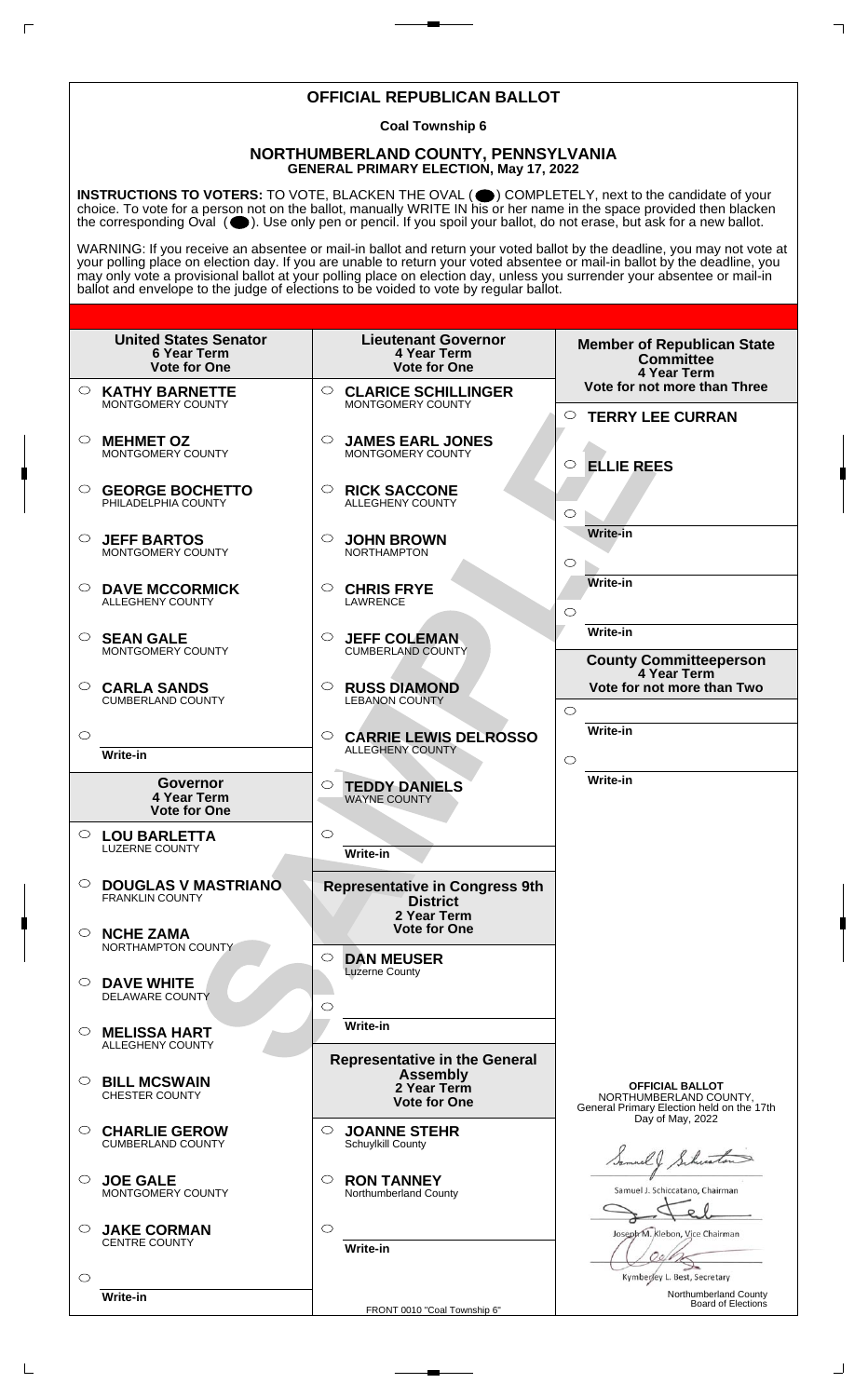**East Cameron Township**

## **NORTHUMBERLAND COUNTY, PENNSYLVANIA GENERAL PRIMARY ELECTION, May 17, 2022**

**INSTRUCTIONS TO VOTERS:** TO VOTE, BLACKEN THE OVAL ( $\bigcirc$ ) COMPLETELY, next to the candidate of your choice. To vote for a person not on the ballot, manually WRITE IN his or her name in the space provided then blacken the corresponding Oval (  $\bigcirc$  ). Use only pen or pencil. If you spoil your ballot, do not erase, but ask for a new ballot.

WARNING: If you receive an absentee or mail-in ballot and return your voted ballot by the deadline, you may not vote at your polling place on election day. If you are unable to return your voted absentee or mail-in ballot by the deadline, you may only vote a provisional ballot at your polling place on election day, unless you surrender your absentee or mail-in ballot and envelope to the judge of elections to be voided to vote by regular ballot.

|                     | <b>United States Senator</b><br><b>6 Year Term</b><br><b>Vote for One</b> | <b>Lieutenant Governor</b><br>4 Year Term<br><b>Vote for One</b>             | <b>Member of Republican State</b><br><b>Committee</b><br>4 Year Term                          |
|---------------------|---------------------------------------------------------------------------|------------------------------------------------------------------------------|-----------------------------------------------------------------------------------------------|
|                     | $\circ$ KATHY BARNETTE<br>MONTGOMERY COUNTY                               | $\circ$<br><b>CLARICE SCHILLINGER</b><br><b>MONTGOMERY COUNTY</b>            | Vote for not more than Three<br><b>TERRY LEE CURRAN</b><br>O                                  |
| $\circ$             | <b>MEHMET OZ</b><br>MONTGOMERY COUNTY                                     | $\circ$<br><b>JAMES EARL JONES</b><br>MONTGOMERY COUNTY                      | <b>ELLIE REES</b><br>$\circ$                                                                  |
| $\bigcirc$          | <b>GEORGE BOCHETTO</b><br>PHILADELPHIA COUNTY                             | <b>RICK SACCONE</b><br>$\circ$<br>ALLEGHENY COUNTY                           | $\circlearrowright$                                                                           |
| $\circ$             | <b>JEFF BARTOS</b><br><b>MONTGOMERY COUNTY</b>                            | $\circ$<br><b>JOHN BROWN</b><br><b>NORTHAMPTON</b>                           | <b>Write-in</b><br>$\circ$                                                                    |
| $\circ$             | <b>DAVE MCCORMICK</b><br><b>ALLEGHENY COUNTY</b>                          | $\circ$<br><b>CHRIS FRYE</b><br><b>LAWRENCE</b>                              | <b>Write-in</b><br>$\circ$                                                                    |
| $\circ$             | <b>SEAN GALE</b><br>MONTGOMERY COUNTY                                     | $\circ$<br><b>JEFF COLEMAN</b><br><b>CUMBERLAND COUNTY</b>                   | <b>Write-in</b><br><b>County Committeeperson</b><br>4 Year Term                               |
| $\circ$             | <b>CARLA SANDS</b><br><b>CUMBERLAND COUNTY</b>                            | <b>RUSS DIAMOND</b><br>$\circ$<br><b>LEBANON COUNTY</b>                      | Vote for not more than Two<br>$\circ$                                                         |
| $\circlearrowright$ | <b>Write-in</b>                                                           | <b>CARRIE LEWIS DELROSSO</b><br>$\circ$<br>ALLEGHENY COUNTY                  | <b>Write-in</b><br>$\circ$                                                                    |
|                     | <b>Governor</b><br>4 Year Term<br><b>Vote for One</b>                     | <b>TEDDY DANIELS</b><br>O<br><b>WAYNE COUNTY</b>                             | <b>Write-in</b>                                                                               |
|                     | $\circ$ LOU BARLETTA<br>LUZERNE COUNTY                                    | $\circ$<br><b>Write-in</b>                                                   |                                                                                               |
| $\circ$             | <b>DOUGLAS V MASTRIANO</b><br><b>FRANKLIN COUNTY</b>                      | <b>Representative in Congress 9th</b><br><b>District</b><br>2 Year Term      |                                                                                               |
|                     | $\circ$ NCHE ZAMA<br>NORTHAMPTON COUNTY                                   | <b>Vote for One</b><br>$\circ$<br><b>DAN MEUSER</b><br><b>Luzerne County</b> |                                                                                               |
| O                   | <b>DAVE WHITE</b><br><b>DELAWARE COUNTY</b>                               | $\circ$                                                                      |                                                                                               |
| O                   | <b>MELISSA HART</b><br><b>ALLEGHENY COUNTY</b>                            | <b>Write-in</b><br><b>Representative in the General</b>                      |                                                                                               |
| O                   | <b>BILL MCSWAIN</b><br><b>CHESTER COUNTY</b>                              | <b>Assembly</b><br>2 Year Term<br><b>Vote for One</b>                        | <b>OFFICIAL BALLOT</b><br>NORTHUMBERLAND COUNTY,<br>General Primary Election held on the 17th |
| O                   | <b>CHARLIE GEROW</b><br><b>CUMBERLAND COUNTY</b>                          | <b>JOANNE STEHR</b><br>O<br>Schuylkill County                                | Day of May, 2022<br>muell Schwarts                                                            |
| $\circlearrowright$ | <b>JOE GALE</b><br>MONTGOMERY COUNTY                                      | <b>RON TANNEY</b><br>$\circ$<br>Northumberland County                        | Samuel J. Schiccatano, Chairman                                                               |
| O                   | <b>JAKE CORMAN</b><br><b>CENTRE COUNTY</b>                                | $\circ$<br><b>Write-in</b>                                                   | Joseph M. Klebon, Vice Chairman<br>0010                                                       |
| $\circlearrowright$ |                                                                           |                                                                              | Kymberley L. Best, Secretary                                                                  |
|                     | Write-in                                                                  | FRONT 0011 "East Cameron Township"                                           | Northumberland County<br>Board of Elections                                                   |

للمسترد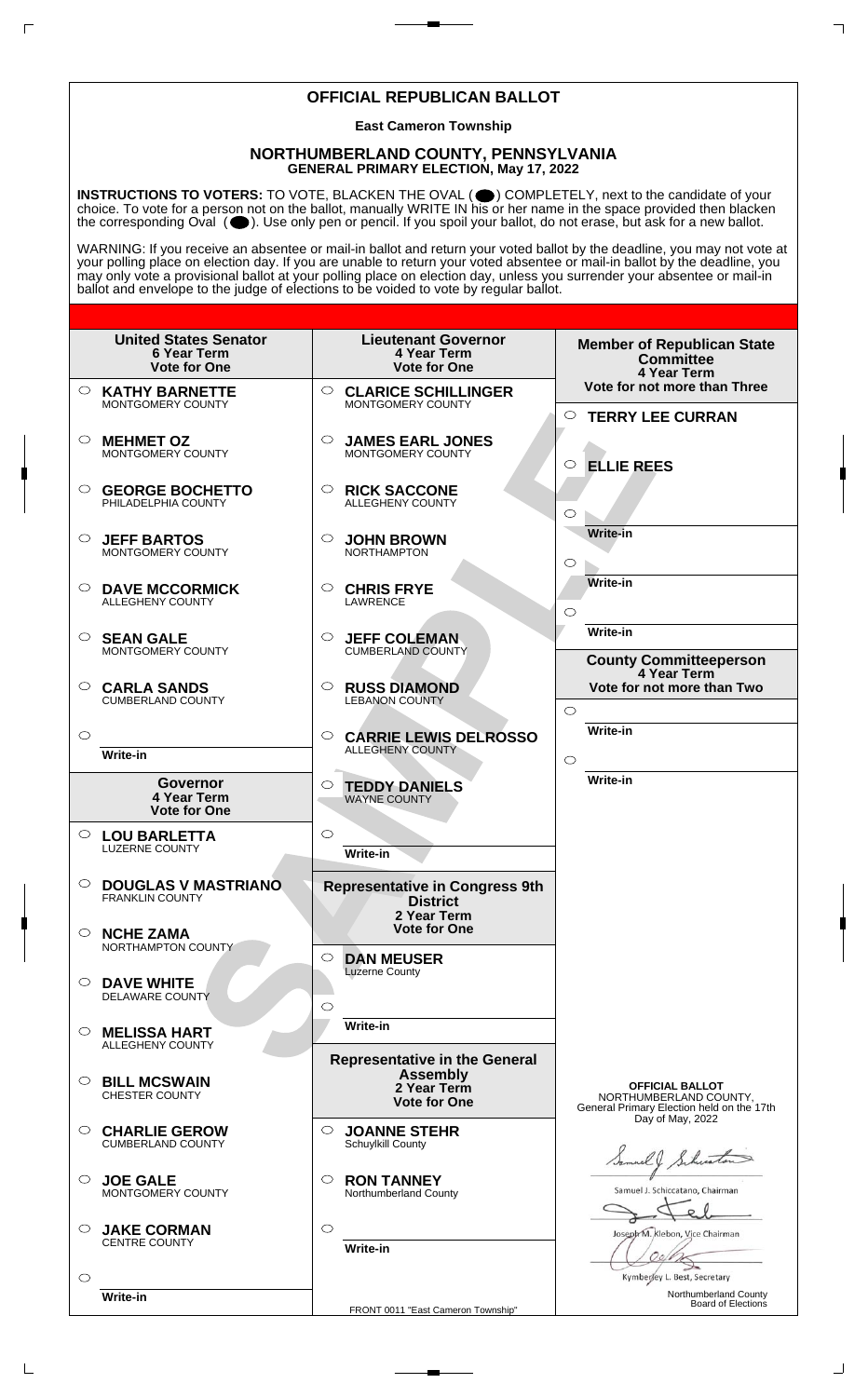**Kulpmont Borough 1**

### **NORTHUMBERLAND COUNTY, PENNSYLVANIA GENERAL PRIMARY ELECTION, May 17, 2022**

**INSTRUCTIONS TO VOTERS:** TO VOTE, BLACKEN THE OVAL ( $\bigcirc$ ) COMPLETELY, next to the candidate of your choice. To vote for a person not on the ballot, manually WRITE IN his or her name in the space provided then blacken the corresponding Oval (  $\bigcirc$  ). Use only pen or pencil. If you spoil your ballot, do not erase, but ask for a new ballot.

WARNING: If you receive an absentee or mail-in ballot and return your voted ballot by the deadline, you may not vote at your polling place on election day. If you are unable to return your voted absentee or mail-in ballot by the deadline, you may only vote a provisional ballot at your polling place on election day, unless you surrender your absentee or mail-in ballot and envelope to the judge of elections to be voided to vote by regular ballot.

|                     | <b>United States Senator</b><br><b>6 Year Term</b><br><b>Vote for One</b> | <b>Lieutenant Governor</b><br>4 Year Term<br><b>Vote for One</b>        | <b>Member of Republican State</b><br><b>Committee</b><br>4 Year Term                          |
|---------------------|---------------------------------------------------------------------------|-------------------------------------------------------------------------|-----------------------------------------------------------------------------------------------|
|                     | $\circ$ KATHY BARNETTE<br>MONTGOMERY COUNTY                               | $\circ$<br><b>CLARICE SCHILLINGER</b><br>MONTGOMERY COUNTY              | Vote for not more than Three<br><b>TERRY LEE CURRAN</b><br>O                                  |
| $\circ$             | <b>MEHMET OZ</b><br>MONTGOMERY COUNTY                                     | $\circ$<br><b>JAMES EARL JONES</b><br>MONTGOMERY COUNTY                 | <b>ELLIE REES</b><br>$\circ$                                                                  |
| $\bigcirc$          | <b>GEORGE BOCHETTO</b><br>PHILADELPHIA COUNTY                             | <b>RICK SACCONE</b><br>$\circ$<br><b>ALLEGHENY COUNTY</b>               | $\circlearrowright$                                                                           |
| $\circ$             | <b>JEFF BARTOS</b><br>MONTGOMERY COUNTY                                   | $\circlearrowright$<br><b>JOHN BROWN</b><br><b>NORTHAMPTON</b>          | <b>Write-in</b><br>$\circ$                                                                    |
| $\circ$             | <b>DAVE MCCORMICK</b><br>ALLEGHENY COUNTY                                 | $\circ$<br><b>CHRIS FRYE</b><br>LAWRENCE                                | <b>Write-in</b><br>$\circ$                                                                    |
| $\circ$             | <b>SEAN GALE</b><br>MONTGOMERY COUNTY                                     | <b>JEFF COLEMAN</b><br>$\circ$<br><b>CUMBERLAND COUNTY</b>              | <b>Write-in</b><br><b>County Committeeperson</b><br>4 Year Term                               |
| $\circ$             | <b>CARLA SANDS</b><br><b>CUMBERLAND COUNTY</b>                            | <b>RUSS DIAMOND</b><br>$\circ$<br><b>LEBANON COUNTY</b>                 | Vote for not more than Two<br>$\circ$                                                         |
| $\circlearrowright$ | <b>Write-in</b>                                                           | <b>CARRIE LEWIS DELROSSO</b><br>$\circ$<br>ALLEGHENY COUNTY             | <b>Write-in</b><br>$\circ$                                                                    |
|                     | <b>Governor</b><br>4 Year Term<br><b>Vote for One</b>                     | O<br><b>TEDDY DANIELS</b><br><b>WAYNE COUNTY</b>                        | <b>Write-in</b>                                                                               |
|                     | $\circ$ LOU BARLETTA<br><b>LUZERNE COUNTY</b>                             | $\circ$<br><b>Write-in</b>                                              |                                                                                               |
| $\circ$             | <b>DOUGLAS V MASTRIANO</b><br><b>FRANKLIN COUNTY</b>                      | <b>Representative in Congress 9th</b><br><b>District</b><br>2 Year Term |                                                                                               |
|                     | $\circ$ NCHE ZAMA<br>NORTHAMPTON COUNTY                                   | <b>Vote for One</b><br>$\circ$<br><b>DAN MEUSER</b>                     |                                                                                               |
| O                   | <b>DAVE WHITE</b><br>DELAWARE COUNTY                                      | <b>Luzerne County</b><br>$\circ$                                        |                                                                                               |
| $\circ$             | <b>MELISSA HART</b><br><b>ALLEGHENY COUNTY</b>                            | Write-in<br><b>Representative in the General</b>                        |                                                                                               |
| O                   | <b>BILL MCSWAIN</b><br><b>CHESTER COUNTY</b>                              | <b>Assembly</b><br>2 Year Term<br><b>Vote for One</b>                   | <b>OFFICIAL BALLOT</b><br>NORTHUMBERLAND COUNTY,<br>General Primary Election held on the 17th |
| $\circ$             | <b>CHARLIE GEROW</b><br><b>CUMBERLAND COUNTY</b>                          | <b>JOANNE STEHR</b><br>$\circ$<br>Schuylkill County                     | Day of May, 2022<br>muell Schweiten                                                           |
| $\circ$             | <b>JOE GALE</b><br>MONTGOMERY COUNTY                                      | $\circ$<br><b>RON TANNEY</b><br>Northumberland County                   | Samuel J. Schiccatano, Chairman                                                               |
| O                   | <b>JAKE CORMAN</b><br><b>CENTRE COUNTY</b>                                | $\circlearrowright$<br><b>Write-in</b>                                  | Joseph M. Klebon, Vice Chairman<br>004                                                        |
| $\circlearrowright$ |                                                                           |                                                                         | Kymberley L. Best, Secretary                                                                  |
|                     | <b>Write-in</b>                                                           | FRONT 0012 "Kulpmont Borough 1"                                         | Northumberland County<br>Board of Elections                                                   |

للمسترد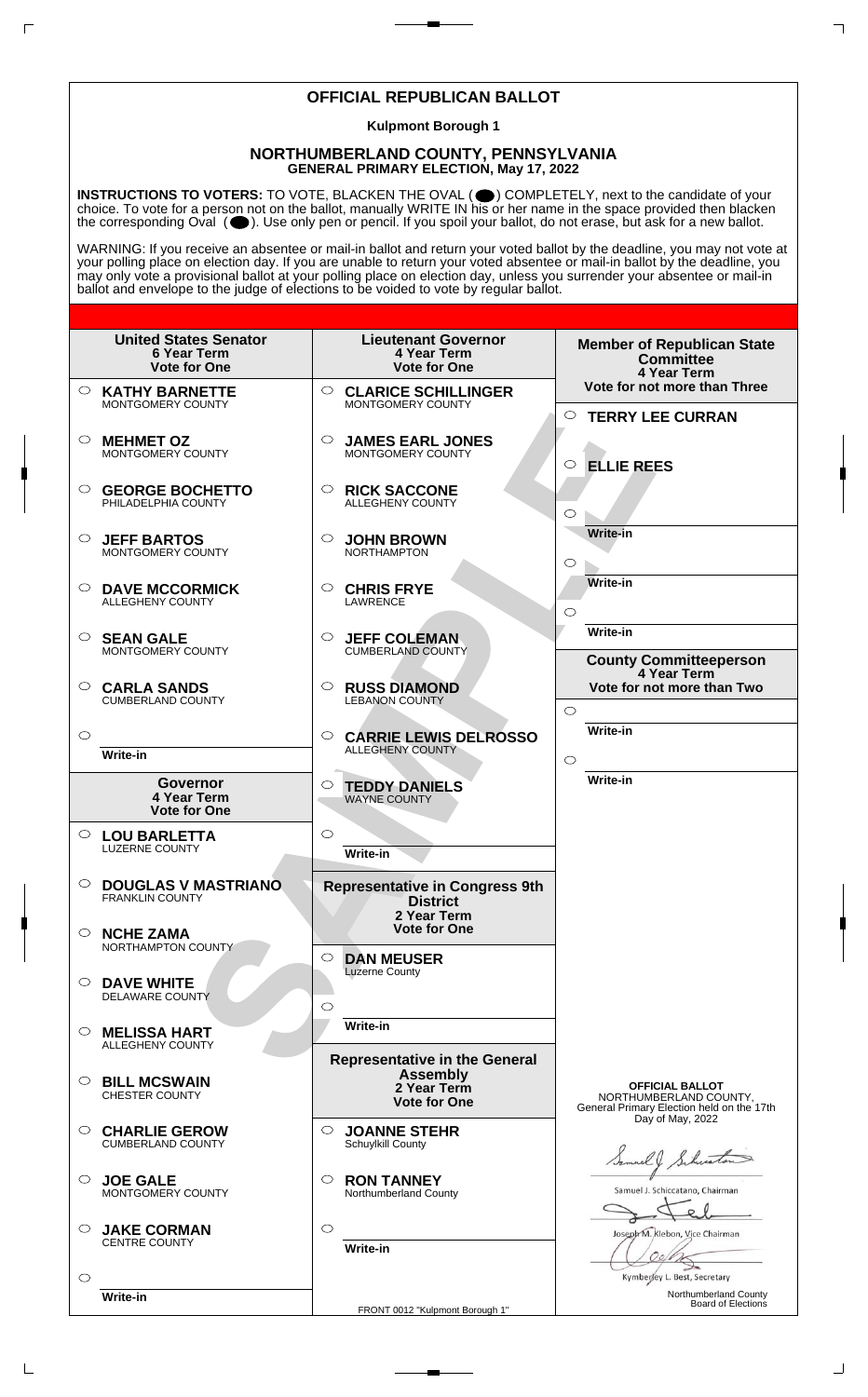**Kulpmont Borough 2**

### **NORTHUMBERLAND COUNTY, PENNSYLVANIA GENERAL PRIMARY ELECTION, May 17, 2022**

**INSTRUCTIONS TO VOTERS:** TO VOTE, BLACKEN THE OVAL ( $\bigcirc$ ) COMPLETELY, next to the candidate of your choice. To vote for a person not on the ballot, manually WRITE IN his or her name in the space provided then blacken the corresponding Oval (  $\bigcirc$  ). Use only pen or pencil. If you spoil your ballot, do not erase, but ask for a new ballot.

WARNING: If you receive an absentee or mail-in ballot and return your voted ballot by the deadline, you may not vote at your polling place on election day. If you are unable to return your voted absentee or mail-in ballot by the deadline, you may only vote a provisional ballot at your polling place on election day, unless you surrender your absentee or mail-in ballot and envelope to the judge of elections to be voided to vote by regular ballot.

| <b>Vote for One</b>                                                                             | <b>Vote for One</b>                                                     | <b>Committee</b><br>4 Year Term                                                               |
|-------------------------------------------------------------------------------------------------|-------------------------------------------------------------------------|-----------------------------------------------------------------------------------------------|
| $\circ$<br><b>KATHY BARNETTE</b><br>$\circ$<br>MONTGOMERY COUNTY                                | <b>CLARICE SCHILLINGER</b><br>MONTGOMERY COUNTY                         | Vote for not more than Three<br>O<br><b>TERRY LEE CURRAN</b>                                  |
| $\circ$<br><b>MEHMET OZ</b><br>O<br>MONTGOMERY COUNTY                                           | <b>JAMES EARL JONES</b><br>MONTGOMERY COUNTY                            | <b>ELLIE REES</b><br>$\circ$                                                                  |
| $\circ$<br><b>GEORGE BOCHETTO</b><br>$\circ$<br>PHILADELPHIA COUNTY                             | <b>RICK SACCONE</b><br>ALLEGHENY COUNTY                                 | $\circ$                                                                                       |
| $\circ$<br><b>JEFF BARTOS</b><br>$\circ$<br><b>MONTGOMERY COUNTY</b>                            | <b>JOHN BROWN</b><br><b>NORTHAMPTON</b>                                 | <b>Write-in</b><br>$\circ$                                                                    |
| $\circ$<br><b>DAVE MCCORMICK</b><br>O<br>ALLEGHENY COUNTY<br>LAWRENCE                           | <b>CHRIS FRYE</b>                                                       | <b>Write-in</b><br>$\circ$                                                                    |
| $\circ$<br><b>SEAN GALE</b><br>$\circ$<br>MONTGOMERY COUNTY                                     | <b>JEFF COLEMAN</b><br><b>CUMBERLAND COUNTY</b>                         | <b>Write-in</b>                                                                               |
| $\circ$<br><b>CARLA SANDS</b><br>$\circ$<br><b>CUMBERLAND COUNTY</b>                            | <b>RUSS DIAMOND</b><br><b>LEBANON COUNTY</b>                            | <b>County Committeeperson</b><br>4 Year Term<br>Vote for not more than Two<br>$\circ$         |
| $\circ$<br>$\circ$<br><b>Write-in</b>                                                           | <b>CARRIE LEWIS DELROSSO</b><br>ALLEGHENY COUNTY                        | <b>Write-in</b><br>$\circ$                                                                    |
| <b>Governor</b><br>O<br>4 Year Term<br><b>Vote for One</b>                                      | <b>TEDDY DANIELS</b><br><b>WAYNE COUNTY</b>                             | <b>Write-in</b>                                                                               |
| $\circ$<br>$\circ$ LOU BARLETTA<br><b>LUZERNE COUNTY</b><br><b>Write-in</b>                     |                                                                         |                                                                                               |
| $\circ$<br><b>DOUGLAS V MASTRIANO</b><br><b>FRANKLIN COUNTY</b>                                 | <b>Representative in Congress 9th</b><br><b>District</b><br>2 Year Term |                                                                                               |
| $\circ$ NCHE ZAMA<br>NORTHAMPTON COUNTY<br>$\circ$                                              | <b>Vote for One</b><br><b>DAN MEUSER</b>                                |                                                                                               |
| <b>DAVE WHITE</b><br>$\circ$<br>DELAWARE COUNTY<br>$\circ$                                      | <b>Luzerne County</b>                                                   |                                                                                               |
| Write-in<br><b>MELISSA HART</b><br>$\circ$<br><b>ALLEGHENY COUNTY</b>                           | <b>Representative in the General</b>                                    |                                                                                               |
| <b>BILL MCSWAIN</b><br>$\circ$<br>CHESTER COUNTY                                                | <b>Assembly</b><br>2 Year Term<br><b>Vote for One</b>                   | <b>OFFICIAL BALLOT</b><br>NORTHUMBERLAND COUNTY,<br>General Primary Election held on the 17th |
| $\circ$<br><b>CHARLIE GEROW</b><br>$\circ$<br><b>CUMBERLAND COUNTY</b>                          | <b>JOANNE STEHR</b><br>Schuylkill County                                | Day of May, 2022<br>muell Schweiten                                                           |
| $\circ$<br><b>JOE GALE</b><br>$\circ$<br>MONTGOMERY COUNTY                                      | <b>RON TANNEY</b><br>Northumberland County                              | Samuel J. Schiccatano, Chairman                                                               |
| $\circlearrowright$<br><b>JAKE CORMAN</b><br>$\circ$<br><b>CENTRE COUNTY</b><br><b>Write-in</b> |                                                                         | Joseph M. Klebon, Vice Chairman<br>004                                                        |
| $\circlearrowright$                                                                             |                                                                         | Kymberley L. Best, Secretary                                                                  |
| <b>Write-in</b>                                                                                 | FRONT 0013 "Kulpmont Borough 2"                                         | Northumberland County<br>Board of Elections                                                   |

للمسترد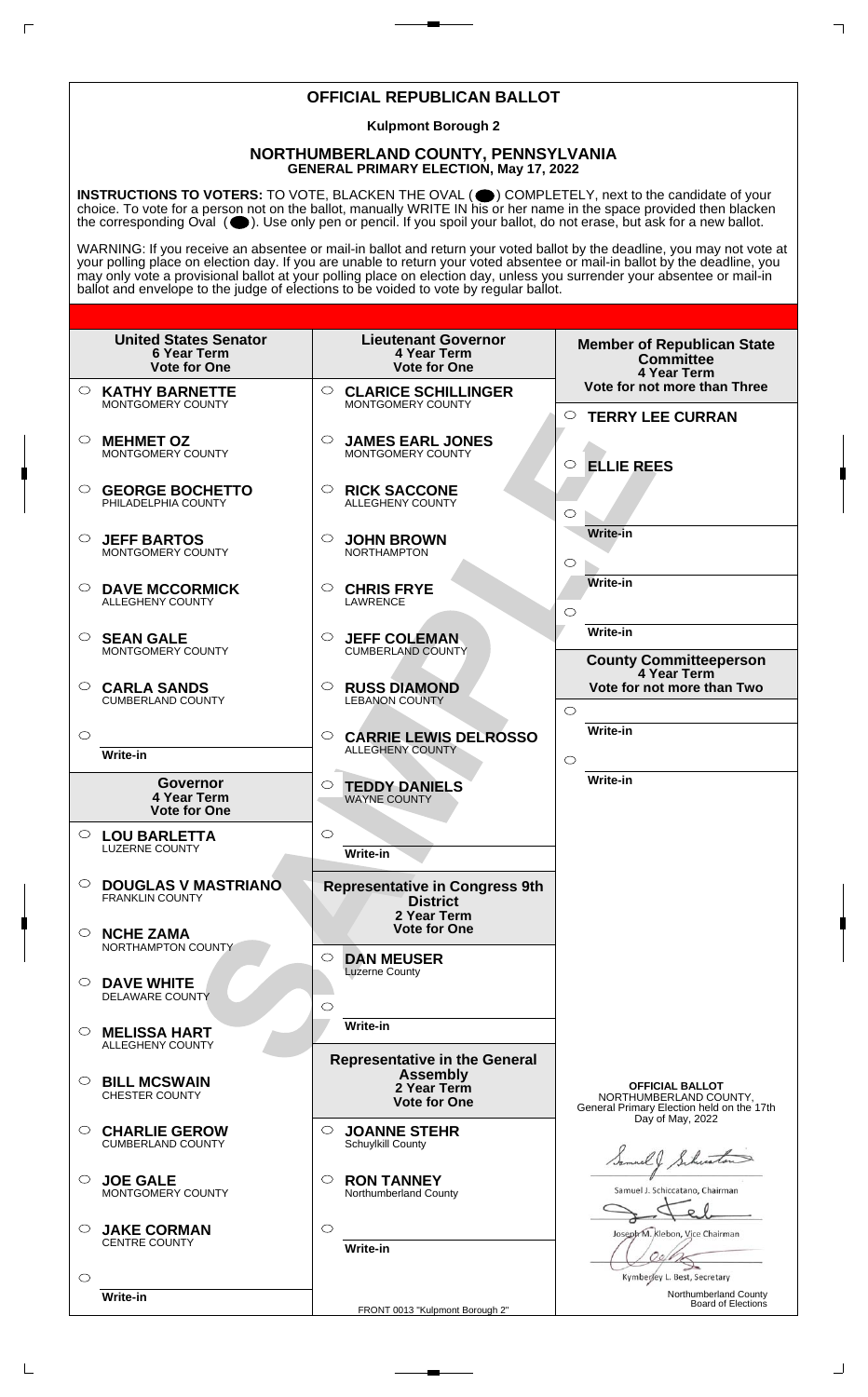**Kulpmont Borough 3**

### **NORTHUMBERLAND COUNTY, PENNSYLVANIA GENERAL PRIMARY ELECTION, May 17, 2022**

**INSTRUCTIONS TO VOTERS:** TO VOTE, BLACKEN THE OVAL ( $\bigcirc$ ) COMPLETELY, next to the candidate of your choice. To vote for a person not on the ballot, manually WRITE IN his or her name in the space provided then blacken the corresponding Oval (  $\bigcirc$  ). Use only pen or pencil. If you spoil your ballot, do not erase, but ask for a new ballot.

WARNING: If you receive an absentee or mail-in ballot and return your voted ballot by the deadline, you may not vote at your polling place on election day. If you are unable to return your voted absentee or mail-in ballot by the deadline, you may only vote a provisional ballot at your polling place on election day, unless you surrender your absentee or mail-in ballot and envelope to the judge of elections to be voided to vote by regular ballot.

|                     | <b>United States Senator</b><br><b>6 Year Term</b><br><b>Vote for One</b> | <b>Lieutenant Governor</b><br>4 Year Term<br><b>Vote for One</b>        | <b>Member of Republican State</b><br><b>Committee</b><br>4 Year Term                          |
|---------------------|---------------------------------------------------------------------------|-------------------------------------------------------------------------|-----------------------------------------------------------------------------------------------|
|                     | <b>KATHY BARNETTE</b><br>MONTGOMERY COUNTY                                | $\circ$<br><b>CLARICE SCHILLINGER</b><br>MONTGOMERY COUNTY              | Vote for not more than Three<br><b>TERRY LEE CURRAN</b><br>$\circ$                            |
| $\circ$             | <b>MEHMET OZ</b><br>MONTGOMERY COUNTY                                     | $\circ$<br><b>JAMES EARL JONES</b><br>MONTGOMERY COUNTY                 | <b>ELLIE REES</b><br>$\circ$                                                                  |
|                     | <b>GEORGE BOCHETTO</b><br>PHILADELPHIA COUNTY                             | <b>RICK SACCONE</b><br>$\circ$<br>ALLEGHENY COUNTY                      | $\circlearrowright$                                                                           |
| $\circ$             | <b>JEFF BARTOS</b><br>MONTGOMERY COUNTY                                   | $\circ$<br><b>JOHN BROWN</b><br><b>NORTHAMPTON</b>                      | Write-in<br>$\circ$                                                                           |
|                     | O DAVE MCCORMICK<br><b>ALLEGHENY COUNTY</b>                               | $\circ$<br><b>CHRIS FRYE</b><br>LAWRENCE                                | <b>Write-in</b><br>$\circ$                                                                    |
| $\circ$             | <b>SEAN GALE</b><br>MONTGOMERY COUNTY                                     | <b>JEFF COLEMAN</b><br>$\circ$<br><b>CUMBERLAND COUNTY</b>              | <b>Write-in</b><br><b>County Committeeperson</b><br>4 Year Term                               |
| $\circ$             | <b>CARLA SANDS</b><br><b>CUMBERLAND COUNTY</b>                            | <b>RUSS DIAMOND</b><br>$\circ$<br><b>LEBANON COUNTY</b>                 | Vote for not more than Two<br>$\circ$                                                         |
| $\circlearrowright$ | <b>Write-in</b>                                                           | <b>CARRIE LEWIS DELROSSO</b><br>$\circ$<br>ALLEGHENY COUNTY             | <b>Write-in</b><br>$\circ$                                                                    |
|                     | <b>Governor</b><br>4 Year Term<br><b>Vote for One</b>                     | <b>TEDDY DANIELS</b><br>$\circ$<br><b>WAYNE COUNTY</b>                  | <b>Write-in</b>                                                                               |
|                     | $\circ$ LOU BARLETTA<br><b>LUZERNE COUNTY</b>                             | $\circ$<br><b>Write-in</b>                                              |                                                                                               |
| $\circ$             | <b>DOUGLAS V MASTRIANO</b><br><b>FRANKLIN COUNTY</b>                      | <b>Representative in Congress 9th</b><br><b>District</b><br>2 Year Term |                                                                                               |
|                     | $\circ$ NCHE ZAMA<br>NORTHAMPTON COUNTY                                   | <b>Vote for One</b><br>$\circlearrowright$<br><b>DAN MEUSER</b>         |                                                                                               |
| O                   | <b>DAVE WHITE</b><br><b>DELAWARE COUNTY</b>                               | <b>Luzerne County</b><br>$\circlearrowright$                            |                                                                                               |
| $\circ$             | <b>MELISSA HART</b><br><b>ALLEGHENY COUNTY</b>                            | <b>Write-in</b><br><b>Representative in the General</b>                 |                                                                                               |
| O                   | <b>BILL MCSWAIN</b><br>CHESTER COUNTY                                     | <b>Assembly</b><br>2 Year Term<br><b>Vote for One</b>                   | <b>OFFICIAL BALLOT</b><br>NORTHUMBERLAND COUNTY,<br>General Primary Election held on the 17th |
| $\circ$             | <b>CHARLIE GEROW</b><br><b>CUMBERLAND COUNTY</b>                          | <b>JOANNE STEHR</b><br>$\circ$<br>Schuylkill County                     | Day of May, 2022<br>well Schwater                                                             |
| $\circ$             | <b>JOE GALE</b><br>MONTGOMERY COUNTY                                      | <b>RON TANNEY</b><br>O<br>Northumberland County                         | Samuel J. Schiccatano, Chairman                                                               |
| $\circ$             | <b>JAKE CORMAN</b><br><b>CENTRE COUNTY</b>                                | $\circlearrowright$<br><b>Write-in</b>                                  | Joseph M. Klebon, Vice Chairman<br>0010                                                       |
| $\circlearrowright$ |                                                                           |                                                                         | Kymberley L. Best, Secretary                                                                  |
|                     | <b>Write-in</b>                                                           | FRONT 0014 "Kulpmont Borough 3"                                         | Northumberland County<br>Board of Elections                                                   |

للمسترد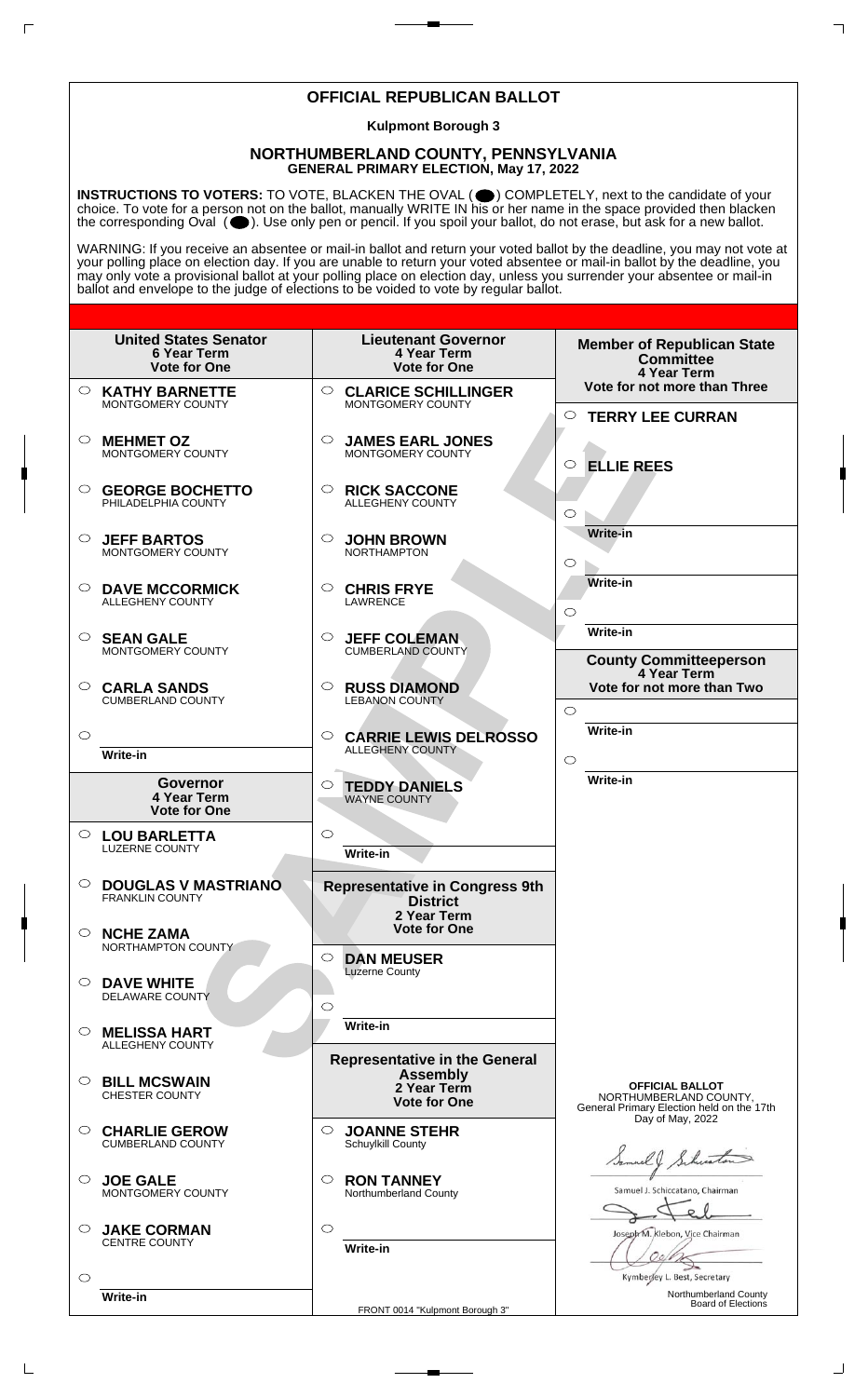**Marion Heights Borough**

### **NORTHUMBERLAND COUNTY, PENNSYLVANIA GENERAL PRIMARY ELECTION, May 17, 2022**

**INSTRUCTIONS TO VOTERS:** TO VOTE, BLACKEN THE OVAL ( $\bigcirc$ ) COMPLETELY, next to the candidate of your choice. To vote for a person not on the ballot, manually WRITE IN his or her name in the space provided then blacken the corresponding Oval (  $\bigcirc$  ). Use only pen or pencil. If you spoil your ballot, do not erase, but ask for a new ballot.

WARNING: If you receive an absentee or mail-in ballot and return your voted ballot by the deadline, you may not vote at your polling place on election day. If you are unable to return your voted absentee or mail-in ballot by the deadline, you may only vote a provisional ballot at your polling place on election day, unless you surrender your absentee or mail-in ballot and envelope to the judge of elections to be voided to vote by regular ballot.

|                     | <b>United States Senator</b><br><b>6 Year Term</b><br><b>Vote for One</b> | <b>Lieutenant Governor</b><br>4 Year Term<br><b>Vote for One</b>        | <b>Member of Republican State</b><br><b>Committee</b><br>4 Year Term                          |
|---------------------|---------------------------------------------------------------------------|-------------------------------------------------------------------------|-----------------------------------------------------------------------------------------------|
|                     | $\circ$ KATHY BARNETTE<br>MONTGOMERY COUNTY                               | $\circ$<br><b>CLARICE SCHILLINGER</b><br>MONTGOMERY COUNTY              | Vote for not more than Three<br><b>TERRY LEE CURRAN</b><br>O                                  |
| $\circ$             | <b>MEHMET OZ</b><br>MONTGOMERY COUNTY                                     | <b>JAMES EARL JONES</b><br>O<br><b>MONTGOMERY COUNTY</b>                | <b>ELLIE REES</b><br>$\circ$                                                                  |
| $\bigcirc$          | <b>GEORGE BOCHETTO</b><br>PHILADELPHIA COUNTY                             | <b>RICK SACCONE</b><br>$\circ$<br><b>ALLEGHENY COUNTY</b>               | $\circ$                                                                                       |
| $\circ$             | <b>JEFF BARTOS</b><br>MONTGOMERY COUNTY                                   | $\circ$<br><b>JOHN BROWN</b><br><b>NORTHAMPTON</b>                      | Write-in<br>$\circ$                                                                           |
|                     | O DAVE MCCORMICK<br><b>ALLEGHENY COUNTY</b>                               | $\circ$<br><b>CHRIS FRYE</b><br><b>LAWRENCE</b>                         | <b>Write-in</b><br>$\circ$                                                                    |
| $\circ$             | <b>SEAN GALE</b><br>MONTGOMERY COUNTY                                     | $\circ$<br><b>JEFF COLEMAN</b><br><b>CUMBERLAND COUNTY</b>              | <b>Write-in</b><br><b>County Committeeperson</b><br>4 Year Term                               |
| $\circ$             | <b>CARLA SANDS</b><br><b>CUMBERLAND COUNTY</b>                            | <b>RUSS DIAMOND</b><br>$\circ$<br><b>LEBANON COUNTY</b>                 | Vote for not more than Two<br>$\circ$                                                         |
| $\circlearrowright$ | <b>Write-in</b>                                                           | <b>CARRIE LEWIS DELROSSO</b><br>$\circ$<br>ALLEGHENY COUNTY             | <b>Write-in</b><br>$\circ$                                                                    |
|                     | <b>Governor</b><br>4 Year Term<br><b>Vote for One</b>                     | <b>TEDDY DANIELS</b><br>$\circ$<br><b>WAYNE COUNTY</b>                  | <b>Write-in</b>                                                                               |
|                     | $\circ$ LOU BARLETTA<br><b>LUZERNE COUNTY</b>                             | $\circ$<br><b>Write-in</b>                                              |                                                                                               |
| $\circ$             | <b>DOUGLAS V MASTRIANO</b><br><b>FRANKLIN COUNTY</b>                      | <b>Representative in Congress 9th</b><br><b>District</b><br>2 Year Term |                                                                                               |
|                     | $\circ$ NCHE ZAMA<br>NORTHAMPTON COUNTY                                   | <b>Vote for One</b><br>$\circ$<br><b>DAN MEUSER</b>                     |                                                                                               |
| O                   | <b>DAVE WHITE</b><br>DELAWARE COUNTY                                      | <b>Luzerne County</b><br>$\circ$                                        |                                                                                               |
| O                   | <b>MELISSA HART</b><br><b>ALLEGHENY COUNTY</b>                            | Write-in<br><b>Representative in the General</b>                        |                                                                                               |
| $\circ$             | <b>BILL MCSWAIN</b><br><b>CHESTER COUNTY</b>                              | <b>Assembly</b><br>2 Year Term<br><b>Vote for One</b>                   | <b>OFFICIAL BALLOT</b><br>NORTHUMBERLAND COUNTY,<br>General Primary Election held on the 17th |
| $\circ$             | <b>CHARLIE GEROW</b><br><b>CUMBERLAND COUNTY</b>                          | $\circ$<br><b>JOANNE STEHR</b><br>Schuylkill County                     | Day of May, 2022<br>nell Shunter                                                              |
| $\circ$             | <b>JOE GALE</b><br>MONTGOMERY COUNTY                                      | <b>RON TANNEY</b><br>O<br>Northumberland County                         | Samuel J. Schiccatano, Chairman                                                               |
| $\circ$             | <b>JAKE CORMAN</b><br><b>CENTRE COUNTY</b>                                | $\circ$<br><b>Write-in</b>                                              | Joseph M. Klebon, Vice Chairman<br>00.0                                                       |
| $\circlearrowright$ |                                                                           |                                                                         | Kymberley L. Best, Secretary                                                                  |
|                     | <b>Write-in</b>                                                           | FRONT 0015 "Marion Heights Borough"                                     | Northumberland County<br>Board of Elections                                                   |

للمسترد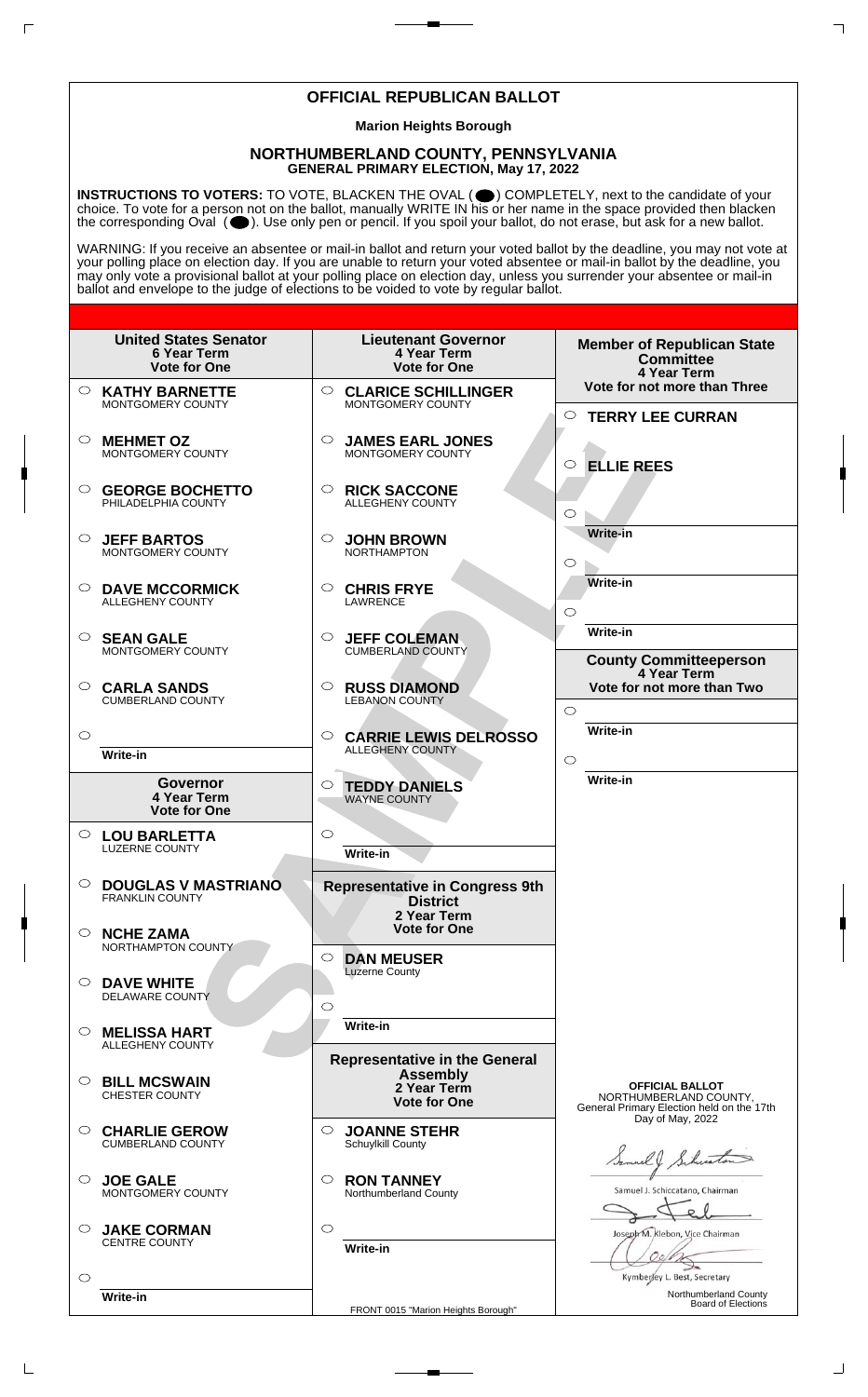**Mount Carmel Borough 1**

## **NORTHUMBERLAND COUNTY, PENNSYLVANIA GENERAL PRIMARY ELECTION, May 17, 2022**

**INSTRUCTIONS TO VOTERS:** TO VOTE, BLACKEN THE OVAL ( $\bigcirc$ ) COMPLETELY, next to the candidate of your choice. To vote for a person not on the ballot, manually WRITE IN his or her name in the space provided then blacken the corresponding Oval (  $\bigcirc$  ). Use only pen or pencil. If you spoil your ballot, do not erase, but ask for a new ballot.

WARNING: If you receive an absentee or mail-in ballot and return your voted ballot by the deadline, you may not vote at your polling place on election day. If you are unable to return your voted absentee or mail-in ballot by the deadline, you may only vote a provisional ballot at your polling place on election day, unless you surrender your absentee or mail-in ballot and envelope to the judge of elections to be voided to vote by regular ballot.

| <b>United States Senator</b><br><b>6 Year Term</b><br><b>Vote for One</b> | <b>Lieutenant Governor</b><br>4 Year Term<br><b>Vote for One</b>        | <b>Member of Republican State</b><br><b>Committee</b><br>4 Year Term                          |
|---------------------------------------------------------------------------|-------------------------------------------------------------------------|-----------------------------------------------------------------------------------------------|
| <b>KATHY BARNETTE</b><br>MONTGOMERY COUNTY                                | $\circ$<br><b>CLARICE SCHILLINGER</b><br>MONTGOMERY COUNTY              | Vote for not more than Three<br><b>TERRY LEE CURRAN</b><br>O                                  |
| $\circ$<br><b>MEHMET OZ</b><br>MONTGOMERY COUNTY                          | $\circ$<br><b>JAMES EARL JONES</b><br>MONTGOMERY COUNTY                 | <b>ELLIE REES</b><br>$\circ$                                                                  |
| $\bigcirc$ .<br><b>GEORGE BOCHETTO</b><br>PHILADELPHIA COUNTY             | <b>RICK SACCONE</b><br>$\circ$<br><b>ALLEGHENY COUNTY</b>               | $\circlearrowright$                                                                           |
| $\circ$<br><b>JEFF BARTOS</b><br>MONTGOMERY COUNTY                        | $\circ$<br><b>JOHN BROWN</b><br><b>NORTHAMPTON</b>                      | Write-in<br>$\circ$                                                                           |
| $\circ$<br><b>DAVE MCCORMICK</b><br>ALLEGHENY COUNTY                      | $\circ$<br><b>CHRIS FRYE</b><br>LAWRENCE                                | <b>Write-in</b><br>$\circ$                                                                    |
| $\circ$<br><b>SEAN GALE</b><br>MONTGOMERY COUNTY                          | $\circ$<br><b>JEFF COLEMAN</b><br><b>CUMBERLAND COUNTY</b>              | <b>Write-in</b><br><b>County Committeeperson</b><br>4 Year Term                               |
| $\circ$<br><b>CARLA SANDS</b><br><b>CUMBERLAND COUNTY</b>                 | <b>RUSS DIAMOND</b><br>$\circ$<br><b>LEBANON COUNTY</b>                 | Vote for not more than Two<br>$\circ$                                                         |
| $\circlearrowright$<br><b>Write-in</b>                                    | <b>CARRIE LEWIS DELROSSO</b><br>$\circ$<br><b>ALLEGHENY COUNTY</b>      | <b>Write-in</b><br>$\circ$                                                                    |
| <b>Governor</b><br>4 Year Term<br><b>Vote for One</b>                     | $\bigcirc$<br><b>TEDDY DANIELS</b><br><b>WAYNE COUNTY</b>               | <b>Write-in</b>                                                                               |
| $\circ$ LOU BARLETTA<br>LUZERNE COUNTY                                    | $\circ$<br><b>Write-in</b>                                              |                                                                                               |
| $\circ$<br><b>DOUGLAS V MASTRIANO</b><br><b>FRANKLIN COUNTY</b>           | <b>Representative in Congress 9th</b><br><b>District</b><br>2 Year Term |                                                                                               |
| $\circ$ NCHE ZAMA<br>NORTHAMPTON COUNTY                                   | <b>Vote for One</b><br>$\circ$<br><b>DAN MEUSER</b>                     |                                                                                               |
| <b>DAVE WHITE</b><br>O<br>DELAWARE COUNTY                                 | <b>Luzerne County</b><br>$\circlearrowright$                            |                                                                                               |
| <b>MELISSA HART</b><br>O<br><b>ALLEGHENY COUNTY</b>                       | Write-in<br><b>Representative in the General</b>                        |                                                                                               |
| $\circlearrowright$<br><b>BILL MCSWAIN</b><br><b>CHESTER COUNTY</b>       | <b>Assembly</b><br>2 Year Term<br><b>Vote for One</b>                   | <b>OFFICIAL BALLOT</b><br>NORTHUMBERLAND COUNTY,<br>General Primary Election held on the 17th |
| $\circlearrowright$<br><b>CHARLIE GEROW</b><br><b>CUMBERLAND COUNTY</b>   | <b>JOANNE STEHR</b><br>O<br>Schuylkill County                           | Day of May, 2022<br>muell Schweiten                                                           |
| $\circ$<br><b>JOE GALE</b><br>MONTGOMERY COUNTY                           | <b>RON TANNEY</b><br>O<br>Northumberland County                         | Samuel J. Schiccatano, Chairman                                                               |
| <b>JAKE CORMAN</b><br>$\circ$<br><b>CENTRE COUNTY</b>                     | $\circ$<br>Write-in                                                     | Joseph M. Klebon, Vice Chairman<br>004                                                        |
| $\circlearrowright$                                                       |                                                                         | Kymberley L. Best, Secretary                                                                  |
| Write-in                                                                  | FRONT 0016 "Mount Carmel Borough 1"                                     | Northumberland County<br>Board of Elections                                                   |

للمسترد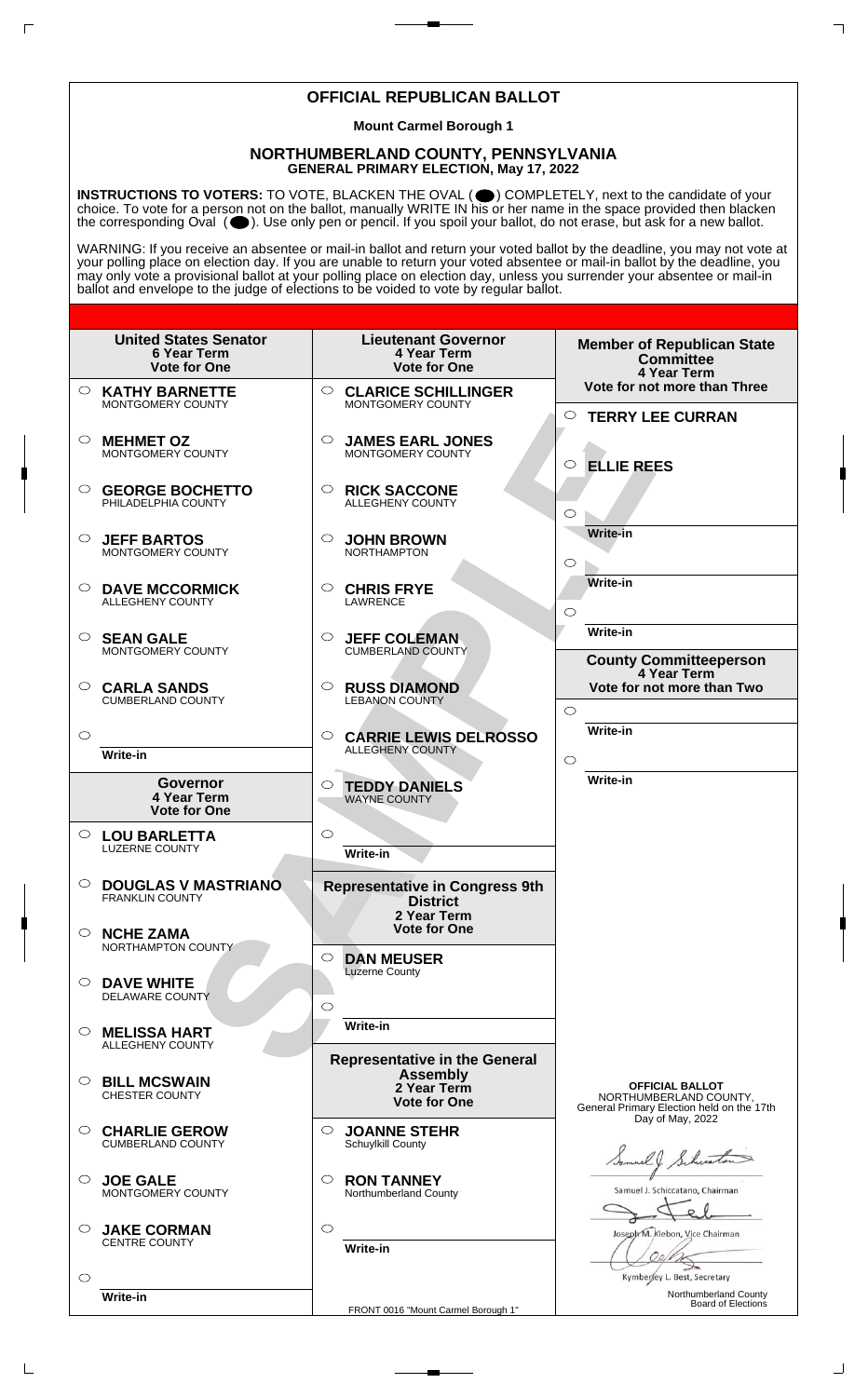**Mount Carmel Borough 2**

## **NORTHUMBERLAND COUNTY, PENNSYLVANIA GENERAL PRIMARY ELECTION, May 17, 2022**

**INSTRUCTIONS TO VOTERS:** TO VOTE, BLACKEN THE OVAL ( $\bigcirc$ ) COMPLETELY, next to the candidate of your choice. To vote for a person not on the ballot, manually WRITE IN his or her name in the space provided then blacken the corresponding Oval (  $\bigcirc$  ). Use only pen or pencil. If you spoil your ballot, do not erase, but ask for a new ballot.

WARNING: If you receive an absentee or mail-in ballot and return your voted ballot by the deadline, you may not vote at your polling place on election day. If you are unable to return your voted absentee or mail-in ballot by the deadline, you may only vote a provisional ballot at your polling place on election day, unless you surrender your absentee or mail-in ballot and envelope to the judge of elections to be voided to vote by regular ballot.

| <b>United States Senator</b><br><b>6 Year Term</b><br><b>Vote for One</b> | <b>Lieutenant Governor</b><br>4 Year Term<br><b>Vote for One</b>        | <b>Member of Republican State</b><br><b>Committee</b><br>4 Year Term                          |
|---------------------------------------------------------------------------|-------------------------------------------------------------------------|-----------------------------------------------------------------------------------------------|
| $\circ$ KATHY BARNETTE<br>MONTGOMERY COUNTY                               | $\circ$<br><b>CLARICE SCHILLINGER</b><br>MONTGOMERY COUNTY              | Vote for not more than Three<br><b>TERRY LEE CURRAN</b><br>O                                  |
| $\circ$<br><b>MEHMET OZ</b><br>MONTGOMERY COUNTY                          | $\circ$<br><b>JAMES EARL JONES</b><br>MONTGOMERY COUNTY                 | <b>ELLIE REES</b><br>$\circ$                                                                  |
| $\bigcirc$<br><b>GEORGE BOCHETTO</b><br>PHILADELPHIA COUNTY               | <b>RICK SACCONE</b><br>$\circ$<br><b>ALLEGHENY COUNTY</b>               | $\circlearrowright$                                                                           |
| $\circ$<br><b>JEFF BARTOS</b><br>MONTGOMERY COUNTY                        | $\circlearrowright$<br><b>JOHN BROWN</b><br><b>NORTHAMPTON</b>          | <b>Write-in</b><br>$\circ$                                                                    |
| $\circ$<br><b>DAVE MCCORMICK</b><br>ALLEGHENY COUNTY                      | $\circ$<br><b>CHRIS FRYE</b><br>LAWRENCE                                | <b>Write-in</b><br>$\circ$                                                                    |
| $\circ$<br><b>SEAN GALE</b><br>MONTGOMERY COUNTY                          | <b>JEFF COLEMAN</b><br>$\circ$<br><b>CUMBERLAND COUNTY</b>              | <b>Write-in</b><br><b>County Committeeperson</b><br>4 Year Term                               |
| $\circ$<br><b>CARLA SANDS</b><br><b>CUMBERLAND COUNTY</b>                 | <b>RUSS DIAMOND</b><br>$\circ$<br><b>LEBANON COUNTY</b>                 | Vote for not more than Two<br>$\circ$                                                         |
| $\circlearrowright$<br><b>Write-in</b>                                    | <b>CARRIE LEWIS DELROSSO</b><br>$\circ$<br>ALLEGHENY COUNTY             | <b>Write-in</b><br>$\circ$                                                                    |
| <b>Governor</b><br>4 Year Term<br><b>Vote for One</b>                     | O<br><b>TEDDY DANIELS</b><br><b>WAYNE COUNTY</b>                        | <b>Write-in</b>                                                                               |
| $\circ$ LOU BARLETTA<br><b>LUZERNE COUNTY</b>                             | $\circ$<br><b>Write-in</b>                                              |                                                                                               |
| $\circ$<br><b>DOUGLAS V MASTRIANO</b><br><b>FRANKLIN COUNTY</b>           | <b>Representative in Congress 9th</b><br><b>District</b><br>2 Year Term |                                                                                               |
| $\circ$ NCHE ZAMA<br>NORTHAMPTON COUNTY                                   | <b>Vote for One</b><br>$\circ$<br><b>DAN MEUSER</b>                     |                                                                                               |
| <b>DAVE WHITE</b><br>O<br>DELAWARE COUNTY                                 | <b>Luzerne County</b><br>$\circ$                                        |                                                                                               |
| <b>MELISSA HART</b><br>$\circ$<br><b>ALLEGHENY COUNTY</b>                 | Write-in<br><b>Representative in the General</b>                        |                                                                                               |
| <b>BILL MCSWAIN</b><br>O<br><b>CHESTER COUNTY</b>                         | <b>Assembly</b><br>2 Year Term<br><b>Vote for One</b>                   | <b>OFFICIAL BALLOT</b><br>NORTHUMBERLAND COUNTY,<br>General Primary Election held on the 17th |
| $\circ$<br><b>CHARLIE GEROW</b><br><b>CUMBERLAND COUNTY</b>               | <b>JOANNE STEHR</b><br>$\circ$<br>Schuylkill County                     | Day of May, 2022<br>muell Schweiten                                                           |
| $\circlearrowright$<br><b>JOE GALE</b><br>MONTGOMERY COUNTY               | $\circ$<br><b>RON TANNEY</b><br>Northumberland County                   | Samuel J. Schiccatano, Chairman                                                               |
| <b>JAKE CORMAN</b><br>O<br><b>CENTRE COUNTY</b>                           | $\circlearrowright$<br><b>Write-in</b>                                  | Joseph M. Klebon, Vice Chairman<br>004                                                        |
| $\circlearrowright$                                                       |                                                                         | Kymberley L. Best, Secretary                                                                  |
| <b>Write-in</b>                                                           | FRONT 0018 "Mount Carmel Borough 2"                                     | Northumberland County<br>Board of Elections                                                   |

للمسترد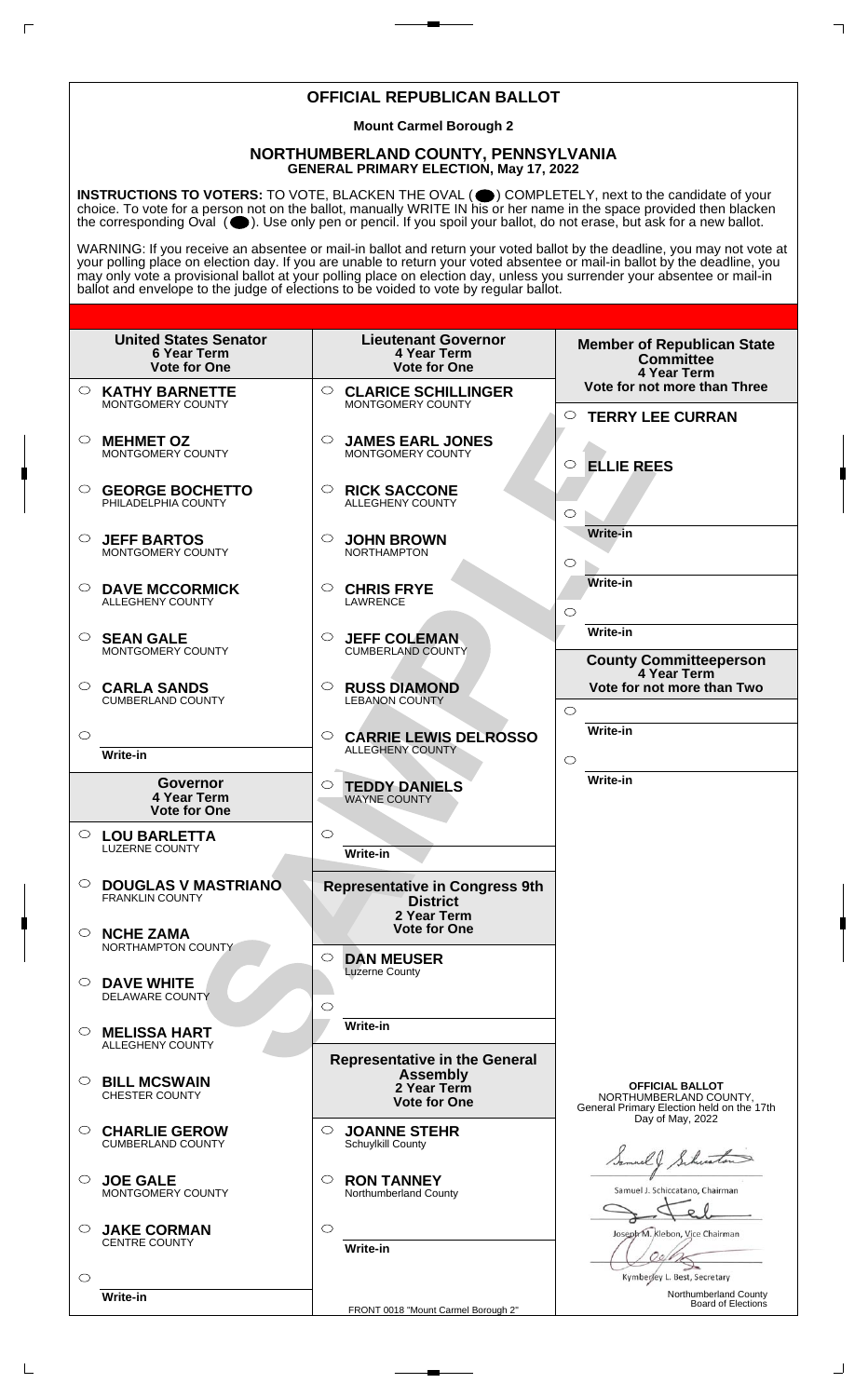**Mount Carmel Borough 3**

## **NORTHUMBERLAND COUNTY, PENNSYLVANIA GENERAL PRIMARY ELECTION, May 17, 2022**

**INSTRUCTIONS TO VOTERS:** TO VOTE, BLACKEN THE OVAL ( $\bigcirc$ ) COMPLETELY, next to the candidate of your choice. To vote for a person not on the ballot, manually WRITE IN his or her name in the space provided then blacken the corresponding Oval (  $\bigcirc$  ). Use only pen or pencil. If you spoil your ballot, do not erase, but ask for a new ballot.

WARNING: If you receive an absentee or mail-in ballot and return your voted ballot by the deadline, you may not vote at your polling place on election day. If you are unable to return your voted absentee or mail-in ballot by the deadline, you may only vote a provisional ballot at your polling place on election day, unless you surrender your absentee or mail-in ballot and envelope to the judge of elections to be voided to vote by regular ballot.

| <b>United States Senator</b><br><b>6 Year Term</b><br><b>Vote for One</b> | <b>Lieutenant Governor</b><br>4 Year Term<br><b>Vote for One</b>        | <b>Member of Republican State</b><br><b>Committee</b><br>4 Year Term                          |
|---------------------------------------------------------------------------|-------------------------------------------------------------------------|-----------------------------------------------------------------------------------------------|
| <b>KATHY BARNETTE</b><br>MONTGOMERY COUNTY                                | $\circ$<br><b>CLARICE SCHILLINGER</b><br>MONTGOMERY COUNTY              | Vote for not more than Three<br><b>TERRY LEE CURRAN</b><br>O                                  |
| $\circ$<br><b>MEHMET OZ</b><br>MONTGOMERY COUNTY                          | $\circ$<br><b>JAMES EARL JONES</b><br>MONTGOMERY COUNTY                 | <b>ELLIE REES</b><br>$\circ$                                                                  |
| $\bigcirc$ .<br><b>GEORGE BOCHETTO</b><br>PHILADELPHIA COUNTY             | <b>RICK SACCONE</b><br>$\circ$<br><b>ALLEGHENY COUNTY</b>               | $\circlearrowright$                                                                           |
| $\circ$<br><b>JEFF BARTOS</b><br>MONTGOMERY COUNTY                        | $\circ$<br><b>JOHN BROWN</b><br><b>NORTHAMPTON</b>                      | Write-in<br>$\circ$                                                                           |
| $\circ$<br><b>DAVE MCCORMICK</b><br>ALLEGHENY COUNTY                      | $\circ$<br><b>CHRIS FRYE</b><br>LAWRENCE                                | <b>Write-in</b><br>$\circ$                                                                    |
| $\circ$<br><b>SEAN GALE</b><br>MONTGOMERY COUNTY                          | $\circ$<br><b>JEFF COLEMAN</b><br><b>CUMBERLAND COUNTY</b>              | <b>Write-in</b><br><b>County Committeeperson</b><br>4 Year Term                               |
| $\circ$<br><b>CARLA SANDS</b><br><b>CUMBERLAND COUNTY</b>                 | <b>RUSS DIAMOND</b><br>$\circ$<br><b>LEBANON COUNTY</b>                 | Vote for not more than Two<br>$\circ$                                                         |
| $\circlearrowright$<br><b>Write-in</b>                                    | <b>CARRIE LEWIS DELROSSO</b><br>$\circ$<br><b>ALLEGHENY COUNTY</b>      | <b>Write-in</b><br>$\circ$                                                                    |
| <b>Governor</b><br>4 Year Term<br><b>Vote for One</b>                     | $\bigcirc$<br><b>TEDDY DANIELS</b><br><b>WAYNE COUNTY</b>               | <b>Write-in</b>                                                                               |
| $\circ$ LOU BARLETTA<br>LUZERNE COUNTY                                    | $\circ$<br><b>Write-in</b>                                              |                                                                                               |
| $\circ$<br><b>DOUGLAS V MASTRIANO</b><br><b>FRANKLIN COUNTY</b>           | <b>Representative in Congress 9th</b><br><b>District</b><br>2 Year Term |                                                                                               |
| $\circ$ NCHE ZAMA<br>NORTHAMPTON COUNTY                                   | <b>Vote for One</b><br>$\circ$<br><b>DAN MEUSER</b>                     |                                                                                               |
| <b>DAVE WHITE</b><br>O<br>DELAWARE COUNTY                                 | <b>Luzerne County</b><br>$\circlearrowright$                            |                                                                                               |
| <b>MELISSA HART</b><br>O<br><b>ALLEGHENY COUNTY</b>                       | Write-in<br><b>Representative in the General</b>                        |                                                                                               |
| $\circlearrowright$<br><b>BILL MCSWAIN</b><br><b>CHESTER COUNTY</b>       | <b>Assembly</b><br>2 Year Term<br><b>Vote for One</b>                   | <b>OFFICIAL BALLOT</b><br>NORTHUMBERLAND COUNTY,<br>General Primary Election held on the 17th |
| $\circlearrowright$<br><b>CHARLIE GEROW</b><br><b>CUMBERLAND COUNTY</b>   | <b>JOANNE STEHR</b><br>O<br>Schuylkill County                           | Day of May, 2022<br>muell Schweiten                                                           |
| $\circ$<br><b>JOE GALE</b><br>MONTGOMERY COUNTY                           | <b>RON TANNEY</b><br>O<br>Northumberland County                         | Samuel J. Schiccatano, Chairman                                                               |
| <b>JAKE CORMAN</b><br>$\circ$<br><b>CENTRE COUNTY</b>                     | $\circ$<br>Write-in                                                     | Joseph M. Klebon, Vice Chairman<br>004                                                        |
| $\circlearrowright$                                                       |                                                                         | Kymberley L. Best, Secretary                                                                  |
| Write-in                                                                  | FRONT 0020 "Mount Carmel Borough 3"                                     | Northumberland County<br>Board of Elections                                                   |

للمسترد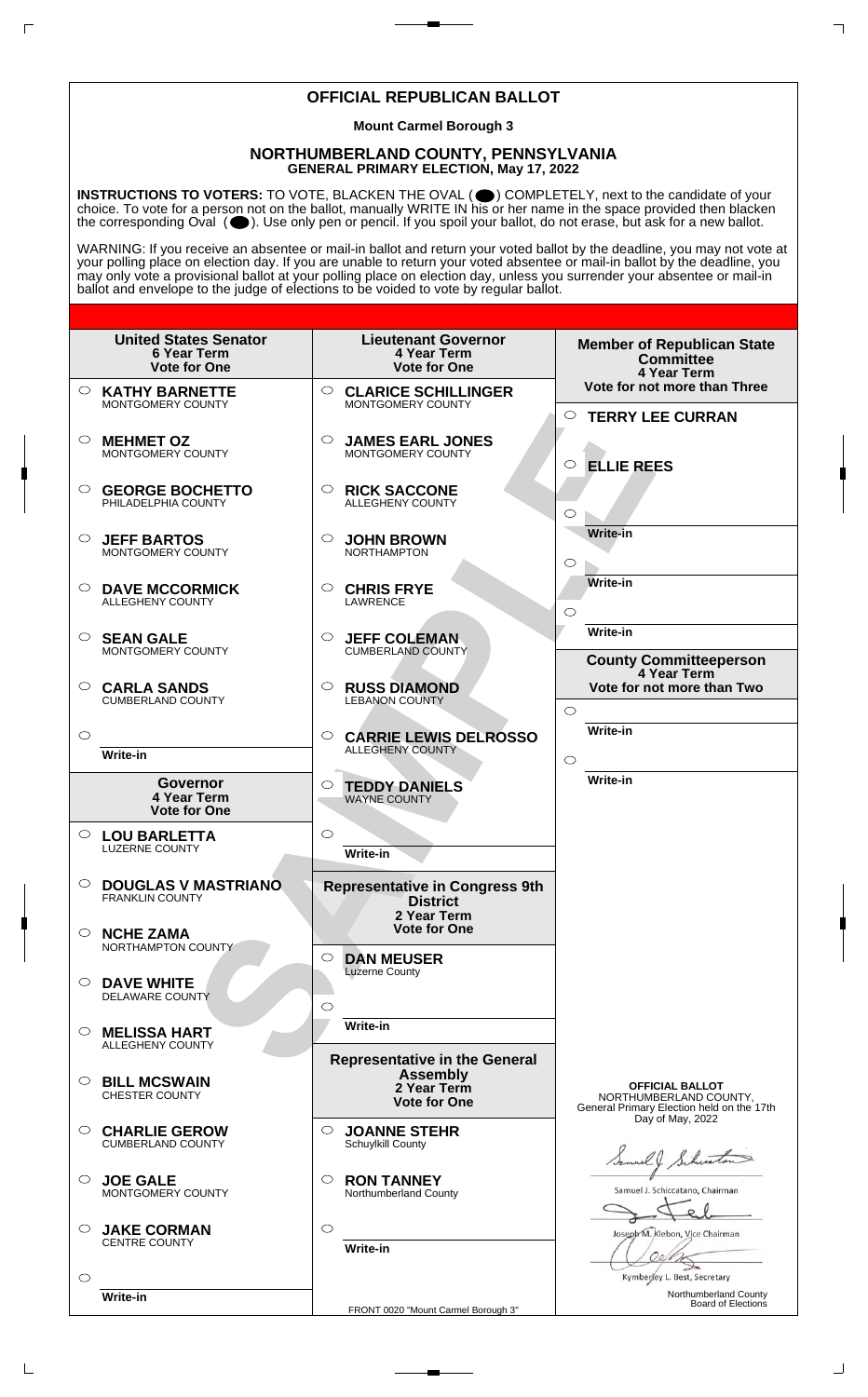**Mount Carmel Borough 4**

### **NORTHUMBERLAND COUNTY, PENNSYLVANIA GENERAL PRIMARY ELECTION, May 17, 2022**

**INSTRUCTIONS TO VOTERS:** TO VOTE, BLACKEN THE OVAL ( $\bigcirc$ ) COMPLETELY, next to the candidate of your choice. To vote for a person not on the ballot, manually WRITE IN his or her name in the space provided then blacken the corresponding Oval (  $\bigcirc$  ). Use only pen or pencil. If you spoil your ballot, do not erase, but ask for a new ballot.

WARNING: If you receive an absentee or mail-in ballot and return your voted ballot by the deadline, you may not vote at your polling place on election day. If you are unable to return your voted absentee or mail-in ballot by the deadline, you may only vote a provisional ballot at your polling place on election day, unless you surrender your absentee or mail-in ballot and envelope to the judge of elections to be voided to vote by regular ballot.

|                     | <b>United States Senator</b><br><b>6 Year Term</b><br><b>Vote for One</b> | <b>Lieutenant Governor</b><br>4 Year Term<br><b>Vote for One</b>        | <b>Member of Republican State</b><br><b>Committee</b><br>4 Year Term                                              |
|---------------------|---------------------------------------------------------------------------|-------------------------------------------------------------------------|-------------------------------------------------------------------------------------------------------------------|
|                     | $\circ$ KATHY BARNETTE<br>MONTGOMERY COUNTY                               | $\circ$<br><b>CLARICE SCHILLINGER</b><br><b>MONTGOMERY COUNTY</b>       | Vote for not more than Three<br><b>TERRY LEE CURRAN</b><br>O                                                      |
| $\circ$             | <b>MEHMET OZ</b><br>MONTGOMERY COUNTY                                     | $\circ$<br><b>JAMES EARL JONES</b><br>MONTGOMERY COUNTY                 | <b>ELLIE REES</b><br>$\circ$                                                                                      |
| $\bigcirc$          | <b>GEORGE BOCHETTO</b><br>PHILADELPHIA COUNTY                             | <b>RICK SACCONE</b><br>$\circ$<br>ALLEGHENY COUNTY                      | $\circlearrowright$                                                                                               |
| $\circ$             | <b>JEFF BARTOS</b><br><b>MONTGOMERY COUNTY</b>                            | $\circ$<br><b>JOHN BROWN</b><br><b>NORTHAMPTON</b>                      | <b>Write-in</b><br>$\circ$                                                                                        |
| $\circ$             | <b>DAVE MCCORMICK</b><br><b>ALLEGHENY COUNTY</b>                          | $\circ$<br><b>CHRIS FRYE</b><br><b>LAWRENCE</b>                         | <b>Write-in</b><br>$\circ$                                                                                        |
| $\circ$             | <b>SEAN GALE</b><br>MONTGOMERY COUNTY                                     | $\circ$<br><b>JEFF COLEMAN</b><br><b>CUMBERLAND COUNTY</b>              | <b>Write-in</b><br><b>County Committeeperson</b><br>4 Year Term                                                   |
| $\circ$             | <b>CARLA SANDS</b><br><b>CUMBERLAND COUNTY</b>                            | <b>RUSS DIAMOND</b><br>$\circ$<br><b>LEBANON COUNTY</b>                 | Vote for not more than Two<br>$\circ$                                                                             |
| $\circlearrowright$ | <b>Write-in</b>                                                           | <b>CARRIE LEWIS DELROSSO</b><br>$\circ$<br>ALLEGHENY COUNTY             | <b>Write-in</b><br>$\circ$                                                                                        |
|                     | <b>Governor</b><br>4 Year Term<br><b>Vote for One</b>                     | <b>TEDDY DANIELS</b><br>O<br><b>WAYNE COUNTY</b>                        | <b>Write-in</b>                                                                                                   |
|                     | $\circ$ LOU BARLETTA<br>LUZERNE COUNTY                                    | $\circ$<br><b>Write-in</b>                                              |                                                                                                                   |
| $\circ$             | <b>DOUGLAS V MASTRIANO</b><br><b>FRANKLIN COUNTY</b>                      | <b>Representative in Congress 9th</b><br><b>District</b><br>2 Year Term |                                                                                                                   |
|                     | $\circ$ NCHE ZAMA<br>NORTHAMPTON COUNTY                                   | <b>Vote for One</b><br>$\circ$<br><b>DAN MEUSER</b>                     |                                                                                                                   |
| O                   | <b>DAVE WHITE</b><br><b>DELAWARE COUNTY</b>                               | <b>Luzerne County</b><br>$\circ$                                        |                                                                                                                   |
| $\circ$             | <b>MELISSA HART</b><br><b>ALLEGHENY COUNTY</b>                            | Write-in<br><b>Representative in the General</b>                        |                                                                                                                   |
| O                   | <b>BILL MCSWAIN</b><br><b>CHESTER COUNTY</b>                              | <b>Assembly</b><br>2 Year Term<br><b>Vote for One</b>                   | <b>OFFICIAL BALLOT</b><br>NORTHUMBERLAND COUNTY,<br>General Primary Election held on the 17th<br>Day of May, 2022 |
| $\circ$             | <b>CHARLIE GEROW</b><br><b>CUMBERLAND COUNTY</b>                          | <b>JOANNE STEHR</b><br>O<br>Schuylkill County                           | muell Schwarts                                                                                                    |
| $\circlearrowright$ | <b>JOE GALE</b><br>MONTGOMERY COUNTY                                      | <b>RON TANNEY</b><br>$\circ$<br>Northumberland County                   | Samuel J. Schiccatano, Chairman                                                                                   |
| O                   | <b>JAKE CORMAN</b><br><b>CENTRE COUNTY</b>                                | $\circ$<br><b>Write-in</b>                                              | Joseph M. Klebon, Vice Chairman<br>0010                                                                           |
| $\circlearrowright$ |                                                                           |                                                                         | Kymberley L. Best, Secretary                                                                                      |
|                     | Write-in                                                                  | FRONT 0023 "Mount Carmel Borough 4"                                     | Northumberland County<br>Board of Elections                                                                       |

للمسترد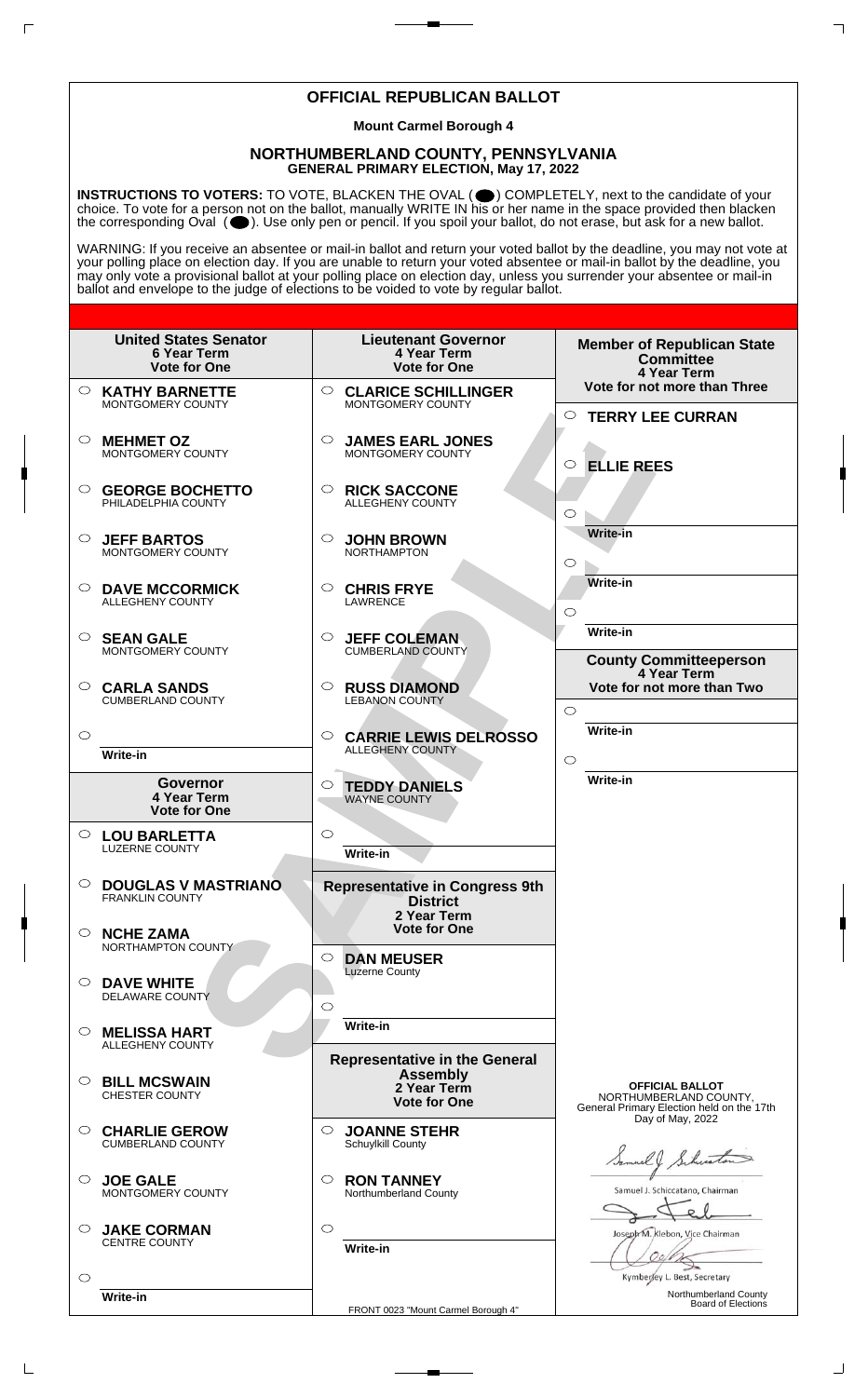**Diamond/Exchange Township**

## **NORTHUMBERLAND COUNTY, PENNSYLVANIA GENERAL PRIMARY ELECTION, May 17, 2022**

**INSTRUCTIONS TO VOTERS:** TO VOTE, BLACKEN THE OVAL ( $\bigcirc$ ) COMPLETELY, next to the candidate of your choice. To vote for a person not on the ballot, manually WRITE IN his or her name in the space provided then blacken the corresponding Oval (  $\bigcirc$  ). Use only pen or pencil. If you spoil your ballot, do not erase, but ask for a new ballot.

WARNING: If you receive an absentee or mail-in ballot and return your voted ballot by the deadline, you may not vote at your polling place on election day. If you are unable to return your voted absentee or mail-in ballot by the deadline, you may only vote a provisional ballot at your polling place on election day, unless you surrender your absentee or mail-in ballot and envelope to the judge of elections to be voided to vote by regular ballot.

| <b>6 Year Term</b><br><b>Vote for One</b>                               | <b>Lieutenant Governor</b><br>4 Year Term<br><b>Vote for One</b>        | <b>Member of Republican State</b><br><b>Committee</b><br>4 Year Term                          |
|-------------------------------------------------------------------------|-------------------------------------------------------------------------|-----------------------------------------------------------------------------------------------|
| <b>KATHY BARNETTE</b><br>MONTGOMERY COUNTY                              | $\circ$<br><b>CLARICE SCHILLINGER</b><br>MONTGOMERY COUNTY              | Vote for not more than Three<br>O<br><b>TERRY LEE CURRAN</b>                                  |
| $\circ$<br><b>MEHMET OZ</b><br>MONTGOMERY COUNTY                        | $\circ$<br><b>JAMES EARL JONES</b><br>MONTGOMERY COUNTY                 | <b>ELLIE REES</b><br>$\circ$                                                                  |
| $\circ$<br><b>GEORGE BOCHETTO</b><br>PHILADELPHIA COUNTY                | <b>RICK SACCONE</b><br>$\circ$<br>ALLEGHENY COUNTY                      | $\circlearrowright$                                                                           |
| $\circ$<br><b>JEFF BARTOS</b><br>MONTGOMERY COUNTY                      | $\circ$<br><b>JOHN BROWN</b><br><b>NORTHAMPTON</b>                      | Write-in<br>$\circ$                                                                           |
| $\circ$ DAVE MCCORMICK<br><b>ALLEGHENY COUNTY</b>                       | $\circ$<br><b>CHRIS FRYE</b><br><b>LAWRENCE</b>                         | Write-in<br>$\circ$                                                                           |
| $\circ$<br><b>SEAN GALE</b><br>MONTGOMERY COUNTY                        | $\circ$<br><b>JEFF COLEMAN</b><br><b>CUMBERLAND COUNTY</b>              | <b>Write-in</b><br><b>County Committeeperson</b><br>4 Year Term                               |
| $\circ$<br><b>CARLA SANDS</b><br><b>CUMBERLAND COUNTY</b>               | <b>RUSS DIAMOND</b><br>$\circ$<br><b>LEBANON COUNTY</b>                 | Vote for not more than Two<br>$\circ$                                                         |
| $\circlearrowright$<br>Write-in                                         | <b>CARRIE LEWIS DELROSSO</b><br>$\circ$<br><b>ALLEGHENY COUNTY</b>      | <b>Write-in</b><br>$\circ$                                                                    |
| <b>Governor</b><br>4 Year Term<br><b>Vote for One</b>                   | <b>TEDDY DANIELS</b><br>$\circ$<br><b>WAYNE COUNTY</b>                  | <b>Write-in</b>                                                                               |
| $\bigcirc$ .<br><b>LOU BARLETTA</b><br>LUZERNE COUNTY                   | $\circ$<br><b>Write-in</b>                                              |                                                                                               |
| <b>DOUGLAS V MASTRIANO</b><br>$\circ$<br><b>FRANKLIN COUNTY</b>         | <b>Representative in Congress 9th</b><br><b>District</b><br>2 Year Term |                                                                                               |
| $\circ$ NCHE ZAMA<br>NORTHAMPTON COUNTY                                 | <b>Vote for One</b><br>$\circlearrowright$<br><b>DAN MEUSER</b>         |                                                                                               |
| <b>DAVE WHITE</b><br>O<br><b>DELAWARE COUNTY</b>                        | <b>Luzerne County</b><br>$\circlearrowright$                            |                                                                                               |
| <b>MELISSA HART</b><br>O<br><b>ALLEGHENY COUNTY</b>                     | <b>Write-in</b><br><b>Representative in the General</b>                 |                                                                                               |
| $\circlearrowright$<br><b>BILL MCSWAIN</b><br>CHESTER COUNTY            | <b>Assembly</b><br>2 Year Term<br><b>Vote for One</b>                   | <b>OFFICIAL BALLOT</b><br>NORTHUMBERLAND COUNTY,<br>General Primary Election held on the 17th |
| $\circlearrowright$<br><b>CHARLIE GEROW</b><br><b>CUMBERLAND COUNTY</b> | $\circ$<br><b>JOANNE STEHR</b><br>Schuylkill County                     | Day of May, 2022<br>well Schweiten                                                            |
| $\circlearrowright$<br><b>JOE GALE</b><br>MONTGOMERY COUNTY             | O<br><b>RON TANNEY</b><br>Northumberland County                         | Samuel J. Schiccatano, Chairman                                                               |
| $\circlearrowright$<br><b>JAKE CORMAN</b><br><b>CENTRE COUNTY</b>       | $\circ$<br><b>Write-in</b>                                              | Joseph M. Klebon, Vice Chairman<br>0010                                                       |
| $\circlearrowright$                                                     |                                                                         | Kymberley L. Best, Secretary                                                                  |
| Write-in                                                                | FRONT 0025 "Diamond/Exchange Township"                                  | Northumberland County<br>Board of Elections                                                   |

للمسترد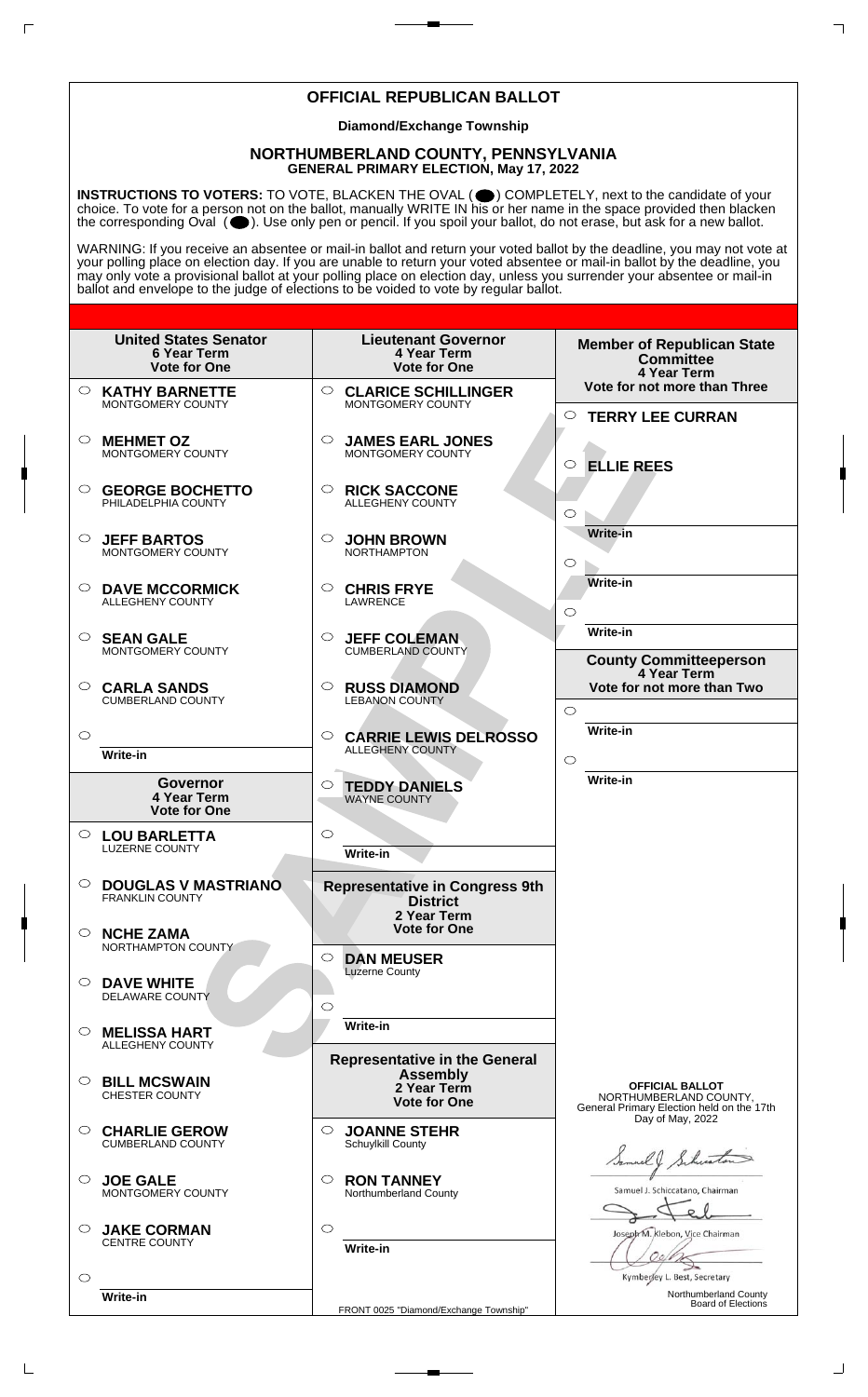**Locust Gap Township**

## **NORTHUMBERLAND COUNTY, PENNSYLVANIA GENERAL PRIMARY ELECTION, May 17, 2022**

**INSTRUCTIONS TO VOTERS:** TO VOTE, BLACKEN THE OVAL ( $\bigcirc$ ) COMPLETELY, next to the candidate of your choice. To vote for a person not on the ballot, manually WRITE IN his or her name in the space provided then blacken the corresponding Oval (  $\bigcirc$  ). Use only pen or pencil. If you spoil your ballot, do not erase, but ask for a new ballot.

WARNING: If you receive an absentee or mail-in ballot and return your voted ballot by the deadline, you may not vote at your polling place on election day. If you are unable to return your voted absentee or mail-in ballot by the deadline, you may only vote a provisional ballot at your polling place on election day, unless you surrender your absentee or mail-in ballot and envelope to the judge of elections to be voided to vote by regular ballot.

|                     | <b>United States Senator</b><br><b>6 Year Term</b><br><b>Vote for One</b> | <b>Lieutenant Governor</b><br>4 Year Term<br><b>Vote for One</b>        | <b>Member of Republican State</b><br><b>Committee</b><br>4 Year Term                          |
|---------------------|---------------------------------------------------------------------------|-------------------------------------------------------------------------|-----------------------------------------------------------------------------------------------|
|                     | <b>KATHY BARNETTE</b><br>MONTGOMERY COUNTY                                | $\circ$<br><b>CLARICE SCHILLINGER</b><br>MONTGOMERY COUNTY              | Vote for not more than Three<br><b>TERRY LEE CURRAN</b><br>$\circ$                            |
| $\circ$             | <b>MEHMET OZ</b><br>MONTGOMERY COUNTY                                     | $\circ$<br><b>JAMES EARL JONES</b><br>MONTGOMERY COUNTY                 | <b>ELLIE REES</b><br>$\circ$                                                                  |
|                     | <b>GEORGE BOCHETTO</b><br>PHILADELPHIA COUNTY                             | <b>RICK SACCONE</b><br>$\circ$<br>ALLEGHENY COUNTY                      | $\circlearrowright$                                                                           |
| $\circ$             | <b>JEFF BARTOS</b><br>MONTGOMERY COUNTY                                   | $\circ$<br><b>JOHN BROWN</b><br><b>NORTHAMPTON</b>                      | Write-in<br>$\circ$                                                                           |
|                     | O DAVE MCCORMICK<br><b>ALLEGHENY COUNTY</b>                               | $\circ$<br><b>CHRIS FRYE</b><br>LAWRENCE                                | <b>Write-in</b><br>$\circ$                                                                    |
| $\circ$             | <b>SEAN GALE</b><br>MONTGOMERY COUNTY                                     | <b>JEFF COLEMAN</b><br>$\circ$<br><b>CUMBERLAND COUNTY</b>              | <b>Write-in</b><br><b>County Committeeperson</b><br>4 Year Term                               |
| $\circ$             | <b>CARLA SANDS</b><br><b>CUMBERLAND COUNTY</b>                            | <b>RUSS DIAMOND</b><br>$\circ$<br><b>LEBANON COUNTY</b>                 | Vote for not more than Two<br>$\circ$                                                         |
| $\circlearrowright$ | Write-in                                                                  | <b>CARRIE LEWIS DELROSSO</b><br>$\circ$<br>ALLEGHENY COUNTY             | <b>Write-in</b><br>$\circ$                                                                    |
|                     | <b>Governor</b><br>4 Year Term<br><b>Vote for One</b>                     | <b>TEDDY DANIELS</b><br>$\circ$<br><b>WAYNE COUNTY</b>                  | <b>Write-in</b>                                                                               |
|                     | $\circ$ LOU BARLETTA<br><b>LUZERNE COUNTY</b>                             | $\circ$<br><b>Write-in</b>                                              |                                                                                               |
| $\circ$             | <b>DOUGLAS V MASTRIANO</b><br><b>FRANKLIN COUNTY</b>                      | <b>Representative in Congress 9th</b><br><b>District</b><br>2 Year Term |                                                                                               |
|                     | $\circ$ NCHE ZAMA<br>NORTHAMPTON COUNTY                                   | <b>Vote for One</b><br>$\circlearrowright$<br><b>DAN MEUSER</b>         |                                                                                               |
| O                   | <b>DAVE WHITE</b><br><b>DELAWARE COUNTY</b>                               | <b>Luzerne County</b><br>$\circlearrowright$                            |                                                                                               |
| $\circ$             | <b>MELISSA HART</b><br><b>ALLEGHENY COUNTY</b>                            | <b>Write-in</b><br><b>Representative in the General</b>                 |                                                                                               |
| O                   | <b>BILL MCSWAIN</b><br>CHESTER COUNTY                                     | <b>Assembly</b><br>2 Year Term<br><b>Vote for One</b>                   | <b>OFFICIAL BALLOT</b><br>NORTHUMBERLAND COUNTY,<br>General Primary Election held on the 17th |
| $\circ$             | <b>CHARLIE GEROW</b><br><b>CUMBERLAND COUNTY</b>                          | <b>JOANNE STEHR</b><br>$\circ$<br>Schuylkill County                     | Day of May, 2022<br>well Schwater                                                             |
| $\circ$             | <b>JOE GALE</b><br>MONTGOMERY COUNTY                                      | <b>RON TANNEY</b><br>O<br>Northumberland County                         | Samuel J. Schiccatano, Chairman                                                               |
| $\circ$             | <b>JAKE CORMAN</b><br><b>CENTRE COUNTY</b>                                | $\circlearrowright$<br><b>Write-in</b>                                  | Joseph M. Klebon, Vice Chairman<br>0010                                                       |
| $\circlearrowright$ |                                                                           |                                                                         | Kymberley L. Best, Secretary                                                                  |
|                     | <b>Write-in</b>                                                           | FRONT 0027 "Locust Gap Township"                                        | Northumberland County<br>Board of Elections                                                   |

للمسترد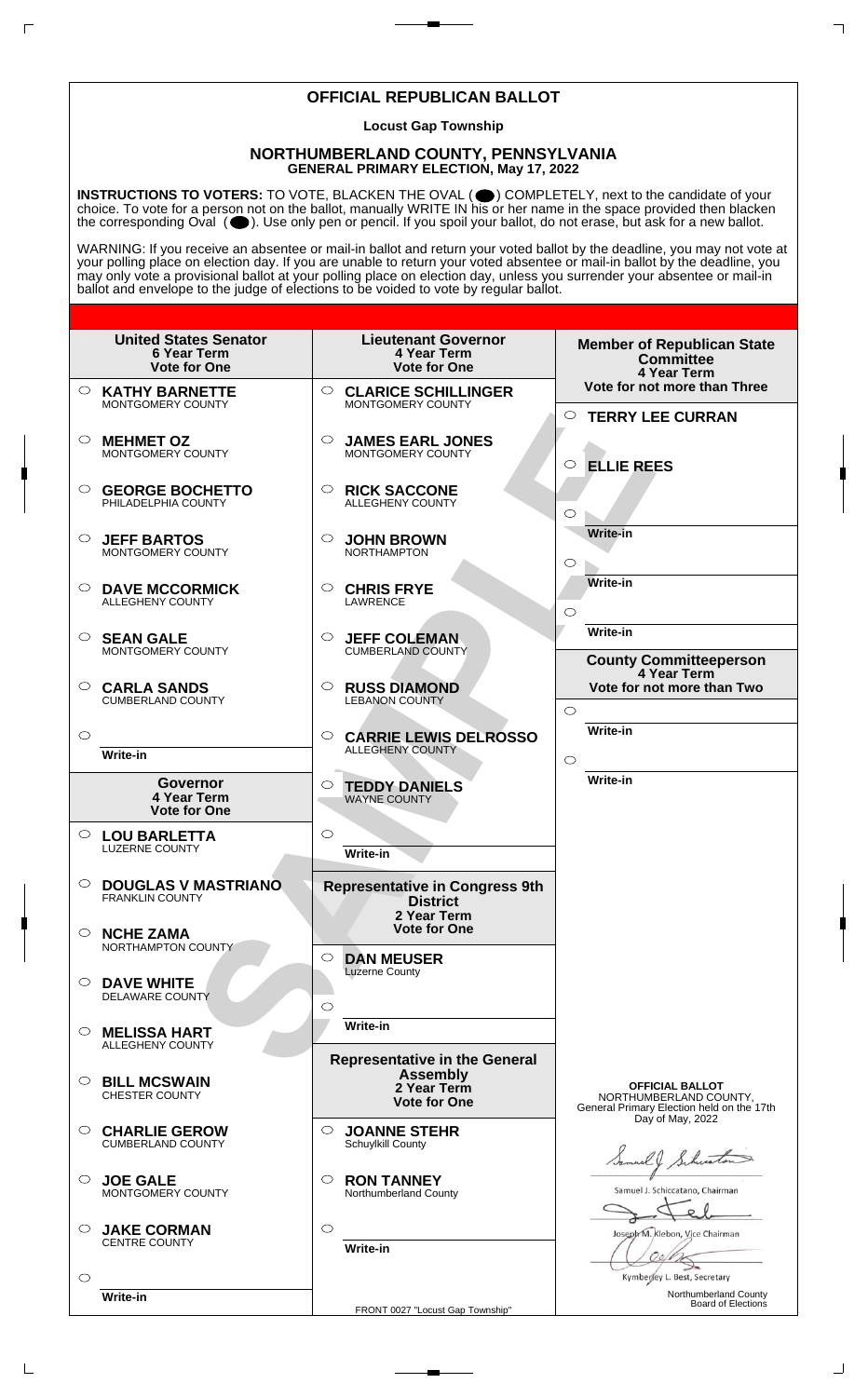**Natalie/Strong Township**

## **NORTHUMBERLAND COUNTY, PENNSYLVANIA GENERAL PRIMARY ELECTION, May 17, 2022**

**INSTRUCTIONS TO VOTERS:** TO VOTE, BLACKEN THE OVAL ( $\bigcirc$ ) COMPLETELY, next to the candidate of your choice. To vote for a person not on the ballot, manually WRITE IN his or her name in the space provided then blacken the corresponding Oval (  $\bigcirc$  ). Use only pen or pencil. If you spoil your ballot, do not erase, but ask for a new ballot.

WARNING: If you receive an absentee or mail-in ballot and return your voted ballot by the deadline, you may not vote at your polling place on election day. If you are unable to return your voted absentee or mail-in ballot by the deadline, you may only vote a provisional ballot at your polling place on election day, unless you surrender your absentee or mail-in ballot and envelope to the judge of elections to be voided to vote by regular ballot.

|                     | <b>United States Senator</b><br><b>6 Year Term</b><br><b>Vote for One</b> | <b>Lieutenant Governor</b><br>4 Year Term<br><b>Vote for One</b>             | <b>Member of Republican State</b><br>Committee<br>4 Year Term                                 |
|---------------------|---------------------------------------------------------------------------|------------------------------------------------------------------------------|-----------------------------------------------------------------------------------------------|
|                     | <b>KATHY BARNETTE</b><br>MONTGOMERY COUNTY                                | $\circ$<br><b>CLARICE SCHILLINGER</b><br>MONTGOMERY COUNTY                   | Vote for not more than Three<br><b>TERRY LEE CURRAN</b><br>O                                  |
| $\circ$             | <b>MEHMET OZ</b><br>MONTGOMERY COUNTY                                     | $\circ$<br><b>JAMES EARL JONES</b><br>MONTGOMERY COUNTY                      | <b>ELLIE REES</b><br>$\circ$                                                                  |
| $\bigcirc$ .        | <b>GEORGE BOCHETTO</b><br>PHILADELPHIA COUNTY                             | <b>RICK SACCONE</b><br>$\circ$<br><b>ALLEGHENY COUNTY</b>                    | $\circlearrowright$                                                                           |
| $\circ$             | <b>JEFF BARTOS</b><br>MONTGOMERY COUNTY                                   | $\circ$<br><b>JOHN BROWN</b><br><b>NORTHAMPTON</b>                           | Write-in<br>$\circ$                                                                           |
| $\circ$             | <b>DAVE MCCORMICK</b><br>ALLEGHENY COUNTY                                 | $\circ$<br><b>CHRIS FRYE</b><br>LAWRENCE                                     | <b>Write-in</b><br>$\circ$                                                                    |
| $\circ$             | <b>SEAN GALE</b><br>MONTGOMERY COUNTY                                     | $\circ$<br><b>JEFF COLEMAN</b><br><b>CUMBERLAND COUNTY</b>                   | <b>Write-in</b><br><b>County Committeeperson</b><br>4 Year Term                               |
| $\circ$             | <b>CARLA SANDS</b><br><b>CUMBERLAND COUNTY</b>                            | <b>RUSS DIAMOND</b><br>$\circ$<br><b>LEBANON COUNTY</b>                      | Vote for not more than Two<br>$\circ$                                                         |
| $\circlearrowright$ | <b>Write-in</b>                                                           | <b>CARRIE LEWIS DELROSSO</b><br>$\circ$<br><b>ALLEGHENY COUNTY</b>           | <b>Write-in</b><br>$\circ$                                                                    |
|                     | <b>Governor</b><br>4 Year Term<br><b>Vote for One</b>                     | $\bigcirc$<br><b>TEDDY DANIELS</b><br><b>WAYNE COUNTY</b>                    | <b>Write-in</b>                                                                               |
|                     | $\circ$ LOU BARLETTA<br>LUZERNE COUNTY                                    | $\circ$<br><b>Write-in</b>                                                   |                                                                                               |
| $\circ$             | <b>DOUGLAS V MASTRIANO</b><br><b>FRANKLIN COUNTY</b>                      | <b>Representative in Congress 9th</b><br><b>District</b><br>2 Year Term      |                                                                                               |
|                     | $\circ$ NCHE ZAMA<br>NORTHAMPTON COUNTY                                   | <b>Vote for One</b><br>$\circ$<br><b>DAN MEUSER</b><br><b>Luzerne County</b> |                                                                                               |
| O                   | <b>DAVE WHITE</b><br>DELAWARE COUNTY                                      | $\circlearrowright$                                                          |                                                                                               |
| O                   | <b>MELISSA HART</b><br><b>ALLEGHENY COUNTY</b>                            | Write-in<br><b>Representative in the General</b>                             |                                                                                               |
| $\circlearrowright$ | <b>BILL MCSWAIN</b><br><b>CHESTER COUNTY</b>                              | <b>Assembly</b><br>2 Year Term<br><b>Vote for One</b>                        | <b>OFFICIAL BALLOT</b><br>NORTHUMBERLAND COUNTY,<br>General Primary Election held on the 17th |
| O                   | <b>CHARLIE GEROW</b><br><b>CUMBERLAND COUNTY</b>                          | <b>JOANNE STEHR</b><br>O<br>Schuylkill County                                | Day of May, 2022<br>muell Schweiten                                                           |
| $\circ$             | <b>JOE GALE</b><br>MONTGOMERY COUNTY                                      | <b>RON TANNEY</b><br>O<br>Northumberland County                              | Samuel J. Schiccatano, Chairman                                                               |
| $\circ$             | <b>JAKE CORMAN</b><br><b>CENTRE COUNTY</b>                                | $\circ$<br>Write-in                                                          | Joseph M. Klebon, Vice Chairman<br>004                                                        |
| $\circlearrowright$ |                                                                           |                                                                              | Kymberley L. Best, Secretary                                                                  |
|                     | Write-in                                                                  | FRONT 0028 "Natalie/Strong Township"                                         | Northumberland County<br>Board of Elections                                                   |

للمسترد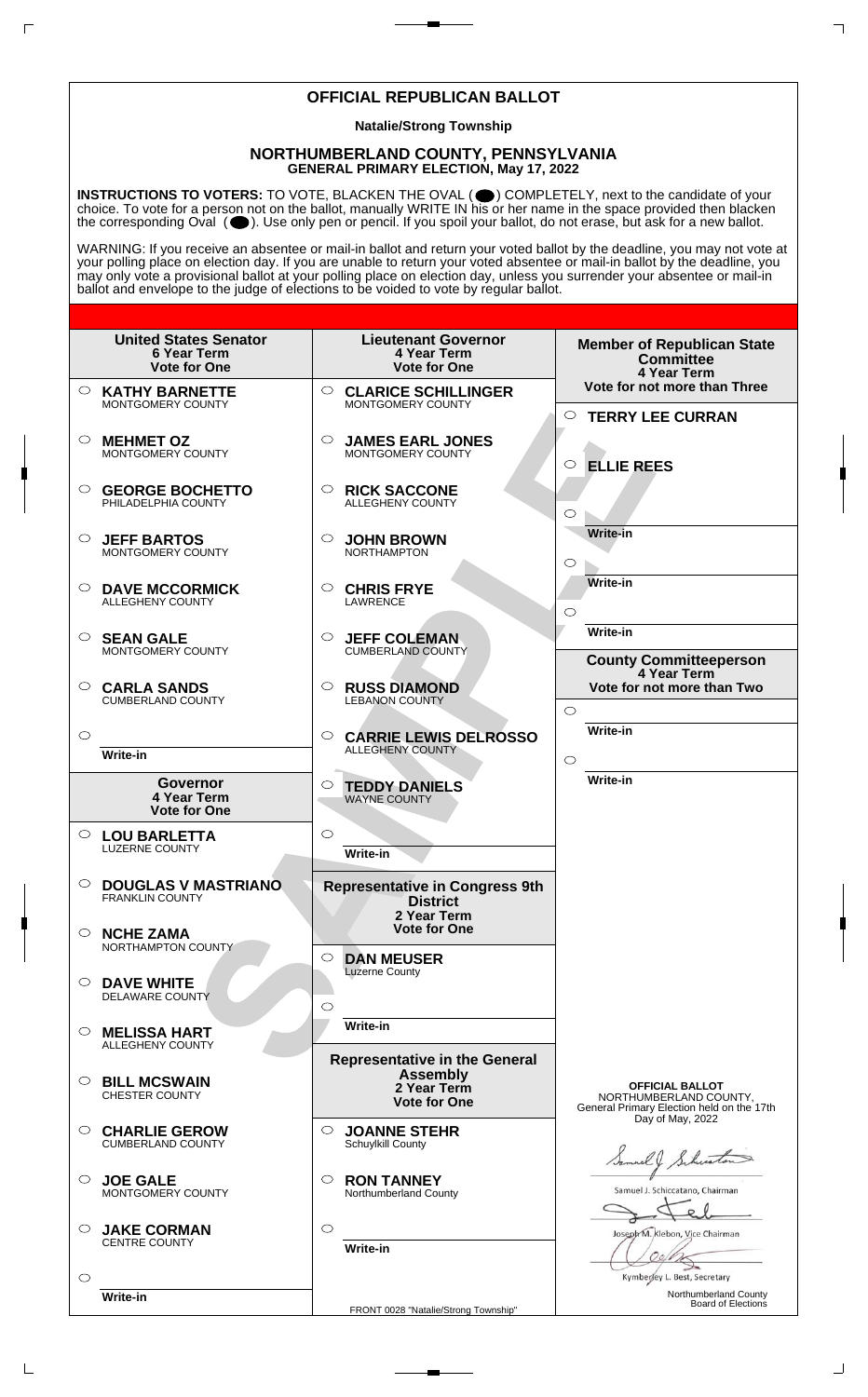**West Township**

## **NORTHUMBERLAND COUNTY, PENNSYLVANIA GENERAL PRIMARY ELECTION, May 17, 2022**

**INSTRUCTIONS TO VOTERS:** TO VOTE, BLACKEN THE OVAL ( $\bigcirc$ ) COMPLETELY, next to the candidate of your choice. To vote for a person not on the ballot, manually WRITE IN his or her name in the space provided then blacken the corresponding Oval (  $\bigcirc$  ). Use only pen or pencil. If you spoil your ballot, do not erase, but ask for a new ballot.

WARNING: If you receive an absentee or mail-in ballot and return your voted ballot by the deadline, you may not vote at your polling place on election day. If you are unable to return your voted absentee or mail-in ballot by the deadline, you may only vote a provisional ballot at your polling place on election day, unless you surrender your absentee or mail-in ballot and envelope to the judge of elections to be voided to vote by regular ballot.

|                     | <b>United States Senator</b><br><b>6 Year Term</b><br><b>Vote for One</b> | <b>Lieutenant Governor</b><br>4 Year Term<br><b>Vote for One</b>        | <b>Member of Republican State</b><br><b>Committee</b><br>4 Year Term                          |
|---------------------|---------------------------------------------------------------------------|-------------------------------------------------------------------------|-----------------------------------------------------------------------------------------------|
|                     | $\circ$ KATHY BARNETTE<br>MONTGOMERY COUNTY                               | $\circ$<br><b>CLARICE SCHILLINGER</b><br>MONTGOMERY COUNTY              | Vote for not more than Three<br><b>TERRY LEE CURRAN</b><br>O                                  |
| $\circ$             | <b>MEHMET OZ</b><br>MONTGOMERY COUNTY                                     | $\circ$<br><b>JAMES EARL JONES</b><br>MONTGOMERY COUNTY                 | <b>ELLIE REES</b><br>$\circ$                                                                  |
| $\bigcirc$          | <b>GEORGE BOCHETTO</b><br>PHILADELPHIA COUNTY                             | <b>RICK SACCONE</b><br>$\circ$<br><b>ALLEGHENY COUNTY</b>               | $\circlearrowright$                                                                           |
| $\circ$             | <b>JEFF BARTOS</b><br>MONTGOMERY COUNTY                                   | $\circlearrowright$<br><b>JOHN BROWN</b><br><b>NORTHAMPTON</b>          | <b>Write-in</b><br>$\circ$                                                                    |
| $\circ$             | <b>DAVE MCCORMICK</b><br>ALLEGHENY COUNTY                                 | $\circ$<br><b>CHRIS FRYE</b><br>LAWRENCE                                | <b>Write-in</b><br>$\circ$                                                                    |
| $\circ$             | <b>SEAN GALE</b><br>MONTGOMERY COUNTY                                     | <b>JEFF COLEMAN</b><br>$\circ$<br><b>CUMBERLAND COUNTY</b>              | <b>Write-in</b><br><b>County Committeeperson</b><br>4 Year Term                               |
| $\circ$             | <b>CARLA SANDS</b><br><b>CUMBERLAND COUNTY</b>                            | <b>RUSS DIAMOND</b><br>$\circ$<br><b>LEBANON COUNTY</b>                 | Vote for not more than Two<br>$\circ$                                                         |
| $\circlearrowright$ | <b>Write-in</b>                                                           | <b>CARRIE LEWIS DELROSSO</b><br>$\circ$<br>ALLEGHENY COUNTY             | <b>Write-in</b><br>$\circ$                                                                    |
|                     | <b>Governor</b><br>4 Year Term<br><b>Vote for One</b>                     | O<br><b>TEDDY DANIELS</b><br><b>WAYNE COUNTY</b>                        | <b>Write-in</b>                                                                               |
|                     | $\circ$ LOU BARLETTA<br><b>LUZERNE COUNTY</b>                             | $\circ$<br><b>Write-in</b>                                              |                                                                                               |
| $\circ$             | <b>DOUGLAS V MASTRIANO</b><br><b>FRANKLIN COUNTY</b>                      | <b>Representative in Congress 9th</b><br><b>District</b><br>2 Year Term |                                                                                               |
|                     | $\circ$ NCHE ZAMA<br>NORTHAMPTON COUNTY                                   | <b>Vote for One</b><br>$\circ$<br><b>DAN MEUSER</b>                     |                                                                                               |
| O                   | <b>DAVE WHITE</b><br>DELAWARE COUNTY                                      | <b>Luzerne County</b><br>$\circ$                                        |                                                                                               |
| $\circ$             | <b>MELISSA HART</b><br><b>ALLEGHENY COUNTY</b>                            | Write-in<br><b>Representative in the General</b>                        |                                                                                               |
| O                   | <b>BILL MCSWAIN</b><br><b>CHESTER COUNTY</b>                              | <b>Assembly</b><br>2 Year Term<br><b>Vote for One</b>                   | <b>OFFICIAL BALLOT</b><br>NORTHUMBERLAND COUNTY,<br>General Primary Election held on the 17th |
| $\circ$             | <b>CHARLIE GEROW</b><br><b>CUMBERLAND COUNTY</b>                          | <b>JOANNE STEHR</b><br>$\circ$<br>Schuylkill County                     | Day of May, 2022<br>muell Schweiten                                                           |
| $\circ$             | <b>JOE GALE</b><br>MONTGOMERY COUNTY                                      | $\circ$<br><b>RON TANNEY</b><br>Northumberland County                   | Samuel J. Schiccatano, Chairman                                                               |
| O                   | <b>JAKE CORMAN</b><br><b>CENTRE COUNTY</b>                                | $\circlearrowright$<br><b>Write-in</b>                                  | Joseph M. Klebon, Vice Chairman<br>004                                                        |
| $\circlearrowright$ |                                                                           |                                                                         | Kymberley L. Best, Secretary                                                                  |
|                     | <b>Write-in</b>                                                           | FRONT 0030 "West Township"                                              | Northumberland County<br>Board of Elections                                                   |

÷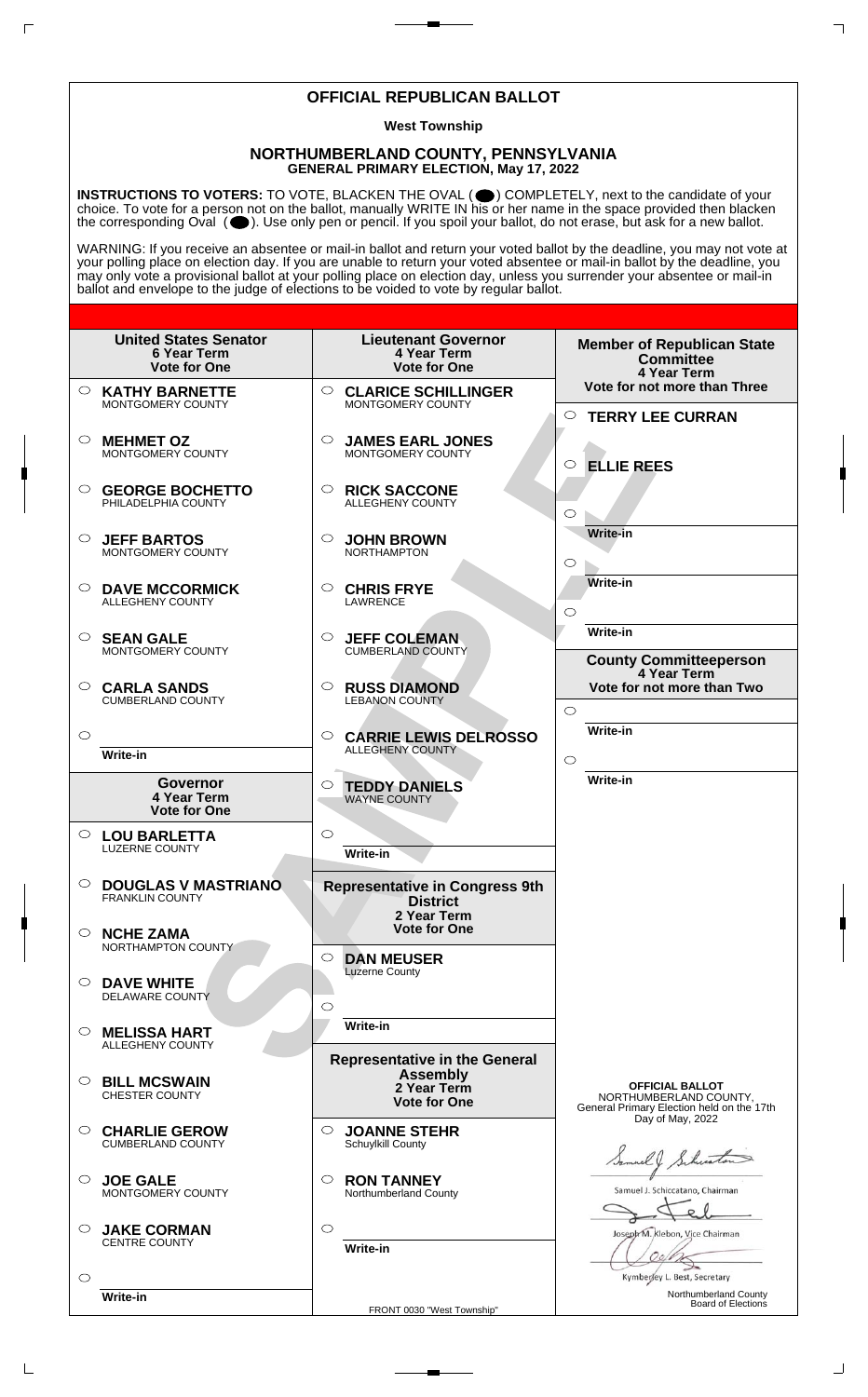**Ralpho Township 1**

### **NORTHUMBERLAND COUNTY, PENNSYLVANIA GENERAL PRIMARY ELECTION, May 17, 2022**

**INSTRUCTIONS TO VOTERS:** TO VOTE, BLACKEN THE OVAL ( $\bigcirc$ ) COMPLETELY, next to the candidate of your choice. To vote for a person not on the ballot, manually WRITE IN his or her name in the space provided then blacken the corresponding Oval (  $\bigcirc$  ). Use only pen or pencil. If you spoil your ballot, do not erase, but ask for a new ballot.

WARNING: If you receive an absentee or mail-in ballot and return your voted ballot by the deadline, you may not vote at your polling place on election day. If you are unable to return your voted absentee or mail-in ballot by the deadline, you may only vote a provisional ballot at your polling place on election day, unless you surrender your absentee or mail-in ballot and envelope to the judge of elections to be voided to vote by regular ballot.

| <b>United States Senator</b><br><b>6 Year Term</b><br><b>Vote for One</b> | <b>Lieutenant Governor</b><br>4 Year Term<br><b>Vote for One</b>                               | <b>Member of Republican State</b><br><b>Committee</b><br>4 Year Term                                              |
|---------------------------------------------------------------------------|------------------------------------------------------------------------------------------------|-------------------------------------------------------------------------------------------------------------------|
| $\circ$ KATHY BARNETTE<br>MONTGOMERY COUNTY                               | $\circ$<br><b>CLARICE SCHILLINGER</b><br>MONTGOMERY COUNTY                                     | Vote for not more than Three<br><b>TERRY LEE CURRAN</b><br>O                                                      |
| $\circ$<br><b>MEHMET OZ</b><br>MONTGOMERY COUNTY                          | <b>JAMES EARL JONES</b><br>O<br>MONTGOMERY COUNTY                                              | <b>ELLIE REES</b><br>$\circ$                                                                                      |
| $\bigcirc$<br><b>GEORGE BOCHETTO</b><br>PHILADELPHIA COUNTY               | <b>RICK SACCONE</b><br>$\circ$<br><b>ALLEGHENY COUNTY</b>                                      | $\circlearrowright$                                                                                               |
| $\circ$<br><b>JEFF BARTOS</b><br>MONTGOMERY COUNTY                        | $\circ$<br><b>JOHN BROWN</b><br><b>NORTHAMPTON</b>                                             | Write-in<br>$\circ$                                                                                               |
| O DAVE MCCORMICK<br><b>ALLEGHENY COUNTY</b>                               | $\circ$<br><b>CHRIS FRYE</b><br><b>LAWRENCE</b>                                                | <b>Write-in</b><br>$\circ$                                                                                        |
| $\circ$<br><b>SEAN GALE</b><br>MONTGOMERY COUNTY                          | $\circ$<br><b>JEFF COLEMAN</b><br><b>CUMBERLAND COUNTY</b>                                     | <b>Write-in</b>                                                                                                   |
| <b>CARLA SANDS</b><br>$\circ$<br><b>CUMBERLAND COUNTY</b>                 | <b>RUSS DIAMOND</b><br>$\circ$<br><b>LEBANON COUNTY</b>                                        | <b>County Committeeperson</b><br>4 Year Term<br>Vote for not more than Two<br>$\circ$                             |
| $\circlearrowright$<br>Write-in                                           | <b>CARRIE LEWIS DELROSSO</b><br>$\circ$<br>ALLEGHENY COUNTY                                    | <b>Write-in</b><br>$\circ$                                                                                        |
| <b>Governor</b><br>4 Year Term<br><b>Vote for One</b>                     | <b>TEDDY DANIELS</b><br>$\circ$<br><b>WAYNE COUNTY</b>                                         | Write-in                                                                                                          |
| <b>LOU BARLETTA</b><br>$\circ$<br><b>LUZERNE COUNTY</b>                   | $\circ$<br><b>Write-in</b>                                                                     |                                                                                                                   |
| <b>DOUGLAS V MASTRIANO</b><br>$\circ$<br><b>FRANKLIN COUNTY</b>           | <b>Representative in Congress 9th</b><br><b>District</b><br>2 Year Term<br><b>Vote for One</b> |                                                                                                                   |
| $\circ$ NCHE ZAMA<br>NORTHAMPTON COUNTY                                   | $\circ$<br><b>DAN MEUSER</b><br><b>Luzerne County</b>                                          |                                                                                                                   |
| <b>DAVE WHITE</b><br>O<br><b>DELAWARE COUNTY</b>                          | $\circ$                                                                                        |                                                                                                                   |
| <b>MELISSA HART</b><br>$\circ$<br><b>ALLEGHENY COUNTY</b>                 | <b>Write-in</b><br><b>Representative in the General</b>                                        |                                                                                                                   |
| $\circ$<br><b>BILL MCSWAIN</b><br><b>CHESTER COUNTY</b>                   | <b>Assembly</b><br>2 Year Term<br><b>Vote for One</b>                                          | <b>OFFICIAL BALLOT</b><br>NORTHUMBERLAND COUNTY,<br>General Primary Election held on the 17th<br>Day of May, 2022 |
| $\circ$<br><b>CHARLIE GEROW</b><br><b>CUMBERLAND COUNTY</b>               | $\circ$<br><b>JOANNE STEHR</b><br>Schuylkill County                                            |                                                                                                                   |
| $\circ$<br><b>JOE GALE</b><br><b>MONTGOMERY COUNTY</b>                    | <b>RON TANNEY</b><br>O<br>Northumberland County                                                | Samuel J. Schiccatano, Chairman                                                                                   |
| <b>JAKE CORMAN</b><br>$\circ$<br><b>CENTRE COUNTY</b>                     | $\circ$<br><b>Write-in</b>                                                                     | Joseph M. Klebon, Vice Chairman<br>0010                                                                           |
| $\circlearrowright$<br><b>Write-in</b>                                    | FRONT 0031 "Ralpho Township 1"                                                                 | Kymberley L. Best, Secretary<br>Northumberland County<br>Board of Elections                                       |

للمسترد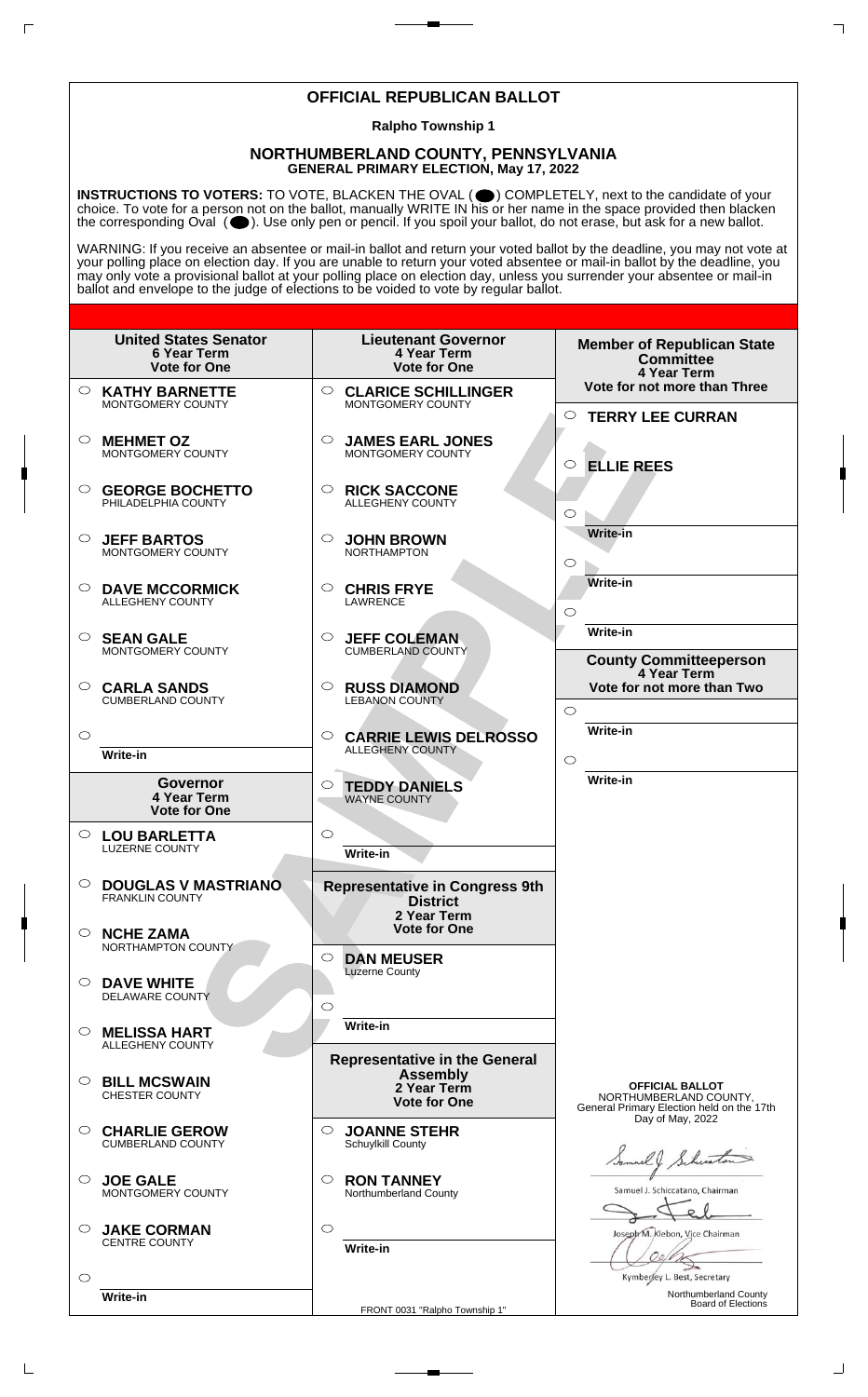**Ralpho Township 2**

### **NORTHUMBERLAND COUNTY, PENNSYLVANIA GENERAL PRIMARY ELECTION, May 17, 2022**

**INSTRUCTIONS TO VOTERS:** TO VOTE, BLACKEN THE OVAL ( $\bigcirc$ ) COMPLETELY, next to the candidate of your choice. To vote for a person not on the ballot, manually WRITE IN his or her name in the space provided then blacken the corresponding Oval (  $\bigcirc$  ). Use only pen or pencil. If you spoil your ballot, do not erase, but ask for a new ballot.

WARNING: If you receive an absentee or mail-in ballot and return your voted ballot by the deadline, you may not vote at your polling place on election day. If you are unable to return your voted absentee or mail-in ballot by the deadline, you may only vote a provisional ballot at your polling place on election day, unless you surrender your absentee or mail-in ballot and envelope to the judge of elections to be voided to vote by regular ballot.

|                                 | <b>United States Senator</b><br><b>6 Year Term</b><br><b>Vote for One</b> | <b>Lieutenant Governor</b><br>4 Year Term<br><b>Vote for One</b>        | <b>Member of Republican State</b><br><b>Committee</b><br>4 Year Term                          |
|---------------------------------|---------------------------------------------------------------------------|-------------------------------------------------------------------------|-----------------------------------------------------------------------------------------------|
|                                 | <b>KATHY BARNETTE</b><br>MONTGOMERY COUNTY                                | $\circ$<br><b>CLARICE SCHILLINGER</b><br>MONTGOMERY COUNTY              | Vote for not more than Three<br><b>TERRY LEE CURRAN</b><br>$\circ$                            |
| $\circ$                         | <b>MEHMET OZ</b><br>MONTGOMERY COUNTY                                     | $\circ$<br><b>JAMES EARL JONES</b><br>MONTGOMERY COUNTY                 | <b>ELLIE REES</b><br>$\circ$                                                                  |
|                                 | <b>GEORGE BOCHETTO</b><br>PHILADELPHIA COUNTY                             | <b>RICK SACCONE</b><br>$\circ$<br>ALLEGHENY COUNTY                      | $\circlearrowright$                                                                           |
| $\circ$                         | <b>JEFF BARTOS</b><br>MONTGOMERY COUNTY                                   | $\circ$<br><b>JOHN BROWN</b><br><b>NORTHAMPTON</b>                      | Write-in<br>$\circ$                                                                           |
|                                 | O DAVE MCCORMICK<br><b>ALLEGHENY COUNTY</b>                               | $\circ$<br><b>CHRIS FRYE</b><br>LAWRENCE                                | <b>Write-in</b><br>$\circ$                                                                    |
| $\circ$                         | <b>SEAN GALE</b><br>MONTGOMERY COUNTY                                     | <b>JEFF COLEMAN</b><br>$\circ$<br><b>CUMBERLAND COUNTY</b>              | <b>Write-in</b><br><b>County Committeeperson</b><br>4 Year Term                               |
| $\circ$                         | <b>CARLA SANDS</b><br><b>CUMBERLAND COUNTY</b>                            | <b>RUSS DIAMOND</b><br>$\circ$<br><b>LEBANON COUNTY</b>                 | Vote for not more than Two<br>$\circ$                                                         |
| $\circlearrowright$<br>Write-in |                                                                           | <b>CARRIE LEWIS DELROSSO</b><br>$\circ$<br>ALLEGHENY COUNTY             | <b>Write-in</b><br>$\circ$                                                                    |
|                                 | <b>Governor</b><br>4 Year Term<br><b>Vote for One</b>                     | <b>TEDDY DANIELS</b><br>$\circ$<br><b>WAYNE COUNTY</b>                  | <b>Write-in</b>                                                                               |
|                                 | $\circ$ LOU BARLETTA<br><b>LUZERNE COUNTY</b>                             | $\circ$<br><b>Write-in</b>                                              |                                                                                               |
| $\circ$                         | <b>DOUGLAS V MASTRIANO</b><br><b>FRANKLIN COUNTY</b>                      | <b>Representative in Congress 9th</b><br><b>District</b><br>2 Year Term |                                                                                               |
| $\circ$ NCHE ZAMA               | NORTHAMPTON COUNTY                                                        | <b>Vote for One</b><br>$\circlearrowright$<br><b>DAN MEUSER</b>         |                                                                                               |
| O                               | <b>DAVE WHITE</b><br><b>DELAWARE COUNTY</b>                               | <b>Luzerne County</b><br>$\circlearrowright$                            |                                                                                               |
| $\circ$                         | <b>MELISSA HART</b><br><b>ALLEGHENY COUNTY</b>                            | <b>Write-in</b><br><b>Representative in the General</b>                 |                                                                                               |
| O                               | <b>BILL MCSWAIN</b><br>CHESTER COUNTY                                     | <b>Assembly</b><br>2 Year Term<br><b>Vote for One</b>                   | <b>OFFICIAL BALLOT</b><br>NORTHUMBERLAND COUNTY,<br>General Primary Election held on the 17th |
| $\circ$                         | <b>CHARLIE GEROW</b><br><b>CUMBERLAND COUNTY</b>                          | <b>JOANNE STEHR</b><br>$\circ$<br>Schuylkill County                     | Day of May, 2022<br>well Schwater                                                             |
| $\circ$                         | <b>JOE GALE</b><br>MONTGOMERY COUNTY                                      | <b>RON TANNEY</b><br>O<br>Northumberland County                         | Samuel J. Schiccatano, Chairman                                                               |
| $\circ$                         | <b>JAKE CORMAN</b><br><b>CENTRE COUNTY</b>                                | $\circlearrowright$<br><b>Write-in</b>                                  | Joseph M. Klebon, Vice Chairman<br>0010                                                       |
| $\circlearrowright$             |                                                                           |                                                                         | Kymberley L. Best, Secretary                                                                  |
| <b>Write-in</b>                 |                                                                           | FRONT 0032 "Ralpho Township 2"                                          | Northumberland County<br>Board of Elections                                                   |

للمسترد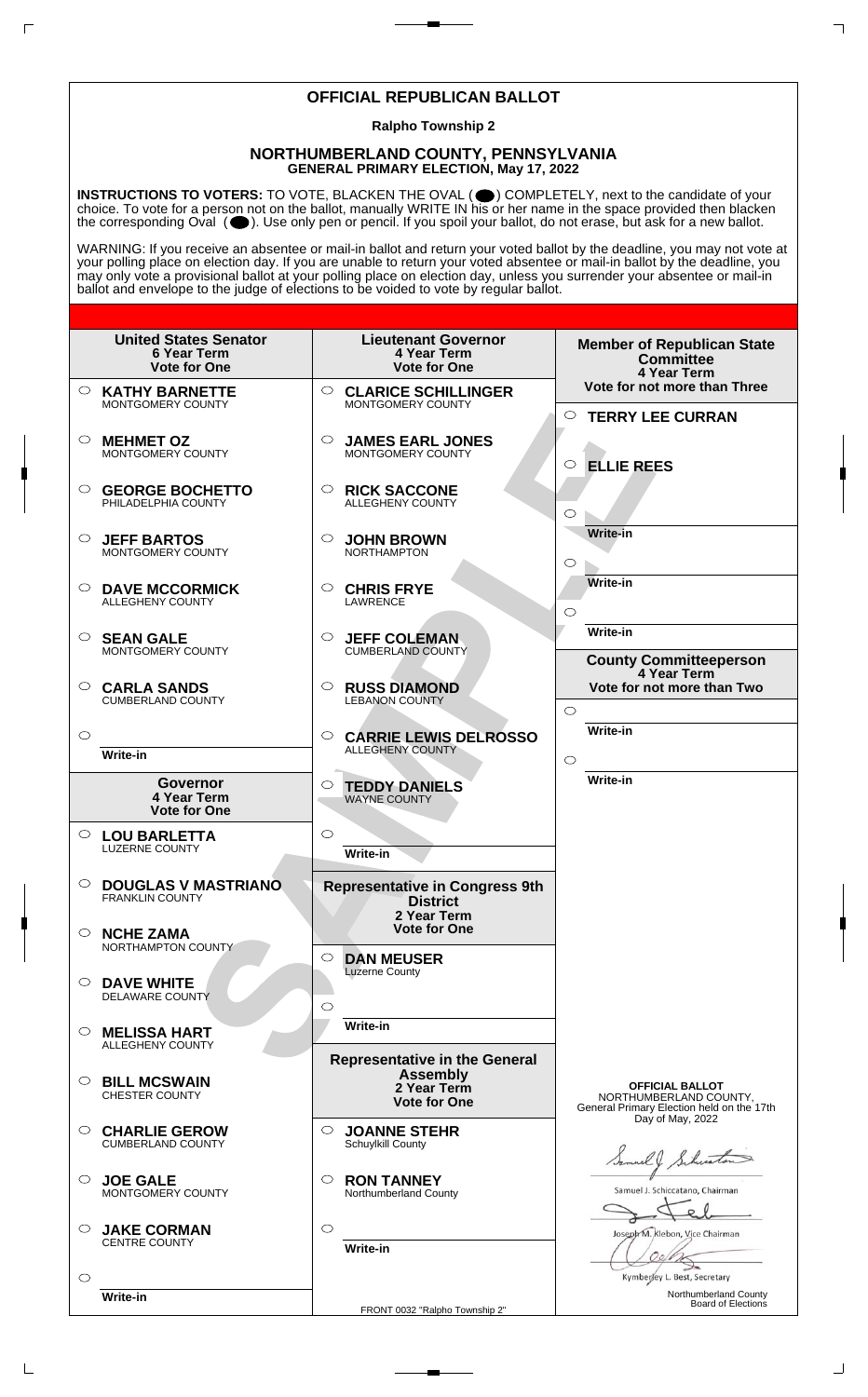**Shamokin City 1**

### **NORTHUMBERLAND COUNTY, PENNSYLVANIA GENERAL PRIMARY ELECTION, May 17, 2022**

**INSTRUCTIONS TO VOTERS:** TO VOTE, BLACKEN THE OVAL ( $\bigcirc$ ) COMPLETELY, next to the candidate of your choice. To vote for a person not on the ballot, manually WRITE IN his or her name in the space provided then blacken the corresponding Oval (  $\bigcirc$  ). Use only pen or pencil. If you spoil your ballot, do not erase, but ask for a new ballot.

WARNING: If you receive an absentee or mail-in ballot and return your voted ballot by the deadline, you may not vote at your polling place on election day. If you are unable to return your voted absentee or mail-in ballot by the deadline, you may only vote a provisional ballot at your polling place on election day, unless you surrender your absentee or mail-in ballot and envelope to the judge of elections to be voided to vote by regular ballot.

|                     | <b>United States Senator</b><br><b>6 Year Term</b><br><b>Vote for One</b> | <b>Lieutenant Governor</b><br>4 Year Term<br><b>Vote for One</b>        | <b>Member of Republican State</b><br><b>Committee</b><br>4 Year Term                          |
|---------------------|---------------------------------------------------------------------------|-------------------------------------------------------------------------|-----------------------------------------------------------------------------------------------|
|                     | <b>KATHY BARNETTE</b><br>MONTGOMERY COUNTY                                | $\circ$<br><b>CLARICE SCHILLINGER</b><br>MONTGOMERY COUNTY              | Vote for not more than Three<br><b>TERRY LEE CURRAN</b><br>$\circ$                            |
| $\circ$             | <b>MEHMET OZ</b><br>MONTGOMERY COUNTY                                     | $\circ$<br><b>JAMES EARL JONES</b><br>MONTGOMERY COUNTY                 | <b>ELLIE REES</b><br>$\circ$                                                                  |
|                     | <b>GEORGE BOCHETTO</b><br>PHILADELPHIA COUNTY                             | <b>RICK SACCONE</b><br>$\circ$<br>ALLEGHENY COUNTY                      | $\circlearrowright$                                                                           |
| $\circ$             | <b>JEFF BARTOS</b><br>MONTGOMERY COUNTY                                   | $\circ$<br><b>JOHN BROWN</b><br><b>NORTHAMPTON</b>                      | Write-in<br>$\circ$                                                                           |
|                     | O DAVE MCCORMICK<br><b>ALLEGHENY COUNTY</b>                               | $\circ$<br><b>CHRIS FRYE</b><br>LAWRENCE                                | <b>Write-in</b><br>$\circ$                                                                    |
| $\circ$             | <b>SEAN GALE</b><br>MONTGOMERY COUNTY                                     | <b>JEFF COLEMAN</b><br>$\circ$<br><b>CUMBERLAND COUNTY</b>              | <b>Write-in</b><br><b>County Committeeperson</b><br>4 Year Term                               |
| $\circ$             | <b>CARLA SANDS</b><br><b>CUMBERLAND COUNTY</b>                            | <b>RUSS DIAMOND</b><br>$\circ$<br><b>LEBANON COUNTY</b>                 | Vote for not more than Two<br>$\circ$                                                         |
| $\circlearrowright$ | Write-in                                                                  | <b>CARRIE LEWIS DELROSSO</b><br>$\circ$<br>ALLEGHENY COUNTY             | <b>Write-in</b><br>$\circ$                                                                    |
|                     | <b>Governor</b><br>4 Year Term<br><b>Vote for One</b>                     | <b>TEDDY DANIELS</b><br>$\circ$<br><b>WAYNE COUNTY</b>                  | <b>Write-in</b>                                                                               |
|                     | $\circ$ LOU BARLETTA<br><b>LUZERNE COUNTY</b>                             | $\circ$<br><b>Write-in</b>                                              |                                                                                               |
| $\circ$             | <b>DOUGLAS V MASTRIANO</b><br><b>FRANKLIN COUNTY</b>                      | <b>Representative in Congress 9th</b><br><b>District</b><br>2 Year Term |                                                                                               |
|                     | $\circ$ NCHE ZAMA<br>NORTHAMPTON COUNTY                                   | <b>Vote for One</b><br>$\circlearrowright$<br><b>DAN MEUSER</b>         |                                                                                               |
| O                   | <b>DAVE WHITE</b><br><b>DELAWARE COUNTY</b>                               | <b>Luzerne County</b><br>$\circlearrowright$                            |                                                                                               |
| O                   | <b>MELISSA HART</b><br><b>ALLEGHENY COUNTY</b>                            | <b>Write-in</b><br><b>Representative in the General</b>                 |                                                                                               |
| O                   | <b>BILL MCSWAIN</b><br>CHESTER COUNTY                                     | <b>Assembly</b><br>2 Year Term<br><b>Vote for One</b>                   | <b>OFFICIAL BALLOT</b><br>NORTHUMBERLAND COUNTY,<br>General Primary Election held on the 17th |
| $\circ$             | <b>CHARLIE GEROW</b><br><b>CUMBERLAND COUNTY</b>                          | <b>JOANNE STEHR</b><br>$\circ$<br>Schuylkill County                     | Day of May, 2022<br>well Schwater                                                             |
| $\circ$             | <b>JOE GALE</b><br>MONTGOMERY COUNTY                                      | <b>RON TANNEY</b><br>O<br>Northumberland County                         | Samuel J. Schiccatano, Chairman                                                               |
| $\circ$             | <b>JAKE CORMAN</b><br><b>CENTRE COUNTY</b>                                | $\circlearrowright$<br><b>Write-in</b>                                  | Joseph M. Klebon, Vice Chairman<br>0010                                                       |
| $\circlearrowright$ |                                                                           |                                                                         | Kymberley L. Best, Secretary                                                                  |
|                     | Write-in                                                                  | FRONT 0033 "Shamokin City 1"                                            | Northumberland County<br>Board of Elections                                                   |

÷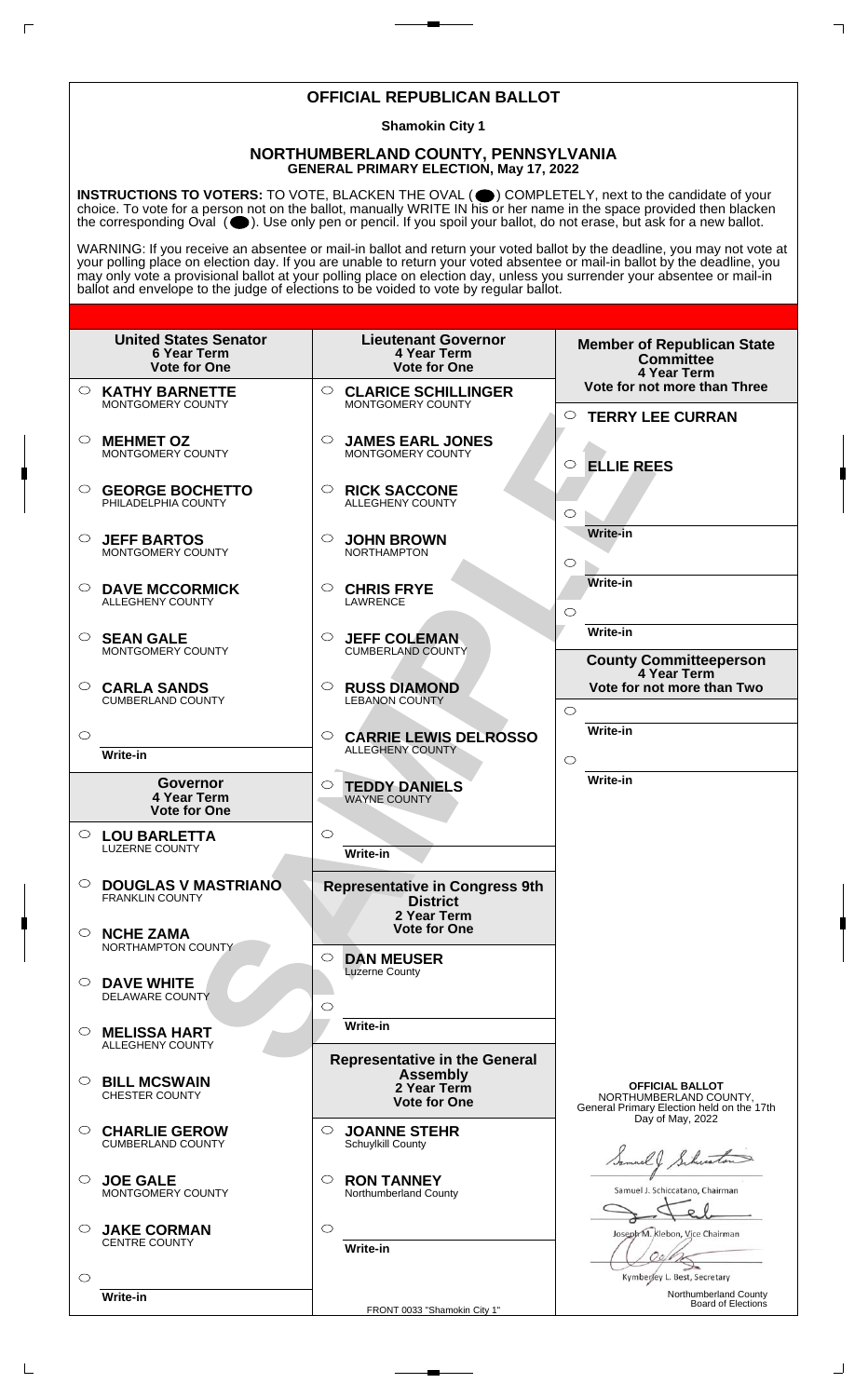**Shamokin City 2**

### **NORTHUMBERLAND COUNTY, PENNSYLVANIA GENERAL PRIMARY ELECTION, May 17, 2022**

**INSTRUCTIONS TO VOTERS:** TO VOTE, BLACKEN THE OVAL ( $\bigcirc$ ) COMPLETELY, next to the candidate of your choice. To vote for a person not on the ballot, manually WRITE IN his or her name in the space provided then blacken the corresponding Oval (  $\bigcirc$  ). Use only pen or pencil. If you spoil your ballot, do not erase, but ask for a new ballot.

WARNING: If you receive an absentee or mail-in ballot and return your voted ballot by the deadline, you may not vote at your polling place on election day. If you are unable to return your voted absentee or mail-in ballot by the deadline, you may only vote a provisional ballot at your polling place on election day, unless you surrender your absentee or mail-in ballot and envelope to the judge of elections to be voided to vote by regular ballot.

|                     | <b>United States Senator</b><br><b>6 Year Term</b><br><b>Vote for One</b> | <b>Lieutenant Governor</b><br>4 Year Term<br><b>Vote for One</b>        | <b>Member of Republican State</b><br><b>Committee</b><br>4 Year Term                          |
|---------------------|---------------------------------------------------------------------------|-------------------------------------------------------------------------|-----------------------------------------------------------------------------------------------|
|                     | $\circ$ KATHY BARNETTE<br>MONTGOMERY COUNTY                               | $\circ$<br><b>CLARICE SCHILLINGER</b><br>MONTGOMERY COUNTY              | Vote for not more than Three<br><b>TERRY LEE CURRAN</b><br>O                                  |
| $\circ$             | <b>MEHMET OZ</b><br>MONTGOMERY COUNTY                                     | $\circ$<br><b>JAMES EARL JONES</b><br>MONTGOMERY COUNTY                 | <b>ELLIE REES</b><br>$\circ$                                                                  |
| $\bigcirc$          | <b>GEORGE BOCHETTO</b><br>PHILADELPHIA COUNTY                             | <b>RICK SACCONE</b><br>$\circ$<br><b>ALLEGHENY COUNTY</b>               | $\circlearrowright$                                                                           |
| $\circ$             | <b>JEFF BARTOS</b><br>MONTGOMERY COUNTY                                   | $\circlearrowright$<br><b>JOHN BROWN</b><br><b>NORTHAMPTON</b>          | <b>Write-in</b><br>$\circ$                                                                    |
| $\circ$             | <b>DAVE MCCORMICK</b><br>ALLEGHENY COUNTY                                 | $\circ$<br><b>CHRIS FRYE</b><br>LAWRENCE                                | <b>Write-in</b><br>$\circ$                                                                    |
| $\circ$             | <b>SEAN GALE</b><br>MONTGOMERY COUNTY                                     | <b>JEFF COLEMAN</b><br>$\circ$<br><b>CUMBERLAND COUNTY</b>              | <b>Write-in</b><br><b>County Committeeperson</b><br>4 Year Term                               |
| $\circ$             | <b>CARLA SANDS</b><br><b>CUMBERLAND COUNTY</b>                            | <b>RUSS DIAMOND</b><br>$\circ$<br><b>LEBANON COUNTY</b>                 | Vote for not more than Two<br>$\circ$                                                         |
| $\circlearrowright$ | <b>Write-in</b>                                                           | <b>CARRIE LEWIS DELROSSO</b><br>$\circ$<br>ALLEGHENY COUNTY             | <b>Write-in</b><br>$\circ$                                                                    |
|                     | <b>Governor</b><br>4 Year Term<br><b>Vote for One</b>                     | O<br><b>TEDDY DANIELS</b><br><b>WAYNE COUNTY</b>                        | <b>Write-in</b>                                                                               |
|                     | $\circ$ LOU BARLETTA<br><b>LUZERNE COUNTY</b>                             | $\circ$<br><b>Write-in</b>                                              |                                                                                               |
| $\circ$             | <b>DOUGLAS V MASTRIANO</b><br><b>FRANKLIN COUNTY</b>                      | <b>Representative in Congress 9th</b><br><b>District</b><br>2 Year Term |                                                                                               |
|                     | $\circ$ NCHE ZAMA<br>NORTHAMPTON COUNTY                                   | <b>Vote for One</b><br>$\circ$<br><b>DAN MEUSER</b>                     |                                                                                               |
| O                   | <b>DAVE WHITE</b><br>DELAWARE COUNTY                                      | <b>Luzerne County</b><br>$\circ$                                        |                                                                                               |
| $\circ$             | <b>MELISSA HART</b><br><b>ALLEGHENY COUNTY</b>                            | Write-in<br><b>Representative in the General</b>                        |                                                                                               |
| O                   | <b>BILL MCSWAIN</b><br><b>CHESTER COUNTY</b>                              | <b>Assembly</b><br>2 Year Term<br><b>Vote for One</b>                   | <b>OFFICIAL BALLOT</b><br>NORTHUMBERLAND COUNTY,<br>General Primary Election held on the 17th |
| $\circ$             | <b>CHARLIE GEROW</b><br><b>CUMBERLAND COUNTY</b>                          | $\circ$<br><b>JOANNE STEHR</b><br>Schuylkill County                     | Day of May, 2022<br>muell Schweiten                                                           |
| $\circ$             | <b>JOE GALE</b><br>MONTGOMERY COUNTY                                      | $\circ$<br><b>RON TANNEY</b><br>Northumberland County                   | Samuel J. Schiccatano, Chairman                                                               |
| O                   | <b>JAKE CORMAN</b><br><b>CENTRE COUNTY</b>                                | $\circlearrowright$<br><b>Write-in</b>                                  | Joseph M. Klebon, Vice Chairman<br>004                                                        |
| $\circlearrowright$ |                                                                           |                                                                         | Kymberley L. Best, Secretary                                                                  |
|                     | <b>Write-in</b>                                                           | FRONT 0034 "Shamokin City 2"                                            | Northumberland County<br>Board of Elections                                                   |

÷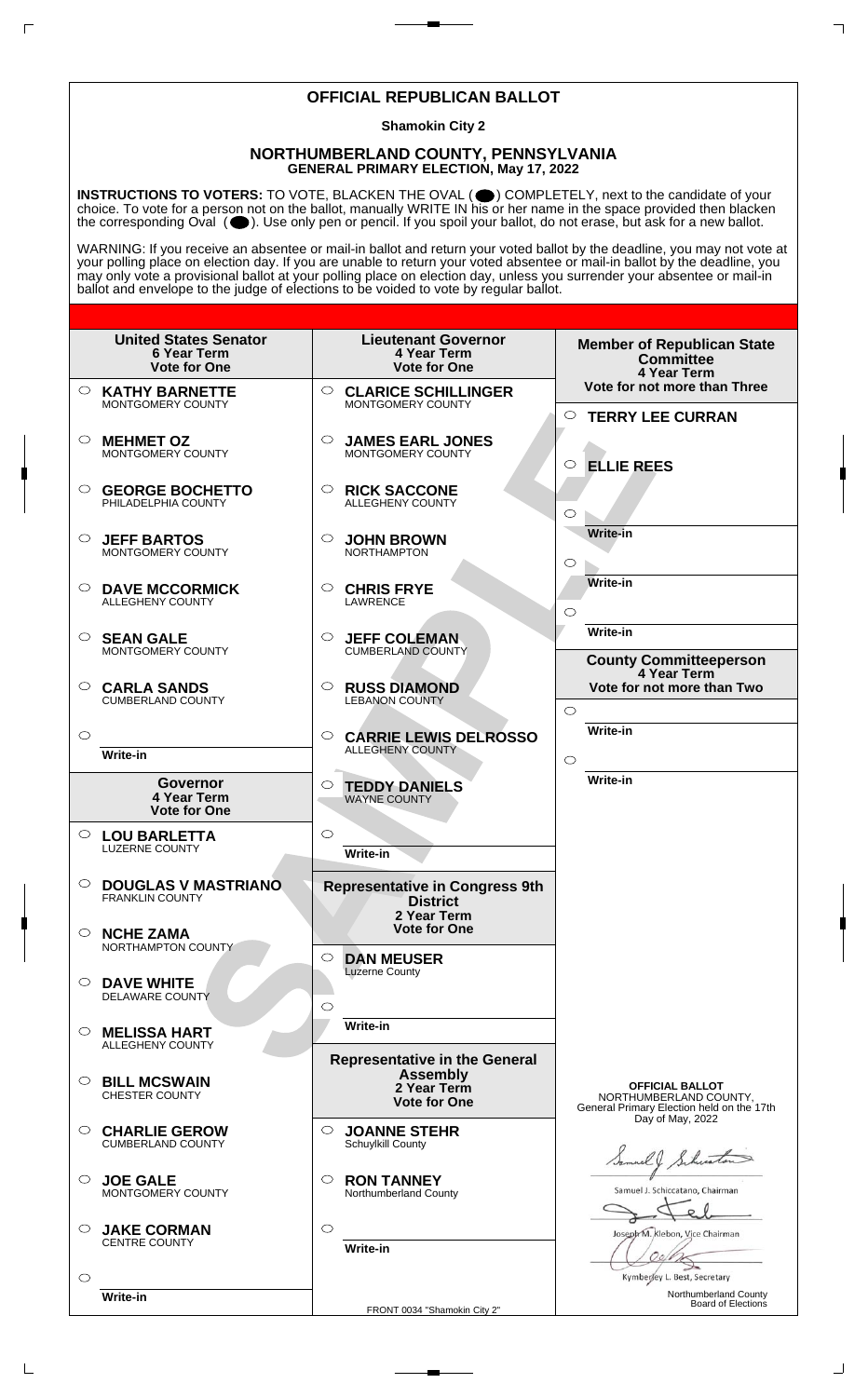$\Gamma$ 

 $\Box$ 

**Shamokin City 3**

### **NORTHUMBERLAND COUNTY, PENNSYLVANIA GENERAL PRIMARY ELECTION, May 17, 2022**

**INSTRUCTIONS TO VOTERS:** TO VOTE, BLACKEN THE OVAL ( $\bigcirc$ ) COMPLETELY, next to the candidate of your choice. To vote for a person not on the ballot, manually WRITE IN his or her name in the space provided then blacken the corresponding Oval (  $\bigcirc$  ). Use only pen or pencil. If you spoil your ballot, do not erase, but ask for a new ballot.

WARNING: If you receive an absentee or mail-in ballot and return your voted ballot by the deadline, you may not vote at your polling place on election day. If you are unable to return your voted absentee or mail-in ballot by the deadline, you may only vote a provisional ballot at your polling place on election day, unless you surrender your absentee or mail-in ballot and envelope to the judge of elections to be voided to vote by regular ballot.

|                     | <b>United States Senator</b><br>6 Year Term<br><b>Vote for One</b> | <b>Lieutenant Governor</b><br>4 Year Term<br><b>Vote for One</b>             | <b>Member of Republican State</b><br><b>Committee</b><br>4 Year Term                                              |
|---------------------|--------------------------------------------------------------------|------------------------------------------------------------------------------|-------------------------------------------------------------------------------------------------------------------|
|                     | $\circ$ KATHY BARNETTE<br>MONTGOMERY COUNTY                        | $\circ$<br><b>CLARICE SCHILLINGER</b><br>MONTGOMERY COUNTY                   | Vote for not more than Three<br><b>TERRY LEE CURRAN</b><br>O                                                      |
| $\circ$             | <b>MEHMET OZ</b><br>MONTGOMERY COUNTY                              | $\circ$<br><b>JAMES EARL JONES</b><br>MONTGOMERY COUNTY                      | <b>ELLIE REES</b><br>$\circ$                                                                                      |
| $\circ$             | <b>GEORGE BOCHETTO</b><br>PHILADELPHIA COUNTY                      | <b>RICK SACCONE</b><br>$\circ$<br>ALLEGHENY COUNTY                           | $\circ$                                                                                                           |
| $\circ$             | <b>JEFF BARTOS</b><br>MONTGOMERY COUNTY                            | $\circ$<br><b>JOHN BROWN</b><br><b>NORTHAMPTON</b>                           | Write-in<br>$\circ$                                                                                               |
| $\circ$             | <b>DAVE MCCORMICK</b><br><b>ALLEGHENY COUNTY</b>                   | <b>CHRIS FRYE</b><br>$\circ$<br><b>LAWRENCE</b>                              | <b>Write-in</b><br>$\circ$                                                                                        |
| $\circ$             | <b>SEAN GALE</b><br>MONTGOMERY COUNTY                              | <b>JEFF COLEMAN</b><br>O<br><b>CUMBERLAND COUNTY</b>                         | <b>Write-in</b><br><b>County Committeeperson</b><br>4 Year Term                                                   |
| $\circ$             | <b>CARLA SANDS</b><br><b>CUMBERLAND COUNTY</b>                     | <b>RUSS DIAMOND</b><br>$\circ$<br><b>LEBANON COUNTY</b>                      | Vote for not more than Two<br>$\circ$                                                                             |
| $\circlearrowright$ | <b>Write-in</b>                                                    | <b>CARRIE LEWIS DELROSSO</b><br>$\circ$<br>ALLEGHENY COUNTY                  | Write-in<br>$\circ$                                                                                               |
|                     | <b>Governor</b><br>4 Year Term<br><b>Vote for One</b>              | <b>TEDDY DANIELS</b><br>O<br><b>WAYNE COUNTY</b>                             | Write-in                                                                                                          |
|                     | $\circ$ LOU BARLETTA<br>LUZERNE COUNTY                             | $\circ$<br><b>Write-in</b>                                                   |                                                                                                                   |
| $\circ$             | <b>DOUGLAS V MASTRIANO</b><br><b>FRANKLIN COUNTY</b>               | <b>Representative in Congress 9th</b><br><b>District</b><br>2 Year Term      |                                                                                                                   |
|                     | <b>NCHE ZAMA</b><br>NORTHAMPTON COUNTY                             | <b>Vote for One</b><br>$\circ$<br><b>DAN MEUSER</b><br><b>Luzerne County</b> |                                                                                                                   |
| O                   | <b>DAVE WHITE</b><br><b>DELAWARE COUNTY</b>                        | $\circ$                                                                      |                                                                                                                   |
| O                   | <b>MELISSA HART</b><br><b>ALLEGHENY COUNTY</b>                     | <b>Write-in</b><br><b>Representative in the General</b>                      |                                                                                                                   |
| $\circlearrowright$ | <b>BILL MCSWAIN</b><br><b>CHESTER COUNTY</b>                       | <b>Assembly</b><br>2 Year Term<br><b>Vote for One</b>                        | <b>OFFICIAL BALLOT</b><br>NORTHUMBERLAND COUNTY,<br>General Primary Election held on the 17th<br>Day of May, 2022 |
| $\circlearrowright$ | <b>CHARLIE GEROW</b><br><b>CUMBERLAND COUNTY</b>                   | $\circ$<br><b>JOANNE STEHR</b><br>Schuylkill County                          |                                                                                                                   |
| $\circlearrowright$ | <b>JOE GALE</b><br>MONTGOMERY COUNTY                               | <b>RON TANNEY</b><br>O<br>Northumberland County                              | Samuel J. Schiccatano, Chairman                                                                                   |
| $\circlearrowright$ | <b>JAKE CORMAN</b><br><b>CENTRE COUNTY</b>                         | $\circ$<br><b>Write-in</b>                                                   | Joseph M. Klebon, Vice Chairman<br>00/0                                                                           |
| $\circlearrowright$ | <b>Write-in</b>                                                    |                                                                              | Kymberley L. Best, Secretary<br>Northumberland County                                                             |
|                     |                                                                    | FRONT 0036 "Shamokin City 3"                                                 | Board of Elections                                                                                                |

÷

 $\overline{\phantom{a}}$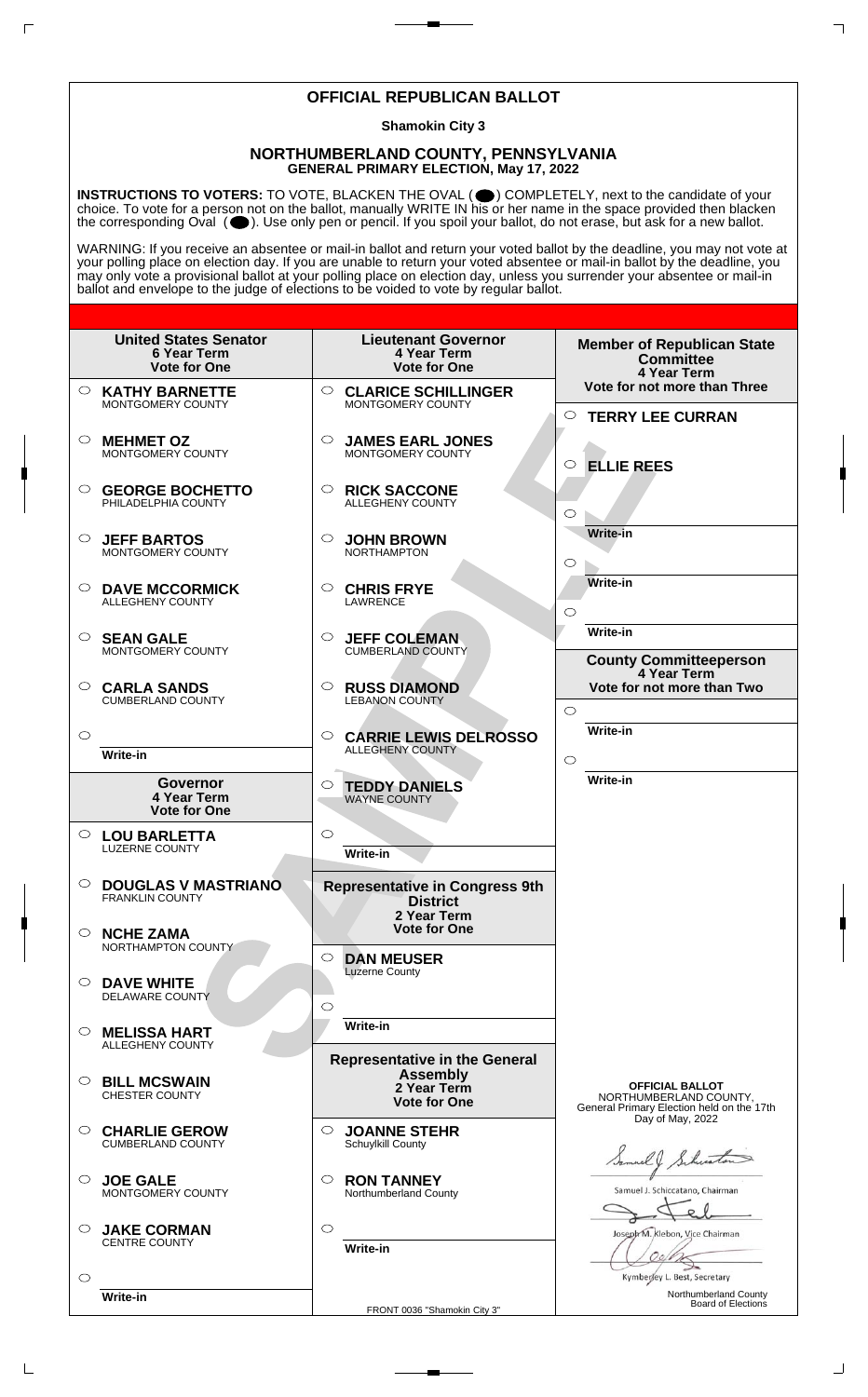**Shamokin City 4**

### **NORTHUMBERLAND COUNTY, PENNSYLVANIA GENERAL PRIMARY ELECTION, May 17, 2022**

**INSTRUCTIONS TO VOTERS:** TO VOTE, BLACKEN THE OVAL ( $\bigcirc$ ) COMPLETELY, next to the candidate of your choice. To vote for a person not on the ballot, manually WRITE IN his or her name in the space provided then blacken the corresponding Oval (  $\bigcirc$  ). Use only pen or pencil. If you spoil your ballot, do not erase, but ask for a new ballot.

WARNING: If you receive an absentee or mail-in ballot and return your voted ballot by the deadline, you may not vote at your polling place on election day. If you are unable to return your voted absentee or mail-in ballot by the deadline, you may only vote a provisional ballot at your polling place on election day, unless you surrender your absentee or mail-in ballot and envelope to the judge of elections to be voided to vote by regular ballot.

|                     | <b>United States Senator</b><br><b>6 Year Term</b><br><b>Vote for One</b> | <b>Lieutenant Governor</b><br>4 Year Term<br><b>Vote for One</b>        | <b>Member of Republican State</b><br><b>Committee</b><br>4 Year Term                          |
|---------------------|---------------------------------------------------------------------------|-------------------------------------------------------------------------|-----------------------------------------------------------------------------------------------|
|                     | $\circ$ KATHY BARNETTE<br>MONTGOMERY COUNTY                               | $\circ$<br><b>CLARICE SCHILLINGER</b><br>MONTGOMERY COUNTY              | Vote for not more than Three<br><b>TERRY LEE CURRAN</b><br>O                                  |
| $\circ$             | <b>MEHMET OZ</b><br>MONTGOMERY COUNTY                                     | $\circ$<br><b>JAMES EARL JONES</b><br>MONTGOMERY COUNTY                 | <b>ELLIE REES</b><br>$\circ$                                                                  |
| $\bigcirc$          | <b>GEORGE BOCHETTO</b><br>PHILADELPHIA COUNTY                             | <b>RICK SACCONE</b><br>$\circ$<br><b>ALLEGHENY COUNTY</b>               | $\circlearrowright$                                                                           |
| $\circ$             | <b>JEFF BARTOS</b><br>MONTGOMERY COUNTY                                   | $\circlearrowright$<br><b>JOHN BROWN</b><br><b>NORTHAMPTON</b>          | <b>Write-in</b><br>$\circ$                                                                    |
| $\circ$             | <b>DAVE MCCORMICK</b><br>ALLEGHENY COUNTY                                 | $\circ$<br><b>CHRIS FRYE</b><br>LAWRENCE                                | <b>Write-in</b><br>$\circ$                                                                    |
| $\circ$             | <b>SEAN GALE</b><br>MONTGOMERY COUNTY                                     | <b>JEFF COLEMAN</b><br>$\circ$<br><b>CUMBERLAND COUNTY</b>              | <b>Write-in</b><br><b>County Committeeperson</b><br>4 Year Term                               |
| $\circ$             | <b>CARLA SANDS</b><br><b>CUMBERLAND COUNTY</b>                            | <b>RUSS DIAMOND</b><br>$\circ$<br><b>LEBANON COUNTY</b>                 | Vote for not more than Two<br>$\circ$                                                         |
| $\circlearrowright$ | <b>Write-in</b>                                                           | <b>CARRIE LEWIS DELROSSO</b><br>$\circ$<br>ALLEGHENY COUNTY             | <b>Write-in</b><br>$\circ$                                                                    |
|                     | <b>Governor</b><br>4 Year Term<br><b>Vote for One</b>                     | O<br><b>TEDDY DANIELS</b><br><b>WAYNE COUNTY</b>                        | <b>Write-in</b>                                                                               |
|                     | $\circ$ LOU BARLETTA<br><b>LUZERNE COUNTY</b>                             | $\circ$<br><b>Write-in</b>                                              |                                                                                               |
| $\circ$             | <b>DOUGLAS V MASTRIANO</b><br><b>FRANKLIN COUNTY</b>                      | <b>Representative in Congress 9th</b><br><b>District</b><br>2 Year Term |                                                                                               |
|                     | $\circ$ NCHE ZAMA<br>NORTHAMPTON COUNTY                                   | <b>Vote for One</b><br>$\circ$<br><b>DAN MEUSER</b>                     |                                                                                               |
| O                   | <b>DAVE WHITE</b><br>DELAWARE COUNTY                                      | <b>Luzerne County</b><br>$\circ$                                        |                                                                                               |
| $\circ$             | <b>MELISSA HART</b><br><b>ALLEGHENY COUNTY</b>                            | Write-in<br><b>Representative in the General</b>                        |                                                                                               |
| O                   | <b>BILL MCSWAIN</b><br><b>CHESTER COUNTY</b>                              | <b>Assembly</b><br>2 Year Term<br><b>Vote for One</b>                   | <b>OFFICIAL BALLOT</b><br>NORTHUMBERLAND COUNTY,<br>General Primary Election held on the 17th |
| $\circ$             | <b>CHARLIE GEROW</b><br><b>CUMBERLAND COUNTY</b>                          | $\circ$<br><b>JOANNE STEHR</b><br>Schuylkill County                     | Day of May, 2022<br>muell Schweiten                                                           |
| $\circ$             | <b>JOE GALE</b><br>MONTGOMERY COUNTY                                      | $\circ$<br><b>RON TANNEY</b><br>Northumberland County                   | Samuel J. Schiccatano, Chairman                                                               |
| O                   | <b>JAKE CORMAN</b><br><b>CENTRE COUNTY</b>                                | $\circlearrowright$<br><b>Write-in</b>                                  | Joseph M. Klebon, Vice Chairman<br>004                                                        |
| $\circlearrowright$ |                                                                           |                                                                         | Kymberley L. Best, Secretary                                                                  |
|                     | <b>Write-in</b>                                                           | FRONT 0037 "Shamokin City 4"                                            | Northumberland County<br>Board of Elections                                                   |

÷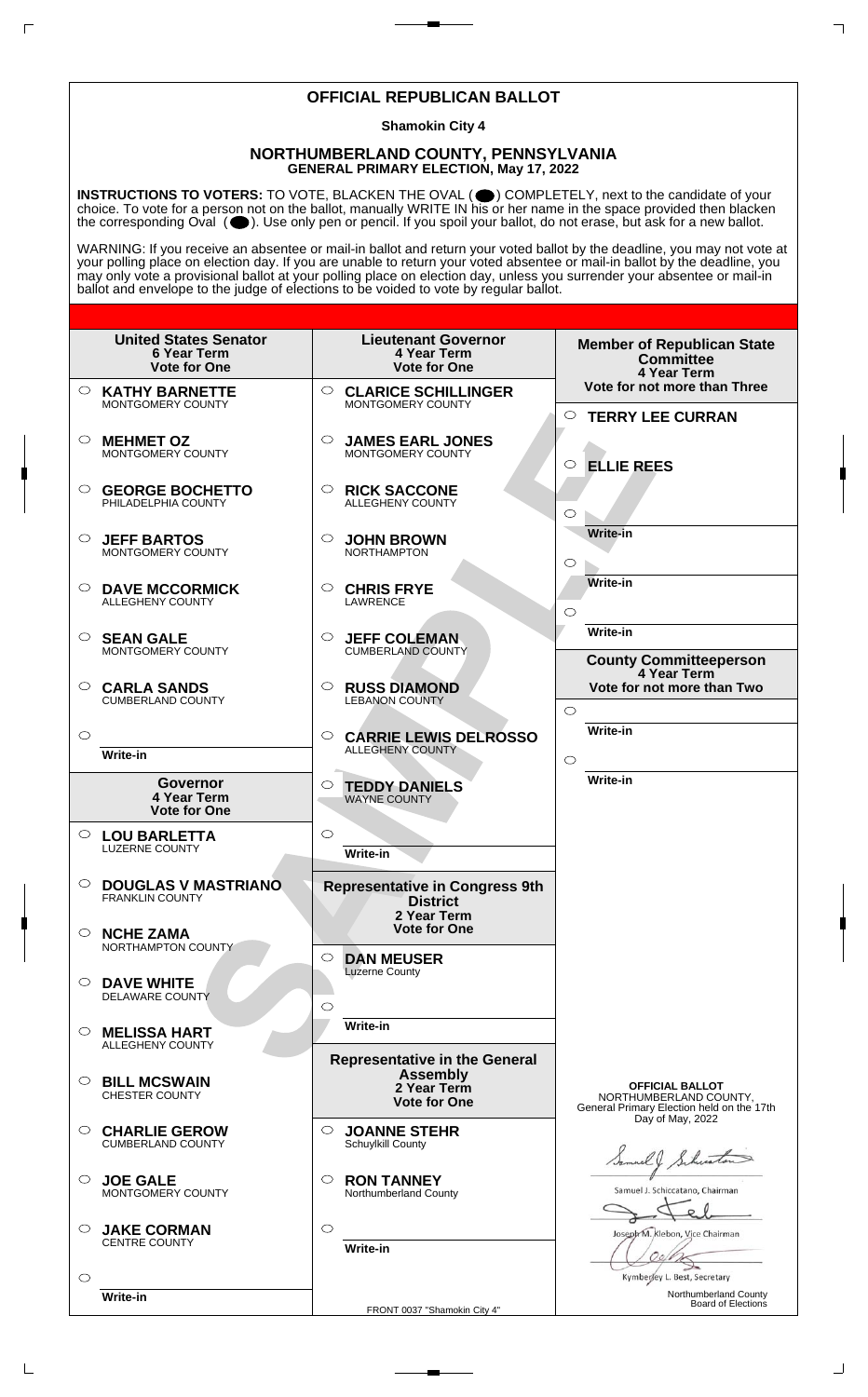**Shamokin City 5**

### **NORTHUMBERLAND COUNTY, PENNSYLVANIA GENERAL PRIMARY ELECTION, May 17, 2022**

**INSTRUCTIONS TO VOTERS:** TO VOTE, BLACKEN THE OVAL ( $\bigcirc$ ) COMPLETELY, next to the candidate of your choice. To vote for a person not on the ballot, manually WRITE IN his or her name in the space provided then blacken the corresponding Oval (  $\bigcirc$  ). Use only pen or pencil. If you spoil your ballot, do not erase, but ask for a new ballot.

WARNING: If you receive an absentee or mail-in ballot and return your voted ballot by the deadline, you may not vote at your polling place on election day. If you are unable to return your voted absentee or mail-in ballot by the deadline, you may only vote a provisional ballot at your polling place on election day, unless you surrender your absentee or mail-in ballot and envelope to the judge of elections to be voided to vote by regular ballot.

|                     | <b>United States Senator</b><br><b>6 Year Term</b><br><b>Vote for One</b> | <b>Lieutenant Governor</b><br>4 Year Term<br><b>Vote for One</b>        | <b>Member of Republican State</b><br><b>Committee</b><br>4 Year Term                          |
|---------------------|---------------------------------------------------------------------------|-------------------------------------------------------------------------|-----------------------------------------------------------------------------------------------|
|                     | $\circ$ KATHY BARNETTE<br>MONTGOMERY COUNTY                               | $\circ$<br><b>CLARICE SCHILLINGER</b><br>MONTGOMERY COUNTY              | Vote for not more than Three<br><b>TERRY LEE CURRAN</b><br>O                                  |
| $\circ$             | <b>MEHMET OZ</b><br>MONTGOMERY COUNTY                                     | $\circ$<br><b>JAMES EARL JONES</b><br>MONTGOMERY COUNTY                 | <b>ELLIE REES</b><br>$\circ$                                                                  |
| $\bigcirc$          | <b>GEORGE BOCHETTO</b><br>PHILADELPHIA COUNTY                             | <b>RICK SACCONE</b><br>$\circ$<br><b>ALLEGHENY COUNTY</b>               | $\circlearrowright$                                                                           |
| $\circ$             | <b>JEFF BARTOS</b><br>MONTGOMERY COUNTY                                   | $\circlearrowright$<br><b>JOHN BROWN</b><br><b>NORTHAMPTON</b>          | <b>Write-in</b><br>$\circ$                                                                    |
| $\circ$             | <b>DAVE MCCORMICK</b><br>ALLEGHENY COUNTY                                 | $\circ$<br><b>CHRIS FRYE</b><br>LAWRENCE                                | <b>Write-in</b><br>$\circ$                                                                    |
| $\circ$             | <b>SEAN GALE</b><br>MONTGOMERY COUNTY                                     | <b>JEFF COLEMAN</b><br>$\circ$<br><b>CUMBERLAND COUNTY</b>              | <b>Write-in</b><br><b>County Committeeperson</b><br>4 Year Term                               |
| $\circ$             | <b>CARLA SANDS</b><br><b>CUMBERLAND COUNTY</b>                            | <b>RUSS DIAMOND</b><br>$\circ$<br><b>LEBANON COUNTY</b>                 | Vote for not more than Two<br>$\circ$                                                         |
| $\circlearrowright$ | <b>Write-in</b>                                                           | <b>CARRIE LEWIS DELROSSO</b><br>$\circ$<br>ALLEGHENY COUNTY             | <b>Write-in</b><br>$\circ$                                                                    |
|                     | <b>Governor</b><br>4 Year Term<br><b>Vote for One</b>                     | O<br><b>TEDDY DANIELS</b><br><b>WAYNE COUNTY</b>                        | <b>Write-in</b>                                                                               |
|                     | $\circ$ LOU BARLETTA<br><b>LUZERNE COUNTY</b>                             | $\circ$<br><b>Write-in</b>                                              |                                                                                               |
| $\circ$             | <b>DOUGLAS V MASTRIANO</b><br><b>FRANKLIN COUNTY</b>                      | <b>Representative in Congress 9th</b><br><b>District</b><br>2 Year Term |                                                                                               |
|                     | $\circ$ NCHE ZAMA<br>NORTHAMPTON COUNTY                                   | <b>Vote for One</b><br>$\circ$<br><b>DAN MEUSER</b>                     |                                                                                               |
| O                   | <b>DAVE WHITE</b><br>DELAWARE COUNTY                                      | <b>Luzerne County</b><br>$\circ$                                        |                                                                                               |
| $\circ$             | <b>MELISSA HART</b><br><b>ALLEGHENY COUNTY</b>                            | Write-in<br><b>Representative in the General</b>                        |                                                                                               |
| O                   | <b>BILL MCSWAIN</b><br><b>CHESTER COUNTY</b>                              | <b>Assembly</b><br>2 Year Term<br><b>Vote for One</b>                   | <b>OFFICIAL BALLOT</b><br>NORTHUMBERLAND COUNTY,<br>General Primary Election held on the 17th |
| $\circ$             | <b>CHARLIE GEROW</b><br><b>CUMBERLAND COUNTY</b>                          | $\circ$<br><b>JOANNE STEHR</b><br>Schuylkill County                     | Day of May, 2022<br>muell Schweiten                                                           |
| $\circ$             | <b>JOE GALE</b><br>MONTGOMERY COUNTY                                      | $\circ$<br><b>RON TANNEY</b><br>Northumberland County                   | Samuel J. Schiccatano, Chairman                                                               |
| O                   | <b>JAKE CORMAN</b><br><b>CENTRE COUNTY</b>                                | $\circlearrowright$<br><b>Write-in</b>                                  | Joseph M. Klebon, Vice Chairman<br>004                                                        |
| $\circlearrowright$ |                                                                           |                                                                         | Kymberley L. Best, Secretary                                                                  |
|                     | <b>Write-in</b>                                                           | FRONT 0039 "Shamokin City 5"                                            | Northumberland County<br>Board of Elections                                                   |

÷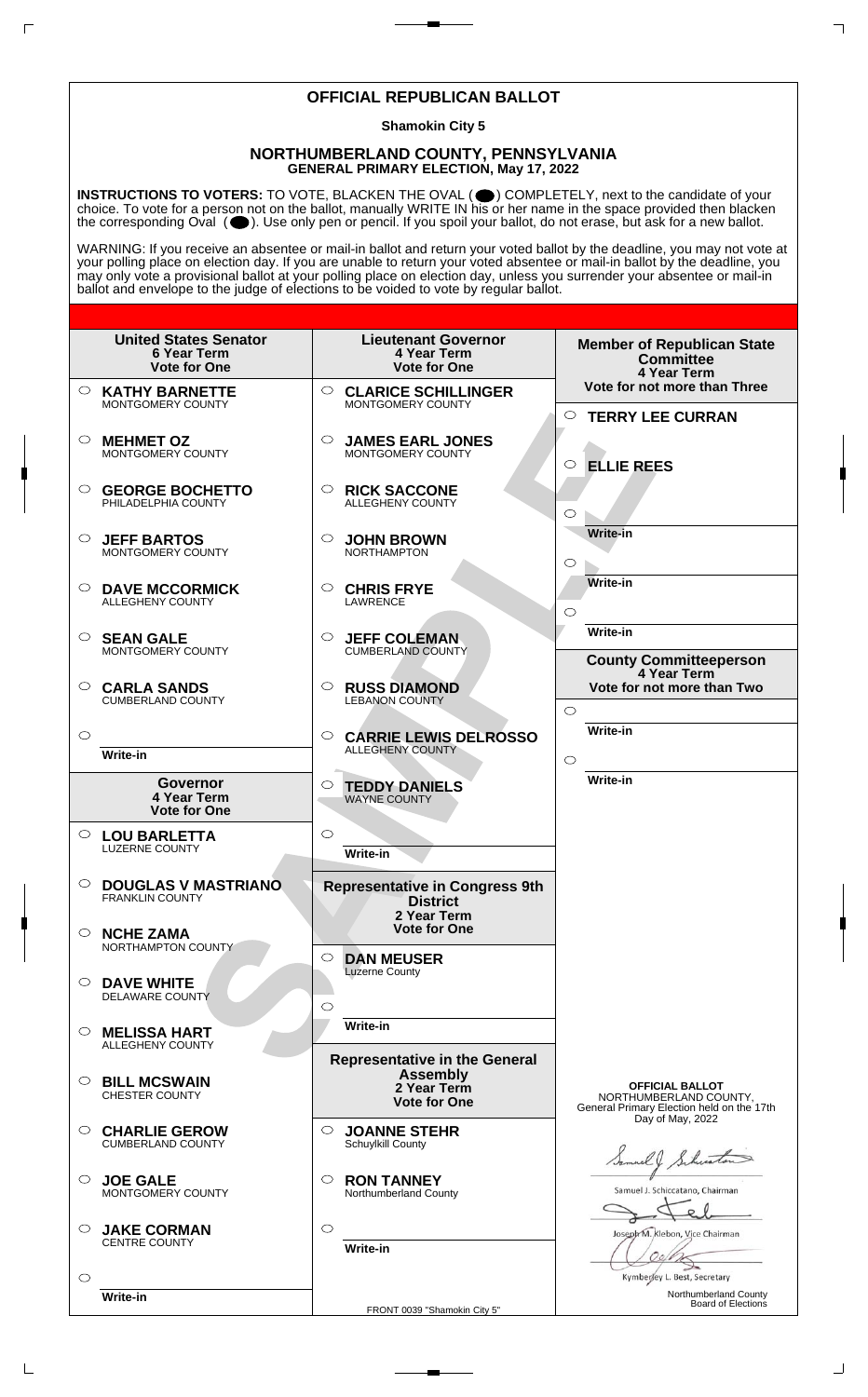**Shamokin City 6**

### **NORTHUMBERLAND COUNTY, PENNSYLVANIA GENERAL PRIMARY ELECTION, May 17, 2022**

**INSTRUCTIONS TO VOTERS:** TO VOTE, BLACKEN THE OVAL ( $\bigcirc$ ) COMPLETELY, next to the candidate of your choice. To vote for a person not on the ballot, manually WRITE IN his or her name in the space provided then blacken the corresponding Oval (  $\bigcirc$  ). Use only pen or pencil. If you spoil your ballot, do not erase, but ask for a new ballot.

WARNING: If you receive an absentee or mail-in ballot and return your voted ballot by the deadline, you may not vote at your polling place on election day. If you are unable to return your voted absentee or mail-in ballot by the deadline, you may only vote a provisional ballot at your polling place on election day, unless you surrender your absentee or mail-in ballot and envelope to the judge of elections to be voided to vote by regular ballot.

|                     | <b>United States Senator</b><br><b>6 Year Term</b><br><b>Vote for One</b> | <b>Lieutenant Governor</b><br>4 Year Term<br><b>Vote for One</b>             | <b>Member of Republican State</b><br><b>Committee</b><br>4 Year Term                          |
|---------------------|---------------------------------------------------------------------------|------------------------------------------------------------------------------|-----------------------------------------------------------------------------------------------|
|                     | $\circ$ KATHY BARNETTE<br>MONTGOMERY COUNTY                               | $\circ$<br><b>CLARICE SCHILLINGER</b><br>MONTGOMERY COUNTY                   | Vote for not more than Three<br><b>TERRY LEE CURRAN</b><br>O                                  |
| $\circ$             | <b>MEHMET OZ</b><br>MONTGOMERY COUNTY                                     | $\circ$<br><b>JAMES EARL JONES</b><br>MONTGOMERY COUNTY                      | <b>ELLIE REES</b><br>$\circ$                                                                  |
| $\bigcirc$          | <b>GEORGE BOCHETTO</b><br>PHILADELPHIA COUNTY                             | <b>RICK SACCONE</b><br>$\circ$<br><b>ALLEGHENY COUNTY</b>                    | $\circlearrowright$                                                                           |
| $\circ$             | <b>JEFF BARTOS</b><br>MONTGOMERY COUNTY                                   | $\circlearrowright$<br><b>JOHN BROWN</b><br><b>NORTHAMPTON</b>               | <b>Write-in</b><br>$\circ$                                                                    |
| $\circ$             | <b>DAVE MCCORMICK</b><br>ALLEGHENY COUNTY                                 | $\circ$<br><b>CHRIS FRYE</b><br>LAWRENCE                                     | <b>Write-in</b><br>$\circ$                                                                    |
| $\circ$             | <b>SEAN GALE</b><br>MONTGOMERY COUNTY                                     | <b>JEFF COLEMAN</b><br>$\circ$<br><b>CUMBERLAND COUNTY</b>                   | <b>Write-in</b><br><b>County Committeeperson</b><br>4 Year Term                               |
| $\circ$             | <b>CARLA SANDS</b><br><b>CUMBERLAND COUNTY</b>                            | <b>RUSS DIAMOND</b><br>$\circ$<br><b>LEBANON COUNTY</b>                      | Vote for not more than Two<br>$\circ$                                                         |
| $\circlearrowright$ | <b>Write-in</b>                                                           | <b>CARRIE LEWIS DELROSSO</b><br>$\circ$<br>ALLEGHENY COUNTY                  | <b>Write-in</b><br>$\circ$                                                                    |
|                     | <b>Governor</b><br>4 Year Term<br><b>Vote for One</b>                     | O<br><b>TEDDY DANIELS</b><br><b>WAYNE COUNTY</b>                             | <b>Write-in</b>                                                                               |
|                     | $\circ$ LOU BARLETTA<br><b>LUZERNE COUNTY</b>                             | $\circ$<br><b>Write-in</b>                                                   |                                                                                               |
| $\circ$             | <b>DOUGLAS V MASTRIANO</b><br><b>FRANKLIN COUNTY</b>                      | <b>Representative in Congress 9th</b><br><b>District</b><br>2 Year Term      |                                                                                               |
|                     | $\circ$ NCHE ZAMA<br>NORTHAMPTON COUNTY                                   | <b>Vote for One</b><br>$\circ$<br><b>DAN MEUSER</b><br><b>Luzerne County</b> |                                                                                               |
| O                   | <b>DAVE WHITE</b><br>DELAWARE COUNTY                                      | $\circ$                                                                      |                                                                                               |
| $\circ$             | <b>MELISSA HART</b><br><b>ALLEGHENY COUNTY</b>                            | Write-in<br><b>Representative in the General</b>                             |                                                                                               |
| O                   | <b>BILL MCSWAIN</b><br><b>CHESTER COUNTY</b>                              | <b>Assembly</b><br>2 Year Term<br><b>Vote for One</b>                        | <b>OFFICIAL BALLOT</b><br>NORTHUMBERLAND COUNTY,<br>General Primary Election held on the 17th |
| $\circ$             | <b>CHARLIE GEROW</b><br><b>CUMBERLAND COUNTY</b>                          | $\circ$<br><b>JOANNE STEHR</b><br>Schuylkill County                          | Day of May, 2022<br>muell Schweiten                                                           |
| $\circ$             | <b>JOE GALE</b><br>MONTGOMERY COUNTY                                      | $\circ$<br><b>RON TANNEY</b><br>Northumberland County                        | Samuel J. Schiccatano, Chairman                                                               |
| O                   | <b>JAKE CORMAN</b><br><b>CENTRE COUNTY</b>                                | $\circlearrowright$<br><b>Write-in</b>                                       | Joseph M. Klebon, Vice Chairman<br>004                                                        |
| $\circlearrowright$ |                                                                           |                                                                              | Kymberley L. Best, Secretary                                                                  |
|                     | <b>Write-in</b>                                                           | FRONT 0041 "Shamokin City 6"                                                 | Northumberland County<br>Board of Elections                                                   |

÷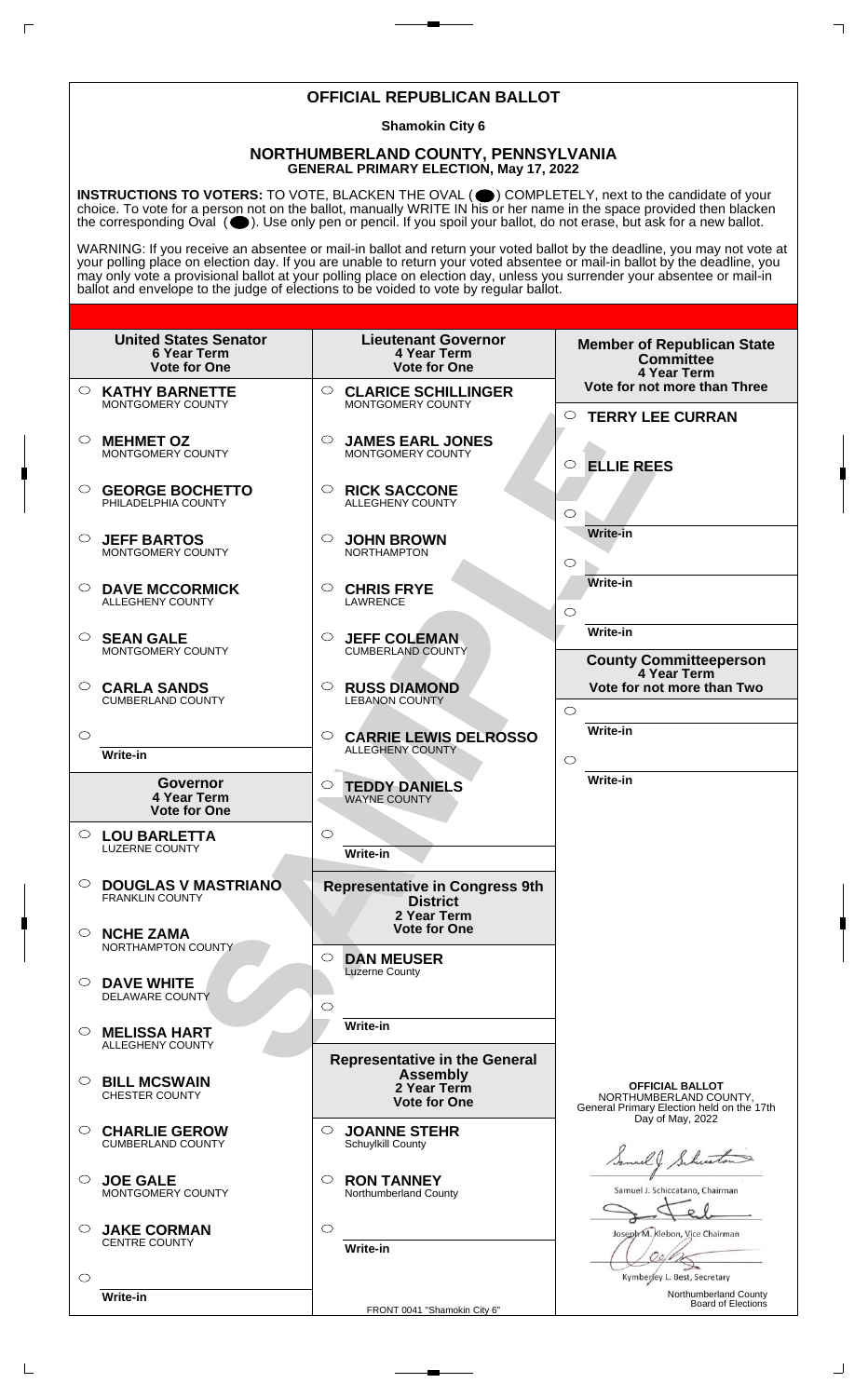**Shamokin City 7**

### **NORTHUMBERLAND COUNTY, PENNSYLVANIA GENERAL PRIMARY ELECTION, May 17, 2022**

**INSTRUCTIONS TO VOTERS:** TO VOTE, BLACKEN THE OVAL ( $\bigcirc$ ) COMPLETELY, next to the candidate of your choice. To vote for a person not on the ballot, manually WRITE IN his or her name in the space provided then blacken the corresponding Oval (  $\bigcirc$  ). Use only pen or pencil. If you spoil your ballot, do not erase, but ask for a new ballot.

WARNING: If you receive an absentee or mail-in ballot and return your voted ballot by the deadline, you may not vote at your polling place on election day. If you are unable to return your voted absentee or mail-in ballot by the deadline, you may only vote a provisional ballot at your polling place on election day, unless you surrender your absentee or mail-in ballot and envelope to the judge of elections to be voided to vote by regular ballot.

|                     | <b>United States Senator</b><br><b>6 Year Term</b><br><b>Vote for One</b> | <b>Lieutenant Governor</b><br>4 Year Term<br><b>Vote for One</b>        | <b>Member of Republican State</b><br><b>Committee</b><br>4 Year Term                          |
|---------------------|---------------------------------------------------------------------------|-------------------------------------------------------------------------|-----------------------------------------------------------------------------------------------|
|                     | $\circ$ KATHY BARNETTE<br>MONTGOMERY COUNTY                               | $\circ$<br><b>CLARICE SCHILLINGER</b><br>MONTGOMERY COUNTY              | Vote for not more than Three<br><b>TERRY LEE CURRAN</b><br>O                                  |
| $\circ$             | <b>MEHMET OZ</b><br>MONTGOMERY COUNTY                                     | $\circ$<br><b>JAMES EARL JONES</b><br>MONTGOMERY COUNTY                 | <b>ELLIE REES</b><br>$\circ$                                                                  |
| $\bigcirc$          | <b>GEORGE BOCHETTO</b><br>PHILADELPHIA COUNTY                             | <b>RICK SACCONE</b><br>$\circ$<br><b>ALLEGHENY COUNTY</b>               | $\circlearrowright$                                                                           |
| $\circ$             | <b>JEFF BARTOS</b><br>MONTGOMERY COUNTY                                   | $\circlearrowright$<br><b>JOHN BROWN</b><br><b>NORTHAMPTON</b>          | <b>Write-in</b><br>$\circ$                                                                    |
| $\circ$             | <b>DAVE MCCORMICK</b><br>ALLEGHENY COUNTY                                 | $\circ$<br><b>CHRIS FRYE</b><br>LAWRENCE                                | <b>Write-in</b><br>$\circ$                                                                    |
| $\circ$             | <b>SEAN GALE</b><br>MONTGOMERY COUNTY                                     | <b>JEFF COLEMAN</b><br>$\circ$<br><b>CUMBERLAND COUNTY</b>              | <b>Write-in</b><br><b>County Committeeperson</b><br>4 Year Term                               |
| $\circ$             | <b>CARLA SANDS</b><br><b>CUMBERLAND COUNTY</b>                            | <b>RUSS DIAMOND</b><br>$\circ$<br><b>LEBANON COUNTY</b>                 | Vote for not more than Two<br>$\circ$                                                         |
| $\circlearrowright$ | <b>Write-in</b>                                                           | <b>CARRIE LEWIS DELROSSO</b><br>$\circ$<br>ALLEGHENY COUNTY             | <b>Write-in</b><br>$\circ$                                                                    |
|                     | <b>Governor</b><br>4 Year Term<br><b>Vote for One</b>                     | O<br><b>TEDDY DANIELS</b><br><b>WAYNE COUNTY</b>                        | <b>Write-in</b>                                                                               |
|                     | $\circ$ LOU BARLETTA<br><b>LUZERNE COUNTY</b>                             | $\circ$<br><b>Write-in</b>                                              |                                                                                               |
| $\circ$             | <b>DOUGLAS V MASTRIANO</b><br><b>FRANKLIN COUNTY</b>                      | <b>Representative in Congress 9th</b><br><b>District</b><br>2 Year Term |                                                                                               |
|                     | $\circ$ NCHE ZAMA<br>NORTHAMPTON COUNTY                                   | <b>Vote for One</b><br>$\circ$<br><b>DAN MEUSER</b>                     |                                                                                               |
| O                   | <b>DAVE WHITE</b><br>DELAWARE COUNTY                                      | <b>Luzerne County</b><br>$\circ$                                        |                                                                                               |
| $\circ$             | <b>MELISSA HART</b><br><b>ALLEGHENY COUNTY</b>                            | Write-in<br><b>Representative in the General</b>                        |                                                                                               |
| O                   | <b>BILL MCSWAIN</b><br><b>CHESTER COUNTY</b>                              | <b>Assembly</b><br>2 Year Term<br><b>Vote for One</b>                   | <b>OFFICIAL BALLOT</b><br>NORTHUMBERLAND COUNTY,<br>General Primary Election held on the 17th |
| $\circ$             | <b>CHARLIE GEROW</b><br><b>CUMBERLAND COUNTY</b>                          | $\circ$<br><b>JOANNE STEHR</b><br>Schuylkill County                     | Day of May, 2022<br>muell Schweiten                                                           |
| $\circ$             | <b>JOE GALE</b><br>MONTGOMERY COUNTY                                      | $\circ$<br><b>RON TANNEY</b><br>Northumberland County                   | Samuel J. Schiccatano, Chairman                                                               |
| O                   | <b>JAKE CORMAN</b><br><b>CENTRE COUNTY</b>                                | $\circlearrowright$<br><b>Write-in</b>                                  | Joseph M. Klebon, Vice Chairman<br>004                                                        |
| $\circlearrowright$ |                                                                           |                                                                         | Kymberley L. Best, Secretary                                                                  |
|                     | <b>Write-in</b>                                                           | FRONT 0043 "Shamokin City 7"                                            | Northumberland County<br>Board of Elections                                                   |

÷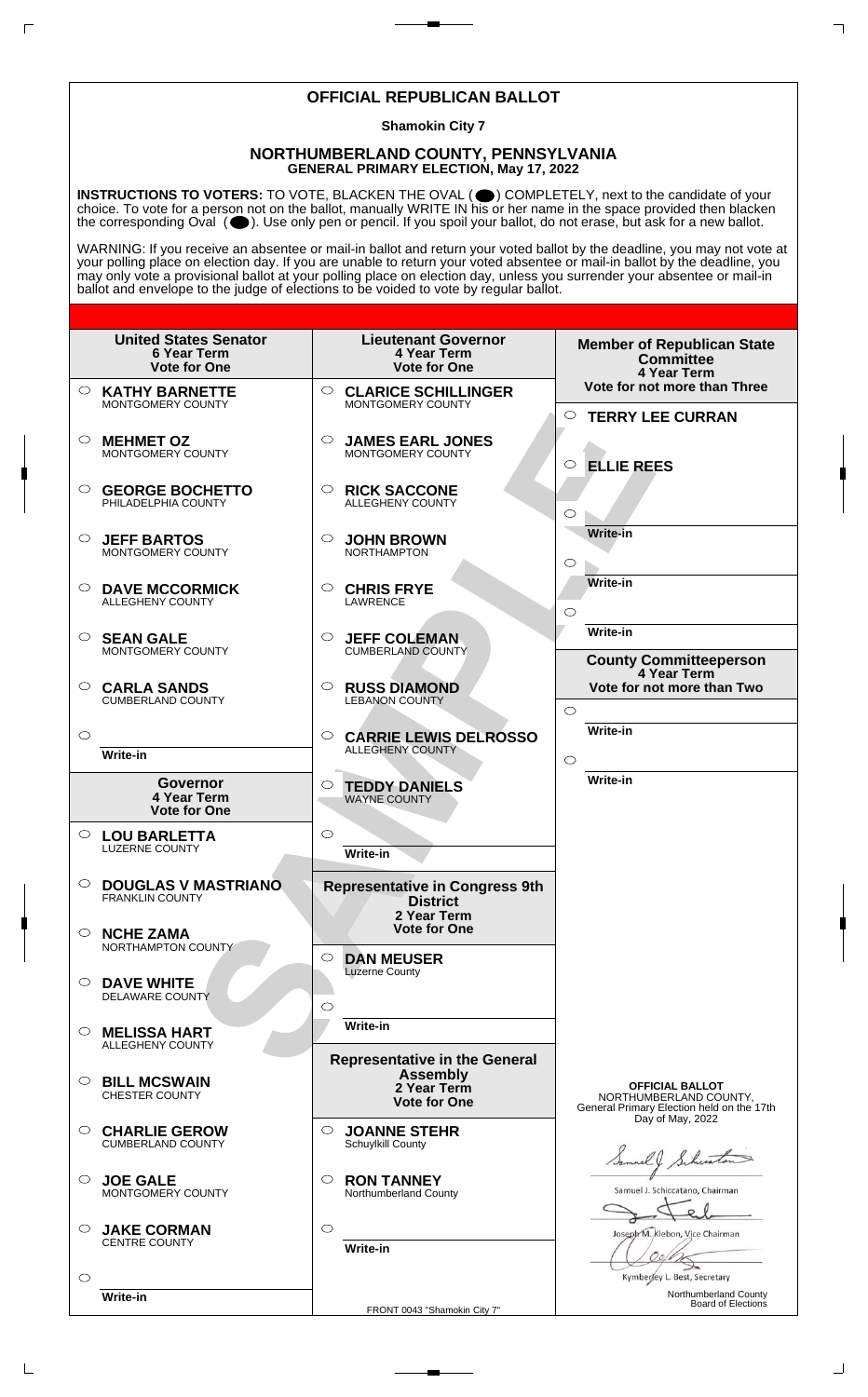**Shamokin City 8**

### **NORTHUMBERLAND COUNTY, PENNSYLVANIA GENERAL PRIMARY ELECTION, May 17, 2022**

**INSTRUCTIONS TO VOTERS:** TO VOTE, BLACKEN THE OVAL ( $\bigcirc$ ) COMPLETELY, next to the candidate of your choice. To vote for a person not on the ballot, manually WRITE IN his or her name in the space provided then blacken the corresponding Oval (  $\bigcirc$  ). Use only pen or pencil. If you spoil your ballot, do not erase, but ask for a new ballot.

WARNING: If you receive an absentee or mail-in ballot and return your voted ballot by the deadline, you may not vote at your polling place on election day. If you are unable to return your voted absentee or mail-in ballot by the deadline, you may only vote a provisional ballot at your polling place on election day, unless you surrender your absentee or mail-in ballot and envelope to the judge of elections to be voided to vote by regular ballot.

|                     | <b>United States Senator</b><br><b>6 Year Term</b><br><b>Vote for One</b> | <b>Lieutenant Governor</b><br>4 Year Term<br><b>Vote for One</b>        | <b>Member of Republican State</b><br><b>Committee</b><br>4 Year Term                          |
|---------------------|---------------------------------------------------------------------------|-------------------------------------------------------------------------|-----------------------------------------------------------------------------------------------|
|                     | $\circ$ KATHY BARNETTE<br>MONTGOMERY COUNTY                               | $\circ$<br><b>CLARICE SCHILLINGER</b><br>MONTGOMERY COUNTY              | Vote for not more than Three<br><b>TERRY LEE CURRAN</b><br>O                                  |
| $\circ$             | <b>MEHMET OZ</b><br>MONTGOMERY COUNTY                                     | $\circ$<br><b>JAMES EARL JONES</b><br>MONTGOMERY COUNTY                 | <b>ELLIE REES</b><br>$\circ$                                                                  |
| $\bigcirc$          | <b>GEORGE BOCHETTO</b><br>PHILADELPHIA COUNTY                             | <b>RICK SACCONE</b><br>$\circ$<br><b>ALLEGHENY COUNTY</b>               | $\circlearrowright$                                                                           |
| $\circ$             | <b>JEFF BARTOS</b><br>MONTGOMERY COUNTY                                   | $\circlearrowright$<br><b>JOHN BROWN</b><br><b>NORTHAMPTON</b>          | <b>Write-in</b><br>$\circ$                                                                    |
| $\circ$             | <b>DAVE MCCORMICK</b><br>ALLEGHENY COUNTY                                 | $\circ$<br><b>CHRIS FRYE</b><br>LAWRENCE                                | <b>Write-in</b><br>$\circ$                                                                    |
| $\circ$             | <b>SEAN GALE</b><br>MONTGOMERY COUNTY                                     | <b>JEFF COLEMAN</b><br>$\circ$<br><b>CUMBERLAND COUNTY</b>              | <b>Write-in</b><br><b>County Committeeperson</b><br>4 Year Term                               |
| $\circ$             | <b>CARLA SANDS</b><br><b>CUMBERLAND COUNTY</b>                            | <b>RUSS DIAMOND</b><br>$\circ$<br><b>LEBANON COUNTY</b>                 | Vote for not more than Two<br>$\circ$                                                         |
| $\circlearrowright$ | <b>Write-in</b>                                                           | <b>CARRIE LEWIS DELROSSO</b><br>$\circ$<br>ALLEGHENY COUNTY             | <b>Write-in</b><br>$\circ$                                                                    |
|                     | <b>Governor</b><br>4 Year Term<br><b>Vote for One</b>                     | O<br><b>TEDDY DANIELS</b><br><b>WAYNE COUNTY</b>                        | <b>Write-in</b>                                                                               |
|                     | $\circ$ LOU BARLETTA<br><b>LUZERNE COUNTY</b>                             | $\circ$<br><b>Write-in</b>                                              |                                                                                               |
| $\circ$             | <b>DOUGLAS V MASTRIANO</b><br><b>FRANKLIN COUNTY</b>                      | <b>Representative in Congress 9th</b><br><b>District</b><br>2 Year Term |                                                                                               |
|                     | $\circ$ NCHE ZAMA<br>NORTHAMPTON COUNTY                                   | <b>Vote for One</b><br>$\circ$<br><b>DAN MEUSER</b>                     |                                                                                               |
| O                   | <b>DAVE WHITE</b><br>DELAWARE COUNTY                                      | <b>Luzerne County</b><br>$\circ$                                        |                                                                                               |
| $\circ$             | <b>MELISSA HART</b><br><b>ALLEGHENY COUNTY</b>                            | Write-in<br><b>Representative in the General</b>                        |                                                                                               |
| O                   | <b>BILL MCSWAIN</b><br><b>CHESTER COUNTY</b>                              | <b>Assembly</b><br>2 Year Term<br><b>Vote for One</b>                   | <b>OFFICIAL BALLOT</b><br>NORTHUMBERLAND COUNTY,<br>General Primary Election held on the 17th |
| $\circ$             | <b>CHARLIE GEROW</b><br><b>CUMBERLAND COUNTY</b>                          | $\circ$<br><b>JOANNE STEHR</b><br>Schuylkill County                     | Day of May, 2022<br>muell Schweiten                                                           |
| $\circ$             | <b>JOE GALE</b><br>MONTGOMERY COUNTY                                      | $\circ$<br><b>RON TANNEY</b><br>Northumberland County                   | Samuel J. Schiccatano, Chairman                                                               |
| O                   | <b>JAKE CORMAN</b><br><b>CENTRE COUNTY</b>                                | $\circlearrowright$<br><b>Write-in</b>                                  | Joseph M. Klebon, Vice Chairman<br>004                                                        |
| $\circlearrowright$ |                                                                           |                                                                         | Kymberley L. Best, Secretary                                                                  |
|                     | <b>Write-in</b>                                                           | FRONT 0045 "Shamokin City 8"                                            | Northumberland County<br>Board of Elections                                                   |

÷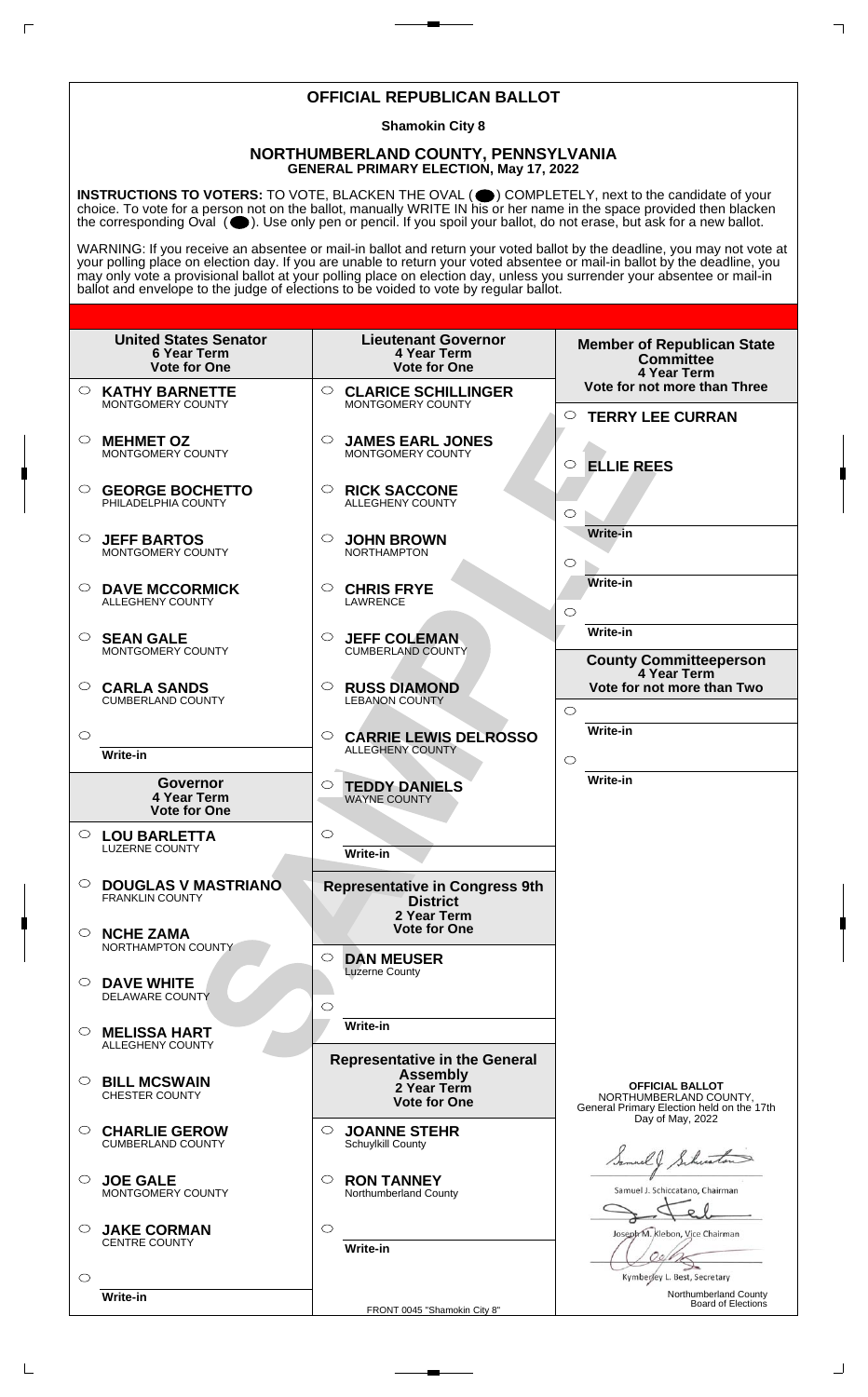**West Cameron Township**

## **NORTHUMBERLAND COUNTY, PENNSYLVANIA GENERAL PRIMARY ELECTION, May 17, 2022**

**INSTRUCTIONS TO VOTERS:** TO VOTE, BLACKEN THE OVAL ( $\bigcirc$ ) COMPLETELY, next to the candidate of your choice. To vote for a person not on the ballot, manually WRITE IN his or her name in the space provided then blacken the corresponding Oval (  $\bigcirc$  ). Use only pen or pencil. If you spoil your ballot, do not erase, but ask for a new ballot.

WARNING: If you receive an absentee or mail-in ballot and return your voted ballot by the deadline, you may not vote at your polling place on election day. If you are unable to return your voted absentee or mail-in ballot by the deadline, you may only vote a provisional ballot at your polling place on election day, unless you surrender your absentee or mail-in ballot and envelope to the judge of elections to be voided to vote by regular ballot.

| <b>United States Senator</b><br><b>6 Year Term</b><br><b>Vote for One</b> | <b>Lieutenant Governor</b><br>4 Year Term<br><b>Vote for One</b>        | <b>Member of Republican State</b><br><b>Committee</b><br>4 Year Term                          |
|---------------------------------------------------------------------------|-------------------------------------------------------------------------|-----------------------------------------------------------------------------------------------|
| <b>KATHY BARNETTE</b><br>MONTGOMERY COUNTY                                | $\circ$<br><b>CLARICE SCHILLINGER</b><br>MONTGOMERY COUNTY              | Vote for not more than Three<br>O<br><b>TERRY LEE CURRAN</b>                                  |
| $\circ$<br><b>MEHMET OZ</b><br>MONTGOMERY COUNTY                          | $\circ$<br><b>JAMES EARL JONES</b><br>MONTGOMERY COUNTY                 | <b>ELLIE REES</b><br>$\circ$                                                                  |
| $\circ$<br><b>GEORGE BOCHETTO</b><br>PHILADELPHIA COUNTY                  | <b>RICK SACCONE</b><br>$\circ$<br>ALLEGHENY COUNTY                      | $\circlearrowright$                                                                           |
| $\circ$<br><b>JEFF BARTOS</b><br>MONTGOMERY COUNTY                        | $\circ$<br><b>JOHN BROWN</b><br><b>NORTHAMPTON</b>                      | Write-in<br>$\circ$                                                                           |
| $\circ$ DAVE MCCORMICK<br><b>ALLEGHENY COUNTY</b>                         | $\circ$<br><b>CHRIS FRYE</b><br><b>LAWRENCE</b>                         | Write-in<br>$\circ$                                                                           |
| $\circ$<br><b>SEAN GALE</b><br>MONTGOMERY COUNTY                          | $\circ$<br><b>JEFF COLEMAN</b><br><b>CUMBERLAND COUNTY</b>              | <b>Write-in</b><br><b>County Committeeperson</b><br>4 Year Term                               |
| $\circ$<br><b>CARLA SANDS</b><br><b>CUMBERLAND COUNTY</b>                 | <b>RUSS DIAMOND</b><br>$\circ$<br><b>LEBANON COUNTY</b>                 | Vote for not more than Two<br>$\circ$                                                         |
| $\circlearrowright$<br>Write-in                                           | <b>CARRIE LEWIS DELROSSO</b><br>$\circ$<br><b>ALLEGHENY COUNTY</b>      | <b>Write-in</b><br>$\circ$                                                                    |
| <b>Governor</b><br>4 Year Term<br><b>Vote for One</b>                     | <b>TEDDY DANIELS</b><br>$\circ$<br><b>WAYNE COUNTY</b>                  | <b>Write-in</b>                                                                               |
| $\bigcirc$ .<br><b>LOU BARLETTA</b><br>LUZERNE COUNTY                     | $\circ$<br><b>Write-in</b>                                              |                                                                                               |
| <b>DOUGLAS V MASTRIANO</b><br>$\circ$<br><b>FRANKLIN COUNTY</b>           | <b>Representative in Congress 9th</b><br><b>District</b><br>2 Year Term |                                                                                               |
| $\circ$ NCHE ZAMA<br>NORTHAMPTON COUNTY                                   | <b>Vote for One</b><br>$\circlearrowright$<br><b>DAN MEUSER</b>         |                                                                                               |
| <b>DAVE WHITE</b><br>O<br><b>DELAWARE COUNTY</b>                          | <b>Luzerne County</b><br>$\circlearrowright$                            |                                                                                               |
| <b>MELISSA HART</b><br>O<br><b>ALLEGHENY COUNTY</b>                       | <b>Write-in</b><br><b>Representative in the General</b>                 |                                                                                               |
| $\circlearrowright$<br><b>BILL MCSWAIN</b><br>CHESTER COUNTY              | <b>Assembly</b><br>2 Year Term<br><b>Vote for One</b>                   | <b>OFFICIAL BALLOT</b><br>NORTHUMBERLAND COUNTY,<br>General Primary Election held on the 17th |
| $\circ$<br><b>CHARLIE GEROW</b><br><b>CUMBERLAND COUNTY</b>               | $\circ$<br><b>JOANNE STEHR</b><br>Schuylkill County                     | Day of May, 2022<br>well Schweiten                                                            |
| $\circlearrowright$<br><b>JOE GALE</b><br>MONTGOMERY COUNTY               | O<br><b>RON TANNEY</b><br>Northumberland County                         | Samuel J. Schiccatano, Chairman                                                               |
| <b>JAKE CORMAN</b><br>$\circ$<br><b>CENTRE COUNTY</b>                     | $\circ$<br><b>Write-in</b>                                              | Joseph M. Klebon, Vice Chairman<br>0010                                                       |
| $\circlearrowright$                                                       |                                                                         | Kymberley L. Best, Secretary                                                                  |
| Write-in                                                                  | FRONT 0046 "West Cameron Township"                                      | Northumberland County<br>Board of Elections                                                   |

للمسترد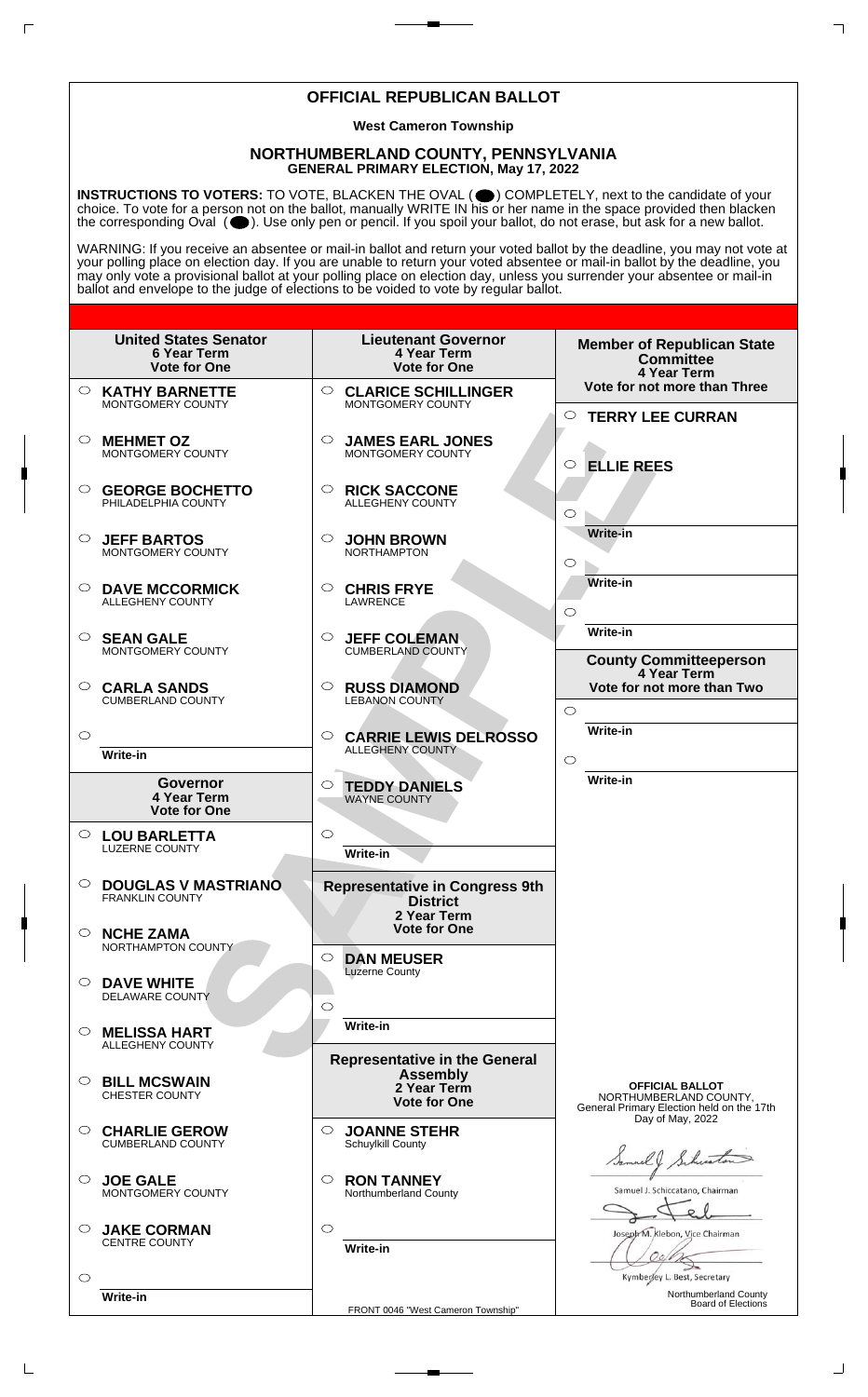$\Gamma$ 

 $\Box$ 

**Zerbe Township**

### **NORTHUMBERLAND COUNTY, PENNSYLVANIA GENERAL PRIMARY ELECTION, May 17, 2022**

**INSTRUCTIONS TO VOTERS:** TO VOTE, BLACKEN THE OVAL ( $\bigcirc$ ) COMPLETELY, next to the candidate of your choice. To vote for a person not on the ballot, manually WRITE IN his or her name in the space provided then blacken the corresponding Oval (  $\bigcirc$  ). Use only pen or pencil. If you spoil your ballot, do not erase, but ask for a new ballot.

WARNING: If you receive an absentee or mail-in ballot and return your voted ballot by the deadline, you may not vote at your polling place on election day. If you are unable to return your voted absentee or mail-in ballot by the deadline, you may only vote a provisional ballot at your polling place on election day, unless you surrender your absentee or mail-in ballot and envelope to the judge of elections to be voided to vote by regular ballot.

| <b>United States Senator</b><br><b>6 Year Term</b><br><b>Vote for One</b> | <b>Lieutenant Governor</b><br>4 Year Term<br><b>Vote for One</b>                               | <b>Member of Republican State</b><br><b>Committee</b><br>4 Year Term                                              |
|---------------------------------------------------------------------------|------------------------------------------------------------------------------------------------|-------------------------------------------------------------------------------------------------------------------|
| $\bigcirc$ .<br><b>KATHY BARNETTE</b><br>MONTGOMERY COUNTY                | $\circ$<br><b>CLARICE SCHILLINGER</b><br>MONTGOMERY COUNTY                                     | Vote for not more than Three<br><b>TERRY LEE CURRAN</b><br>$\circ$                                                |
| $\circ$<br><b>MEHMET OZ</b><br>MONTGOMERY COUNTY                          | <b>JAMES EARL JONES</b><br>O<br>MONTGOMERY COUNTY                                              | <b>ELLIE REES</b><br>$\circ$                                                                                      |
| $\circ$<br><b>GEORGE BOCHETTO</b><br>PHILADELPHIA COUNTY                  | <b>RICK SACCONE</b><br>$\circ$<br><b>ALLEGHENY COUNTY</b>                                      | $\circlearrowright$                                                                                               |
| $\circ$<br><b>JEFF BARTOS</b><br>MONTGOMERY COUNTY                        | $\circ$<br><b>JOHN BROWN</b><br><b>NORTHAMPTON</b>                                             | Write-in<br>$\circ$                                                                                               |
| $\circ$<br><b>DAVE MCCORMICK</b><br><b>ALLEGHENY COUNTY</b>               | <b>CHRIS FRYE</b><br>$\circ$<br><b>LAWRENCE</b>                                                | Write-in<br>$\circ$                                                                                               |
| $\circ$<br><b>SEAN GALE</b><br>MONTGOMERY COUNTY                          | $\circ$<br><b>JEFF COLEMAN</b><br><b>CUMBERLAND COUNTY</b>                                     | <b>Write-in</b>                                                                                                   |
| <b>CARLA SANDS</b><br>$\circ$<br><b>CUMBERLAND COUNTY</b>                 | <b>RUSS DIAMOND</b><br>$\circ$<br><b>LEBANON COUNTY</b>                                        | <b>County Committeeperson</b><br>4 Year Term<br>Vote for not more than Two<br>$\circ$                             |
| $\circlearrowright$<br>Write-in                                           | <b>CARRIE LEWIS DELROSSO</b><br>$\circ$<br>ALLEGHENY COUNTY                                    | <b>Write-in</b><br>$\circ$                                                                                        |
| <b>Governor</b><br>4 Year Term<br><b>Vote for One</b>                     | <b>TEDDY DANIELS</b><br>O<br><b>WAYNE COUNTY</b>                                               | Write-in                                                                                                          |
| $\circ$<br><b>LOU BARLETTA</b><br><b>LUZERNE COUNTY</b>                   | $\circ$<br><b>Write-in</b>                                                                     |                                                                                                                   |
| <b>DOUGLAS V MASTRIANO</b><br>$\circ$<br><b>FRANKLIN COUNTY</b>           | <b>Representative in Congress 9th</b><br><b>District</b><br>2 Year Term<br><b>Vote for One</b> |                                                                                                                   |
| $\circ$ NCHE ZAMA<br>NORTHAMPTON COUNTY                                   | $\circ$<br><b>DAN MEUSER</b><br><b>Luzerne County</b>                                          |                                                                                                                   |
| <b>DAVE WHITE</b><br>O<br><b>DELAWARE COUNTY</b>                          | $\circ$                                                                                        |                                                                                                                   |
| <b>MELISSA HART</b><br>O<br><b>ALLEGHENY COUNTY</b>                       | Write-in<br><b>Representative in the General</b>                                               |                                                                                                                   |
| $\circlearrowright$<br><b>BILL MCSWAIN</b><br><b>CHESTER COUNTY</b>       | <b>Assembly</b><br>2 Year Term<br><b>Vote for One</b>                                          | <b>OFFICIAL BALLOT</b><br>NORTHUMBERLAND COUNTY,<br>General Primary Election held on the 17th<br>Day of May, 2022 |
| $\circlearrowright$<br><b>CHARLIE GEROW</b><br><b>CUMBERLAND COUNTY</b>   | <b>JOANNE STEHR</b><br>O<br>Schuylkill County                                                  |                                                                                                                   |
| $\circlearrowright$<br><b>JOE GALE</b><br>MONTGOMERY COUNTY               | <b>RON TANNEY</b><br>O<br>Northumberland County                                                | Samuel J. Schiccatano, Chairman                                                                                   |
| <b>JAKE CORMAN</b><br>$\circlearrowright$<br><b>CENTRE COUNTY</b>         | $\circ$<br>Write-in                                                                            | Joseph M. Klebon, Vice Chairman<br>0010                                                                           |
| $\circlearrowright$<br>Write-in                                           | FRONT 0047 "Zerbe Township"                                                                    | Kymberley L. Best, Secretary<br>Northumberland County<br>Board of Elections                                       |
|                                                                           |                                                                                                |                                                                                                                   |

÷

 $\overline{\phantom{a}}$ 

 $\sqcup$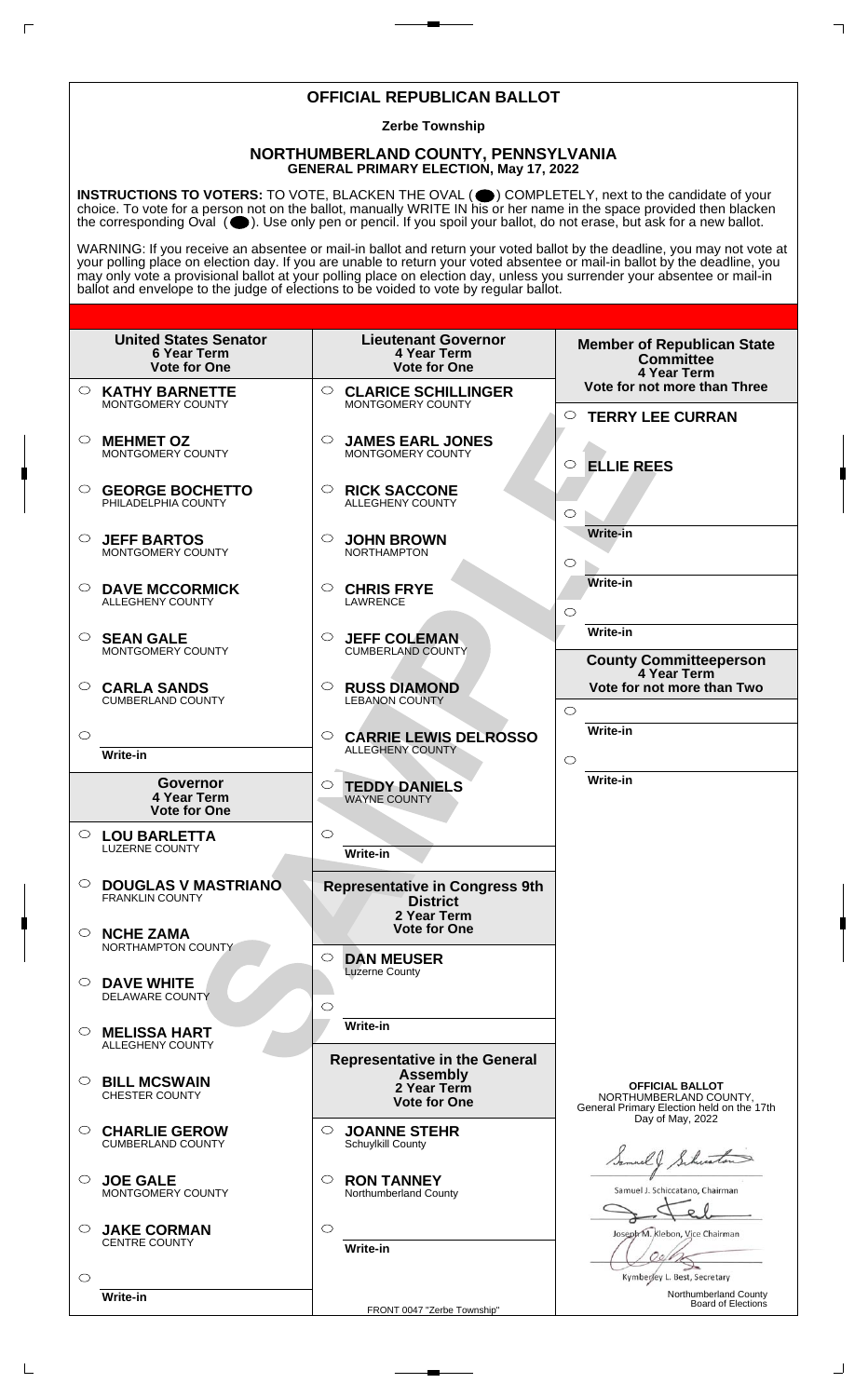**Delaware Township East**

## **NORTHUMBERLAND COUNTY, PENNSYLVANIA GENERAL PRIMARY ELECTION, May 17, 2022**

**INSTRUCTIONS TO VOTERS:** TO VOTE, BLACKEN THE OVAL ( $\bigcirc$ ) COMPLETELY, next to the candidate of your choice. To vote for a person not on the ballot, manually WRITE IN his or her name in the space provided then blacken the corresponding Oval (  $\bigcirc$  ). Use only pen or pencil. If you spoil your ballot, do not erase, but ask for a new ballot.

WARNING: If you receive an absentee or mail-in ballot and return your voted ballot by the deadline, you may not vote at your polling place on election day. If you are unable to return your voted absentee or mail-in ballot by the deadline, you may only vote a provisional ballot at your polling place on election day, unless you surrender your absentee or mail-in ballot and envelope to the judge of elections to be voided to vote by regular ballot.

| <b>United States Senator</b><br><b>6 Year Term</b><br><b>Vote for One</b> | <b>Lieutenant Governor</b><br>4 Year Term<br><b>Vote for One</b>              | <b>Member of Republican State</b><br><b>Committee</b><br>4 Year Term                          |
|---------------------------------------------------------------------------|-------------------------------------------------------------------------------|-----------------------------------------------------------------------------------------------|
| $\circ$ KATHY BARNETTE<br>MONTGOMERY COUNTY                               | $\circ$<br><b>CLARICE SCHILLINGER</b><br>MONTGOMERY COUNTY                    | Vote for not more than Three<br><b>TERRY LEE CURRAN</b><br>O                                  |
| $\circ$<br><b>MEHMET OZ</b><br>MONTGOMERY COUNTY                          | <b>JAMES EARL JONES</b><br>O<br><b>MONTGOMERY COUNTY</b>                      | <b>ELLIE REES</b><br>$\circ$                                                                  |
| $\bigcirc$<br><b>GEORGE BOCHETTO</b><br>PHILADELPHIA COUNTY               | <b>RICK SACCONE</b><br>$\circ$<br><b>ALLEGHENY COUNTY</b>                     | $\circ$                                                                                       |
| $\circ$<br><b>JEFF BARTOS</b><br>MONTGOMERY COUNTY                        | $\circ$<br><b>JOHN BROWN</b><br><b>NORTHAMPTON</b>                            | Write-in<br>$\circ$                                                                           |
| O DAVE MCCORMICK<br><b>ALLEGHENY COUNTY</b>                               | $\circ$<br><b>CHRIS FRYE</b><br><b>LAWRENCE</b>                               | <b>Write-in</b><br>$\circ$                                                                    |
| $\circ$<br><b>SEAN GALE</b><br>MONTGOMERY COUNTY                          | $\circ$<br><b>JEFF COLEMAN</b><br><b>CUMBERLAND COUNTY</b>                    | <b>Write-in</b>                                                                               |
| <b>CARLA SANDS</b><br>$\circ$<br><b>CUMBERLAND COUNTY</b>                 | <b>RUSS DIAMOND</b><br>$\circ$<br><b>LEBANON COUNTY</b>                       | <b>County Committeeperson</b><br>4 Year Term<br>Vote for not more than Two<br>$\circ$         |
| $\circlearrowright$<br><b>Write-in</b>                                    | <b>CARRIE LEWIS DELROSSO</b><br>$\circ$<br>ALLEGHENY COUNTY                   | <b>Write-in</b><br>$\circ$                                                                    |
| <b>Governor</b><br>4 Year Term<br><b>Vote for One</b>                     | <b>TEDDY DANIELS</b><br>$\circ$<br><b>WAYNE COUNTY</b>                        | <b>Write-in</b>                                                                               |
| $\circ$ LOU BARLETTA<br><b>LUZERNE COUNTY</b>                             | $\circ$<br><b>Write-in</b>                                                    |                                                                                               |
| <b>DOUGLAS V MASTRIANO</b><br>$\circ$<br><b>FRANKLIN COUNTY</b>           | <b>Representative in Congress 9th</b><br><b>District</b><br>2 Year Term       |                                                                                               |
| $\circ$ NCHE ZAMA<br>NORTHAMPTON COUNTY                                   | <b>Vote for One</b><br>$\circ$<br><b>DAN MEUSER</b>                           |                                                                                               |
| <b>DAVE WHITE</b><br>O<br><b>DELAWARE COUNTY</b>                          | <b>Luzerne County</b><br>$\circ$                                              |                                                                                               |
| <b>MELISSA HART</b><br>O<br><b>ALLEGHENY COUNTY</b>                       | Write-in<br><b>Representative in the General</b>                              |                                                                                               |
| $\circ$<br><b>BILL MCSWAIN</b><br><b>CHESTER COUNTY</b>                   | <b>Assembly</b><br>2 Year Term<br><b>Vote for One</b>                         | <b>OFFICIAL BALLOT</b><br>NORTHUMBERLAND COUNTY,<br>General Primary Election held on the 17th |
| $\circ$<br><b>CHARLIE GEROW</b><br><b>CUMBERLAND COUNTY</b>               | <b>LYNDA J. SCHLEGEL</b><br>$\circ$<br><b>CULVER</b><br>Northumberland County | Day of May, 2022                                                                              |
| $\circ$<br><b>JOE GALE</b><br>MONTGOMERY COUNTY                           | $\circlearrowright$<br><b>Write-in</b>                                        | Samuel J. Schiccatano, Chairman                                                               |
| <b>JAKE CORMAN</b><br>$\circ$<br><b>CENTRE COUNTY</b>                     |                                                                               | Joseph M. Klebon, Vice Chairman<br>00.0                                                       |
| $\circlearrowright$                                                       |                                                                               | Kymberley L. Best, Secretary                                                                  |
| Write-in                                                                  | FRONT 0049 "Delaware Township East"                                           | Northumberland County<br>Board of Elections                                                   |

للمسترد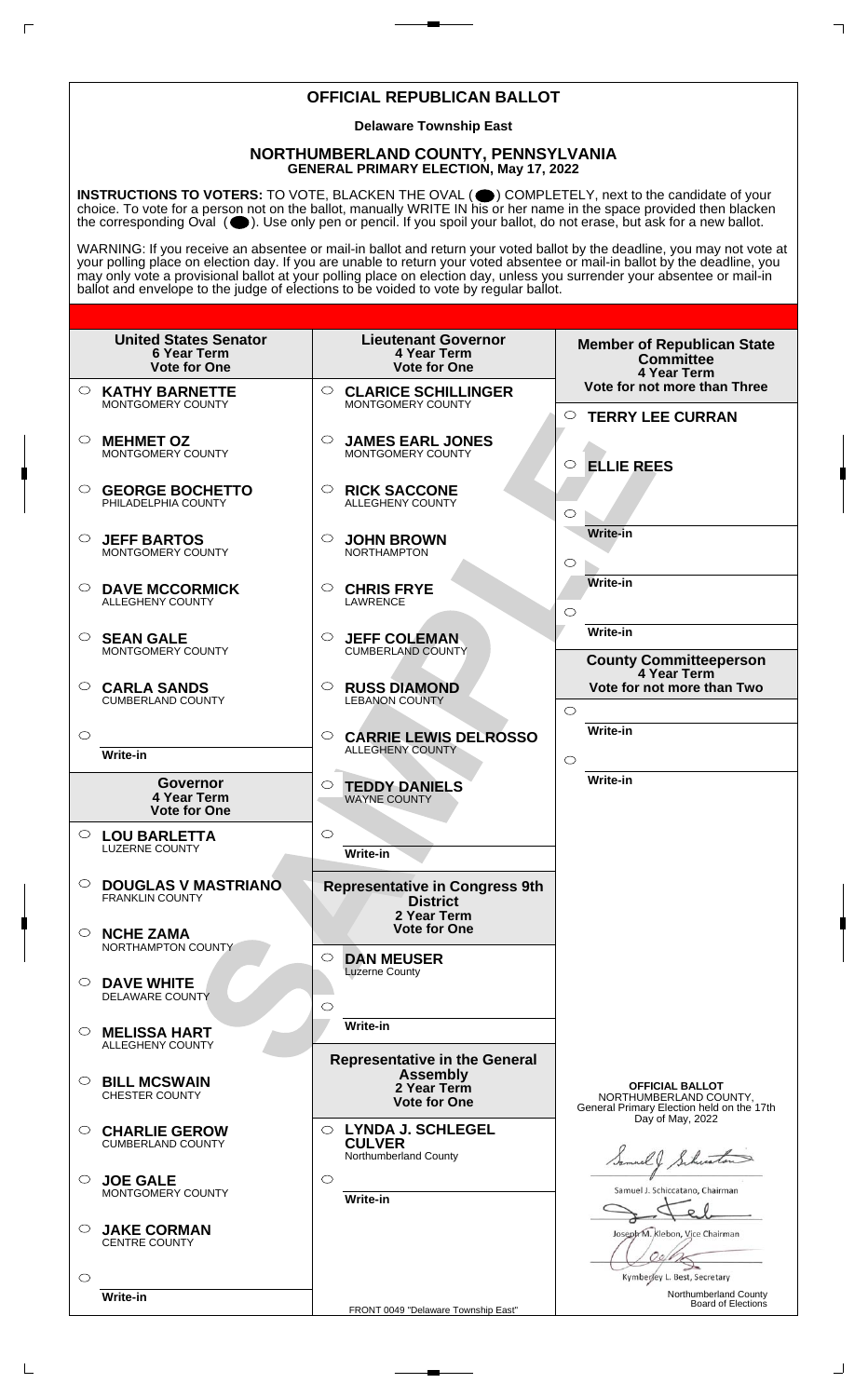$\Gamma$ 

 $\Box$ 

**Delaware Township South**

## **NORTHUMBERLAND COUNTY, PENNSYLVANIA GENERAL PRIMARY ELECTION, May 17, 2022**

**INSTRUCTIONS TO VOTERS:** TO VOTE, BLACKEN THE OVAL ( $\bigcirc$ ) COMPLETELY, next to the candidate of your choice. To vote for a person not on the ballot, manually WRITE IN his or her name in the space provided then blacken the corresponding Oval (  $\bigcirc$  ). Use only pen or pencil. If you spoil your ballot, do not erase, but ask for a new ballot.

WARNING: If you receive an absentee or mail-in ballot and return your voted ballot by the deadline, you may not vote at your polling place on election day. If you are unable to return your voted absentee or mail-in ballot by the deadline, you may only vote a provisional ballot at your polling place on election day, unless you surrender your absentee or mail-in ballot and envelope to the judge of elections to be voided to vote by regular ballot.

|                     | <b>United States Senator</b><br>6 Year Term<br><b>Vote for One</b> | <b>Lieutenant Governor</b><br>4 Year Term<br><b>Vote for One</b>              | <b>Member of Republican State</b><br><b>Committee</b><br>4 Year Term                          |
|---------------------|--------------------------------------------------------------------|-------------------------------------------------------------------------------|-----------------------------------------------------------------------------------------------|
|                     | $\circ$ KATHY BARNETTE<br>MONTGOMERY COUNTY                        | $\circ$<br><b>CLARICE SCHILLINGER</b><br>MONTGOMERY COUNTY                    | Vote for not more than Three<br><b>TERRY LEE CURRAN</b><br>O                                  |
| $\circ$             | <b>MEHMET OZ</b><br>MONTGOMERY COUNTY                              | $\circ$<br><b>JAMES EARL JONES</b><br>MONTGOMERY COUNTY                       | <b>ELLIE REES</b><br>$\circ$                                                                  |
| $\circ$             | <b>GEORGE BOCHETTO</b><br>PHILADELPHIA COUNTY                      | <b>RICK SACCONE</b><br>$\circ$<br>ALLEGHENY COUNTY                            | $\circ$                                                                                       |
| $\circ$             | <b>JEFF BARTOS</b><br>MONTGOMERY COUNTY                            | $\circ$<br><b>JOHN BROWN</b><br><b>NORTHAMPTON</b>                            | Write-in<br>$\circ$                                                                           |
| $\circ$             | <b>DAVE MCCORMICK</b><br><b>ALLEGHENY COUNTY</b>                   | <b>CHRIS FRYE</b><br>$\circ$<br><b>LAWRENCE</b>                               | <b>Write-in</b><br>$\circ$                                                                    |
| $\circ$             | <b>SEAN GALE</b><br>MONTGOMERY COUNTY                              | $\circ$<br><b>JEFF COLEMAN</b><br><b>CUMBERLAND COUNTY</b>                    | <b>Write-in</b><br><b>County Committeeperson</b><br>4 Year Term                               |
| $\circ$             | <b>CARLA SANDS</b><br><b>CUMBERLAND COUNTY</b>                     | <b>RUSS DIAMOND</b><br>$\circ$<br><b>LEBANON COUNTY</b>                       | Vote for not more than Two<br>$\circ$                                                         |
| $\circlearrowright$ | <b>Write-in</b>                                                    | <b>CARRIE LEWIS DELROSSO</b><br>$\circ$<br><b>ALLEGHENY COUNTY</b>            | Write-in<br>$\circ$                                                                           |
|                     | <b>Governor</b><br>4 Year Term<br><b>Vote for One</b>              | <b>TEDDY DANIELS</b><br>O<br><b>WAYNE COUNTY</b>                              | Write-in                                                                                      |
|                     | $\circ$ LOU BARLETTA<br>LUZERNE COUNTY                             | $\circ$<br><b>Write-in</b>                                                    |                                                                                               |
| $\circ$             | <b>DOUGLAS V MASTRIANO</b><br><b>FRANKLIN COUNTY</b>               | <b>Representative in Congress 9th</b><br><b>District</b><br>2 Year Term       |                                                                                               |
|                     | <b>NCHE ZAMA</b><br>NORTHAMPTON COUNTY                             | <b>Vote for One</b><br>$\circ$<br><b>DAN MEUSER</b>                           |                                                                                               |
| O                   | <b>DAVE WHITE</b><br>DELAWARE COUNTY                               | <b>Luzerne County</b><br>$\circ$                                              |                                                                                               |
| O                   | <b>MELISSA HART</b><br><b>ALLEGHENY COUNTY</b>                     | Write-in<br><b>Representative in the General</b>                              |                                                                                               |
| $\circlearrowright$ | <b>BILL MCSWAIN</b><br><b>CHESTER COUNTY</b>                       | <b>Assembly</b><br>2 Year Term<br><b>Vote for One</b>                         | <b>OFFICIAL BALLOT</b><br>NORTHUMBERLAND COUNTY,<br>General Primary Election held on the 17th |
| $\circlearrowright$ | <b>CHARLIE GEROW</b><br><b>CUMBERLAND COUNTY</b>                   | <b>LYNDA J. SCHLEGEL</b><br>$\circ$<br><b>CULVER</b><br>Northumberland County | Day of May, 2022                                                                              |
| $\circlearrowright$ | <b>JOE GALE</b><br>MONTGOMERY COUNTY                               | $\circlearrowright$<br><b>Write-in</b>                                        | Samuel J. Schiccatano, Chairman                                                               |
| $\circlearrowright$ | <b>JAKE CORMAN</b><br><b>CENTRE COUNTY</b>                         |                                                                               | Joseph M. Klebon, Vice Chairman<br>0010                                                       |
| $\circlearrowright$ |                                                                    |                                                                               | Kymberley L. Best, Secretary                                                                  |
|                     | <b>Write-in</b>                                                    | FRONT 0050 "Delaware Township South"                                          | Northumberland County<br>Board of Elections                                                   |

للمسترد

 $\sqcup$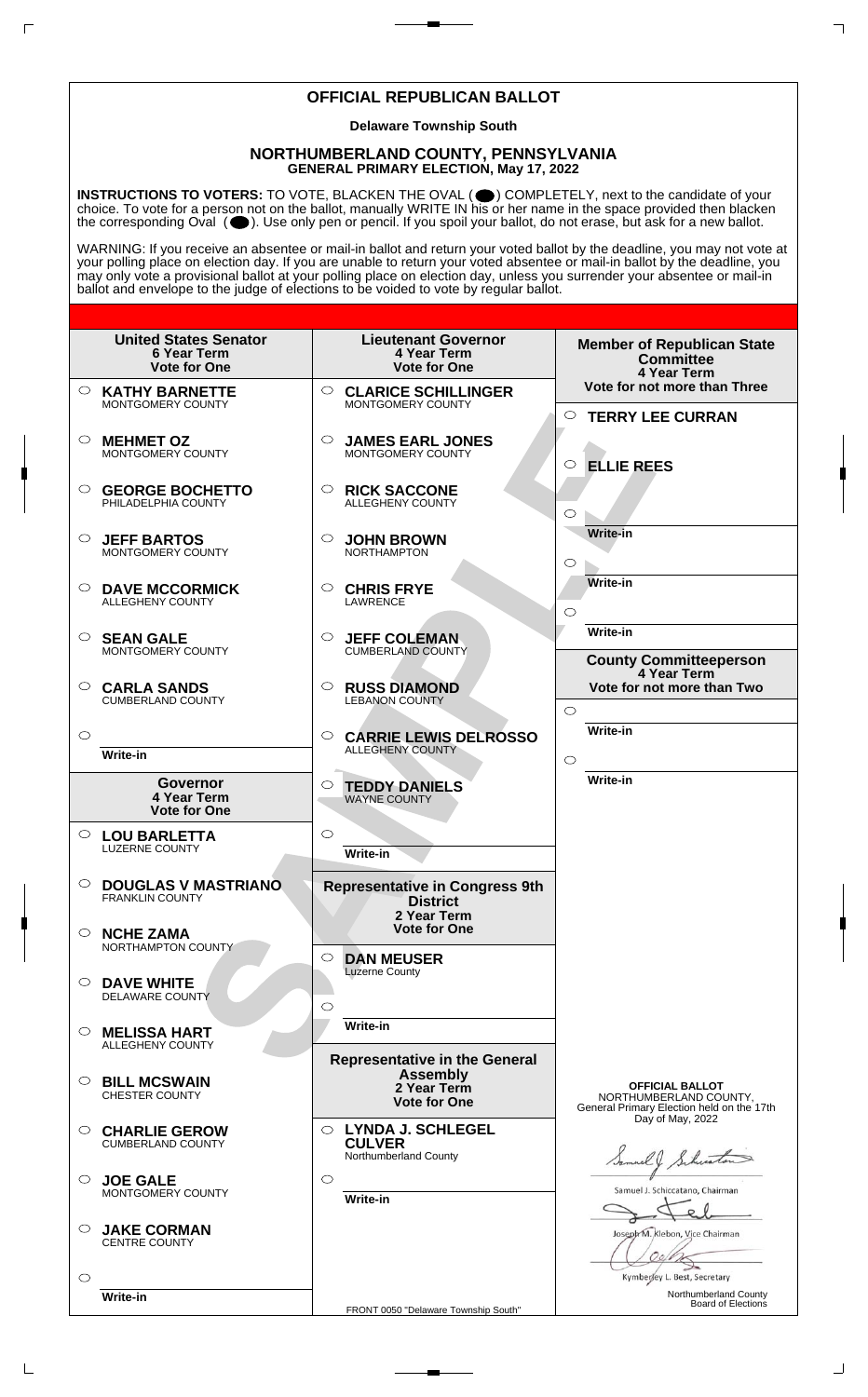**Delaware Township West**

### **NORTHUMBERLAND COUNTY, PENNSYLVANIA GENERAL PRIMARY ELECTION, May 17, 2022**

**INSTRUCTIONS TO VOTERS:** TO VOTE, BLACKEN THE OVAL ( $\bigcirc$ ) COMPLETELY, next to the candidate of your choice. To vote for a person not on the ballot, manually WRITE IN his or her name in the space provided then blacken the corresponding Oval (  $\bigcirc$  ). Use only pen or pencil. If you spoil your ballot, do not erase, but ask for a new ballot.

WARNING: If you receive an absentee or mail-in ballot and return your voted ballot by the deadline, you may not vote at your polling place on election day. If you are unable to return your voted absentee or mail-in ballot by the deadline, you may only vote a provisional ballot at your polling place on election day, unless you surrender your absentee or mail-in ballot and envelope to the judge of elections to be voided to vote by regular ballot.

|                     | <b>United States Senator</b><br><b>6 Year Term</b><br><b>Vote for One</b> | <b>Lieutenant Governor</b><br>4 Year Term<br><b>Vote for One</b>                         | <b>Member of Republican State</b><br><b>Committee</b><br>4 Year Term                          |
|---------------------|---------------------------------------------------------------------------|------------------------------------------------------------------------------------------|-----------------------------------------------------------------------------------------------|
| $\circ$ .           | <b>KATHY BARNETTE</b><br>MONTGOMERY COUNTY                                | $\circ$<br><b>CLARICE SCHILLINGER</b><br>MONTGOMERY COUNTY                               | Vote for not more than Three<br>$\circ$<br><b>TERRY LEE CURRAN</b>                            |
| $\circ$             | <b>MEHMET OZ</b><br>MONTGOMERY COUNTY                                     | O<br><b>JAMES EARL JONES</b><br>MONTGOMERY COUNTY                                        | <b>ELLIE REES</b><br>$\circ$                                                                  |
| $\circ$             | <b>GEORGE BOCHETTO</b><br>PHILADELPHIA COUNTY                             | <b>RICK SACCONE</b><br>$\circ$<br><b>ALLEGHENY COUNTY</b>                                | $\circlearrowright$                                                                           |
| $\circ$             | <b>JEFF BARTOS</b><br>MONTGOMERY COUNTY                                   | $\circ$<br><b>JOHN BROWN</b><br><b>NORTHAMPTON</b>                                       | Write-in<br>$\circ$                                                                           |
| $\circ$             | <b>DAVE MCCORMICK</b><br><b>ALLEGHENY COUNTY</b>                          | $\circ$<br><b>CHRIS FRYE</b><br><b>LAWRENCE</b>                                          | <b>Write-in</b><br>$\circ$                                                                    |
| $\circ$             | <b>SEAN GALE</b><br>MONTGOMERY COUNTY                                     | $\circ$<br><b>JEFF COLEMAN</b><br><b>CUMBERLAND COUNTY</b>                               | <b>Write-in</b><br><b>County Committeeperson</b><br>4 Year Term                               |
| $\circ$             | <b>CARLA SANDS</b><br><b>CUMBERLAND COUNTY</b>                            | <b>RUSS DIAMOND</b><br>$\circ$<br><b>LEBANON COUNTY</b>                                  | Vote for not more than Two<br>$\circ$                                                         |
| $\circlearrowright$ | <b>Write-in</b>                                                           | <b>CARRIE LEWIS DELROSSO</b><br>$\circ$<br>ALLEGHENY COUNTY                              | <b>Write-in</b><br>$\circ$                                                                    |
|                     | <b>Governor</b><br>4 Year Term<br><b>Vote for One</b>                     | <b>TEDDY DANIELS</b><br>$\circ$<br><b>WAYNE COUNTY</b>                                   | <b>Write-in</b>                                                                               |
|                     | $\circ$ LOU BARLETTA<br><b>LUZERNE COUNTY</b>                             | $\circ$<br><b>Write-in</b>                                                               |                                                                                               |
| $\circ$             | <b>DOUGLAS V MASTRIANO</b><br><b>FRANKLIN COUNTY</b>                      | <b>Representative in Congress 9th</b><br><b>District</b><br>2 Year Term                  |                                                                                               |
|                     | $\circ$ NCHE ZAMA<br>NORTHAMPTON COUNTY                                   | <b>Vote for One</b><br>$\circlearrowright$<br><b>DAN MEUSER</b><br><b>Luzerne County</b> |                                                                                               |
| O                   | <b>DAVE WHITE</b><br><b>DELAWARE COUNTY</b>                               | $\circ$                                                                                  |                                                                                               |
| O                   | <b>MELISSA HART</b><br><b>ALLEGHENY COUNTY</b>                            | Write-in<br><b>Representative in the General</b>                                         |                                                                                               |
| $\circlearrowright$ | <b>BILL MCSWAIN</b><br><b>CHESTER COUNTY</b>                              | <b>Assembly</b><br>2 Year Term<br><b>Vote for One</b>                                    | <b>OFFICIAL BALLOT</b><br>NORTHUMBERLAND COUNTY,<br>General Primary Election held on the 17th |
| $\circ$             | <b>CHARLIE GEROW</b><br><b>CUMBERLAND COUNTY</b>                          | <b>LYNDA J. SCHLEGEL</b><br>$\circ$<br><b>CULVER</b><br>Northumberland County            | Day of May, 2022<br>nell Shunter                                                              |
| $\circlearrowright$ | <b>JOE GALE</b><br>MONTGOMERY COUNTY                                      | $\circlearrowright$<br><b>Write-in</b>                                                   | Samuel J. Schiccatano, Chairman                                                               |
| $\circlearrowright$ | <b>JAKE CORMAN</b><br><b>CENTRE COUNTY</b>                                |                                                                                          | Joseph M. Klebon, Vice Chairman<br>0010                                                       |
| $\circlearrowright$ |                                                                           |                                                                                          | Kymberley L. Best, Secretary                                                                  |
|                     | <b>Write-in</b>                                                           | FRONT 0051 "Delaware Township West"                                                      | Northumberland County<br>Board of Elections                                                   |

للمسار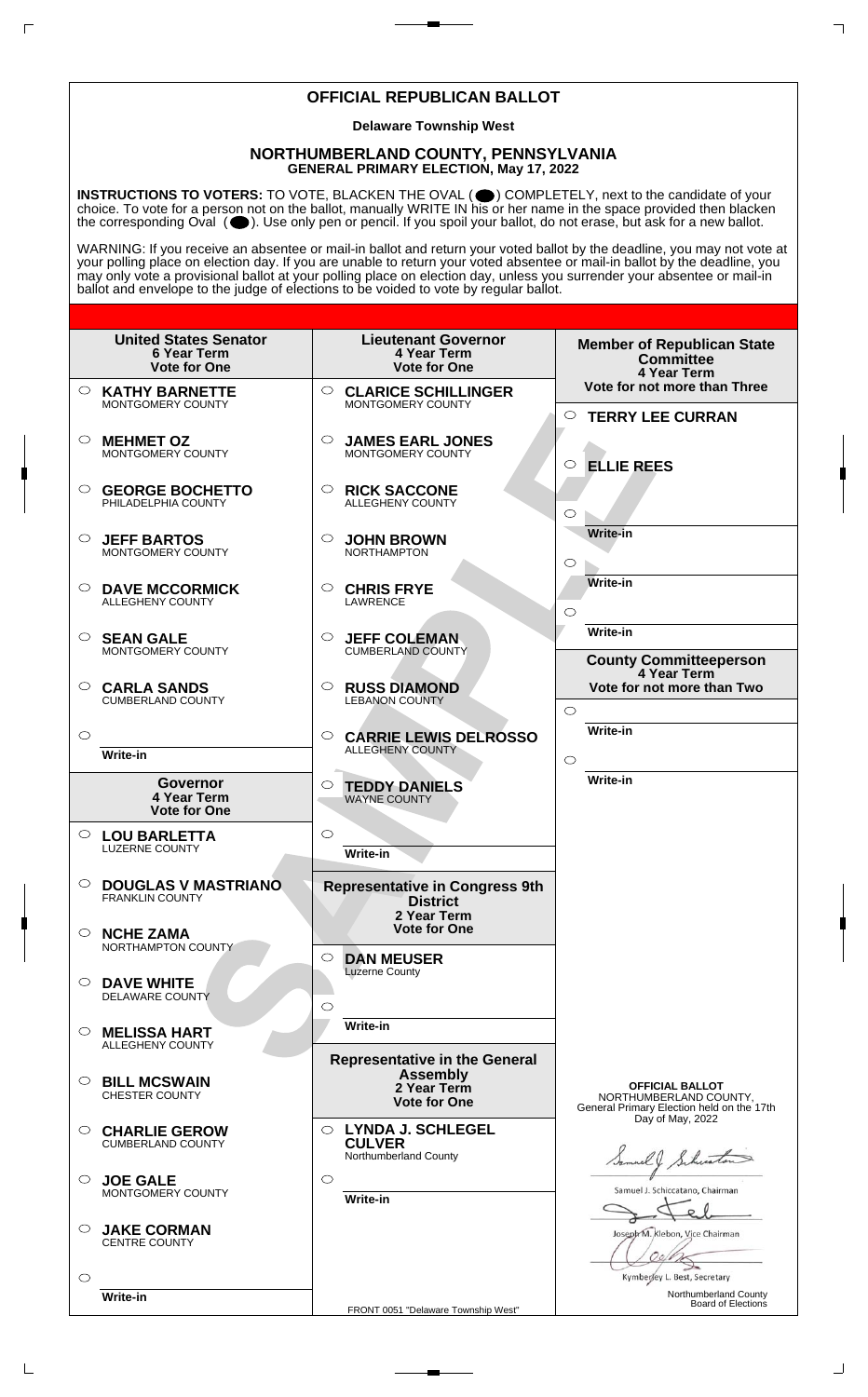**East Chillisquaque Township**

## **NORTHUMBERLAND COUNTY, PENNSYLVANIA GENERAL PRIMARY ELECTION, May 17, 2022**

**INSTRUCTIONS TO VOTERS:** TO VOTE, BLACKEN THE OVAL ( $\bigcirc$ ) COMPLETELY, next to the candidate of your choice. To vote for a person not on the ballot, manually WRITE IN his or her name in the space provided then blacken the corresponding Oval (  $\bigcirc$  ). Use only pen or pencil. If you spoil your ballot, do not erase, but ask for a new ballot.

WARNING: If you receive an absentee or mail-in ballot and return your voted ballot by the deadline, you may not vote at your polling place on election day. If you are unable to return your voted absentee or mail-in ballot by the deadline, you may only vote a provisional ballot at your polling place on election day, unless you surrender your absentee or mail-in ballot and envelope to the judge of elections to be voided to vote by regular ballot.

|                     | <b>United States Senator</b><br><b>6 Year Term</b><br><b>Vote for One</b> | <b>Lieutenant Governor</b><br>4 Year Term<br><b>Vote for One</b>                 | <b>Member of Republican State</b><br>Committee<br>4 Year Term                                 |
|---------------------|---------------------------------------------------------------------------|----------------------------------------------------------------------------------|-----------------------------------------------------------------------------------------------|
|                     | $\circ$ KATHY BARNETTE<br>MONTGOMERY COUNTY                               | $\circ$<br><b>CLARICE SCHILLINGER</b><br>MONTGOMERY COUNTY                       | Vote for not more than Three<br><b>TERRY LEE CURRAN</b><br>$\circ$                            |
| $\circ$             | <b>MEHMET OZ</b><br>MONTGOMERY COUNTY                                     | <b>JAMES EARL JONES</b><br>O<br>MONTGOMERY COUNTY                                | <b>ELLIE REES</b><br>$\circ$                                                                  |
| $\circ$             | <b>GEORGE BOCHETTO</b><br>PHILADELPHIA COUNTY                             | <b>RICK SACCONE</b><br>$\circ$<br>ALLEGHENY COUNTY                               | $\circ$                                                                                       |
| $\circ$             | <b>JEFF BARTOS</b><br><b>MONTGOMERY COUNTY</b>                            | $\circ$<br><b>JOHN BROWN</b><br><b>NORTHAMPTON</b>                               | Write-in<br>$\circ$                                                                           |
| $\circ$             | <b>DAVE MCCORMICK</b><br>ALLEGHENY COUNTY                                 | <b>CHRIS FRYE</b><br>O<br>LAWRENCE                                               | <b>Write-in</b><br>$\circ$                                                                    |
| $\circ$             | <b>SEAN GALE</b><br>MONTGOMERY COUNTY                                     | $\circ$<br><b>JEFF COLEMAN</b><br><b>CUMBERLAND COUNTY</b>                       | <b>Write-in</b><br><b>County Committeeperson</b><br>4 Year Term                               |
| $\circ$             | <b>CARLA SANDS</b><br><b>CUMBERLAND COUNTY</b>                            | <b>RUSS DIAMOND</b><br>$\circ$<br><b>LEBANON COUNTY</b>                          | Vote for not more than Two<br>$\circ$                                                         |
| $\circlearrowright$ | Write-in                                                                  | <b>CARRIE LEWIS DELROSSO</b><br>$\circ$<br><b>ALLEGHENY COUNTY</b>               | <b>Write-in</b><br>$\circ$                                                                    |
|                     | <b>Governor</b><br>4 Year Term<br><b>Vote for One</b>                     | <b>TEDDY DANIELS</b><br>O<br><b>WAYNE COUNTY</b>                                 | <b>Write-in</b>                                                                               |
|                     | $\circ$ LOU BARLETTA<br><b>LUZERNE COUNTY</b>                             | $\circ$<br><b>Write-in</b>                                                       |                                                                                               |
| $\circ$             | <b>DOUGLAS V MASTRIANO</b><br><b>FRANKLIN COUNTY</b>                      | <b>Representative in Congress 9th</b><br><b>District</b><br>2 Year Term          |                                                                                               |
|                     | $\circ$ NCHE ZAMA<br>NORTHAMPTON COUNTY                                   | <b>Vote for One</b><br>$\circ$<br><b>DAN MEUSER</b>                              |                                                                                               |
| O                   | <b>DAVE WHITE</b><br>DELAWARE COUNTY                                      | <b>Luzerne County</b><br>$\circ$                                                 |                                                                                               |
| $\circ$             | <b>MELISSA HART</b><br><b>ALLEGHENY COUNTY</b>                            | Write-in<br><b>Representative in the General</b>                                 |                                                                                               |
| O                   | <b>BILL MCSWAIN</b><br><b>CHESTER COUNTY</b>                              | <b>Assembly</b><br>2 Year Term<br><b>Vote for One</b>                            | <b>OFFICIAL BALLOT</b><br>NORTHUMBERLAND COUNTY,<br>General Primary Election held on the 17th |
| $\circ$             | <b>CHARLIE GEROW</b><br><b>CUMBERLAND COUNTY</b>                          | <b>LYNDA J. SCHLEGEL</b><br>$\bigcirc$<br><b>CULVER</b><br>Northumberland County | Day of May, 2022<br>muell Schwarts                                                            |
| $\circlearrowright$ | <b>JOE GALE</b><br>MONTGOMERY COUNTY                                      | $\circ$<br><b>Write-in</b>                                                       | Samuel J. Schiccatano, Chairman                                                               |
| O                   | <b>JAKE CORMAN</b><br><b>CENTRE COUNTY</b>                                |                                                                                  | Joseph M. Klebon, Vice Chairman<br>001                                                        |
| $\circlearrowright$ |                                                                           |                                                                                  | Kymberley L. Best, Secretary                                                                  |
|                     | <b>Write-in</b>                                                           | FRONT 0052 "East Chillisquaque Township"                                         | Northumberland County<br>Board of Elections                                                   |

للمسار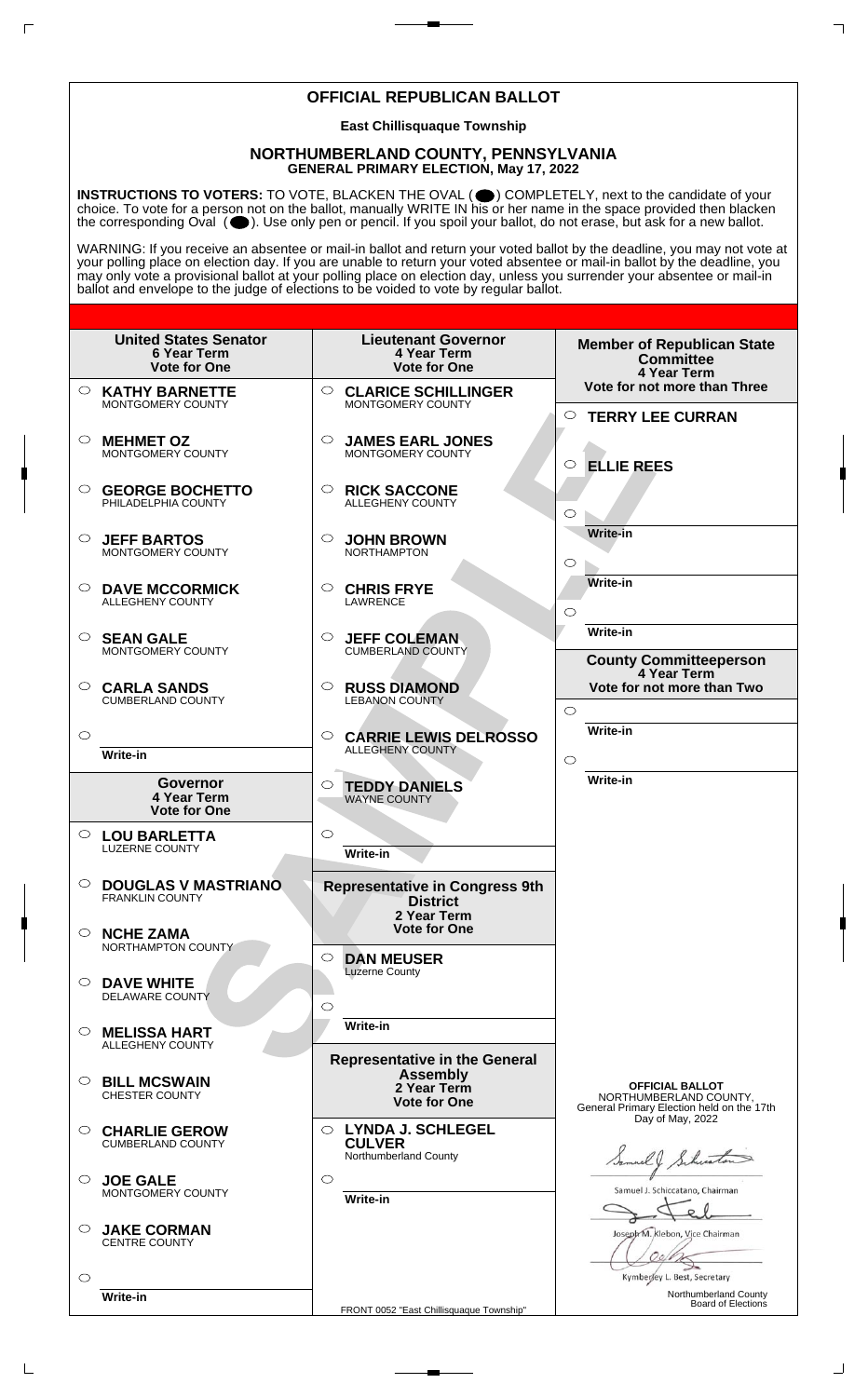**Herndon Borough**

### **NORTHUMBERLAND COUNTY, PENNSYLVANIA GENERAL PRIMARY ELECTION, May 17, 2022**

**INSTRUCTIONS TO VOTERS:** TO VOTE, BLACKEN THE OVAL ( $\bigcirc$ ) COMPLETELY, next to the candidate of your choice. To vote for a person not on the ballot, manually WRITE IN his or her name in the space provided then blacken the corresponding Oval (  $\bigcirc$  ). Use only pen or pencil. If you spoil your ballot, do not erase, but ask for a new ballot.

WARNING: If you receive an absentee or mail-in ballot and return your voted ballot by the deadline, you may not vote at your polling place on election day. If you are unable to return your voted absentee or mail-in ballot by the deadline, you may only vote a provisional ballot at your polling place on election day, unless you surrender your absentee or mail-in ballot and envelope to the judge of elections to be voided to vote by regular ballot.

| <b>United States Senator</b><br><b>6 Year Term</b><br><b>Vote for One</b> | <b>Lieutenant Governor</b><br>4 Year Term<br><b>Vote for One</b>        | <b>Member of Republican State</b><br><b>Committee</b><br>4 Year Term                          |
|---------------------------------------------------------------------------|-------------------------------------------------------------------------|-----------------------------------------------------------------------------------------------|
| $\circ$<br><b>KATHY BARNETTE</b><br>MONTGOMERY COUNTY                     | $\circ$<br><b>CLARICE SCHILLINGER</b><br>MONTGOMERY COUNTY              | Vote for not more than Three<br>O<br><b>TERRY LEE CURRAN</b>                                  |
| $\circ$<br><b>MEHMET OZ</b><br>MONTGOMERY COUNTY                          | O<br><b>JAMES EARL JONES</b><br>MONTGOMERY COUNTY                       | <b>ELLIE REES</b><br>$\circ$                                                                  |
| $\circ$<br><b>GEORGE BOCHETTO</b><br>PHILADELPHIA COUNTY                  | <b>RICK SACCONE</b><br>$\circ$<br>ALLEGHENY COUNTY                      | $\circlearrowright$                                                                           |
| $\circ$<br><b>JEFF BARTOS</b><br><b>MONTGOMERY COUNTY</b>                 | $\circ$<br><b>JOHN BROWN</b><br><b>NORTHAMPTON</b>                      | <b>Write-in</b><br>$\circ$                                                                    |
| $\circ$<br><b>DAVE MCCORMICK</b><br>ALLEGHENY COUNTY                      | <b>CHRIS FRYE</b><br>O<br><b>LAWRENCE</b>                               | <b>Write-in</b><br>$\circ$                                                                    |
| $\circ$<br><b>SEAN GALE</b><br>MONTGOMERY COUNTY                          | $\circ$<br><b>JEFF COLEMAN</b><br><b>CUMBERLAND COUNTY</b>              | <b>Write-in</b><br><b>County Committeeperson</b><br>4 Year Term                               |
| $\circ$<br><b>CARLA SANDS</b><br><b>CUMBERLAND COUNTY</b>                 | <b>RUSS DIAMOND</b><br>$\circ$<br><b>LEBANON COUNTY</b>                 | Vote for not more than Two<br>$\circ$                                                         |
| $\circ$<br><b>Write-in</b>                                                | <b>CARRIE LEWIS DELROSSO</b><br>$\circ$<br><b>ALLEGHENY COUNTY</b>      | <b>Write-in</b><br>$\circ$                                                                    |
| <b>Governor</b><br>4 Year Term<br><b>Vote for One</b>                     | <b>TEDDY DANIELS</b><br>O<br><b>WAYNE COUNTY</b>                        | <b>Write-in</b>                                                                               |
| $\circ$ LOU BARLETTA<br><b>LUZERNE COUNTY</b>                             | $\circ$<br><b>Write-in</b>                                              |                                                                                               |
| $\circ$<br><b>DOUGLAS V MASTRIANO</b><br><b>FRANKLIN COUNTY</b>           | <b>Representative in Congress 9th</b><br><b>District</b><br>2 Year Term |                                                                                               |
| $\circ$ NCHE ZAMA<br>NORTHAMPTON COUNTY                                   | <b>Vote for One</b><br>$\circ$<br><b>DAN MEUSER</b>                     |                                                                                               |
| <b>DAVE WHITE</b><br>$\circ$<br>DELAWARE COUNTY                           | <b>Luzerne County</b><br>$\circ$                                        |                                                                                               |
| <b>MELISSA HART</b><br>$\circ$<br><b>ALLEGHENY COUNTY</b>                 | Write-in<br><b>Representative in the General</b>                        |                                                                                               |
| <b>BILL MCSWAIN</b><br>$\circ$<br>CHESTER COUNTY                          | <b>Assembly</b><br>2 Year Term<br><b>Vote for One</b>                   | <b>OFFICIAL BALLOT</b><br>NORTHUMBERLAND COUNTY,<br>General Primary Election held on the 17th |
| $\circ$<br><b>CHARLIE GEROW</b><br><b>CUMBERLAND COUNTY</b>               | $\circ$<br><b>JOANNE STEHR</b><br>Schuylkill County                     | Day of May, 2022<br>muell Schweiten                                                           |
| $\circ$<br><b>JOE GALE</b><br>MONTGOMERY COUNTY                           | <b>RON TANNEY</b><br>$\circ$<br>Northumberland County                   | Samuel J. Schiccatano, Chairman                                                               |
| <b>JAKE CORMAN</b><br>$\circ$<br><b>CENTRE COUNTY</b>                     | $\circlearrowright$<br><b>Write-in</b>                                  | Joseph M. Klebon, Vice Chairman<br>004                                                        |
| $\circlearrowright$                                                       |                                                                         | Kymberley L. Best, Secretary                                                                  |
| <b>Write-in</b>                                                           | FRONT 0053 "Herndon Borough"                                            | Northumberland County<br>Board of Elections                                                   |

÷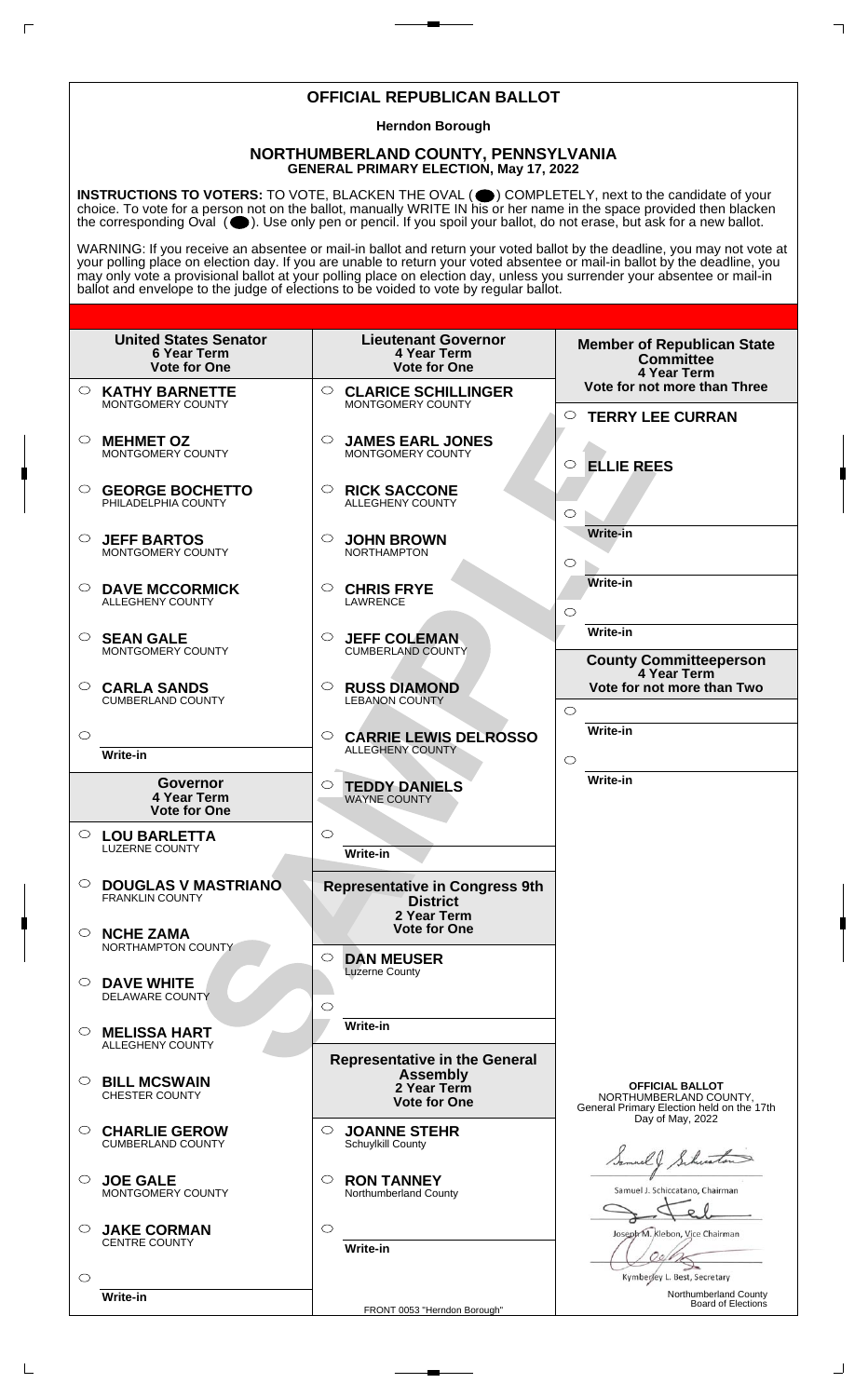**Jackson Township**

### **NORTHUMBERLAND COUNTY, PENNSYLVANIA GENERAL PRIMARY ELECTION, May 17, 2022**

**INSTRUCTIONS TO VOTERS:** TO VOTE, BLACKEN THE OVAL ( $\bigcirc$ ) COMPLETELY, next to the candidate of your choice. To vote for a person not on the ballot, manually WRITE IN his or her name in the space provided then blacken the corresponding Oval (  $\bigcirc$  ). Use only pen or pencil. If you spoil your ballot, do not erase, but ask for a new ballot.

WARNING: If you receive an absentee or mail-in ballot and return your voted ballot by the deadline, you may not vote at your polling place on election day. If you are unable to return your voted absentee or mail-in ballot by the deadline, you may only vote a provisional ballot at your polling place on election day, unless you surrender your absentee or mail-in ballot and envelope to the judge of elections to be voided to vote by regular ballot.

|                     | <b>United States Senator</b><br><b>6 Year Term</b><br><b>Vote for One</b> | <b>Lieutenant Governor</b><br>4 Year Term<br><b>Vote for One</b>        | <b>Member of Republican State</b><br><b>Committee</b><br>4 Year Term                          |
|---------------------|---------------------------------------------------------------------------|-------------------------------------------------------------------------|-----------------------------------------------------------------------------------------------|
|                     | <b>KATHY BARNETTE</b><br>MONTGOMERY COUNTY                                | $\circ$<br><b>CLARICE SCHILLINGER</b><br>MONTGOMERY COUNTY              | Vote for not more than Three<br><b>TERRY LEE CURRAN</b><br>$\circ$                            |
| $\circ$             | <b>MEHMET OZ</b><br>MONTGOMERY COUNTY                                     | $\circ$<br><b>JAMES EARL JONES</b><br>MONTGOMERY COUNTY                 | <b>ELLIE REES</b><br>$\circ$                                                                  |
|                     | <b>GEORGE BOCHETTO</b><br>PHILADELPHIA COUNTY                             | <b>RICK SACCONE</b><br>$\circ$<br>ALLEGHENY COUNTY                      | $\circlearrowright$                                                                           |
| $\circ$             | <b>JEFF BARTOS</b><br>MONTGOMERY COUNTY                                   | $\circ$<br><b>JOHN BROWN</b><br><b>NORTHAMPTON</b>                      | Write-in<br>$\circ$                                                                           |
|                     | O DAVE MCCORMICK<br><b>ALLEGHENY COUNTY</b>                               | $\circ$<br><b>CHRIS FRYE</b><br>LAWRENCE                                | <b>Write-in</b><br>$\circ$                                                                    |
| $\circ$             | <b>SEAN GALE</b><br>MONTGOMERY COUNTY                                     | <b>JEFF COLEMAN</b><br>$\circ$<br><b>CUMBERLAND COUNTY</b>              | <b>Write-in</b><br><b>County Committeeperson</b><br>4 Year Term                               |
| $\circ$             | <b>CARLA SANDS</b><br><b>CUMBERLAND COUNTY</b>                            | <b>RUSS DIAMOND</b><br>$\circ$<br><b>LEBANON COUNTY</b>                 | Vote for not more than Two<br>$\circ$                                                         |
| $\circlearrowright$ | Write-in                                                                  | <b>CARRIE LEWIS DELROSSO</b><br>$\circ$<br>ALLEGHENY COUNTY             | <b>Write-in</b><br>$\circ$                                                                    |
|                     | <b>Governor</b><br>4 Year Term<br><b>Vote for One</b>                     | <b>TEDDY DANIELS</b><br>$\circ$<br><b>WAYNE COUNTY</b>                  | <b>Write-in</b>                                                                               |
|                     | $\circ$ LOU BARLETTA<br><b>LUZERNE COUNTY</b>                             | $\circ$<br><b>Write-in</b>                                              |                                                                                               |
| $\circ$             | <b>DOUGLAS V MASTRIANO</b><br><b>FRANKLIN COUNTY</b>                      | <b>Representative in Congress 9th</b><br><b>District</b><br>2 Year Term |                                                                                               |
|                     | $\circ$ NCHE ZAMA<br>NORTHAMPTON COUNTY                                   | <b>Vote for One</b><br>$\circlearrowright$<br><b>DAN MEUSER</b>         |                                                                                               |
| O                   | <b>DAVE WHITE</b><br><b>DELAWARE COUNTY</b>                               | <b>Luzerne County</b><br>$\circlearrowright$                            |                                                                                               |
| O                   | <b>MELISSA HART</b><br><b>ALLEGHENY COUNTY</b>                            | <b>Write-in</b><br><b>Representative in the General</b>                 |                                                                                               |
| O                   | <b>BILL MCSWAIN</b><br><b>CHESTER COUNTY</b>                              | <b>Assembly</b><br>2 Year Term<br><b>Vote for One</b>                   | <b>OFFICIAL BALLOT</b><br>NORTHUMBERLAND COUNTY,<br>General Primary Election held on the 17th |
| $\circ$             | <b>CHARLIE GEROW</b><br><b>CUMBERLAND COUNTY</b>                          | <b>JOANNE STEHR</b><br>$\circ$<br>Schuylkill County                     | Day of May, 2022<br>well Schwater                                                             |
| $\circ$             | <b>JOE GALE</b><br>MONTGOMERY COUNTY                                      | <b>RON TANNEY</b><br>O<br>Northumberland County                         | Samuel J. Schiccatano, Chairman                                                               |
| $\circ$             | <b>JAKE CORMAN</b><br><b>CENTRE COUNTY</b>                                | $\circlearrowright$<br><b>Write-in</b>                                  | Joseph M. Klebon, Vice Chairman<br>0010                                                       |
| $\circlearrowright$ |                                                                           |                                                                         | Kymberley L. Best, Secretary                                                                  |
|                     | <b>Write-in</b>                                                           | FRONT 0054 "Jackson Township"                                           | Northumberland County<br>Board of Elections                                                   |

÷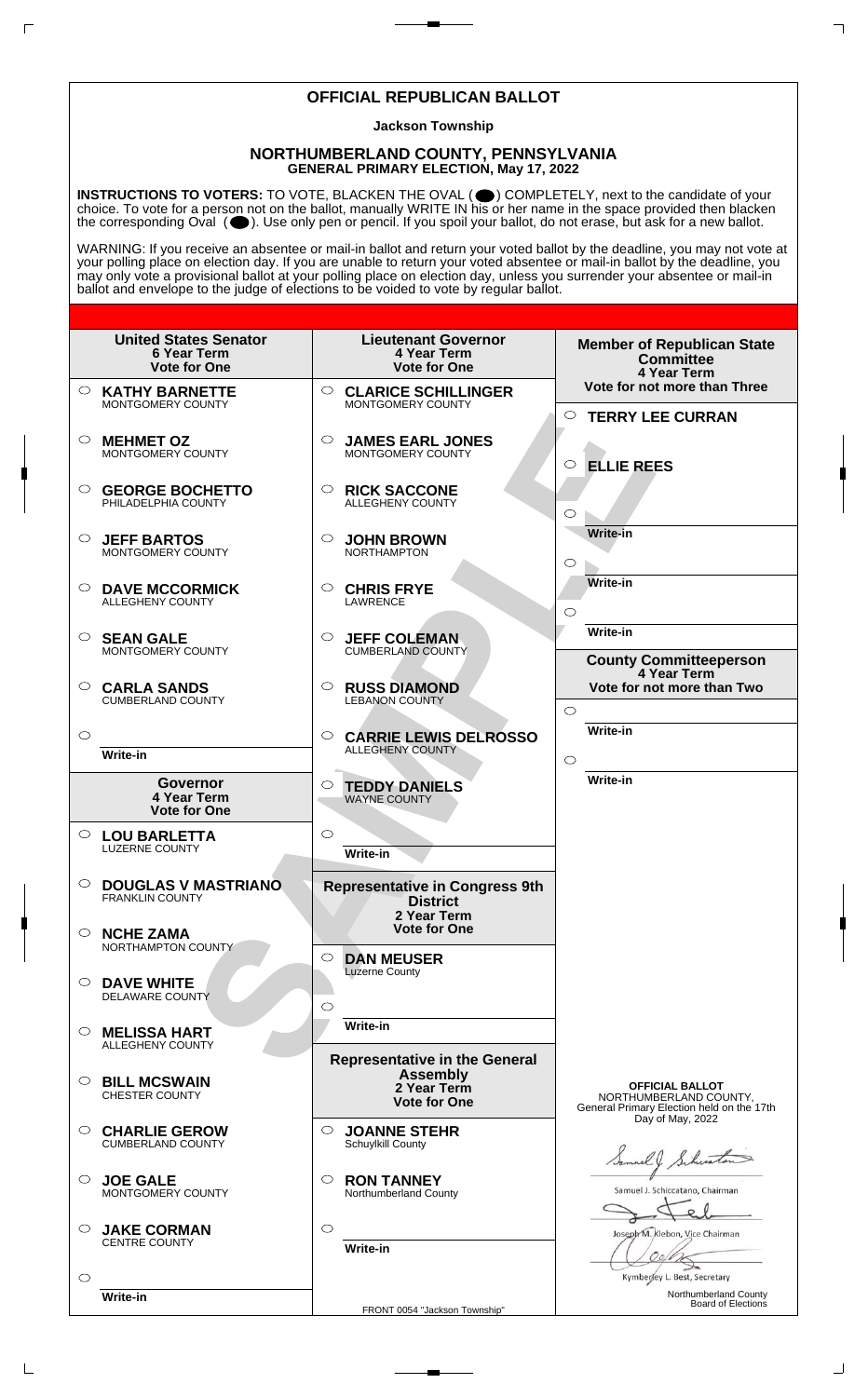**Jordan Township**

## **NORTHUMBERLAND COUNTY, PENNSYLVANIA GENERAL PRIMARY ELECTION, May 17, 2022**

**INSTRUCTIONS TO VOTERS:** TO VOTE, BLACKEN THE OVAL ( $\bigcirc$ ) COMPLETELY, next to the candidate of your choice. To vote for a person not on the ballot, manually WRITE IN his or her name in the space provided then blacken the corresponding Oval (  $\bigcirc$  ). Use only pen or pencil. If you spoil your ballot, do not erase, but ask for a new ballot.

WARNING: If you receive an absentee or mail-in ballot and return your voted ballot by the deadline, you may not vote at your polling place on election day. If you are unable to return your voted absentee or mail-in ballot by the deadline, you may only vote a provisional ballot at your polling place on election day, unless you surrender your absentee or mail-in ballot and envelope to the judge of elections to be voided to vote by regular ballot.

| <b>United States Senator</b><br><b>6 Year Term</b><br><b>Vote for One</b> | <b>Lieutenant Governor</b><br>4 Year Term<br><b>Vote for One</b>             | <b>Member of Republican State</b><br><b>Committee</b><br>4 Year Term                                              |
|---------------------------------------------------------------------------|------------------------------------------------------------------------------|-------------------------------------------------------------------------------------------------------------------|
| $\circ$ KATHY BARNETTE<br>MONTGOMERY COUNTY                               | $\circ$<br><b>CLARICE SCHILLINGER</b><br><b>MONTGOMERY COUNTY</b>            | Vote for not more than Three<br><b>TERRY LEE CURRAN</b><br>O                                                      |
| $\circ$<br><b>MEHMET OZ</b><br>MONTGOMERY COUNTY                          | $\circ$<br><b>JAMES EARL JONES</b><br>MONTGOMERY COUNTY                      | <b>ELLIE REES</b><br>$\circ$                                                                                      |
| $\bigcirc$<br><b>GEORGE BOCHETTO</b><br>PHILADELPHIA COUNTY               | <b>RICK SACCONE</b><br>$\circ$<br>ALLEGHENY COUNTY                           | $\circlearrowright$                                                                                               |
| $\circ$<br><b>JEFF BARTOS</b><br><b>MONTGOMERY COUNTY</b>                 | $\circ$<br><b>JOHN BROWN</b><br><b>NORTHAMPTON</b>                           | <b>Write-in</b><br>$\circ$                                                                                        |
| $\circ$<br><b>DAVE MCCORMICK</b><br><b>ALLEGHENY COUNTY</b>               | $\circ$<br><b>CHRIS FRYE</b><br><b>LAWRENCE</b>                              | <b>Write-in</b><br>$\circ$                                                                                        |
| $\circ$<br><b>SEAN GALE</b><br>MONTGOMERY COUNTY                          | $\circ$<br><b>JEFF COLEMAN</b><br><b>CUMBERLAND COUNTY</b>                   | <b>Write-in</b><br><b>County Committeeperson</b><br>4 Year Term                                                   |
| $\circ$<br><b>CARLA SANDS</b><br><b>CUMBERLAND COUNTY</b>                 | <b>RUSS DIAMOND</b><br>$\circ$<br><b>LEBANON COUNTY</b>                      | Vote for not more than Two<br>$\circ$                                                                             |
| $\circlearrowright$<br><b>Write-in</b>                                    | <b>CARRIE LEWIS DELROSSO</b><br>$\circ$<br>ALLEGHENY COUNTY                  | <b>Write-in</b><br>$\circ$                                                                                        |
| <b>Governor</b><br>4 Year Term<br><b>Vote for One</b>                     | <b>TEDDY DANIELS</b><br>O<br><b>WAYNE COUNTY</b>                             | <b>Write-in</b>                                                                                                   |
| $\circ$ LOU BARLETTA<br>LUZERNE COUNTY                                    | $\circ$<br><b>Write-in</b>                                                   |                                                                                                                   |
| $\circ$<br><b>DOUGLAS V MASTRIANO</b><br><b>FRANKLIN COUNTY</b>           | <b>Representative in Congress 9th</b><br><b>District</b><br>2 Year Term      |                                                                                                                   |
| $\circ$ NCHE ZAMA<br>NORTHAMPTON COUNTY                                   | <b>Vote for One</b><br>$\circ$<br><b>DAN MEUSER</b><br><b>Luzerne County</b> |                                                                                                                   |
| <b>DAVE WHITE</b><br>O<br><b>DELAWARE COUNTY</b>                          | $\circ$                                                                      |                                                                                                                   |
| <b>MELISSA HART</b><br>$\circ$<br><b>ALLEGHENY COUNTY</b>                 | <b>Write-in</b><br><b>Representative in the General</b>                      |                                                                                                                   |
| <b>BILL MCSWAIN</b><br>O<br><b>CHESTER COUNTY</b>                         | <b>Assembly</b><br>2 Year Term<br><b>Vote for One</b>                        | <b>OFFICIAL BALLOT</b><br>NORTHUMBERLAND COUNTY,<br>General Primary Election held on the 17th<br>Day of May, 2022 |
| <b>CHARLIE GEROW</b><br>O<br><b>CUMBERLAND COUNTY</b>                     | <b>JOANNE STEHR</b><br>O<br>Schuylkill County                                | muell Schwarter                                                                                                   |
| $\circlearrowright$<br><b>JOE GALE</b><br>MONTGOMERY COUNTY               | <b>RON TANNEY</b><br>$\circ$<br>Northumberland County                        | Samuel J. Schiccatano, Chairman                                                                                   |
| <b>JAKE CORMAN</b><br>O<br><b>CENTRE COUNTY</b>                           | $\circ$<br><b>Write-in</b>                                                   | Joseph M. Klebon, Vice Chairman<br>001                                                                            |
| $\circlearrowright$<br>Write-in                                           |                                                                              | Kymberley L. Best, Secretary<br>Northumberland County<br>Board of Elections                                       |
|                                                                           | FRONT 0055 "Jordan Township"                                                 |                                                                                                                   |

÷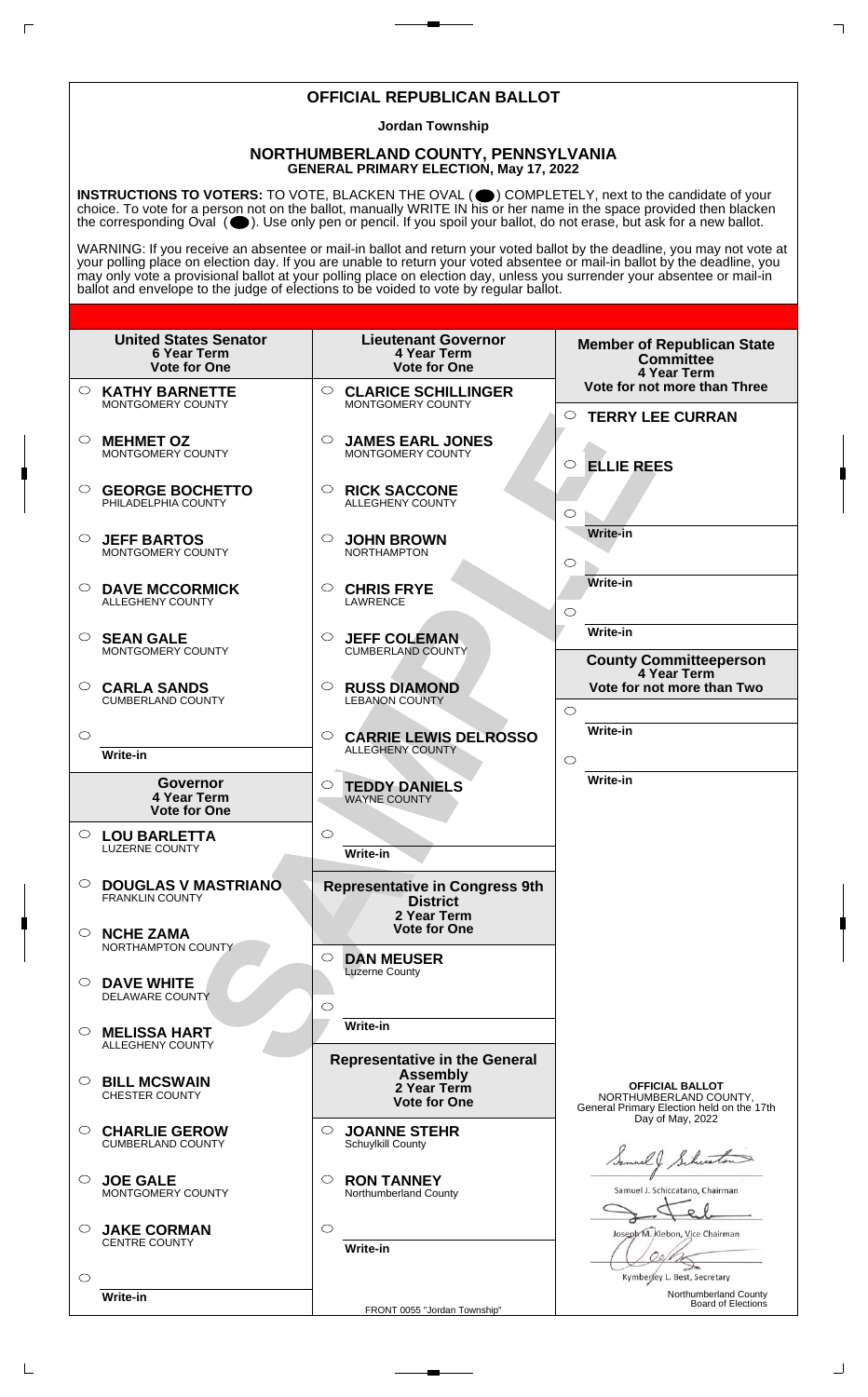$\Gamma$ 

 $\Box$ 

**Lewis Township**

### **NORTHUMBERLAND COUNTY, PENNSYLVANIA GENERAL PRIMARY ELECTION, May 17, 2022**

**INSTRUCTIONS TO VOTERS:** TO VOTE, BLACKEN THE OVAL ( $\bigcirc$ ) COMPLETELY, next to the candidate of your choice. To vote for a person not on the ballot, manually WRITE IN his or her name in the space provided then blacken the corresponding Oval (  $\bigcirc$  ). Use only pen or pencil. If you spoil your ballot, do not erase, but ask for a new ballot.

WARNING: If you receive an absentee or mail-in ballot and return your voted ballot by the deadline, you may not vote at your polling place on election day. If you are unable to return your voted absentee or mail-in ballot by the deadline, you may only vote a provisional ballot at your polling place on election day, unless you surrender your absentee or mail-in ballot and envelope to the judge of elections to be voided to vote by regular ballot.

|                     | <b>United States Senator</b><br><b>6 Year Term</b><br><b>Vote for One</b> | <b>Lieutenant Governor</b><br>4 Year Term<br><b>Vote for One</b>              | <b>Member of Republican State</b><br><b>Committee</b><br>4 Year Term                          |
|---------------------|---------------------------------------------------------------------------|-------------------------------------------------------------------------------|-----------------------------------------------------------------------------------------------|
| $\bigcirc$ .        | <b>KATHY BARNETTE</b><br>MONTGOMERY COUNTY                                | $\circ$<br><b>CLARICE SCHILLINGER</b><br>MONTGOMERY COUNTY                    | Vote for not more than Three<br><b>TERRY LEE CURRAN</b><br>$\circ$                            |
| $\circ$             | <b>MEHMET OZ</b><br>MONTGOMERY COUNTY                                     | <b>JAMES EARL JONES</b><br>O<br>MONTGOMERY COUNTY                             | <b>ELLIE REES</b><br>$\circ$                                                                  |
| $\circ$             | <b>GEORGE BOCHETTO</b><br>PHILADELPHIA COUNTY                             | <b>RICK SACCONE</b><br>$\circ$<br><b>ALLEGHENY COUNTY</b>                     | $\circlearrowright$                                                                           |
| $\circ$             | <b>JEFF BARTOS</b><br>MONTGOMERY COUNTY                                   | $\circ$<br><b>JOHN BROWN</b><br><b>NORTHAMPTON</b>                            | Write-in<br>$\circ$                                                                           |
| $\circ$             | <b>DAVE MCCORMICK</b><br><b>ALLEGHENY COUNTY</b>                          | <b>CHRIS FRYE</b><br>$\circ$<br><b>LAWRENCE</b>                               | Write-in<br>$\circ$                                                                           |
| $\circ$             | <b>SEAN GALE</b><br>MONTGOMERY COUNTY                                     | $\circ$<br><b>JEFF COLEMAN</b><br><b>CUMBERLAND COUNTY</b>                    | <b>Write-in</b><br><b>County Committeeperson</b><br>4 Year Term                               |
| $\circ$             | <b>CARLA SANDS</b><br><b>CUMBERLAND COUNTY</b>                            | <b>RUSS DIAMOND</b><br>$\circ$<br><b>LEBANON COUNTY</b>                       | Vote for not more than Two<br>$\circ$                                                         |
| $\circlearrowright$ | Write-in                                                                  | <b>CARRIE LEWIS DELROSSO</b><br>$\circ$<br>ALLEGHENY COUNTY                   | <b>Write-in</b><br>$\circ$                                                                    |
|                     | <b>Governor</b><br>4 Year Term<br><b>Vote for One</b>                     | <b>TEDDY DANIELS</b><br>O<br><b>WAYNE COUNTY</b>                              | Write-in                                                                                      |
| $\circ$             | <b>LOU BARLETTA</b><br><b>LUZERNE COUNTY</b>                              | $\circ$<br><b>Write-in</b>                                                    |                                                                                               |
| $\circ$             | <b>DOUGLAS V MASTRIANO</b><br><b>FRANKLIN COUNTY</b>                      | <b>Representative in Congress 9th</b><br><b>District</b><br>2 Year Term       |                                                                                               |
|                     | $\circ$ NCHE ZAMA<br>NORTHAMPTON COUNTY                                   | <b>Vote for One</b><br>$\circ$<br><b>DAN MEUSER</b>                           |                                                                                               |
| O                   | <b>DAVE WHITE</b><br><b>DELAWARE COUNTY</b>                               | <b>Luzerne County</b><br>$\circ$                                              |                                                                                               |
| O                   | <b>MELISSA HART</b><br><b>ALLEGHENY COUNTY</b>                            | Write-in<br><b>Representative in the General</b>                              |                                                                                               |
| $\circlearrowright$ | <b>BILL MCSWAIN</b><br><b>CHESTER COUNTY</b>                              | <b>Assembly</b><br>2 Year Term<br><b>Vote for One</b>                         | <b>OFFICIAL BALLOT</b><br>NORTHUMBERLAND COUNTY,<br>General Primary Election held on the 17th |
| $\circlearrowright$ | <b>CHARLIE GEROW</b><br><b>CUMBERLAND COUNTY</b>                          | <b>LYNDA J. SCHLEGEL</b><br>$\circ$<br><b>CULVER</b><br>Northumberland County | Day of May, 2022                                                                              |
| $\circlearrowright$ | <b>JOE GALE</b><br>MONTGOMERY COUNTY                                      | $\circlearrowright$<br><b>Write-in</b>                                        | Samuel J. Schiccatano, Chairman                                                               |
| $\circlearrowright$ | <b>JAKE CORMAN</b><br><b>CENTRE COUNTY</b>                                |                                                                               | Joseph M. klebon, Vice Chairman<br>0010                                                       |
| $\circlearrowright$ |                                                                           |                                                                               | Kymberley L. Best, Secretary                                                                  |
|                     | <b>Write-in</b>                                                           | FRONT 0056 "Lewis Township"                                                   | Northumberland County<br>Board of Elections                                                   |

÷

 $\overline{\phantom{a}}$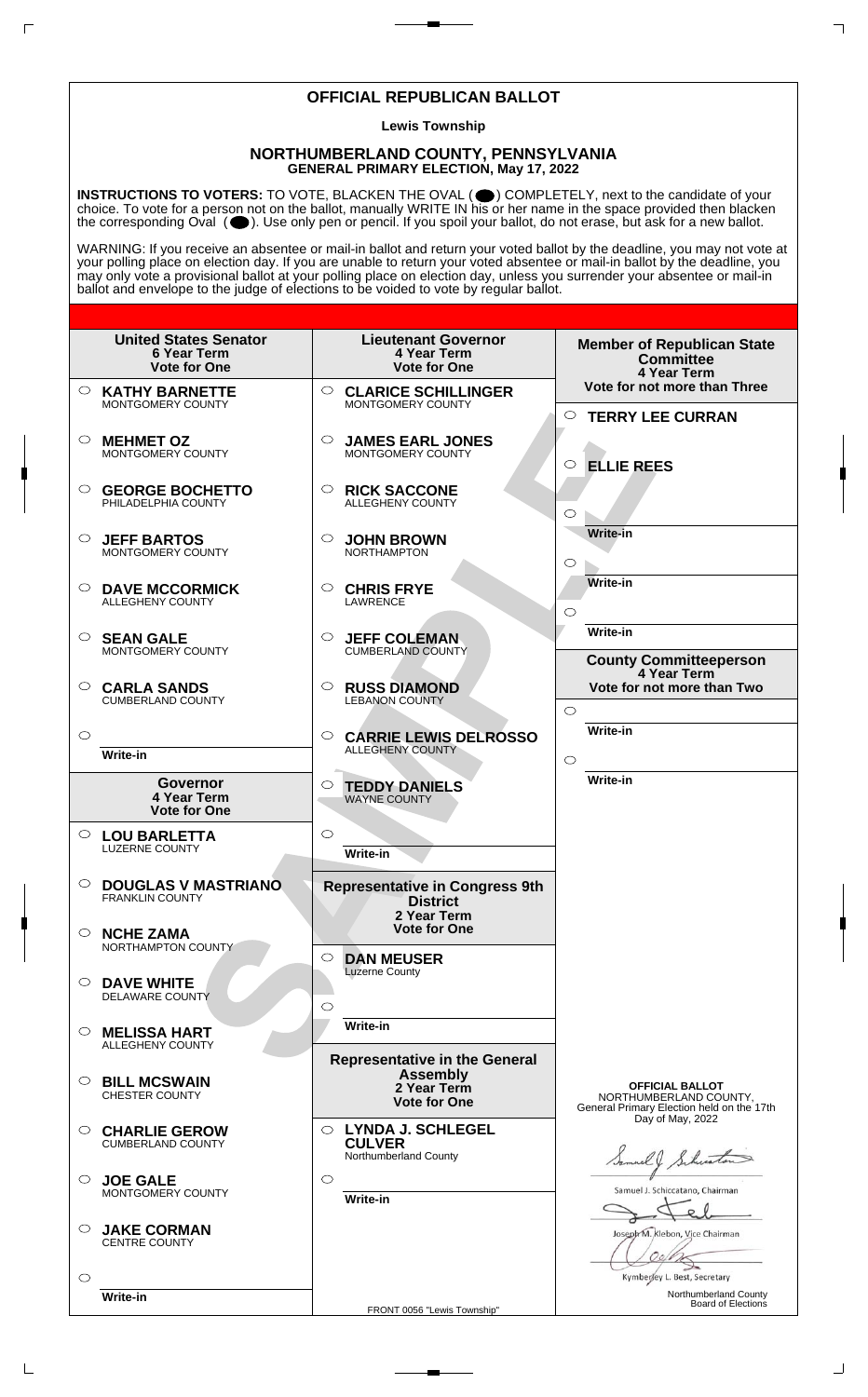**Little Mahanoy Township**

## **NORTHUMBERLAND COUNTY, PENNSYLVANIA GENERAL PRIMARY ELECTION, May 17, 2022**

**INSTRUCTIONS TO VOTERS:** TO VOTE, BLACKEN THE OVAL ( $\bigcirc$ ) COMPLETELY, next to the candidate of your choice. To vote for a person not on the ballot, manually WRITE IN his or her name in the space provided then blacken the corresponding Oval (  $\bigcirc$  ). Use only pen or pencil. If you spoil your ballot, do not erase, but ask for a new ballot.

WARNING: If you receive an absentee or mail-in ballot and return your voted ballot by the deadline, you may not vote at your polling place on election day. If you are unable to return your voted absentee or mail-in ballot by the deadline, you may only vote a provisional ballot at your polling place on election day, unless you surrender your absentee or mail-in ballot and envelope to the judge of elections to be voided to vote by regular ballot.

|                                               | <b>United States Senator</b><br><b>6 Year Term</b><br><b>Vote for One</b> | <b>Lieutenant Governor</b><br>4 Year Term<br><b>Vote for One</b>        | <b>Member of Republican State</b><br><b>Committee</b><br>4 Year Term                          |
|-----------------------------------------------|---------------------------------------------------------------------------|-------------------------------------------------------------------------|-----------------------------------------------------------------------------------------------|
|                                               | $\circ$ KATHY BARNETTE<br>MONTGOMERY COUNTY                               | $\circ$<br><b>CLARICE SCHILLINGER</b><br>MONTGOMERY COUNTY              | Vote for not more than Three<br><b>TERRY LEE CURRAN</b><br>O                                  |
| $\circ$<br><b>MEHMET OZ</b>                   | MONTGOMERY COUNTY                                                         | <b>JAMES EARL JONES</b><br>O<br><b>MONTGOMERY COUNTY</b>                | <b>ELLIE REES</b><br>$\circ$                                                                  |
| $\bigcirc$                                    | <b>GEORGE BOCHETTO</b><br>PHILADELPHIA COUNTY                             | <b>RICK SACCONE</b><br>$\circ$<br><b>ALLEGHENY COUNTY</b>               | $\circlearrowright$                                                                           |
| $\circ$                                       | <b>JEFF BARTOS</b><br>MONTGOMERY COUNTY                                   | $\circ$<br><b>JOHN BROWN</b><br><b>NORTHAMPTON</b>                      | Write-in<br>$\circ$                                                                           |
|                                               | O DAVE MCCORMICK<br><b>ALLEGHENY COUNTY</b>                               | $\circ$<br><b>CHRIS FRYE</b><br><b>LAWRENCE</b>                         | <b>Write-in</b><br>$\circ$                                                                    |
| $\circ$<br><b>SEAN GALE</b>                   | MONTGOMERY COUNTY                                                         | $\circ$<br><b>JEFF COLEMAN</b><br><b>CUMBERLAND COUNTY</b>              | <b>Write-in</b><br><b>County Committeeperson</b><br>4 Year Term                               |
| $\circ$                                       | <b>CARLA SANDS</b><br><b>CUMBERLAND COUNTY</b>                            | <b>RUSS DIAMOND</b><br>$\circ$<br><b>LEBANON COUNTY</b>                 | Vote for not more than Two<br>$\circ$                                                         |
| $\circlearrowright$<br><b>Write-in</b>        |                                                                           | <b>CARRIE LEWIS DELROSSO</b><br>$\circ$<br>ALLEGHENY COUNTY             | <b>Write-in</b><br>$\circ$                                                                    |
|                                               | <b>Governor</b><br>4 Year Term<br><b>Vote for One</b>                     | <b>TEDDY DANIELS</b><br>$\circ$<br><b>WAYNE COUNTY</b>                  | <b>Write-in</b>                                                                               |
| $\circ$ LOU BARLETTA<br><b>LUZERNE COUNTY</b> |                                                                           | $\circ$<br><b>Write-in</b>                                              |                                                                                               |
| $\circ$                                       | <b>DOUGLAS V MASTRIANO</b><br><b>FRANKLIN COUNTY</b>                      | <b>Representative in Congress 9th</b><br><b>District</b><br>2 Year Term |                                                                                               |
| $\circ$ NCHE ZAMA                             | NORTHAMPTON COUNTY                                                        | <b>Vote for One</b><br>$\circ$<br><b>DAN MEUSER</b>                     |                                                                                               |
| <b>DAVE WHITE</b><br>O                        | DELAWARE COUNTY                                                           | <b>Luzerne County</b><br>$\circ$                                        |                                                                                               |
| O                                             | <b>MELISSA HART</b><br><b>ALLEGHENY COUNTY</b>                            | <b>Write-in</b><br><b>Representative in the General</b>                 |                                                                                               |
| $\circ$                                       | <b>BILL MCSWAIN</b><br><b>CHESTER COUNTY</b>                              | <b>Assembly</b><br>2 Year Term<br><b>Vote for One</b>                   | <b>OFFICIAL BALLOT</b><br>NORTHUMBERLAND COUNTY,<br>General Primary Election held on the 17th |
| $\circ$                                       | <b>CHARLIE GEROW</b><br><b>CUMBERLAND COUNTY</b>                          | $\circ$<br><b>JOANNE STEHR</b><br>Schuylkill County                     | Day of May, 2022<br>nell Shunter                                                              |
| $\circ$<br><b>JOE GALE</b>                    | MONTGOMERY COUNTY                                                         | <b>RON TANNEY</b><br>O<br>Northumberland County                         | Samuel J. Schiccatano, Chairman                                                               |
| $\circ$<br><b>CENTRE COUNTY</b>               | <b>JAKE CORMAN</b>                                                        | $\circ$<br><b>Write-in</b>                                              | Joseph M. Klebon, Vice Chairman<br>00.0                                                       |
| $\circlearrowright$                           |                                                                           |                                                                         | Kymberley L. Best, Secretary                                                                  |
| <b>Write-in</b>                               |                                                                           | FRONT 0057 "Little Mahanoy Township"                                    | Northumberland County<br>Board of Elections                                                   |

للمسار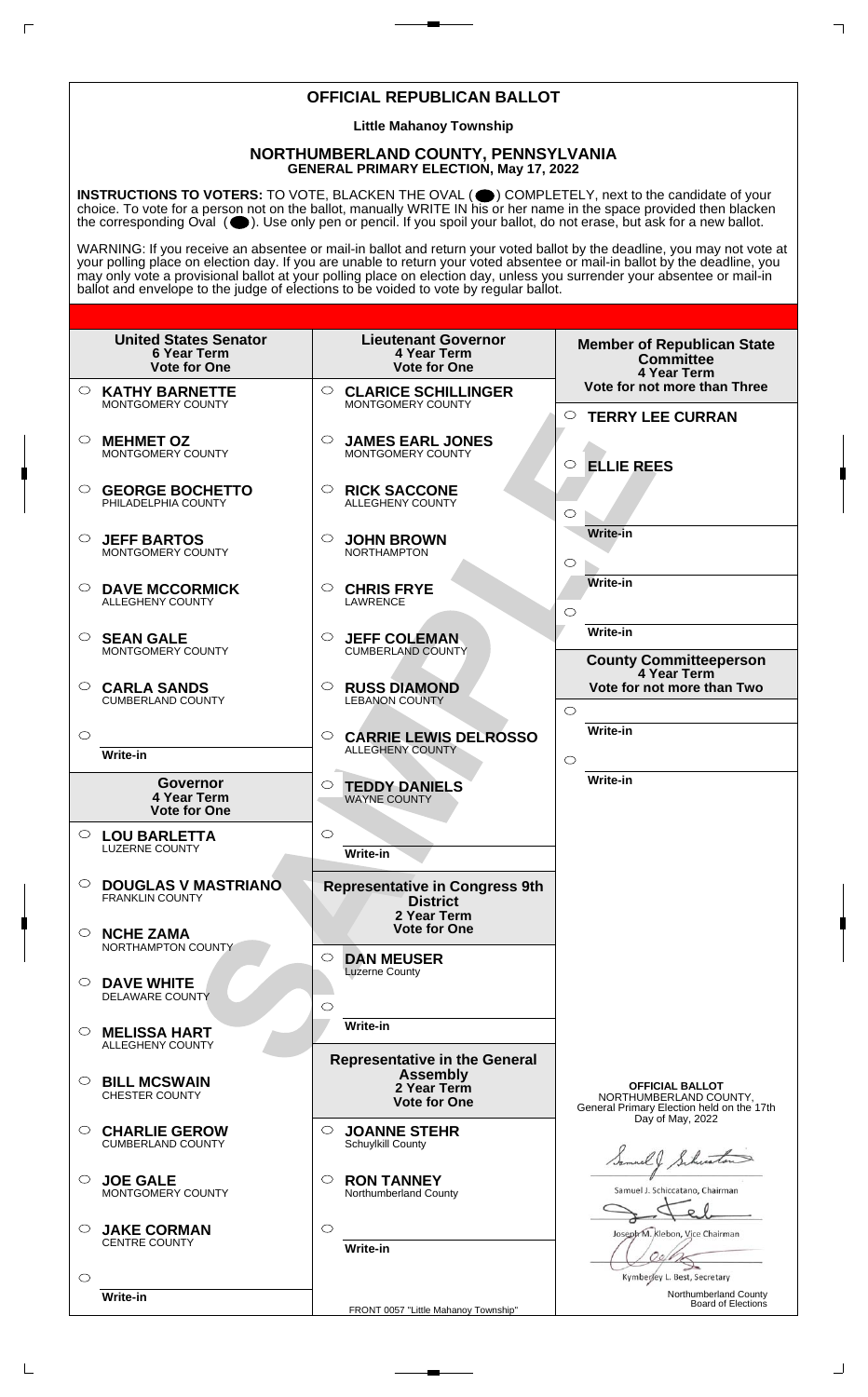**Lower Augusta Township**

### **NORTHUMBERLAND COUNTY, PENNSYLVANIA GENERAL PRIMARY ELECTION, May 17, 2022**

**INSTRUCTIONS TO VOTERS:** TO VOTE, BLACKEN THE OVAL ( $\bigcirc$ ) COMPLETELY, next to the candidate of your choice. To vote for a person not on the ballot, manually WRITE IN his or her name in the space provided then blacken the corresponding Oval (  $\bigcirc$  ). Use only pen or pencil. If you spoil your ballot, do not erase, but ask for a new ballot.

WARNING: If you receive an absentee or mail-in ballot and return your voted ballot by the deadline, you may not vote at your polling place on election day. If you are unable to return your voted absentee or mail-in ballot by the deadline, you may only vote a provisional ballot at your polling place on election day, unless you surrender your absentee or mail-in ballot and envelope to the judge of elections to be voided to vote by regular ballot.

| Vote for not more than Three<br>$\circ$<br>$\circ$ KATHY BARNETTE<br><b>CLARICE SCHILLINGER</b><br>MONTGOMERY COUNTY<br>MONTGOMERY COUNTY<br><b>TERRY LEE CURRAN</b><br>O<br>$\circ$<br><b>MEHMET OZ</b><br>$\circ$<br><b>JAMES EARL JONES</b> |  |
|------------------------------------------------------------------------------------------------------------------------------------------------------------------------------------------------------------------------------------------------|--|
|                                                                                                                                                                                                                                                |  |
| MONTGOMERY COUNTY<br>MONTGOMERY COUNTY<br><b>ELLIE REES</b><br>$\circ$                                                                                                                                                                         |  |
| $\bigcirc$<br><b>GEORGE BOCHETTO</b><br><b>RICK SACCONE</b><br>$\circ$<br>PHILADELPHIA COUNTY<br><b>ALLEGHENY COUNTY</b><br>$\circlearrowright$                                                                                                |  |
| <b>Write-in</b><br>$\circ$<br><b>JEFF BARTOS</b><br>$\circlearrowright$<br><b>JOHN BROWN</b><br>MONTGOMERY COUNTY<br><b>NORTHAMPTON</b><br>$\circ$                                                                                             |  |
| <b>Write-in</b><br>$\circ$<br><b>DAVE MCCORMICK</b><br>$\circ$<br><b>CHRIS FRYE</b><br>ALLEGHENY COUNTY<br><b>LAWRENCE</b><br>$\circ$                                                                                                          |  |
| <b>Write-in</b><br><b>JEFF COLEMAN</b><br>$\circ$<br><b>SEAN GALE</b><br>$\circ$<br><b>CUMBERLAND COUNTY</b><br>MONTGOMERY COUNTY<br><b>County Committeeperson</b><br>4 Year Term                                                              |  |
| <b>RUSS DIAMOND</b><br>Vote for not more than Two<br>$\circ$<br><b>CARLA SANDS</b><br>$\circ$<br><b>CUMBERLAND COUNTY</b><br><b>LEBANON COUNTY</b><br>$\circ$                                                                                  |  |
| <b>Write-in</b><br>$\circlearrowright$<br><b>CARRIE LEWIS DELROSSO</b><br>$\circ$<br>ALLEGHENY COUNTY<br><b>Write-in</b><br>$\circ$                                                                                                            |  |
| <b>Write-in</b><br><b>Governor</b><br>O<br><b>TEDDY DANIELS</b><br>4 Year Term<br><b>WAYNE COUNTY</b><br><b>Vote for One</b>                                                                                                                   |  |
| $\circ$<br>$\circ$ LOU BARLETTA<br><b>LUZERNE COUNTY</b><br><b>Write-in</b>                                                                                                                                                                    |  |
| $\circ$<br><b>DOUGLAS V MASTRIANO</b><br><b>Representative in Congress 9th</b><br><b>FRANKLIN COUNTY</b><br><b>District</b><br>2 Year Term                                                                                                     |  |
| <b>Vote for One</b><br>$\circ$ NCHE ZAMA<br>NORTHAMPTON COUNTY<br>$\circ$<br><b>DAN MEUSER</b><br><b>Luzerne County</b>                                                                                                                        |  |
| <b>DAVE WHITE</b><br>O<br>DELAWARE COUNTY<br>$\circ$                                                                                                                                                                                           |  |
| Write-in<br><b>MELISSA HART</b><br>O<br><b>ALLEGHENY COUNTY</b><br><b>Representative in the General</b>                                                                                                                                        |  |
| <b>Assembly</b><br><b>BILL MCSWAIN</b><br>O<br>2 Year Term<br><b>OFFICIAL BALLOT</b><br><b>CHESTER COUNTY</b><br>NORTHUMBERLAND COUNTY,<br><b>Vote for One</b><br>General Primary Election held on the 17th                                    |  |
| Day of May, 2022<br>$\circ$<br><b>CHARLIE GEROW</b><br>$\circ$<br><b>JOANNE STEHR</b><br><b>CUMBERLAND COUNTY</b><br>Schuylkill County<br>muell Schweiten                                                                                      |  |
| $\circlearrowright$<br><b>JOE GALE</b><br>$\circ$<br><b>RON TANNEY</b><br>Samuel J. Schiccatano, Chairman<br>MONTGOMERY COUNTY<br>Northumberland County                                                                                        |  |
| $\circlearrowright$<br><b>JAKE CORMAN</b><br>O<br>Joseph M. Klebon, Vice Chairman<br><b>CENTRE COUNTY</b><br><b>Write-in</b><br>004                                                                                                            |  |
| Kymberley L. Best, Secretary<br>$\circlearrowright$                                                                                                                                                                                            |  |
| Northumberland County<br><b>Write-in</b><br>Board of Elections<br>FRONT 0058 "Lower Augusta Township"                                                                                                                                          |  |

للمسار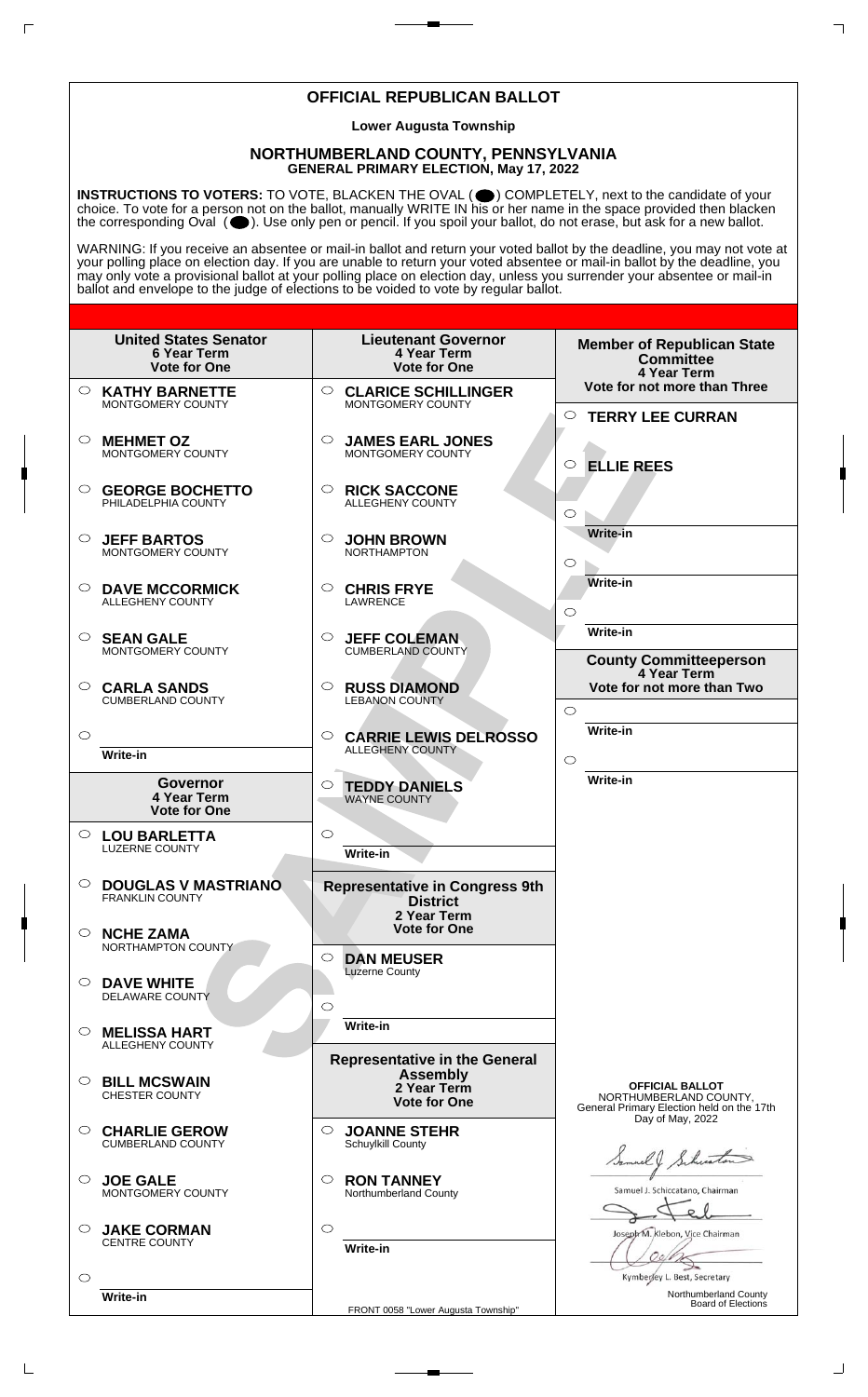**Lower Mahanoy Township**

### **NORTHUMBERLAND COUNTY, PENNSYLVANIA GENERAL PRIMARY ELECTION, May 17, 2022**

**INSTRUCTIONS TO VOTERS:** TO VOTE, BLACKEN THE OVAL ( $\bigcirc$ ) COMPLETELY, next to the candidate of your choice. To vote for a person not on the ballot, manually WRITE IN his or her name in the space provided then blacken the corresponding Oval (  $\bigcirc$  ). Use only pen or pencil. If you spoil your ballot, do not erase, but ask for a new ballot.

WARNING: If you receive an absentee or mail-in ballot and return your voted ballot by the deadline, you may not vote at your polling place on election day. If you are unable to return your voted absentee or mail-in ballot by the deadline, you may only vote a provisional ballot at your polling place on election day, unless you surrender your absentee or mail-in ballot and envelope to the judge of elections to be voided to vote by regular ballot.

|                     | <b>United States Senator</b><br><b>6 Year Term</b><br><b>Vote for One</b> | <b>Lieutenant Governor</b><br>4 Year Term<br><b>Vote for One</b>             | <b>Member of Republican State</b><br><b>Committee</b><br>4 Year Term                          |
|---------------------|---------------------------------------------------------------------------|------------------------------------------------------------------------------|-----------------------------------------------------------------------------------------------|
|                     | $\circ$ KATHY BARNETTE<br>MONTGOMERY COUNTY                               | $\circ$<br><b>CLARICE SCHILLINGER</b><br><b>MONTGOMERY COUNTY</b>            | Vote for not more than Three<br><b>TERRY LEE CURRAN</b><br>O                                  |
| $\circ$             | <b>MEHMET OZ</b><br>MONTGOMERY COUNTY                                     | $\circ$<br><b>JAMES EARL JONES</b><br>MONTGOMERY COUNTY                      | <b>ELLIE REES</b><br>$\circ$                                                                  |
| $\bigcirc$          | <b>GEORGE BOCHETTO</b><br>PHILADELPHIA COUNTY                             | <b>RICK SACCONE</b><br>$\circ$<br>ALLEGHENY COUNTY                           | $\circlearrowright$                                                                           |
| $\circ$             | <b>JEFF BARTOS</b><br><b>MONTGOMERY COUNTY</b>                            | $\circ$<br><b>JOHN BROWN</b><br><b>NORTHAMPTON</b>                           | <b>Write-in</b><br>$\circ$                                                                    |
| $\circ$             | <b>DAVE MCCORMICK</b><br><b>ALLEGHENY COUNTY</b>                          | $\circ$<br><b>CHRIS FRYE</b><br><b>LAWRENCE</b>                              | <b>Write-in</b><br>$\circ$                                                                    |
| $\circ$             | <b>SEAN GALE</b><br>MONTGOMERY COUNTY                                     | $\circ$<br><b>JEFF COLEMAN</b><br><b>CUMBERLAND COUNTY</b>                   | <b>Write-in</b><br><b>County Committeeperson</b><br>4 Year Term                               |
| $\circ$             | <b>CARLA SANDS</b><br><b>CUMBERLAND COUNTY</b>                            | <b>RUSS DIAMOND</b><br>$\circ$<br><b>LEBANON COUNTY</b>                      | Vote for not more than Two<br>$\circ$                                                         |
| $\circlearrowright$ | <b>Write-in</b>                                                           | <b>CARRIE LEWIS DELROSSO</b><br>$\circ$<br>ALLEGHENY COUNTY                  | <b>Write-in</b><br>$\circ$                                                                    |
|                     | <b>Governor</b><br>4 Year Term<br><b>Vote for One</b>                     | <b>TEDDY DANIELS</b><br>O<br><b>WAYNE COUNTY</b>                             | <b>Write-in</b>                                                                               |
|                     | $\circ$ LOU BARLETTA<br>LUZERNE COUNTY                                    | $\circ$<br><b>Write-in</b>                                                   |                                                                                               |
| $\circ$             | <b>DOUGLAS V MASTRIANO</b><br><b>FRANKLIN COUNTY</b>                      | <b>Representative in Congress 9th</b><br><b>District</b><br>2 Year Term      |                                                                                               |
|                     | $\circ$ NCHE ZAMA<br>NORTHAMPTON COUNTY                                   | <b>Vote for One</b><br>$\circ$<br><b>DAN MEUSER</b><br><b>Luzerne County</b> |                                                                                               |
| O                   | <b>DAVE WHITE</b><br><b>DELAWARE COUNTY</b>                               | $\circ$                                                                      |                                                                                               |
| O                   | <b>MELISSA HART</b><br><b>ALLEGHENY COUNTY</b>                            | <b>Write-in</b><br><b>Representative in the General</b>                      |                                                                                               |
| O                   | <b>BILL MCSWAIN</b><br><b>CHESTER COUNTY</b>                              | <b>Assembly</b><br>2 Year Term<br><b>Vote for One</b>                        | <b>OFFICIAL BALLOT</b><br>NORTHUMBERLAND COUNTY,<br>General Primary Election held on the 17th |
| O                   | <b>CHARLIE GEROW</b><br><b>CUMBERLAND COUNTY</b>                          | <b>JOANNE STEHR</b><br>O<br>Schuylkill County                                | Day of May, 2022<br>muell Schwarts                                                            |
| $\circlearrowright$ | <b>JOE GALE</b><br>MONTGOMERY COUNTY                                      | <b>RON TANNEY</b><br>$\circ$<br>Northumberland County                        | Samuel J. Schiccatano, Chairman                                                               |
| O                   | <b>JAKE CORMAN</b><br><b>CENTRE COUNTY</b>                                | $\circ$<br><b>Write-in</b>                                                   | Joseph M. Klebon, Vice Chairman<br>0010                                                       |
| $\circlearrowright$ |                                                                           |                                                                              | Kymberley L. Best, Secretary                                                                  |
|                     | Write-in                                                                  | FRONT 0059 "Lower Mahanoy Township"                                          | Northumberland County<br>Board of Elections                                                   |

للمسار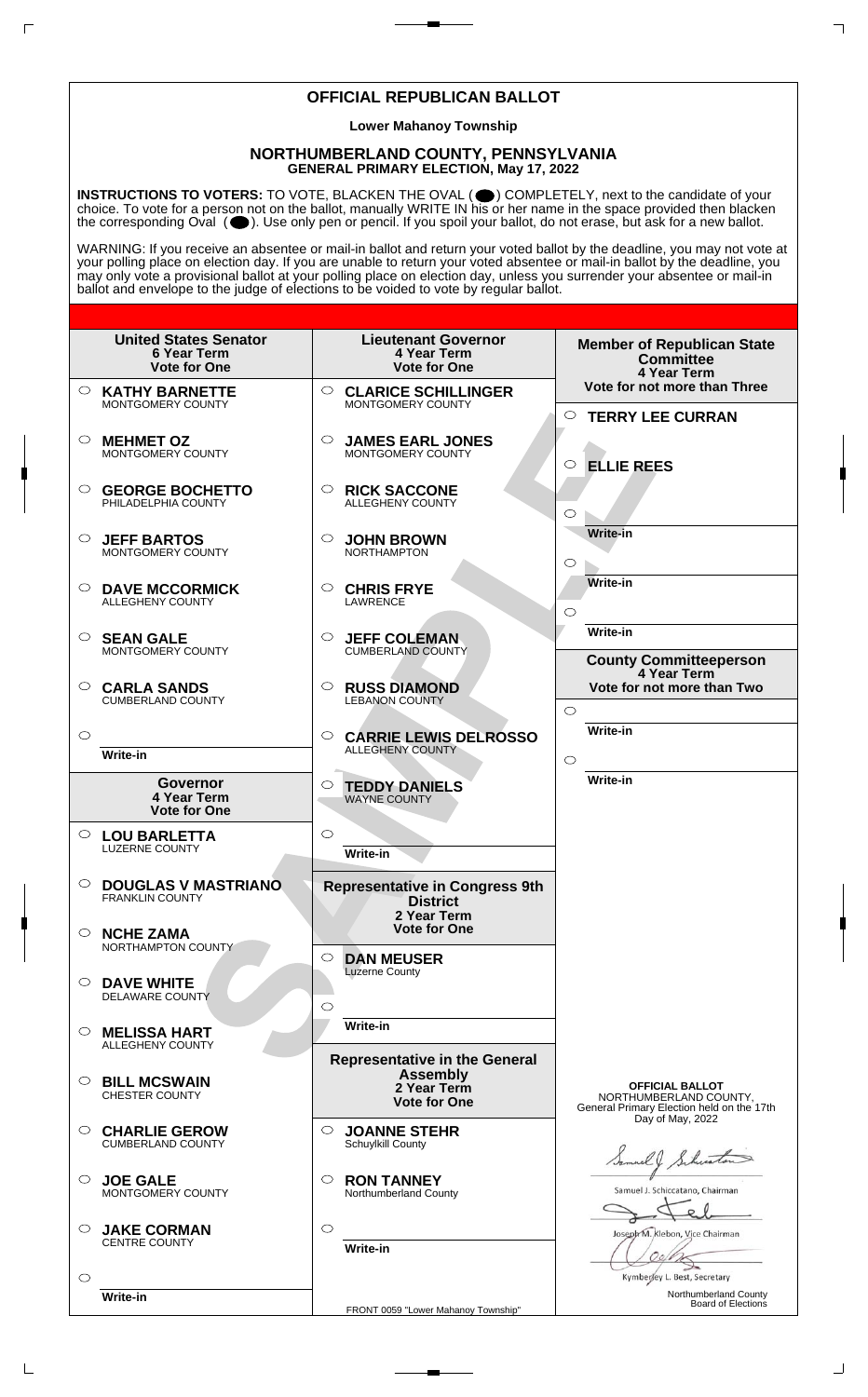**McEwensville Borough**

### **NORTHUMBERLAND COUNTY, PENNSYLVANIA GENERAL PRIMARY ELECTION, May 17, 2022**

**INSTRUCTIONS TO VOTERS:** TO VOTE, BLACKEN THE OVAL ( $\bigcirc$ ) COMPLETELY, next to the candidate of your choice. To vote for a person not on the ballot, manually WRITE IN his or her name in the space provided then blacken the corresponding Oval (  $\bigcirc$  ). Use only pen or pencil. If you spoil your ballot, do not erase, but ask for a new ballot.

WARNING: If you receive an absentee or mail-in ballot and return your voted ballot by the deadline, you may not vote at your polling place on election day. If you are unable to return your voted absentee or mail-in ballot by the deadline, you may only vote a provisional ballot at your polling place on election day, unless you surrender your absentee or mail-in ballot and envelope to the judge of elections to be voided to vote by regular ballot.

|                     | <b>United States Senator</b><br><b>6 Year Term</b><br><b>Vote for One</b> | <b>Lieutenant Governor</b><br>4 Year Term<br><b>Vote for One</b>        | <b>Member of Republican State</b><br><b>Committee</b><br>4 Year Term                          |
|---------------------|---------------------------------------------------------------------------|-------------------------------------------------------------------------|-----------------------------------------------------------------------------------------------|
|                     | $\circ$ KATHY BARNETTE<br>MONTGOMERY COUNTY                               | $\circ$<br><b>CLARICE SCHILLINGER</b><br>MONTGOMERY COUNTY              | Vote for not more than Three<br>$\circ$<br><b>TERRY LEE CURRAN</b>                            |
| $\circ$             | <b>MEHMET OZ</b><br>MONTGOMERY COUNTY                                     | $\circ$<br><b>JAMES EARL JONES</b><br>MONTGOMERY COUNTY                 | <b>ELLIE REES</b><br>$\circ$                                                                  |
| $\circ$             | <b>GEORGE BOCHETTO</b><br>PHILADELPHIA COUNTY                             | <b>RICK SACCONE</b><br>$\circ$<br><b>ALLEGHENY COUNTY</b>               | $\circlearrowright$                                                                           |
| $\circ$             | <b>JEFF BARTOS</b><br>MONTGOMERY COUNTY                                   | $\circlearrowright$<br><b>JOHN BROWN</b><br><b>NORTHAMPTON</b>          | Write-in<br>$\circ$                                                                           |
|                     | O DAVE MCCORMICK<br><b>ALLEGHENY COUNTY</b>                               | <b>CHRIS FRYE</b><br>$\circ$<br><b>LAWRENCE</b>                         | <b>Write-in</b><br>$\circ$                                                                    |
| $\circ$             | <b>SEAN GALE</b><br>MONTGOMERY COUNTY                                     | $\circ$<br><b>JEFF COLEMAN</b><br><b>CUMBERLAND COUNTY</b>              | <b>Write-in</b><br><b>County Committeeperson</b><br>4 Year Term                               |
| $\circ$             | <b>CARLA SANDS</b><br><b>CUMBERLAND COUNTY</b>                            | <b>RUSS DIAMOND</b><br>$\circ$<br><b>LEBANON COUNTY</b>                 | Vote for not more than Two<br>$\circ$                                                         |
| $\circlearrowright$ | <b>Write-in</b>                                                           | <b>CARRIE LEWIS DELROSSO</b><br>$\circ$<br>ALLEGHENY COUNTY             | <b>Write-in</b><br>$\circ$                                                                    |
|                     | <b>Governor</b><br>4 Year Term<br><b>Vote for One</b>                     | <b>TEDDY DANIELS</b><br>$\circ$<br><b>WAYNE COUNTY</b>                  | <b>Write-in</b>                                                                               |
|                     | $\circ$ LOU BARLETTA<br><b>LUZERNE COUNTY</b>                             | $\circ$<br><b>Write-in</b>                                              |                                                                                               |
| $\circ$             | <b>DOUGLAS V MASTRIANO</b><br><b>FRANKLIN COUNTY</b>                      | <b>Representative in Congress 9th</b><br><b>District</b><br>2 Year Term |                                                                                               |
|                     | $\circ$ NCHE ZAMA<br>NORTHAMPTON COUNTY                                   | <b>Vote for One</b><br>$\circlearrowright$<br><b>DAN MEUSER</b>         |                                                                                               |
| O                   | <b>DAVE WHITE</b><br>DELAWARE COUNTY                                      | <b>Luzerne County</b><br>$\circlearrowright$                            |                                                                                               |
| O                   | <b>MELISSA HART</b><br><b>ALLEGHENY COUNTY</b>                            | Write-in<br><b>Representative in the General</b>                        |                                                                                               |
| $\circlearrowright$ | <b>BILL MCSWAIN</b><br><b>CHESTER COUNTY</b>                              | <b>Assembly</b><br>2 Year Term<br><b>Vote for One</b>                   | <b>OFFICIAL BALLOT</b><br>NORTHUMBERLAND COUNTY,<br>General Primary Election held on the 17th |
| $\circ$             | <b>CHARLIE GEROW</b><br><b>CUMBERLAND COUNTY</b>                          | O LYNDA J. SCHLEGEL<br><b>CULVER</b><br>Northumberland County           | Day of May, 2022                                                                              |
| $\circ$             | <b>JOE GALE</b><br>MONTGOMERY COUNTY                                      | $\circ$<br><b>Write-in</b>                                              | Samuel J. Schiccatano, Chairman                                                               |
| $\circ$             | <b>JAKE CORMAN</b><br><b>CENTRE COUNTY</b>                                |                                                                         | Joseph M. klebon, Vice Chairman<br>0010                                                       |
| $\circlearrowright$ |                                                                           |                                                                         | Kymberley L. Best, Secretary                                                                  |
|                     | <b>Write-in</b>                                                           | FRONT 0061 "McEwensville Borough"                                       | Northumberland County<br>Board of Elections                                                   |

للمسار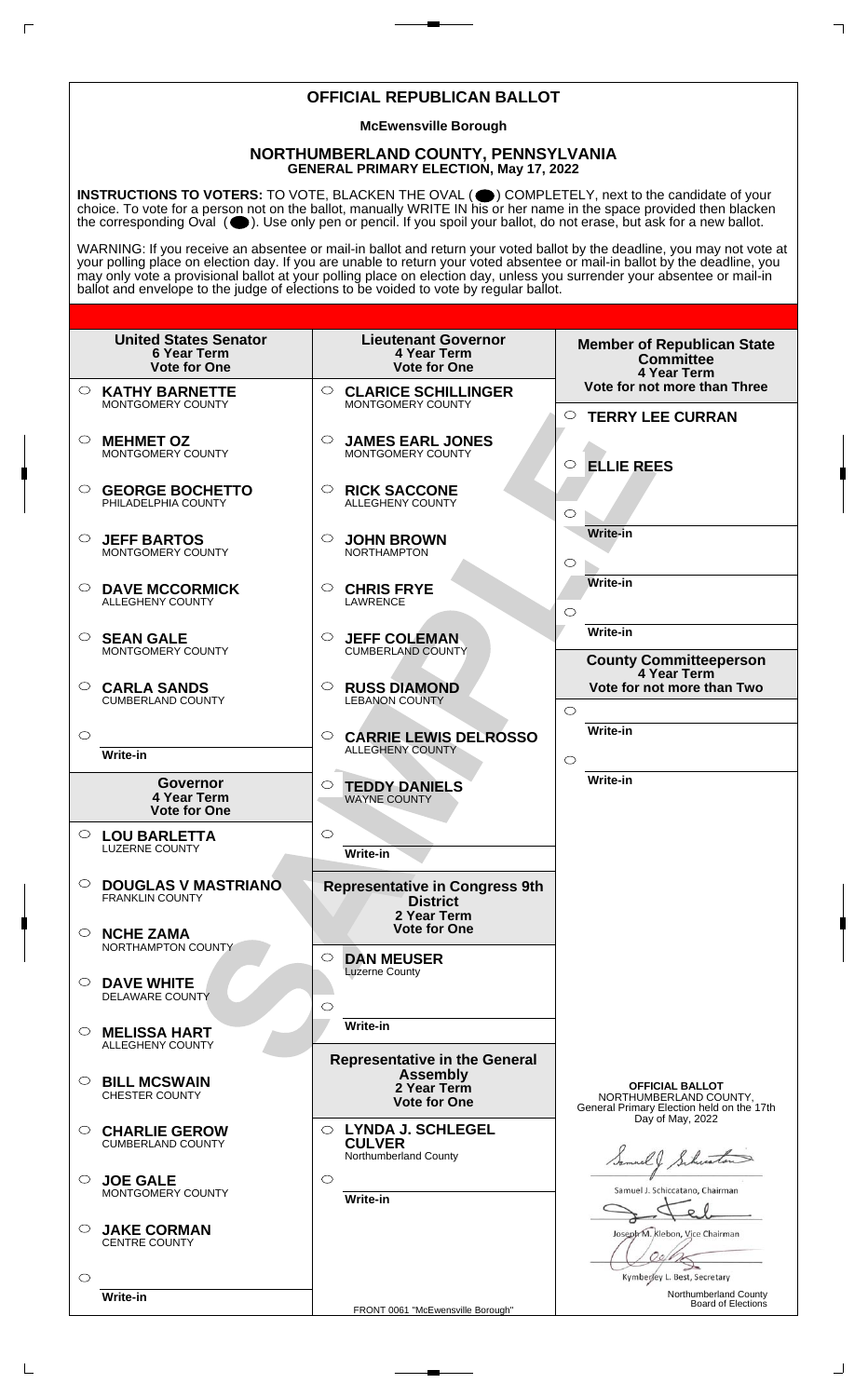$\Gamma$ 

 $\Box$ 

**Milton Borough 1**

### **NORTHUMBERLAND COUNTY, PENNSYLVANIA GENERAL PRIMARY ELECTION, May 17, 2022**

**INSTRUCTIONS TO VOTERS:** TO VOTE, BLACKEN THE OVAL ( $\bigcirc$ ) COMPLETELY, next to the candidate of your choice. To vote for a person not on the ballot, manually WRITE IN his or her name in the space provided then blacken the corresponding Oval (  $\bigcirc$  ). Use only pen or pencil. If you spoil your ballot, do not erase, but ask for a new ballot.

WARNING: If you receive an absentee or mail-in ballot and return your voted ballot by the deadline, you may not vote at your polling place on election day. If you are unable to return your voted absentee or mail-in ballot by the deadline, you may only vote a provisional ballot at your polling place on election day, unless you surrender your absentee or mail-in ballot and envelope to the judge of elections to be voided to vote by regular ballot.

|                     | <b>United States Senator</b><br><b>6 Year Term</b><br><b>Vote for One</b> | <b>Lieutenant Governor</b><br>4 Year Term<br><b>Vote for One</b>                 | <b>Member of Republican State</b><br><b>Committee</b><br>4 Year Term                          |
|---------------------|---------------------------------------------------------------------------|----------------------------------------------------------------------------------|-----------------------------------------------------------------------------------------------|
| $\bigcirc$ .        | <b>KATHY BARNETTE</b><br>MONTGOMERY COUNTY                                | $\circ$<br><b>CLARICE SCHILLINGER</b><br>MONTGOMERY COUNTY                       | Vote for not more than Three<br><b>TERRY LEE CURRAN</b><br>$\circ$                            |
| $\circ$             | <b>MEHMET OZ</b><br>MONTGOMERY COUNTY                                     | <b>JAMES EARL JONES</b><br>O<br>MONTGOMERY COUNTY                                | <b>ELLIE REES</b><br>$\circ$                                                                  |
| $\circ$             | <b>GEORGE BOCHETTO</b><br>PHILADELPHIA COUNTY                             | <b>RICK SACCONE</b><br>$\circ$<br><b>ALLEGHENY COUNTY</b>                        | $\circlearrowright$                                                                           |
| $\circ$             | <b>JEFF BARTOS</b><br>MONTGOMERY COUNTY                                   | $\circ$<br><b>JOHN BROWN</b><br><b>NORTHAMPTON</b>                               | Write-in<br>$\circ$                                                                           |
| $\circ$             | <b>DAVE MCCORMICK</b><br><b>ALLEGHENY COUNTY</b>                          | <b>CHRIS FRYE</b><br>$\circ$<br><b>LAWRENCE</b>                                  | Write-in<br>$\circ$                                                                           |
| $\circ$             | <b>SEAN GALE</b><br>MONTGOMERY COUNTY                                     | $\circ$<br><b>JEFF COLEMAN</b><br><b>CUMBERLAND COUNTY</b>                       | <b>Write-in</b><br><b>County Committeeperson</b><br>4 Year Term                               |
| $\circ$             | <b>CARLA SANDS</b><br><b>CUMBERLAND COUNTY</b>                            | <b>RUSS DIAMOND</b><br>$\circ$<br><b>LEBANON COUNTY</b>                          | Vote for not more than Two<br>$\circ$                                                         |
| $\circlearrowright$ | Write-in                                                                  | <b>CARRIE LEWIS DELROSSO</b><br>$\circ$<br>ALLEGHENY COUNTY                      | <b>Write-in</b><br>$\circ$                                                                    |
|                     | <b>Governor</b><br>4 Year Term<br><b>Vote for One</b>                     | <b>TEDDY DANIELS</b><br>O<br><b>WAYNE COUNTY</b>                                 | Write-in                                                                                      |
| $\circ$             | <b>LOU BARLETTA</b><br><b>LUZERNE COUNTY</b>                              | $\circ$<br><b>Write-in</b>                                                       |                                                                                               |
| $\circ$             | <b>DOUGLAS V MASTRIANO</b><br><b>FRANKLIN COUNTY</b>                      | <b>Representative in Congress 9th</b><br><b>District</b><br>2 Year Term          |                                                                                               |
|                     | $\circ$ NCHE ZAMA<br>NORTHAMPTON COUNTY                                   | <b>Vote for One</b><br>$\circ$<br><b>DAN MEUSER</b>                              |                                                                                               |
| O                   | <b>DAVE WHITE</b><br><b>DELAWARE COUNTY</b>                               | <b>Luzerne County</b><br>$\circ$                                                 |                                                                                               |
| O                   | <b>MELISSA HART</b><br><b>ALLEGHENY COUNTY</b>                            | Write-in<br><b>Representative in the General</b>                                 |                                                                                               |
| $\circlearrowright$ | <b>BILL MCSWAIN</b><br><b>CHESTER COUNTY</b>                              | <b>Assembly</b><br>2 Year Term<br><b>Vote for One</b>                            | <b>OFFICIAL BALLOT</b><br>NORTHUMBERLAND COUNTY,<br>General Primary Election held on the 17th |
| $\circlearrowright$ | <b>CHARLIE GEROW</b><br><b>CUMBERLAND COUNTY</b>                          | <b>LYNDA J. SCHLEGEL</b><br>$\bigcirc$<br><b>CULVER</b><br>Northumberland County | Day of May, 2022                                                                              |
| $\circlearrowright$ | <b>JOE GALE</b><br>MONTGOMERY COUNTY                                      | $\circlearrowright$<br><b>Write-in</b>                                           | Samuel J. Schiccatano, Chairman                                                               |
| $\circlearrowright$ | <b>JAKE CORMAN</b><br><b>CENTRE COUNTY</b>                                |                                                                                  | Joseph M. klebon, Vice Chairman<br>0010                                                       |
| $\circlearrowright$ |                                                                           |                                                                                  | Kymberley L. Best, Secretary                                                                  |
|                     | <b>Write-in</b>                                                           | FRONT 0062 "Milton Borough 1"                                                    | Northumberland County<br>Board of Elections                                                   |

÷

 $\overline{\phantom{a}}$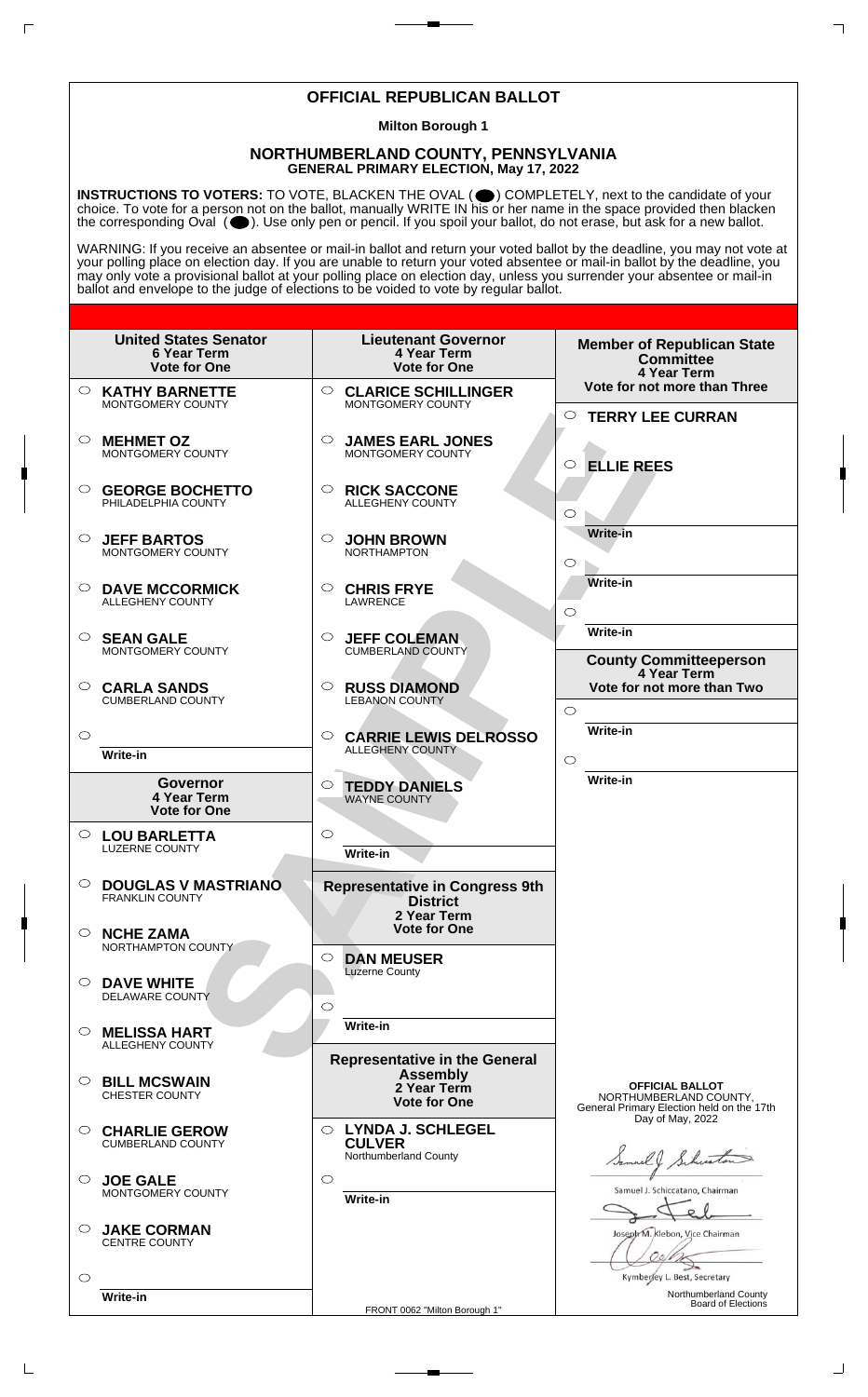$\Gamma$ 

 $\Box$ 

**Milton Borough 2**

### **NORTHUMBERLAND COUNTY, PENNSYLVANIA GENERAL PRIMARY ELECTION, May 17, 2022**

**INSTRUCTIONS TO VOTERS:** TO VOTE, BLACKEN THE OVAL ( $\bigcirc$ ) COMPLETELY, next to the candidate of your choice. To vote for a person not on the ballot, manually WRITE IN his or her name in the space provided then blacken the corresponding Oval (  $\bigcirc$  ). Use only pen or pencil. If you spoil your ballot, do not erase, but ask for a new ballot.

WARNING: If you receive an absentee or mail-in ballot and return your voted ballot by the deadline, you may not vote at your polling place on election day. If you are unable to return your voted absentee or mail-in ballot by the deadline, you may only vote a provisional ballot at your polling place on election day, unless you surrender your absentee or mail-in ballot and envelope to the judge of elections to be voided to vote by regular ballot.

|                     | <b>United States Senator</b><br>6 Year Term<br><b>Vote for One</b> | <b>Lieutenant Governor</b><br>4 Year Term<br><b>Vote for One</b>                 | <b>Member of Republican State</b><br><b>Committee</b><br>4 Year Term                          |
|---------------------|--------------------------------------------------------------------|----------------------------------------------------------------------------------|-----------------------------------------------------------------------------------------------|
|                     | $\circ$ KATHY BARNETTE<br>MONTGOMERY COUNTY                        | $\circ$<br><b>CLARICE SCHILLINGER</b><br>MONTGOMERY COUNTY                       | Vote for not more than Three<br><b>TERRY LEE CURRAN</b><br>O                                  |
| $\circ$             | <b>MEHMET OZ</b><br>MONTGOMERY COUNTY                              | $\circ$<br><b>JAMES EARL JONES</b><br>MONTGOMERY COUNTY                          | <b>ELLIE REES</b><br>$\circ$                                                                  |
| $\circ$             | <b>GEORGE BOCHETTO</b><br>PHILADELPHIA COUNTY                      | <b>RICK SACCONE</b><br>$\circ$<br>ALLEGHENY COUNTY                               | $\circ$                                                                                       |
| $\circ$             | <b>JEFF BARTOS</b><br>MONTGOMERY COUNTY                            | $\circ$<br><b>JOHN BROWN</b><br><b>NORTHAMPTON</b>                               | Write-in<br>$\circ$                                                                           |
| $\circ$             | <b>DAVE MCCORMICK</b><br><b>ALLEGHENY COUNTY</b>                   | <b>CHRIS FRYE</b><br>$\circ$<br><b>LAWRENCE</b>                                  | <b>Write-in</b><br>$\circ$                                                                    |
| $\circ$             | <b>SEAN GALE</b><br>MONTGOMERY COUNTY                              | $\circ$<br><b>JEFF COLEMAN</b><br><b>CUMBERLAND COUNTY</b>                       | <b>Write-in</b><br><b>County Committeeperson</b><br>4 Year Term                               |
| $\circ$             | <b>CARLA SANDS</b><br><b>CUMBERLAND COUNTY</b>                     | <b>RUSS DIAMOND</b><br>$\circ$<br><b>LEBANON COUNTY</b>                          | Vote for not more than Two<br>$\circ$                                                         |
| $\circlearrowright$ | <b>Write-in</b>                                                    | <b>CARRIE LEWIS DELROSSO</b><br>$\circ$<br>ALLEGHENY COUNTY                      | Write-in<br>$\circ$                                                                           |
|                     | <b>Governor</b><br>4 Year Term<br><b>Vote for One</b>              | <b>TEDDY DANIELS</b><br>O<br><b>WAYNE COUNTY</b>                                 | Write-in                                                                                      |
|                     | $\circ$ LOU BARLETTA<br>LUZERNE COUNTY                             | $\circ$<br><b>Write-in</b>                                                       |                                                                                               |
| $\circ$             | <b>DOUGLAS V MASTRIANO</b><br><b>FRANKLIN COUNTY</b>               | <b>Representative in Congress 9th</b><br><b>District</b><br>2 Year Term          |                                                                                               |
|                     | <b>NCHE ZAMA</b><br>NORTHAMPTON COUNTY                             | <b>Vote for One</b><br>$\circ$<br><b>DAN MEUSER</b><br><b>Luzerne County</b>     |                                                                                               |
| O                   | <b>DAVE WHITE</b><br>DELAWARE COUNTY                               | $\circlearrowright$                                                              |                                                                                               |
| O                   | <b>MELISSA HART</b><br><b>ALLEGHENY COUNTY</b>                     | Write-in<br><b>Representative in the General</b>                                 |                                                                                               |
| $\circlearrowright$ | <b>BILL MCSWAIN</b><br><b>CHESTER COUNTY</b>                       | <b>Assembly</b><br>2 Year Term<br><b>Vote for One</b>                            | <b>OFFICIAL BALLOT</b><br>NORTHUMBERLAND COUNTY,<br>General Primary Election held on the 17th |
| $\circlearrowright$ | <b>CHARLIE GEROW</b><br><b>CUMBERLAND COUNTY</b>                   | <b>LYNDA J. SCHLEGEL</b><br>$\bigcirc$<br><b>CULVER</b><br>Northumberland County | Day of May, 2022                                                                              |
| $\circlearrowright$ | <b>JOE GALE</b><br>MONTGOMERY COUNTY                               | $\circlearrowright$<br><b>Write-in</b>                                           | Samuel J. Schiccatano, Chairman                                                               |
| $\circlearrowright$ | <b>JAKE CORMAN</b><br><b>CENTRE COUNTY</b>                         |                                                                                  | Joseph M. Klebon, Vice Chairman<br>0010                                                       |
| $\circlearrowright$ |                                                                    |                                                                                  | Kymberley L. Best, Secretary                                                                  |
|                     | <b>Write-in</b>                                                    | FRONT 0063 "Milton Borough 2"                                                    | Northumberland County<br>Board of Elections                                                   |

÷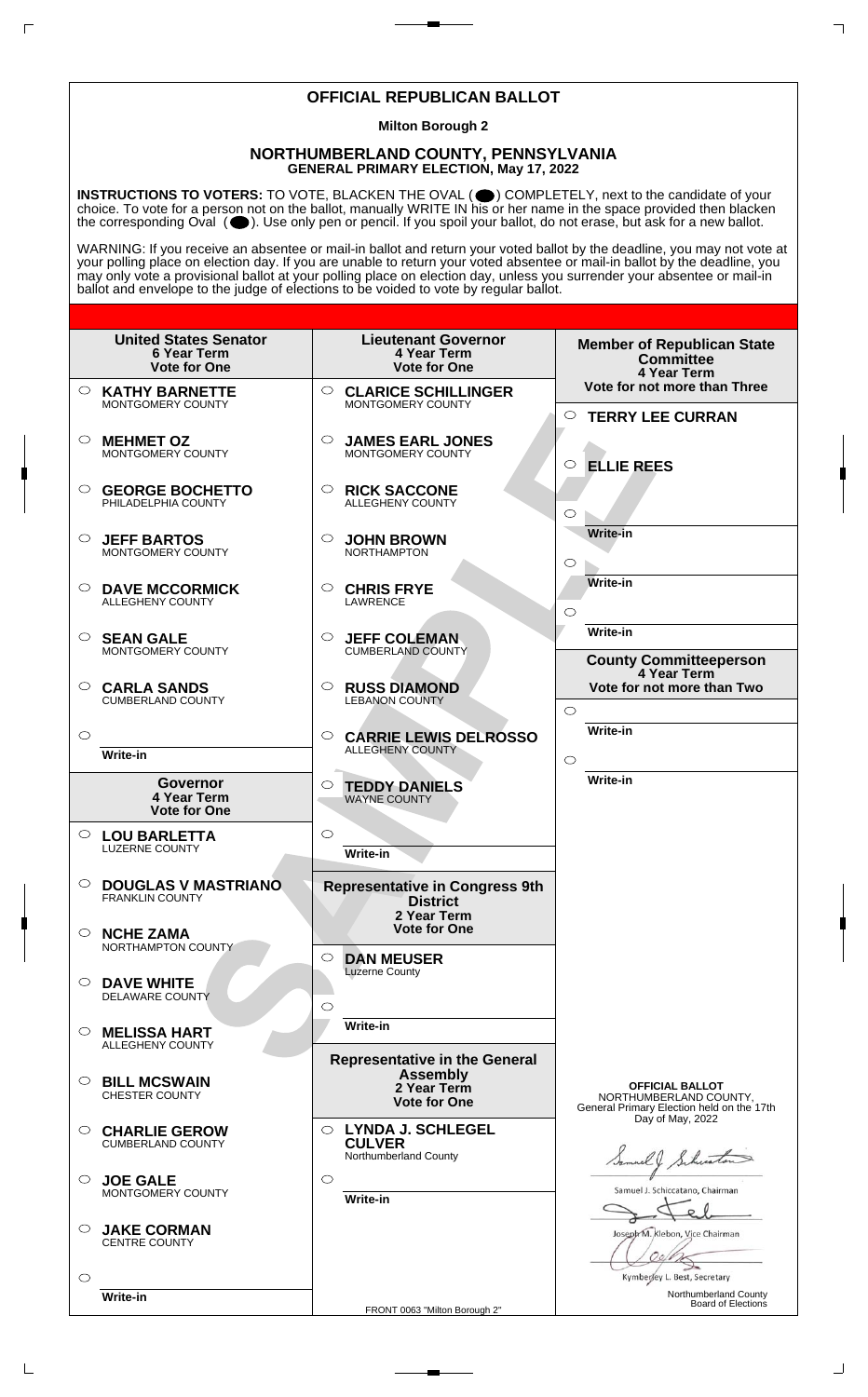$\Gamma$ 

 $\Box$ 

**Milton Borough 3**

### **NORTHUMBERLAND COUNTY, PENNSYLVANIA GENERAL PRIMARY ELECTION, May 17, 2022**

**INSTRUCTIONS TO VOTERS:** TO VOTE, BLACKEN THE OVAL ( $\bigcirc$ ) COMPLETELY, next to the candidate of your choice. To vote for a person not on the ballot, manually WRITE IN his or her name in the space provided then blacken the corresponding Oval (  $\bigcirc$  ). Use only pen or pencil. If you spoil your ballot, do not erase, but ask for a new ballot.

WARNING: If you receive an absentee or mail-in ballot and return your voted ballot by the deadline, you may not vote at your polling place on election day. If you are unable to return your voted absentee or mail-in ballot by the deadline, you may only vote a provisional ballot at your polling place on election day, unless you surrender your absentee or mail-in ballot and envelope to the judge of elections to be voided to vote by regular ballot.

| <b>United States Senator</b><br><b>6 Year Term</b><br><b>Vote for One</b> | <b>Lieutenant Governor</b><br>4 Year Term<br><b>Vote for One</b>                 | <b>Member of Republican State</b><br><b>Committee</b><br>4 Year Term                          |
|---------------------------------------------------------------------------|----------------------------------------------------------------------------------|-----------------------------------------------------------------------------------------------|
| $\circ$<br><b>KATHY BARNETTE</b><br>MONTGOMERY COUNTY                     | $\circ$<br><b>CLARICE SCHILLINGER</b><br>MONTGOMERY COUNTY                       | Vote for not more than Three<br><b>TERRY LEE CURRAN</b><br>$\circ$                            |
| $\circ$<br><b>MEHMET OZ</b><br>MONTGOMERY COUNTY                          | $\circ$<br><b>JAMES EARL JONES</b><br>MONTGOMERY COUNTY                          | <b>ELLIE REES</b><br>$\circ$                                                                  |
| <b>GEORGE BOCHETTO</b><br>$\circ$<br>PHILADELPHIA COUNTY                  | <b>RICK SACCONE</b><br>$\circ$<br>ALLEGHENY COUNTY                               | $\circlearrowright$                                                                           |
| $\circ$<br><b>JEFF BARTOS</b><br>MONTGOMERY COUNTY                        | $\circ$<br><b>JOHN BROWN</b><br><b>NORTHAMPTON</b>                               | Write-in<br>$\circ$                                                                           |
| $\circ$<br><b>DAVE MCCORMICK</b><br><b>ALLEGHENY COUNTY</b>               | $\circ$<br><b>CHRIS FRYE</b><br><b>LAWRENCE</b>                                  | <b>Write-in</b><br>$\circ$                                                                    |
| $\circ$<br><b>SEAN GALE</b><br>MONTGOMERY COUNTY                          | $\circ$<br><b>JEFF COLEMAN</b><br><b>CUMBERLAND COUNTY</b>                       | <b>Write-in</b><br><b>County Committeeperson</b><br>4 Year Term                               |
| $\circ$<br><b>CARLA SANDS</b><br><b>CUMBERLAND COUNTY</b>                 | <b>RUSS DIAMOND</b><br>$\circ$<br><b>LEBANON COUNTY</b>                          | Vote for not more than Two<br>C LINDA MECKLEY                                                 |
| $\circ$<br><b>Write-in</b>                                                | <b>CARRIE LEWIS DELROSSO</b><br>$\circ$<br>ALLEGHENY COUNTY                      | $\circ$                                                                                       |
| <b>Governor</b><br>4 Year Term<br><b>Vote for One</b>                     | <b>TEDDY DANIELS</b><br>$\circ$<br><b>WAYNE COUNTY</b>                           | <b>Write-in</b><br>$\circ$                                                                    |
| $\circ$ LOU BARLETTA<br><b>LUZERNE COUNTY</b>                             | $\circ$<br><b>Write-in</b>                                                       | <b>Write-in</b>                                                                               |
| <b>DOUGLAS V MASTRIANO</b><br>$\circ$<br><b>FRANKLIN COUNTY</b>           | <b>Representative in Congress 9th</b><br><b>District</b><br>2 Year Term          |                                                                                               |
| $\circ$ NCHE ZAMA<br>NORTHAMPTON COUNTY                                   | <b>Vote for One</b><br>$\circ$<br><b>DAN MEUSER</b>                              |                                                                                               |
| <b>DAVE WHITE</b><br>$\circ$<br>DELAWARE COUNTY                           | <b>Luzerne County</b><br>$\circlearrowright$                                     |                                                                                               |
| <b>MELISSA HART</b><br>$\circ$<br><b>ALLEGHENY COUNTY</b>                 | Write-in<br><b>Representative in the General</b>                                 |                                                                                               |
| $\circ$<br><b>BILL MCSWAIN</b><br><b>CHESTER COUNTY</b>                   | <b>Assembly</b><br>2 Year Term<br><b>Vote for One</b>                            | <b>OFFICIAL BALLOT</b><br>NORTHUMBERLAND COUNTY,<br>General Primary Election held on the 17th |
| $\circ$<br><b>CHARLIE GEROW</b><br><b>CUMBERLAND COUNTY</b>               | <b>LYNDA J. SCHLEGEL</b><br>$\bigcirc$<br><b>CULVER</b><br>Northumberland County | Day of May, 2022<br>1 Shunton                                                                 |
| $\circ$<br><b>JOE GALE</b><br>MONTGOMERY COUNTY                           | $\circ$<br><b>Write-in</b>                                                       | Samuel J. Schiccatano, Chairman                                                               |
| <b>JAKE CORMAN</b><br>$\circ$<br><b>CENTRE COUNTY</b>                     |                                                                                  | Joseph M. Klebon, Vice Chairman<br>0010                                                       |
| $\circlearrowright$                                                       |                                                                                  | Kymberley L. Best, Secretary                                                                  |
| <b>Write-in</b>                                                           | FRONT 0064 "Milton Borough 3"                                                    | Northumberland County<br>Board of Elections                                                   |

÷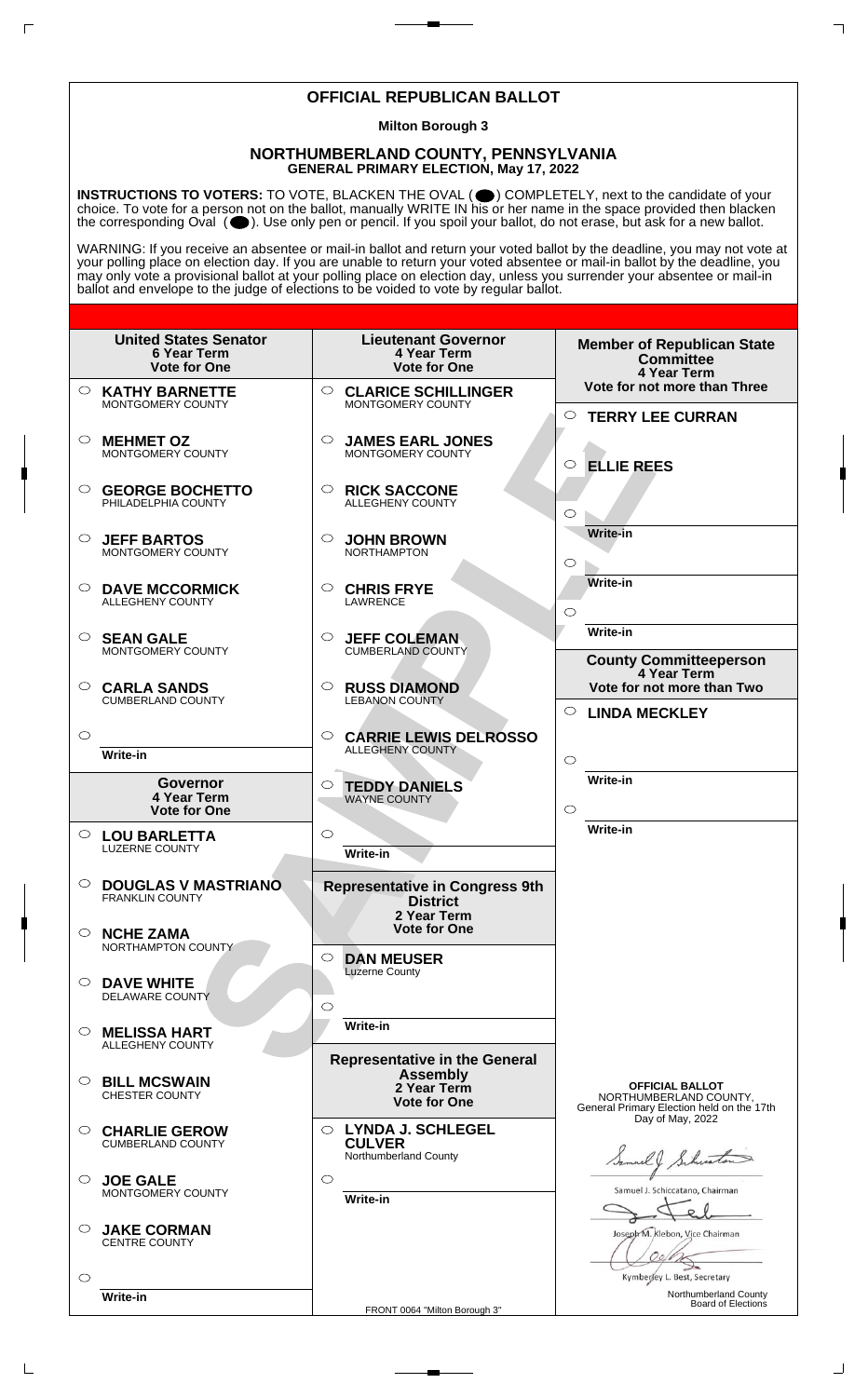**Milton Borough 4**

### **NORTHUMBERLAND COUNTY, PENNSYLVANIA GENERAL PRIMARY ELECTION, May 17, 2022**

**INSTRUCTIONS TO VOTERS:** TO VOTE, BLACKEN THE OVAL ( $\bigcirc$ ) COMPLETELY, next to the candidate of your choice. To vote for a person not on the ballot, manually WRITE IN his or her name in the space provided then blacken the corresponding Oval (  $\bigcirc$  ). Use only pen or pencil. If you spoil your ballot, do not erase, but ask for a new ballot.

WARNING: If you receive an absentee or mail-in ballot and return your voted ballot by the deadline, you may not vote at your polling place on election day. If you are unable to return your voted absentee or mail-in ballot by the deadline, you may only vote a provisional ballot at your polling place on election day, unless you surrender your absentee or mail-in ballot and envelope to the judge of elections to be voided to vote by regular ballot.

|                                                         | <b>United States Senator</b><br><b>6 Year Term</b><br><b>Vote for One</b> | <b>Lieutenant Governor</b><br>4 Year Term<br><b>Vote for One</b>                 | <b>Member of Republican State</b><br><b>Committee</b><br>4 Year Term                          |
|---------------------------------------------------------|---------------------------------------------------------------------------|----------------------------------------------------------------------------------|-----------------------------------------------------------------------------------------------|
| $\circ$                                                 | <b>KATHY BARNETTE</b><br>MONTGOMERY COUNTY                                | <b>CLARICE SCHILLINGER</b><br>$\circ$<br>MONTGOMERY COUNTY                       | Vote for not more than Three<br><b>TERRY LEE CURRAN</b><br>O                                  |
| $\circ$<br><b>MEHMET OZ</b>                             | MONTGOMERY COUNTY                                                         | <b>JAMES EARL JONES</b><br>O<br>MONTGOMERY COUNTY                                | <b>ELLIE REES</b><br>$\circ$                                                                  |
| $\circ$                                                 | <b>GEORGE BOCHETTO</b><br>PHILADELPHIA COUNTY                             | <b>RICK SACCONE</b><br>$\circ$<br>ALLEGHENY COUNTY                               | $\circ$                                                                                       |
| $\circ$<br><b>JEFF BARTOS</b>                           | MONTGOMERY COUNTY                                                         | $\circ$<br><b>JOHN BROWN</b><br><b>NORTHAMPTON</b>                               | <b>Write-in</b><br>$\circ$                                                                    |
| $\circ$                                                 | <b>DAVE MCCORMICK</b><br>ALLEGHENY COUNTY                                 | $\circ$<br><b>CHRIS FRYE</b><br>LAWRENCE                                         | <b>Write-in</b><br>$\circ$                                                                    |
| $\circ$<br><b>SEAN GALE</b>                             | MONTGOMERY COUNTY                                                         | $\circ$<br><b>JEFF COLEMAN</b><br><b>CUMBERLAND COUNTY</b>                       | <b>Write-in</b><br><b>County Committeeperson</b><br>4 Year Term                               |
| $\circ$<br><b>CARLA SANDS</b>                           | <b>CUMBERLAND COUNTY</b>                                                  | <b>RUSS DIAMOND</b><br>$\circ$<br><b>LEBANON COUNTY</b>                          | Vote for not more than Two<br>$\circ$                                                         |
| $\circ$<br><b>Write-in</b>                              |                                                                           | <b>CARRIE LEWIS DELROSSO</b><br>$\circ$<br>ALLEGHENY COUNTY                      | <b>Write-in</b><br>$\circ$                                                                    |
|                                                         | <b>Governor</b><br>4 Year Term<br><b>Vote for One</b>                     | <b>TEDDY DANIELS</b><br>$\circ$<br><b>WAYNE COUNTY</b>                           | <b>Write-in</b>                                                                               |
| $\circ$<br><b>LUZERNE COUNTY</b>                        | <b>LOU BARLETTA</b>                                                       | $\circ$<br><b>Write-in</b>                                                       |                                                                                               |
| $\circ$<br><b>FRANKLIN COUNTY</b>                       | <b>DOUGLAS V MASTRIANO</b>                                                | <b>Representative in Congress 9th</b><br><b>District</b><br>2 Year Term          |                                                                                               |
| $\circ$ NCHE ZAMA                                       | NORTHAMPTON COUNTY                                                        | <b>Vote for One</b><br>$\circ$<br><b>DAN MEUSER</b>                              |                                                                                               |
| <b>DAVE WHITE</b><br>$\circ$                            | <b>DELAWARE COUNTY</b>                                                    | <b>Luzerne County</b><br>$\circ$                                                 |                                                                                               |
| $\circ$                                                 | <b>MELISSA HART</b><br><b>ALLEGHENY COUNTY</b>                            | <b>Write-in</b><br><b>Representative in the General</b>                          |                                                                                               |
| $\circ$<br><b>BILL MCSWAIN</b><br><b>CHESTER COUNTY</b> |                                                                           | <b>Assembly</b><br>2 Year Term<br><b>Vote for One</b>                            | <b>OFFICIAL BALLOT</b><br>NORTHUMBERLAND COUNTY,<br>General Primary Election held on the 17th |
| $\circ$                                                 | <b>CHARLIE GEROW</b><br><b>CUMBERLAND COUNTY</b>                          | <b>LYNDA J. SCHLEGEL</b><br>$\bigcirc$<br><b>CULVER</b><br>Northumberland County | Day of May, 2022<br>nell Schwater                                                             |
| $\circ$<br><b>JOE GALE</b>                              | MONTGOMERY COUNTY                                                         | $\circ$<br>Write-in                                                              | Samuel J. Schiccatano, Chairman                                                               |
| $\circ$<br><b>CENTRE COUNTY</b>                         | <b>JAKE CORMAN</b>                                                        |                                                                                  | Joseph M. Klebon, Vice Chairman<br>0010                                                       |
| $\circlearrowright$                                     |                                                                           |                                                                                  | Kymber/ey L. Best, Secretary                                                                  |
| <b>Write-in</b>                                         |                                                                           | FRONT 0065 "Milton Borough 4"                                                    | Northumberland County<br>Board of Elections                                                   |

÷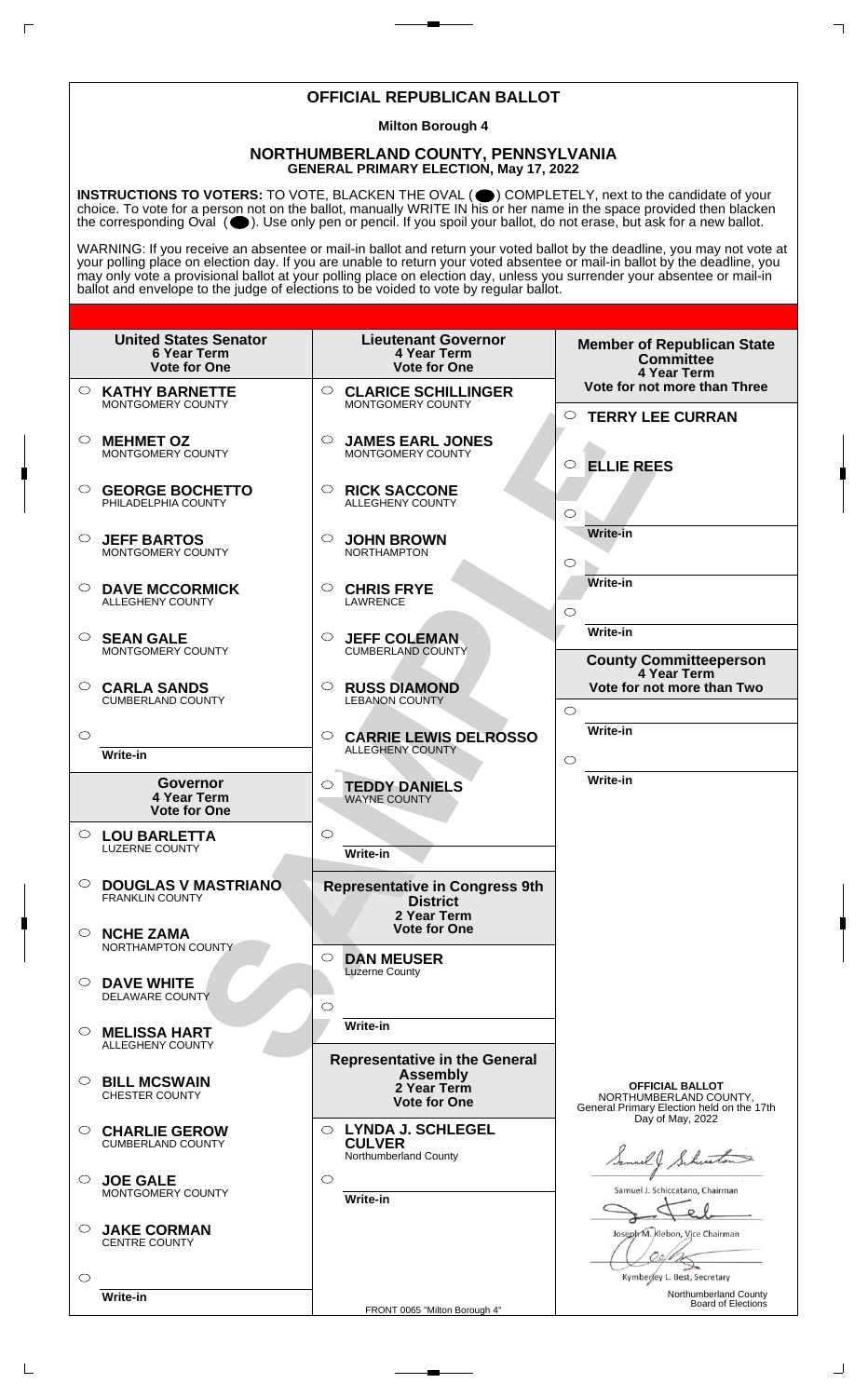$\Gamma$ 

 $\Box$ 

**Milton Borough 5**

### **NORTHUMBERLAND COUNTY, PENNSYLVANIA GENERAL PRIMARY ELECTION, May 17, 2022**

**INSTRUCTIONS TO VOTERS:** TO VOTE, BLACKEN THE OVAL ( $\bigcirc$ ) COMPLETELY, next to the candidate of your choice. To vote for a person not on the ballot, manually WRITE IN his or her name in the space provided then blacken the corresponding Oval (  $\bigcirc$  ). Use only pen or pencil. If you spoil your ballot, do not erase, but ask for a new ballot.

WARNING: If you receive an absentee or mail-in ballot and return your voted ballot by the deadline, you may not vote at your polling place on election day. If you are unable to return your voted absentee or mail-in ballot by the deadline, you may only vote a provisional ballot at your polling place on election day, unless you surrender your absentee or mail-in ballot and envelope to the judge of elections to be voided to vote by regular ballot.

|                     | <b>United States Senator</b><br><b>6 Year Term</b><br><b>Vote for One</b> | <b>Lieutenant Governor</b><br>4 Year Term<br><b>Vote for One</b>              | <b>Member of Republican State</b><br><b>Committee</b><br>4 Year Term                          |
|---------------------|---------------------------------------------------------------------------|-------------------------------------------------------------------------------|-----------------------------------------------------------------------------------------------|
| $\bigcirc$ .        | <b>KATHY BARNETTE</b><br>MONTGOMERY COUNTY                                | $\circ$<br><b>CLARICE SCHILLINGER</b><br>MONTGOMERY COUNTY                    | Vote for not more than Three<br><b>TERRY LEE CURRAN</b><br>$\circ$                            |
| $\circ$             | <b>MEHMET OZ</b><br>MONTGOMERY COUNTY                                     | <b>JAMES EARL JONES</b><br>O<br>MONTGOMERY COUNTY                             | <b>ELLIE REES</b><br>$\circ$                                                                  |
| $\circ$             | <b>GEORGE BOCHETTO</b><br>PHILADELPHIA COUNTY                             | <b>RICK SACCONE</b><br>$\circ$<br><b>ALLEGHENY COUNTY</b>                     | $\circlearrowright$                                                                           |
| $\circ$             | <b>JEFF BARTOS</b><br>MONTGOMERY COUNTY                                   | $\circ$<br><b>JOHN BROWN</b><br><b>NORTHAMPTON</b>                            | Write-in<br>$\circ$                                                                           |
| $\circ$             | <b>DAVE MCCORMICK</b><br><b>ALLEGHENY COUNTY</b>                          | <b>CHRIS FRYE</b><br>$\circ$<br><b>LAWRENCE</b>                               | Write-in<br>$\circ$                                                                           |
| $\circ$             | <b>SEAN GALE</b><br>MONTGOMERY COUNTY                                     | $\circ$<br><b>JEFF COLEMAN</b><br><b>CUMBERLAND COUNTY</b>                    | <b>Write-in</b><br><b>County Committeeperson</b><br>4 Year Term                               |
| $\circ$             | <b>CARLA SANDS</b><br><b>CUMBERLAND COUNTY</b>                            | <b>RUSS DIAMOND</b><br>$\circ$<br><b>LEBANON COUNTY</b>                       | Vote for not more than Two<br>$\circ$                                                         |
| $\circlearrowright$ | Write-in                                                                  | <b>CARRIE LEWIS DELROSSO</b><br>$\circ$<br>ALLEGHENY COUNTY                   | <b>Write-in</b><br>$\circ$                                                                    |
|                     | <b>Governor</b><br>4 Year Term<br><b>Vote for One</b>                     | <b>TEDDY DANIELS</b><br>O<br><b>WAYNE COUNTY</b>                              | Write-in                                                                                      |
| $\circ$             | <b>LOU BARLETTA</b><br><b>LUZERNE COUNTY</b>                              | $\circ$<br><b>Write-in</b>                                                    |                                                                                               |
| $\circ$             | <b>DOUGLAS V MASTRIANO</b><br><b>FRANKLIN COUNTY</b>                      | <b>Representative in Congress 9th</b><br><b>District</b><br>2 Year Term       |                                                                                               |
|                     | $\circ$ NCHE ZAMA<br>NORTHAMPTON COUNTY                                   | <b>Vote for One</b><br>$\circ$<br><b>DAN MEUSER</b><br><b>Luzerne County</b>  |                                                                                               |
| O                   | <b>DAVE WHITE</b><br><b>DELAWARE COUNTY</b>                               | $\circ$                                                                       |                                                                                               |
| O                   | <b>MELISSA HART</b><br><b>ALLEGHENY COUNTY</b>                            | Write-in<br><b>Representative in the General</b>                              |                                                                                               |
| $\circlearrowright$ | <b>BILL MCSWAIN</b><br><b>CHESTER COUNTY</b>                              | <b>Assembly</b><br>2 Year Term<br><b>Vote for One</b>                         | <b>OFFICIAL BALLOT</b><br>NORTHUMBERLAND COUNTY,<br>General Primary Election held on the 17th |
| $\circlearrowright$ | <b>CHARLIE GEROW</b><br><b>CUMBERLAND COUNTY</b>                          | <b>LYNDA J. SCHLEGEL</b><br>$\circ$<br><b>CULVER</b><br>Northumberland County | Day of May, 2022                                                                              |
| $\circlearrowright$ | <b>JOE GALE</b><br>MONTGOMERY COUNTY                                      | $\circlearrowright$<br><b>Write-in</b>                                        | Samuel J. Schiccatano, Chairman                                                               |
| $\circlearrowright$ | <b>JAKE CORMAN</b><br><b>CENTRE COUNTY</b>                                |                                                                               | Joseph M. klebon, Vice Chairman<br>0010                                                       |
| $\circlearrowright$ |                                                                           |                                                                               | Kymberley L. Best, Secretary                                                                  |
|                     | <b>Write-in</b>                                                           | FRONT 0066 "Milton Borough 5"                                                 | Northumberland County<br>Board of Elections                                                   |

÷

 $\overline{\phantom{a}}$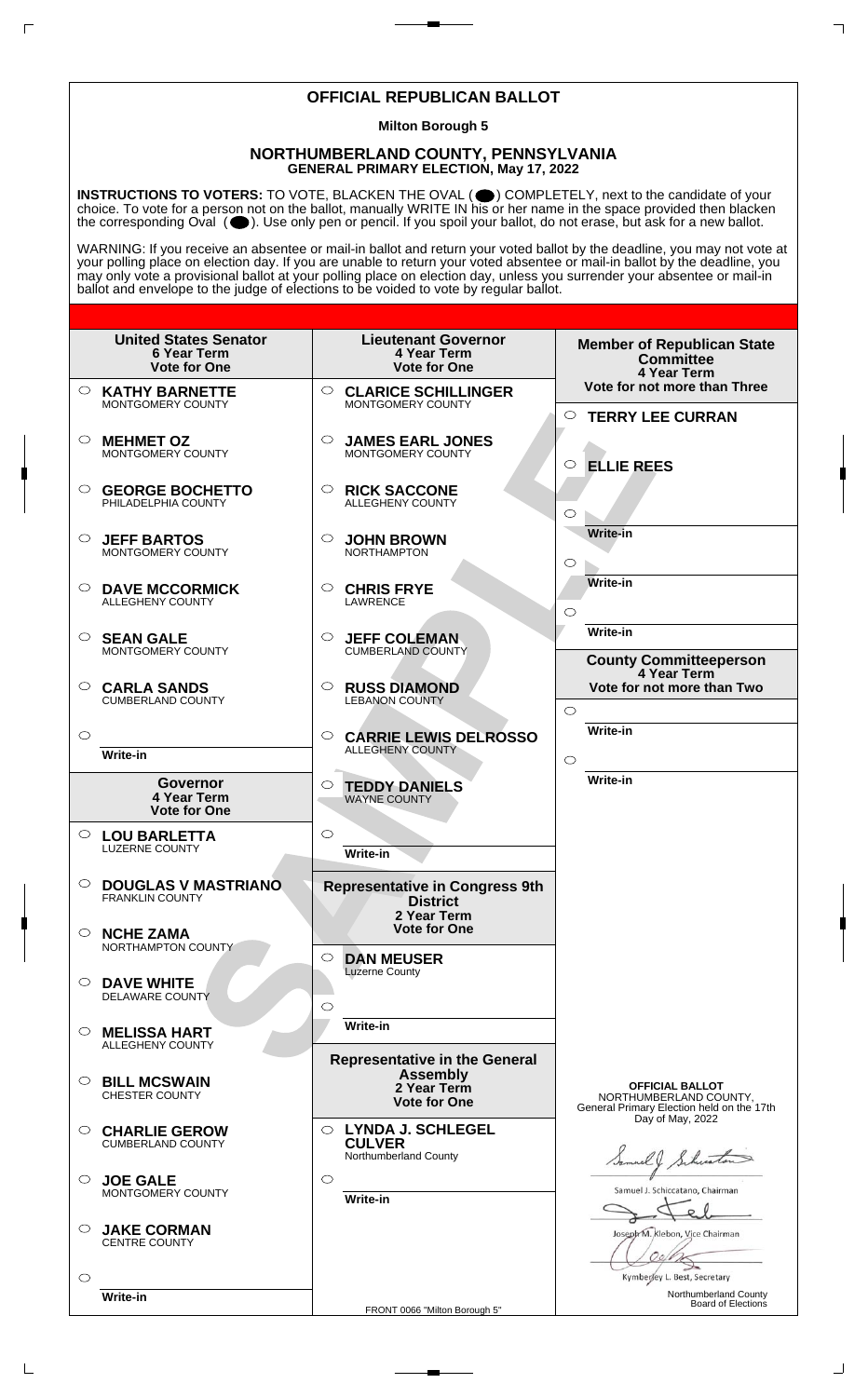**Northumberland Borough 1**

### **NORTHUMBERLAND COUNTY, PENNSYLVANIA GENERAL PRIMARY ELECTION, May 17, 2022**

**INSTRUCTIONS TO VOTERS:** TO VOTE, BLACKEN THE OVAL ( $\bigcirc$ ) COMPLETELY, next to the candidate of your choice. To vote for a person not on the ballot, manually WRITE IN his or her name in the space provided then blacken the corresponding Oval (  $\bigcirc$  ). Use only pen or pencil. If you spoil your ballot, do not erase, but ask for a new ballot.

WARNING: If you receive an absentee or mail-in ballot and return your voted ballot by the deadline, you may not vote at your polling place on election day. If you are unable to return your voted absentee or mail-in ballot by the deadline, you may only vote a provisional ballot at your polling place on election day, unless you surrender your absentee or mail-in ballot and envelope to the judge of elections to be voided to vote by regular ballot.

|                     | <b>United States Senator</b><br><b>6 Year Term</b><br><b>Vote for One</b> | <b>Lieutenant Governor</b><br>4 Year Term<br><b>Vote for One</b>             | <b>Member of Republican State</b><br><b>Committee</b><br>4 Year Term                          |
|---------------------|---------------------------------------------------------------------------|------------------------------------------------------------------------------|-----------------------------------------------------------------------------------------------|
|                     | $\circ$ KATHY BARNETTE<br>MONTGOMERY COUNTY                               | $\circ$<br><b>CLARICE SCHILLINGER</b><br>MONTGOMERY COUNTY                   | Vote for not more than Three<br><b>TERRY LEE CURRAN</b><br>O                                  |
| $\circ$             | <b>MEHMET OZ</b><br>MONTGOMERY COUNTY                                     | <b>JAMES EARL JONES</b><br>O<br><b>MONTGOMERY COUNTY</b>                     | <b>ELLIE REES</b><br>$\circ$                                                                  |
| $\bigcirc$          | <b>GEORGE BOCHETTO</b><br>PHILADELPHIA COUNTY                             | <b>RICK SACCONE</b><br>$\circ$<br><b>ALLEGHENY COUNTY</b>                    | $\circ$                                                                                       |
| $\circ$             | <b>JEFF BARTOS</b><br>MONTGOMERY COUNTY                                   | $\circ$<br><b>JOHN BROWN</b><br><b>NORTHAMPTON</b>                           | Write-in<br>$\circ$                                                                           |
|                     | O DAVE MCCORMICK<br><b>ALLEGHENY COUNTY</b>                               | $\circ$<br><b>CHRIS FRYE</b><br><b>LAWRENCE</b>                              | <b>Write-in</b><br>$\circ$                                                                    |
| $\circ$             | <b>SEAN GALE</b><br>MONTGOMERY COUNTY                                     | $\circ$<br><b>JEFF COLEMAN</b><br><b>CUMBERLAND COUNTY</b>                   | <b>Write-in</b><br><b>County Committeeperson</b><br>4 Year Term                               |
| $\circ$             | <b>CARLA SANDS</b><br><b>CUMBERLAND COUNTY</b>                            | <b>RUSS DIAMOND</b><br>$\circ$<br><b>LEBANON COUNTY</b>                      | Vote for not more than Two<br>$\circ$                                                         |
| $\circlearrowright$ | <b>Write-in</b>                                                           | <b>CARRIE LEWIS DELROSSO</b><br>$\circ$<br>ALLEGHENY COUNTY                  | <b>Write-in</b><br>$\circ$                                                                    |
|                     | <b>Governor</b><br>4 Year Term<br><b>Vote for One</b>                     | <b>TEDDY DANIELS</b><br>$\circ$<br><b>WAYNE COUNTY</b>                       | <b>Write-in</b>                                                                               |
|                     | $\circ$ LOU BARLETTA<br><b>LUZERNE COUNTY</b>                             | $\circ$<br><b>Write-in</b>                                                   |                                                                                               |
| $\circ$             | <b>DOUGLAS V MASTRIANO</b><br><b>FRANKLIN COUNTY</b>                      | <b>Representative in Congress 9th</b><br><b>District</b><br>2 Year Term      |                                                                                               |
|                     | $\circ$ NCHE ZAMA<br>NORTHAMPTON COUNTY                                   | <b>Vote for One</b><br>$\circ$<br><b>DAN MEUSER</b><br><b>Luzerne County</b> |                                                                                               |
| O                   | <b>DAVE WHITE</b><br>DELAWARE COUNTY                                      | $\circ$                                                                      |                                                                                               |
| O                   | <b>MELISSA HART</b><br><b>ALLEGHENY COUNTY</b>                            | Write-in<br><b>Representative in the General</b>                             |                                                                                               |
| $\circ$             | <b>BILL MCSWAIN</b><br><b>CHESTER COUNTY</b>                              | <b>Assembly</b><br>2 Year Term<br><b>Vote for One</b>                        | <b>OFFICIAL BALLOT</b><br>NORTHUMBERLAND COUNTY,<br>General Primary Election held on the 17th |
| $\circ$             | <b>CHARLIE GEROW</b><br><b>CUMBERLAND COUNTY</b>                          | <b>LYNDA J. SCHLEGEL</b><br>◯<br><b>CULVER</b><br>Northumberland County      | Day of May, 2022                                                                              |
| $\circ$             | <b>JOE GALE</b><br>MONTGOMERY COUNTY                                      | $\circlearrowright$<br><b>Write-in</b>                                       | Samuel J. Schiccatano, Chairman                                                               |
| $\circ$             | <b>JAKE CORMAN</b><br><b>CENTRE COUNTY</b>                                |                                                                              | Joseph M. Klebon, Vice Chairman<br>00.0                                                       |
| $\circlearrowright$ |                                                                           |                                                                              | Kymberley L. Best, Secretary                                                                  |
|                     | Write-in                                                                  | FRONT 0067 "Northumberland Borough 1"                                        | Northumberland County<br>Board of Elections                                                   |

للمسار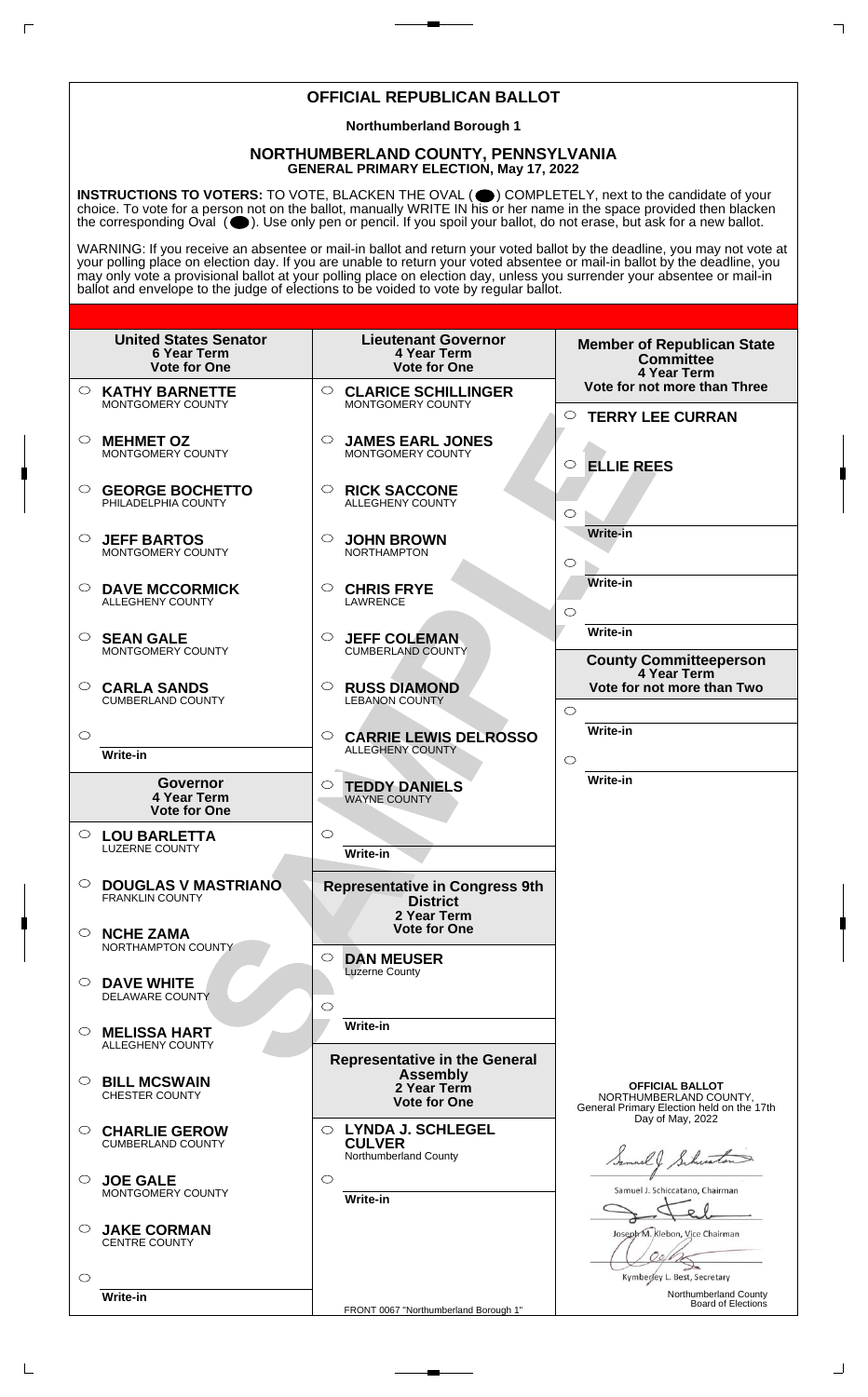**Northumberland Borough 2**

### **NORTHUMBERLAND COUNTY, PENNSYLVANIA GENERAL PRIMARY ELECTION, May 17, 2022**

**INSTRUCTIONS TO VOTERS:** TO VOTE, BLACKEN THE OVAL ( $\bigcirc$ ) COMPLETELY, next to the candidate of your choice. To vote for a person not on the ballot, manually WRITE IN his or her name in the space provided then blacken the corresponding Oval (  $\bigcirc$  ). Use only pen or pencil. If you spoil your ballot, do not erase, but ask for a new ballot.

WARNING: If you receive an absentee or mail-in ballot and return your voted ballot by the deadline, you may not vote at your polling place on election day. If you are unable to return your voted absentee or mail-in ballot by the deadline, you may only vote a provisional ballot at your polling place on election day, unless you surrender your absentee or mail-in ballot and envelope to the judge of elections to be voided to vote by regular ballot.

|                     | <b>United States Senator</b><br><b>6 Year Term</b><br><b>Vote for One</b> | <b>Lieutenant Governor</b><br>4 Year Term<br><b>Vote for One</b>        | <b>Member of Republican State</b><br><b>Committee</b><br>4 Year Term                          |
|---------------------|---------------------------------------------------------------------------|-------------------------------------------------------------------------|-----------------------------------------------------------------------------------------------|
|                     | $\circ$ KATHY BARNETTE<br>MONTGOMERY COUNTY                               | $\circ$<br><b>CLARICE SCHILLINGER</b><br>MONTGOMERY COUNTY              | Vote for not more than Three<br>$\circ$<br><b>TERRY LEE CURRAN</b>                            |
| $\circ$             | <b>MEHMET OZ</b><br>MONTGOMERY COUNTY                                     | $\circ$<br><b>JAMES EARL JONES</b><br>MONTGOMERY COUNTY                 | <b>ELLIE REES</b><br>$\circ$                                                                  |
| $\bigcirc$          | <b>GEORGE BOCHETTO</b><br>PHILADELPHIA COUNTY                             | <b>RICK SACCONE</b><br>$\circ$<br><b>ALLEGHENY COUNTY</b>               | $\circ$                                                                                       |
| $\circ$             | <b>JEFF BARTOS</b><br>MONTGOMERY COUNTY                                   | $\circ$<br><b>JOHN BROWN</b><br><b>NORTHAMPTON</b>                      | Write-in<br>$\circ$                                                                           |
|                     | O DAVE MCCORMICK<br><b>ALLEGHENY COUNTY</b>                               | $\circ$<br><b>CHRIS FRYE</b><br><b>LAWRENCE</b>                         | <b>Write-in</b><br>$\circ$                                                                    |
| $\circ$             | <b>SEAN GALE</b><br>MONTGOMERY COUNTY                                     | $\circ$<br><b>JEFF COLEMAN</b><br><b>CUMBERLAND COUNTY</b>              | Write-in<br><b>County Committeeperson</b><br>4 Year Term                                      |
| $\circ$             | <b>CARLA SANDS</b><br><b>CUMBERLAND COUNTY</b>                            | <b>RUSS DIAMOND</b><br>$\circ$<br><b>LEBANON COUNTY</b>                 | Vote for not more than Two<br>$\circ$ JEFF COLE                                               |
| $\circlearrowright$ | <b>Write-in</b>                                                           | <b>CARRIE LEWIS DELROSSO</b><br>$\circ$<br>ALLEGHENY COUNTY             | $\circ$                                                                                       |
|                     | <b>Governor</b><br>4 Year Term<br><b>Vote for One</b>                     | <b>TEDDY DANIELS</b><br>O<br><b>WAYNE COUNTY</b>                        | <b>Write-in</b><br>$\circ$                                                                    |
| $\circ$             | <b>LOU BARLETTA</b><br><b>LUZERNE COUNTY</b>                              | $\circ$<br><b>Write-in</b>                                              | Write-in                                                                                      |
| $\circ$             | <b>DOUGLAS V MASTRIANO</b><br><b>FRANKLIN COUNTY</b>                      | <b>Representative in Congress 9th</b><br><b>District</b><br>2 Year Term |                                                                                               |
|                     | $\circ$ NCHE ZAMA<br>NORTHAMPTON COUNTY                                   | <b>Vote for One</b><br>$\circ$<br><b>DAN MEUSER</b>                     |                                                                                               |
| O                   | <b>DAVE WHITE</b><br>DELAWARE COUNTY                                      | <b>Luzerne County</b><br>$\circlearrowright$                            |                                                                                               |
| O                   | <b>MELISSA HART</b><br><b>ALLEGHENY COUNTY</b>                            | Write-in<br><b>Representative in the General</b>                        |                                                                                               |
| $\circ$             | <b>BILL MCSWAIN</b><br>CHESTER COUNTY                                     | <b>Assembly</b><br>2 Year Term<br><b>Vote for One</b>                   | <b>OFFICIAL BALLOT</b><br>NORTHUMBERLAND COUNTY,<br>General Primary Election held on the 17th |
| $\circ$             | <b>CHARLIE GEROW</b><br><b>CUMBERLAND COUNTY</b>                          | <b>LYNDA J. SCHLEGEL</b><br>◯<br><b>CULVER</b><br>Northumberland County | Day of May, 2022<br>Shints                                                                    |
| $\circ$             | <b>JOE GALE</b><br>MONTGOMERY COUNTY                                      | $\circ$<br><b>Write-in</b>                                              | Samuel J. Schiccatano, Chairman                                                               |
| O                   | <b>JAKE CORMAN</b><br><b>CENTRE COUNTY</b>                                |                                                                         | Joseph M. Klebon, Vice Chairman<br>0010                                                       |
| $\circlearrowright$ |                                                                           |                                                                         | Kymberley L. Best, Secretary                                                                  |
|                     | Write-in                                                                  | FRONT 0068 "Northumberland Borough 2"                                   | Northumberland County<br>Board of Elections                                                   |

للمسار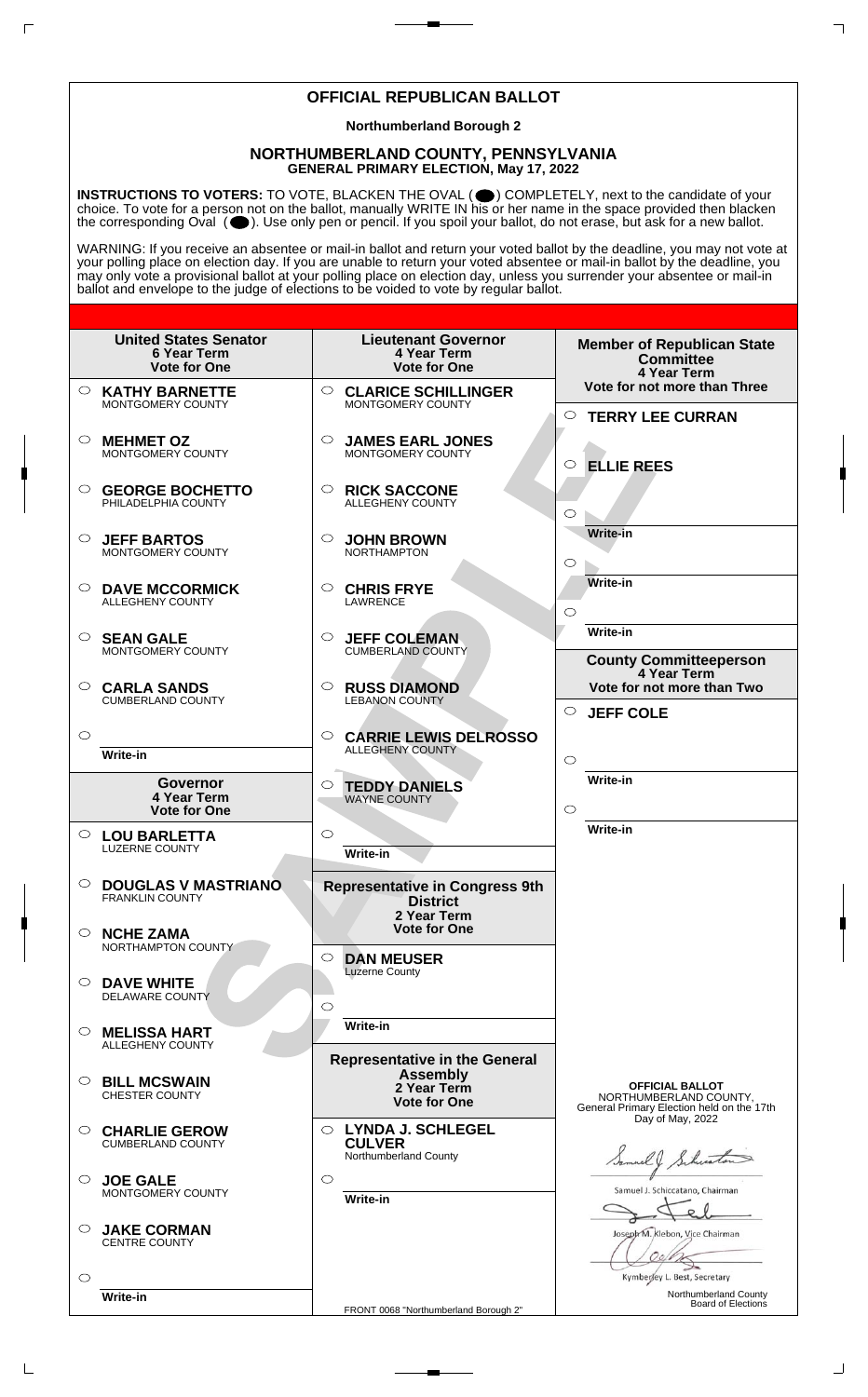**Northumberland Borough 3**

## **NORTHUMBERLAND COUNTY, PENNSYLVANIA GENERAL PRIMARY ELECTION, May 17, 2022**

**INSTRUCTIONS TO VOTERS:** TO VOTE, BLACKEN THE OVAL ( $\bigcirc$ ) COMPLETELY, next to the candidate of your choice. To vote for a person not on the ballot, manually WRITE IN his or her name in the space provided then blacken the corresponding Oval (  $\bigcirc$  ). Use only pen or pencil. If you spoil your ballot, do not erase, but ask for a new ballot.

WARNING: If you receive an absentee or mail-in ballot and return your voted ballot by the deadline, you may not vote at your polling place on election day. If you are unable to return your voted absentee or mail-in ballot by the deadline, you may only vote a provisional ballot at your polling place on election day, unless you surrender your absentee or mail-in ballot and envelope to the judge of elections to be voided to vote by regular ballot.

|                     | <b>United States Senator</b><br><b>6 Year Term</b><br><b>Vote for One</b> | <b>Lieutenant Governor</b><br>4 Year Term<br><b>Vote for One</b>                 | <b>Member of Republican State</b><br><b>Committee</b><br>4 Year Term                          |
|---------------------|---------------------------------------------------------------------------|----------------------------------------------------------------------------------|-----------------------------------------------------------------------------------------------|
|                     | <b>KATHY BARNETTE</b><br>MONTGOMERY COUNTY                                | $\circ$<br><b>CLARICE SCHILLINGER</b><br>MONTGOMERY COUNTY                       | Vote for not more than Three<br>O<br><b>TERRY LEE CURRAN</b>                                  |
| $\circ$             | <b>MEHMET OZ</b><br>MONTGOMERY COUNTY                                     | $\circ$<br><b>JAMES EARL JONES</b><br>MONTGOMERY COUNTY                          | <b>ELLIE REES</b><br>$\circ$                                                                  |
| $\circ$             | <b>GEORGE BOCHETTO</b><br>PHILADELPHIA COUNTY                             | <b>RICK SACCONE</b><br>$\circ$<br>ALLEGHENY COUNTY                               | $\circlearrowright$                                                                           |
| $\circ$             | <b>JEFF BARTOS</b><br>MONTGOMERY COUNTY                                   | $\circ$<br><b>JOHN BROWN</b><br><b>NORTHAMPTON</b>                               | Write-in<br>$\circ$                                                                           |
|                     | $\circ$ DAVE MCCORMICK<br>ALLEGHENY COUNTY                                | $\circ$<br><b>CHRIS FRYE</b><br><b>LAWRENCE</b>                                  | Write-in<br>$\circ$                                                                           |
| $\circ$             | <b>SEAN GALE</b><br>MONTGOMERY COUNTY                                     | $\circ$<br><b>JEFF COLEMAN</b><br><b>CUMBERLAND COUNTY</b>                       | <b>Write-in</b><br><b>County Committeeperson</b><br>4 Year Term                               |
| $\circ$             | <b>CARLA SANDS</b><br><b>CUMBERLAND COUNTY</b>                            | <b>RUSS DIAMOND</b><br>$\circ$<br><b>LEBANON COUNTY</b>                          | Vote for not more than Two<br>$\circ$                                                         |
| $\circlearrowright$ | Write-in                                                                  | <b>CARRIE LEWIS DELROSSO</b><br>$\circ$<br><b>ALLEGHENY COUNTY</b>               | <b>Write-in</b><br>$\circ$                                                                    |
|                     | <b>Governor</b><br>4 Year Term<br><b>Vote for One</b>                     | <b>TEDDY DANIELS</b><br>$\circ$<br><b>WAYNE COUNTY</b>                           | <b>Write-in</b>                                                                               |
| $\bigcirc$ .        | <b>LOU BARLETTA</b><br>LUZERNE COUNTY                                     | $\circ$<br><b>Write-in</b>                                                       |                                                                                               |
| $\circ$             | <b>DOUGLAS V MASTRIANO</b><br><b>FRANKLIN COUNTY</b>                      | <b>Representative in Congress 9th</b><br><b>District</b><br>2 Year Term          |                                                                                               |
|                     | $\circ$ NCHE ZAMA<br>NORTHAMPTON COUNTY                                   | <b>Vote for One</b><br>$\circlearrowright$<br><b>DAN MEUSER</b>                  |                                                                                               |
| O                   | <b>DAVE WHITE</b><br><b>DELAWARE COUNTY</b>                               | <b>Luzerne County</b><br>$\circlearrowright$                                     |                                                                                               |
| O                   | <b>MELISSA HART</b><br><b>ALLEGHENY COUNTY</b>                            | <b>Write-in</b><br><b>Representative in the General</b>                          |                                                                                               |
| $\circlearrowright$ | <b>BILL MCSWAIN</b><br>CHESTER COUNTY                                     | <b>Assembly</b><br>2 Year Term<br><b>Vote for One</b>                            | <b>OFFICIAL BALLOT</b><br>NORTHUMBERLAND COUNTY,<br>General Primary Election held on the 17th |
| $\circ$             | <b>CHARLIE GEROW</b><br><b>CUMBERLAND COUNTY</b>                          | <b>LYNDA J. SCHLEGEL</b><br>$\bigcirc$<br><b>CULVER</b><br>Northumberland County | Day of May, 2022<br>well Schweiten                                                            |
| $\circlearrowright$ | <b>JOE GALE</b><br>MONTGOMERY COUNTY                                      | $\circlearrowright$<br>Write-in                                                  | Samuel J. Schiccatano, Chairman                                                               |
| $\circ$             | <b>JAKE CORMAN</b><br><b>CENTRE COUNTY</b>                                |                                                                                  | Joseph M. Klebon, Vice Chairman<br>0010                                                       |
| $\circlearrowright$ |                                                                           |                                                                                  | Kymberley L. Best, Secretary                                                                  |
|                     | Write-in                                                                  | FRONT 0069 "Northumberland Borough 3"                                            | Northumberland County<br>Board of Elections                                                   |

للمسار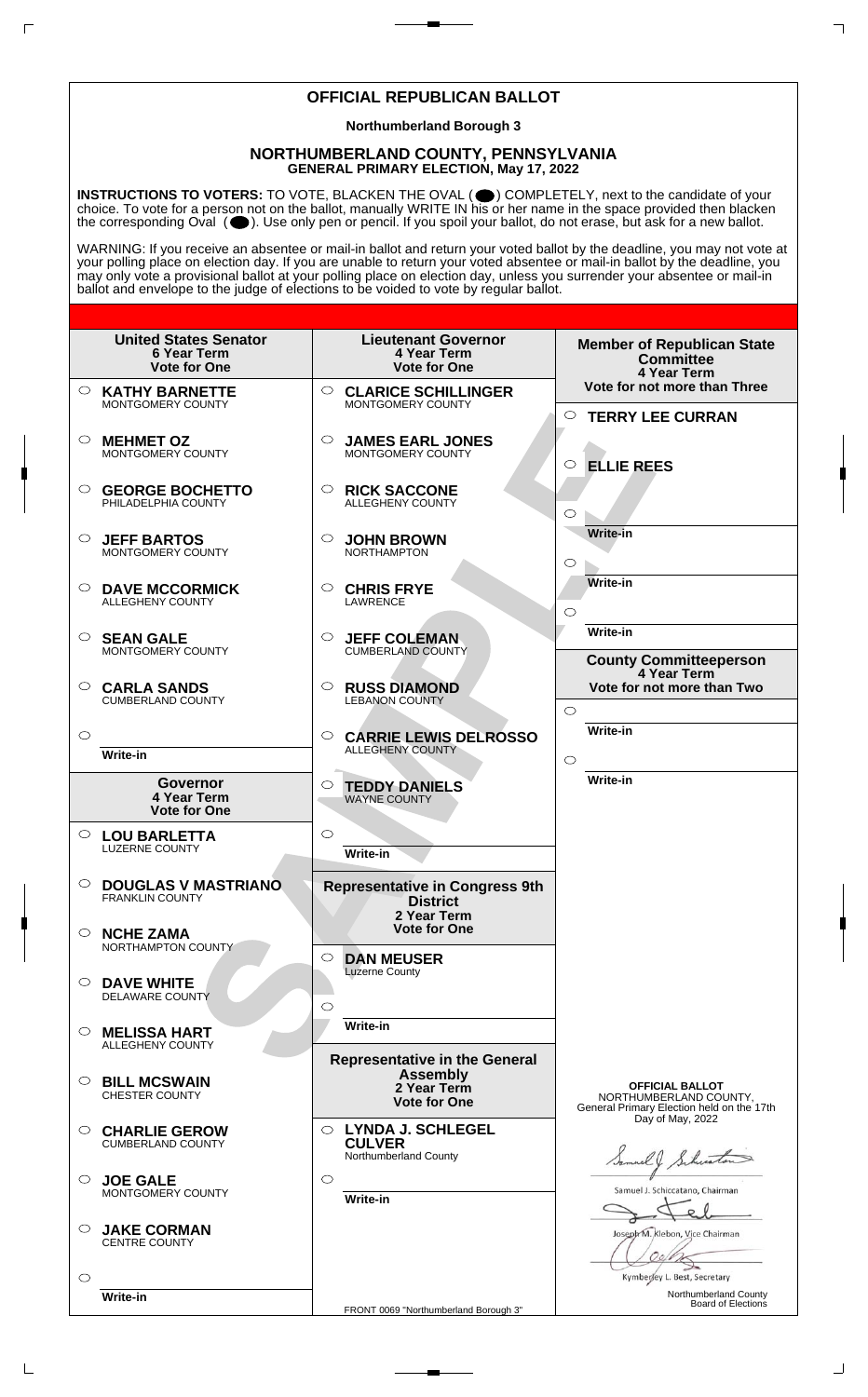**Point Township East**

### **NORTHUMBERLAND COUNTY, PENNSYLVANIA GENERAL PRIMARY ELECTION, May 17, 2022**

**INSTRUCTIONS TO VOTERS:** TO VOTE, BLACKEN THE OVAL ( $\bigcirc$ ) COMPLETELY, next to the candidate of your choice. To vote for a person not on the ballot, manually WRITE IN his or her name in the space provided then blacken the corresponding Oval (  $\bigcirc$  ). Use only pen or pencil. If you spoil your ballot, do not erase, but ask for a new ballot.

WARNING: If you receive an absentee or mail-in ballot and return your voted ballot by the deadline, you may not vote at your polling place on election day. If you are unable to return your voted absentee or mail-in ballot by the deadline, you may only vote a provisional ballot at your polling place on election day, unless you surrender your absentee or mail-in ballot and envelope to the judge of elections to be voided to vote by regular ballot.

| <b>United States Senator</b><br><b>6 Year Term</b><br><b>Vote for One</b> | <b>Lieutenant Governor</b><br>4 Year Term<br><b>Vote for One</b>                 | <b>Member of Republican State</b><br><b>Committee</b><br>4 Year Term                          |
|---------------------------------------------------------------------------|----------------------------------------------------------------------------------|-----------------------------------------------------------------------------------------------|
| $\circ$<br><b>KATHY BARNETTE</b><br>MONTGOMERY COUNTY                     | <b>CLARICE SCHILLINGER</b><br>$\circ$<br>MONTGOMERY COUNTY                       | Vote for not more than Three<br><b>TERRY LEE CURRAN</b><br>O                                  |
| $\circ$<br><b>MEHMET OZ</b><br>MONTGOMERY COUNTY                          | <b>JAMES EARL JONES</b><br>O<br>MONTGOMERY COUNTY                                | <b>ELLIE REES</b><br>$\circ$                                                                  |
| <b>GEORGE BOCHETTO</b><br>$\circ$<br>PHILADELPHIA COUNTY                  | <b>RICK SACCONE</b><br>$\circ$<br>ALLEGHENY COUNTY                               | $\circlearrowright$                                                                           |
| $\circ$<br><b>JEFF BARTOS</b><br>MONTGOMERY COUNTY                        | $\circ$<br><b>JOHN BROWN</b><br><b>NORTHAMPTON</b>                               | <b>Write-in</b><br>$\circ$                                                                    |
| $\circ$<br><b>DAVE MCCORMICK</b><br>ALLEGHENY COUNTY                      | $\circ$<br><b>CHRIS FRYE</b><br>LAWRENCE                                         | <b>Write-in</b><br>$\circ$                                                                    |
| $\circ$<br><b>SEAN GALE</b><br>MONTGOMERY COUNTY                          | $\circ$<br><b>JEFF COLEMAN</b><br><b>CUMBERLAND COUNTY</b>                       | <b>Write-in</b><br><b>County Committeeperson</b><br>4 Year Term                               |
| $\circ$<br><b>CARLA SANDS</b><br><b>CUMBERLAND COUNTY</b>                 | <b>RUSS DIAMOND</b><br>$\circ$<br><b>LEBANON COUNTY</b>                          | Vote for not more than Two<br>$\circ$                                                         |
| $\circ$<br><b>Write-in</b>                                                | <b>CARRIE LEWIS DELROSSO</b><br>$\circ$<br>ALLEGHENY COUNTY                      | <b>Write-in</b><br>$\circ$                                                                    |
| <b>Governor</b><br>4 Year Term<br><b>Vote for One</b>                     | <b>TEDDY DANIELS</b><br>$\circ$<br><b>WAYNE COUNTY</b>                           | <b>Write-in</b>                                                                               |
| $\circ$<br><b>LOU BARLETTA</b><br><b>LUZERNE COUNTY</b>                   | $\circ$<br><b>Write-in</b>                                                       |                                                                                               |
| <b>DOUGLAS V MASTRIANO</b><br>$\circ$<br><b>FRANKLIN COUNTY</b>           | <b>Representative in Congress 9th</b><br><b>District</b><br>2 Year Term          |                                                                                               |
| $\circ$ NCHE ZAMA<br>NORTHAMPTON COUNTY                                   | <b>Vote for One</b><br>$\circ$<br><b>DAN MEUSER</b>                              |                                                                                               |
| <b>DAVE WHITE</b><br>$\circ$<br><b>DELAWARE COUNTY</b>                    | <b>Luzerne County</b><br>$\circ$                                                 |                                                                                               |
| <b>MELISSA HART</b><br>$\circ$<br><b>ALLEGHENY COUNTY</b>                 | <b>Write-in</b><br><b>Representative in the General</b>                          |                                                                                               |
| $\circ$<br><b>BILL MCSWAIN</b><br><b>CHESTER COUNTY</b>                   | <b>Assembly</b><br>2 Year Term<br><b>Vote for One</b>                            | <b>OFFICIAL BALLOT</b><br>NORTHUMBERLAND COUNTY,<br>General Primary Election held on the 17th |
| $\circ$<br><b>CHARLIE GEROW</b><br><b>CUMBERLAND COUNTY</b>               | <b>LYNDA J. SCHLEGEL</b><br>$\bigcirc$<br><b>CULVER</b><br>Northumberland County | Day of May, 2022<br>nell Schwater                                                             |
| $\circ$<br><b>JOE GALE</b><br>MONTGOMERY COUNTY                           | $\circ$<br>Write-in                                                              | Samuel J. Schiccatano, Chairman                                                               |
| <b>JAKE CORMAN</b><br>$\circ$<br><b>CENTRE COUNTY</b>                     |                                                                                  | Joseph M. Klebon, Vice Chairman<br>0010                                                       |
| $\circlearrowright$                                                       |                                                                                  | Kymber/ey L. Best, Secretary                                                                  |
| <b>Write-in</b>                                                           | FRONT 0070 "Point Township East"                                                 | Northumberland County<br>Board of Elections                                                   |

÷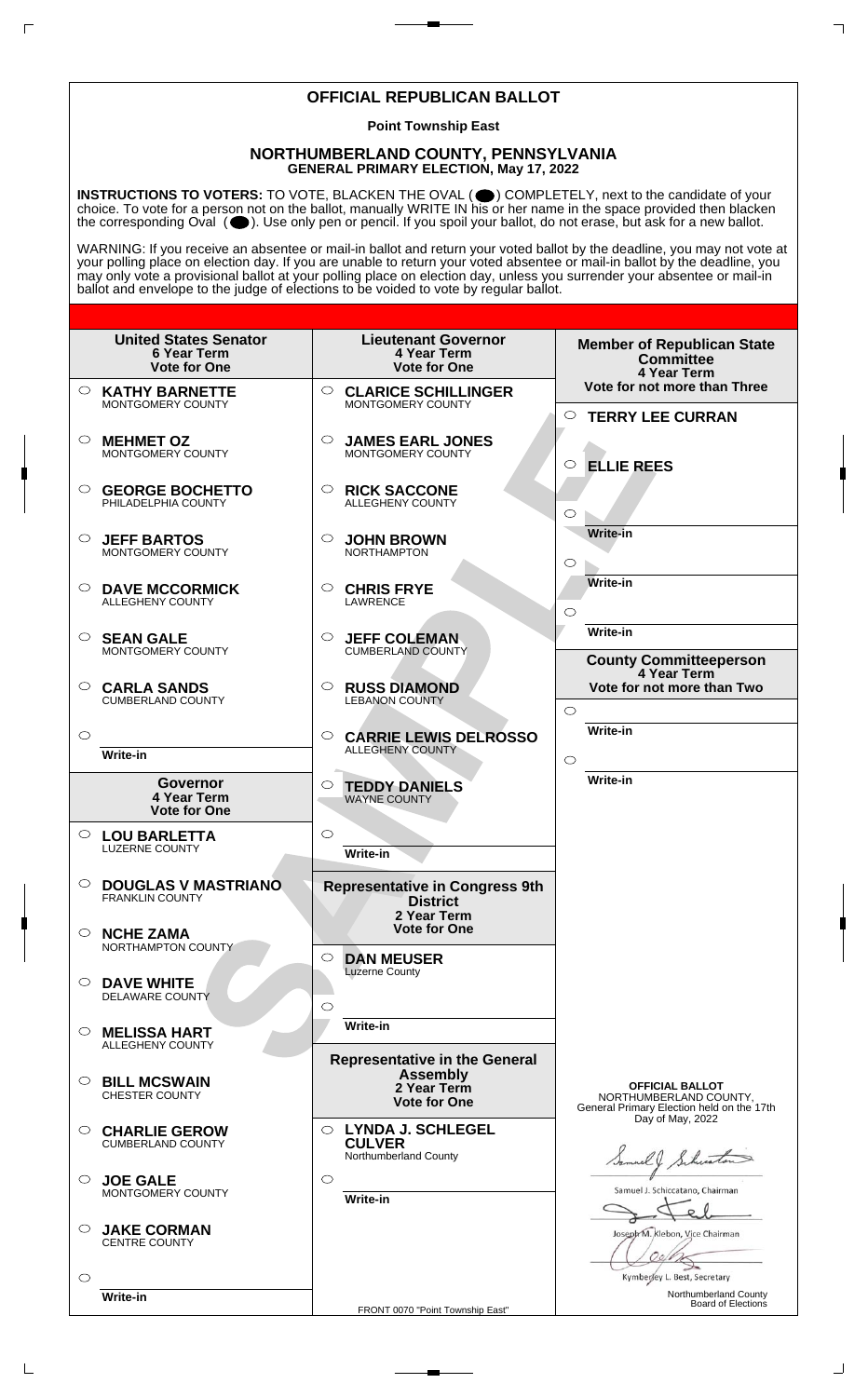$\Gamma$ 

 $\Box$ 

**Point Township West**

## **NORTHUMBERLAND COUNTY, PENNSYLVANIA GENERAL PRIMARY ELECTION, May 17, 2022**

**INSTRUCTIONS TO VOTERS:** TO VOTE, BLACKEN THE OVAL ( $\bigcirc$ ) COMPLETELY, next to the candidate of your choice. To vote for a person not on the ballot, manually WRITE IN his or her name in the space provided then blacken the corresponding Oval (  $\bigcirc$  ). Use only pen or pencil. If you spoil your ballot, do not erase, but ask for a new ballot.

WARNING: If you receive an absentee or mail-in ballot and return your voted ballot by the deadline, you may not vote at your polling place on election day. If you are unable to return your voted absentee or mail-in ballot by the deadline, you may only vote a provisional ballot at your polling place on election day, unless you surrender your absentee or mail-in ballot and envelope to the judge of elections to be voided to vote by regular ballot.

|                     | <b>United States Senator</b><br><b>6 Year Term</b><br><b>Vote for One</b> | <b>Lieutenant Governor</b><br>4 Year Term<br><b>Vote for One</b>              | <b>Member of Republican State</b><br><b>Committee</b><br>4 Year Term                          |
|---------------------|---------------------------------------------------------------------------|-------------------------------------------------------------------------------|-----------------------------------------------------------------------------------------------|
| $\circ$             | <b>KATHY BARNETTE</b><br>MONTGOMERY COUNTY                                | C CLARICE SCHILLINGER<br>MONTGOMERY COUNTY                                    | Vote for not more than Three<br>$\circ$<br><b>TERRY LEE CURRAN</b>                            |
| $\circ$             | <b>MEHMET OZ</b><br>MONTGOMERY COUNTY                                     | $\circ$<br><b>JAMES EARL JONES</b><br>MONTGOMERY COUNTY                       | <b>ELLIE REES</b><br>$\circ$                                                                  |
| $\circ$             | <b>GEORGE BOCHETTO</b><br>PHILADELPHIA COUNTY                             | <b>RICK SACCONE</b><br>$\circ$<br><b>ALLEGHENY COUNTY</b>                     | $\circlearrowright$                                                                           |
| $\circ$             | <b>JEFF BARTOS</b><br>MONTGOMERY COUNTY                                   | $\circlearrowright$<br><b>JOHN BROWN</b><br><b>NORTHAMPTON</b>                | Write-in<br>$\circ$                                                                           |
| $\circ$             | <b>DAVE MCCORMICK</b><br><b>ALLEGHENY COUNTY</b>                          | <b>CHRIS FRYE</b><br>$\circ$<br><b>LAWRENCE</b>                               | <b>Write-in</b><br>$\circ$                                                                    |
| $\circ$             | <b>SEAN GALE</b><br>MONTGOMERY COUNTY                                     | $\circ$<br><b>JEFF COLEMAN</b><br><b>CUMBERLAND COUNTY</b>                    | <b>Write-in</b><br><b>County Committeeperson</b><br>4 Year Term                               |
| $\circ$             | <b>CARLA SANDS</b><br><b>CUMBERLAND COUNTY</b>                            | <b>RUSS DIAMOND</b><br>$\circ$<br><b>LEBANON COUNTY</b>                       | Vote for not more than Two<br>$\circ$ LOIS JOY MERTZ                                          |
| $\circ$             | Write-in                                                                  | <b>CARRIE LEWIS DELROSSO</b><br>$\circ$<br>ALLEGHENY COUNTY                   | $\circ$                                                                                       |
|                     | <b>Governor</b><br>4 Year Term<br><b>Vote for One</b>                     | <b>TEDDY DANIELS</b><br>$\circ$<br><b>WAYNE COUNTY</b>                        | <b>Write-in</b><br>$\circ$                                                                    |
|                     | $\circ$ LOU BARLETTA<br><b>LUZERNE COUNTY</b>                             | $\circ$<br><b>Write-in</b>                                                    | <b>Write-in</b>                                                                               |
| $\circ$             | <b>DOUGLAS V MASTRIANO</b><br><b>FRANKLIN COUNTY</b>                      | <b>Representative in Congress 9th</b><br><b>District</b><br>2 Year Term       |                                                                                               |
|                     | $\circ$ NCHE ZAMA<br>NORTHAMPTON COUNTY                                   | <b>Vote for One</b><br>$\circ$<br><b>DAN MEUSER</b>                           |                                                                                               |
| $\circ$             | <b>DAVE WHITE</b><br>DELAWARE COUNTY                                      | <b>Luzerne County</b><br>$\circ$                                              |                                                                                               |
| $\circ$             | <b>MELISSA HART</b><br><b>ALLEGHENY COUNTY</b>                            | Write-in<br><b>Representative in the General</b>                              |                                                                                               |
| $\circ$             | <b>BILL MCSWAIN</b><br><b>CHESTER COUNTY</b>                              | <b>Assembly</b><br>2 Year Term<br><b>Vote for One</b>                         | <b>OFFICIAL BALLOT</b><br>NORTHUMBERLAND COUNTY,<br>General Primary Election held on the 17th |
| $\circ$             | <b>CHARLIE GEROW</b><br><b>CUMBERLAND COUNTY</b>                          | <b>LYNDA J. SCHLEGEL</b><br>$\circ$<br><b>CULVER</b><br>Northumberland County | Day of May, 2022<br>Shunter                                                                   |
| $\circ$             | <b>JOE GALE</b><br>MONTGOMERY COUNTY                                      | $\circ$<br><b>Write-in</b>                                                    | Samuel J. Schiccatano, Chairman                                                               |
| $\circ$             | <b>JAKE CORMAN</b><br><b>CENTRE COUNTY</b>                                |                                                                               | Joseph M. Klebon, Vice Chairman<br>0010                                                       |
| $\circlearrowright$ |                                                                           |                                                                               | Kymberley L. Best, Secretary                                                                  |
|                     | Write-in                                                                  | FRONT 0071 "Point Township West"                                              | Northumberland County<br>Board of Elections                                                   |

÷

 $\overline{\phantom{a}}$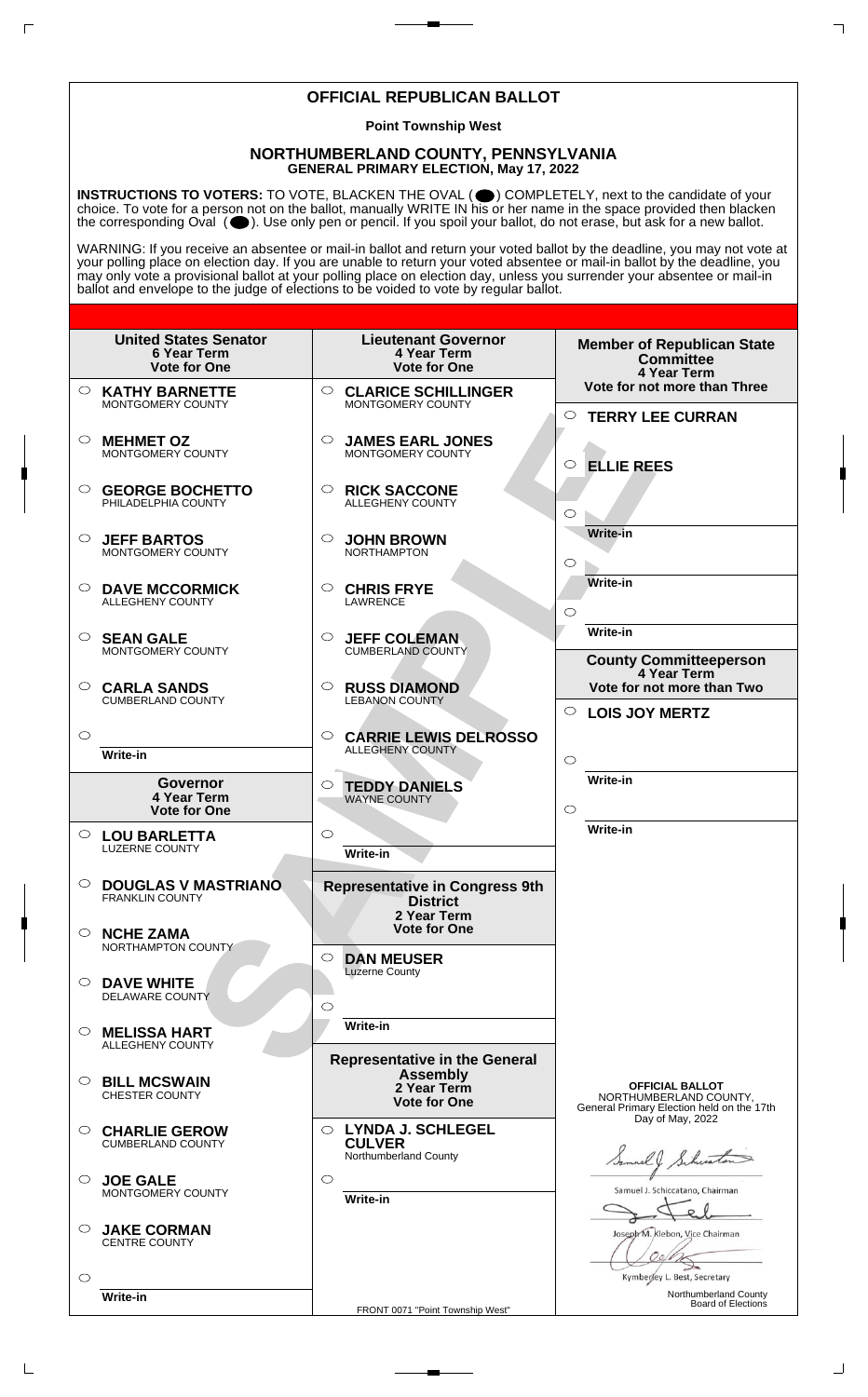**Riverside Borough**

## **NORTHUMBERLAND COUNTY, PENNSYLVANIA GENERAL PRIMARY ELECTION, May 17, 2022**

**INSTRUCTIONS TO VOTERS:** TO VOTE, BLACKEN THE OVAL ( $\bigcirc$ ) COMPLETELY, next to the candidate of your choice. To vote for a person not on the ballot, manually WRITE IN his or her name in the space provided then blacken the corresponding Oval (  $\bigcirc$  ). Use only pen or pencil. If you spoil your ballot, do not erase, but ask for a new ballot.

WARNING: If you receive an absentee or mail-in ballot and return your voted ballot by the deadline, you may not vote at your polling place on election day. If you are unable to return your voted absentee or mail-in ballot by the deadline, you may only vote a provisional ballot at your polling place on election day, unless you surrender your absentee or mail-in ballot and envelope to the judge of elections to be voided to vote by regular ballot.

|                     | <b>United States Senator</b><br><b>6 Year Term</b><br><b>Vote for One</b> | <b>Lieutenant Governor</b><br>4 Year Term<br><b>Vote for One</b>        | <b>Member of Republican State</b><br><b>Committee</b><br>4 Year Term                          |
|---------------------|---------------------------------------------------------------------------|-------------------------------------------------------------------------|-----------------------------------------------------------------------------------------------|
|                     | <b>KATHY BARNETTE</b><br>MONTGOMERY COUNTY                                | $\circ$<br><b>CLARICE SCHILLINGER</b><br>MONTGOMERY COUNTY              | Vote for not more than Three<br><b>TERRY LEE CURRAN</b><br>$\circ$                            |
| $\circ$             | <b>MEHMET OZ</b><br>MONTGOMERY COUNTY                                     | $\circ$<br><b>JAMES EARL JONES</b><br>MONTGOMERY COUNTY                 | <b>ELLIE REES</b><br>$\circ$                                                                  |
|                     | <b>GEORGE BOCHETTO</b><br>PHILADELPHIA COUNTY                             | <b>RICK SACCONE</b><br>$\circ$<br>ALLEGHENY COUNTY                      | $\circlearrowright$                                                                           |
| $\circ$             | <b>JEFF BARTOS</b><br>MONTGOMERY COUNTY                                   | $\circ$<br><b>JOHN BROWN</b><br><b>NORTHAMPTON</b>                      | Write-in<br>$\circ$                                                                           |
|                     | O DAVE MCCORMICK<br><b>ALLEGHENY COUNTY</b>                               | $\circ$<br><b>CHRIS FRYE</b><br>LAWRENCE                                | <b>Write-in</b><br>$\circ$                                                                    |
| $\circ$             | <b>SEAN GALE</b><br>MONTGOMERY COUNTY                                     | <b>JEFF COLEMAN</b><br>$\circ$<br><b>CUMBERLAND COUNTY</b>              | <b>Write-in</b><br><b>County Committeeperson</b><br>4 Year Term                               |
| $\circ$             | <b>CARLA SANDS</b><br><b>CUMBERLAND COUNTY</b>                            | <b>RUSS DIAMOND</b><br>$\circ$<br><b>LEBANON COUNTY</b>                 | Vote for not more than Two<br>$\circ$                                                         |
| $\circlearrowright$ | <b>Write-in</b>                                                           | <b>CARRIE LEWIS DELROSSO</b><br>$\circ$<br>ALLEGHENY COUNTY             | <b>Write-in</b><br>$\circ$                                                                    |
|                     | <b>Governor</b><br>4 Year Term<br><b>Vote for One</b>                     | <b>TEDDY DANIELS</b><br>$\circ$<br><b>WAYNE COUNTY</b>                  | <b>Write-in</b>                                                                               |
|                     | $\circ$ LOU BARLETTA<br><b>LUZERNE COUNTY</b>                             | $\circ$<br><b>Write-in</b>                                              |                                                                                               |
| $\circ$             | <b>DOUGLAS V MASTRIANO</b><br><b>FRANKLIN COUNTY</b>                      | <b>Representative in Congress 9th</b><br><b>District</b><br>2 Year Term |                                                                                               |
|                     | $\circ$ NCHE ZAMA<br>NORTHAMPTON COUNTY                                   | <b>Vote for One</b><br>$\circlearrowright$<br><b>DAN MEUSER</b>         |                                                                                               |
| O                   | <b>DAVE WHITE</b><br><b>DELAWARE COUNTY</b>                               | <b>Luzerne County</b><br>$\circlearrowright$                            |                                                                                               |
| $\circ$             | <b>MELISSA HART</b><br><b>ALLEGHENY COUNTY</b>                            | <b>Write-in</b><br><b>Representative in the General</b>                 |                                                                                               |
| O                   | <b>BILL MCSWAIN</b><br><b>CHESTER COUNTY</b>                              | <b>Assembly</b><br>2 Year Term<br><b>Vote for One</b>                   | <b>OFFICIAL BALLOT</b><br>NORTHUMBERLAND COUNTY,<br>General Primary Election held on the 17th |
| $\circ$             | <b>CHARLIE GEROW</b><br><b>CUMBERLAND COUNTY</b>                          | O LYNDA J. SCHLEGEL<br><b>CULVER</b><br>Northumberland County           | Day of May, 2022<br>nel I Schwarter                                                           |
| $\circ$             | <b>JOE GALE</b><br>MONTGOMERY COUNTY                                      | $\circ$<br>Write-in                                                     | Samuel J. Schiccatano, Chairman                                                               |
| $\circ$             | <b>JAKE CORMAN</b><br><b>CENTRE COUNTY</b>                                |                                                                         | Joseph M. Klebon, Vice Chairman<br>0010                                                       |
| $\circlearrowright$ |                                                                           |                                                                         | Kymberley L. Best, Secretary                                                                  |
|                     | <b>Write-in</b>                                                           | FRONT 0072 "Riverside Borough"                                          | Northumberland County<br>Board of Elections                                                   |

للمسار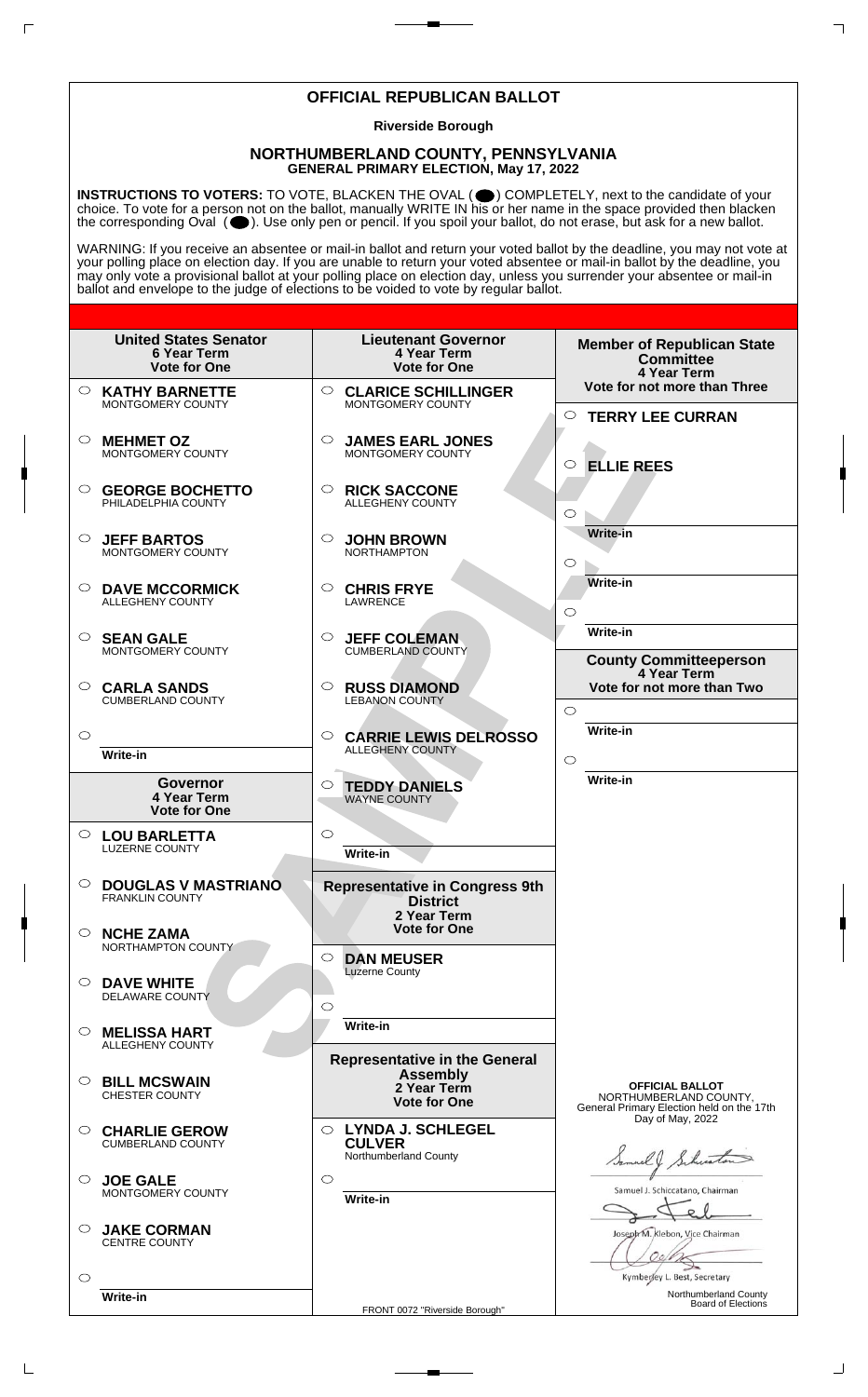**Rockefeller Township**

## **NORTHUMBERLAND COUNTY, PENNSYLVANIA GENERAL PRIMARY ELECTION, May 17, 2022**

**INSTRUCTIONS TO VOTERS:** TO VOTE, BLACKEN THE OVAL ( $\bigcirc$ ) COMPLETELY, next to the candidate of your choice. To vote for a person not on the ballot, manually WRITE IN his or her name in the space provided then blacken the corresponding Oval (  $\bigcirc$  ). Use only pen or pencil. If you spoil your ballot, do not erase, but ask for a new ballot.

WARNING: If you receive an absentee or mail-in ballot and return your voted ballot by the deadline, you may not vote at your polling place on election day. If you are unable to return your voted absentee or mail-in ballot by the deadline, you may only vote a provisional ballot at your polling place on election day, unless you surrender your absentee or mail-in ballot and envelope to the judge of elections to be voided to vote by regular ballot.

|                     | <b>United States Senator</b><br><b>6 Year Term</b><br><b>Vote for One</b> | <b>Lieutenant Governor</b><br>4 Year Term<br><b>Vote for One</b>        | <b>Member of Republican State</b><br><b>Committee</b><br>4 Year Term                          |
|---------------------|---------------------------------------------------------------------------|-------------------------------------------------------------------------|-----------------------------------------------------------------------------------------------|
|                     | <b>KATHY BARNETTE</b><br>MONTGOMERY COUNTY                                | $\circ$<br><b>CLARICE SCHILLINGER</b><br>MONTGOMERY COUNTY              | Vote for not more than Three<br><b>TERRY LEE CURRAN</b><br>$\circ$                            |
| $\circ$             | <b>MEHMET OZ</b><br>MONTGOMERY COUNTY                                     | $\circ$<br><b>JAMES EARL JONES</b><br>MONTGOMERY COUNTY                 | <b>ELLIE REES</b><br>$\circ$                                                                  |
|                     | <b>GEORGE BOCHETTO</b><br>PHILADELPHIA COUNTY                             | <b>RICK SACCONE</b><br>$\circ$<br>ALLEGHENY COUNTY                      | $\circlearrowright$                                                                           |
| $\circ$             | <b>JEFF BARTOS</b><br>MONTGOMERY COUNTY                                   | $\circ$<br><b>JOHN BROWN</b><br><b>NORTHAMPTON</b>                      | Write-in<br>$\circ$                                                                           |
|                     | O DAVE MCCORMICK<br><b>ALLEGHENY COUNTY</b>                               | $\circ$<br><b>CHRIS FRYE</b><br>LAWRENCE                                | <b>Write-in</b><br>$\circ$                                                                    |
| $\circ$             | <b>SEAN GALE</b><br>MONTGOMERY COUNTY                                     | <b>JEFF COLEMAN</b><br>$\circ$<br><b>CUMBERLAND COUNTY</b>              | <b>Write-in</b><br><b>County Committeeperson</b><br>4 Year Term                               |
| $\circ$             | <b>CARLA SANDS</b><br><b>CUMBERLAND COUNTY</b>                            | <b>RUSS DIAMOND</b><br>$\circ$<br><b>LEBANON COUNTY</b>                 | Vote for not more than Two<br>$\circ$                                                         |
| $\circlearrowright$ | <b>Write-in</b>                                                           | <b>CARRIE LEWIS DELROSSO</b><br>$\circ$<br>ALLEGHENY COUNTY             | <b>Write-in</b><br>$\circ$                                                                    |
|                     | <b>Governor</b><br>4 Year Term<br><b>Vote for One</b>                     | <b>TEDDY DANIELS</b><br>$\circ$<br><b>WAYNE COUNTY</b>                  | <b>Write-in</b>                                                                               |
|                     | $\circ$ LOU BARLETTA<br><b>LUZERNE COUNTY</b>                             | $\circ$<br><b>Write-in</b>                                              |                                                                                               |
| $\circ$             | <b>DOUGLAS V MASTRIANO</b><br><b>FRANKLIN COUNTY</b>                      | <b>Representative in Congress 9th</b><br><b>District</b><br>2 Year Term |                                                                                               |
|                     | $\circ$ NCHE ZAMA<br>NORTHAMPTON COUNTY                                   | <b>Vote for One</b><br>$\circlearrowright$<br><b>DAN MEUSER</b>         |                                                                                               |
| O                   | <b>DAVE WHITE</b><br><b>DELAWARE COUNTY</b>                               | <b>Luzerne County</b><br>$\circlearrowright$                            |                                                                                               |
| $\circ$             | <b>MELISSA HART</b><br><b>ALLEGHENY COUNTY</b>                            | <b>Write-in</b><br><b>Representative in the General</b>                 |                                                                                               |
| O                   | <b>BILL MCSWAIN</b><br>CHESTER COUNTY                                     | <b>Assembly</b><br>2 Year Term<br><b>Vote for One</b>                   | <b>OFFICIAL BALLOT</b><br>NORTHUMBERLAND COUNTY,<br>General Primary Election held on the 17th |
| $\circ$             | <b>CHARLIE GEROW</b><br><b>CUMBERLAND COUNTY</b>                          | O LYNDA J. SCHLEGEL<br><b>CULVER</b><br>Northumberland County           | Day of May, 2022<br>nel I Schwarter                                                           |
| $\circ$             | <b>JOE GALE</b><br>MONTGOMERY COUNTY                                      | $\circ$<br>Write-in                                                     | Samuel J. Schiccatano, Chairman                                                               |
| $\circ$             | <b>JAKE CORMAN</b><br><b>CENTRE COUNTY</b>                                |                                                                         | Joseph M. Klebon, Vice Chairman<br>0010                                                       |
| $\circlearrowright$ |                                                                           |                                                                         | Kymberley L. Best, Secretary                                                                  |
|                     | <b>Write-in</b>                                                           | FRONT 0073 "Rockefeller Township"                                       | Northumberland County<br>Board of Elections                                                   |

للمسار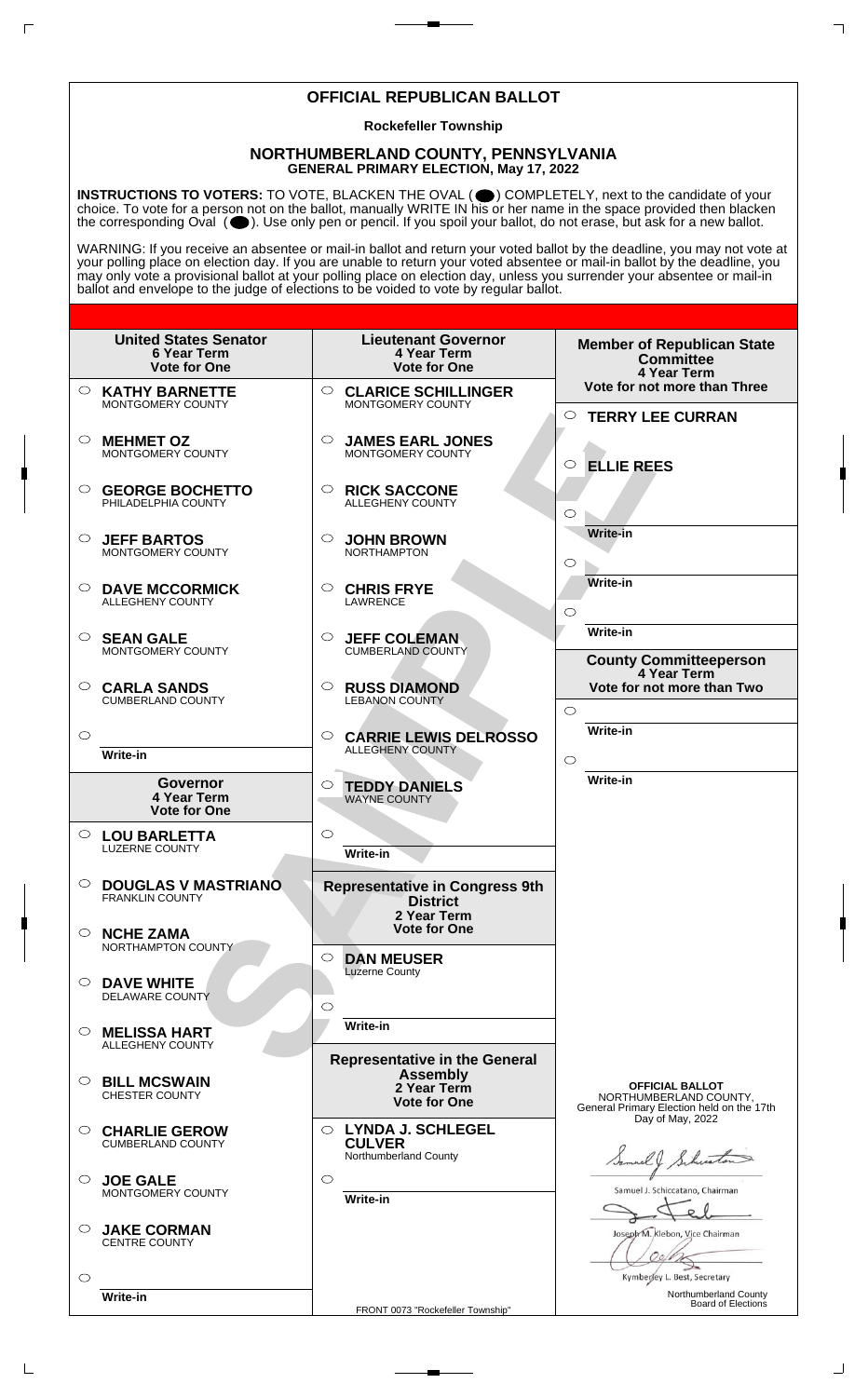**Rush Township**

### **NORTHUMBERLAND COUNTY, PENNSYLVANIA GENERAL PRIMARY ELECTION, May 17, 2022**

**INSTRUCTIONS TO VOTERS:** TO VOTE, BLACKEN THE OVAL ( $\bigcirc$ ) COMPLETELY, next to the candidate of your choice. To vote for a person not on the ballot, manually WRITE IN his or her name in the space provided then blacken the corresponding Oval (  $\bigcirc$  ). Use only pen or pencil. If you spoil your ballot, do not erase, but ask for a new ballot.

WARNING: If you receive an absentee or mail-in ballot and return your voted ballot by the deadline, you may not vote at your polling place on election day. If you are unable to return your voted absentee or mail-in ballot by the deadline, you may only vote a provisional ballot at your polling place on election day, unless you surrender your absentee or mail-in ballot and envelope to the judge of elections to be voided to vote by regular ballot.

|                     | <b>United States Senator</b><br><b>6 Year Term</b><br><b>Vote for One</b> | <b>Lieutenant Governor</b><br>4 Year Term<br><b>Vote for One</b>              | <b>Member of Republican State</b><br><b>Committee</b><br>4 Year Term                          |
|---------------------|---------------------------------------------------------------------------|-------------------------------------------------------------------------------|-----------------------------------------------------------------------------------------------|
|                     | $\circ$ KATHY BARNETTE<br>MONTGOMERY COUNTY                               | $\circ$<br><b>CLARICE SCHILLINGER</b><br>MONTGOMERY COUNTY                    | Vote for not more than Three<br><b>TERRY LEE CURRAN</b><br>O                                  |
| $\circ$             | <b>MEHMET OZ</b><br>MONTGOMERY COUNTY                                     | <b>JAMES EARL JONES</b><br>O<br><b>MONTGOMERY COUNTY</b>                      | <b>ELLIE REES</b><br>$\circ$                                                                  |
| $\bigcirc$          | <b>GEORGE BOCHETTO</b><br>PHILADELPHIA COUNTY                             | <b>RICK SACCONE</b><br>$\circ$<br><b>ALLEGHENY COUNTY</b>                     | $\circlearrowright$                                                                           |
| $\circ$             | <b>JEFF BARTOS</b><br>MONTGOMERY COUNTY                                   | $\circ$<br><b>JOHN BROWN</b><br><b>NORTHAMPTON</b>                            | Write-in<br>$\circ$                                                                           |
|                     | O DAVE MCCORMICK<br><b>ALLEGHENY COUNTY</b>                               | $\circ$<br><b>CHRIS FRYE</b><br><b>LAWRENCE</b>                               | <b>Write-in</b><br>$\circ$                                                                    |
| $\circ$             | <b>SEAN GALE</b><br>MONTGOMERY COUNTY                                     | $\circ$<br><b>JEFF COLEMAN</b><br><b>CUMBERLAND COUNTY</b>                    | <b>Write-in</b><br><b>County Committeeperson</b><br>4 Year Term                               |
| $\circ$             | <b>CARLA SANDS</b><br><b>CUMBERLAND COUNTY</b>                            | <b>RUSS DIAMOND</b><br>$\circ$<br><b>LEBANON COUNTY</b>                       | Vote for not more than Two<br>$\circ$                                                         |
| $\circlearrowright$ | <b>Write-in</b>                                                           | <b>CARRIE LEWIS DELROSSO</b><br>$\circ$<br>ALLEGHENY COUNTY                   | <b>Write-in</b><br>$\circ$                                                                    |
|                     | <b>Governor</b><br>4 Year Term<br><b>Vote for One</b>                     | <b>TEDDY DANIELS</b><br>$\circ$<br><b>WAYNE COUNTY</b>                        | <b>Write-in</b>                                                                               |
|                     | $\circ$ LOU BARLETTA<br><b>LUZERNE COUNTY</b>                             | $\circ$<br><b>Write-in</b>                                                    |                                                                                               |
| $\circ$             | <b>DOUGLAS V MASTRIANO</b><br><b>FRANKLIN COUNTY</b>                      | <b>Representative in Congress 9th</b><br><b>District</b><br>2 Year Term       |                                                                                               |
|                     | $\circ$ NCHE ZAMA<br>NORTHAMPTON COUNTY                                   | <b>Vote for One</b><br>$\circ$<br><b>DAN MEUSER</b><br><b>Luzerne County</b>  |                                                                                               |
| O                   | <b>DAVE WHITE</b><br>DELAWARE COUNTY                                      | $\circ$                                                                       |                                                                                               |
| O                   | <b>MELISSA HART</b><br><b>ALLEGHENY COUNTY</b>                            | Write-in<br><b>Representative in the General</b>                              |                                                                                               |
| $\circ$             | <b>BILL MCSWAIN</b><br><b>CHESTER COUNTY</b>                              | <b>Assembly</b><br>2 Year Term<br><b>Vote for One</b>                         | <b>OFFICIAL BALLOT</b><br>NORTHUMBERLAND COUNTY,<br>General Primary Election held on the 17th |
| $\circ$             | <b>CHARLIE GEROW</b><br><b>CUMBERLAND COUNTY</b>                          | <b>LYNDA J. SCHLEGEL</b><br>$\circ$<br><b>CULVER</b><br>Northumberland County | Day of May, 2022                                                                              |
| $\circ$             | <b>JOE GALE</b><br>MONTGOMERY COUNTY                                      | $\circlearrowright$<br><b>Write-in</b>                                        | Samuel J. Schiccatano, Chairman                                                               |
| $\circ$             | <b>JAKE CORMAN</b><br><b>CENTRE COUNTY</b>                                |                                                                               | Joseph M. Klebon, Vice Chairman<br>00.0                                                       |
| $\circlearrowright$ |                                                                           |                                                                               | Kymberley L. Best, Secretary                                                                  |
|                     | Write-in                                                                  | FRONT 0074 "Rush Township"                                                    | Northumberland County<br>Board of Elections                                                   |

÷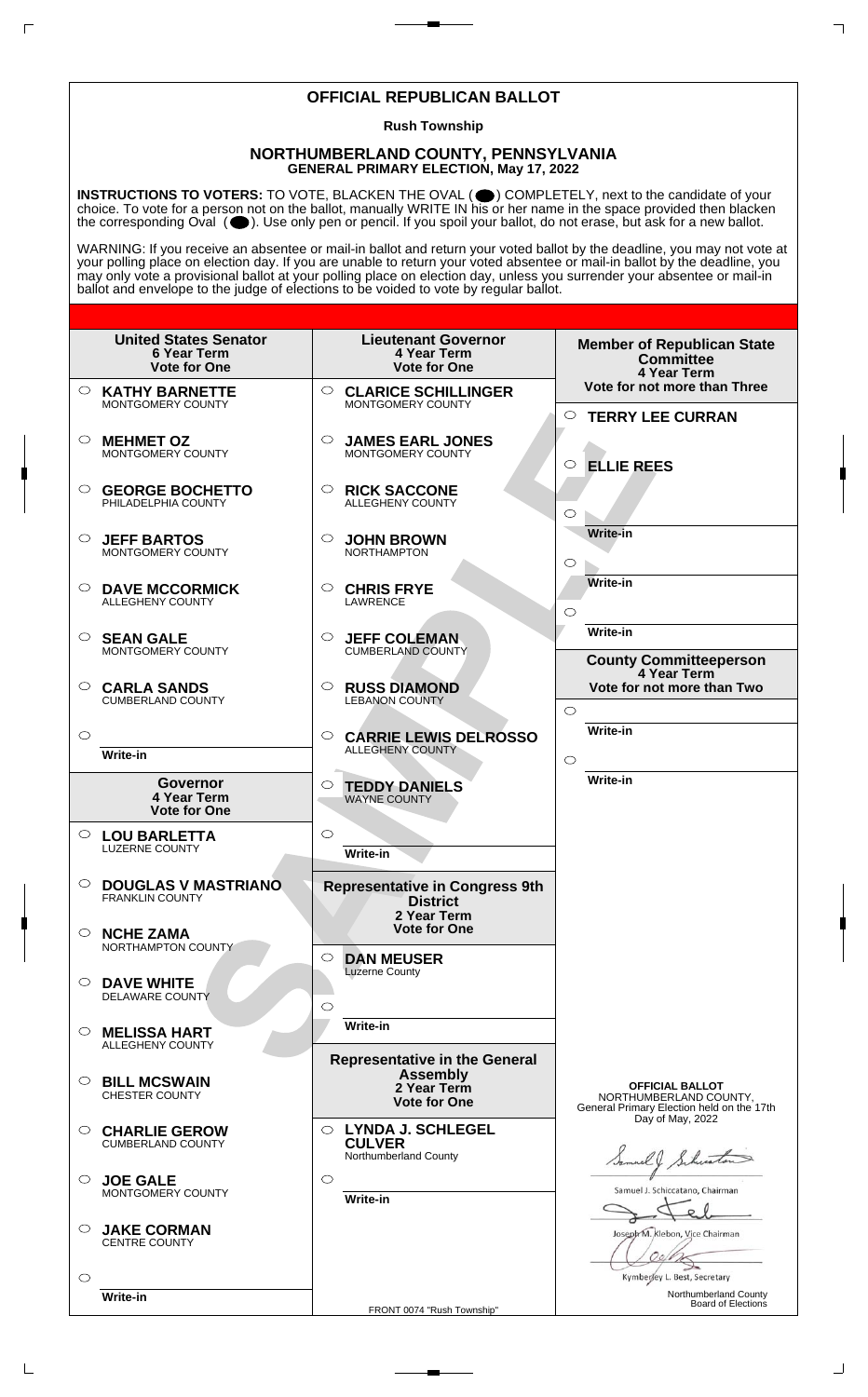**Shamokin Township**

### **NORTHUMBERLAND COUNTY, PENNSYLVANIA GENERAL PRIMARY ELECTION, May 17, 2022**

**INSTRUCTIONS TO VOTERS:** TO VOTE, BLACKEN THE OVAL ( $\bigcirc$ ) COMPLETELY, next to the candidate of your choice. To vote for a person not on the ballot, manually WRITE IN his or her name in the space provided then blacken the corresponding Oval (  $\bigcirc$  ). Use only pen or pencil. If you spoil your ballot, do not erase, but ask for a new ballot.

WARNING: If you receive an absentee or mail-in ballot and return your voted ballot by the deadline, you may not vote at your polling place on election day. If you are unable to return your voted absentee or mail-in ballot by the deadline, you may only vote a provisional ballot at your polling place on election day, unless you surrender your absentee or mail-in ballot and envelope to the judge of elections to be voided to vote by regular ballot.

| <b>United States Senator</b><br><b>6 Year Term</b><br><b>Vote for One</b> | <b>Lieutenant Governor</b><br>4 Year Term<br><b>Vote for One</b>        | <b>Member of Republican State</b><br><b>Committee</b><br>4 Year Term                          |
|---------------------------------------------------------------------------|-------------------------------------------------------------------------|-----------------------------------------------------------------------------------------------|
| $\circ$ KATHY BARNETTE<br>MONTGOMERY COUNTY                               | $\circ$<br><b>CLARICE SCHILLINGER</b><br>MONTGOMERY COUNTY              | Vote for not more than Three<br>$\circ$<br><b>TERRY LEE CURRAN</b>                            |
| $\circ$<br><b>MEHMET OZ</b><br>MONTGOMERY COUNTY                          | $\circ$<br><b>JAMES EARL JONES</b><br>MONTGOMERY COUNTY                 | <b>ELLIE REES</b><br>$\circ$                                                                  |
| <b>GEORGE BOCHETTO</b><br>$\circ$<br>PHILADELPHIA COUNTY                  | <b>RICK SACCONE</b><br>$\circ$<br><b>ALLEGHENY COUNTY</b>               | $\circlearrowright$                                                                           |
| $\circ$<br><b>JEFF BARTOS</b><br>MONTGOMERY COUNTY                        | $\circlearrowright$<br><b>JOHN BROWN</b><br><b>NORTHAMPTON</b>          | Write-in<br>$\circ$                                                                           |
| O DAVE MCCORMICK<br><b>ALLEGHENY COUNTY</b>                               | <b>CHRIS FRYE</b><br>$\circ$<br><b>LAWRENCE</b>                         | <b>Write-in</b><br>$\circ$                                                                    |
| $\circ$<br><b>SEAN GALE</b><br>MONTGOMERY COUNTY                          | $\circ$<br><b>JEFF COLEMAN</b><br><b>CUMBERLAND COUNTY</b>              | <b>Write-in</b><br><b>County Committeeperson</b><br>4 Year Term                               |
| <b>CARLA SANDS</b><br>$\circ$<br><b>CUMBERLAND COUNTY</b>                 | <b>RUSS DIAMOND</b><br>$\circ$<br><b>LEBANON COUNTY</b>                 | Vote for not more than Two<br>$\circ$                                                         |
| $\circlearrowright$<br><b>Write-in</b>                                    | <b>CARRIE LEWIS DELROSSO</b><br>$\circ$<br>ALLEGHENY COUNTY             | <b>Write-in</b><br>$\circ$                                                                    |
| <b>Governor</b><br>4 Year Term<br><b>Vote for One</b>                     | <b>TEDDY DANIELS</b><br>$\circ$<br><b>WAYNE COUNTY</b>                  | <b>Write-in</b>                                                                               |
| $\circ$ LOU BARLETTA<br><b>LUZERNE COUNTY</b>                             | $\circ$<br><b>Write-in</b>                                              |                                                                                               |
| <b>DOUGLAS V MASTRIANO</b><br>$\circ$<br><b>FRANKLIN COUNTY</b>           | <b>Representative in Congress 9th</b><br><b>District</b><br>2 Year Term |                                                                                               |
| $\circ$ NCHE ZAMA<br>NORTHAMPTON COUNTY                                   | <b>Vote for One</b><br>$\circlearrowright$<br><b>DAN MEUSER</b>         |                                                                                               |
| <b>DAVE WHITE</b><br>O<br><b>DELAWARE COUNTY</b>                          | <b>Luzerne County</b><br>$\circlearrowright$                            |                                                                                               |
| <b>MELISSA HART</b><br>O<br><b>ALLEGHENY COUNTY</b>                       | Write-in<br><b>Representative in the General</b>                        |                                                                                               |
| $\circ$<br><b>BILL MCSWAIN</b><br><b>CHESTER COUNTY</b>                   | <b>Assembly</b><br>2 Year Term<br><b>Vote for One</b>                   | <b>OFFICIAL BALLOT</b><br>NORTHUMBERLAND COUNTY,<br>General Primary Election held on the 17th |
| $\circ$<br><b>CHARLIE GEROW</b><br><b>CUMBERLAND COUNTY</b>               | $\circlearrowright$<br><b>JOANNE STEHR</b><br>Schuylkill County         | Day of May, 2022<br>nel I Schwater                                                            |
| $\circ$<br><b>JOE GALE</b><br>MONTGOMERY COUNTY                           | <b>RON TANNEY</b><br>O<br>Northumberland County                         | Samuel J. Schiccatano, Chairman                                                               |
| <b>JAKE CORMAN</b><br>$\circ$<br><b>CENTRE COUNTY</b>                     | $\circlearrowright$<br><b>Write-in</b>                                  | Joseph M. Klebon, Vice Chairman<br>0010                                                       |
| $\circlearrowright$                                                       |                                                                         | Kymberley L. Best, Secretary                                                                  |
| Write-in                                                                  | FRONT 0075 "Shamokin Township"                                          | Northumberland County<br>Board of Elections                                                   |

÷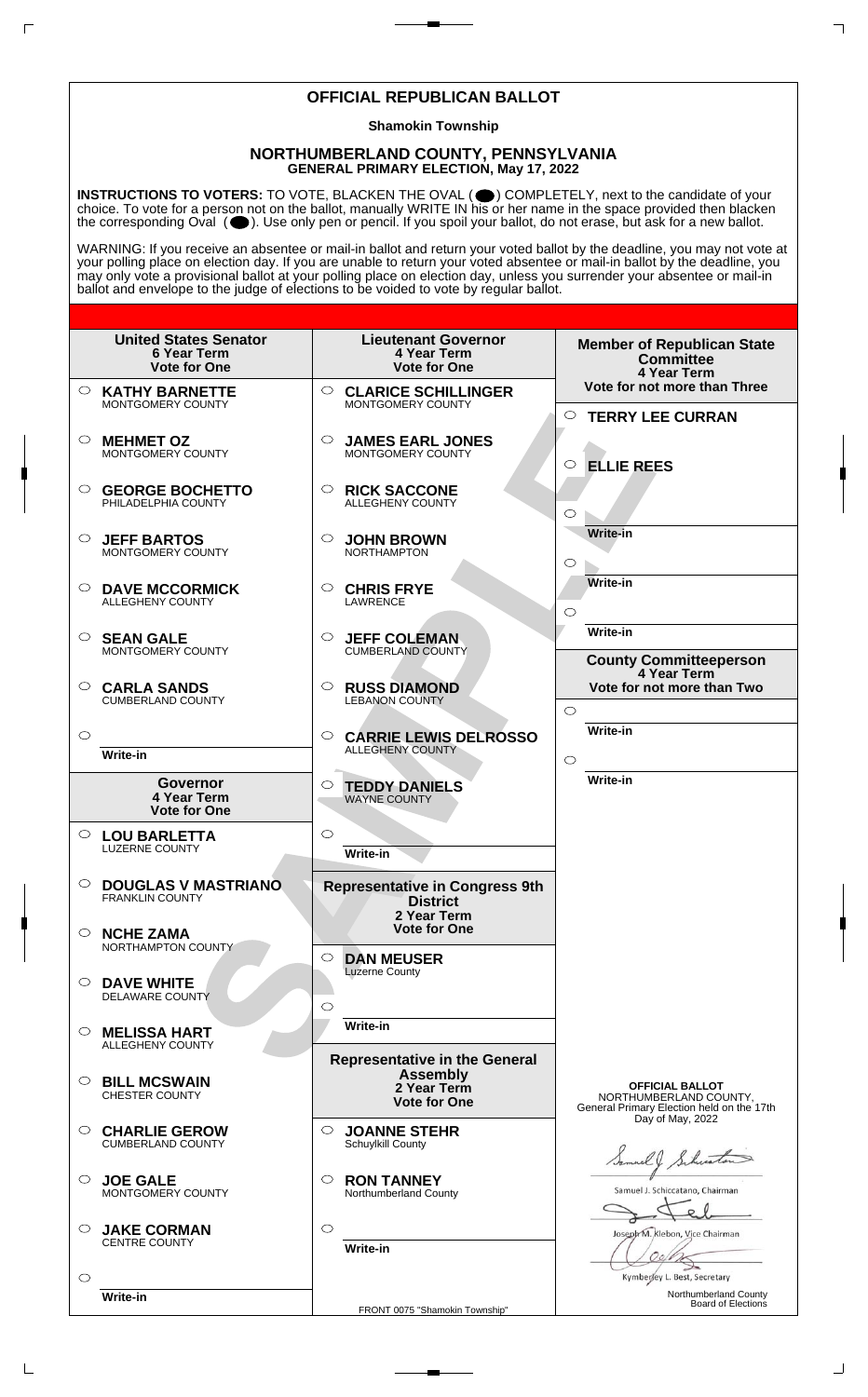$\Gamma$ 

 $\Box$ 

**Snydertown Borough**

### **NORTHUMBERLAND COUNTY, PENNSYLVANIA GENERAL PRIMARY ELECTION, May 17, 2022**

**INSTRUCTIONS TO VOTERS:** TO VOTE, BLACKEN THE OVAL ( $\bigcirc$ ) COMPLETELY, next to the candidate of your choice. To vote for a person not on the ballot, manually WRITE IN his or her name in the space provided then blacken the corresponding Oval (  $\bigcirc$  ). Use only pen or pencil. If you spoil your ballot, do not erase, but ask for a new ballot.

WARNING: If you receive an absentee or mail-in ballot and return your voted ballot by the deadline, you may not vote at your polling place on election day. If you are unable to return your voted absentee or mail-in ballot by the deadline, you may only vote a provisional ballot at your polling place on election day, unless you surrender your absentee or mail-in ballot and envelope to the judge of elections to be voided to vote by regular ballot.

| <b>United States Senator</b><br><b>6 Year Term</b><br><b>Vote for One</b> | <b>Lieutenant Governor</b><br>4 Year Term<br><b>Vote for One</b>                 | <b>Member of Republican State</b><br><b>Committee</b><br>4 Year Term                          |
|---------------------------------------------------------------------------|----------------------------------------------------------------------------------|-----------------------------------------------------------------------------------------------|
| $\circ$<br><b>KATHY BARNETTE</b><br>MONTGOMERY COUNTY                     | $\circ$<br><b>CLARICE SCHILLINGER</b><br>MONTGOMERY COUNTY                       | Vote for not more than Three<br><b>TERRY LEE CURRAN</b><br>O                                  |
| $\circ$<br><b>MEHMET OZ</b><br>MONTGOMERY COUNTY                          | O<br><b>JAMES EARL JONES</b><br>MONTGOMERY COUNTY                                | <b>ELLIE REES</b><br>$\circ$                                                                  |
| <b>GEORGE BOCHETTO</b><br>PHILADELPHIA COUNTY                             | <b>RICK SACCONE</b><br>$\circ$<br>ALLEGHENY COUNTY                               | $\circlearrowright$                                                                           |
| $\circ$<br><b>JEFF BARTOS</b><br><b>MONTGOMERY COUNTY</b>                 | $\circ$<br><b>JOHN BROWN</b><br><b>NORTHAMPTON</b>                               | <b>Write-in</b><br>$\circ$                                                                    |
| $\circ$<br><b>DAVE MCCORMICK</b><br>ALLEGHENY COUNTY                      | $\circ$<br><b>CHRIS FRYE</b><br>LAWRENCE                                         | <b>Write-in</b><br>$\circ$                                                                    |
| $\circ$<br><b>SEAN GALE</b><br>MONTGOMERY COUNTY                          | $\circ$<br><b>JEFF COLEMAN</b><br><b>CUMBERLAND COUNTY</b>                       | <b>Write-in</b><br><b>County Committeeperson</b><br>4 Year Term                               |
| $\circ$<br><b>CARLA SANDS</b><br><b>CUMBERLAND COUNTY</b>                 | <b>RUSS DIAMOND</b><br>$\circ$<br><b>LEBANON COUNTY</b>                          | Vote for not more than Two<br>$\circ$ TERRY LEE CURRAN                                        |
| $\circ$<br><b>Write-in</b>                                                | $\circ$<br><b>CARRIE LEWIS DELROSSO</b><br><b>ALLEGHENY COUNTY</b>               | $\circ$                                                                                       |
| <b>Governor</b><br>4 Year Term<br><b>Vote for One</b>                     | ◯<br><b>TEDDY DANIELS</b><br><b>WAYNE COUNTY</b>                                 | <b>Write-in</b><br>$\circ$                                                                    |
| $\circ$ LOU BARLETTA<br><b>LUZERNE COUNTY</b>                             | $\circ$<br><b>Write-in</b>                                                       | <b>Write-in</b>                                                                               |
| $\circ$<br><b>DOUGLAS V MASTRIANO</b><br><b>FRANKLIN COUNTY</b>           | <b>Representative in Congress 9th</b><br><b>District</b><br>2 Year Term          |                                                                                               |
| $\circ$ NCHE ZAMA<br>NORTHAMPTON COUNTY                                   | <b>Vote for One</b><br>$\circ$<br><b>DAN MEUSER</b>                              |                                                                                               |
| <b>DAVE WHITE</b><br>$\circ$<br>DELAWARE COUNTY                           | <b>Luzerne County</b><br>$\circ$                                                 |                                                                                               |
| $\circ$<br><b>MELISSA HART</b><br><b>ALLEGHENY COUNTY</b>                 | <b>Write-in</b><br><b>Representative in the General</b>                          |                                                                                               |
| <b>BILL MCSWAIN</b><br>$\circ$<br><b>CHESTER COUNTY</b>                   | <b>Assembly</b><br>2 Year Term<br><b>Vote for One</b>                            | <b>OFFICIAL BALLOT</b><br>NORTHUMBERLAND COUNTY,<br>General Primary Election held on the 17th |
| $\circ$<br><b>CHARLIE GEROW</b><br><b>CUMBERLAND COUNTY</b>               | <b>LYNDA J. SCHLEGEL</b><br>$\bigcirc$<br><b>CULVER</b><br>Northumberland County | Day of May, 2022<br>muell Schweiten                                                           |
| $\circ$<br><b>JOE GALE</b><br>MONTGOMERY COUNTY                           | $\circ$<br><b>Write-in</b>                                                       | Samuel J. Schiccatano, Chairman                                                               |
| <b>JAKE CORMAN</b><br>$\circ$<br><b>CENTRE COUNTY</b>                     |                                                                                  | Joseph M. Klebon, Vice Chairman<br>00.0                                                       |
| $\circlearrowright$                                                       |                                                                                  | Kymber/ey L. Best, Secretary                                                                  |
| <b>Write-in</b>                                                           | FRONT 0076 "Snydertown Borough"                                                  | Northumberland County<br>Board of Elections                                                   |

للمسترد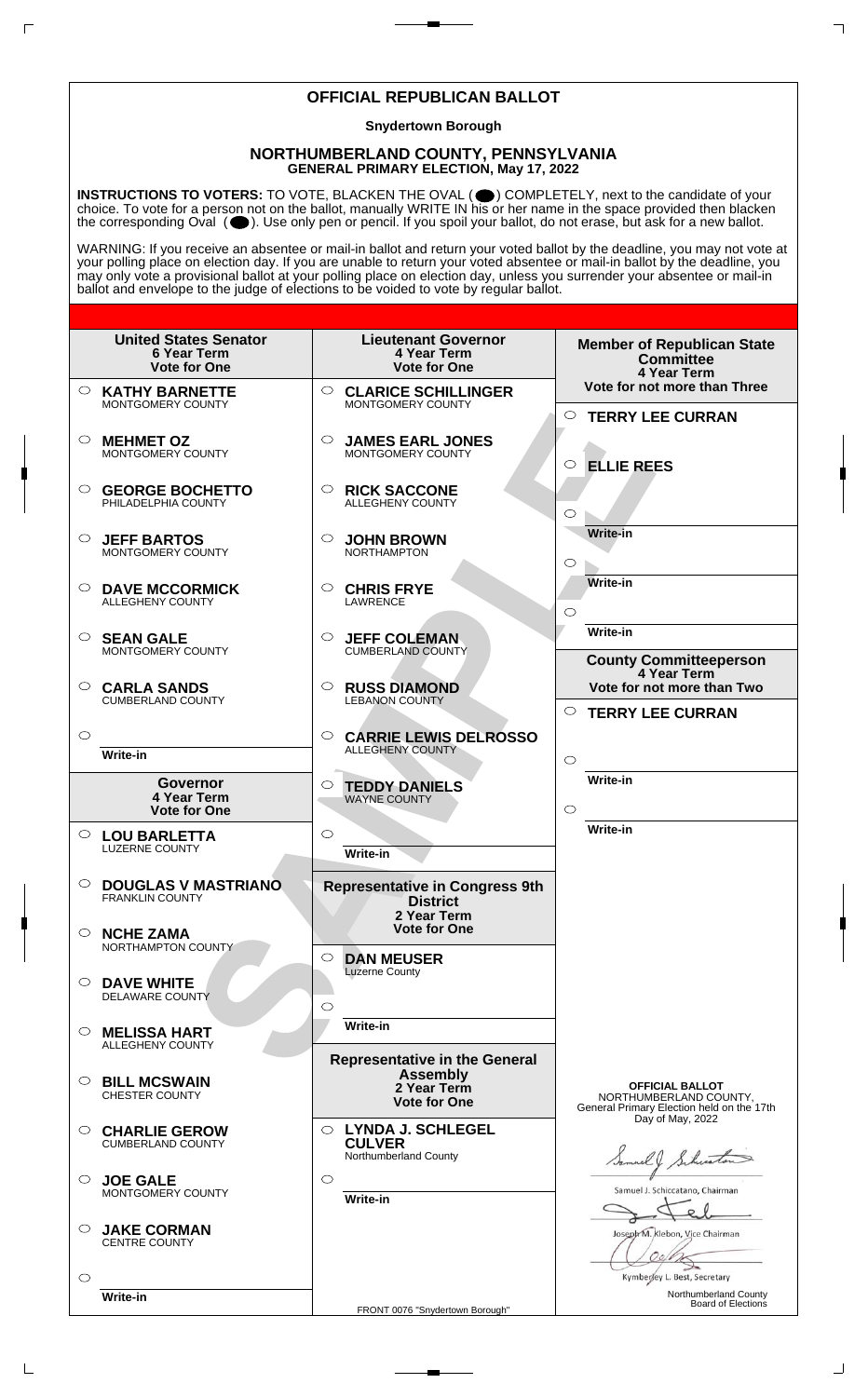$\Gamma$ 

 $\Box$ 

**Sunbury City 1**

### **NORTHUMBERLAND COUNTY, PENNSYLVANIA GENERAL PRIMARY ELECTION, May 17, 2022**

**INSTRUCTIONS TO VOTERS:** TO VOTE, BLACKEN THE OVAL ( $\bigcirc$ ) COMPLETELY, next to the candidate of your choice. To vote for a person not on the ballot, manually WRITE IN his or her name in the space provided then blacken the corresponding Oval (  $\bigcirc$  ). Use only pen or pencil. If you spoil your ballot, do not erase, but ask for a new ballot.

WARNING: If you receive an absentee or mail-in ballot and return your voted ballot by the deadline, you may not vote at your polling place on election day. If you are unable to return your voted absentee or mail-in ballot by the deadline, you may only vote a provisional ballot at your polling place on election day, unless you surrender your absentee or mail-in ballot and envelope to the judge of elections to be voided to vote by regular ballot.

| <b>United States Senator</b><br>6 Year Term<br><b>Vote for One</b> | <b>Lieutenant Governor</b><br>4 Year Term<br><b>Vote for One</b>                               | <b>Member of Republican State</b><br><b>Committee</b><br>4 Year Term                          |
|--------------------------------------------------------------------|------------------------------------------------------------------------------------------------|-----------------------------------------------------------------------------------------------|
| $\circ$<br><b>KATHY BARNETTE</b><br>MONTGOMERY COUNTY              | $\circ$<br><b>CLARICE SCHILLINGER</b><br>MONTGOMERY COUNTY                                     | Vote for not more than Three<br>$\circ$<br><b>TERRY LEE CURRAN</b>                            |
| $\circ$<br><b>MEHMET OZ</b><br>MONTGOMERY COUNTY                   | $\circ$<br><b>JAMES EARL JONES</b><br>MONTGOMERY COUNTY                                        | <b>ELLIE REES</b><br>$\circ$                                                                  |
| <b>GEORGE BOCHETTO</b><br>$\circ$<br>PHILADELPHIA COUNTY           | <b>RICK SACCONE</b><br>$\circ$<br><b>ALLEGHENY COUNTY</b>                                      | $\circ$                                                                                       |
| $\circ$<br><b>JEFF BARTOS</b><br>MONTGOMERY COUNTY                 | $\circ$<br><b>JOHN BROWN</b><br><b>NORTHAMPTON</b>                                             | <b>Write-in</b><br>$\circ$                                                                    |
| <b>DAVE MCCORMICK</b><br>$\circ$<br>ALLEGHENY COUNTY               | <b>CHRIS FRYE</b><br>$\circ$<br>LAWRENCE                                                       | <b>Write-in</b><br>◯                                                                          |
| $\circ$<br><b>SEAN GALE</b><br>MONTGOMERY COUNTY                   | <b>JEFF COLEMAN</b><br>$\circ$<br><b>CUMBERLAND COUNTY</b>                                     | <b>Write-in</b>                                                                               |
| <b>CARLA SANDS</b><br>$\circ$<br><b>CUMBERLAND COUNTY</b>          | <b>RUSS DIAMOND</b><br>$\circ$<br><b>LEBANON COUNTY</b>                                        | <b>County Committeeperson</b><br>4 Year Term<br>Vote for not more than Two<br>$\circ$         |
| $\circ$<br><b>Write-in</b>                                         | <b>CARRIE LEWIS DELROSSO</b><br>$\circ$<br>ALLEGHENY COUNTY                                    | <b>RIC REICHNER</b>                                                                           |
| <b>Governor</b><br>4 Year Term<br><b>Vote for One</b>              | <b>TEDDY DANIELS</b><br>O<br><b>WAYNE COUNTY</b>                                               | $\circ$<br><b>JAMES R. EISTER</b><br>$\bigcirc$                                               |
| $\circ$ LOU BARLETTA<br><b>LUZERNE COUNTY</b>                      | $\circ$<br><b>Write-in</b>                                                                     | <b>Write-in</b><br>$\circ$                                                                    |
| <b>DOUGLAS V MASTRIANO</b><br><b>FRANKLIN COUNTY</b>               | <b>Representative in Congress 9th</b><br><b>District</b><br>2 Year Term<br><b>Vote for One</b> | <b>Write-in</b>                                                                               |
| <b>NCHE ZAMA</b><br>NORTHAMPTON COUNTY                             | $\circ$<br><b>DAN MEUSER</b><br><b>Luzerne County</b>                                          |                                                                                               |
| $\circ$<br><b>DAVE WHITE</b><br><b>DELAWARE COUNTY</b>             | $\circ$                                                                                        |                                                                                               |
| $\circ$<br><b>MELISSA HART</b><br><b>ALLEGHENY COUNTY</b>          | <b>Write-in</b><br><b>Representative in the General</b>                                        |                                                                                               |
| $\circ$<br><b>BILL MCSWAIN</b><br><b>CHESTER COUNTY</b>            | <b>Assembly</b><br>2 Year Term<br><b>Vote for One</b>                                          | <b>OFFICIAL BALLOT</b><br>NORTHUMBERLAND COUNTY,<br>General Primary Election held on the 17th |
| $\circ$<br><b>CHARLIE GEROW</b><br><b>CUMBERLAND COUNTY</b>        | <b>LYNDA J. SCHLEGEL</b><br>$\bigcirc$<br><b>CULVER</b><br>Northumberland County               | Day of May, 2022                                                                              |
| $\circ$<br><b>JOE GALE</b><br>MONTGOMERY COUNTY                    | $\circ$<br>Write-in                                                                            | Samuel J. Schiccatano, Chairman                                                               |
| $\circ$<br><b>JAKE CORMAN</b><br><b>CENTRE COUNTY</b>              |                                                                                                | Joseph M. Klebon, Vice Chairman<br>0010                                                       |
| $\circ$<br><b>Write-in</b>                                         | FRONT 0077 "Sunbury City 1"                                                                    | Kymberley L. Best, Secretary<br>Northumberland County<br>Board of Elections                   |

للمسترد

 $\overline{\phantom{a}}$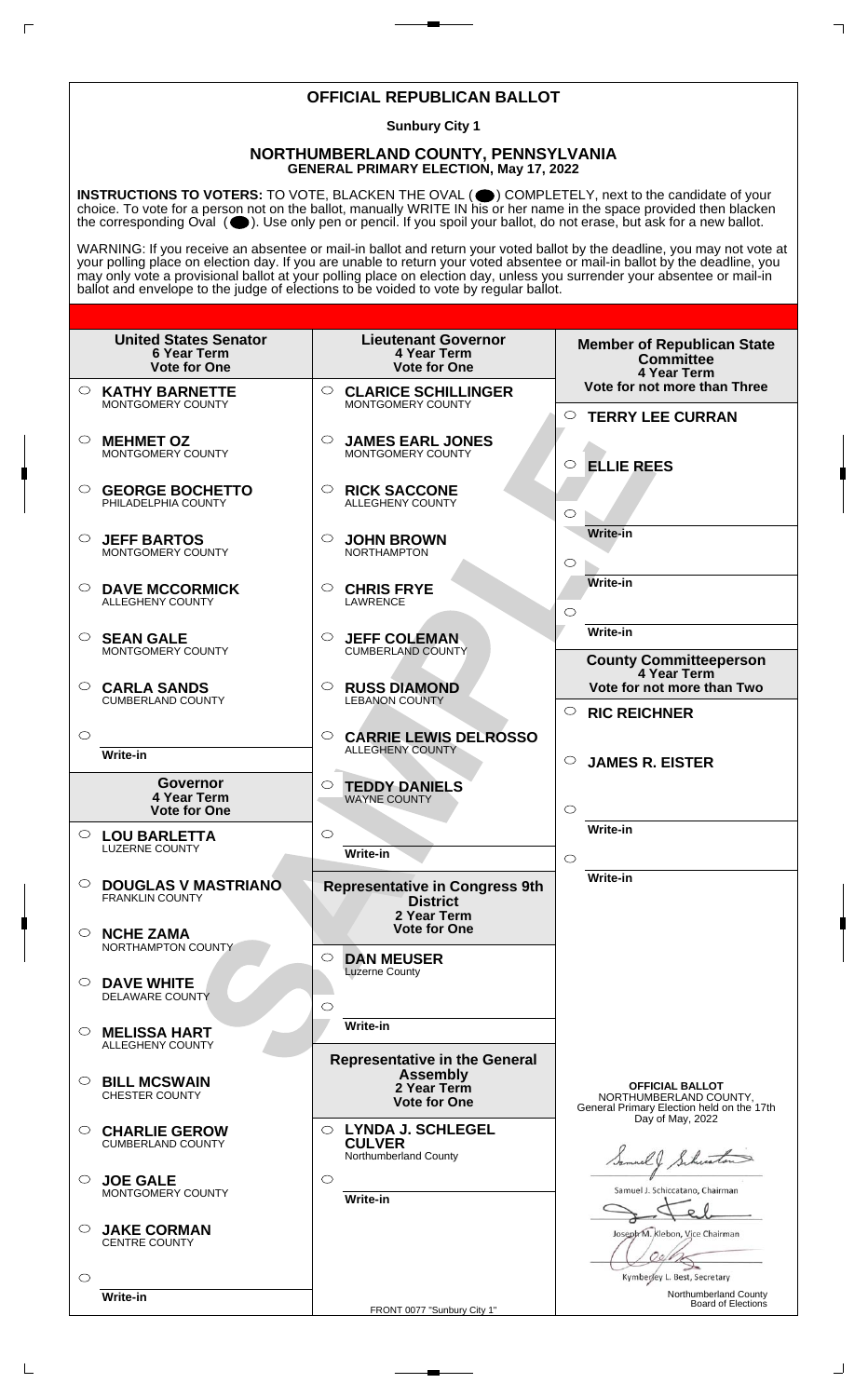**Sunbury City 2**

### **NORTHUMBERLAND COUNTY, PENNSYLVANIA GENERAL PRIMARY ELECTION, May 17, 2022**

**INSTRUCTIONS TO VOTERS:** TO VOTE, BLACKEN THE OVAL ( $\bigcirc$ ) COMPLETELY, next to the candidate of your choice. To vote for a person not on the ballot, manually WRITE IN his or her name in the space provided then blacken the corresponding Oval (  $\bigcirc$  ). Use only pen or pencil. If you spoil your ballot, do not erase, but ask for a new ballot.

WARNING: If you receive an absentee or mail-in ballot and return your voted ballot by the deadline, you may not vote at your polling place on election day. If you are unable to return your voted absentee or mail-in ballot by the deadline, you may only vote a provisional ballot at your polling place on election day, unless you surrender your absentee or mail-in ballot and envelope to the judge of elections to be voided to vote by regular ballot.

|                     | <b>United States Senator</b><br><b>6 Year Term</b><br><b>Vote for One</b> | <b>Lieutenant Governor</b><br>4 Year Term<br><b>Vote for One</b>        | <b>Member of Republican State</b><br><b>Committee</b><br>4 Year Term                          |
|---------------------|---------------------------------------------------------------------------|-------------------------------------------------------------------------|-----------------------------------------------------------------------------------------------|
| $\circ$             | <b>KATHY BARNETTE</b><br>MONTGOMERY COUNTY                                | $\circ$<br><b>CLARICE SCHILLINGER</b><br>MONTGOMERY COUNTY              | Vote for not more than Three<br><b>TERRY LEE CURRAN</b><br>O                                  |
| $\circ$             | <b>MEHMET OZ</b><br>MONTGOMERY COUNTY                                     | <b>JAMES EARL JONES</b><br>O<br>MONTGOMERY COUNTY                       | <b>ELLIE REES</b><br>$\circ$                                                                  |
| $\circ$             | <b>GEORGE BOCHETTO</b><br>PHILADELPHIA COUNTY                             | <b>RICK SACCONE</b><br>$\circ$<br><b>ALLEGHENY COUNTY</b>               | $\circlearrowright$                                                                           |
| $\circ$             | <b>JEFF BARTOS</b><br>MONTGOMERY COUNTY                                   | $\circ$<br><b>JOHN BROWN</b><br><b>NORTHAMPTON</b>                      | <b>Write-in</b><br>$\circ$                                                                    |
| $\circ$             | <b>DAVE MCCORMICK</b><br>ALLEGHENY COUNTY                                 | <b>CHRIS FRYE</b><br>$\circ$<br><b>LAWRENCE</b>                         | <b>Write-in</b><br>$\circ$                                                                    |
| $\circ$             | <b>SEAN GALE</b><br>MONTGOMERY COUNTY                                     | <b>JEFF COLEMAN</b><br>O<br><b>CUMBERLAND COUNTY</b>                    | <b>Write-in</b>                                                                               |
| $\circ$             | <b>CARLA SANDS</b><br><b>CUMBERLAND COUNTY</b>                            | <b>RUSS DIAMOND</b><br>$\circ$<br><b>LEBANON COUNTY</b>                 | <b>County Committeeperson</b><br>4 Year Term<br>Vote for not more than Two<br>$\circ$         |
| $\circ$             | <b>Write-in</b>                                                           | <b>CARRIE LEWIS DELROSSO</b><br>$\circ$<br>ALLEGHENY COUNTY             | <b>Write-in</b><br>$\circ$                                                                    |
|                     | <b>Governor</b><br>4 Year Term<br><b>Vote for One</b>                     | <b>TEDDY DANIELS</b><br>$\circ$<br><b>WAYNE COUNTY</b>                  | Write-in                                                                                      |
| $\circ$             | <b>LOU BARLETTA</b><br><b>LUZERNE COUNTY</b>                              | $\circ$<br><b>Write-in</b>                                              |                                                                                               |
| $\circ$             | <b>DOUGLAS V MASTRIANO</b><br><b>FRANKLIN COUNTY</b>                      | <b>Representative in Congress 9th</b><br><b>District</b><br>2 Year Term |                                                                                               |
|                     | $\circ$ NCHE ZAMA<br>NORTHAMPTON COUNTY                                   | <b>Vote for One</b><br>$\circ$<br><b>DAN MEUSER</b>                     |                                                                                               |
| $\circ$             | <b>DAVE WHITE</b><br><b>DELAWARE COUNTY</b>                               | <b>Luzerne County</b><br>$\circ$                                        |                                                                                               |
| $\circ$             | <b>MELISSA HART</b><br><b>ALLEGHENY COUNTY</b>                            | Write-in<br><b>Representative in the General</b>                        |                                                                                               |
| $\circ$             | <b>BILL MCSWAIN</b><br><b>CHESTER COUNTY</b>                              | <b>Assembly</b><br>2 Year Term<br><b>Vote for One</b>                   | <b>OFFICIAL BALLOT</b><br>NORTHUMBERLAND COUNTY,<br>General Primary Election held on the 17th |
| $\circ$             | <b>CHARLIE GEROW</b><br><b>CUMBERLAND COUNTY</b>                          | O LYNDA J. SCHLEGEL<br><b>CULVER</b><br>Northumberland County           | Day of May, 2022                                                                              |
| $\circ$             | <b>JOE GALE</b><br><b>MONTGOMERY COUNTY</b>                               | $\circ$<br><b>Write-in</b>                                              | Samuel J. Schiccatano, Chairman                                                               |
| $\circ$             | <b>JAKE CORMAN</b><br><b>CENTRE COUNTY</b>                                |                                                                         | Joseph M. Klebon, Vice Chairman<br>0010                                                       |
| $\circlearrowright$ |                                                                           |                                                                         | Kymber/ey L. Best, Secretary                                                                  |
|                     | Write-in                                                                  | FRONT 0078 "Sunbury City 2"                                             | Northumberland County<br>Board of Elections                                                   |

للمسترد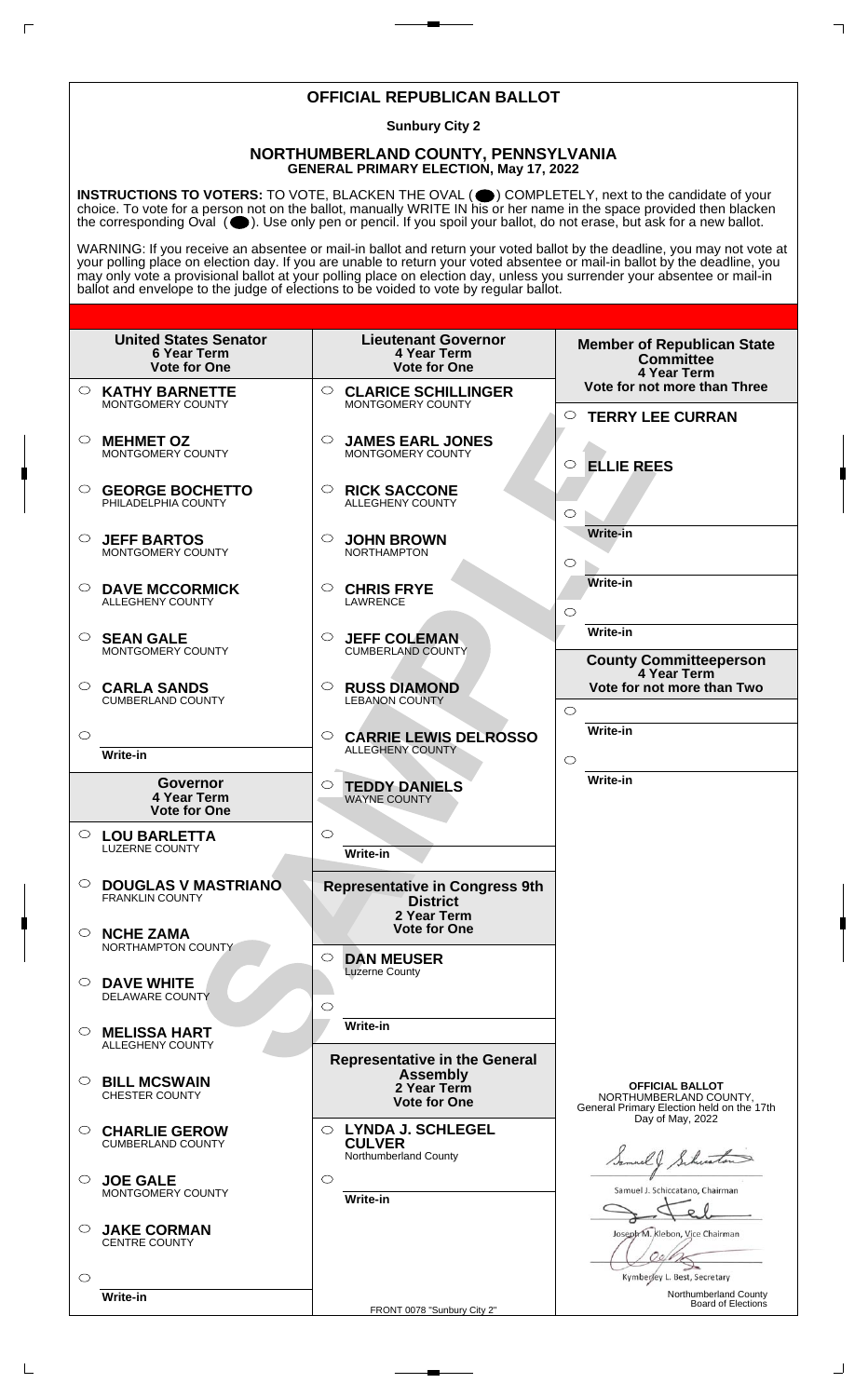$\Gamma$ 

 $\Box$ 

**Sunbury City 5**

### **NORTHUMBERLAND COUNTY, PENNSYLVANIA GENERAL PRIMARY ELECTION, May 17, 2022**

**INSTRUCTIONS TO VOTERS:** TO VOTE, BLACKEN THE OVAL ( $\bigcirc$ ) COMPLETELY, next to the candidate of your choice. To vote for a person not on the ballot, manually WRITE IN his or her name in the space provided then blacken the corresponding Oval (  $\bigcirc$  ). Use only pen or pencil. If you spoil your ballot, do not erase, but ask for a new ballot.

WARNING: If you receive an absentee or mail-in ballot and return your voted ballot by the deadline, you may not vote at your polling place on election day. If you are unable to return your voted absentee or mail-in ballot by the deadline, you may only vote a provisional ballot at your polling place on election day, unless you surrender your absentee or mail-in ballot and envelope to the judge of elections to be voided to vote by regular ballot.

|                     | <b>United States Senator</b><br><b>6 Year Term</b><br><b>Vote for One</b> | <b>Lieutenant Governor</b><br>4 Year Term<br><b>Vote for One</b>              | <b>Member of Republican State</b><br><b>Committee</b><br>4 Year Term                          |
|---------------------|---------------------------------------------------------------------------|-------------------------------------------------------------------------------|-----------------------------------------------------------------------------------------------|
| $\circ$             | <b>KATHY BARNETTE</b><br>MONTGOMERY COUNTY                                | O<br><b>CLARICE SCHILLINGER</b><br>MONTGOMERY COUNTY                          | Vote for not more than Three<br><b>TERRY LEE CURRAN</b><br>$\circ$                            |
| $\circ$             | <b>MEHMET OZ</b><br>MONTGOMERY COUNTY                                     | O<br><b>JAMES EARL JONES</b><br>MONTGOMERY COUNTY                             | <b>ELLIE REES</b><br>$\circ$                                                                  |
| $\circ$             | <b>GEORGE BOCHETTO</b><br>PHILADELPHIA COUNTY                             | <b>RICK SACCONE</b><br>O<br><b>ALLEGHENY COUNTY</b>                           | $\circ$                                                                                       |
| $\circ$             | <b>JEFF BARTOS</b><br>MONTGOMERY COUNTY                                   | $\circlearrowright$<br><b>JOHN BROWN</b><br><b>NORTHAMPTON</b>                | Write-in<br>$\circ$                                                                           |
| $\circ$             | <b>DAVE MCCORMICK</b><br><b>ALLEGHENY COUNTY</b>                          | $\circ$<br><b>CHRIS FRYE</b><br><b>LAWRENCE</b>                               | <b>Write-in</b><br>$\circ$                                                                    |
| $\circ$             | <b>SEAN GALE</b><br>MONTGOMERY COUNTY                                     | $\circlearrowright$<br><b>JEFF COLEMAN</b><br><b>CUMBERLAND COUNTY</b>        | Write-in<br><b>County Committeeperson</b><br>4 Year Term                                      |
| $\circ$             | <b>CARLA SANDS</b><br><b>CUMBERLAND COUNTY</b>                            | <b>RUSS DIAMOND</b><br>O<br><b>LEBANON COUNTY</b>                             | Vote for not more than Two<br>O DAVID WHIPPLE                                                 |
| $\circ$             | <b>Write-in</b>                                                           | $\circlearrowright$<br><b>CARRIE LEWIS DELROSSO</b><br>ALLEGHENY COUNTY       | $\circ$                                                                                       |
|                     | <b>Governor</b><br>4 Year Term<br><b>Vote for One</b>                     | <b>TEDDY DANIELS</b><br>O<br><b>WAYNE COUNTY</b>                              | <b>Write-in</b><br>$\circ$                                                                    |
|                     | $\circ$ LOU BARLETTA<br><b>LUZERNE COUNTY</b>                             | $\circlearrowright$<br><b>Write-in</b>                                        | Write-in                                                                                      |
| $\circ$             | <b>DOUGLAS V MASTRIANO</b><br><b>FRANKLIN COUNTY</b>                      | <b>Representative in Congress 9th</b><br><b>District</b><br>2 Year Term       |                                                                                               |
|                     | $\circ$ NCHE ZAMA<br>NORTHAMPTON COUNTY                                   | <b>Vote for One</b><br>$\circ$<br><b>DAN MEUSER</b>                           |                                                                                               |
| $\circ$             | <b>DAVE WHITE</b><br><b>DELAWARE COUNTY</b>                               | <b>Luzerne County</b><br>$\circlearrowright$                                  |                                                                                               |
| $\circ$             | <b>MELISSA HART</b><br>ALLEGHENY COUNTY                                   | Write-in<br><b>Representative in the General</b>                              |                                                                                               |
| $\circ$             | <b>BILL MCSWAIN</b><br><b>CHESTER COUNTY</b>                              | <b>Assembly</b><br>2 Year Term<br><b>Vote for One</b>                         | <b>OFFICIAL BALLOT</b><br>NORTHUMBERLAND COUNTY,<br>General Primary Election held on the 17th |
| $\circ$             | <b>CHARLIE GEROW</b><br><b>CUMBERLAND COUNTY</b>                          | <b>LYNDA J. SCHLEGEL</b><br>$\circ$<br><b>CULVER</b><br>Northumberland County | Day of May, 2022<br>nell Schweiter                                                            |
| $\circ$             | <b>JOE GALE</b><br>MONTGOMERY COUNTY                                      | $\circlearrowright$<br>Write-in                                               | Samuel J. Schiccatano, Chairman                                                               |
| $\circ$             | <b>JAKE CORMAN</b><br><b>CENTRE COUNTY</b>                                |                                                                               | Joseph M. Klebon, Vice Chairman<br>0010                                                       |
| $\circlearrowright$ |                                                                           |                                                                               | Kymberley L. Best, Secretary                                                                  |
|                     | <b>Write-in</b>                                                           | FRONT 0081 "Sunbury City 5"                                                   | Northumberland County<br>Board of Elections                                                   |

للمسترد

 $\overline{\phantom{a}}$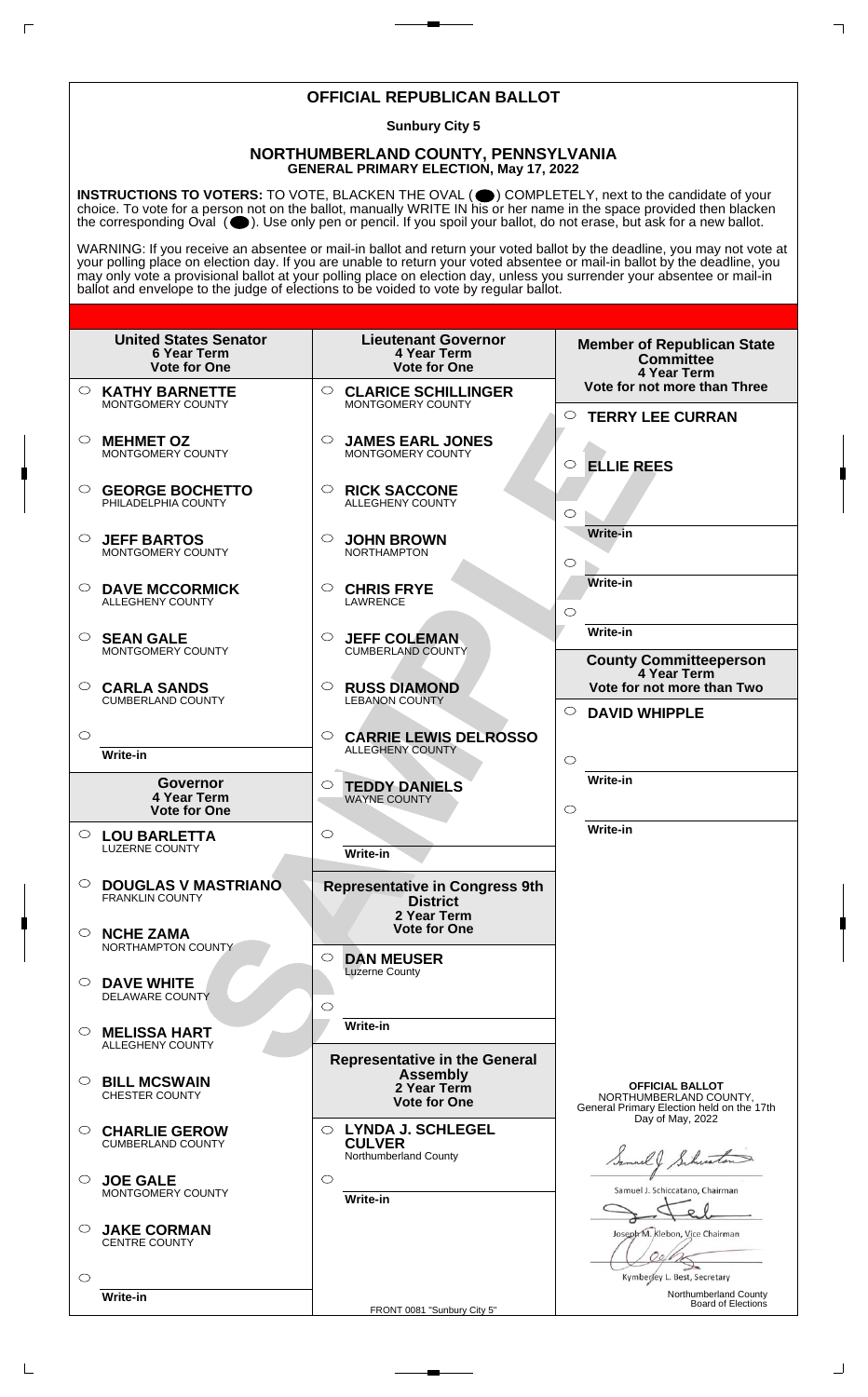**Sunbury City 6**

### **NORTHUMBERLAND COUNTY, PENNSYLVANIA GENERAL PRIMARY ELECTION, May 17, 2022**

**INSTRUCTIONS TO VOTERS:** TO VOTE, BLACKEN THE OVAL ( $\bigcirc$ ) COMPLETELY, next to the candidate of your choice. To vote for a person not on the ballot, manually WRITE IN his or her name in the space provided then blacken the corresponding Oval (  $\bigcirc$  ). Use only pen or pencil. If you spoil your ballot, do not erase, but ask for a new ballot.

WARNING: If you receive an absentee or mail-in ballot and return your voted ballot by the deadline, you may not vote at your polling place on election day. If you are unable to return your voted absentee or mail-in ballot by the deadline, you may only vote a provisional ballot at your polling place on election day, unless you surrender your absentee or mail-in ballot and envelope to the judge of elections to be voided to vote by regular ballot.

|                     | <b>United States Senator</b><br><b>6 Year Term</b><br><b>Vote for One</b> | <b>Lieutenant Governor</b><br>4 Year Term<br><b>Vote for One</b>        | <b>Member of Republican State</b><br><b>Committee</b><br>4 Year Term                          |
|---------------------|---------------------------------------------------------------------------|-------------------------------------------------------------------------|-----------------------------------------------------------------------------------------------|
| $\circ$             | <b>KATHY BARNETTE</b><br>MONTGOMERY COUNTY                                | $\circ$<br><b>CLARICE SCHILLINGER</b><br>MONTGOMERY COUNTY              | Vote for not more than Three<br>$\circ$<br><b>TERRY LEE CURRAN</b>                            |
| $\circ$             | <b>MEHMET OZ</b><br>MONTGOMERY COUNTY                                     | <b>JAMES EARL JONES</b><br>$\circ$<br><b>MONTGOMERY COUNTY</b>          | <b>ELLIE REES</b><br>$\circ$                                                                  |
| $\circ$             | <b>GEORGE BOCHETTO</b><br>PHILADELPHIA COUNTY                             | <b>RICK SACCONE</b><br>$\circ$<br><b>ALLEGHENY COUNTY</b>               | $\circlearrowright$                                                                           |
| $\circ$             | <b>JEFF BARTOS</b><br>MONTGOMERY COUNTY                                   | $\circlearrowright$<br><b>JOHN BROWN</b><br><b>NORTHAMPTON</b>          | Write-in<br>$\circ$                                                                           |
| $\circ$             | <b>DAVE MCCORMICK</b><br>ALLEGHENY COUNTY                                 | <b>CHRIS FRYE</b><br>$\circ$<br><b>LAWRENCE</b>                         | <b>Write-in</b><br>$\circ$                                                                    |
| $\circ$             | <b>SEAN GALE</b><br>MONTGOMERY COUNTY                                     | $\circ$<br><b>JEFF COLEMAN</b><br><b>CUMBERLAND COUNTY</b>              | <b>Write-in</b><br><b>County Committeeperson</b><br>4 Year Term                               |
| $\circ$             | <b>CARLA SANDS</b><br><b>CUMBERLAND COUNTY</b>                            | <b>RUSS DIAMOND</b><br>$\circ$<br><b>LEBANON COUNTY</b>                 | Vote for not more than Two<br>$\circ$                                                         |
| $\circ$             | Write-in                                                                  | <b>CARRIE LEWIS DELROSSO</b><br>$\circ$<br>ALLEGHENY COUNTY             | <b>Write-in</b><br>$\circ$                                                                    |
|                     | <b>Governor</b><br>4 Year Term<br><b>Vote for One</b>                     | <b>TEDDY DANIELS</b><br>$\circ$<br><b>WAYNE COUNTY</b>                  | <b>Write-in</b>                                                                               |
|                     | $\circ$ LOU BARLETTA<br><b>LUZERNE COUNTY</b>                             | $\circ$<br><b>Write-in</b>                                              |                                                                                               |
| $\circ$             | <b>DOUGLAS V MASTRIANO</b><br><b>FRANKLIN COUNTY</b>                      | <b>Representative in Congress 9th</b><br><b>District</b><br>2 Year Term |                                                                                               |
|                     | $\circ$ NCHE ZAMA<br>NORTHAMPTON COUNTY                                   | <b>Vote for One</b><br>$\circ$<br><b>DAN MEUSER</b>                     |                                                                                               |
| O                   | <b>DAVE WHITE</b><br><b>DELAWARE COUNTY</b>                               | <b>Luzerne County</b><br>$\circ$                                        |                                                                                               |
| $\circ$             | <b>MELISSA HART</b><br>ALLEGHENY COUNTY                                   | Write-in<br><b>Representative in the General</b>                        |                                                                                               |
| $\circ$             | <b>BILL MCSWAIN</b><br><b>CHESTER COUNTY</b>                              | <b>Assembly</b><br>2 Year Term<br><b>Vote for One</b>                   | <b>OFFICIAL BALLOT</b><br>NORTHUMBERLAND COUNTY,<br>General Primary Election held on the 17th |
| $\circ$             | <b>CHARLIE GEROW</b><br><b>CUMBERLAND COUNTY</b>                          | O LYNDA J. SCHLEGEL<br><b>CULVER</b><br>Northumberland County           | Day of May, 2022                                                                              |
| $\circ$             | <b>JOE GALE</b><br>MONTGOMERY COUNTY                                      | $\circ$<br><b>Write-in</b>                                              | Samuel J. Schiccatano, Chairman                                                               |
| $\circ$             | <b>JAKE CORMAN</b><br><b>CENTRE COUNTY</b>                                |                                                                         | Joseph M. Klebon, Vice Chairman<br>0010                                                       |
| $\circlearrowright$ |                                                                           |                                                                         | Kymber/ey L. Best, Secretary                                                                  |
|                     | Write-in                                                                  | FRONT 0082 "Sunbury City 6"                                             | Northumberland County<br>Board of Elections                                                   |

للمسترد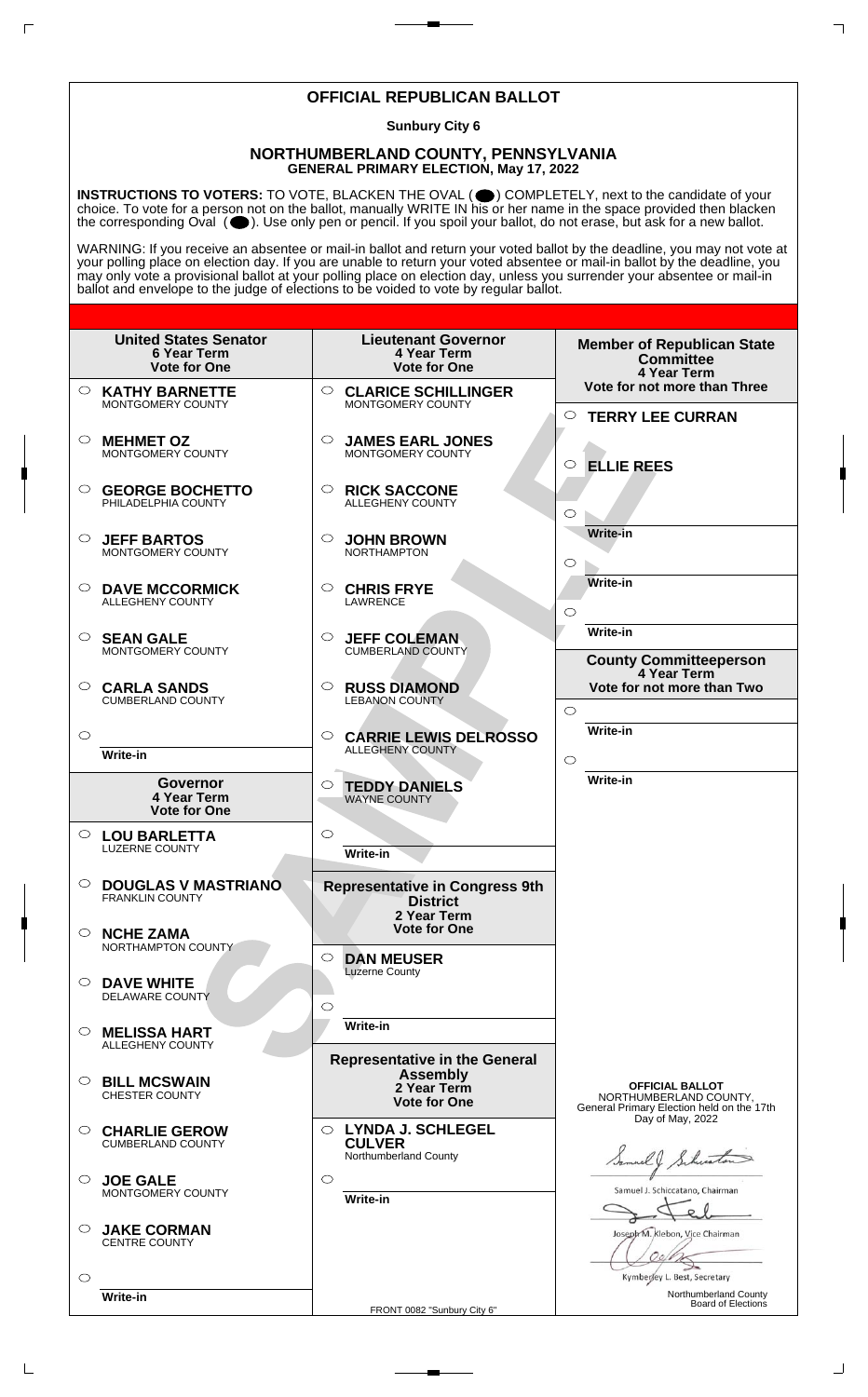$\Gamma$ 

 $\Box$ 

**Sunbury City 4**

### **NORTHUMBERLAND COUNTY, PENNSYLVANIA GENERAL PRIMARY ELECTION, May 17, 2022**

**INSTRUCTIONS TO VOTERS:** TO VOTE, BLACKEN THE OVAL ( $\bigcirc$ ) COMPLETELY, next to the candidate of your choice. To vote for a person not on the ballot, manually WRITE IN his or her name in the space provided then blacken the corresponding Oval (  $\bigcirc$  ). Use only pen or pencil. If you spoil your ballot, do not erase, but ask for a new ballot.

WARNING: If you receive an absentee or mail-in ballot and return your voted ballot by the deadline, you may not vote at your polling place on election day. If you are unable to return your voted absentee or mail-in ballot by the deadline, you may only vote a provisional ballot at your polling place on election day, unless you surrender your absentee or mail-in ballot and envelope to the judge of elections to be voided to vote by regular ballot.

|                     | <b>United States Senator</b><br><b>6 Year Term</b><br><b>Vote for One</b> | <b>Lieutenant Governor</b><br>4 Year Term<br><b>Vote for One</b>             | <b>Member of Republican State</b><br><b>Committee</b><br>4 Year Term                               |
|---------------------|---------------------------------------------------------------------------|------------------------------------------------------------------------------|----------------------------------------------------------------------------------------------------|
| $\circ$             | <b>KATHY BARNETTE</b><br>MONTGOMERY COUNTY                                | $\circ$<br><b>CLARICE SCHILLINGER</b><br>MONTGOMERY COUNTY                   | Vote for not more than Three<br>$\circ$<br><b>TERRY LEE CURRAN</b>                                 |
| $\circ$             | <b>MEHMET OZ</b><br>MONTGOMERY COUNTY                                     | <b>JAMES EARL JONES</b><br>O<br>MONTGOMERY COUNTY                            | <b>ELLIE REES</b><br>$\circ$                                                                       |
| $\circ$             | <b>GEORGE BOCHETTO</b><br>PHILADELPHIA COUNTY                             | <b>RICK SACCONE</b><br>$\circ$<br><b>ALLEGHENY COUNTY</b>                    | $\circlearrowright$                                                                                |
| $\circ$             | <b>JEFF BARTOS</b><br>MONTGOMERY COUNTY                                   | $\circlearrowright$<br><b>JOHN BROWN</b><br><b>NORTHAMPTON</b>               | Write-in<br>$\circ$                                                                                |
| $\circ$             | <b>DAVE MCCORMICK</b><br>ALLEGHENY COUNTY                                 | $\circ$<br><b>CHRIS FRYE</b><br><b>LAWRENCE</b>                              | <b>Write-in</b><br>$\circ$                                                                         |
| $\circ$             | <b>SEAN GALE</b><br>MONTGOMERY COUNTY                                     | $\circ$<br><b>JEFF COLEMAN</b><br><b>CUMBERLAND COUNTY</b>                   | <b>Write-in</b>                                                                                    |
| $\circ$             | <b>CARLA SANDS</b><br><b>CUMBERLAND COUNTY</b>                            | <b>RUSS DIAMOND</b><br>$\circ$<br><b>LEBANON COUNTY</b>                      | <b>County Committeeperson</b><br>4 Year Term<br>Vote for not more than Two<br>C BENJAMIN APFELBAUM |
| $\circ$             | <b>Write-in</b>                                                           | <b>CARRIE LEWIS DELROSSO</b><br>$\circ$<br>ALLEGHENY COUNTY                  | $\circ$                                                                                            |
|                     | <b>Governor</b><br>4 Year Term<br><b>Vote for One</b>                     | <b>TEDDY DANIELS</b><br>$\circ$<br><b>WAYNE COUNTY</b>                       | <b>Write-in</b><br>$\circ$                                                                         |
|                     | $\circ$ LOU BARLETTA<br><b>LUZERNE COUNTY</b>                             | $\circ$<br><b>Write-in</b>                                                   | <b>Write-in</b>                                                                                    |
| $\circ$             | <b>DOUGLAS V MASTRIANO</b><br><b>FRANKLIN COUNTY</b>                      | <b>Representative in Congress 9th</b><br><b>District</b><br>2 Year Term      |                                                                                                    |
|                     | $\circ$ NCHE ZAMA<br>NORTHAMPTON COUNTY                                   | <b>Vote for One</b><br>$\circ$<br><b>DAN MEUSER</b><br><b>Luzerne County</b> |                                                                                                    |
| $\circ$             | <b>DAVE WHITE</b><br><b>DELAWARE COUNTY</b>                               | $\circ$                                                                      |                                                                                                    |
| $\circ$             | <b>MELISSA HART</b><br><b>ALLEGHENY COUNTY</b>                            | Write-in<br><b>Representative in the General</b>                             |                                                                                                    |
| $\circ$             | <b>BILL MCSWAIN</b><br><b>CHESTER COUNTY</b>                              | <b>Assembly</b><br>2 Year Term<br><b>Vote for One</b>                        | <b>OFFICIAL BALLOT</b><br>NORTHUMBERLAND COUNTY,<br>General Primary Election held on the 17th      |
| $\circ$             | <b>CHARLIE GEROW</b><br><b>CUMBERLAND COUNTY</b>                          | O LYNDA J. SCHLEGEL<br><b>CULVER</b><br>Northumberland County                | Day of May, 2022<br>nell Schwatch                                                                  |
| $\circ$             | <b>JOE GALE</b><br>MONTGOMERY COUNTY                                      | $\circlearrowright$<br><b>Write-in</b>                                       | Samuel J. Schiccatano, Chairman                                                                    |
| $\circ$             | <b>JAKE CORMAN</b><br><b>CENTRE COUNTY</b>                                |                                                                              | Joseph M. Klebon, Vice Chairman<br>0010                                                            |
| $\circlearrowright$ |                                                                           |                                                                              | Kymberley L. Best, Secretary                                                                       |
|                     | Write-in                                                                  | FRONT 0083 "Sunbury City 4"                                                  | Northumberland County<br>Board of Elections                                                        |

للمسترد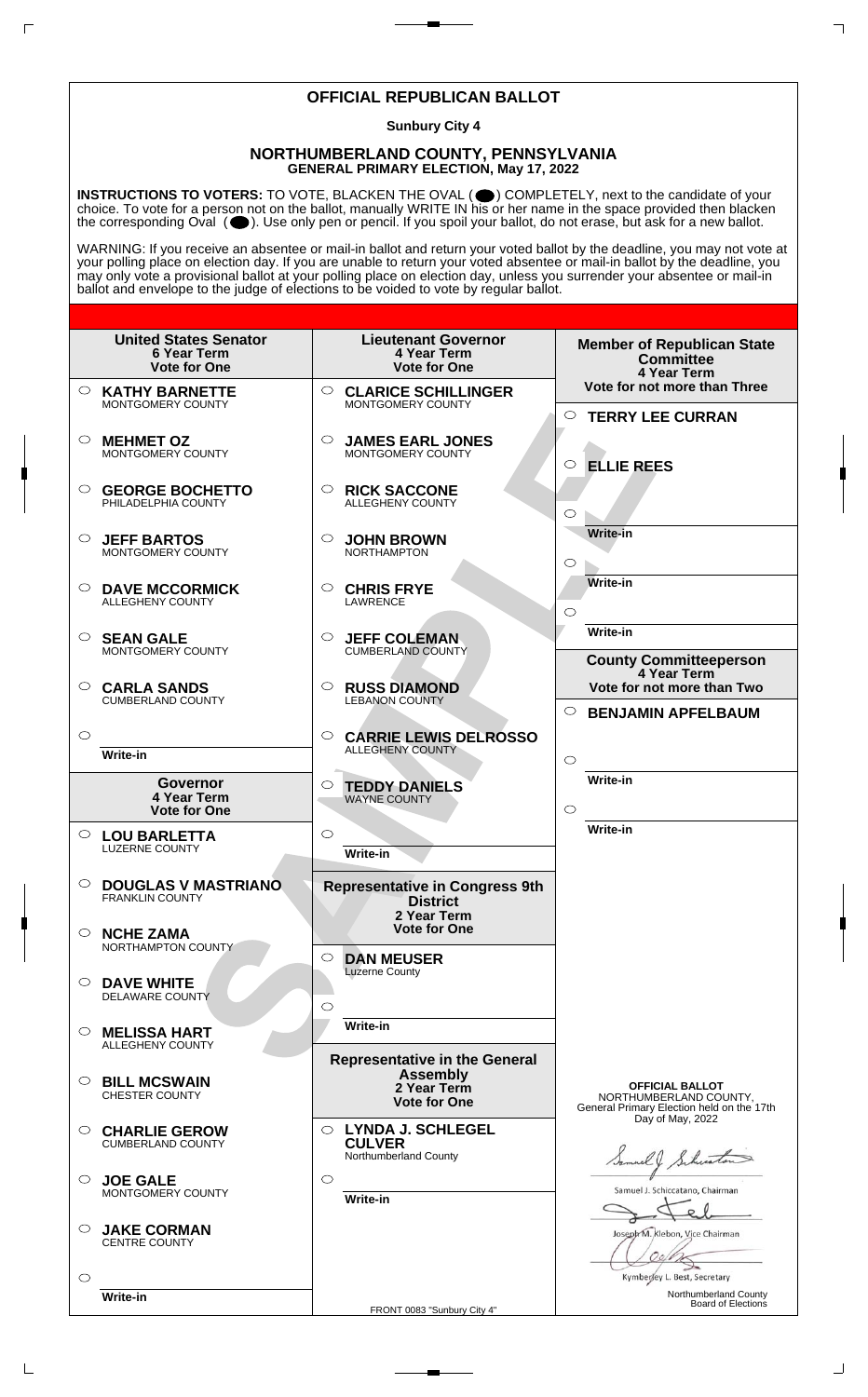**Sunbury City 3**

### **NORTHUMBERLAND COUNTY, PENNSYLVANIA GENERAL PRIMARY ELECTION, May 17, 2022**

**INSTRUCTIONS TO VOTERS:** TO VOTE, BLACKEN THE OVAL ( $\bigcirc$ ) COMPLETELY, next to the candidate of your choice. To vote for a person not on the ballot, manually WRITE IN his or her name in the space provided then blacken the corresponding Oval (  $\bigcirc$  ). Use only pen or pencil. If you spoil your ballot, do not erase, but ask for a new ballot.

WARNING: If you receive an absentee or mail-in ballot and return your voted ballot by the deadline, you may not vote at your polling place on election day. If you are unable to return your voted absentee or mail-in ballot by the deadline, you may only vote a provisional ballot at your polling place on election day, unless you surrender your absentee or mail-in ballot and envelope to the judge of elections to be voided to vote by regular ballot.

|                     | <b>United States Senator</b><br><b>6 Year Term</b><br><b>Vote for One</b> | <b>Lieutenant Governor</b><br>4 Year Term<br><b>Vote for One</b>                 | <b>Member of Republican State</b><br><b>Committee</b><br>4 Year Term                          |
|---------------------|---------------------------------------------------------------------------|----------------------------------------------------------------------------------|-----------------------------------------------------------------------------------------------|
| $\circ$             | <b>KATHY BARNETTE</b><br>MONTGOMERY COUNTY                                | C CLARICE SCHILLINGER<br>MONTGOMERY COUNTY                                       | Vote for not more than Three<br>$\circ$<br><b>TERRY LEE CURRAN</b>                            |
| $\circ$             | <b>MEHMET OZ</b><br>MONTGOMERY COUNTY                                     | $\circ$<br><b>JAMES EARL JONES</b><br>MONTGOMERY COUNTY                          | <b>ELLIE REES</b><br>$\circ$                                                                  |
| $\circ$             | <b>GEORGE BOCHETTO</b><br>PHILADELPHIA COUNTY                             | <b>RICK SACCONE</b><br>$\circ$<br><b>ALLEGHENY COUNTY</b>                        | $\circlearrowright$                                                                           |
| $\circ$             | <b>JEFF BARTOS</b><br>MONTGOMERY COUNTY                                   | $\circlearrowright$<br><b>JOHN BROWN</b><br><b>NORTHAMPTON</b>                   | Write-in<br>$\circ$                                                                           |
| $\circ$             | <b>DAVE MCCORMICK</b><br><b>ALLEGHENY COUNTY</b>                          | <b>CHRIS FRYE</b><br>$\circ$<br><b>LAWRENCE</b>                                  | <b>Write-in</b><br>$\circ$                                                                    |
| $\circ$             | <b>SEAN GALE</b><br>MONTGOMERY COUNTY                                     | $\circ$<br><b>JEFF COLEMAN</b><br><b>CUMBERLAND COUNTY</b>                       | <b>Write-in</b><br><b>County Committeeperson</b><br>4 Year Term                               |
| $\circ$             | <b>CARLA SANDS</b><br><b>CUMBERLAND COUNTY</b>                            | <b>RUSS DIAMOND</b><br>$\circ$<br><b>LEBANON COUNTY</b>                          | Vote for not more than Two<br>$\circ$ DEBORAH A. BETZ                                         |
| $\circ$             | <b>Write-in</b>                                                           | <b>CARRIE LEWIS DELROSSO</b><br>$\circ$<br>ALLEGHENY COUNTY                      | $\circ$                                                                                       |
|                     | <b>Governor</b><br>4 Year Term<br><b>Vote for One</b>                     | <b>TEDDY DANIELS</b><br>$\circ$<br><b>WAYNE COUNTY</b>                           | <b>Write-in</b><br>$\circ$                                                                    |
|                     | $\circ$ LOU BARLETTA<br><b>LUZERNE COUNTY</b>                             | $\circ$<br><b>Write-in</b>                                                       | <b>Write-in</b>                                                                               |
| $\circ$             | <b>DOUGLAS V MASTRIANO</b><br><b>FRANKLIN COUNTY</b>                      | <b>Representative in Congress 9th</b><br><b>District</b><br>2 Year Term          |                                                                                               |
|                     | $\circ$ NCHE ZAMA<br>NORTHAMPTON COUNTY                                   | <b>Vote for One</b><br>$\circ$<br><b>DAN MEUSER</b>                              |                                                                                               |
| $\circ$             | <b>DAVE WHITE</b><br><b>DELAWARE COUNTY</b>                               | <b>Luzerne County</b><br>$\circ$                                                 |                                                                                               |
| $\circ$             | <b>MELISSA HART</b><br>ALLEGHENY COUNTY                                   | Write-in<br><b>Representative in the General</b>                                 |                                                                                               |
| $\circ$             | <b>BILL MCSWAIN</b><br><b>CHESTER COUNTY</b>                              | <b>Assembly</b><br>2 Year Term<br><b>Vote for One</b>                            | <b>OFFICIAL BALLOT</b><br>NORTHUMBERLAND COUNTY,<br>General Primary Election held on the 17th |
| $\circ$             | <b>CHARLIE GEROW</b><br><b>CUMBERLAND COUNTY</b>                          | <b>LYNDA J. SCHLEGEL</b><br>$\bigcirc$<br><b>CULVER</b><br>Northumberland County | Day of May, 2022<br>Shunter                                                                   |
| $\circ$             | <b>JOE GALE</b><br>MONTGOMERY COUNTY                                      | $\circ$<br><b>Write-in</b>                                                       | Samuel J. Schiccatano, Chairman                                                               |
| $\circ$             | <b>JAKE CORMAN</b><br><b>CENTRE COUNTY</b>                                |                                                                                  | Joseph M. Klebon, Vice Chairman<br>0010                                                       |
| $\circlearrowright$ |                                                                           |                                                                                  | Kymberley L. Best, Secretary                                                                  |
|                     | Write-in                                                                  | FRONT 0084 "Sunbury City 3"                                                      | Northumberland County<br>Board of Elections                                                   |

للمسترد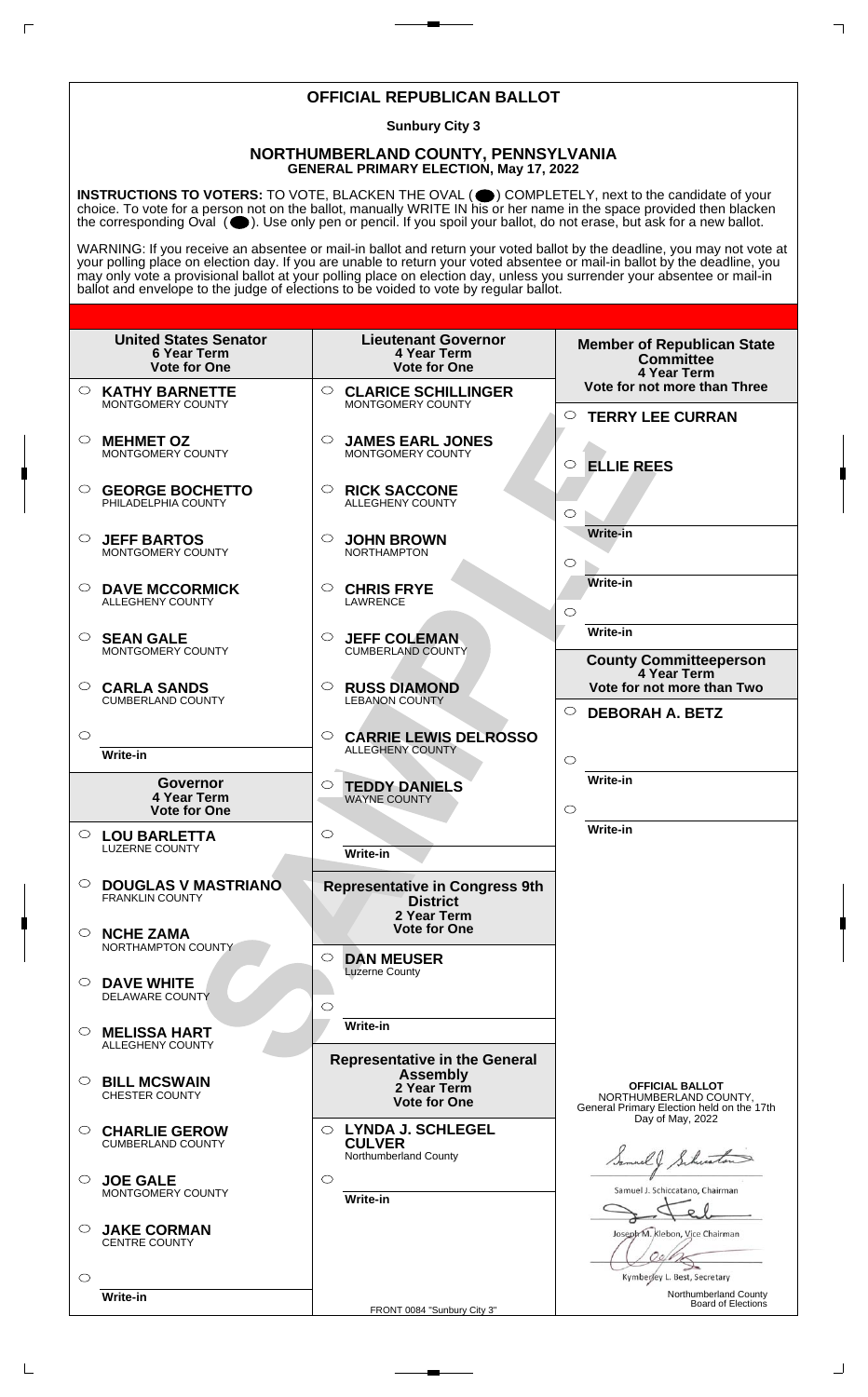**Turbot Township**

### **NORTHUMBERLAND COUNTY, PENNSYLVANIA GENERAL PRIMARY ELECTION, May 17, 2022**

**INSTRUCTIONS TO VOTERS:** TO VOTE, BLACKEN THE OVAL ( $\bigcirc$ ) COMPLETELY, next to the candidate of your choice. To vote for a person not on the ballot, manually WRITE IN his or her name in the space provided then blacken the corresponding Oval (  $\bigcirc$  ). Use only pen or pencil. If you spoil your ballot, do not erase, but ask for a new ballot.

WARNING: If you receive an absentee or mail-in ballot and return your voted ballot by the deadline, you may not vote at your polling place on election day. If you are unable to return your voted absentee or mail-in ballot by the deadline, you may only vote a provisional ballot at your polling place on election day, unless you surrender your absentee or mail-in ballot and envelope to the judge of elections to be voided to vote by regular ballot.

|         | <b>United States Senator</b><br><b>6 Year Term</b><br><b>Vote for One</b> | <b>Lieutenant Governor</b><br>4 Year Term<br><b>Vote for One</b>        | <b>Member of Republican State</b><br><b>Committee</b><br>4 Year Term                          |
|---------|---------------------------------------------------------------------------|-------------------------------------------------------------------------|-----------------------------------------------------------------------------------------------|
| $\circ$ | <b>KATHY BARNETTE</b><br>MONTGOMERY COUNTY                                | $\circ$<br><b>CLARICE SCHILLINGER</b><br>MONTGOMERY COUNTY              | Vote for not more than Three<br><b>TERRY LEE CURRAN</b><br>O                                  |
| $\circ$ | <b>MEHMET OZ</b><br>MONTGOMERY COUNTY                                     | <b>JAMES EARL JONES</b><br>O<br>MONTGOMERY COUNTY                       | <b>ELLIE REES</b><br>$\circ$                                                                  |
| $\circ$ | <b>GEORGE BOCHETTO</b><br>PHILADELPHIA COUNTY                             | <b>RICK SACCONE</b><br>$\circ$<br><b>ALLEGHENY COUNTY</b>               | $\circlearrowright$                                                                           |
| $\circ$ | <b>JEFF BARTOS</b><br>MONTGOMERY COUNTY                                   | $\circ$<br><b>JOHN BROWN</b><br><b>NORTHAMPTON</b>                      | Write-in<br>$\circ$                                                                           |
| $\circ$ | <b>DAVE MCCORMICK</b><br>ALLEGHENY COUNTY                                 | <b>CHRIS FRYE</b><br>$\circ$<br><b>LAWRENCE</b>                         | <b>Write-in</b><br>$\circ$                                                                    |
| $\circ$ | <b>SEAN GALE</b><br>MONTGOMERY COUNTY                                     | <b>JEFF COLEMAN</b><br>O<br><b>CUMBERLAND COUNTY</b>                    | <b>Write-in</b>                                                                               |
| $\circ$ | <b>CARLA SANDS</b><br><b>CUMBERLAND COUNTY</b>                            | <b>RUSS DIAMOND</b><br>$\circ$<br><b>LEBANON COUNTY</b>                 | <b>County Committeeperson</b><br>4 Year Term<br>Vote for not more than Two<br>$\circ$         |
| $\circ$ | <b>Write-in</b>                                                           | <b>CARRIE LEWIS DELROSSO</b><br>$\circ$<br>ALLEGHENY COUNTY             | <b>Write-in</b><br>$\circ$                                                                    |
|         | <b>Governor</b><br>4 Year Term<br><b>Vote for One</b>                     | <b>TEDDY DANIELS</b><br>$\circ$<br><b>WAYNE COUNTY</b>                  | Write-in                                                                                      |
| $\circ$ | <b>LOU BARLETTA</b><br><b>LUZERNE COUNTY</b>                              | $\circ$<br><b>Write-in</b>                                              |                                                                                               |
| $\circ$ | <b>DOUGLAS V MASTRIANO</b><br><b>FRANKLIN COUNTY</b>                      | <b>Representative in Congress 9th</b><br><b>District</b><br>2 Year Term |                                                                                               |
|         | $\circ$ NCHE ZAMA<br>NORTHAMPTON COUNTY                                   | <b>Vote for One</b><br>$\circ$<br><b>DAN MEUSER</b>                     |                                                                                               |
| $\circ$ | <b>DAVE WHITE</b><br><b>DELAWARE COUNTY</b>                               | <b>Luzerne County</b><br>$\circ$                                        |                                                                                               |
| $\circ$ | <b>MELISSA HART</b><br><b>ALLEGHENY COUNTY</b>                            | Write-in<br><b>Representative in the General</b>                        |                                                                                               |
| $\circ$ | <b>BILL MCSWAIN</b><br><b>CHESTER COUNTY</b>                              | <b>Assembly</b><br>2 Year Term<br><b>Vote for One</b>                   | <b>OFFICIAL BALLOT</b><br>NORTHUMBERLAND COUNTY,<br>General Primary Election held on the 17th |
| $\circ$ | <b>CHARLIE GEROW</b><br><b>CUMBERLAND COUNTY</b>                          | O LYNDA J. SCHLEGEL<br><b>CULVER</b><br>Northumberland County           | Day of May, 2022                                                                              |
| $\circ$ | <b>JOE GALE</b><br><b>MONTGOMERY COUNTY</b>                               | $\circ$<br><b>Write-in</b>                                              | Samuel J. Schiccatano, Chairman                                                               |
| $\circ$ | <b>JAKE CORMAN</b><br><b>CENTRE COUNTY</b>                                |                                                                         | Joseph M. Klebon, Vice Chairman<br>0010                                                       |
| $\circ$ |                                                                           |                                                                         | Kymber/ey L. Best, Secretary                                                                  |
|         | Write-in                                                                  | FRONT 0086 "Turbot Township"                                            | Northumberland County<br>Board of Elections                                                   |

÷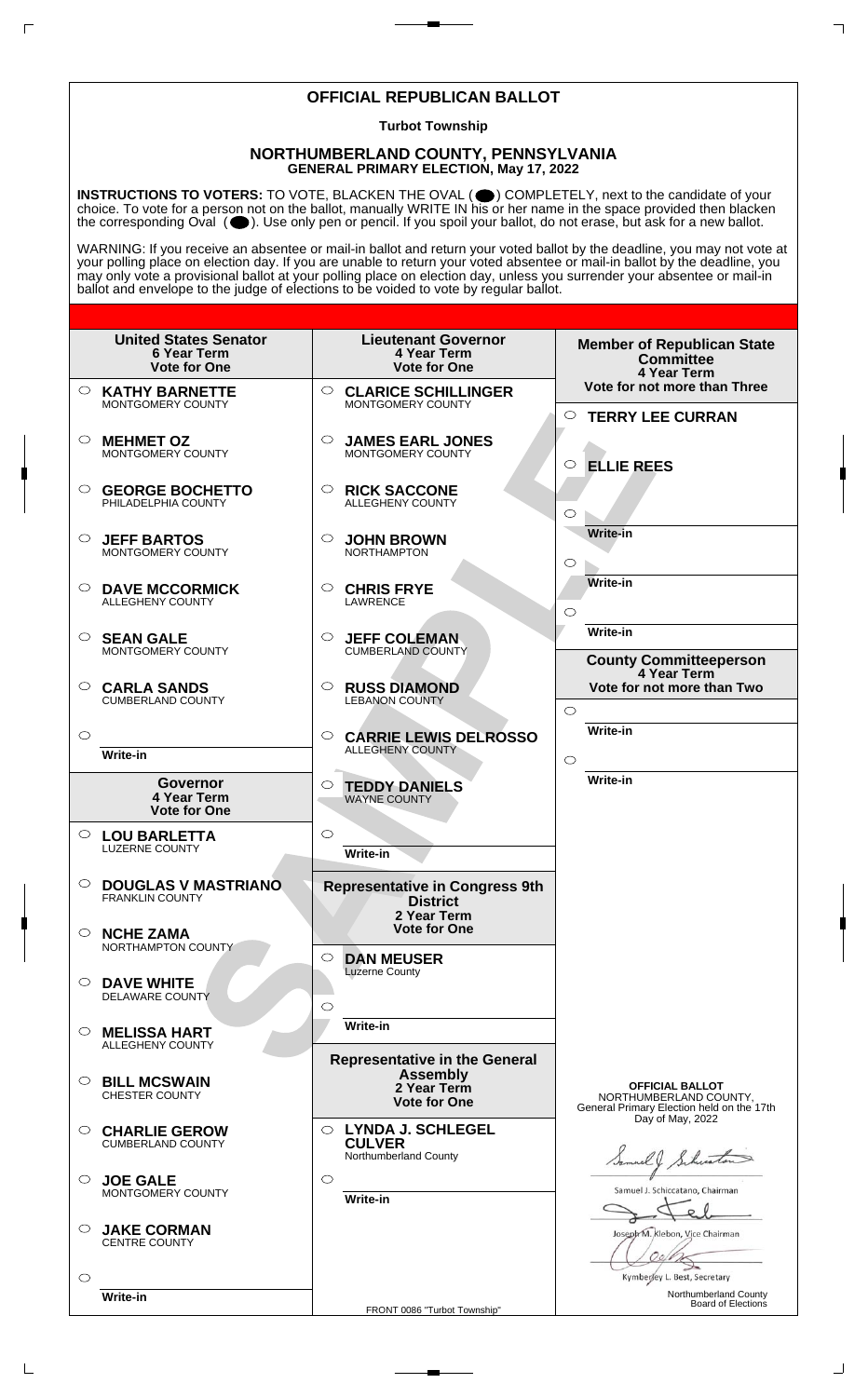**Turbotville Borough**

### **NORTHUMBERLAND COUNTY, PENNSYLVANIA GENERAL PRIMARY ELECTION, May 17, 2022**

**INSTRUCTIONS TO VOTERS:** TO VOTE, BLACKEN THE OVAL ( $\bigcirc$ ) COMPLETELY, next to the candidate of your choice. To vote for a person not on the ballot, manually WRITE IN his or her name in the space provided then blacken the corresponding Oval (  $\bigcirc$  ). Use only pen or pencil. If you spoil your ballot, do not erase, but ask for a new ballot.

WARNING: If you receive an absentee or mail-in ballot and return your voted ballot by the deadline, you may not vote at your polling place on election day. If you are unable to return your voted absentee or mail-in ballot by the deadline, you may only vote a provisional ballot at your polling place on election day, unless you surrender your absentee or mail-in ballot and envelope to the judge of elections to be voided to vote by regular ballot.

|                     | <b>United States Senator</b><br><b>6 Year Term</b><br><b>Vote for One</b> | <b>Lieutenant Governor</b><br>4 Year Term<br><b>Vote for One</b>        | <b>Member of Republican State</b><br><b>Committee</b><br>4 Year Term                          |
|---------------------|---------------------------------------------------------------------------|-------------------------------------------------------------------------|-----------------------------------------------------------------------------------------------|
|                     | $\circ$ KATHY BARNETTE<br>MONTGOMERY COUNTY                               | $\circ$<br><b>CLARICE SCHILLINGER</b><br>MONTGOMERY COUNTY              | Vote for not more than Three<br>$\circ$<br><b>TERRY LEE CURRAN</b>                            |
| $\circ$             | <b>MEHMET OZ</b><br>MONTGOMERY COUNTY                                     | $\circ$<br><b>JAMES EARL JONES</b><br>MONTGOMERY COUNTY                 | <b>ELLIE REES</b><br>$\circ$                                                                  |
| $\circ$             | <b>GEORGE BOCHETTO</b><br>PHILADELPHIA COUNTY                             | <b>RICK SACCONE</b><br>$\circ$<br><b>ALLEGHENY COUNTY</b>               | $\circlearrowright$                                                                           |
| $\circ$             | <b>JEFF BARTOS</b><br>MONTGOMERY COUNTY                                   | $\circlearrowright$<br><b>JOHN BROWN</b><br><b>NORTHAMPTON</b>          | Write-in<br>$\circ$                                                                           |
|                     | O DAVE MCCORMICK<br><b>ALLEGHENY COUNTY</b>                               | <b>CHRIS FRYE</b><br>$\circ$<br><b>LAWRENCE</b>                         | <b>Write-in</b><br>$\circ$                                                                    |
| $\circ$             | <b>SEAN GALE</b><br>MONTGOMERY COUNTY                                     | $\circ$<br><b>JEFF COLEMAN</b><br><b>CUMBERLAND COUNTY</b>              | <b>Write-in</b><br><b>County Committeeperson</b><br>4 Year Term                               |
| $\circ$             | <b>CARLA SANDS</b><br><b>CUMBERLAND COUNTY</b>                            | <b>RUSS DIAMOND</b><br>$\circ$<br><b>LEBANON COUNTY</b>                 | Vote for not more than Two<br>$\circ$                                                         |
| $\circlearrowright$ | <b>Write-in</b>                                                           | <b>CARRIE LEWIS DELROSSO</b><br>$\circ$<br>ALLEGHENY COUNTY             | <b>Write-in</b><br>$\circ$                                                                    |
|                     | <b>Governor</b><br>4 Year Term<br><b>Vote for One</b>                     | <b>TEDDY DANIELS</b><br>$\circ$<br><b>WAYNE COUNTY</b>                  | <b>Write-in</b>                                                                               |
|                     | $\circ$ LOU BARLETTA<br><b>LUZERNE COUNTY</b>                             | $\circ$<br><b>Write-in</b>                                              |                                                                                               |
| $\circ$             | <b>DOUGLAS V MASTRIANO</b><br><b>FRANKLIN COUNTY</b>                      | <b>Representative in Congress 9th</b><br><b>District</b><br>2 Year Term |                                                                                               |
|                     | $\circ$ NCHE ZAMA<br>NORTHAMPTON COUNTY                                   | <b>Vote for One</b><br>$\circlearrowright$<br><b>DAN MEUSER</b>         |                                                                                               |
| O                   | <b>DAVE WHITE</b><br><b>DELAWARE COUNTY</b>                               | <b>Luzerne County</b><br>$\circlearrowright$                            |                                                                                               |
| O                   | <b>MELISSA HART</b><br><b>ALLEGHENY COUNTY</b>                            | Write-in<br><b>Representative in the General</b>                        |                                                                                               |
| $\circlearrowright$ | <b>BILL MCSWAIN</b><br><b>CHESTER COUNTY</b>                              | <b>Assembly</b><br>2 Year Term<br><b>Vote for One</b>                   | <b>OFFICIAL BALLOT</b><br>NORTHUMBERLAND COUNTY,<br>General Primary Election held on the 17th |
| $\circ$             | <b>CHARLIE GEROW</b><br><b>CUMBERLAND COUNTY</b>                          | O LYNDA J. SCHLEGEL<br><b>CULVER</b><br>Northumberland County           | Day of May, 2022                                                                              |
| $\circ$             | <b>JOE GALE</b><br>MONTGOMERY COUNTY                                      | $\circ$<br><b>Write-in</b>                                              | Samuel J. Schiccatano, Chairman                                                               |
| $\circ$             | <b>JAKE CORMAN</b><br><b>CENTRE COUNTY</b>                                |                                                                         | Joseph M. klebon, Vice Chairman<br>0010                                                       |
| $\circlearrowright$ |                                                                           |                                                                         | Kymberley L. Best, Secretary                                                                  |
|                     | Write-in                                                                  | FRONT 0087 "Turbotville Borough"                                        | Northumberland County<br>Board of Elections                                                   |

للمسترد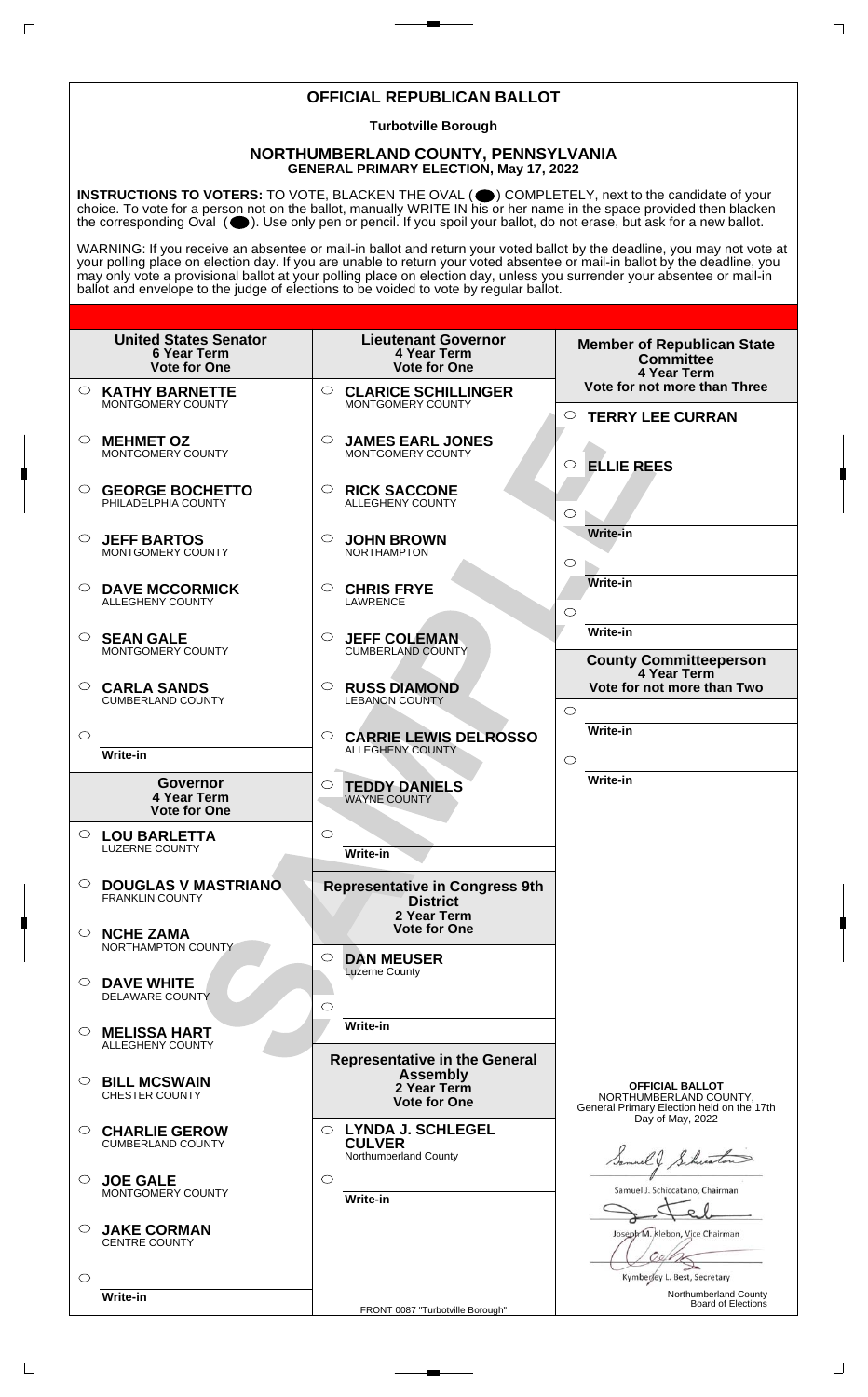**Upper Augusta Township Northeast**

## **NORTHUMBERLAND COUNTY, PENNSYLVANIA GENERAL PRIMARY ELECTION, May 17, 2022**

**INSTRUCTIONS TO VOTERS:** TO VOTE, BLACKEN THE OVAL ( $\bigcirc$ ) COMPLETELY, next to the candidate of your choice. To vote for a person not on the ballot, manually WRITE IN his or her name in the space provided then blacken the corresponding Oval (  $\bigcirc$  ). Use only pen or pencil. If you spoil your ballot, do not erase, but ask for a new ballot.

WARNING: If you receive an absentee or mail-in ballot and return your voted ballot by the deadline, you may not vote at your polling place on election day. If you are unable to return your voted absentee or mail-in ballot by the deadline, you may only vote a provisional ballot at your polling place on election day, unless you surrender your absentee or mail-in ballot and envelope to the judge of elections to be voided to vote by regular ballot.

| Vote for not more than Three<br><b>KATHY BARNETTE</b><br>$\circ$<br><b>CLARICE SCHILLINGER</b><br>MONTGOMERY COUNTY<br>MONTGOMERY COUNTY<br><b>TERRY LEE CURRAN</b><br>O                                                      |  |
|-------------------------------------------------------------------------------------------------------------------------------------------------------------------------------------------------------------------------------|--|
|                                                                                                                                                                                                                               |  |
| $\circ$<br><b>MEHMET OZ</b><br>$\circ$<br><b>JAMES EARL JONES</b><br>MONTGOMERY COUNTY<br>MONTGOMERY COUNTY<br><b>ELLIE REES</b><br>$\circ$                                                                                   |  |
| $\bigcirc$ .<br><b>GEORGE BOCHETTO</b><br><b>RICK SACCONE</b><br>$\circ$<br>PHILADELPHIA COUNTY<br><b>ALLEGHENY COUNTY</b><br>$\circlearrowright$                                                                             |  |
| Write-in<br>$\circ$<br><b>JEFF BARTOS</b><br>$\circ$<br><b>JOHN BROWN</b><br>MONTGOMERY COUNTY<br><b>NORTHAMPTON</b><br>$\circ$                                                                                               |  |
| <b>Write-in</b><br>$\circ$<br><b>DAVE MCCORMICK</b><br>$\circ$<br><b>CHRIS FRYE</b><br>ALLEGHENY COUNTY<br>LAWRENCE<br>$\circ$                                                                                                |  |
| <b>Write-in</b><br>$\circ$<br><b>SEAN GALE</b><br>$\circ$<br><b>JEFF COLEMAN</b><br><b>CUMBERLAND COUNTY</b><br>MONTGOMERY COUNTY<br><b>County Committeeperson</b><br>4 Year Term                                             |  |
| <b>RUSS DIAMOND</b><br>Vote for not more than Two<br>$\circ$<br><b>CARLA SANDS</b><br>$\circ$<br><b>CUMBERLAND COUNTY</b><br><b>LEBANON COUNTY</b><br>$\circ$                                                                 |  |
| <b>Write-in</b><br>$\circlearrowright$<br><b>CARRIE LEWIS DELROSSO</b><br>$\circ$<br><b>ALLEGHENY COUNTY</b><br><b>Write-in</b><br>$\circ$                                                                                    |  |
| <b>Write-in</b><br><b>Governor</b><br>$\bigcirc$<br><b>TEDDY DANIELS</b><br>4 Year Term<br><b>WAYNE COUNTY</b><br><b>Vote for One</b>                                                                                         |  |
| $\circ$<br>$\circ$ LOU BARLETTA<br>LUZERNE COUNTY<br><b>Write-in</b>                                                                                                                                                          |  |
| $\circ$<br><b>DOUGLAS V MASTRIANO</b><br><b>Representative in Congress 9th</b><br><b>FRANKLIN COUNTY</b><br><b>District</b><br>2 Year Term                                                                                    |  |
| <b>Vote for One</b><br>$\circ$ NCHE ZAMA<br>NORTHAMPTON COUNTY<br>$\circ$<br><b>DAN MEUSER</b>                                                                                                                                |  |
| <b>Luzerne County</b><br><b>DAVE WHITE</b><br>O<br>DELAWARE COUNTY<br>$\circlearrowright$                                                                                                                                     |  |
| Write-in<br><b>MELISSA HART</b><br>O<br><b>ALLEGHENY COUNTY</b><br><b>Representative in the General</b>                                                                                                                       |  |
| <b>Assembly</b><br>$\circlearrowright$<br><b>BILL MCSWAIN</b><br>2 Year Term<br><b>OFFICIAL BALLOT</b><br><b>CHESTER COUNTY</b><br>NORTHUMBERLAND COUNTY,<br><b>Vote for One</b><br>General Primary Election held on the 17th |  |
| Day of May, 2022<br><b>LYNDA J. SCHLEGEL</b><br>$\bigcirc$<br>$\circlearrowright$<br><b>CHARLIE GEROW</b><br><b>CULVER</b><br><b>CUMBERLAND COUNTY</b><br>Northumberland County<br>muell Schweiten                            |  |
| $\circ$<br>$\circlearrowright$<br><b>JOE GALE</b><br>Samuel J. Schiccatano, Chairman<br>MONTGOMERY COUNTY<br>Write-in                                                                                                         |  |
| <b>JAKE CORMAN</b><br>$\circ$<br>Joseph M. Klebon, Vice Chairman<br><b>CENTRE COUNTY</b><br>0010                                                                                                                              |  |
| Kymberley L. Best, Secretary<br>$\circlearrowright$                                                                                                                                                                           |  |
| Northumberland County<br><b>Write-in</b><br>Board of Elections<br>FRONT 0088 "Upper Augusta Township Northeast"                                                                                                               |  |

and a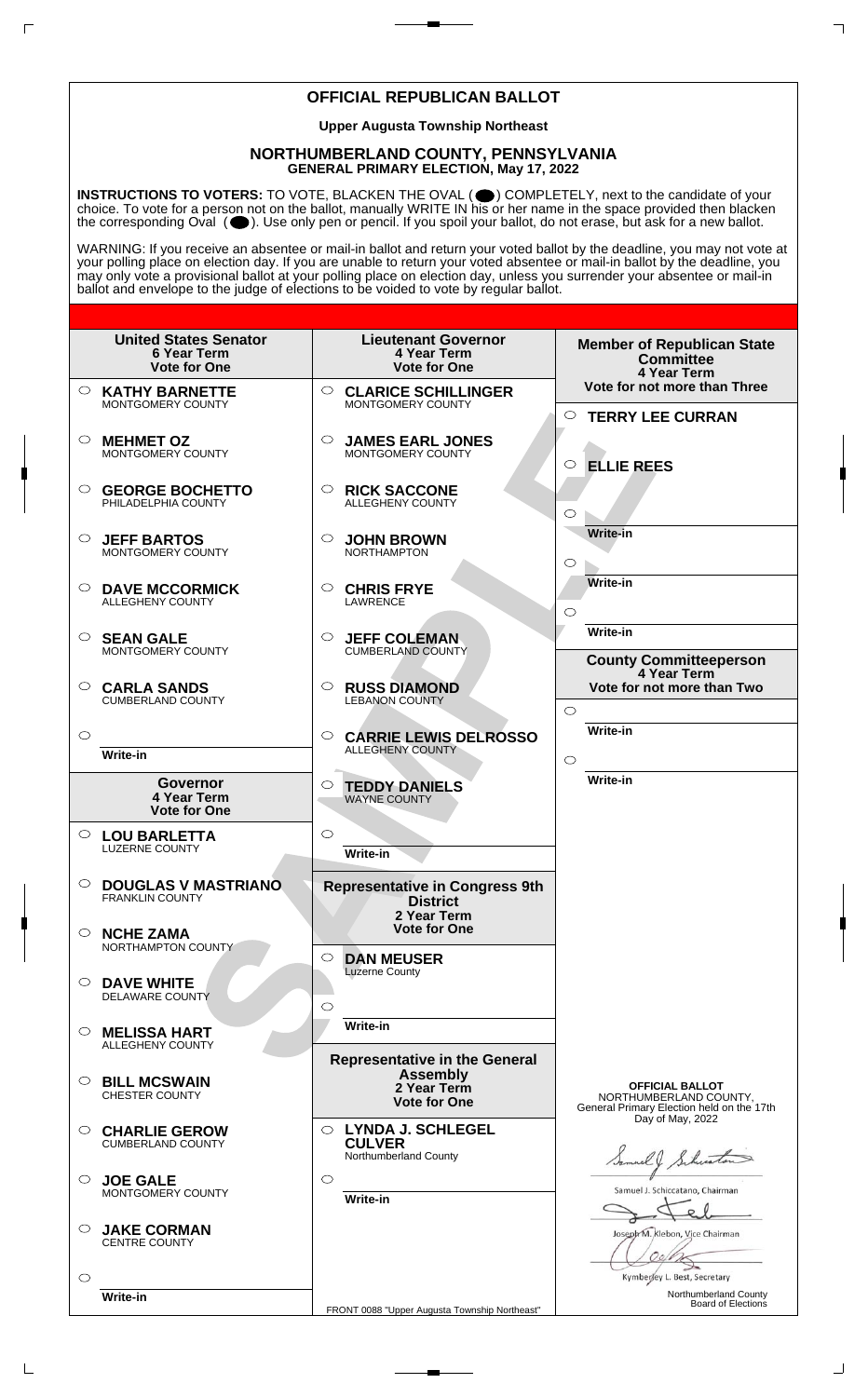**Upper Augusta Township Northwest**

## **NORTHUMBERLAND COUNTY, PENNSYLVANIA GENERAL PRIMARY ELECTION, May 17, 2022**

**INSTRUCTIONS TO VOTERS:** TO VOTE, BLACKEN THE OVAL ( $\bigcirc$ ) COMPLETELY, next to the candidate of your choice. To vote for a person not on the ballot, manually WRITE IN his or her name in the space provided then blacken the corresponding Oval (  $\bigcirc$  ). Use only pen or pencil. If you spoil your ballot, do not erase, but ask for a new ballot.

WARNING: If you receive an absentee or mail-in ballot and return your voted ballot by the deadline, you may not vote at your polling place on election day. If you are unable to return your voted absentee or mail-in ballot by the deadline, you may only vote a provisional ballot at your polling place on election day, unless you surrender your absentee or mail-in ballot and envelope to the judge of elections to be voided to vote by regular ballot.

|                     | <b>United States Senator</b><br><b>6 Year Term</b><br><b>Vote for One</b> | <b>Lieutenant Governor</b><br>4 Year Term<br><b>Vote for One</b>                 | <b>Member of Republican State</b><br><b>Committee</b><br>4 Year Term                          |
|---------------------|---------------------------------------------------------------------------|----------------------------------------------------------------------------------|-----------------------------------------------------------------------------------------------|
|                     | $\circ$ KATHY BARNETTE<br>MONTGOMERY COUNTY                               | $\circ$<br><b>CLARICE SCHILLINGER</b><br>MONTGOMERY COUNTY                       | Vote for not more than Three<br><b>TERRY LEE CURRAN</b><br>O                                  |
| $\circ$             | <b>MEHMET OZ</b><br>MONTGOMERY COUNTY                                     | $\circ$<br><b>JAMES EARL JONES</b><br>MONTGOMERY COUNTY                          | <b>ELLIE REES</b><br>$\circ$                                                                  |
| $\bigcirc$          | <b>GEORGE BOCHETTO</b><br>PHILADELPHIA COUNTY                             | <b>RICK SACCONE</b><br>$\circ$<br><b>ALLEGHENY COUNTY</b>                        | $\circlearrowright$                                                                           |
| $\circ$             | <b>JEFF BARTOS</b><br>MONTGOMERY COUNTY                                   | $\circlearrowright$<br><b>JOHN BROWN</b><br><b>NORTHAMPTON</b>                   | <b>Write-in</b><br>$\circ$                                                                    |
| $\circ$             | <b>DAVE MCCORMICK</b><br>ALLEGHENY COUNTY                                 | $\circ$<br><b>CHRIS FRYE</b><br><b>LAWRENCE</b>                                  | <b>Write-in</b><br>$\circ$                                                                    |
| $\circ$             | <b>SEAN GALE</b><br>MONTGOMERY COUNTY                                     | <b>JEFF COLEMAN</b><br>$\circ$<br><b>CUMBERLAND COUNTY</b>                       | <b>Write-in</b><br><b>County Committeeperson</b><br>4 Year Term                               |
| $\circ$             | <b>CARLA SANDS</b><br><b>CUMBERLAND COUNTY</b>                            | <b>RUSS DIAMOND</b><br>$\circ$<br><b>LEBANON COUNTY</b>                          | Vote for not more than Two<br>$\circ$                                                         |
| $\circlearrowright$ | <b>Write-in</b>                                                           | <b>CARRIE LEWIS DELROSSO</b><br>$\circ$<br><b>ALLEGHENY COUNTY</b>               | <b>Write-in</b><br>$\circ$                                                                    |
|                     | <b>Governor</b><br>4 Year Term<br><b>Vote for One</b>                     | O<br><b>TEDDY DANIELS</b><br><b>WAYNE COUNTY</b>                                 | <b>Write-in</b>                                                                               |
|                     | $\circ$ LOU BARLETTA<br><b>LUZERNE COUNTY</b>                             | $\circ$<br><b>Write-in</b>                                                       |                                                                                               |
| $\circ$             | <b>DOUGLAS V MASTRIANO</b><br><b>FRANKLIN COUNTY</b>                      | <b>Representative in Congress 9th</b><br><b>District</b><br>2 Year Term          |                                                                                               |
|                     | $\circ$ NCHE ZAMA<br>NORTHAMPTON COUNTY                                   | <b>Vote for One</b><br>$\circ$<br><b>DAN MEUSER</b>                              |                                                                                               |
| O                   | <b>DAVE WHITE</b><br><b>DELAWARE COUNTY</b>                               | <b>Luzerne County</b><br>$\circlearrowright$                                     |                                                                                               |
| O                   | <b>MELISSA HART</b><br><b>ALLEGHENY COUNTY</b>                            | <b>Write-in</b><br><b>Representative in the General</b>                          |                                                                                               |
| $\circ$             | <b>BILL MCSWAIN</b><br><b>CHESTER COUNTY</b>                              | <b>Assembly</b><br>2 Year Term<br><b>Vote for One</b>                            | <b>OFFICIAL BALLOT</b><br>NORTHUMBERLAND COUNTY,<br>General Primary Election held on the 17th |
| $\circ$             | <b>CHARLIE GEROW</b><br><b>CUMBERLAND COUNTY</b>                          | <b>LYNDA J. SCHLEGEL</b><br>$\bigcirc$<br><b>CULVER</b><br>Northumberland County | Day of May, 2022<br>1 Schwarton                                                               |
| $\circlearrowright$ | <b>JOE GALE</b><br>MONTGOMERY COUNTY                                      | $\circ$<br><b>Write-in</b>                                                       | Samuel J. Schiccatano, Chairman                                                               |
| O                   | <b>JAKE CORMAN</b><br><b>CENTRE COUNTY</b>                                |                                                                                  | Joseph M. Klebon, Vice Chairman<br>001                                                        |
| $\circlearrowright$ |                                                                           |                                                                                  | Kymberley L. Best, Secretary                                                                  |
|                     | Write-in                                                                  | FRONT 0089 "Upper Augusta Township Northwest"                                    | Northumberland County<br>Board of Elections                                                   |

and a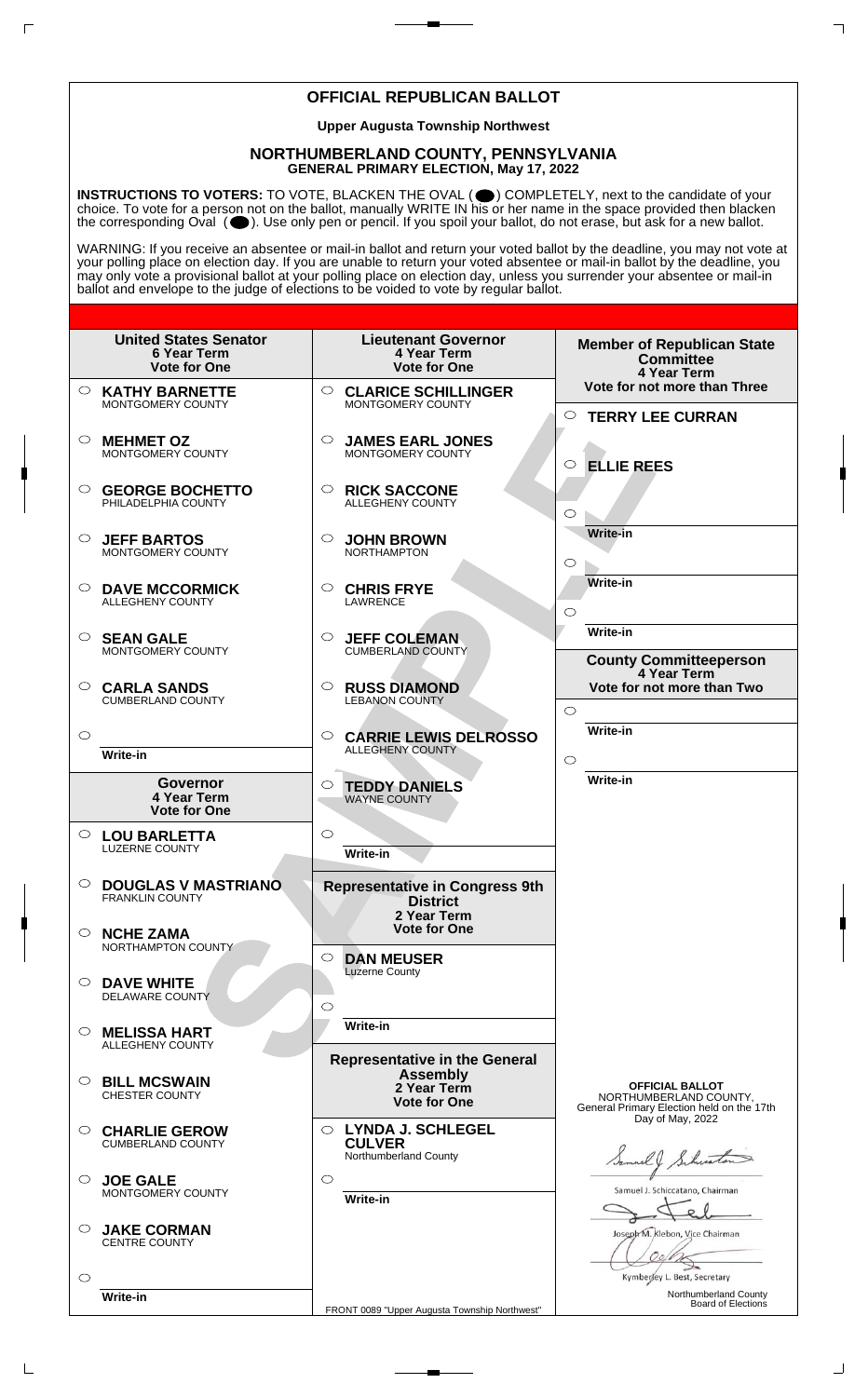**Upper Mahanoy Township**

### **NORTHUMBERLAND COUNTY, PENNSYLVANIA GENERAL PRIMARY ELECTION, May 17, 2022**

**INSTRUCTIONS TO VOTERS:** TO VOTE, BLACKEN THE OVAL ( $\bigcirc$ ) COMPLETELY, next to the candidate of your choice. To vote for a person not on the ballot, manually WRITE IN his or her name in the space provided then blacken the corresponding Oval (  $\bigcirc$  ). Use only pen or pencil. If you spoil your ballot, do not erase, but ask for a new ballot.

WARNING: If you receive an absentee or mail-in ballot and return your voted ballot by the deadline, you may not vote at your polling place on election day. If you are unable to return your voted absentee or mail-in ballot by the deadline, you may only vote a provisional ballot at your polling place on election day, unless you surrender your absentee or mail-in ballot and envelope to the judge of elections to be voided to vote by regular ballot.

|                     | <b>United States Senator</b><br><b>6 Year Term</b><br><b>Vote for One</b> | <b>Lieutenant Governor</b><br>4 Year Term<br><b>Vote for One</b>             | <b>Member of Republican State</b><br><b>Committee</b><br>4 Year Term                          |
|---------------------|---------------------------------------------------------------------------|------------------------------------------------------------------------------|-----------------------------------------------------------------------------------------------|
|                     | $\circ$ KATHY BARNETTE<br>MONTGOMERY COUNTY                               | $\circ$<br><b>CLARICE SCHILLINGER</b><br><b>MONTGOMERY COUNTY</b>            | Vote for not more than Three<br><b>TERRY LEE CURRAN</b><br>O                                  |
| $\circ$             | <b>MEHMET OZ</b><br>MONTGOMERY COUNTY                                     | $\circ$<br><b>JAMES EARL JONES</b><br>MONTGOMERY COUNTY                      | <b>ELLIE REES</b><br>$\circ$                                                                  |
| $\bigcirc$          | <b>GEORGE BOCHETTO</b><br>PHILADELPHIA COUNTY                             | <b>RICK SACCONE</b><br>$\circ$<br>ALLEGHENY COUNTY                           | $\circlearrowright$                                                                           |
| $\circ$             | <b>JEFF BARTOS</b><br><b>MONTGOMERY COUNTY</b>                            | $\circ$<br><b>JOHN BROWN</b><br><b>NORTHAMPTON</b>                           | <b>Write-in</b><br>$\circ$                                                                    |
| $\circ$             | <b>DAVE MCCORMICK</b><br><b>ALLEGHENY COUNTY</b>                          | $\circ$<br><b>CHRIS FRYE</b><br><b>LAWRENCE</b>                              | <b>Write-in</b><br>$\circ$                                                                    |
| $\circ$             | <b>SEAN GALE</b><br>MONTGOMERY COUNTY                                     | $\circ$<br><b>JEFF COLEMAN</b><br><b>CUMBERLAND COUNTY</b>                   | <b>Write-in</b><br><b>County Committeeperson</b><br>4 Year Term                               |
| $\circ$             | <b>CARLA SANDS</b><br><b>CUMBERLAND COUNTY</b>                            | <b>RUSS DIAMOND</b><br>$\circ$<br><b>LEBANON COUNTY</b>                      | Vote for not more than Two<br>$\circ$                                                         |
| $\circlearrowright$ | <b>Write-in</b>                                                           | <b>CARRIE LEWIS DELROSSO</b><br>$\circ$<br><b>ALLEGHENY COUNTY</b>           | <b>Write-in</b><br>$\circ$                                                                    |
|                     | <b>Governor</b><br>4 Year Term<br><b>Vote for One</b>                     | <b>TEDDY DANIELS</b><br>O<br><b>WAYNE COUNTY</b>                             | <b>Write-in</b>                                                                               |
|                     | $\circ$ LOU BARLETTA<br>LUZERNE COUNTY                                    | $\circ$<br><b>Write-in</b>                                                   |                                                                                               |
| $\circ$             | <b>DOUGLAS V MASTRIANO</b><br><b>FRANKLIN COUNTY</b>                      | <b>Representative in Congress 9th</b><br><b>District</b><br>2 Year Term      |                                                                                               |
|                     | $\circ$ NCHE ZAMA<br>NORTHAMPTON COUNTY                                   | <b>Vote for One</b><br>$\circ$<br><b>DAN MEUSER</b><br><b>Luzerne County</b> |                                                                                               |
| O                   | <b>DAVE WHITE</b><br><b>DELAWARE COUNTY</b>                               | $\circ$                                                                      |                                                                                               |
| $\circ$             | <b>MELISSA HART</b><br><b>ALLEGHENY COUNTY</b>                            | Write-in<br><b>Representative in the General</b>                             |                                                                                               |
| O                   | <b>BILL MCSWAIN</b><br><b>CHESTER COUNTY</b>                              | <b>Assembly</b><br>2 Year Term<br><b>Vote for One</b>                        | <b>OFFICIAL BALLOT</b><br>NORTHUMBERLAND COUNTY,<br>General Primary Election held on the 17th |
| O                   | <b>CHARLIE GEROW</b><br><b>CUMBERLAND COUNTY</b>                          | <b>JOANNE STEHR</b><br>O<br>Schuylkill County                                | Day of May, 2022                                                                              |
| $\circlearrowright$ | <b>JOE GALE</b><br>MONTGOMERY COUNTY                                      | <b>RON TANNEY</b><br>$\circ$<br>Northumberland County                        | Samuel J. Schiccatano, Chairman                                                               |
| O                   | <b>JAKE CORMAN</b><br><b>CENTRE COUNTY</b>                                | $\circ$<br><b>Write-in</b>                                                   | Joseph M. Klebon, Vice Chairman<br>0010                                                       |
| $\circlearrowright$ |                                                                           |                                                                              | Kymberley L. Best, Secretary                                                                  |
|                     | Write-in                                                                  | FRONT 0090 "Upper Mahanoy Township"                                          | Northumberland County<br>Board of Elections                                                   |

للمسترد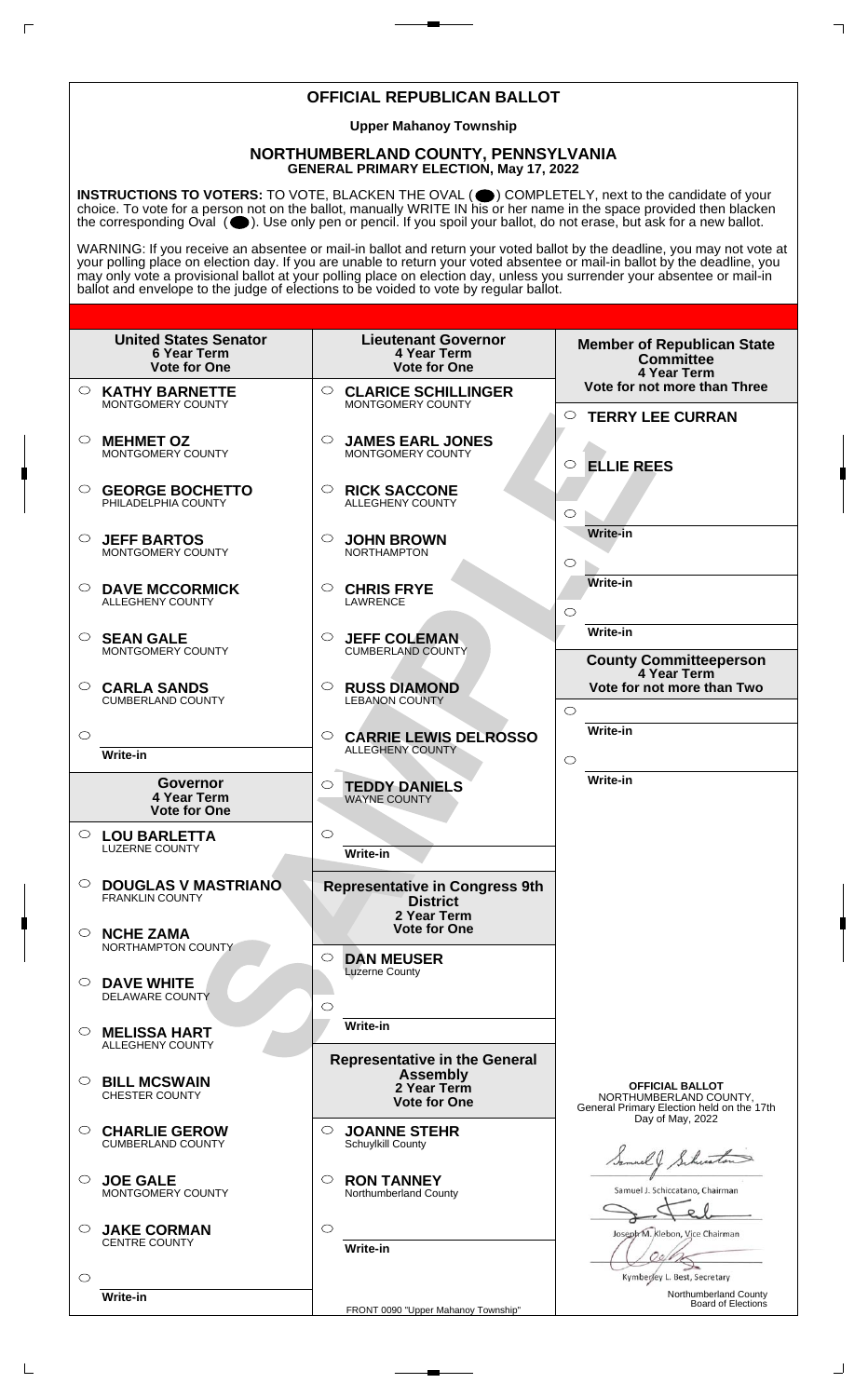$\Gamma$ 

 $\Box$ 

**Washington Township**

### **NORTHUMBERLAND COUNTY, PENNSYLVANIA GENERAL PRIMARY ELECTION, May 17, 2022**

**INSTRUCTIONS TO VOTERS:** TO VOTE, BLACKEN THE OVAL ( $\bigcirc$ ) COMPLETELY, next to the candidate of your choice. To vote for a person not on the ballot, manually WRITE IN his or her name in the space provided then blacken the corresponding Oval (  $\bigcirc$  ). Use only pen or pencil. If you spoil your ballot, do not erase, but ask for a new ballot.

WARNING: If you receive an absentee or mail-in ballot and return your voted ballot by the deadline, you may not vote at your polling place on election day. If you are unable to return your voted absentee or mail-in ballot by the deadline, you may only vote a provisional ballot at your polling place on election day, unless you surrender your absentee or mail-in ballot and envelope to the judge of elections to be voided to vote by regular ballot.

| <b>United States Senator</b><br><b>6 Year Term</b><br><b>Vote for One</b> | <b>Lieutenant Governor</b><br>4 Year Term<br><b>Vote for One</b>        | <b>Member of Republican State</b><br><b>Committee</b><br>4 Year Term                          |
|---------------------------------------------------------------------------|-------------------------------------------------------------------------|-----------------------------------------------------------------------------------------------|
| $\circ$<br><b>KATHY BARNETTE</b><br>MONTGOMERY COUNTY                     | O<br><b>CLARICE SCHILLINGER</b><br>MONTGOMERY COUNTY                    | Vote for not more than Three<br>$\circ$ TERRY LEE CURRAN                                      |
| $\circ$<br><b>MEHMET OZ</b><br>MONTGOMERY COUNTY                          | $\circ$<br><b>JAMES EARL JONES</b><br>MONTGOMERY COUNTY                 | <b>ELLIE REES</b><br>$\circ$                                                                  |
| <b>GEORGE BOCHETTO</b><br>$\circ$<br>PHILADELPHIA COUNTY                  | <b>RICK SACCONE</b><br>O<br>ALLEGHENY COUNTY                            | $\circ$                                                                                       |
| $\circ$<br><b>JEFF BARTOS</b><br>MONTGOMERY COUNTY                        | $\circlearrowright$<br><b>JOHN BROWN</b><br><b>NORTHAMPTON</b>          | <b>Write-in</b><br>$\circ$                                                                    |
| O DAVE MCCORMICK<br><b>ALLEGHENY COUNTY</b>                               | $\circ$<br><b>CHRIS FRYE</b><br>LAWRENCE                                | <b>Write-in</b><br>$\circ$                                                                    |
| $\circ$<br><b>SEAN GALE</b><br>MONTGOMERY COUNTY                          | $\circ$<br><b>JEFF COLEMAN</b><br><b>CUMBERLAND COUNTY</b>              | <b>Write-in</b><br><b>County Committeeperson</b><br>4 Year Term                               |
| $\circ$<br><b>CARLA SANDS</b><br><b>CUMBERLAND COUNTY</b>                 | <b>RUSS DIAMOND</b><br>O<br><b>LEBANON COUNTY</b>                       | Vote for not more than Two<br>$\circ$ RAHN TROUTMAN                                           |
| $\circ$<br><b>Write-in</b>                                                | <b>CARRIE LEWIS DELROSSO</b><br>$\circlearrowright$<br>ALLEGHENY COUNTY | $\circ$                                                                                       |
| <b>Governor</b><br>4 Year Term<br><b>Vote for One</b>                     | O<br><b>TEDDY DANIELS</b><br><b>WAYNE COUNTY</b>                        | <b>Write-in</b><br>$\circ$                                                                    |
| $\circ$ LOU BARLETTA<br><b>LUZERNE COUNTY</b>                             | $\circlearrowright$<br><b>Write-in</b>                                  | <b>Write-in</b>                                                                               |
| <b>DOUGLAS V MASTRIANO</b><br>$\circ$<br><b>FRANKLIN COUNTY</b>           | <b>Representative in Congress 9th</b><br><b>District</b><br>2 Year Term |                                                                                               |
| $\circ$ NCHE ZAMA<br>NORTHAMPTON COUNTY                                   | <b>Vote for One</b><br>$\circlearrowright$<br><b>DAN MEUSER</b>         |                                                                                               |
| <b>DAVE WHITE</b><br>$\circ$<br><b>DELAWARE COUNTY</b>                    | Luzerne County<br>$\circlearrowright$                                   |                                                                                               |
| <b>MELISSA HART</b><br>$\circ$<br><b>ALLEGHENY COUNTY</b>                 | <b>Write-in</b><br><b>Representative in the General</b>                 |                                                                                               |
| <b>BILL MCSWAIN</b><br>$\circ$<br>CHESTER COUNTY                          | <b>Assembly</b><br>2 Year Term<br><b>Vote for One</b>                   | <b>OFFICIAL BALLOT</b><br>NORTHUMBERLAND COUNTY,<br>General Primary Election held on the 17th |
| $\circ$<br><b>CHARLIE GEROW</b><br><b>CUMBERLAND COUNTY</b>               | $\circ$<br><b>JOANNE STEHR</b><br>Schuylkill County                     | Day of May, 2022<br>muell Schweiten                                                           |
| $\circ$<br><b>JOE GALE</b><br>MONTGOMERY COUNTY                           | <b>RON TANNEY</b><br>O<br>Northumberland County                         | Samuel J. Schiccatano, Chairman                                                               |
| <b>JAKE CORMAN</b><br>$\circ$<br><b>CENTRE COUNTY</b>                     | $\circlearrowright$<br>Write-in                                         | Joseph M. Klebon, Vice Chairman<br>00.0                                                       |
| $\circlearrowright$                                                       |                                                                         | Kymberley L. Best, Secretary                                                                  |
| Write-in                                                                  | FRONT 0091 "Washington Township"                                        | Northumberland County<br>Board of Elections                                                   |

للمسترد

 $\overline{\phantom{a}}$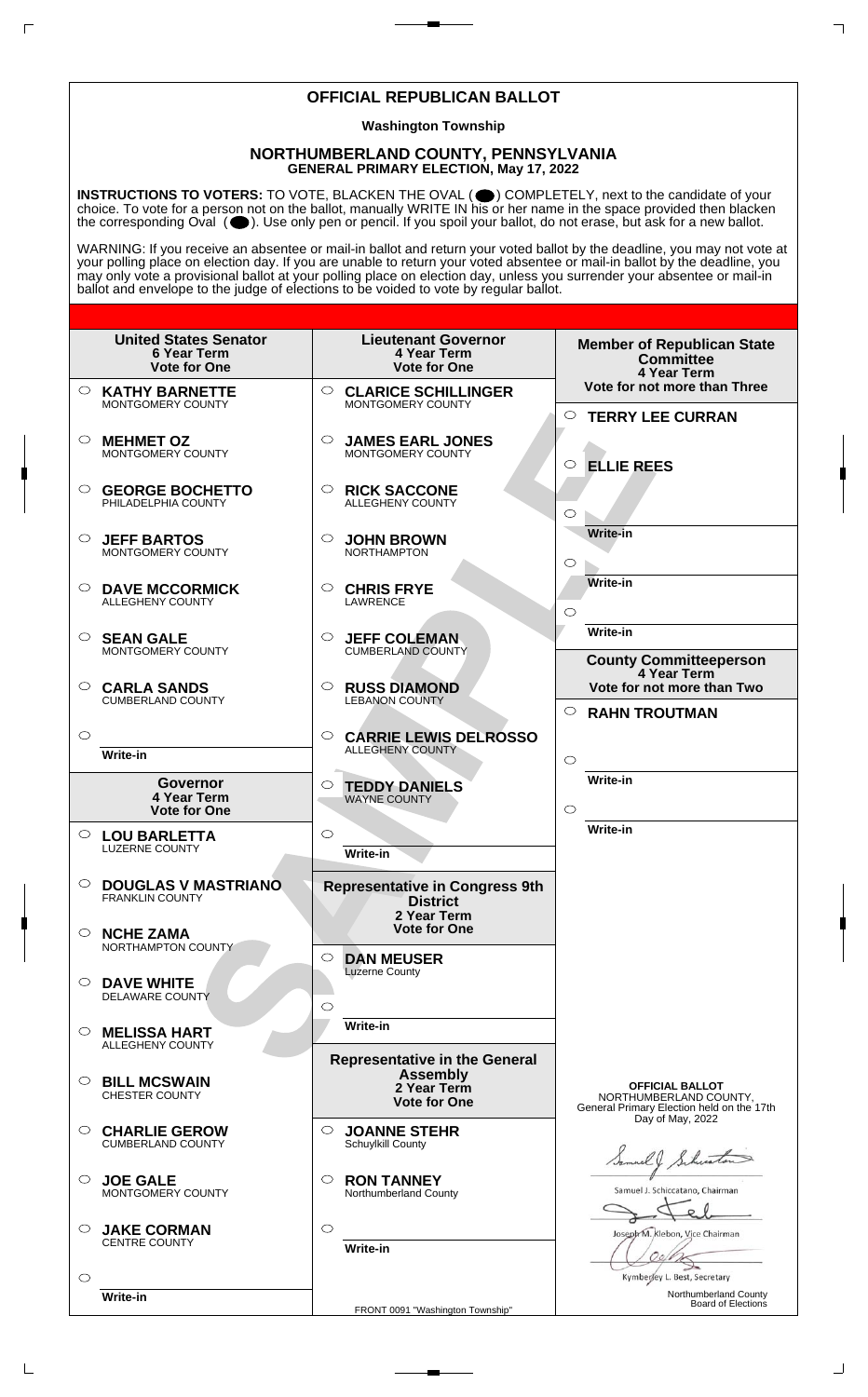**Watsontown Borough 1**

#### **NORTHUMBERLAND COUNTY, PENNSYLVANIA GENERAL PRIMARY ELECTION, May 17, 2022**

**INSTRUCTIONS TO VOTERS:** TO VOTE, BLACKEN THE OVAL ( $\bigcirc$ ) COMPLETELY, next to the candidate of your choice. To vote for a person not on the ballot, manually WRITE IN his or her name in the space provided then blacken the corresponding Oval (  $\bigcirc$  ). Use only pen or pencil. If you spoil your ballot, do not erase, but ask for a new ballot.

WARNING: If you receive an absentee or mail-in ballot and return your voted ballot by the deadline, you may not vote at your polling place on election day. If you are unable to return your voted absentee or mail-in ballot by the deadline, you may only vote a provisional ballot at your polling place on election day, unless you surrender your absentee or mail-in ballot and envelope to the judge of elections to be voided to vote by regular ballot.

|                     | <b>United States Senator</b><br><b>6 Year Term</b><br><b>Vote for One</b> | <b>Lieutenant Governor</b><br>4 Year Term<br><b>Vote for One</b>                 | <b>Member of Republican State</b><br>Committee<br>4 Year Term                                 |
|---------------------|---------------------------------------------------------------------------|----------------------------------------------------------------------------------|-----------------------------------------------------------------------------------------------|
|                     | $\circ$ KATHY BARNETTE<br>MONTGOMERY COUNTY                               | $\circ$<br><b>CLARICE SCHILLINGER</b><br><b>MONTGOMERY COUNTY</b>                | Vote for not more than Three<br><b>TERRY LEE CURRAN</b><br>O                                  |
| $\circ$             | <b>MEHMET OZ</b><br>MONTGOMERY COUNTY                                     | $\circ$<br><b>JAMES EARL JONES</b><br>MONTGOMERY COUNTY                          | <b>ELLIE REES</b><br>$\circ$                                                                  |
| $\bigcirc$          | <b>GEORGE BOCHETTO</b><br>PHILADELPHIA COUNTY                             | <b>RICK SACCONE</b><br>$\circ$<br>ALLEGHENY COUNTY                               | $\circlearrowright$                                                                           |
| $\circ$             | <b>JEFF BARTOS</b><br><b>MONTGOMERY COUNTY</b>                            | $\circ$<br><b>JOHN BROWN</b><br><b>NORTHAMPTON</b>                               | <b>Write-in</b><br>$\circ$                                                                    |
| $\circ$             | <b>DAVE MCCORMICK</b><br><b>ALLEGHENY COUNTY</b>                          | $\circ$<br><b>CHRIS FRYE</b><br><b>LAWRENCE</b>                                  | <b>Write-in</b><br>$\circ$                                                                    |
| $\circ$             | <b>SEAN GALE</b><br>MONTGOMERY COUNTY                                     | $\circ$<br><b>JEFF COLEMAN</b><br><b>CUMBERLAND COUNTY</b>                       | <b>Write-in</b><br><b>County Committeeperson</b><br>4 Year Term                               |
| $\circ$             | <b>CARLA SANDS</b><br><b>CUMBERLAND COUNTY</b>                            | <b>RUSS DIAMOND</b><br>$\circ$<br><b>LEBANON COUNTY</b>                          | Vote for not more than Two<br>$\circ$                                                         |
| $\circlearrowright$ | <b>Write-in</b>                                                           | <b>CARRIE LEWIS DELROSSO</b><br>$\circ$<br>ALLEGHENY COUNTY                      | <b>Write-in</b><br>$\circ$                                                                    |
|                     | <b>Governor</b><br>4 Year Term<br><b>Vote for One</b>                     | <b>TEDDY DANIELS</b><br>O<br><b>WAYNE COUNTY</b>                                 | <b>Write-in</b>                                                                               |
|                     | $\circ$ LOU BARLETTA<br>LUZERNE COUNTY                                    | $\circ$<br><b>Write-in</b>                                                       |                                                                                               |
| $\circ$             | <b>DOUGLAS V MASTRIANO</b><br><b>FRANKLIN COUNTY</b>                      | <b>Representative in Congress 9th</b><br><b>District</b><br>2 Year Term          |                                                                                               |
|                     | $\circ$ NCHE ZAMA<br>NORTHAMPTON COUNTY                                   | <b>Vote for One</b><br>$\circ$<br><b>DAN MEUSER</b>                              |                                                                                               |
| O                   | <b>DAVE WHITE</b><br><b>DELAWARE COUNTY</b>                               | <b>Luzerne County</b><br>$\circ$                                                 |                                                                                               |
| $\circ$             | <b>MELISSA HART</b><br><b>ALLEGHENY COUNTY</b>                            | Write-in<br><b>Representative in the General</b>                                 |                                                                                               |
| O                   | <b>BILL MCSWAIN</b><br><b>CHESTER COUNTY</b>                              | <b>Assembly</b><br>2 Year Term<br><b>Vote for One</b>                            | <b>OFFICIAL BALLOT</b><br>NORTHUMBERLAND COUNTY,<br>General Primary Election held on the 17th |
| $\circ$             | <b>CHARLIE GEROW</b><br><b>CUMBERLAND COUNTY</b>                          | <b>LYNDA J. SCHLEGEL</b><br>$\bigcirc$<br><b>CULVER</b><br>Northumberland County | Day of May, 2022                                                                              |
| $\circlearrowright$ | <b>JOE GALE</b><br>MONTGOMERY COUNTY                                      | $\circ$<br><b>Write-in</b>                                                       | Samuel J. Schiccatano, Chairman                                                               |
| O                   | <b>JAKE CORMAN</b><br><b>CENTRE COUNTY</b>                                |                                                                                  | Joseph M. Klebon, Vice Chairman<br>00.0                                                       |
| $\circlearrowright$ |                                                                           |                                                                                  | Kymberley L. Best, Secretary                                                                  |
|                     | Write-in                                                                  | FRONT 0092 "Watsontown Borough 1"                                                | Northumberland County<br>Board of Elections                                                   |

للمسترد

 $\Gamma$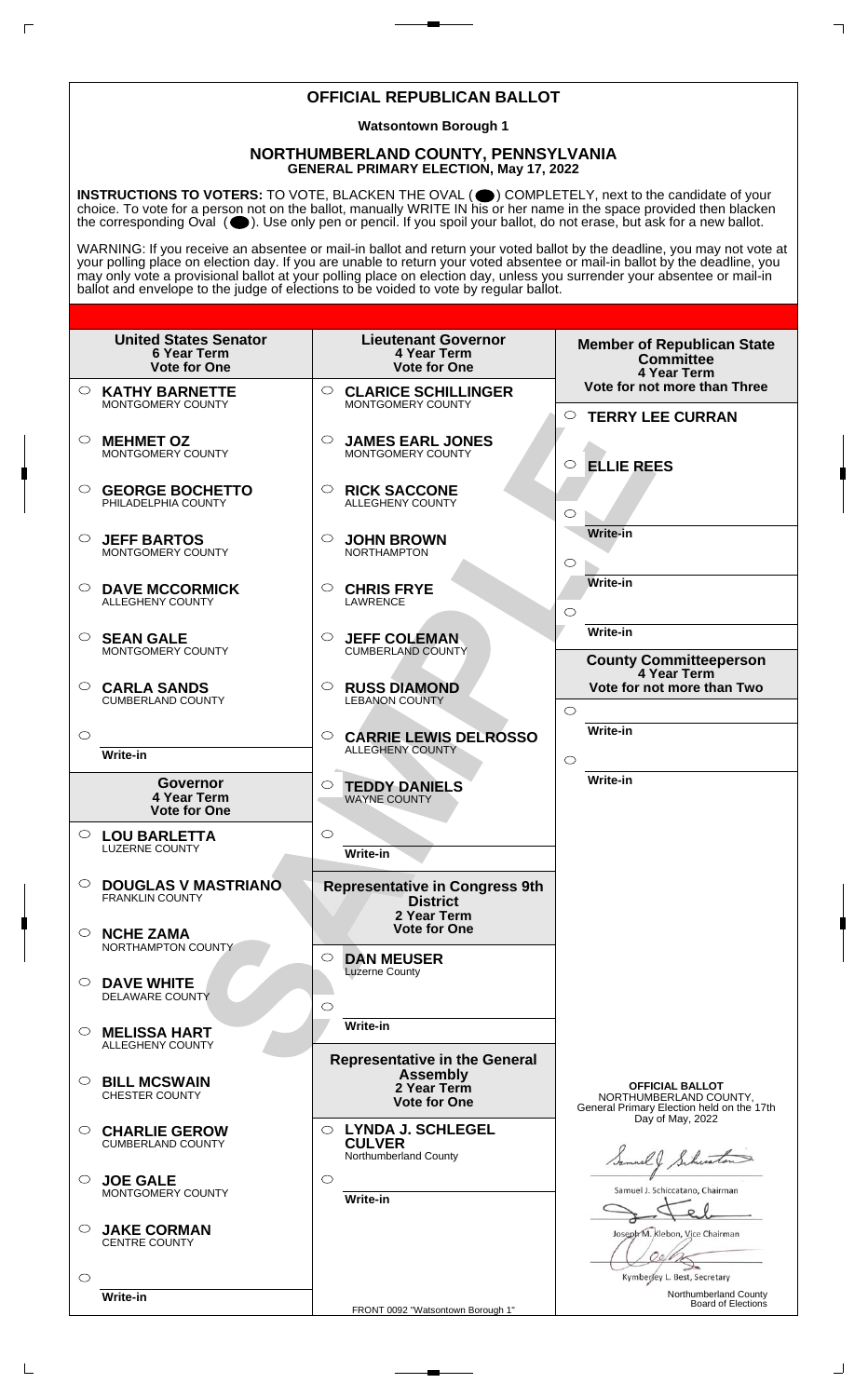**Watsontown Borough 2**

#### **NORTHUMBERLAND COUNTY, PENNSYLVANIA GENERAL PRIMARY ELECTION, May 17, 2022**

**INSTRUCTIONS TO VOTERS:** TO VOTE, BLACKEN THE OVAL ( $\bigcirc$ ) COMPLETELY, next to the candidate of your choice. To vote for a person not on the ballot, manually WRITE IN his or her name in the space provided then blacken the corresponding Oval (  $\bigcirc$  ). Use only pen or pencil. If you spoil your ballot, do not erase, but ask for a new ballot.

WARNING: If you receive an absentee or mail-in ballot and return your voted ballot by the deadline, you may not vote at your polling place on election day. If you are unable to return your voted absentee or mail-in ballot by the deadline, you may only vote a provisional ballot at your polling place on election day, unless you surrender your absentee or mail-in ballot and envelope to the judge of elections to be voided to vote by regular ballot.

|                     | <b>United States Senator</b><br><b>6 Year Term</b><br><b>Vote for One</b> | <b>Lieutenant Governor</b><br>4 Year Term<br><b>Vote for One</b>                 | <b>Member of Republican State</b><br><b>Committee</b><br>4 Year Term                          |
|---------------------|---------------------------------------------------------------------------|----------------------------------------------------------------------------------|-----------------------------------------------------------------------------------------------|
| $\circ$             | <b>KATHY BARNETTE</b><br>MONTGOMERY COUNTY                                | $\circ$<br><b>CLARICE SCHILLINGER</b><br>MONTGOMERY COUNTY                       | Vote for not more than Three<br>O<br><b>TERRY LEE CURRAN</b>                                  |
| $\circ$             | <b>MEHMET OZ</b><br>MONTGOMERY COUNTY                                     | $\circ$<br><b>JAMES EARL JONES</b><br>MONTGOMERY COUNTY                          | $\circlearrowright$<br><b>ELLIE REES</b>                                                      |
| $\bigcirc$          | <b>GEORGE BOCHETTO</b><br>PHILADELPHIA COUNTY                             | <b>RICK SACCONE</b><br>$\circ$<br>ALLEGHENY COUNTY                               | $\circlearrowright$                                                                           |
| $\circ$             | <b>JEFF BARTOS</b><br><b>MONTGOMERY COUNTY</b>                            | $\circ$<br><b>JOHN BROWN</b><br><b>NORTHAMPTON</b>                               | <b>Write-in</b><br>$\circ$                                                                    |
| $\circ$             | <b>DAVE MCCORMICK</b><br>ALLEGHENY COUNTY                                 | $\circ$<br><b>CHRIS FRYE</b><br><b>LAWRENCE</b>                                  | <b>Write-in</b><br>$\circlearrowright$                                                        |
| $\circ$             | <b>SEAN GALE</b><br>MONTGOMERY COUNTY                                     | $\circ$<br><b>JEFF COLEMAN</b><br><b>CUMBERLAND COUNTY</b>                       | <b>Write-in</b><br><b>County Committeeperson</b><br>4 Year Term                               |
| $\circ$             | <b>CARLA SANDS</b><br><b>CUMBERLAND COUNTY</b>                            | <b>RUSS DIAMOND</b><br>$\circ$<br><b>LEBANON COUNTY</b>                          | Vote for not more than Two<br>$\circ$<br><b>MICHAEL GOLDMAN</b>                               |
| $\circlearrowright$ | <b>Write-in</b>                                                           | <b>CARRIE LEWIS DELROSSO</b><br>$\circ$<br>ALLEGHENY COUNTY                      | $\circ$                                                                                       |
|                     | <b>Governor</b><br>4 Year Term<br><b>Vote for One</b>                     | $\circ$<br><b>TEDDY DANIELS</b><br><b>WAYNE COUNTY</b>                           | <b>Write-in</b><br>$\circ$                                                                    |
|                     | $\circ$ LOU BARLETTA<br>LUZERNE COUNTY                                    | $\circ$<br><b>Write-in</b>                                                       | <b>Write-in</b>                                                                               |
| $\circ$             | <b>DOUGLAS V MASTRIANO</b><br><b>FRANKLIN COUNTY</b>                      | <b>Representative in Congress 9th</b><br><b>District</b><br>2 Year Term          |                                                                                               |
|                     | $\circ$ NCHE ZAMA<br>NORTHAMPTON COUNTY                                   | <b>Vote for One</b><br>$\circ$<br><b>DAN MEUSER</b><br><b>Luzerne County</b>     |                                                                                               |
| O                   | <b>DAVE WHITE</b><br><b>DELAWARE COUNTY</b>                               | $\circlearrowright$                                                              |                                                                                               |
| $\circ$             | <b>MELISSA HART</b><br><b>ALLEGHENY COUNTY</b>                            | Write-in<br><b>Representative in the General</b>                                 |                                                                                               |
| O                   | <b>BILL MCSWAIN</b><br>CHESTER COUNTY                                     | <b>Assembly</b><br>2 Year Term<br><b>Vote for One</b>                            | <b>OFFICIAL BALLOT</b><br>NORTHUMBERLAND COUNTY,<br>General Primary Election held on the 17th |
| $\circ$             | <b>CHARLIE GEROW</b><br><b>CUMBERLAND COUNTY</b>                          | <b>LYNDA J. SCHLEGEL</b><br>$\bigcirc$<br><b>CULVER</b><br>Northumberland County | Day of May, 2022<br>I Shunts                                                                  |
| $\circlearrowright$ | <b>JOE GALE</b><br>MONTGOMERY COUNTY                                      | $\circ$<br><b>Write-in</b>                                                       | Samuel J. Schiccatano, Chairman                                                               |
| O                   | <b>JAKE CORMAN</b><br><b>CENTRE COUNTY</b>                                |                                                                                  | Joseph M. Klebon, Vice Chairman<br>00.0                                                       |
| $\circlearrowright$ |                                                                           |                                                                                  | Kymberley L. Best, Secretary                                                                  |
|                     | Write-in                                                                  | FRONT 0093 "Watsontown Borough 2"                                                | Northumberland County<br>Board of Elections                                                   |

للمسترد

 $\Gamma$